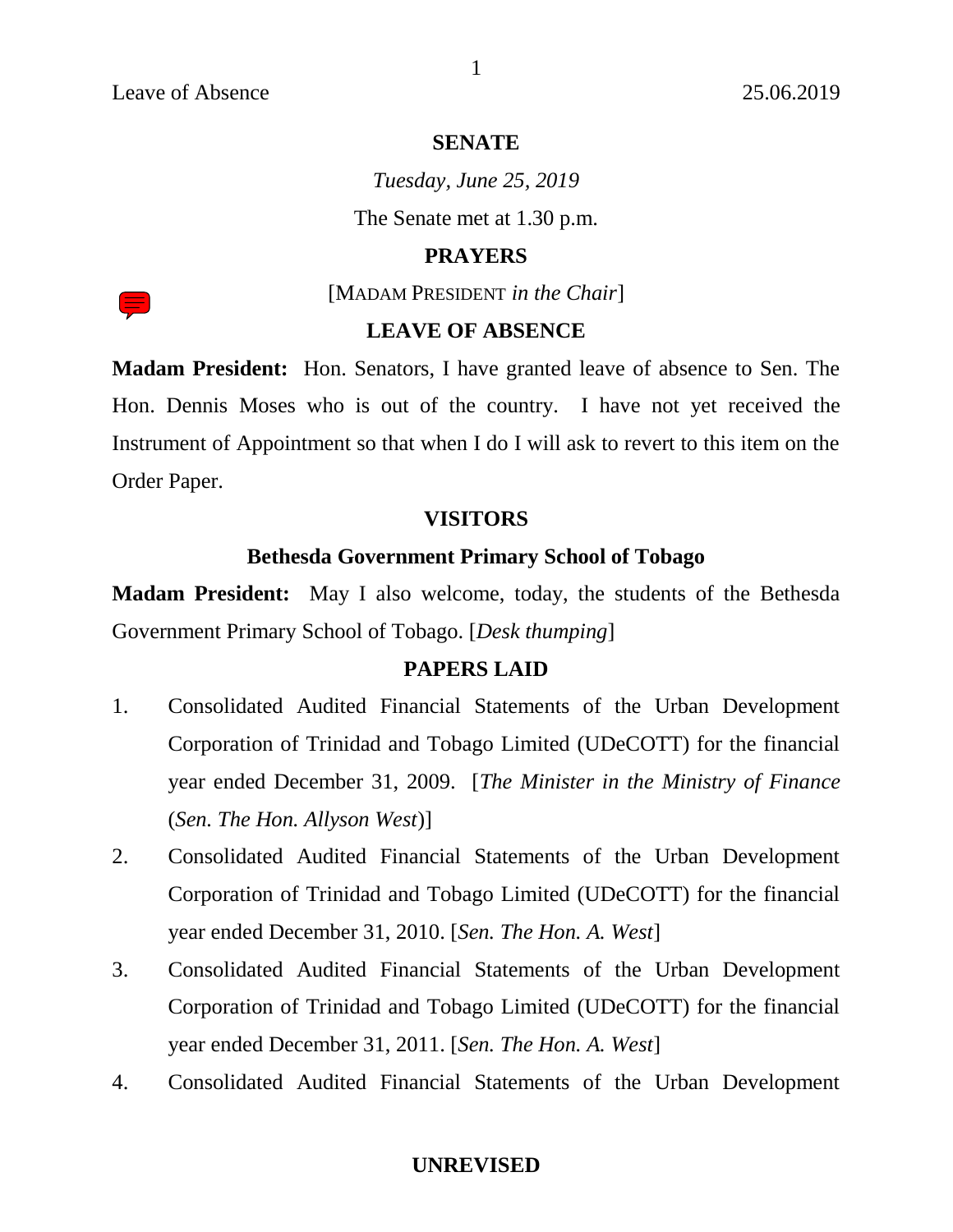Corporation of Trinidad and Tobago Limited (UDeCOTT) for the financial year ended December 31, 2012. [*Sen. The Hon. A. West*]

- 5. Consolidated Audited Financial Statements of the Urban Development Corporation of Trinidad and Tobago Limited (UDeCOTT) for the financial year ended December 31, 2013. [*Sen. The Hon. A. West*]
- 6. Consolidated Audited Financial Statements of the Urban Development Corporation of Trinidad and Tobago Limited (UDeCOTT) for the financial year ended December 31, 2014. [*Sen. The Hon. A. West*]
- 7. Consolidated Audited Financial Statements of the Urban Development Corporation of Trinidad and Tobago Limited (UDeCOTT) for the financial year ended December 31, 2015. [*Sen. The Hon. A. West*]
- 8. Consolidated Audited Financial Statements of National Flour Mills Limited for the financial year ended December 31, 2018. [*Sen. The Hon. A. West*]

### **ANSWERS TO QUESTIONS**

**The Minister of Energy and Energy Industries (Sen. The Hon. Franklin Khan):** Thank you very much, Madam President. Madam President, the Government is pleased to announce that it will be answering questions Nos. 186, 187 and 261. We ask for a two-week deferral of the following: question No. 198, question No. 259, question No. 273.

We also would like to inform this honourable Senate that under Written Questions, even though it is not due as yet, we will be submitting the answer to question No. 296.

**Hon. Senator:** Two what?

**Sen. The Hon. F. Khan:** 2-9-6.

**Madam President:** Sen. Mark. Yes.

**Sen. Mark:** Madam President, having regard to the fact that Parliament is going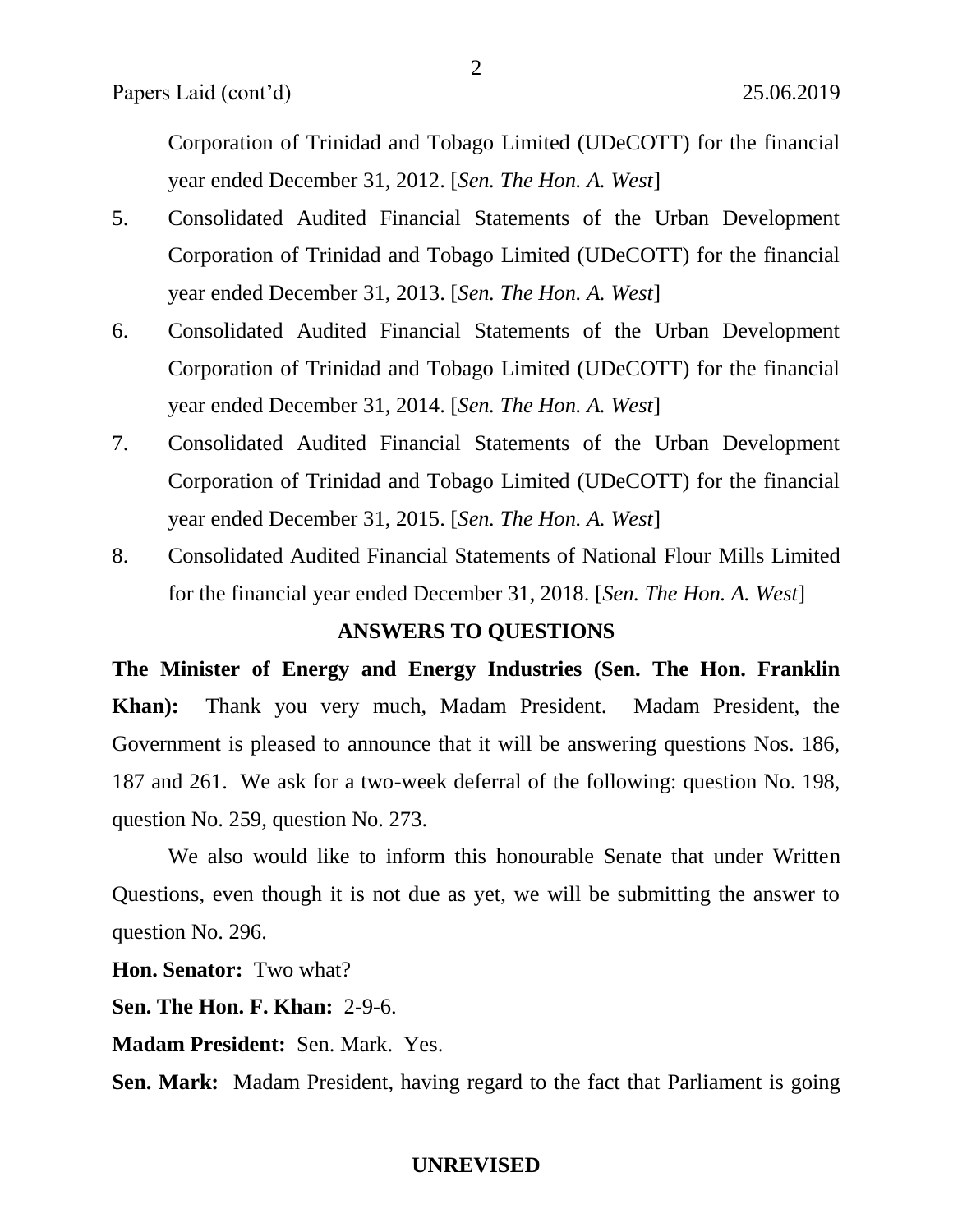to recess at the end of the first week in July and you having approved, that is the President, these questions for all these months, I find it very difficult to accept—

3

**Madam President:** You are not asking me a question, Sen. Mark. I thought you wanted clarification on something.

**Sen. Mark:** Yeah, I want clarification on this question about deferring questions after questions after questions. And I think that you have to rule on this matter having regard.

**Madam President:** Sen. Mark, as you very well—well, as you should be aware the questions that are due for answer I can defer them for 14 days under the Standing Orders. Remember there is a time after the recess when the Session will still be alive so that, you know, it is completely within the Standing Orders to allow the extension.

# **WRITTEN ANSWER TO QUESTION**

#### **Farmers' Market Compound**

### **(Details of)**

**296. Sen. Saddam Hosein** asked the hon. Minister of Agriculture, Land and Fisheries:

Having regard to the use of the Ministry's compound for the Farmers' Market, can the Minister provide a detailed breakdown of the following:

- (i) the cost of the tents used for the Farmers' Market;
- (ii) the number of times the tents were rented for said event;
- (iii) the name of the company/person that provides said tents;
- (iv) the procurement process used to select the company/person to provide the tents;
- (iv) the date on which the contract was entered into with the tent provider and the duration of same; and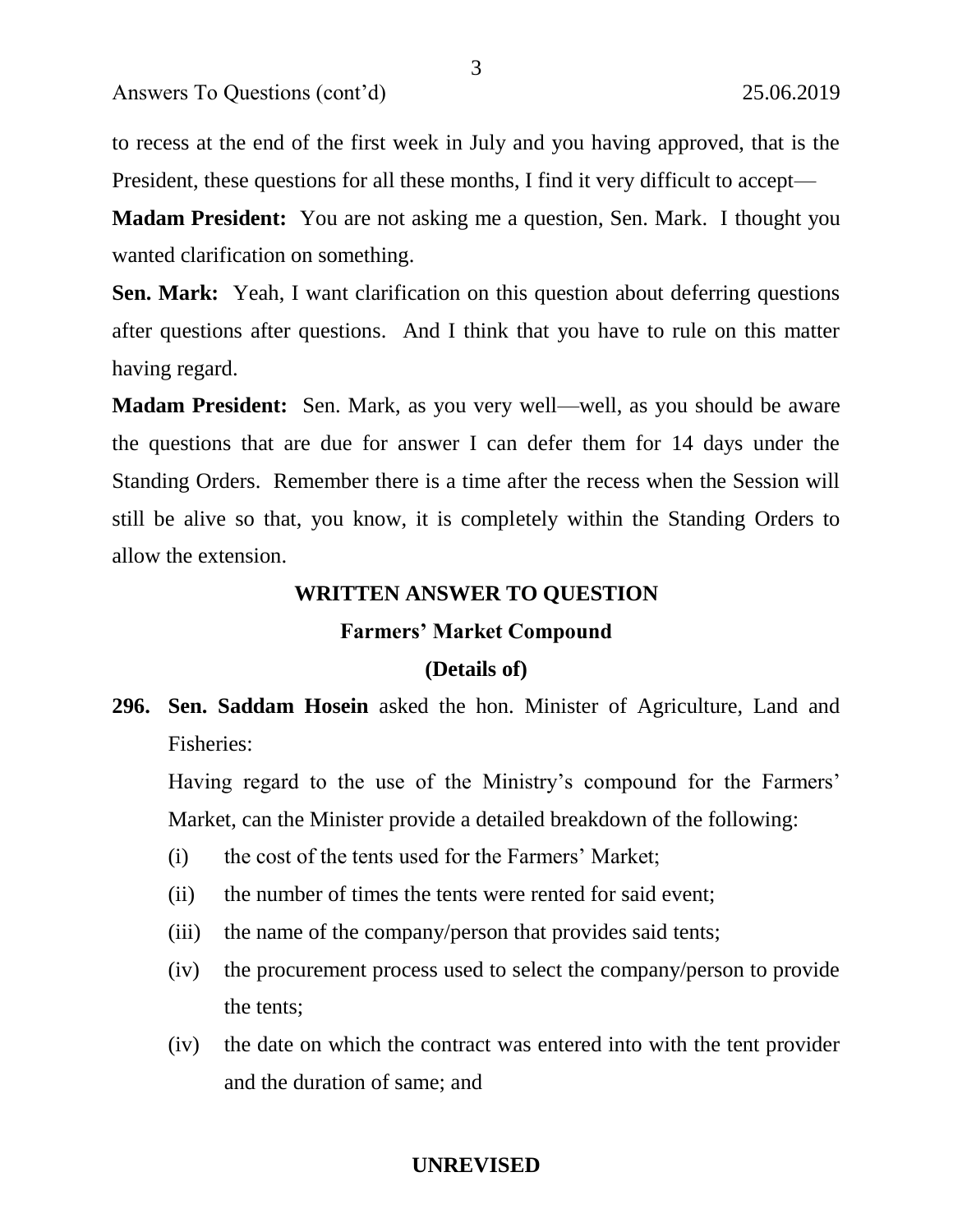Written Answer To Questions (cont'd) 25.06.2019

(v) the amount of money paid by the Ministry to the company/person for the provision of tents?

*Vide end of sitting for written answer.*

# **ORAL ANSWERS TO QUESTIONS**

*The following questions stood on the Order Paper:*

# **Boeing 737 Max 8 Jets**

# **(Purchase of)**

**198.** In light of the fatal crash of an Ethiopian Airlines Boeing 737 Max 8 Jet, can the Minister of Works and Transport advise as to whether Caribbean Airlines will be proceeding with the purchase of the twelve (12) Boeing 737 Max 8 Jets currently on order? [*Sen. W. Mark*]

# **Venezuelan Nationals**

# **(Number of Incarcerated/Detained)**

**259.** Can the hon. Minister of National Security advise as to the number of Venezuelan nationals who are incarcerated/detained in our nation's prisons as at April 15, 2019? [*Sen. T. Obika*]

# **Immigration Detention Centre**

# **(Details of Detainees)**

- **273.** As regard persons detained at the Immigration Detention Centre, as at April 30, 2019, can the hon. Minister of National Security provide the following:
	- (i) the number of detainees at the facility;
	- (ii) the nationalities of the detainees referred to in (i); and a breakdown by percentage of the nationalities referred to in (ii)? [*Sen. P. Richards*]

*Questions, by leave, deferred.*

# **Sangre Grande Main Road Traffic**

**(Measures to Address)**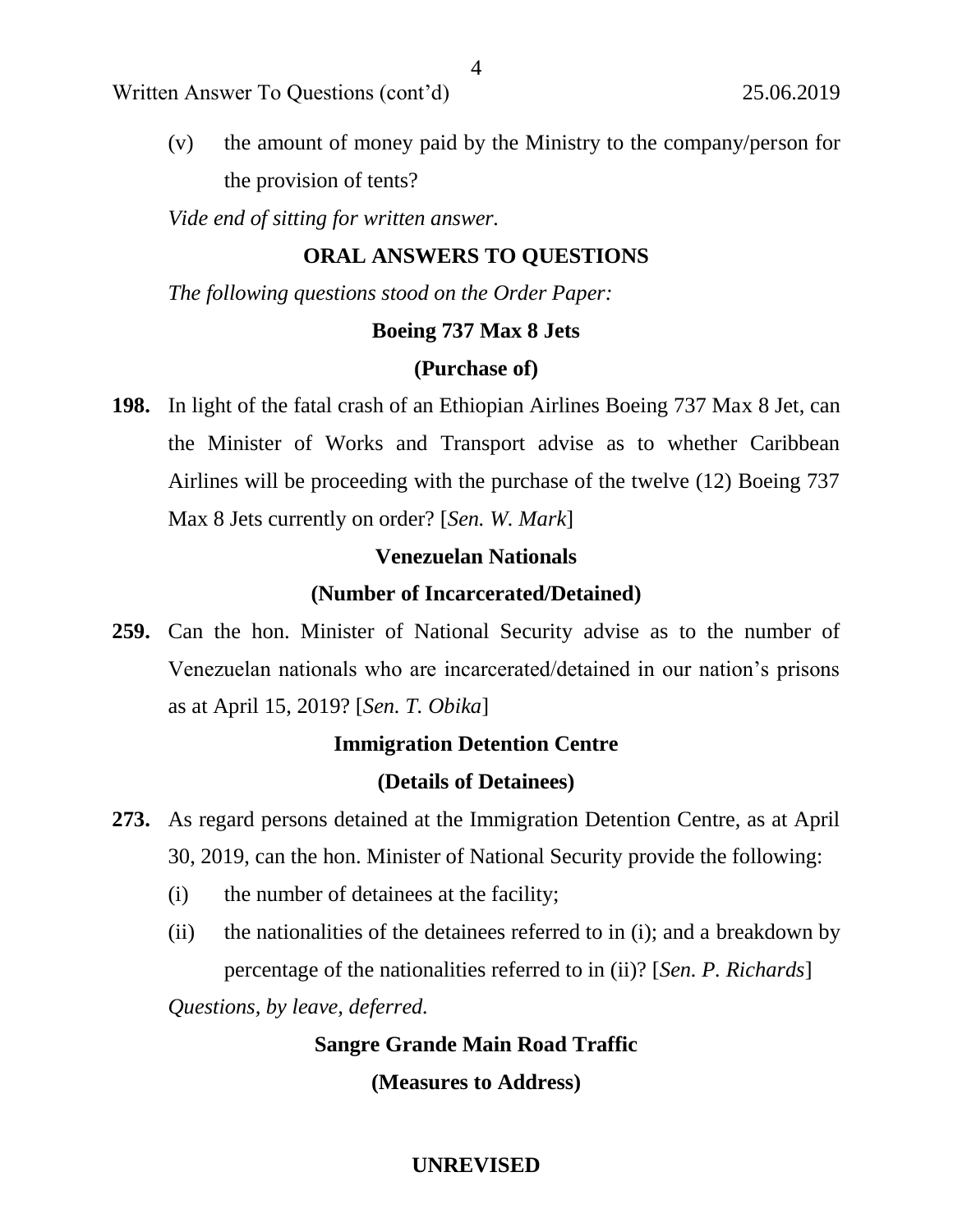**186. Sen. Wade Mark** asked the hon. Minister of Works and Transport:

In light of recent reports of increased traffic congestion along the Sangre Grande Main Road, can the Minister indicate what is being done to address this problem?

**The Minister of Works and Transport (Sen. The Hon. Rohan Sinanan):**  Thank you, thank you, Madam President. Madam President, this question startled me, because I have heard so much about a highway from Wallerfield to Sangre Grande, that we were building it in the bush and all kind of thing. Why we are wasting money to build a highway? Madam President, we are building a highway to Sangre Grande simply because the demand on the Eastern Main Road exceeds the supply and there is very little that can be done to improve capacity in this area. However, until that highway to Sangre Grande is completed, the Traffic Management Branch of the Ministry is liaising with the TTPS and the municipal police in the area to improve enforcement of "indiscrimatory" parking, loading and offloading of goods vehicles, illegal vending.

Furthermore, the PURE Unit and NIDCO are engaged in the infrastructure project at present that will assist the mobility in the Sangre Grande area and environment. People in the eastern seaboard cannot wait for that highway to reach to Sangre Grande. Thank you, Madam President.

**Madam President:** Sen. Mark.

**Sen. Mark:** The value of this highway I understand is \$400 million. [*Crosstalk*] Can you tell us when you expect it to be completed?

**Sen. The Hon. R. Sinanan:** Madam President, again, the astute leadership of the hon. Dr. Keith Rowley, segments of this highway will be delivered to the people of the eastern seaboard sometime next year. I thank you. [*Desk thumping*]

**Madam President:** Sen. Mark.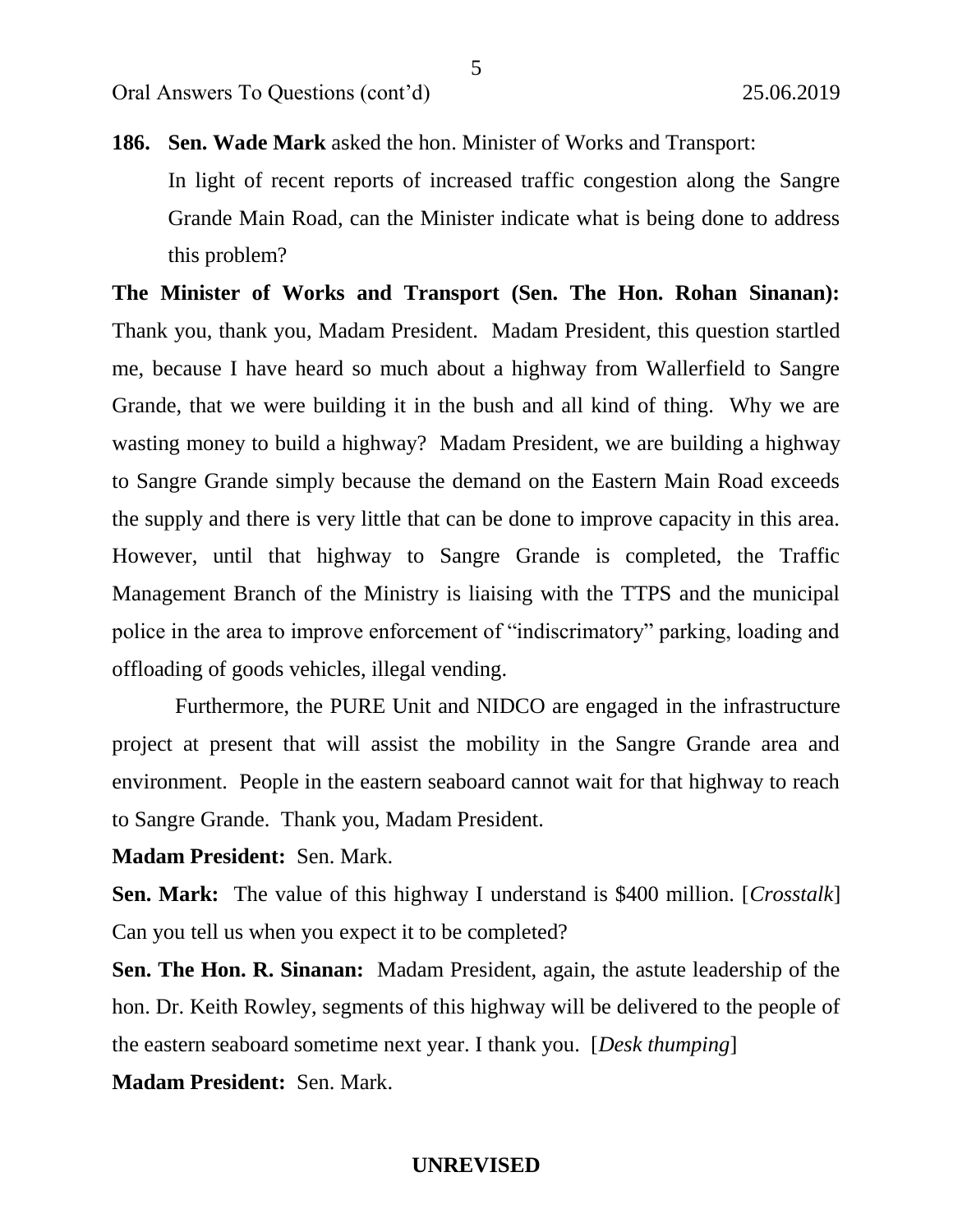Oral Answers To Questions (cont'd) 25.06.2019

**Sen. Mark:** Having regard to the fact that squatters have begun to construct in the pathway of this highway, can you tell this Senate what action is the Government taking to address this matter to avoid any untimely delays?

**Madam President:** Sen. Mark, I would not allow that question. Next question. Any more questions on this? Okay, next question.

# **Dilapidated Diamond Village Community Centre (Measures to Address)**

**187. Sen. Wade Mark** asked the hon. Minister of Community Development, Culture and the Arts:

Given reports of the dilapidated condition of the Diamond Village Community Centre as well as its lack of security, can the Minister indicate what is being done to address the issues affecting the Centre?

**The Minister of Community Development, Culture and the Arts (Hon. Dr. Nyan Gadsby-Dolly):** Thank you, Madam President. Madam President, the Diamond Village Community Centre is not currently on the list of community centres for repairs in fiscal 2019. However, the Ministry will assess the conditions of the centre and make recommendations for the necessary remedial work to be completed as soon as it is practicable.

**Madam President:** Sen. Mark.

**Sen. Mark:** Madam President, is the Minister aware that the centre is now the homes to rats and snakes and roaches and insects. [*Crosstalk*] Are you aware—do not allow Minister Young to come in here and disturb the proceedings.

**Sen. Baptiste-Primus:** Wade, remember there are children in the Senate.

**Sen. Mark:** Yeah, but do not allow him to—

**Madam President:** Sen. Mark, please ask your question.

**Sen. Mark:** Yes. I am hearing him mumbling whilst I am asking my question.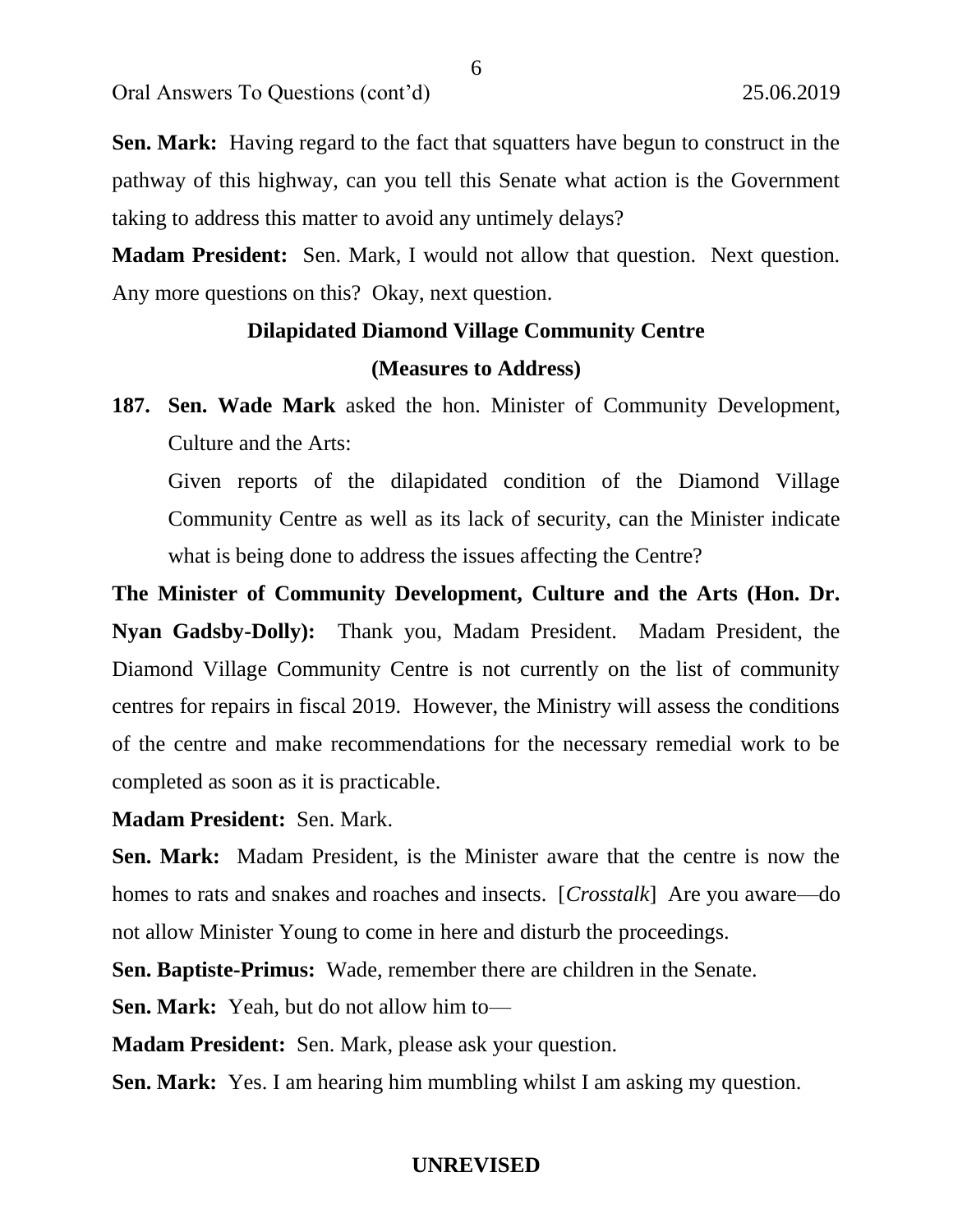Oral Answers To Questions (cont'd) 25.06.2019

**Madam President:** I am hearing a lot of mumbling as well. Could you please ask your question?

**Sen. Mark:** I am asking, Madam President, through you, whether the Minister is aware that the centre, which is under some review as it is claimed, is now the home to rats and snakes and roaches and insects.

**Madam President:** Minister—

**Sen. Mark:** And whether—

**Madam President:** No that is one question. Minister.

**Hon. Dr. N. Gadsby-Dolly:** Madam President, thank you. It seems as though the Member is well acquainted with rats and snakes and cockroaches much more than I am. [*Laughter*] However I am not uniquely aware that the centre is inhabited by those, although we have quite a few dilapidated centres around the country and it may well be that the centre may be home to vermin, such as the Member has described.

### **1.40 p.m.**

# **Madam President:** Sen. Mark?

**Sen. Mark:** Can the Minister indicate why the Government has not taken action to get this centre properly repaired, having regard to the structure? There is a structure already established. Why has the Government not taken action to bring this community centre back to its normal pristine glory and state as it was founded and established earlier?

# **Madam President:** Minister?

**Hon. Dr. N. Gadsby-Dolly:** Thank you, Madam President. Madam President, it is the wish of the Ministry of Community Development, Culture and the Arts that we could, at the same time, deal with all of the over 250 centres in the country. However, this is not practicable. At this point in time, Madam Speaker, I am glad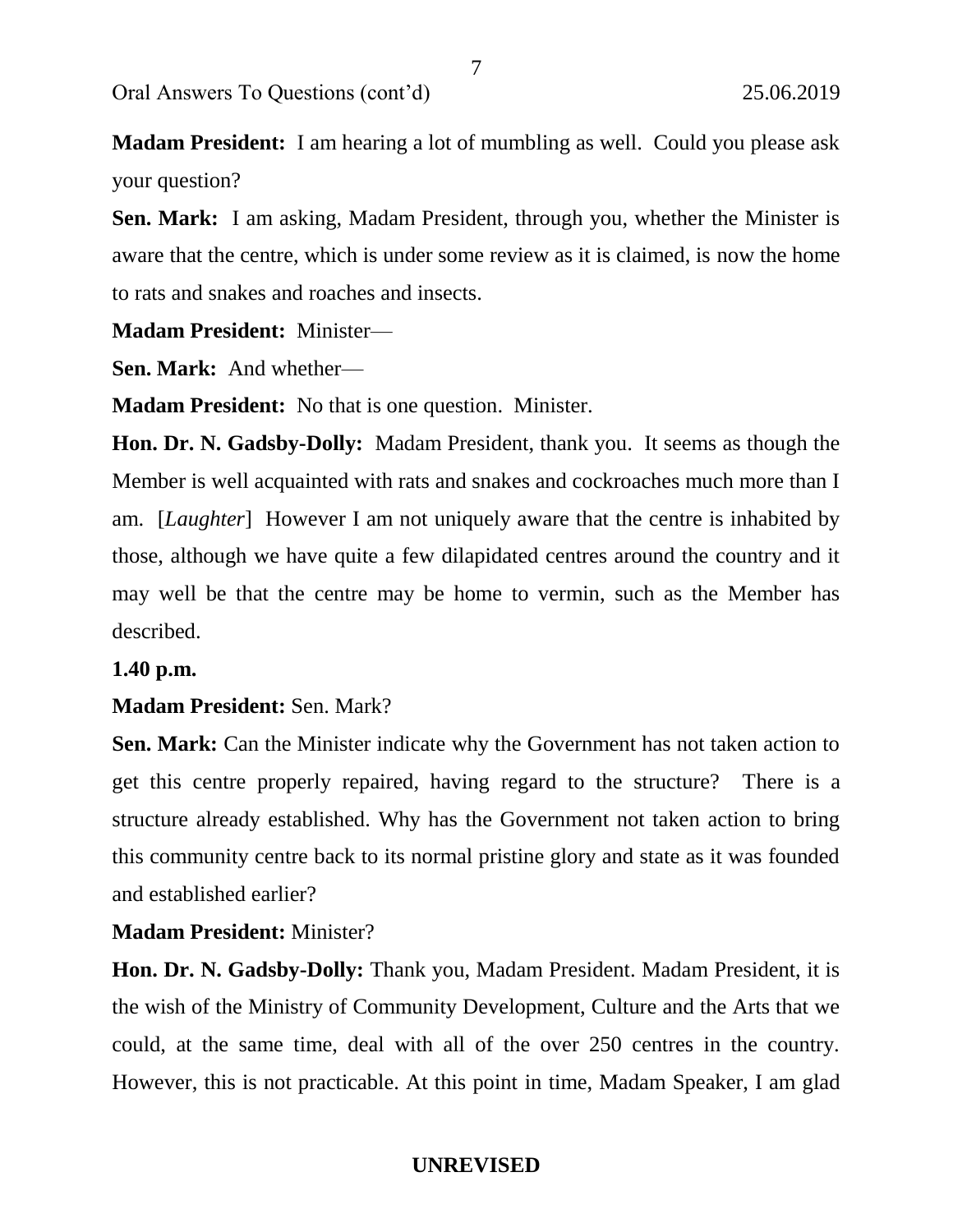to report that we have been able to do complete construction and major refurbishment in over 30 centres thus far, with 20 more being in the pipeline in various stages of completion.

8

It all starts with the fact that there is a centre that needs attention and then we assess it in the same way that we have described for the Diamond Village Community Centre and then we get it onto the programme as quickly as possible. So therefore, though we may wish to do all centres—and there are many more that may be in need of attention—we cannot do all at the same time, and certainly, we will do our best to get to Diamond Centre as soon as is practicable. [*Desk thumping*]

**Sen. Mark:** When does the Government intend to conduct an assessment of the centre having regard to the period of time it has been placed in the situation that I earlier described?

**Madam President:** I think that was provided in the initial response of the Minister.

**Sen. Mark:** Can I ask the Minister whether the centre has been placed in a zone of discrimination insofar as the PNM is concerned and hence the reason why there has been no attention paid to this particular exercise?

**Sen. Khan:** "Ah know dah is de question yuh wanted tuh ask from de beginning."

**Madam President:** Sen. Mark, that question is not allowed. Next question, Sen. Mark.

**Sen. Mark:** I thought they have deferred 198.

**Madam President:** Sen. Obika, next question.

**Manta Lodge and Sanctuary Villa, Tobago**

**(Details of Property)**

**261. Sen. Taharqa Obika** asked the hon. Minister of Finance: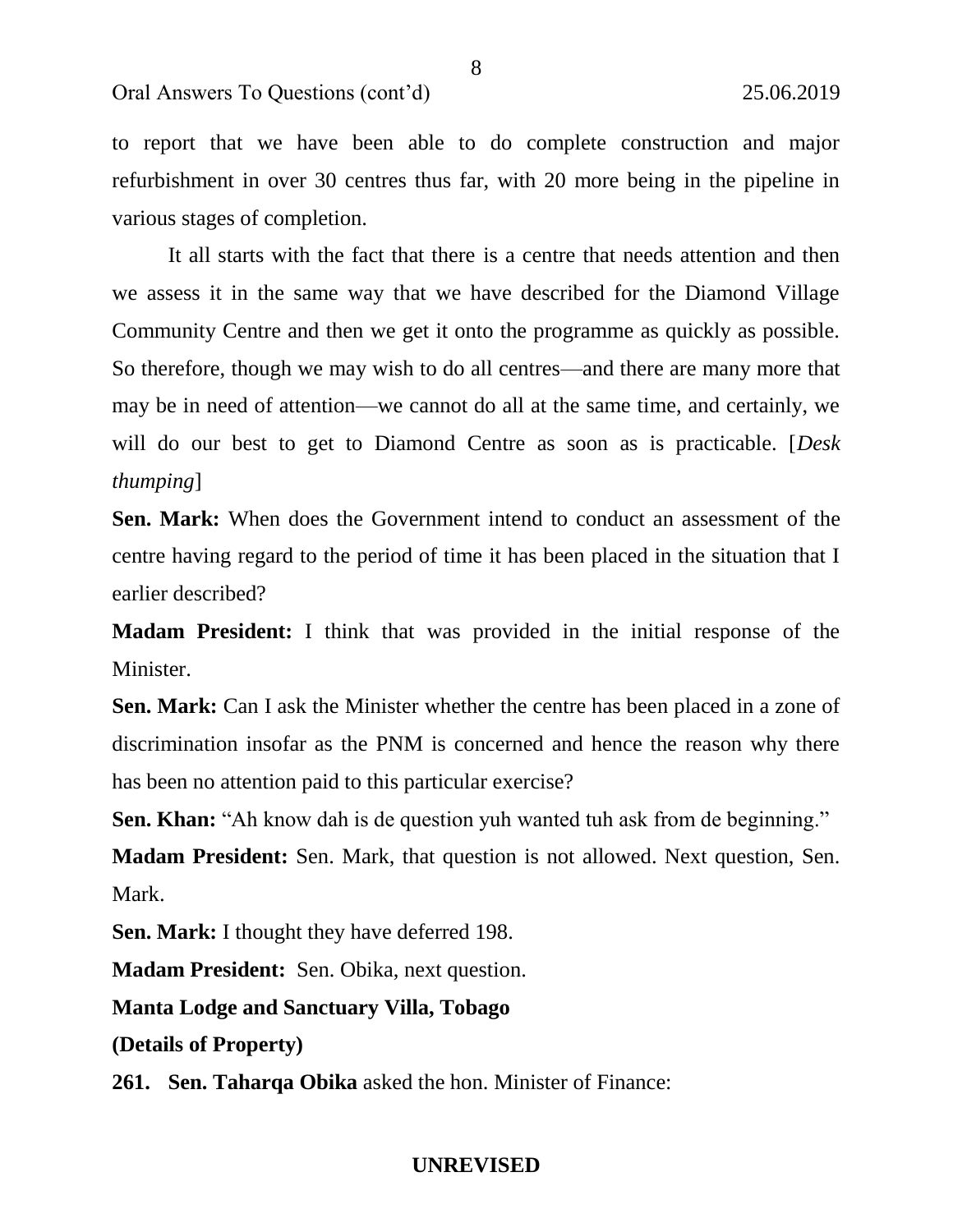Oral Answers To Questions (cont'd) 25.06.2019

As regard the Manta Lodge and Sanctuary Villa properties in Tobago, can the hon. Minister of Finance indicate the following:

9

- (i) the dates of the acquisition of each property; and
- (ii) the total money spent to acquire and outfit each property?

**The Minister in the Ministry of Finance (Sen. The Hon. Alyson West):** Thank you, Madam President. Madam President, the Manta Lodge was acquired on November 19, 2015. The Sanctuary Resort was acquired in two parts. The first part of the property was acquired in November 17, 2015, and the second part was acquired in August 08, 2016. The cost to acquire these properties is as follows: Manta Lodge, TT \$8 million; Sanctuary Resort, TT \$24 million. No funds have been spent to outfit either property. Thank you, Madam President.

**Madam President:** Sen. Obika?

**Sen. Obika:** Thank you very much, Madam President. Can the hon. Minister indicate, having spent in excess of \$30 million just in acquisition, what revenue has accrued from such properties as yet?

# **Madam President:** Minister?

**Sen. The Hon. A. West:** Madam President, no revenue has been earned today from either property.

### **Madam President:** Sen. Obika?

**Sen. Obika:** Madam President, can I ask the hon. Minister if any of the properties are in operation at this time?

# **Madam President:** Minister?

**Sen. The Hon. A. West:** Madam President, neither property is in operation currently.

# **Madam President:** Sen. Obika?

Sen. Obika: Can the hon. Minister indicate if additional moneys are required to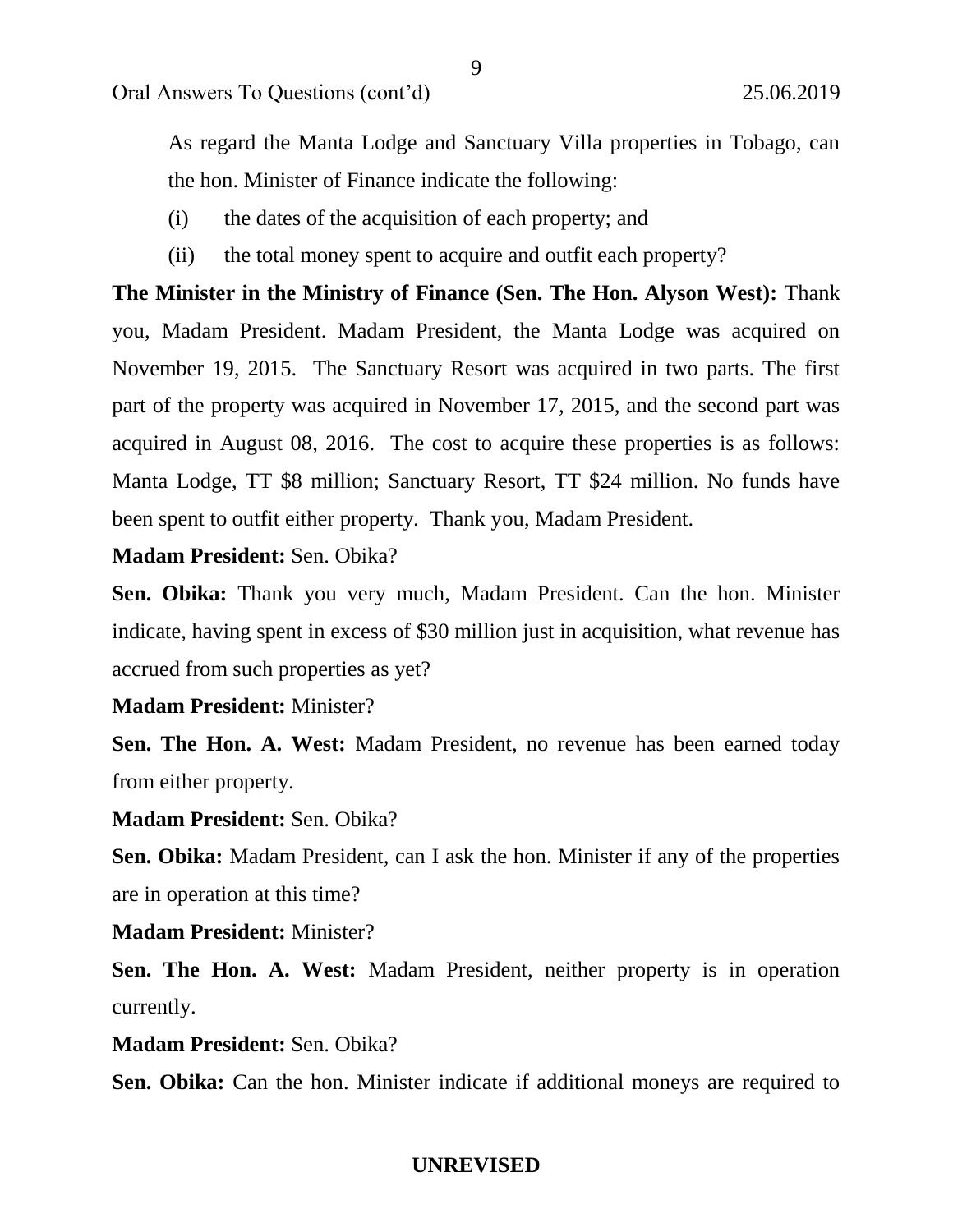Oral Answers To Questions (cont'd) 25.06.2019

bring the properties into operation?

# **Madam President:** Minister?

**Sen. The Hon. A. West:** Madam President, the THA is seeking operators for these properties. As and when those operators are identified and arrangements finalized, a determination will be made as to whether it needs to incur any more money and how much will have to be incurred.

# **Madam President:** Sen. Obika?

Sen. Obika: Given the importance of tourism to the economy of Tobago, can the hon. Minister indicate a timeline as to when the THA should acquire such operators?

# **Madam President:** Minister?

**Sen. The Hon. A. West:** Madam President, the THA is working assiduously on these matters and is trying to conclude this as soon as possible.

### **GOVERNMENT'S FAILURE TO ADDRESS CRIME**

**Sen. Taharqa Obika:** [*Desk thumping*] Thank you, Madam President. I beg to move the following Motion standing in my name:

*Whereas* the responsibility of a Government is to ensure public safety and security through the maintenance of law and order;

*And whereas* the Government has failed to address the extraordinary increase in the level of crime in Trinidad and Tobago, in particular murders and other violent crimes, which are negatively affecting national peace and economic development;

*Be it resolved* that the Senate take note of the Government's failure to arrest the increasing and unacceptable levels of criminal activity in Trinidad and Tobago;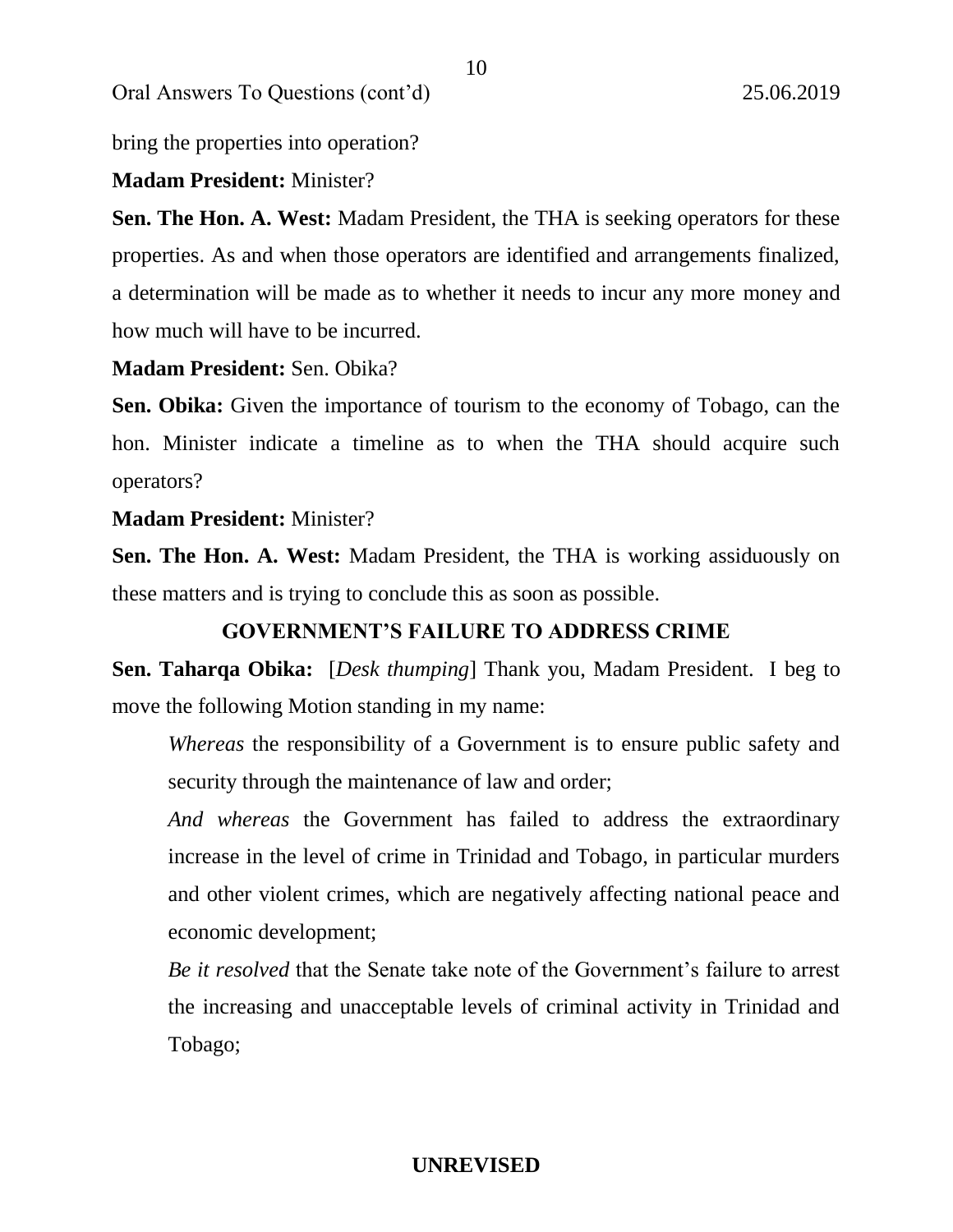*And be it further resolved* that this Senate call on the Government to table, in the shortest possible time a cogent Strategic Crime Prevention Plan to address the unacceptable levels of crime facing the citizenry of Trinidad and Tobago.

Now, to begin my contribution, Madam President, I wish to go straight to the Constitution of the Republic of Trinidad and Tobago. And if we turn to the Constitution of the Republic of Trinidad and Tobago under Rights Enshrined, Chapter 1 of the Constitution: "The Recognition and Protection of Fundamental Human Rights and Freedoms", there are some rights enshrined there, section 4, and these rights enshrined are critical to an analysis of the impact of crime in our country and how it prevents persons from exercising their rights as citizens of Trinidad and Tobago. Because the first:

"It is hereby recognised and declared that in Trinidad and Tobago there have existed and shall continue to exist, without discrimination by reason of race, origin, colour, religion or sex, the following fundamental human rights and freedoms, namely:

(a) the right of the individual to life, liberty, security of the person and enjoyment of property and the right not to be deprived thereof except by due process of law;"

We can all accept that crime touches this first fundamental enshrined right immediately. The right to life can be snuffed out by murder; the right to liberty, the right to security of the person. Then there is another right:

"(b) the right of the individual to equality before the law and protection of the law:"

When we see the bureau within the police service arresting police officers for what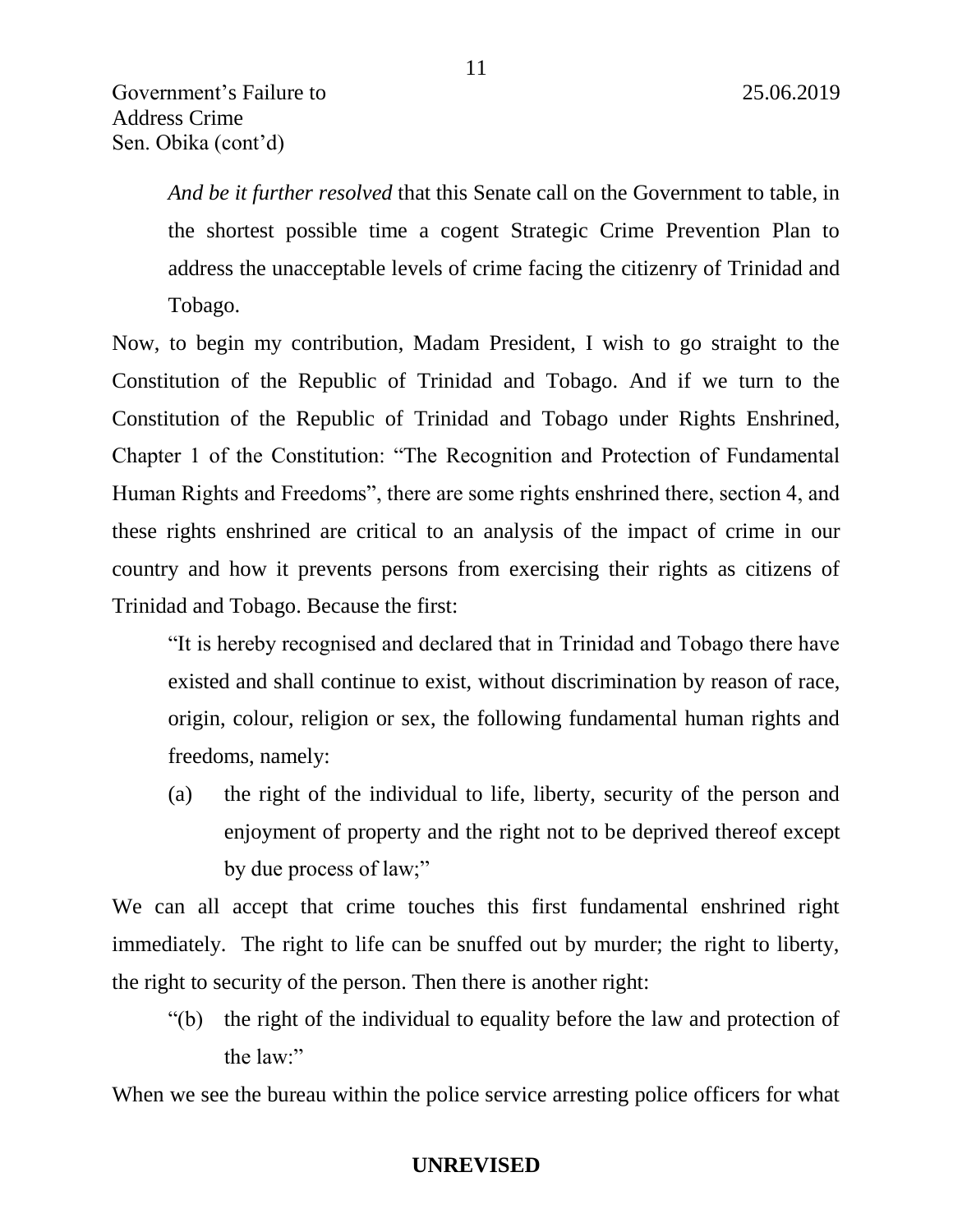would be fraudulent activity, we understand that if we do not maintain vigilance, we can have this right to protection of the law being further eroded.

- "(c) the right of the individual to respect for his private and family life;
- (d) the right of the individual to equality of treatment from any public authority in the exercise of any functions;
- (f) the right of a parent or guardian"—and this one is very important, Madam President—"to provide a school of his own choice for the education of his child or ward;"

Now, when we consider that there are schools reporting that the level of security has been compromised in some form or the other, and we have the MTS looking at ramping up security around certain schools; talk of relocating schools from certain communities where persons have depended on these schools for generations, simply because of security concerns we can understand that this right of a parent or guardian to provide the school of their own choice is also being eroded:

"(g) freedom of movement;"

Madam President, we are aware of the borderlines that exist. King Austin, that famous calypsonian from Trinidad and Tobago, his son, Mr. King, sang that song of "Borderline". You know? And that song of "Borderline" is a reality for persons living in certain communities. We do not have garrison communities here in Trinidad where the borderlines are clearly defined, but we have communities where there are borderlines. And to the persons who can or cannot cross those borderlines, the definition comes when someone is shot after they have crossed such a borderline. So to the young person living on the hill—I do not need to call the name of the hill because we do not want to continue stigmatizing, but we know where we are speaking of—living on the hill and wanting to participate in the City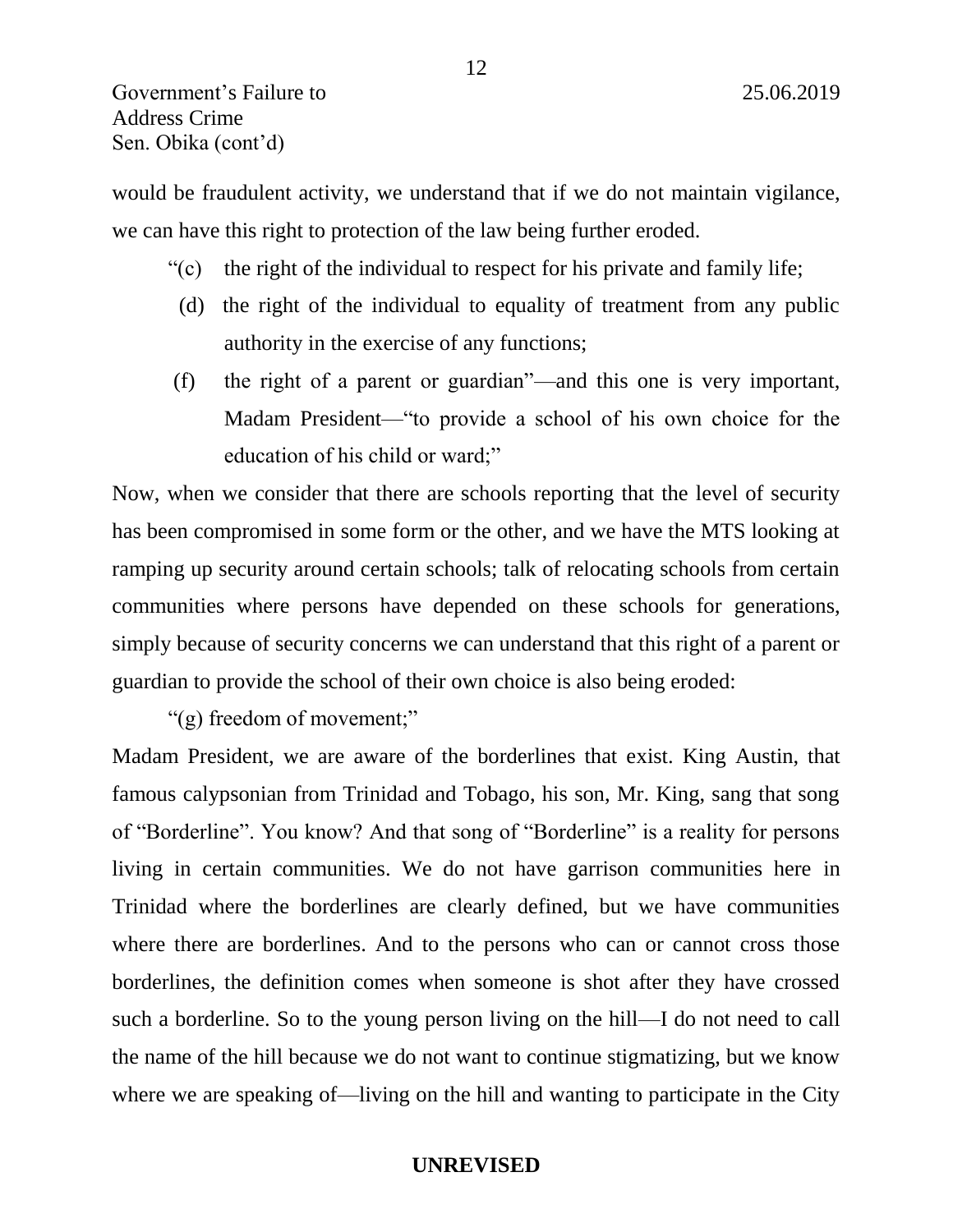Government's Failure to 25.06.2019 Address Crime Sen. Obika (cont'd)

of Port of Spain, they may have to cross several borderlines, and if they are seen to be connected to someone or some activity, they may find that their life may be taken simply for collateral damage. They may have never been involved in crime. And that is an issue. Freedom of movement is severely affected by crime in this country.

- "(i) freedom of thought and expression...; and
- (k) freedom of the press."

Now, a simple example: A journalist went on a public road across from a business in South Trinidad and stones were hurled at them. This is in connection with AV Drilling. And you find that these journalists were only doing what is expected of their profession. They were carrying the story of the day that was delegation of corruption regarding reporting of "fiscalized" oil by AV Drilling. And they found that they were under attack by persons who, allegedly, were connected to AV Drilling. The issue is, this may seem as a simple scenario, but can you imagine if every time a journalist goes to report on an issue where someone may be implicated and stones are thrown at them, or bullets—shots—are fired at them, you can imagine that the freedom of the press will be no more.

So I start off on that point. What are the rights of the citizens of Trinidad and Tobago, and what is the impact? This Motion seeks to look at the impact of crime and the failure of the Government to address the issue of crime and criminality, and finally, to have a cogent plan to address the situation. In Trinidad and Tobago, persons have come to a conclusion that we are not safe. Maslow's hierarchy of needs in terms of theory of human behaviour speaks to what are the expectations of a human being, and safety is one of the basic needs of a human being in any society.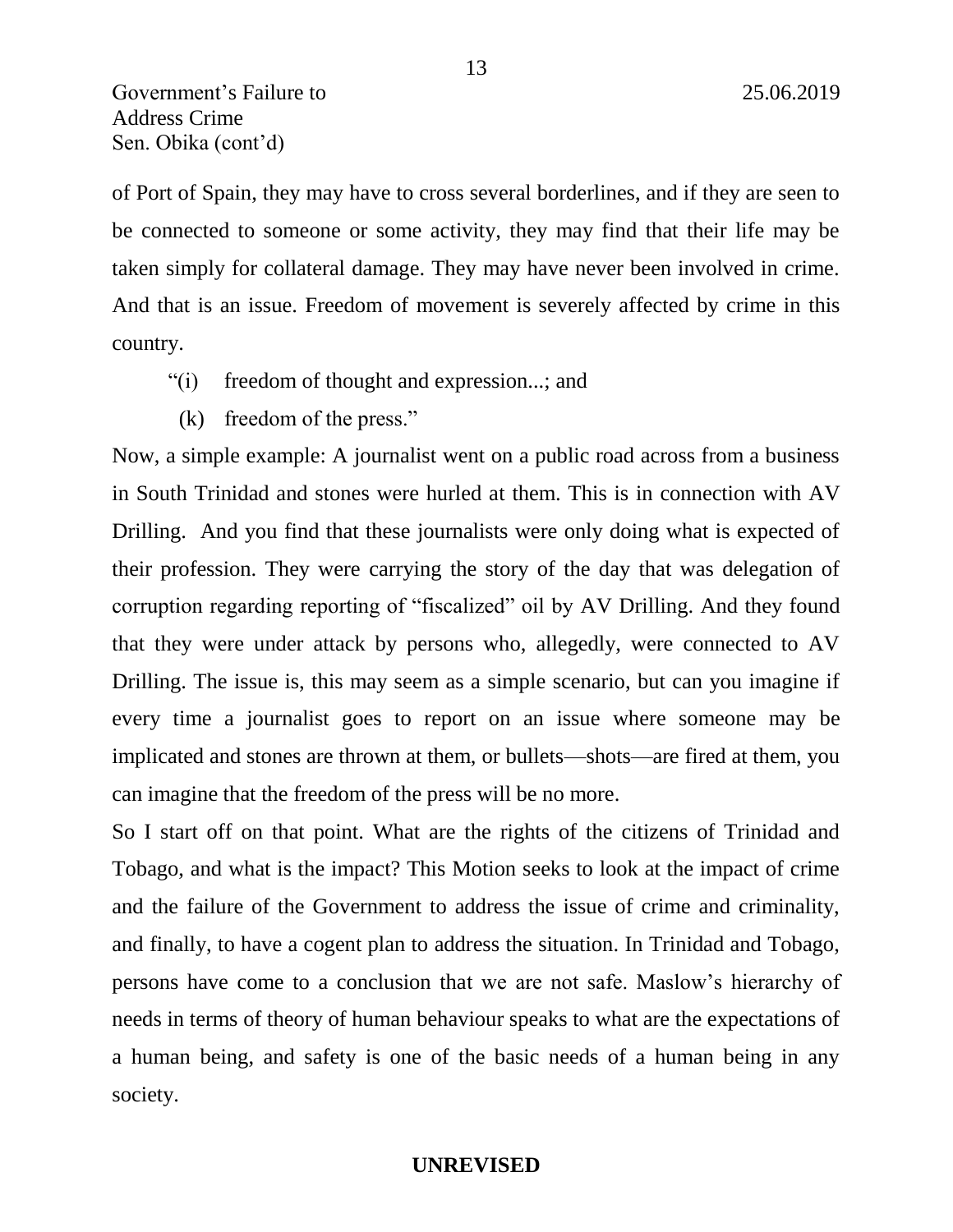# Government's Failure to 25.06.2019 Address Crime Sen. Obika (cont'd)

The primary requirement at the bottom of such a pyramid for every citizen of Trinidad and Tobago is their safety and security. When people consider as recent as the 3rd of May, 2019, just last month, *Newsday* had to report a schoolgirl being killed in Big Yard in a shootout, we are not safe. When the public considers that this schoolgirl was shot and killed as a result of a shootout, reportedly between police officers and gunmen, it shows that if this report is true, even the police service do not have a handle on the crime situation. It may mean that they are under-resourced. The Police Commissioner is on record as stating the financing that is required for the performance of their duties is not being given to the police officers of Trinidad and Tobago. Give the police service the money they require; the resources they require to do the job that they need. [*Desk thumping*]

So the people are clear under this PNM regime—this particular incarnation—that we are not safe. The media headlines bear the truth. In Trinidad and Tobago today, there is an extraordinary increase in the levels of crime and criminality. Murders and violent crimes are spiralling beyond control. Trinidad and Tobago has known no peace since this regime has come into government.

Madam President, I want to share with you a report regarding the ammunition control practices in Latin America and the Caribbean from the UNLIREC document, 2018. On page 9 of that document—and I quote:

"As per imports, UNCOMTRADE shows that between 2014 and 2016, almost all countries in Latin America and the Caribbean (27 nations) imported some ammunition, though many did so at small levels. Nonetheless, the following countries imported (and reported) at least USD1 million in ammunition during the period. Argentina (MUSD 9.5), Brazil (MUSD 21.3), Chile (MUSD 10), Colombia (MUSD 8.4), Costa Rica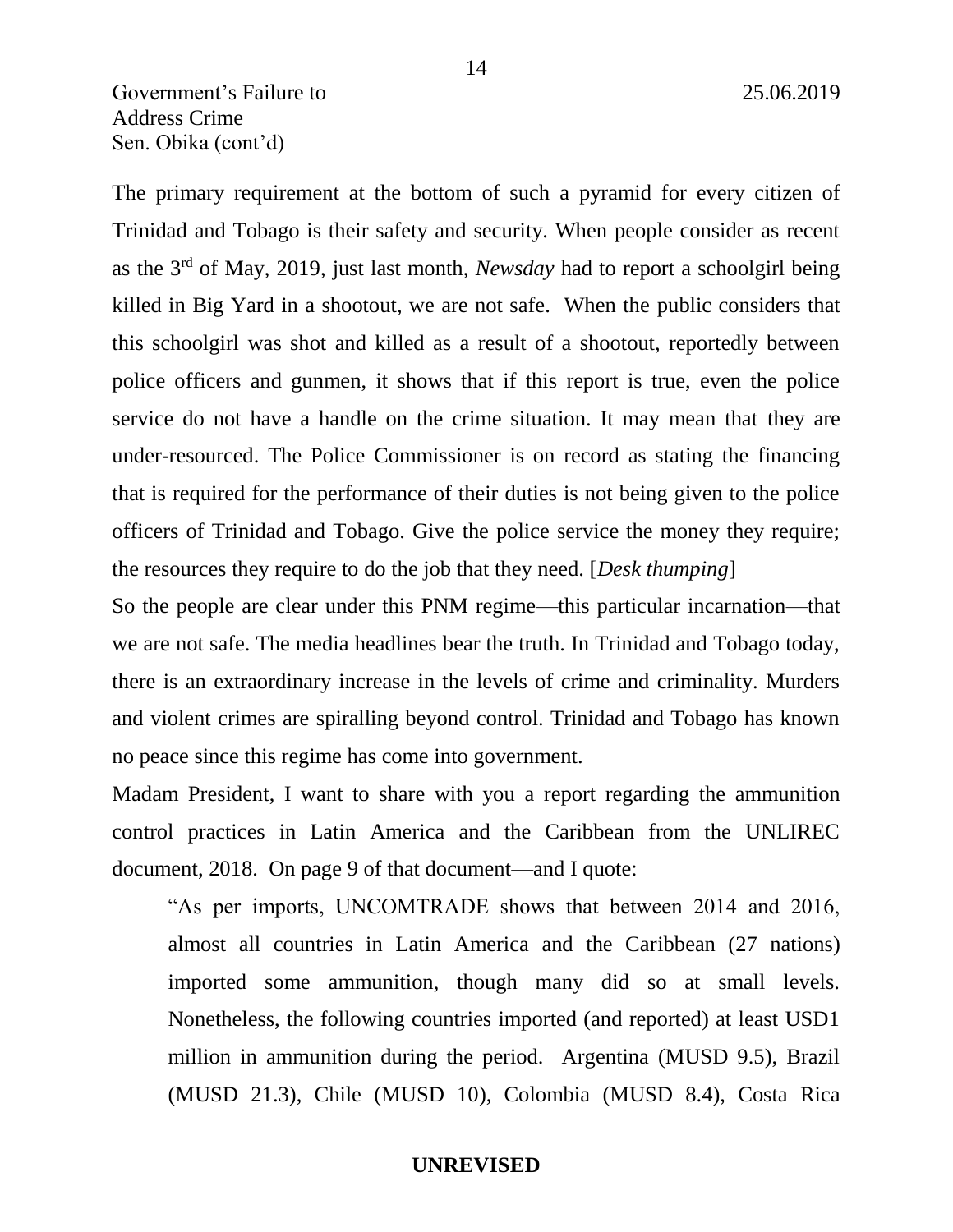(MUSD 2.8), Dominican Republic (MUSD 1.36), Ecuador (MUSD 1.1), El Salvador (MUSD 2), Guatemala (MUSD 7.4) Mexico (MUSD 39.4), Peru (MUSD 4.9), and Uruguay (MUSD 1…6)."

Madam President, missing from that list—from that UN agency—is Venezuela and we may find it difficult to accept that. But we understand how reporting goes, and whilst there may not be a report of imports from Venezuela, it may not mean that there were none. So the report continues, and I quote:

"…in the same period"—that is between 2014 and 2016:

"…in the same period, Venezuela did not report any imports but exports reports from third countries show that Venezuela received at least USD 4 million in ammunition."

Over TT \$28 million in ammunition Venezuela received in that two-year period. We are not talking about 2019: 2014 to 2016. The situation in Venezuela, as far as security, was not as fluid as it is now. It was tighter, one can assume—one can expect—but right now we can understand, because of the mass exodus, roughly 10 per cent of the population leaving to neighbouring countries, some of which are here with us in Trinidad and Tobago, we can expect that the security situation is not as tight as it was 2014 to 2016. So Venezuela is listed in this 2018 report as reflecting a receipt of US \$4 million in ammunition from the neighbouring countries.

Now, Madam President, the Police Commissioner is on record as expressing concern with regard to the numbers of Venezuelans—not citizens, but the numbers of criminal elements that are hiding among the Venezuelan community. There are honest and decent persons from Venezuela. Trinidad and Tobago has had a wave of immigrants from Venezuela as part of our history, tied to political unrest. This is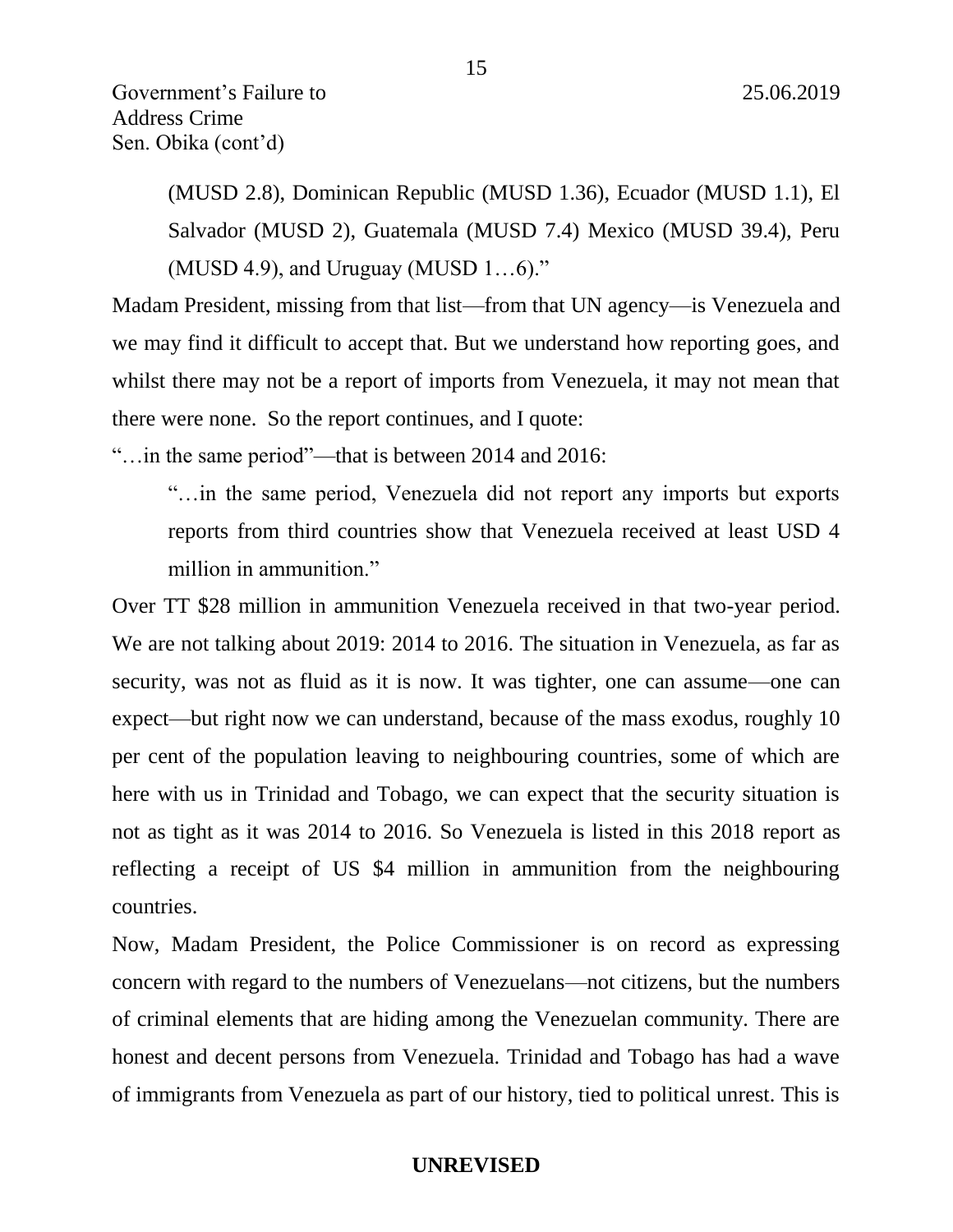a fact of history. But what is a fact of today's story, the period now, is that there are many criminal elements hiding among the persons coming from Venezuela.

So a very important part of the Government's plan must involve how do you treat with the criminal elements from Venezuela? And what the people are saying is that they are not seeing that the Government understands the problem, to begin; if they understand that there is a problem in the first place, they are not addressing the problem, obviously.

The Anti-Gang Bill, Madam President—I want to move on to another aspect of crime in Trinidad and Tobago, the Anti-Gang Bill. Now, the PNM regime would have had the country believe at the beginning of 2018—at the end of 2017—that every crime, every murder, that was committed, the blood is on the hands of the UNC because they did not support the Anti-Gang Bill. They would have had the population believe that. The problem is, the Anti-Gang Bill was passed. The murder rate increased. The statistics that the hon. Attorney General brought to the Parliament bears that truth out. The Anti-Gang Bill, legislation without implementation, is but wasted effort. Madam President, vision without action is but a dream, and when there is action without vision, it is time wasted. What this Government is engaging in is time-wasting when it comes to solving crime and criminality in Trinidad and Tobago. [*Desk thumping*]

Now, the Minister of National Security, Madam President—I could not believe it when I heard it myself. The Minister of National Security came to this House and on the question of the Anti-Gang Bill volunteered information. The Minister said that he meets with the heads of the national security apparatus every week. At that time there were 23 weeks passed in the year and he only found five persons to be charged. They could have only charged five persons on the Anti-Gang Bill, from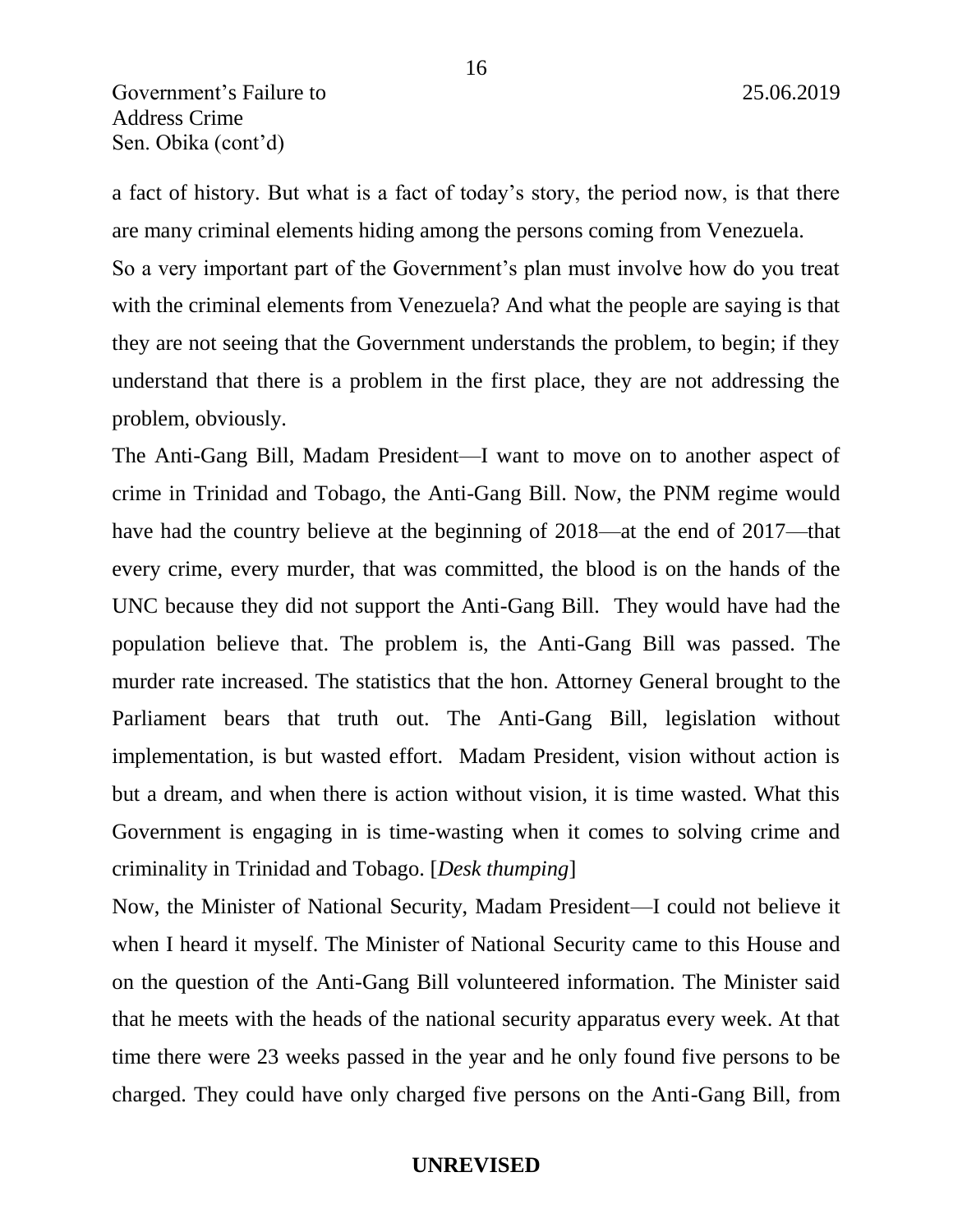the Minister's own admission. "Ah doh know if da is a taxi gang." You found five fellas in a car and say, "Well, dis is de taxi gang and we lay five charges on you", when this Government is on record as saying they know where the hundreds of gang members are; they know their houses; they know where they live; they know where they lime; they know where they sell their narcotics; they know where they have their guns. But you can only find five charges. "Ah doh know if was five fellas sweating on a corner or five fellas in a taxi." All right? [*Interruption*]

So, Madam President, I am hearing some protests from the Minister of Trade and Industry, and I have a part that affects the Minister of Trade and Industry because we could understand why there is not much economic activity, because crime affects business directly. [*Desk thumping*] Crime affects investment directly. Now, if one turns to the Inter-American Development Bank—because I really want the hon. Minister of Trade and Industry to understand why, when the Minister comes to this Parliament in a budget debate or a mid-year review, cannot account for any increases or any improvement in the real economy, apart from the energy sector. And a significant part of that, one, is lack of ideas with regard to the Cabinet itself, but a significant part of that is the cost of crime and violence.

And the Inter-American Development Bank, in a publication titled: The Cost of Crime and Violence: New Evidence and Insights in Latin America and the Caribbean, by Laura Jaitman, as editor, made some pronouncements—I believe this was in 2018. I stand to be corrected—where they estimated the direct cost of crime and violence, and they categorized three types of costs: the social cost of crime, which includes the cost of victimization in terms of quality of life lost due to homicides and other violent crimes and the foregone income of the prison population. Because if you have a prison population of 1,000 or 500 and those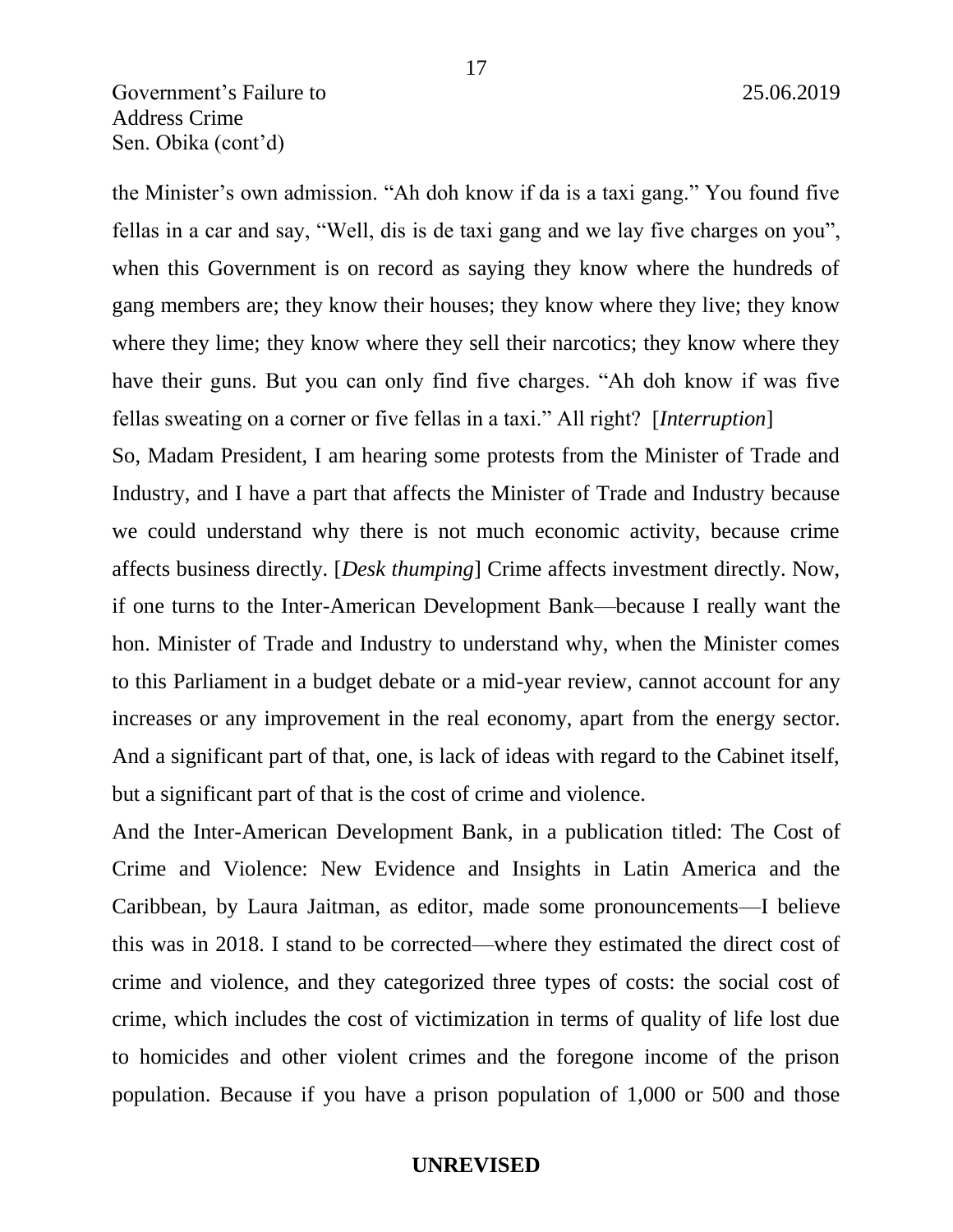# Government's Failure to 25.06.2019 Address Crime Sen. Obika (cont'd)

persons are not being able to be productive members of society, then, of course, you lose an opportunity for output. You lose an opportunity to improve your gross domestic product. You lose the skills that those persons have. And then there are many persons on remand, because the criminal justice system has broken down where, if there were speedy trials, they would have gotten their sentencing quicker; they may have spent less time incarcerated or they may have been acquitted earlier; the cost incurred by the private sector, which includes the expenditure of firms and households on crime prevention, namely spending on security services.

Now, Madam President, if you are in the business of distribution, your business is cash-based, you are a low hanging fruit for crime and criminal elements. You may be going well. Your margins may be just enough to pay your rent, pay your workers and give you some basic return on your investment. But the moment you are hit by crime, the amount you have to invest in that very business, it may make it uneconomical to remain in the business in the first place. So the impact on business is significant. And then there is cost incurred by the Government which includes public spending on the Judiciary system, police services and administration of prisons. You cannot put a police in every household.

So there were some statistics regarding income losses due to incarceration, and the total spending was in millions of dollars, and the average for Trinidad and Tobago, if I were to gross this in US, is about TT \$2 million, which is US \$.33 million per annum. I think this is income lost due to incarceration. So this may seem small, because income lost due to incarceration is but a small part of the pie. All right? And income lost due to incarceration as a percent of GDP is projected to be .14 per cent in Trinidad and Tobago. Now, why do I put this type of detailed statistics on the record? Because I am indicating to the Government that unless your solutions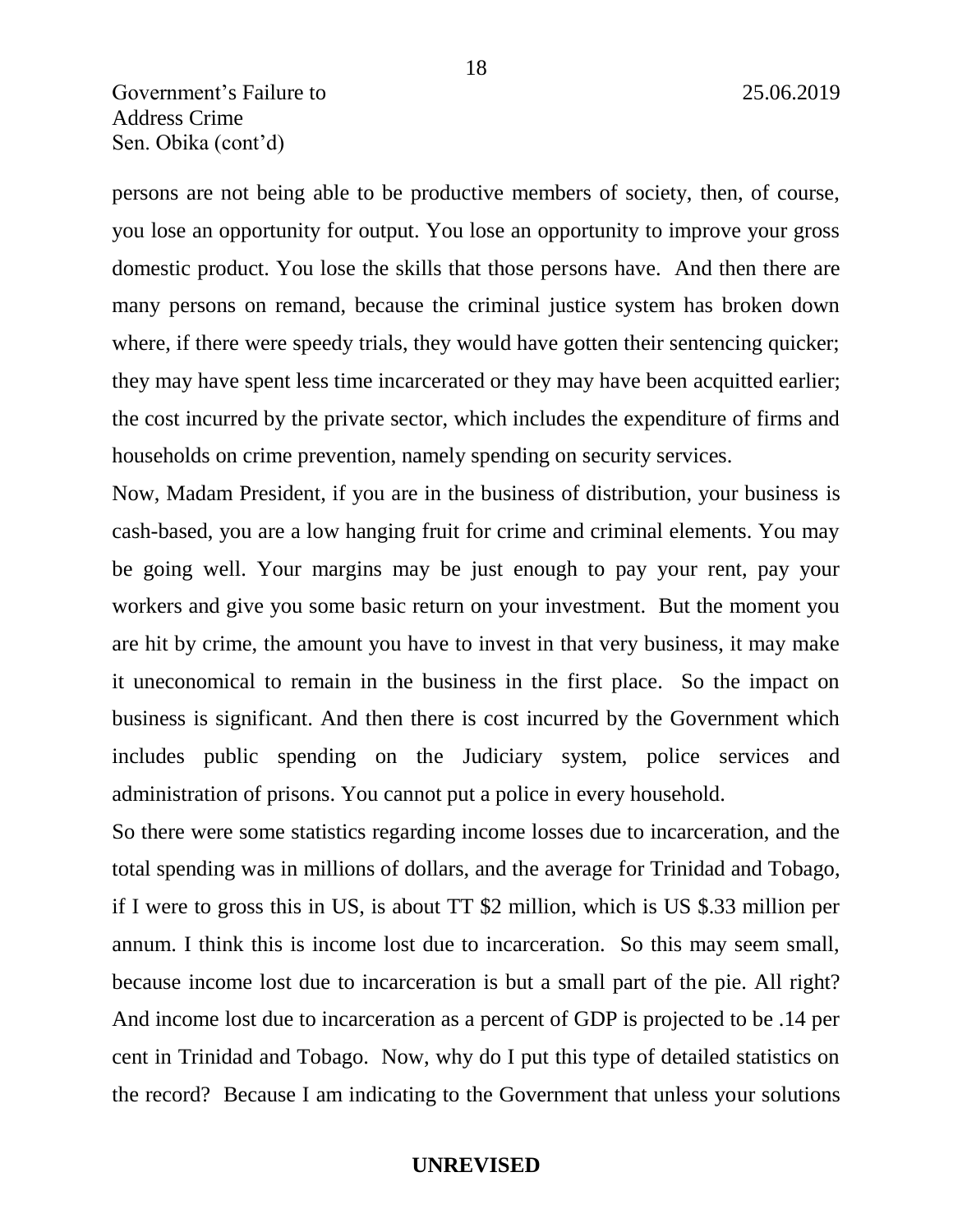to crime are data-driven, you are but wasting time [*Desk thumping*] as you have done for the last four years in Government. So the Anti-Gang Bill was a total failure because the Government has no idea about implementation. They are announcement strong; implementation weak.

So there is no crime prevention plan. What is this administration's plan? One could ask the question: Is the plan to attack anyone who has a dissenting view; Kirk Waithe of "Fixing T&T", if he decides to criticize the Government? That he is unpatriotic? The Media Association—Madam President, it is laughable that when the Media Association brings out a press release, instead of acknowledging that it is from the Association, individuals from the Association are then singled out by the administration, as if the individual, be it the secretary or the PRO, were the ones who penned the opinion. It is the opinion of the Association, not the individual. Now, can you imagine this administration is thinking about—and to me, this is reprehensible at the highest level—thinking about stopping protests outside Parliament? Stopping the masses from protesting because they want to speak truth to power? That goes against the grain of what we stand for here.

In the 1903, Madam President, the Ratepayers Association burnt down the Red House. There was a massive protest outside the Legislative Assembly at that time, what we now call Woodford Square. All right? And do you know that 16 people died that day? Five women, 11 men and 51 others were injured because they were speaking truth to the colonial power. We had no representatives from amongst the people in the Legislative Assembly. Now those 16 souls that died, they died standing for the rights that are enshrined in our Constitution today. They stood for the rights of every citizen. So, "dey bun down the Red House; dey bun it dong dat day" and they got representatives from the people, for the people, to sit in the Red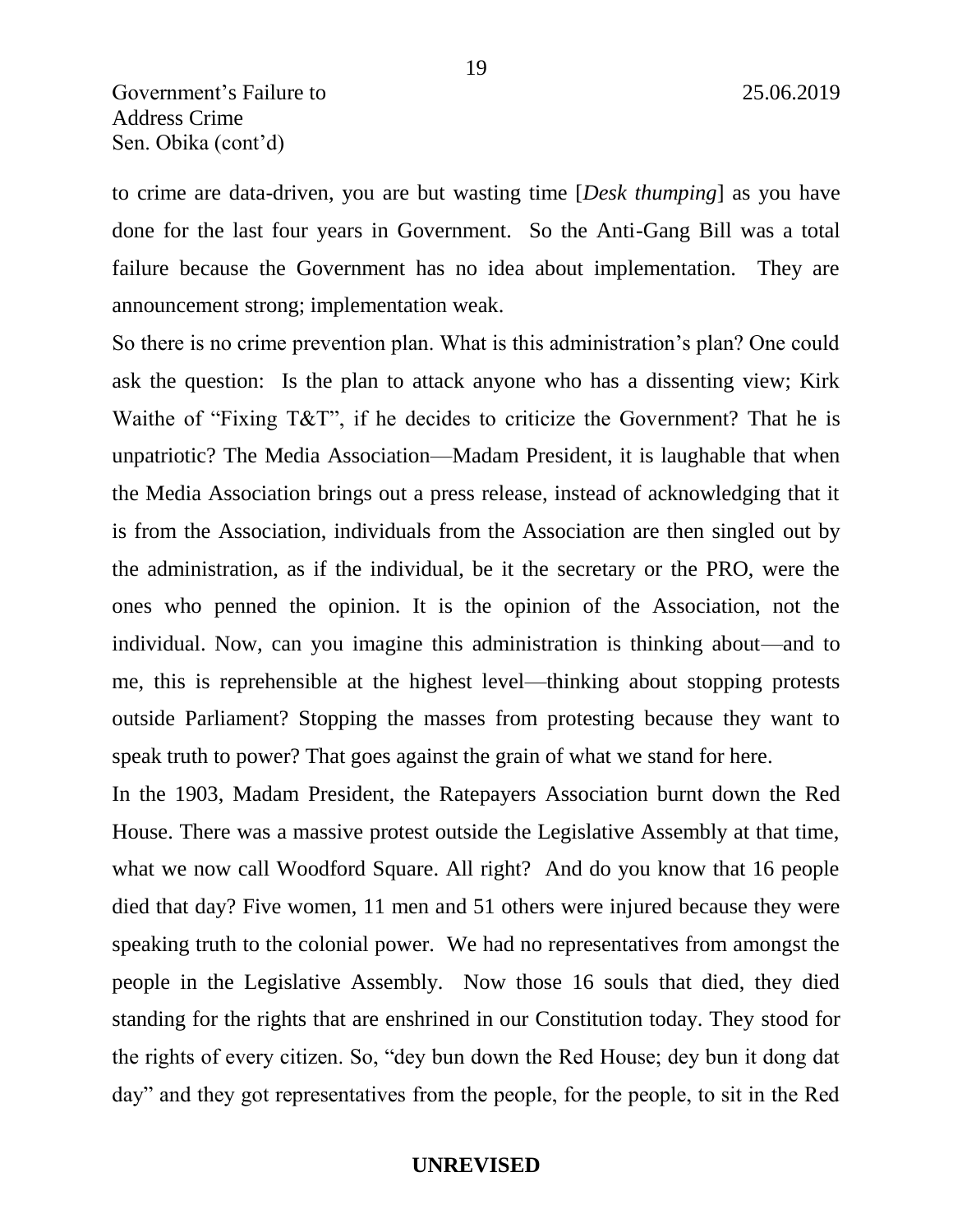House and to make laws that are not disadvantageous to the public interest. So when you can have an administration looking at protests outside the people's Chamber—this is the people's space. [*Desk thumping*]

I want to go on to a Joint Select Committee Inquiry Report. This is the Third Report of the Joint Select Committee on National Security, Second Session, (2016/2017) of the Eleventh Parliament on: An Enquiry into the Operations of the Trinidad and Tobago Forensic Science Centre and the issue of DNA sampling in Trinidad and Tobago. Madam President, microscopy, we have ballistics testing. At the core of ballistics testing is the practice of microscopy, defined as the capacity to match a spent shell or projectile, the part that leaves the shell when a gun is discharged; to match it to the weapon that has so discharged it. So every time a weapon comes to the Forensic Science Centre, they must match the foot or the fingerprint. The microscopy's report recorded which gun discharged the projectile and they have it registered, or should have it registered in some database.

Madam President, would you know that there are only two microscopes? I hope the Government can come and say that they have ordered a heap of them and that they have increased the staff complement. Anything short of that, they should not even touch that part of their contribution in this debate.

## **2.10 p.m.**

Unless you are fixing the problem at the Forensic Science Centre, you can bring laws from now until the next 10 years, the problem of ballistic testing will remain, the backlog will remain and the bottleneck will remain and you will not have convictions. *[Desk thumping]* So there are a number of issues that engage the attention of the Committee and these are the recommendations and unless the Government seeks to address these recommendations in their contribution, they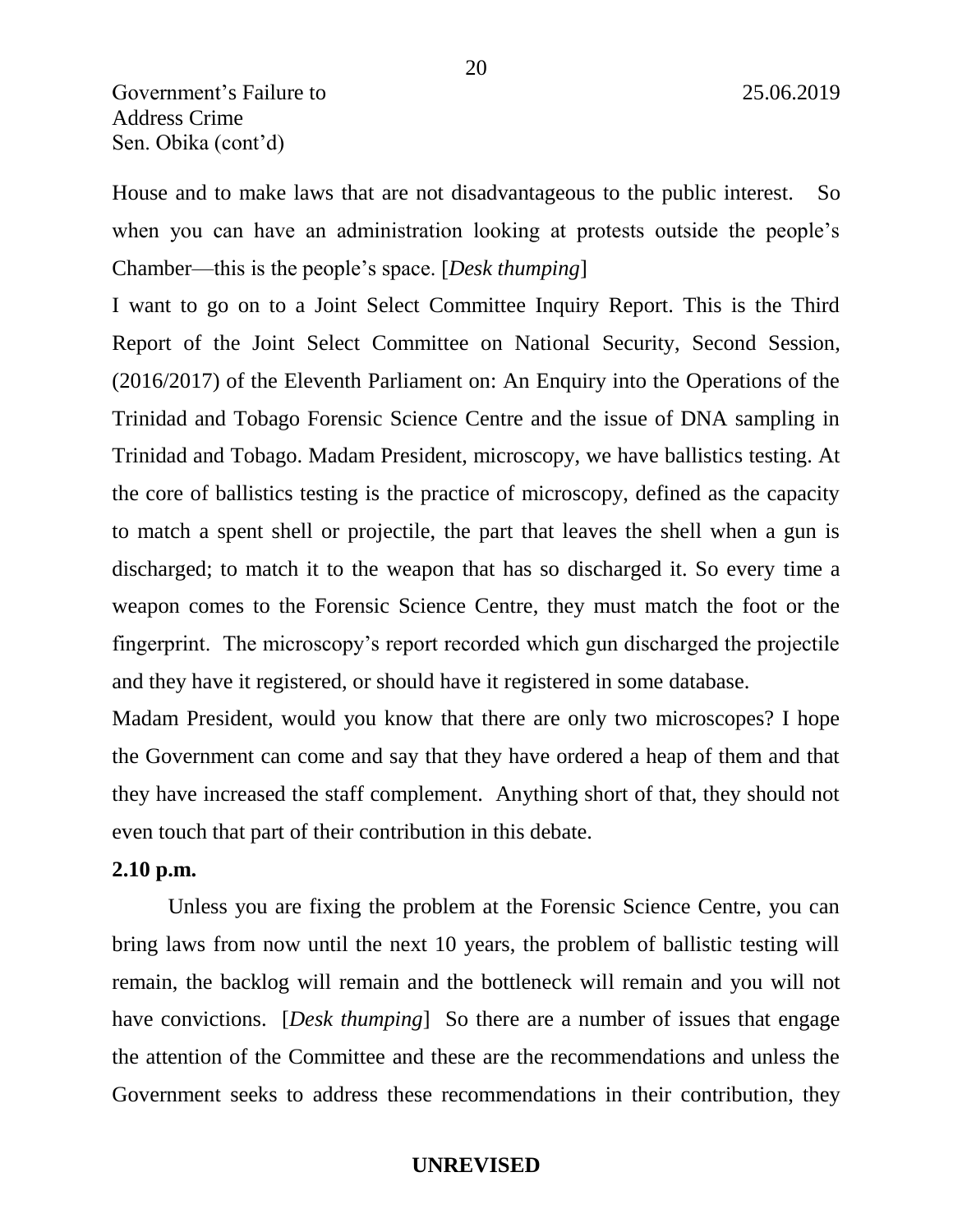should not touch the Forensic Science Centre.

- 1. Operational improvements at the Forensic Science Centre including the reduction of the backlog of DNA testing (Narcotics, Homicides and Ballistics);
- 2. The accreditation of the Forensic Science Centre and its laboratory services under the International Standards Organization and International Electro Technical Commission;
- 3. The efficient implementation of the DNA Act and the introduction of the effective methods of DNA sampling;
- 4. Accommodation issues and staff shortage at the Forensic Science Centre;

They are short-staffed. They are very short staffed and they are lacking equipment.

- 5. A DNA databank; and
- 6. The need for regulations to support are important.

Madam President, specifically now:

"d. Employment of at least four additional qualified Firearm Examiners with extensive work experience..."

Not OJTs. OJTs are good so that they can learn from the experts but do not count them in the establishment. You add them to the establishment.

"Procurement of scientific equipment (including two more comparison microscopes…"

Madam President, do you know what is the total cost of that? It is less than the cost of the Mercedes Benz brought by the Prime Minister, \$2 million.

"e. Adequate allocation and timely releases of funds…" So finally on ballistics, Madam President, effective intelligence leads not only to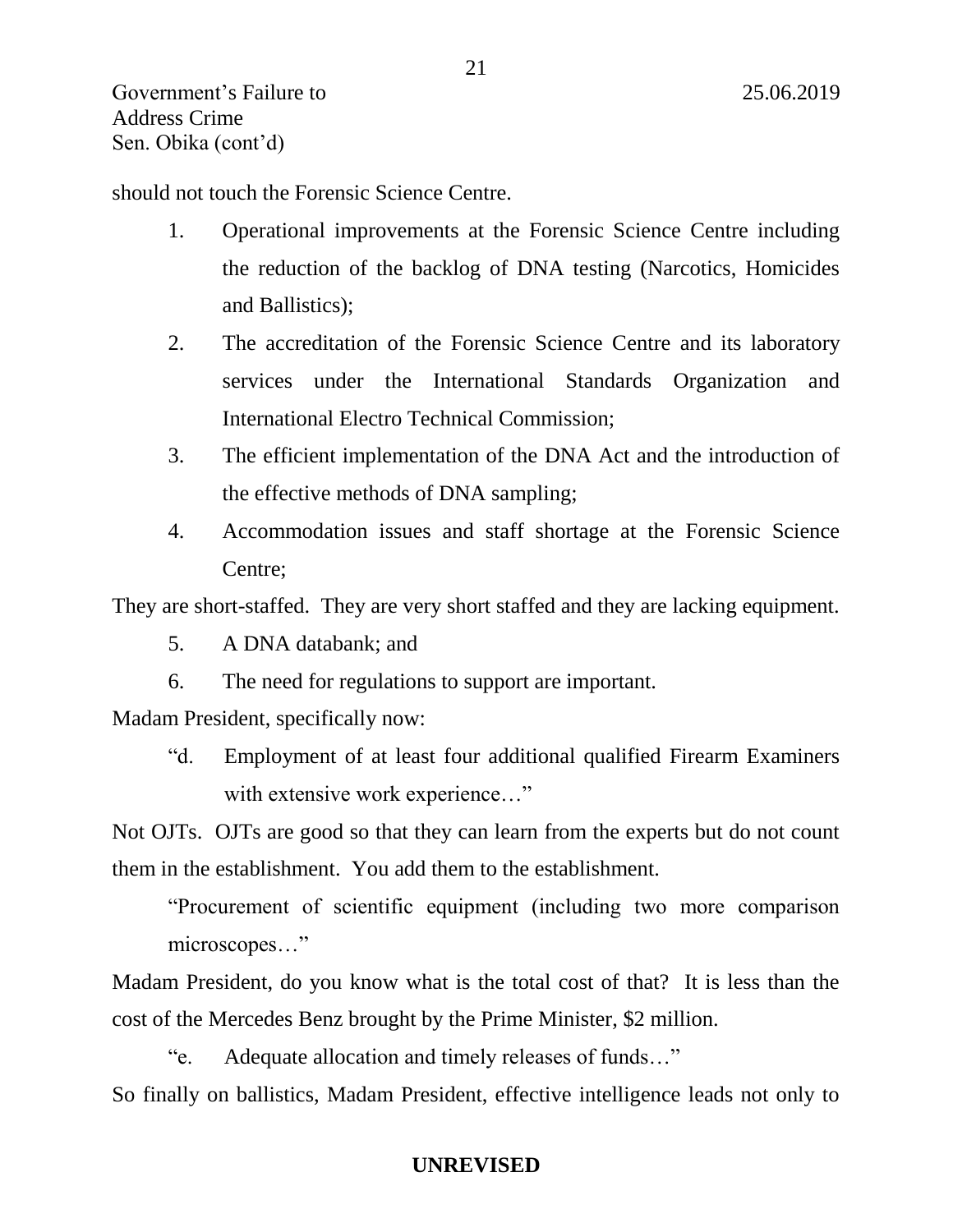convictions but also creates broader intelligence for law enforcement, enabling proactive and not reactive responses. So for \$2 million, cheaper than the paintings bought, they can reduce the backlog of ballistic testing in Trinidad and Tobago. They can improve the conviction rate for firearm offences and they can help solve the problem of crime; \$2 million apparently is too much.

So, Madam President, a crime plan must also be rooted in a regional approach. We belong to a Caribbean civilization and the United Nations Regional Centre for Peace, Disarmament and Development in Latin America and the Caribbean, UNLIREC, gave some recommendations for Latin America and the Caribbean and I took but seven of those. Number one, invest in political capital, in the creation of global political will for greater ammunition controls. But, Madam President, when we have so much faux pas in the realm of diplomatic core in this country because at the head of the service, we do not seem to understand in the Cabinet the importance of foreign policy, you will always have problems.

When you have a Minister who acts as the de facto of Minister of Foreign Affairs when he is not even in the Ministry. You know we are talking about the Minister of National Security. He has overstepped his bounds. The Minister of Foreign Affairs is a very exacting job and the person who fulfils that role must fulfil it without having to worry about another Cabinet colleague overreaching where he does not belong. "Bat in yuh crease". So that is to the Minister of National Security.

Another point, Madam President.

**Madam President:** Sen. Obika, I am going to ask you to desist from that line please because you are—please just desist.

**Sen. T. Obika:** I will. I wish that there is a better synergy amongst the Cabinet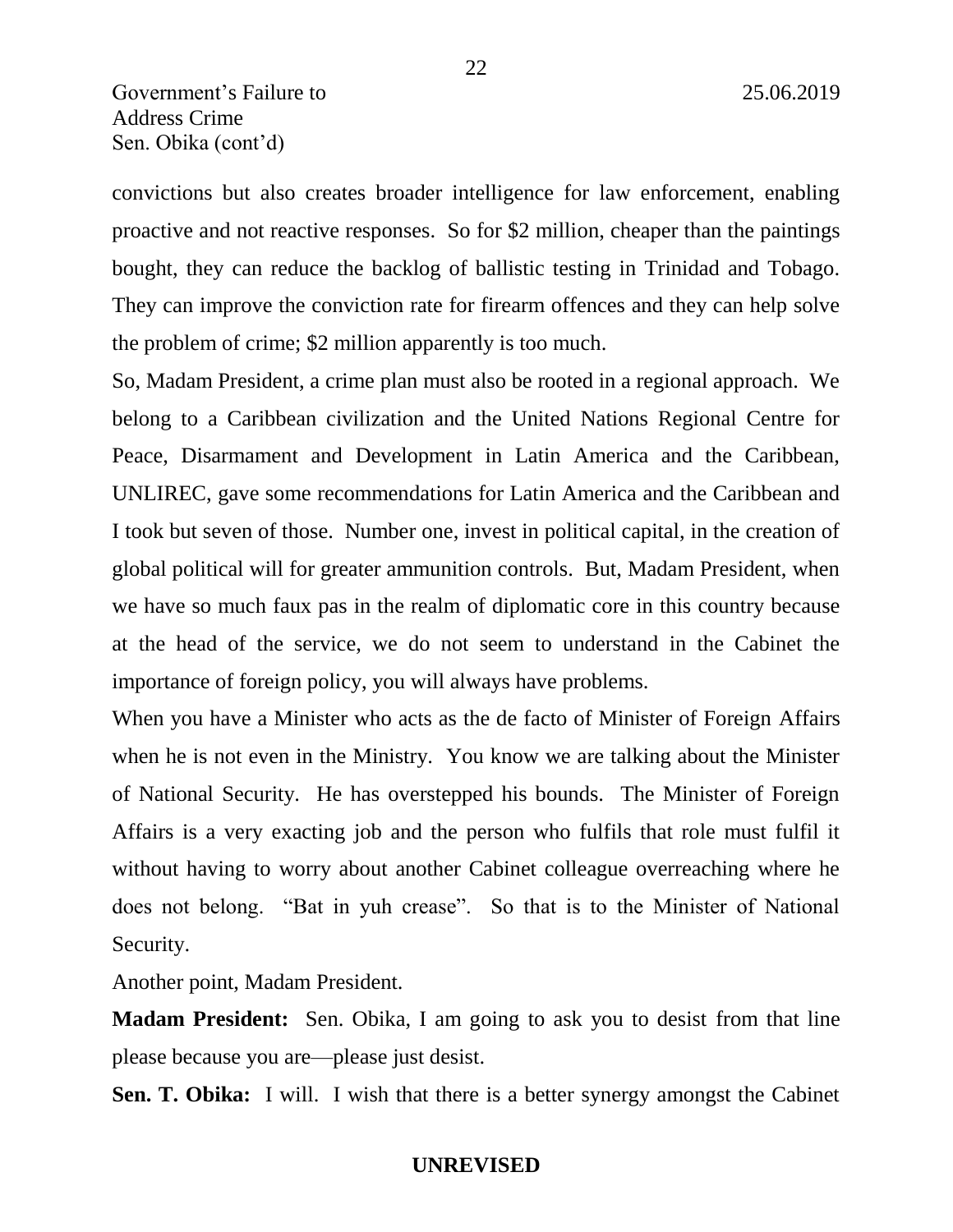Members so that they could understand the importance of foreign affairs as a portfolio.

Another recommendation is to consider pushing for the creation of new international instruments and plugging the holes in the ones that already exist.

Fully implement obligations and commitments regarding ammunition under existing international instruments.

So, therefore, foreign affairs must have a pride and place in your national crime prevention strategy.

Ensure whole of Government approach to ammunition control.

It is a word that this Government likes to announce but does not implement.

Install a culture of restraint when it comes all aspects of ammunition.

Tackle ammunition diversion from Government stockpiles as urgent priority

and increase transparency in the sector through practice and regulations.

Madam President, crime and criminality has crippled the economy. The economic development had been put on the backburner. There are businessmen who are feeling the hurt. And none other than the Prime Minister admitted that crime is having a negative impact on the economy. The Prime Minister is on record, Power 102 FM, CNC3, as stating that crime is seeming to be out of control. I am paraphrasing. In an article on 12 June, 2018, entitled.

"PM on crime…

Dr. Rowley admitted that current anti-crime measures are inefficient..." Madam President, if it was not in black and white, I could not have said it.

"Dr. Rowley admitted that current anti-crime measures are inefficient…" This is 12 July, 2018, less than a year ago, and I quote him:

"The government of Trinidad and Tobago is responsible for the state of the

23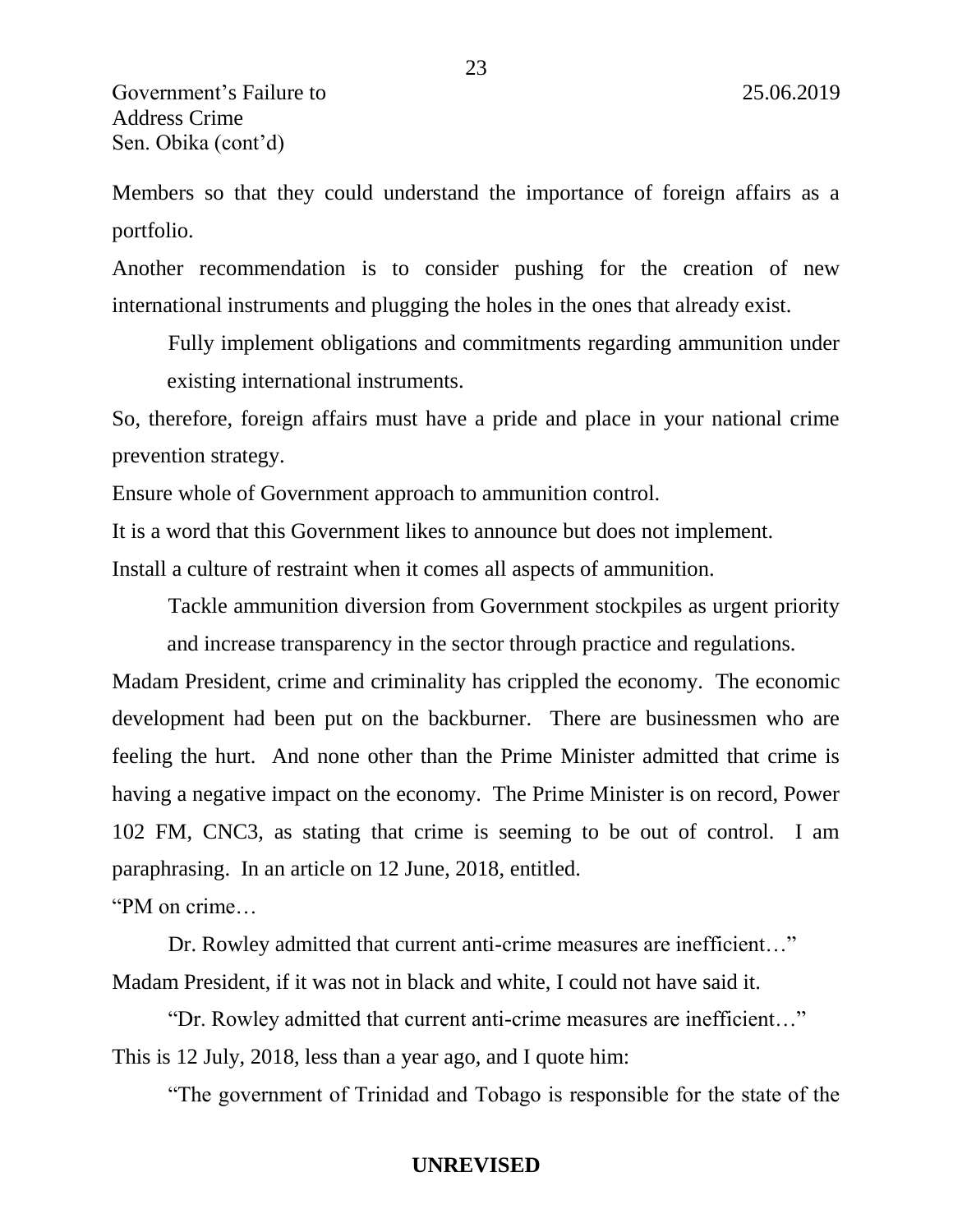country…especially in this particular case where so many citizens, so many communities without prompting will tell you that their concern is crime."

Now, when you even go to the increasing levels of criminality and you consider April, just April, was considered to be the bloodiest month in our history in terms of murders, you know that we have already passed over the slope. We have gone beyond the precipice. And there is an article entitled:

"April exploded into a bloodbath"— by Faine Richards that states:

"…49 persons were murdered in just 30 days"—representing—"a 25 per cent increase over the 39 people killed in April 2018…"

And this is according to the TTPS. Now, April exploded into a blood bath by Daurius Figueira.

There is another issue of crime and the economy. Whenever the economy is experiencing a downturn or stagnation—so there was a significant downturn, significant recession, now we are going through stagnation. When you are going through such a significant level of economic hardship as we are in this country, crime generally spikes. So the Government's focus should not be to mouth that they are not going to the IMF because they are already implementing a lot of the measures from the IMF. What the Government should have been doing is giving citizens the assurance that they have a stake in this country. But how can they do that? How can the citizens feel that they have a stake in this country when all they see at the highest levels—because morality begins at the top. All they see at the highest levels are persons fattening and feathering their nest using the law to do so. So they increased their pensions significantly: who is going home with 600,000, who is going home with 1.6 million, who is going home with 1.9 million. So they feather their nests and the poor man is under pressure.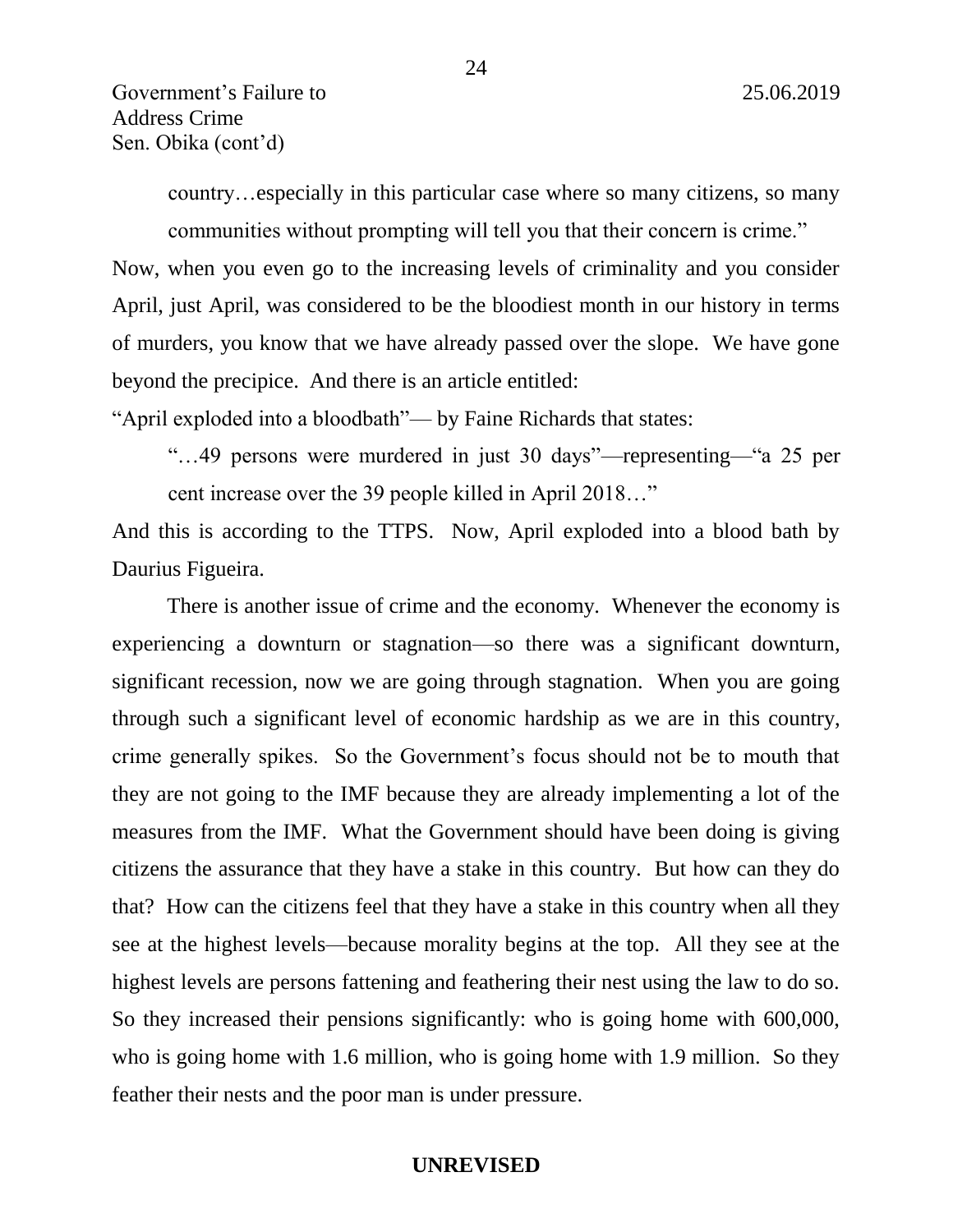# Government's Failure to 25.06.2019 Address Crime Sen. Obika (cont'd)

So, Madam President, I want to end where I began. Unless this Government is coming to us to tell us how in fact they are going to fix the problems that the people are facing, they should not venture into this debate. Unless they are going to describe how they are going to fix the problem of the right to individual life, liberty, security of the person and enjoyment of property and the right not to be deprived thereof, except by the due process of law, they should not contribute to this debate. If all the Government is going to do is talk about what happened five years ago, get over it, "you supposed to be in Government". I am saying "supposed to be" because if you are in Government and all you are talking about is the past, it means that you are getting ready to leave office. But the problem is the people of Trinidad and Tobago have to bear the months until you make that decision. Madam President, unless the Government is coming to describe how the right of the individual to equality before the law and protection of the law is going to be fixed, they should not contribute to this debate.

And there is scenario I want to paint. Regularly going home, I would pass through the community of Point Fortin and I would visit with friends and so on, but now because of the significant influx of criminal elements from Venezuela—in fact, the notorious gang leader who was found with significant levels of ammunitions, a cache of ammunitions. He had a significant level of guns and so on. "Bombs" is the word but I cannot remember the—grenades, grenades, Madam President. Where persons in Point Fortin might be accustomed to the "lil one shooter" to go hunting to catch agouti and lappe and deer and so on, this man came in with highpowered rifles, brand new high-powered rifles, grenades and the like. And this person was hiding in the community of Warden Road in Point Fortin where this regime is having their political meeting on Thursday, but they are not seeking to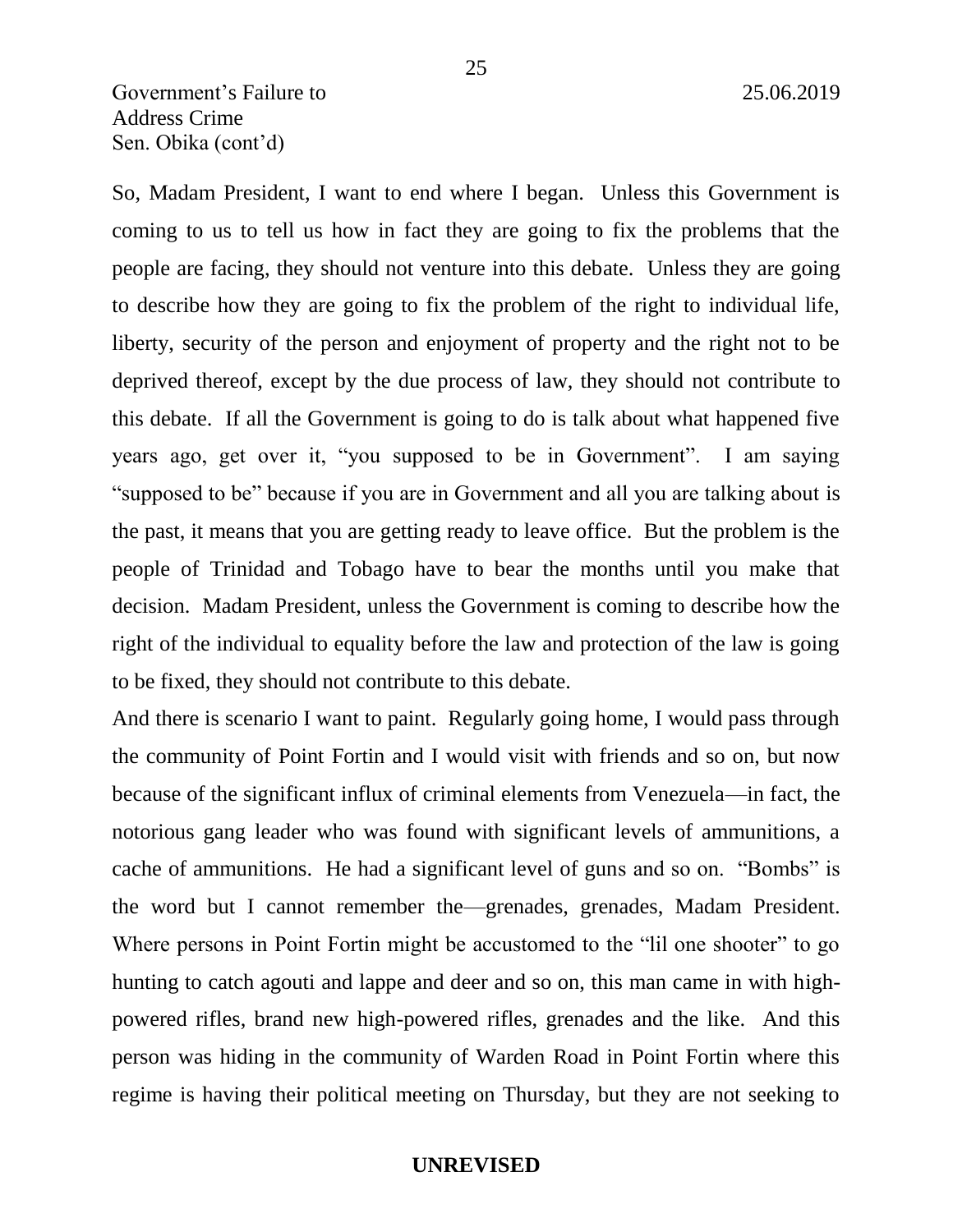address the problem of the criminal elements that are coming in, infiltrating in our communities and they are making a bad problem worse. So communities where before I could have gone out at night, take a walk, be comfortable and free, now you do not see persons doing that at all because the level of criminality that we are being met with, the police service has no match for.

So, Madam President, the Government has reached the twilight of their existence. They have spent four years in office. They have wasted time. They have failed to fix the issue of crime and the impact on the school system: safety of students at school, access to students to schools that are safe. They have failed to address the issue of borderlines that affect some communities where crime and criminality is at a high level. They have failed to look at the push factors. The push factors in communities where we had community policing, we had comfort patrols and so on. We had persons in communities who had access to opportunities and this was even under a prior PNM regime. The Partnership Government expanded the opportunities but even under a prior PNM regime but everything from that regime, they want no part of. So where you had youth in communities getting access to training and development opportunities so that they can find a different path for their life because the whole issue of fixing crime is giving persons a proper value for life and for liberty and unless you bring actions—yes, we can have the stick but where is the carrot? All this Government is looking for are "legislative big sticks" because on the ground, the police force will tell you "the vehicles are not working, this is not operational", the cameras we heard yesterday are not working and so on. So you have "legislative big stick", failure operationally and no carrot. No incentive to keep persons on the straight and narrow to improve their view on the value of life and liberty of citizens of Trinidad and Tobago.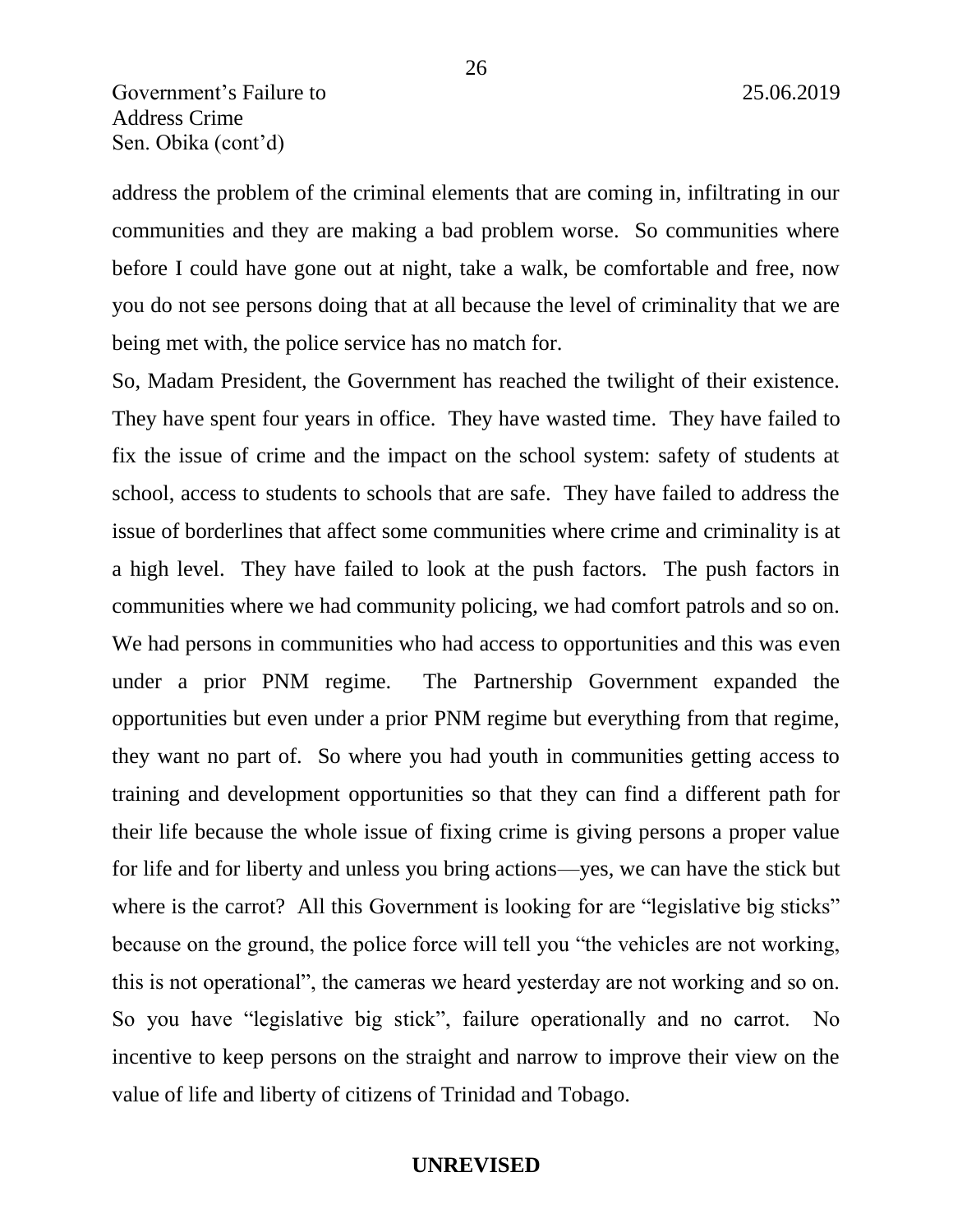# Government's Failure to 25.06.2019 Address Crime Sen. Obika (cont'd)

What this Government should have come from the very beginning is to look at those push factors where you have communities where persons are getting involved in crime, try to fix it by fixing the people so that they would not make the decision to enter crime, that they would make the decision to be productive contributors to our society. And I want to leave on this point. We are a society, Madam President, made up of immigrants, many of whom did not chose to come here. We are here. We have chosen to stay here. Therefore, we are all vested with an interest in the progress and advancement of our country, every citizen of the Republic of Trinidad and Tobago. What the Government has been doing is sidelining persons who can contribute—

**Madam President:** Sen. Obika, you have five more minutes.

**Sen. T. Obika:** Thank you. I am wrapping up now. The Government has sidelined persons who can contribute and they have created an environment where all that pervades is despair. All that pervades is despair and the Government must rethink its entire approach to crime. Reformation and legislation alone will not fix operational inefficiencies.

I thank you. [*Desk thumping*]

**Madam President:** Someone needs to second the Motion.

**Sen. Ameen:** Thank you, Madam President. I beg to second this Motion and I will reserve my time to speak later in the debate.

### *Question proposed*.

**The Minister of National Security, Minister of Communications, Acting Minister of Foreign and Caricom Affairs and Minister in the Office of the Prime Minister (Hon. Stuart Young):** Thank you very much, Madam President. As always, I appreciate the privilege to contribute in the Senate. At the outset, I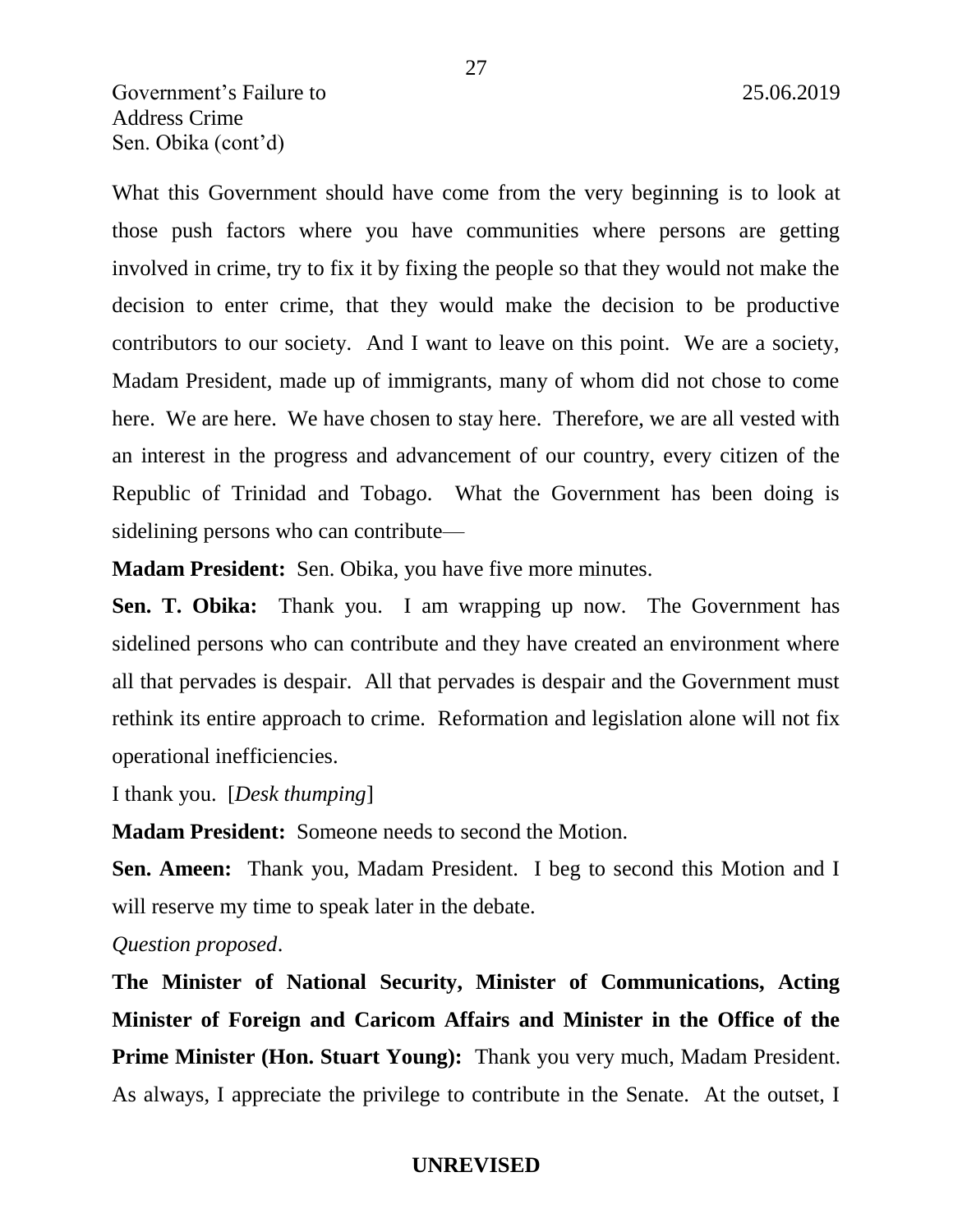Government's Failure to 25.06.2019 Address Crime Hon. S. Young (cont'd)

would like to speak to the people of Trinidad and Tobago through the Senate and just inform them that once again this Motion is ill-advised and inaccurate. We start off—it was interesting to hear Sen. Obika talk about the need for data and datadriven policy and the importance of data and statistics. As the draftsperson of the Motion, he obviously failed to consider data and statistics when he talked about addressing the extraordinary increase in the level of crime in Trinidad and Tobago. Madam President, I start by debunking that and letting the people of Trinidad and Tobago know a couple of things.

First of all, to deal with issues of national security and to deal effectively with the fight against crime and to have an effective national security apparatus, there is a certain amount of stealth that is needed. There is a certain amount of confidentiality that is needed because you see this administration, working with the current holders of posts in the Trinidad and Tobago Police Service, our Trinidad and Tobago Defence Force and our intelligence services, guards very jealously the information and the intelligence to ensure the success of operations. This administration does not believe in going at the top of a mountain before the launch of operations to say exactly how we intend to deal with crime. We prefer to let the effects and effectiveness of what is being done be seen.

So I would start off by using the latest CAPA information. This is the data from the Trinidad and Tobago Police Service of today's date and it is quite interesting, and if you would permit me, Madam President. One of the litmus tests, one of the measurements of crime is serious reported crime. Serious reported crime includes murders, woundings and shootings, rape, incest, other sexual offences, serious indecency, kidnapping, kidnapping for ransom, burglaries, and break-ins, robberies, fraud offences, general larceny, larceny motor vehicles,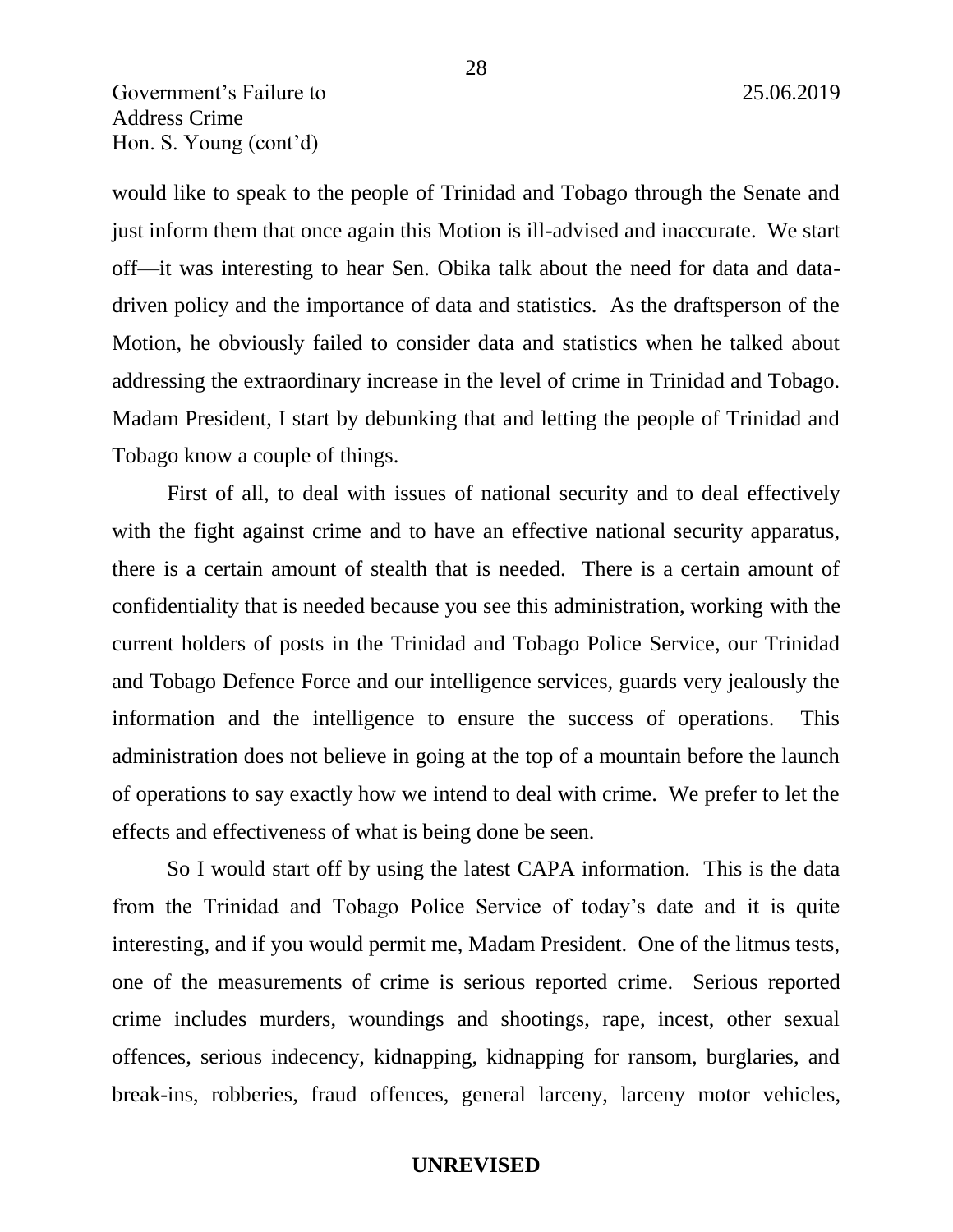# Government's Failure to 25.06.2019 Address Crime Hon. S. Young (cont'd)

larceny dwelling house, narcotic offences, possession of firearm and ammunition and any other serious crime. I am happy to report today, Madam President, through you, to the population that from the  $1<sup>st</sup>$  of January to the  $22<sup>nd</sup>$  of June, we are down 908 serious reported crimes. So last year, at this time, it was 6,620 and this year, it is 5,712, a reduction of 908 at half of our year, and I thank the men and women of the police service, our Defence Force and our intelligence services for the great work they have done in that reduction.

You see, Madam President, crime is very much about perception and there seems to be a continued effort by certain people in our society to instil fear in the population and to instil fear building into this perception of uncontrollable crime. It is a political football of sorts. As everyone in this Senate should be aware and I am sure most of the population is, the body charged with the responsibility of dealing with crime, protecting and serving us, the people, is the Trinidad and Tobago Police Service. They are the ones charged with the responsibility to prevent, detect, investigate, apprehend, charge and prosecute criminals in this country. A body like the Trinidad and Tobago Police Service needs leadership. Anyone starting with the tackling of crime, the first thing you would appreciate is the body constitutionally charged with the responsibility of dealing with crime, that is the Police Service, should have a permanent leader, should have a permanent Commissioner of Police.

Madam President, the record reflects that one of the first things this administration did, by December of 2015—I actually believe it was in November of 2015—we had revised the Order for the appointment of a permanent Commissioner of Police and it is important that the population understand why that was done. Because previously, Madam President, it was a very complicated and complex process to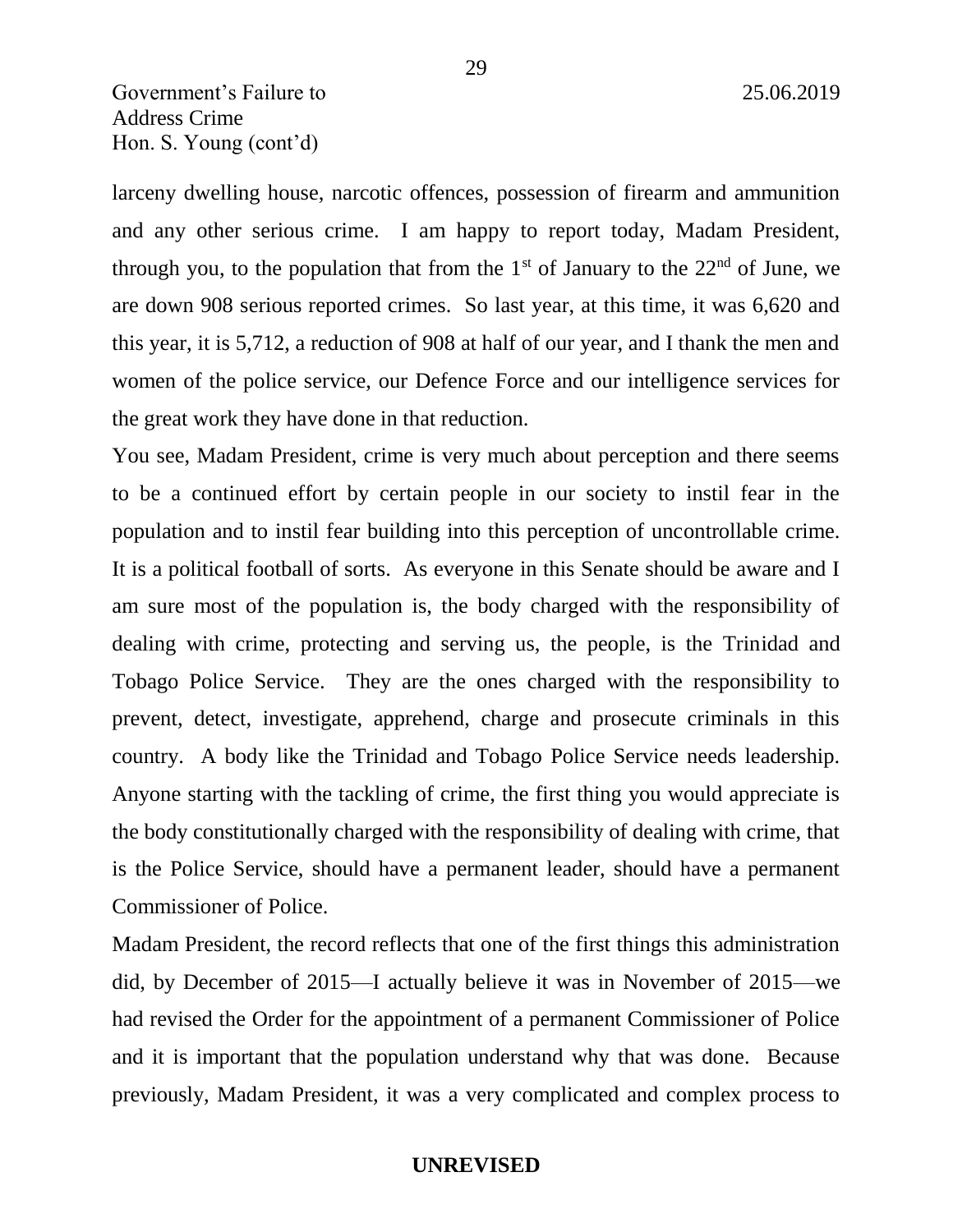appoint a Commissioner of Police. You had to use a foreign university, they had to do the evaluation, the advertising. There were a number of very complex procedures and that is why this country—the only Commissioner of Police ever appointed under that regime, that Order was Commissioner Dwayne Gibbs and his Deputy Commissioner of Police. Two Canadians.

But you see, Madam President, by 2012, they had been unceremoniously dismissed and from 2012 to 2015, what we, the citizens, heard when we asked well why is there not a permanent Commissioner of Police, we heard from the Attorney General between 2012 and 2015, say, "yuh doh need ah permanent Commissioner of Police, is better to have someone acting because when they acting, they have tuh sing fuh their supper". This administration believed differently and what we did is we sought to make it simpler, to simplify the appointment of a Commissioner of Police.

And you know what happened when we did that via an Order here in this Parliament? And part of the simplification process was allowing the Minister of National Security to ask the Police Service Commission to begin the recruitment exercise. Immediately, upon that Order being passed, the Opposition went to court, challenged the order and tied up the whole process. [*Crosstalk*] They like to claim victory, it was not a victory. [*Continuous crosstalk*] The same way they claimed victory in the election petitions and they lost—

**Madam President:** May I just say that there was silence when the Mover of the Motion was speaking. There is a response now, I would ask for silence by everyone. Continue, Minister.

**Hon. S. Young:** Thank you very much, Madam President. I expect a lot of grumbling. So what happened? The Opposition tied up the appointment of a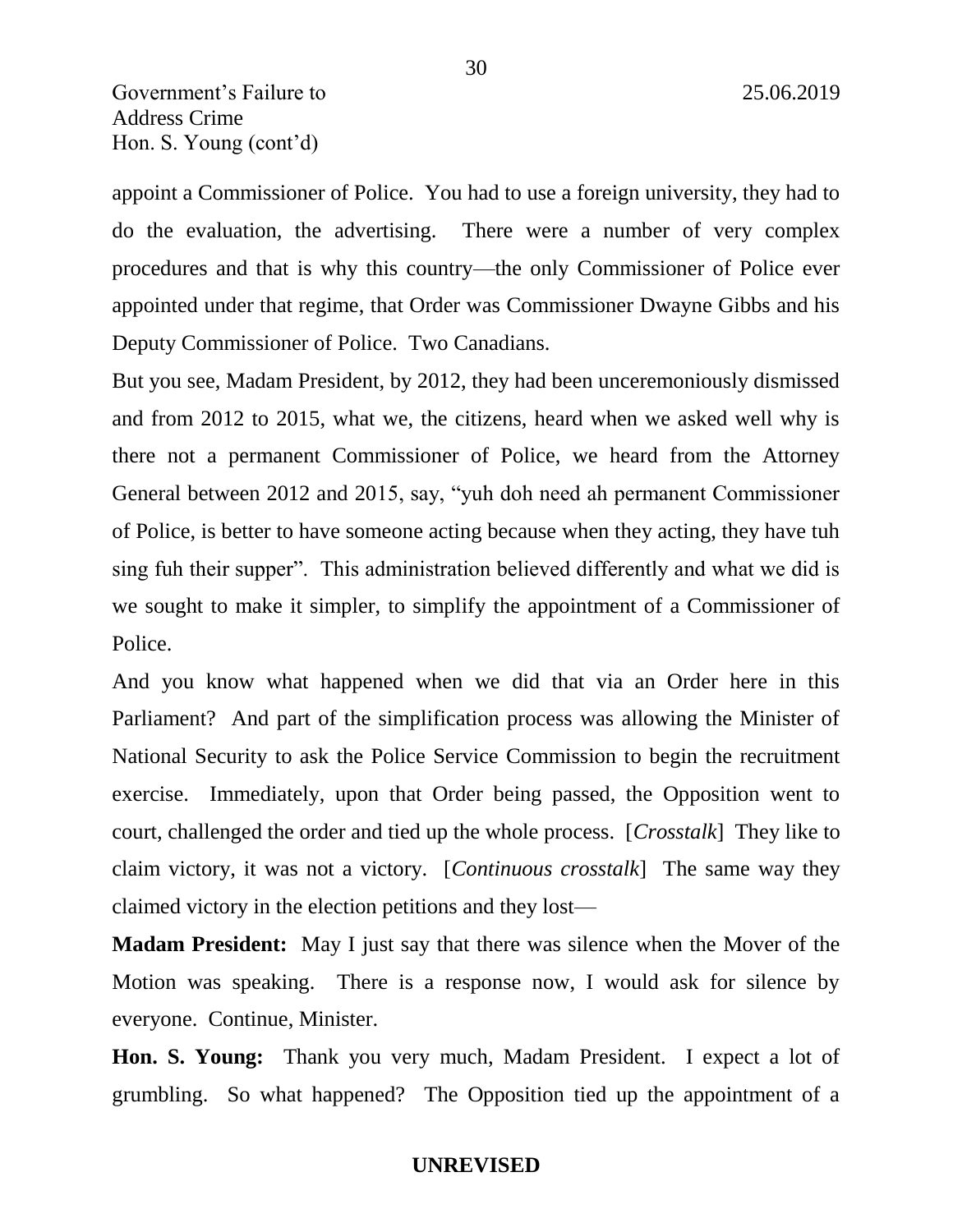Government's Failure to 25.06.2019 Address Crime Hon. S. Young (cont'd)

Commissioner of Police. I want the population to understand that. When the Government sought to simplify the process to appoint a Commissioner of Police, the Opposition tried to tie up the process and succeeded to do so for a number of months. But, the outcome of the decision was the court simply removed the instigator of the process, being the Minister of National Security, and the process began and the process worked. There was an evaluation, there was recruitment and there was a shortlisting and we came to Parliament to debate who should be the next Commissioner of Police.

And those on the other side, in that other place, decided they wanted to keep the same, they wanted to keep the status quo. So the only one person that they would support in that whole list of shortlisted persons was the officeholder who was acting from 2012 come forward. The country knows what this Government did. In an unprecedented move, this Government decided to operate on the basis of merit and this Government appointed, for the first time since 2012, with a simplified process, a Commissioner of Police in the form of Mr. Gary Griffith, former National Security Advisor to the Prime Minister Kamla Persad-Bissessar, former Minister of National Security who, to his credit, was fired from the Cabinet for standing up against an Attorney General who is now before the criminal courts with two sets of criminal charges against his name. Well done, Mr. Griffith. Enters a Commissioner of Police. So, Madam President, what then happens? That is only part of the process. Immediately, the country knows that the whole morale in the Police Service was lifted. You now had an energetic person, someone who is thinking outside of the box, someone who is dynamic.

What did the Government do? The Government then move to ensure multiagency work and intelligence-driven operations. All of the operations being driven now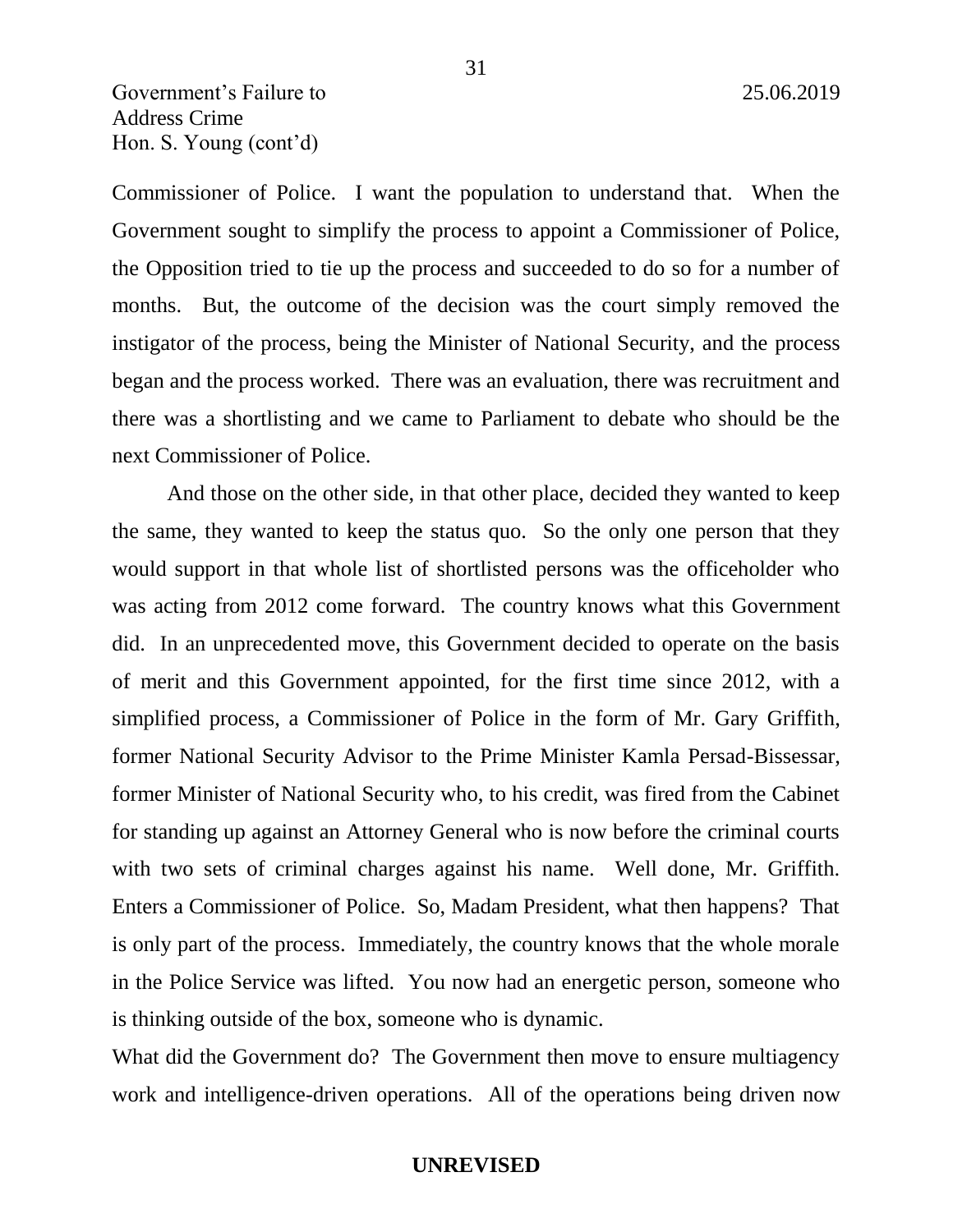Government's Failure to 25.06.2019 Address Crime Hon. S. Young (cont'd)

are being driven by intelligence. Multiagency, what that means to the population is that the police, the defence force, our intelligence services, the prison services, immigration and also some other units to sit at the table—and I heard Sen. Obika saying how I talk about every week I meet with the heads. Yes, every week, I meet with the heads, sometimes more than once a week. And what has that achieved? That simple process plus the use of technology, it is now one-banded unit.

So the Government has begun tackling crime through the use of multi-agency task force for everything and immediately, we began to see the results. Simple fact of sharing intelligence and information because everyone is sitting at the table. Everyone now shares very openly at the table the intelligence to drive the operations as they all sit and plan the operations together. And I can assure the people of Trinidad and Tobago that that is working. We appointed, under our tenure, three Chief of Defence Staff. The last two, I have had the pleasure of working closely with. Rear Admiral Hayden Pritchard did a tremendous job. We then took another decision in the appointment of the current Chief of Defence Staff to choose someone who would be in the position and post for a number of years and not the most senior person.

The reason for that, I tell the population of Trinidad and Tobago, was to give the Chief of Defence Staff who is in the same batch as the Commissioner of Police who is in the same batch as our current director of the intelligence services, an opportunity to work together and we are seeing the effects of that. When I say the same batch, all of them entered the Defence Force at the same time and that simple but very strategic and well-thought-out decision has begun to reap rewards for Trinidad and Tobago in the fight against crime.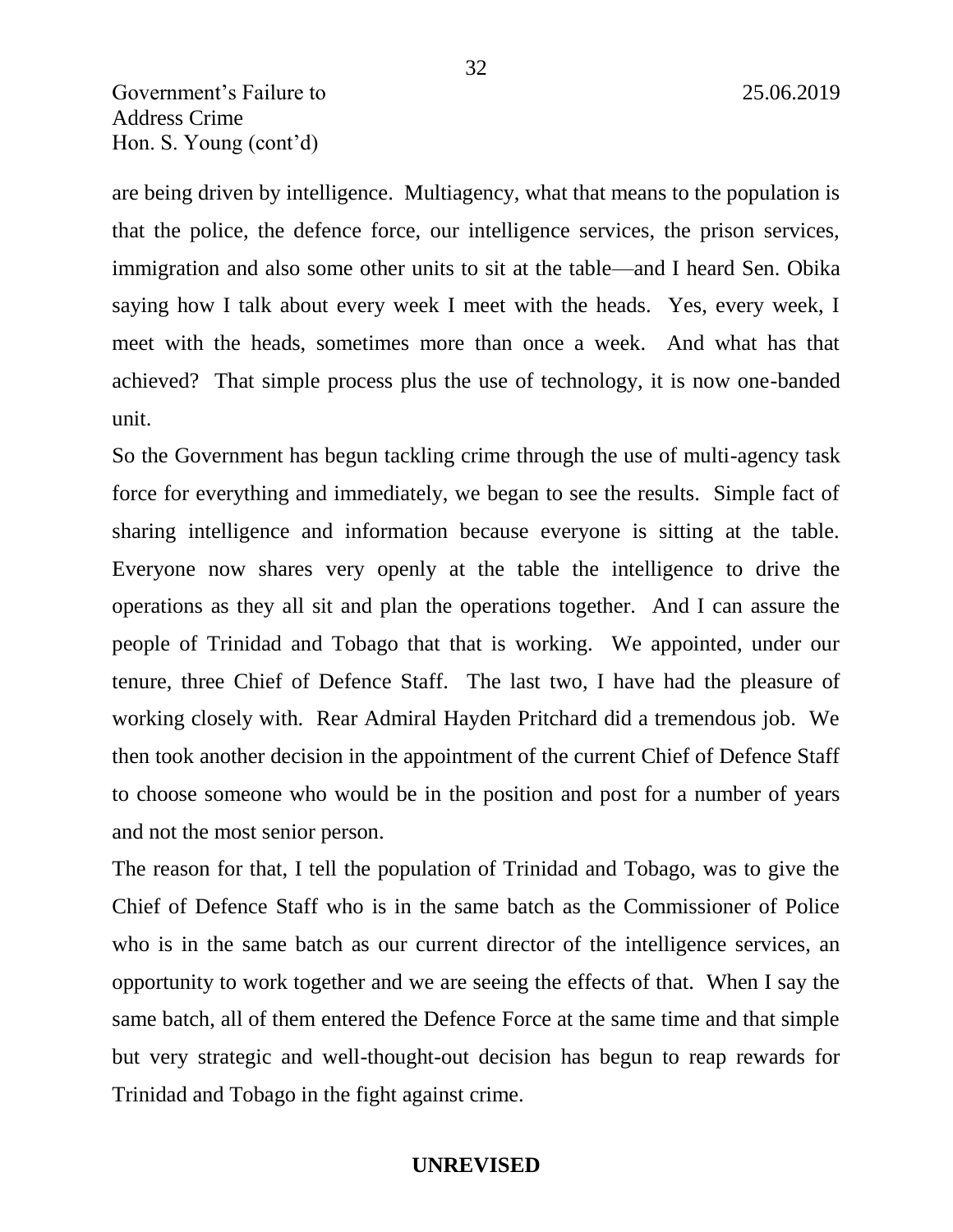Another thing that we did, we rebuilt the relationships with foreign partners. I heard the mockery and the suggestion that I should stay in my crease and not do. But I am tasked by the Prime Minister and he is the only one that can task me. And from very early in the term, Madam President, we set about rebuilding the relationships with our foreign partners and I will tell you something [*Desk thumping*] and I will tell you something about the US. The US, early in the term, told the Prime Minister and myself at the highest levels, they did not trust those who were there before [*Crosstalk*] and they would not share information with those who were there before and that is the truth.

33

And, Madam President, we set about rebuilding those relationships and I am happy to report now that we have free flow of intelligence, free flow of information, we have free flow of training by all of those agencies in Trinidad and Tobago, something that did not exist before. It is simply did not exist. When we sat in the room and I sat in the room with the DEA, the FBI and other bodies, they said they had gone into a very dark patch in Trinidad's history and they did not know who to speak to, they did not know who they could trust and they just stopped sharing information altogether. I am happy to report to the people of Trinidad and Tobago, those days are over and we now have a free flow of information. [*Desk thumping*] And as a test and a red-ink pen with a big tick of that, I am also happy to tell the population of Trinidad and Tobago that just yesterday, the UK Travel Advisory upgraded Trinidad and Tobago and took us off the very likely of terrorist acts and told us that it is because of all of the work that we have done in close proximity with them and the cooperation. *[Desk thumping*] So well done, Trinidad and Tobago. The Commissioner of Police, the CDS and myself went up to London earlier this year in January, we met with all of the intelligence agencies and they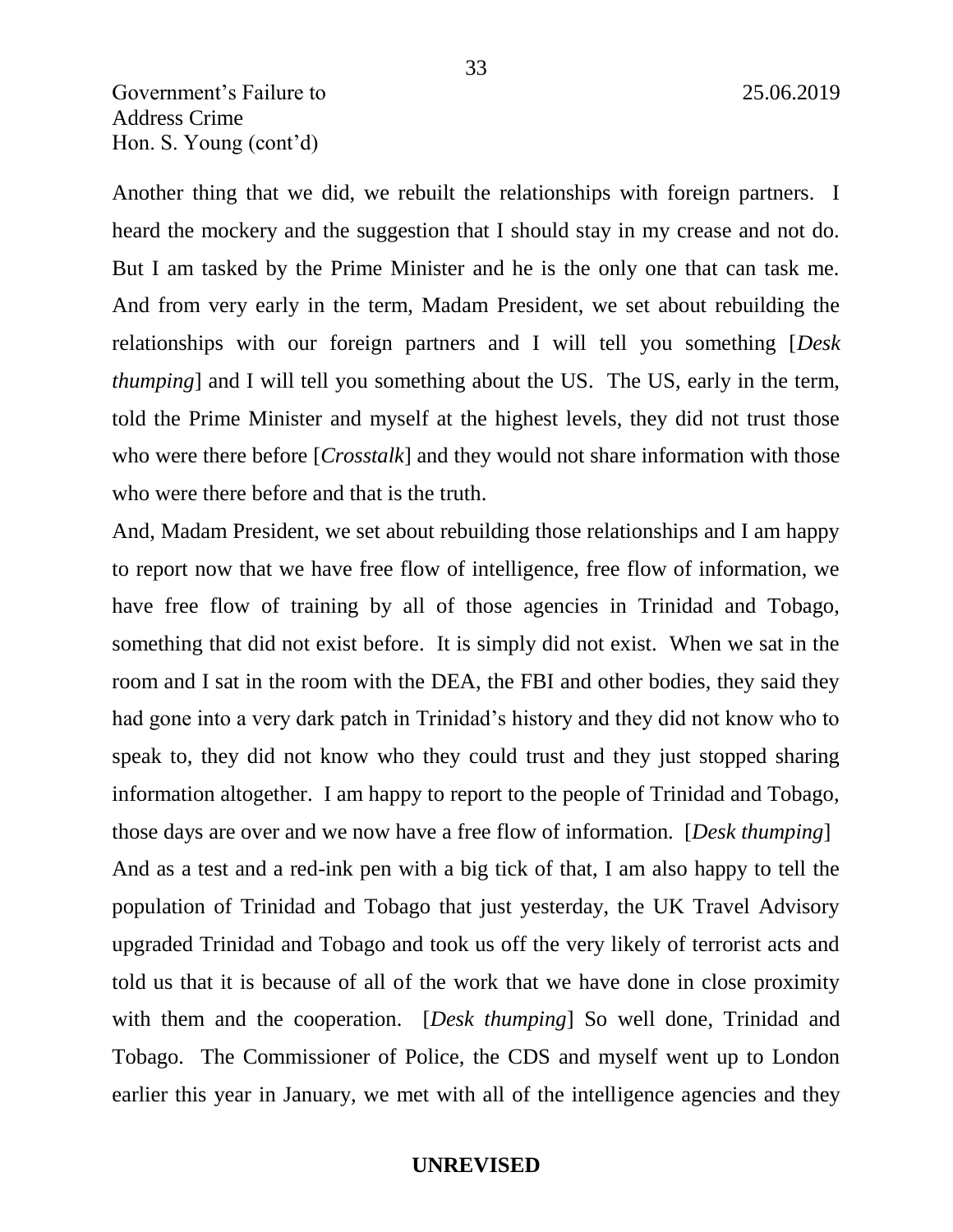were basically rating us on the work that we have been doing over the past few years and today, Trinidad and Tobago has gotten an upgrade in its travel advisory. I did not see it reported but I can guarantee you, if it was a downgrade, it would have been a lot of news. Well done, Trinidad and Tobago. [*Desk thumping*]

# **2.40 p.m.**

We have also been using the increase use of technology in the fight of crime. And I want to remind the population of Trinidad and Tobago, when we came in as an administration in 2015, I was told by the Special Forces and by our intelligence services that in the period 2010 to 2015, some very strange things happened. The facial recognition system was dismantled by the former administration. The use of the helicopter for Special Forces was converted to a maxi-taxi with a wet bar and a flat screen TV to fly from north to south. [*Crosstalk*] That is what the Special Forces said. It is true. I have seen it for myself. What they also did, Madam President, is they dismantled the servers for use by our intelligence services.

Those are some of the things that were done. And those are—the effects of that type of behaviour is what we are facing today as a country. I am happy to say, Madam President, that we have fixed those issues. We are in the process of upgrading the technology. I would not get into the specifics of the upgrades, but the people of Trinidad and Tobago can know that the current administration is working very closely, in terms of providing the resources and the best technology available that we can afford and value for money, with no kickbacks in any contract for the people of Trinidad and Tobago.

We also revamped the SSA. Because I would remind the population, prior to us, they disbanded SAUTT. SAUTT was one of the institutions that was working well in the fight against crime in Trinidad and Tobago. Why did we revamp the SSA?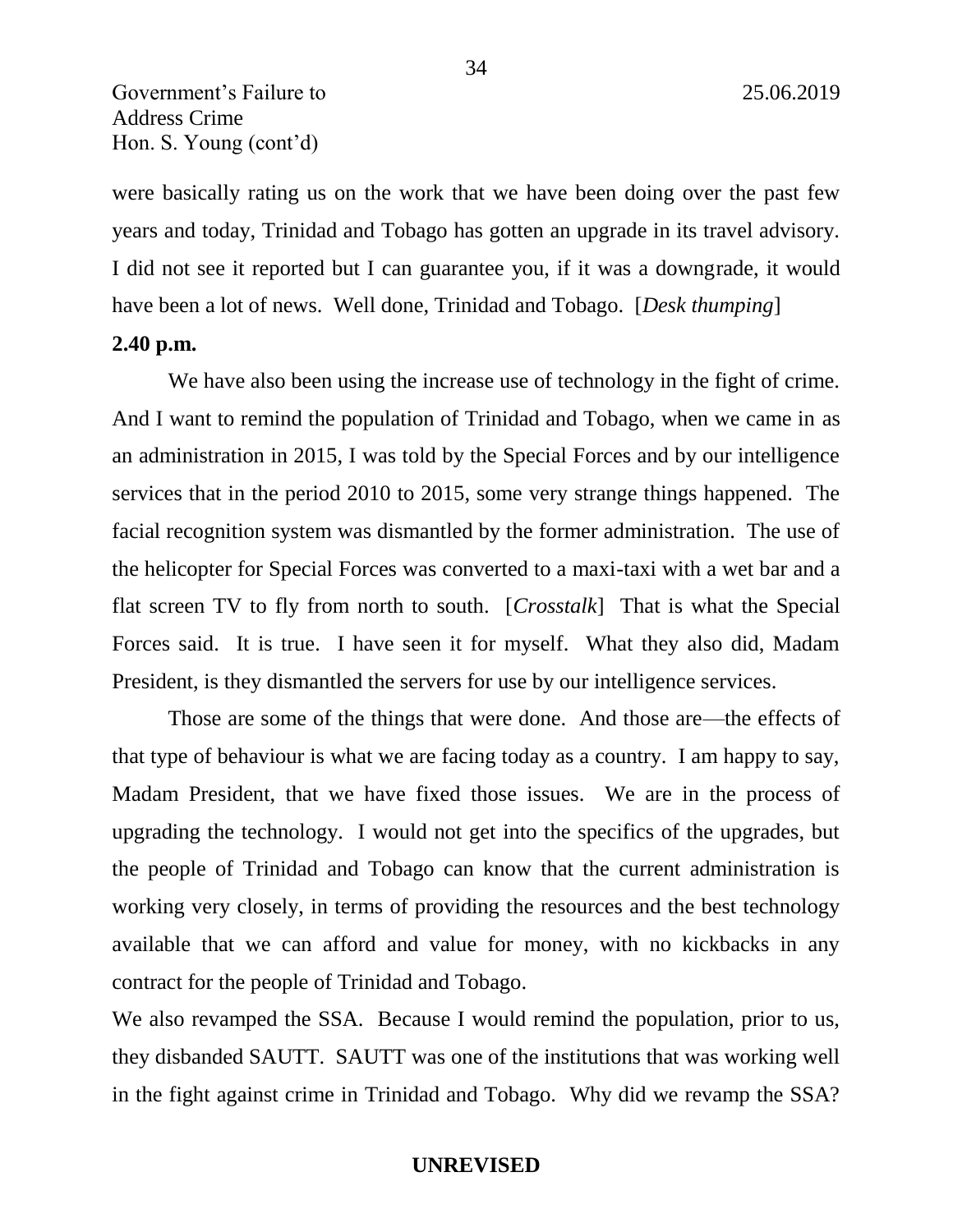Government's Failure to 25.06.2019 Address Crime Hon. S. Young (cont'd)

Because the legislation for the Strategic Services Agency, that legislation, provides for officers from the police service, from the Defence Force, to be seconded into that body. So it is all legal, unlike what happened before. And they are now working well together and there are a number of specialist units that are working with those various agencies, and we are seeing the effects because the detection rates have gone up, as I would show in a short while.

Madam President, mention of the youth. Because Sen. Obika is right. One of the ways you tackle crime is by giving the youth, the disadvantaged youth, and also those who may have difficulties, an alternative to a life of crime. But it is not about talk. It is not about cheap talk and politics. What we have done as a Cabinet is we did tracer studies of the MiLAT programme and the CCC programme to make sure that taxpayers would get value for money. And when we saw the results of that, and we saw the positive effects, and we tested it scientifically, not vaille que vaille, not just grant a contract and give people jobs. That is not how we operate. We decided to increase—none other than the Prime Minister directed us as a Cabinet. He wanted us to increase the intakes of the CCC and MiLAT.

We are also using the National Crime Prevention Plan to engage the youth at primary school and secondary school level, and I would like to thank my colleague, the Parliamentary Secretary at the Ministry of National Security, Mrs. Glenda Jennings-Smith, for driving that process and using her experience to engage the youth of Trinidad and Tobago as we tackle crime there. [*Desk thumping*]

I am also happy to announce that we are currently looking at refurbishing and re-evaluating the cadets in Trinidad and Tobago. Borders, because there are a lot of illegal firearms and ammunition now available in Trinidad and Tobago and we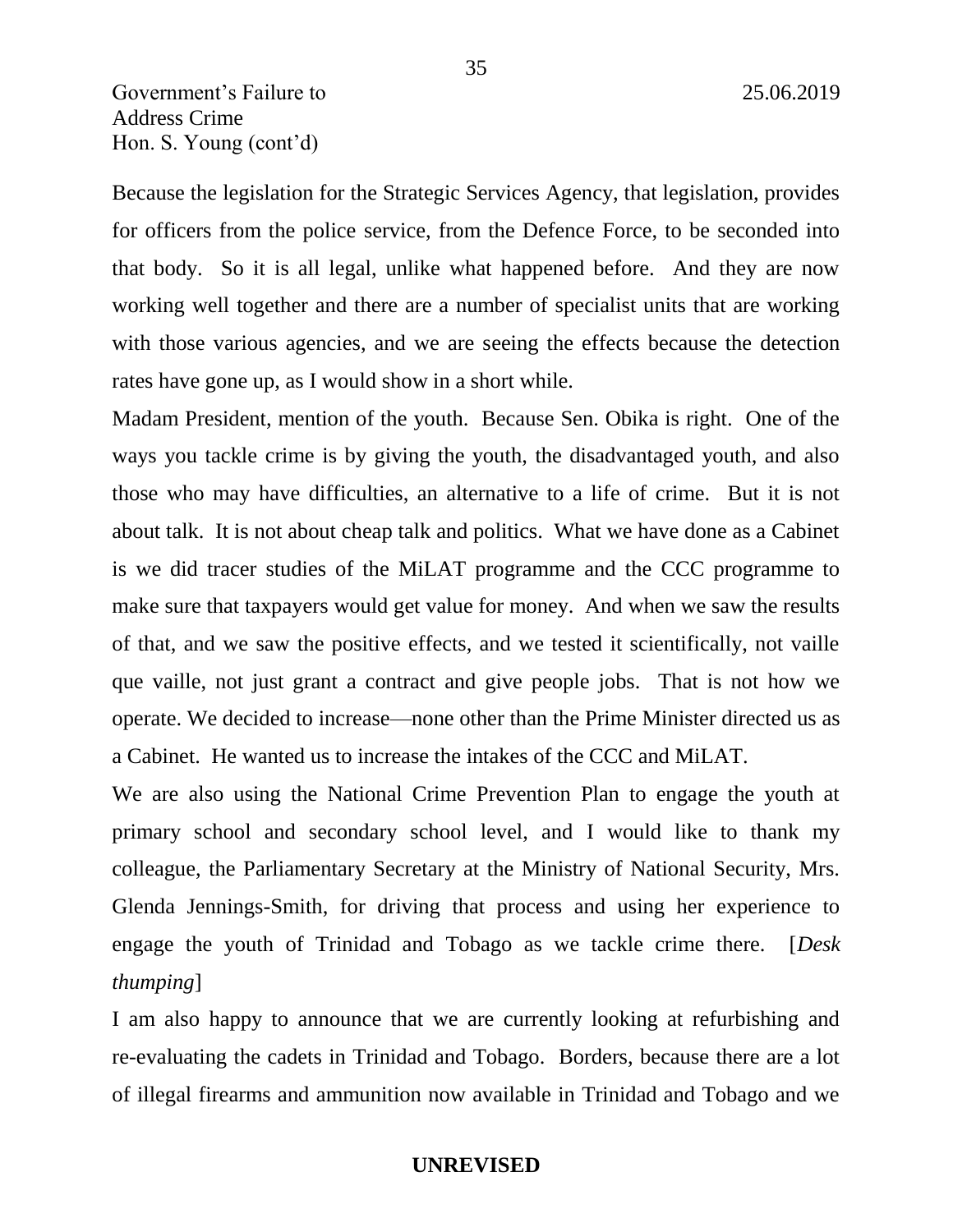all know the reason why. Not only porous borders on our seafront, but also difficulties at Piarco. And that is why I made the point with the dismantling of some of the equipment at Piarco between 2010 and 2015 and some of the technology. It allowed porous entry, both in our legal airports and also at our ports.

So let us start with the sea ports. This Government has implemented and is using the scanners at the ports of Trinidad and Tobago, Point Lisas and Port of Spain. Despite all of the noise and all of the lies told, they are in use.

Just today I was telling Minister Sinanan—and I would like to personally commend him for working along with me as the Minister of National Security— TSA, Transportation Security Agency, in the United States, in charge of all of the airports, was grading Trinidad and Tobago, and we were at risk for a period of time. Working along with Minister Sinanan, the two of us driving it from the top, I am happy to say that this morning I started off my day with a meeting with the TSA and they have given us a clean bill of health and we have done all that needs to be done. [*Desk thumping*] And as I told the TSA, we are not stopping there. We will continue to improve the security systems at Piarco Airport and we have been doing so.

Borders, our sea borders. We came in as an administration in 2015, and saw that the Austal fast patrol vessels were falling one by one. When we enquired why, the reason was that the maintenance contracts were not renewed for the Austal fast ferries. And you know why? Because the other administration, the former administration, decided they wanted to procure Damen vessels. Rather than keep and maintain what we had, they entered into a procurement of new vessels. And we will hear in the coming months about the investigation surrounding the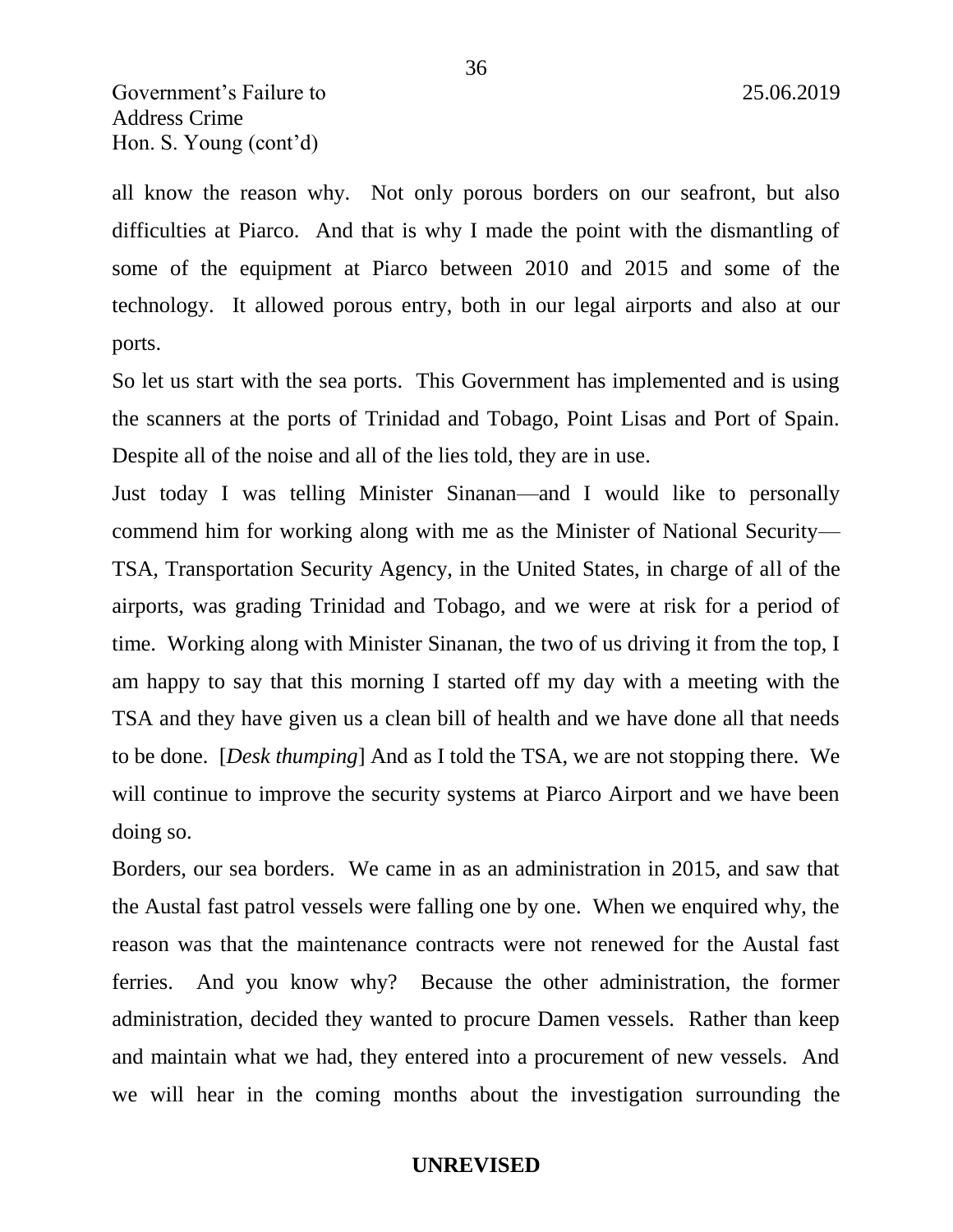procurement of those vessels, I am sure. So anyway, what we face is six Austal fast patrol vessels grounded. Shame and disgrace. But that is what we faced. So what did we do? The Prime Minister went to Austal. We had demonstrations and we then sent the Chief of Defence Staff and the Chief Engineer from the Trinidad and Tobago Coast Guard, and they came back and recommended in writing that we go ahead and procure two Cape Class vessels. I wish we had it before. But they will arrive here next year. That is one of the aspects we have done to "safen" our borders.

Also, the radar system; we have taken a decision to upgrade the radar system and the radar system is operational. I went and I saw it myself in action last week Friday, and it is working. And I can tell the people of Trinidad and Tobago here today, despite all of the noise, all of the untruths, all of the attempts to mislead the population of Trinidad and Tobago with persons coming in on our southern coast, the day after the  $14<sup>th</sup>$  of June, when the registration process came in, the radar system, and I met with the analyst and the technician, saw it for myself, there was one vessel, one vessel that tried to come in from Venezuela on those borders, where we were hearing from the Chairman of the Siparia Regional Corporation, thousands coming in by the week, hearing another Councillor of no worth whatsoever, screaming: "Is boat loads ah dem coming in." I tell the people of Trinidad and Tobago, through you, Madam President, completely untrue and the technology is there and the technology is proven.

But what we also use the technology for? For the first time they told me, and it was in a conversation I had with the CDS sometime back. I said: "Use your radar system. Use the technology and analyze the data. Go back and look at the points." Because even in the sea, Madam President, there are pathways that persons will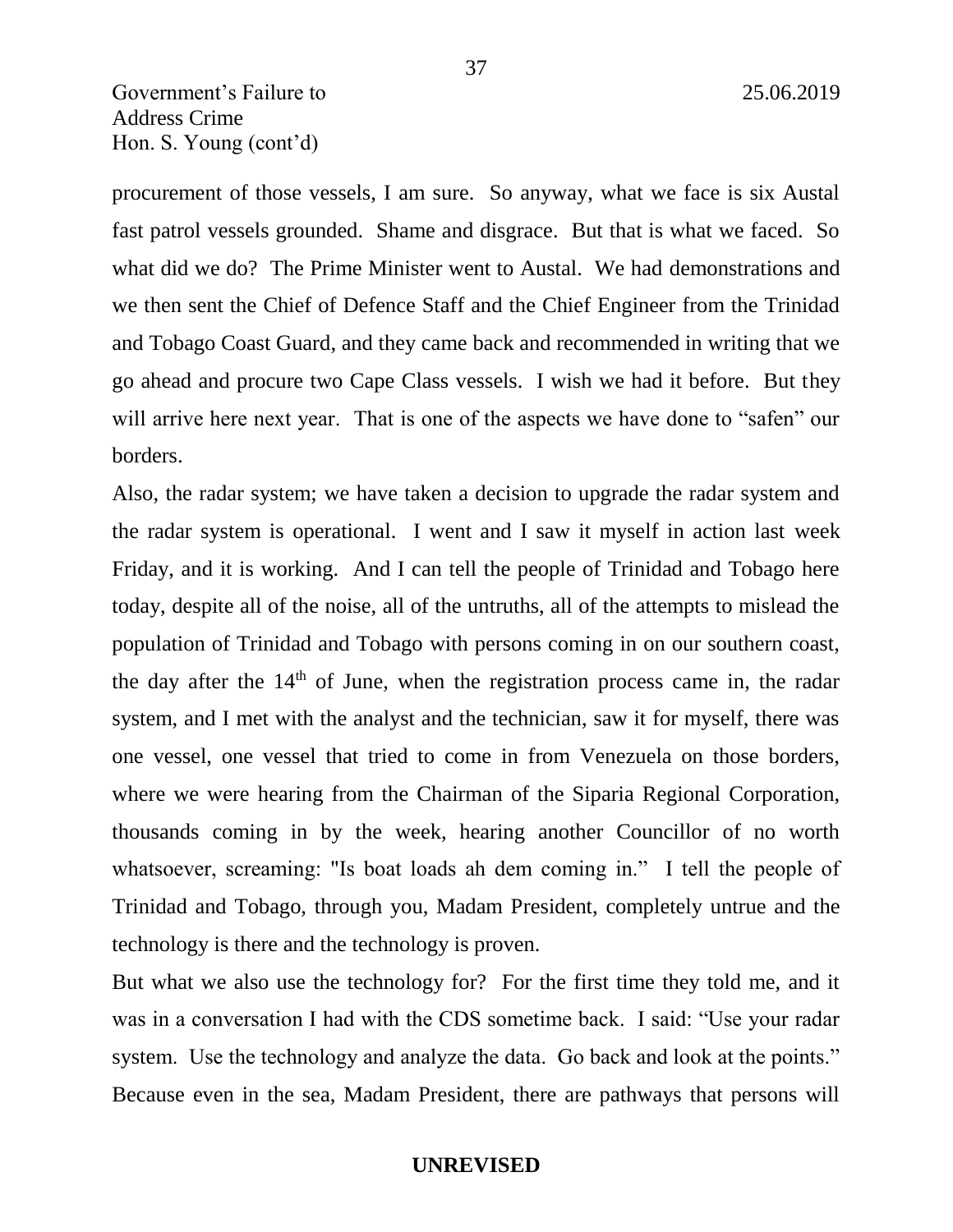use time and time again. I said: "Analyze the coastline, see where the points of entry with the most points of entry are." And that is what we did. We found, through data and statistics, where were the points of entry, and that is where we drove our limited resources, via intelligence. And I would like to thank the Coast Guard, the Defence Force, and the Trinidad and Tobago Police Service and the intelligence service for effectively being able to prevent a lot more entry on our borders. And we have been picking up a lot of the illegal arms and ammunition.

Just this morning there was a big find of marijuana on a boat out there. We continue to do the work and they are effectively fighting the criminal element. As I say that, they have also been able to reduce the intake of illegal drugs into Trinidad and Tobago, and that is what some of the murders have been about, because people cannot pay for the consignments of their drugs. And then gangs deal with each other in that way, unfortunately. We have been using multi-agency task force on our borders, the special operators on our borders and it has been very effective.

Madam President, criminal justice system, because that is another element in the fight against crime. As we constantly talk around the table with the heads, we can do all that we can. We can find the criminals. We can investigate them. We can charge them, and then it goes to the court system. The Government has not thrown up its arms. The Government accepts and recognizes separation of power. And what have we done? I heard the mockery about the legislation. That is their way. They must try to mock and make fun of, but the population knows better. In assisting the Judiciary to have a more effective criminal justice system, we have improved the court system. We have allowed for specialized criminal courts and for the recruitment of more High Court judges.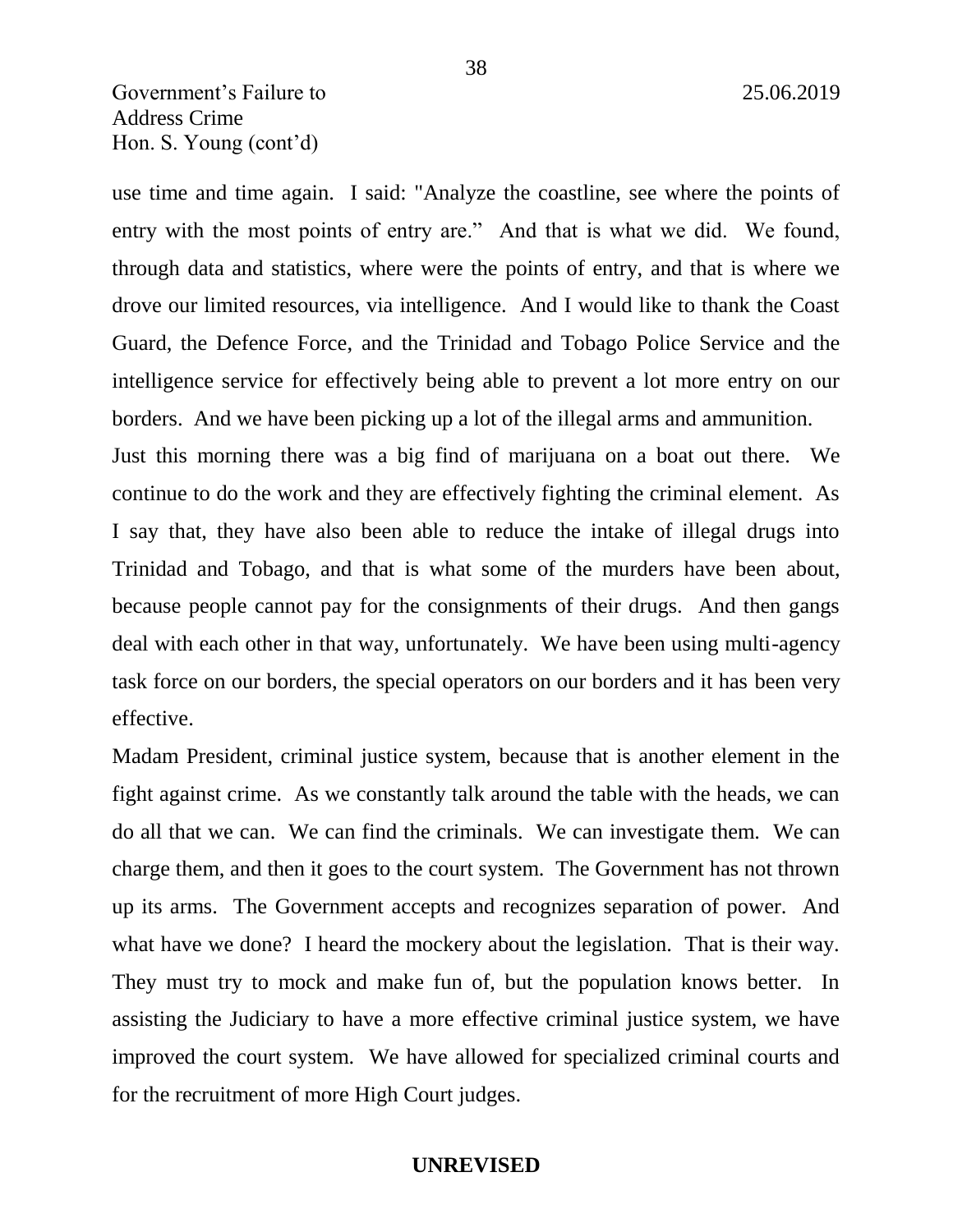Plea bargaining, we have seen the use of the plea bargaining legislation recently, very effective. A former Attorney General and a former Senator charged as a result of plea bargaining arrangements. Termination of preliminary enquiries, well on the way. Explain your wealth legislation. I look forward to the use of this type of legislation.

Gangs, Madam President. Gangs are one of the largest scourges on Trinidad and Tobago and in the fight against crime, gangs and illegal firearms. And I would like to take this opportunity, through you, Madam President, to thank the Members of the Independent Bench for the great work they did for Trinidad and Tobago not too long ago. And the work they did in particular with the Bail (Amdt.) Bill, and we currently have it before us, so thank you. [*Desk thumping*] Thank you Sen. Vieira, Richards, all of the Senators who are here for taking that step forward. Because I heard, I listened, and some of the bold remarks made. We have to be part of the solution in the fight against crime, and how we do that as legislators is by our contribution to proper legislation to assist in the fight against crime.

We have the Firearms (Amdt.) Bill. I will come and participate in that in the not too distant future. That is also an important element. These pieces of legislation are asked for by the Trinidad and Tobago Police Service. I can tell you all the fight that we are carrying out, out there on the streets is a frightening one, and we need this legislation to tackle the criminal element, because they have no regard for life and no regard for law and order. So if they know, Madam President, that having an illegal firearm in their possession, once, twice, is going to mean a lot more for them, they are going to be stuck in a prison and cannot come out. I guarantee you Senators and people of Trinidad and Tobago, it is going to have a positive effect in the fight against crime.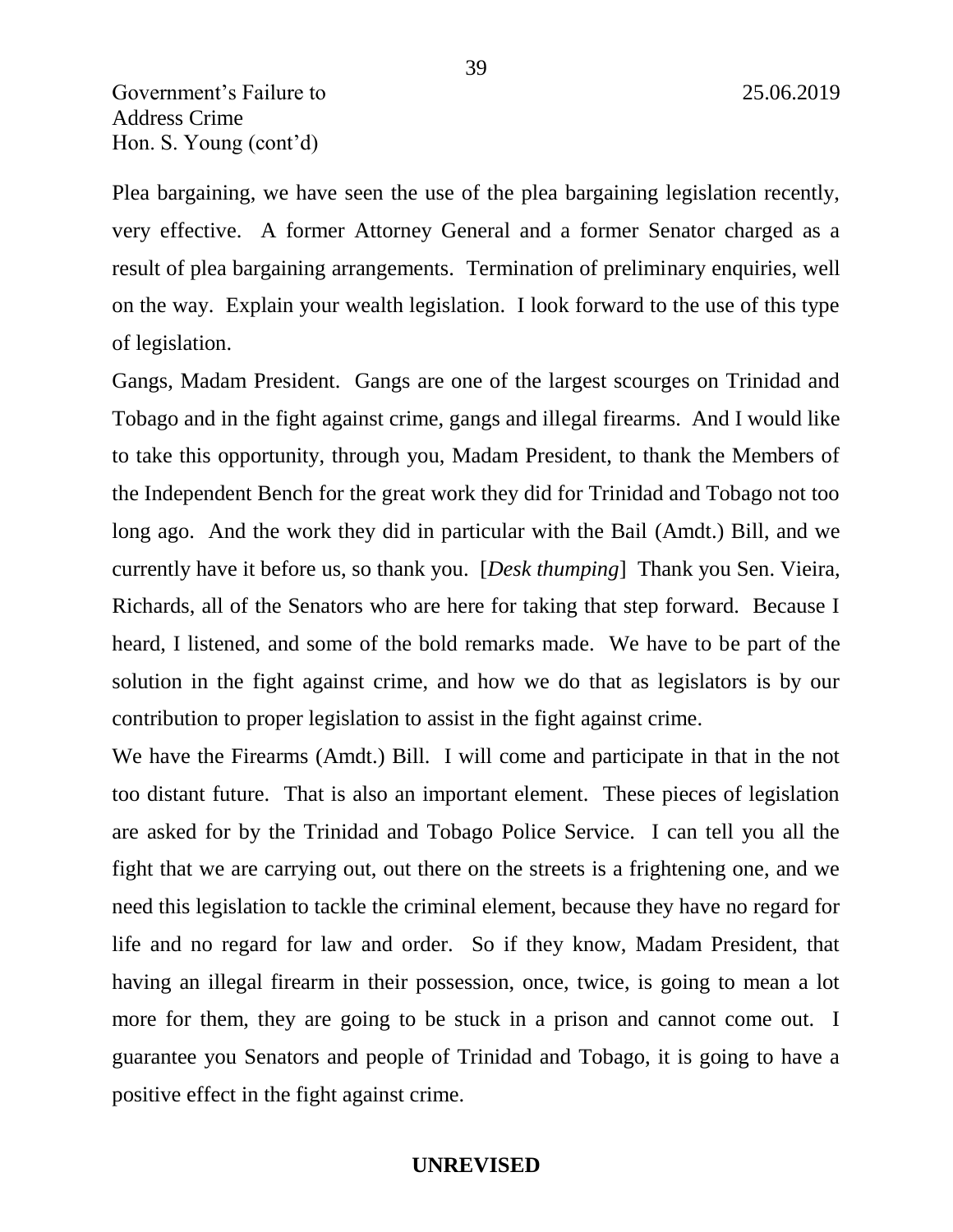I heard the mockery of the anti-gang legislation, and the suggestion that came from my lips that only five people had been charged. If those on the other side took the time to read the anti-gang legislation, they would understand that the effect of the anti-gang legislation is not only about criminal charges. The anti-gang legislation allows the Trinidad and Tobago Police Service in their investigations and in their pursuit against criminals who are living a life of crime through gangs, special powers, powers to enter premises, powers to arrest persons who are harbouring criminals, powers to pull persons aside for questioning, et cetera. And it is being used, no matter how much they say. And it was not us who got the population to come down on the Opposition. The population is fed-up of the crime and the Government is providing solutions, not only through legislation, but that was the one that was at the forefront. And they had to put their tails between their legs, approach us and come and pass, and I am glad they passed it. And I would not harbour on that point. The point I want to make to the population of Trinidad and Tobago, the anti-gang legislation is critical, and it is being utilized by the Trinidad and Tobago Police Service.

To have an effective investigation that turns intelligence and information into evidence that can then be used to charge and prosecute persons takes time. The legislation was not retroactive. So it was the start point for us to begin building the intelligence and information, converting it to evidence and it will lead to charges. I told the people of Trinidad and Tobago that here. There will be big fish taken down in the next set of operations before the end of the year. There are charges that will be laid. The anti-gang legislation is a critical tool in the fight against crime and criminality in Trinidad and Tobago and it is this Government that implement—you talked about implementation? That anti-gang legislation was first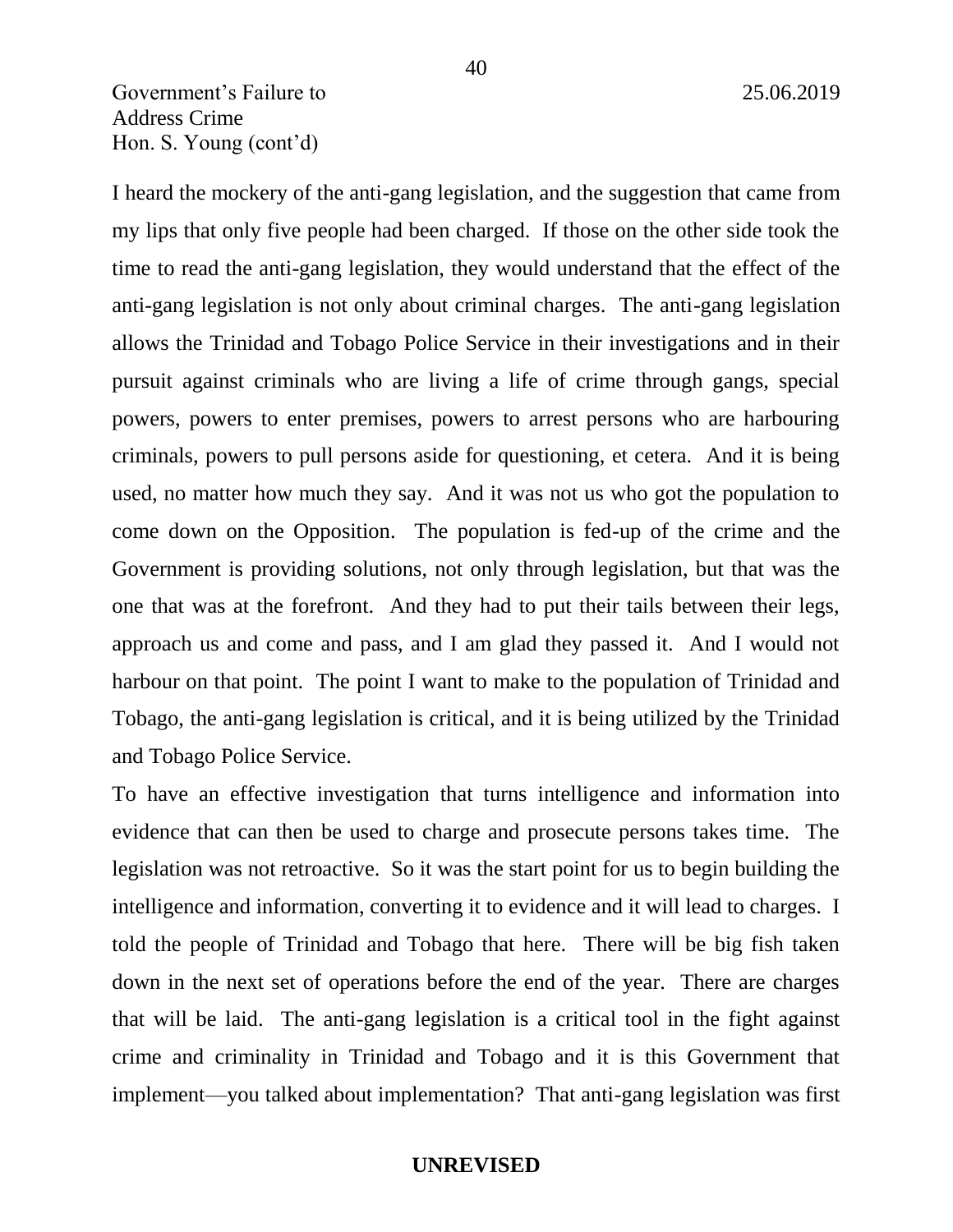brought in 2012/11 and failed. They talk about implementation? It failed and it had the support of the PNM Opposition at the time. And it has cost this country and the taxpayers of this country hundreds of millions of dollars in damages through the bundling of the utilization and implementation of that anti-gang legislation by the former administration. That is not happening now.

What the population is getting now is the proper use of legislation, and it is being effectively used in the fight against crime. Electric monitoring bracelets, about to be implemented. Again, passed under the former administration. It is finally going to be implemented this year and I look forward to the use of it.

DNA, as I said before, the DNA operations are up. We are building a new DNA lab along with our Forensic Science Center. We are having improved CCTV. I do not know what the comment in passing about a breakdown in the CCTV system, completely untrue. What we have actually been doing over the past few months is implementing new state-of-the-art cameras into our CCTV system, and I guarantee and I tell the people of Trinidad and Tobago it is working. It is working well, including the provision of facial recognition. So we are utilizing technology with the limited budgets we have.

Our prison services. You see, Madam President, our prison services also play a very important part in the landscape and the structure in the fight against crime, a very important role. As Minister of National Security, I have visited all of the Remand Yards. I hear persons talking about the Remand Yards. I have experienced all and I have said here before and I will say it again, when I visited the Tobago prison, I walked out of there an angry citizen of Trinidad and Tobago because all of the administrations gone in the past, there is a fence that was built up at the Maximum Security Prison, not around the prison, not blocking off anything,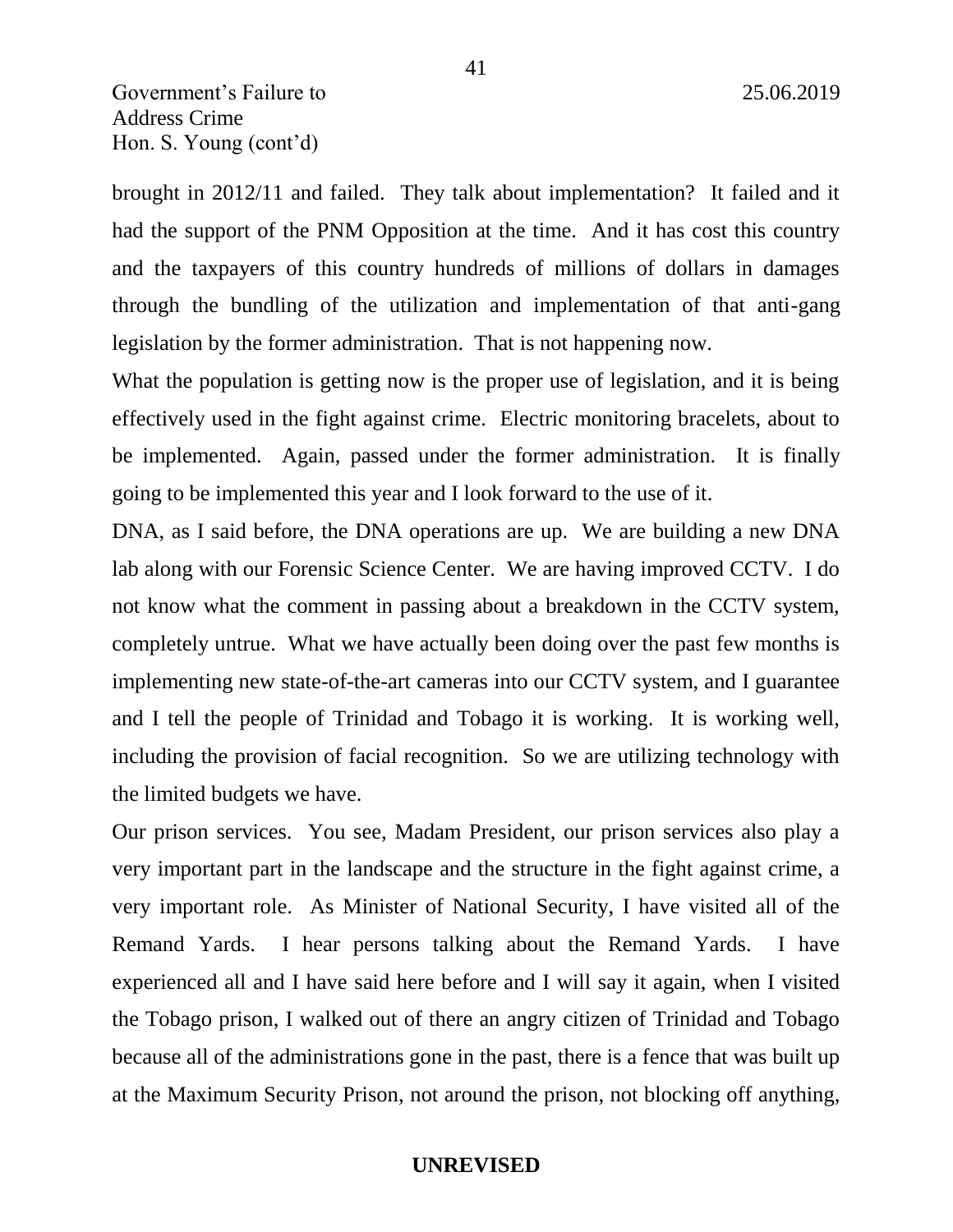blocking off empty land, built in 2014, for \$80 million. Eighty million dollars for a fence that protects nothing, and we sit here and listen to the audacity of those suggesting about fight against crime? Participants in crime, maybe.

So, Madam President, what we are going to do is, as a Cabinet, we are going to take a decision to build a new correctional facility in Tobago. We have also, with the prisons systems, Madam President, upgraded the alarm system. We have also, Madam President, taken a decision to upgrade and improve the Remand Yard facilities at Golden Grove. Again, when money was flowing, that 80 million could have been taken to improve the system at the Remand Yard. We are doing it for \$53million and it has begun. It has begun. So the prisoners at Remand will now get more humane conditions.

We have upgraded the CCTV camera system. StatVest and firearms provided for the prisons officers. We have improved the security at the prisons. We are going to build a special court, Madam President; a special court to deal with those high-risk prisoners who inconvenience Trinidad and Tobago week and time and time again. The video conferencing court, we are handing it over to the Judiciary who will finish it.

So, Madam President, those are just a few of the decisions taken and implemented and will be completed by this administration in dealing with the prison system. There is a lot more but I do not want to speak about it. So there is implementation taking place.

Trinidad and Tobago Police Service, one of the best uses of technology, and I heard it being suggested that there are still vehicles not working, not true. The ERP system now, implemented by the current Commissioner of Police, is a great use of technology. You all would see it, the vehicles driving around with the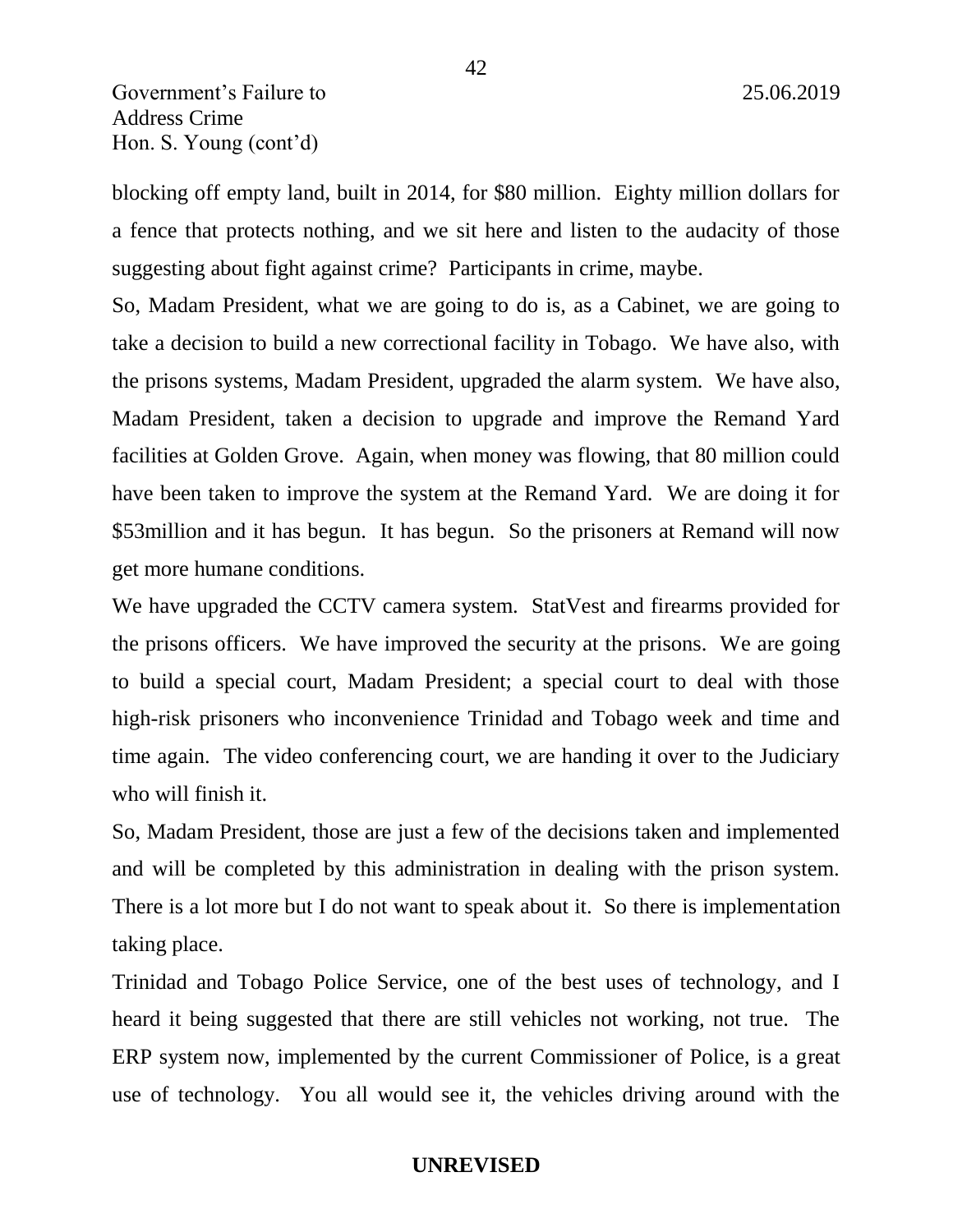cameras on the roofs, what we do is we deploy them all over Trinidad and Tobago. So when you call a station or you call 999, it is no longer about a vehicle leaving the nearest police station, Madam President, but one of those ERP vehicles that we are constantly monitoring through GPS, we can direct one or two, who are the closest to the scene of the crime, and it has been working. On an hourly basis, reports are coming through. The reports are being shared.

That use of technology, something as simple as all of the executives of the Trinidad and Tobago Police Service now being on a WhatsApp group and sharing information, has proved invaluable. So someone in Moruga who says: "Look, I have picked up somebody from Four Roads", the officer, the divisional head for the Western Division and then say: "Well, hold on, this is what we know about him." People of Trinidad and Tobago that is happening. It was not happening before. The technology is being used. There is better communication amongst the Trinidad and Tobago Police Service.

The use of video and audiovisual recording, again, when we came in as an administration, the British told us that despite all they had asked prior, for the use of visual and audio recording systems in the interrogation of prisoners, there was a reluctance to get it done. We have gotten it done. It is being used.

I heard the talk about community policing, Madam President. One of the main planks and pillars we have introduced, have implemented, and is being utilized, is an increase in the municipal police. Two batches are already out on the fields spread throughout Trinidad and Tobago. The third batch is currently in training and will soon pass out.

Ballistics, absolutely we need the ballistics testing. And what have we been doing with respect to ballistics? We have built out the capacity. I want to tell the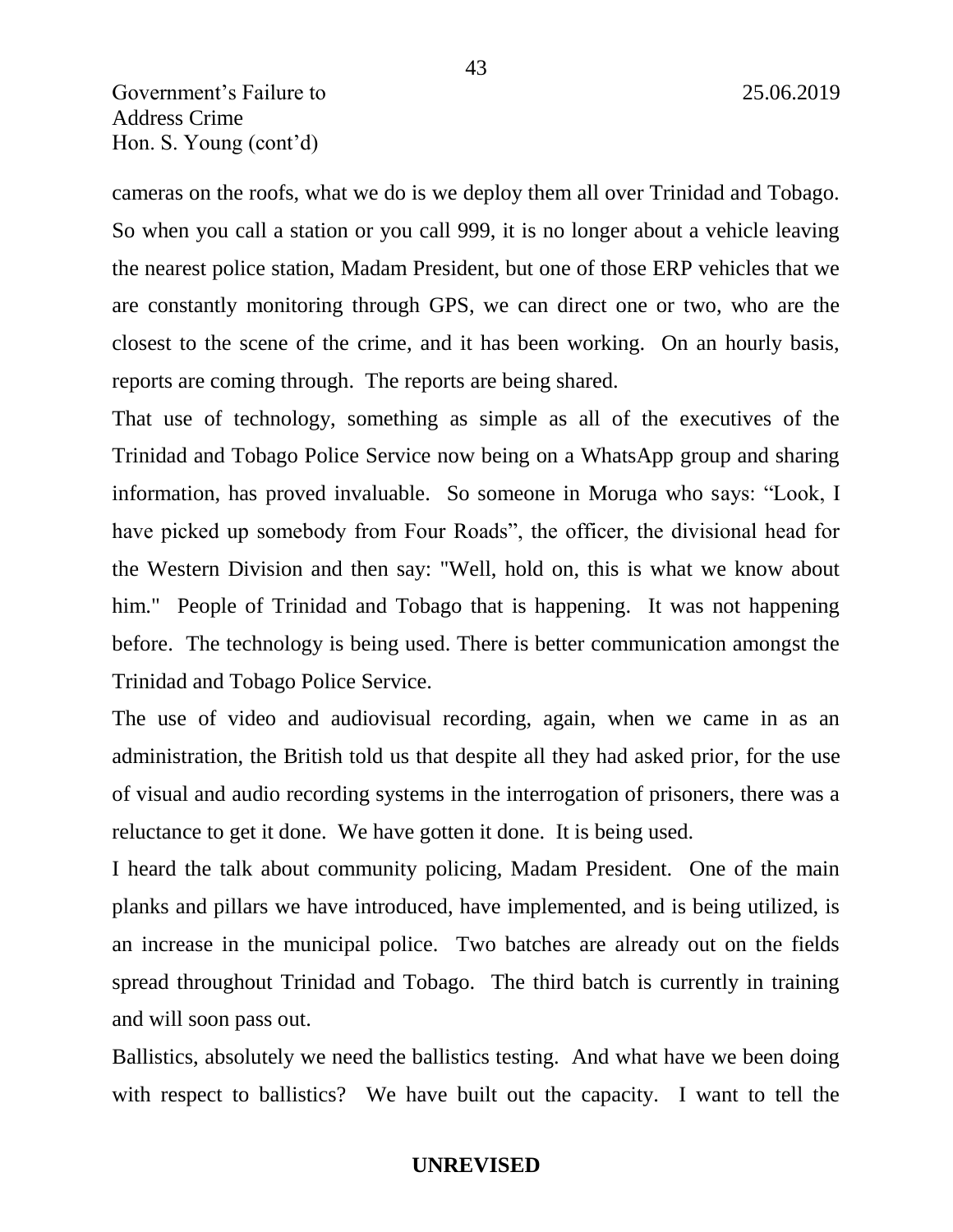country another story that we met when we came in, Madam President. Madam President, as soon as we came in, none other than once again the United States Government told us that between 2010 and 2015, they spent millions of dollars in training specific police officers in the testing of ballistics and formed a special unit called CRU and they asked us to re-establish it. So again, the Prime Minister and myself asked: "Well, what do you mean by re-establish it?" You know what the former administration did after all of those officers were trained? They dismantled the ballistics unit called CRU and they sent persons to direct traffic all over the country and to various traffic outposts all over the country and police stations. Does that indicate to the population that they we serious about the fight against crime? So immediately, instructions were given and carried out and that unit is back in operation. But these are not things that we talk about; the effectiveness of their work.

Also, what we have been doing is we are now playing once again a leading role in the Caricom, with something called CONSLE. They would not know what CONSLE is, because they did not participate. But immediately at Caricom, we are now playing a leading role. Not only is the Prime Minister—

**Madam President:** Minister, you have five more minutes.

**Hon. S. Young:** Thank you very much, Madam President. Not only is the Prime Minister, the Prime Minister of the region in charge of security, but we are now once again play a leading role with CONSLE, which is the meetings of all of the Ministers of National Security throughout the Caribbean.

Not too long ago, about a month ago, I led a team of Caricom Ministers of National Security, participated with them in Washington as we went to lobby for more assistance in the field of ballistics and other areas and we will get it.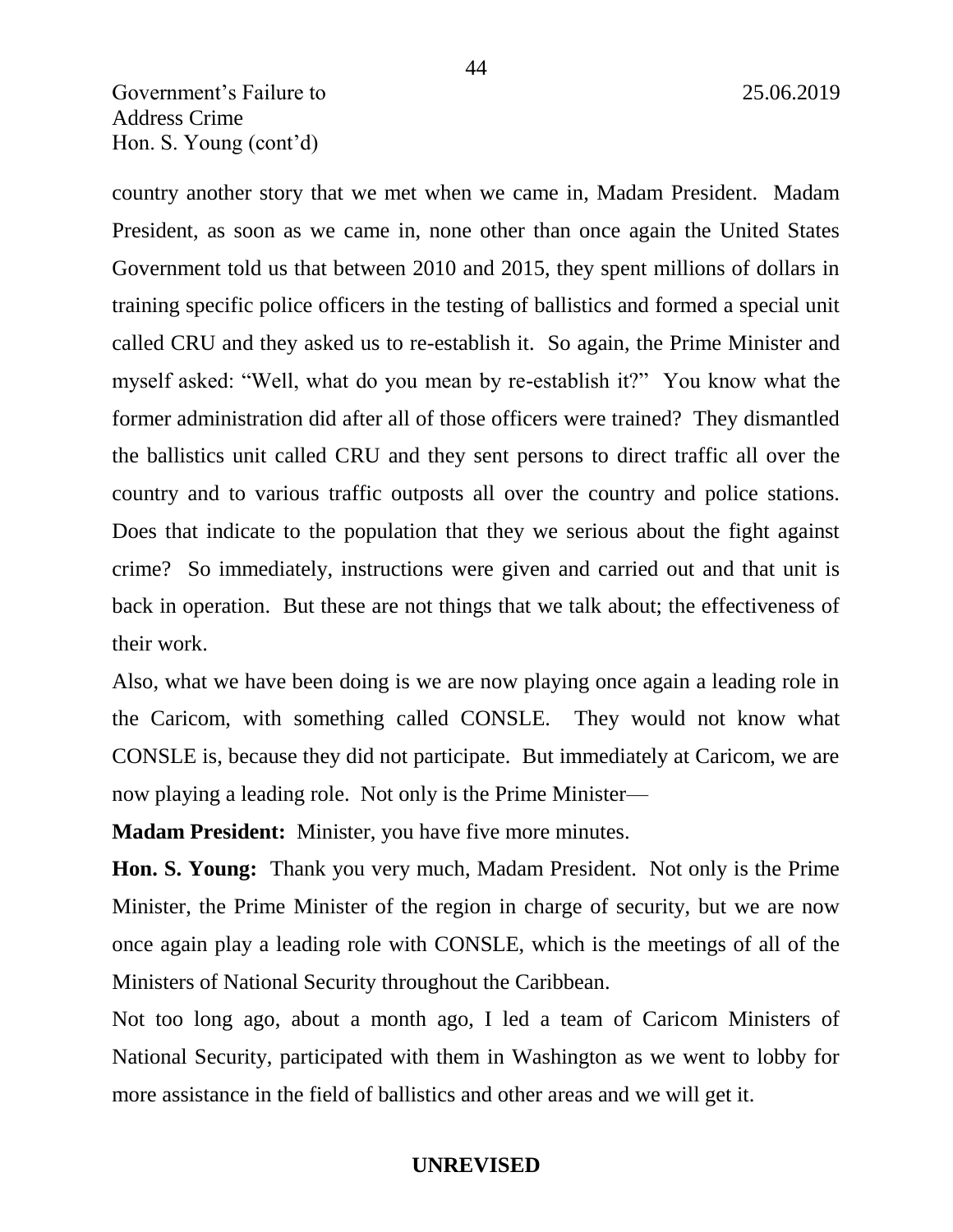TOCU, a very special unit, I would not talk too much about what they do. But again in 2014 to 2015, those on the other side wanted to disband TOCU, an intelligence unit that goes after transnational organized crime and you know how come they were not able to, no matter how hard they try? Because the United Kingdom Government told Trinidad and Tobago: "If you disband TOCU, we will impose visas onto the citizens of Trinidad and Tobago." And that is the only reason why they kept it. It was not properly utilized. It was not properly resourced. I laugh when I hear them talk about resources effectively working under this administration, once again, today.

Madam President, just to deal very, very quickly, I heard the talk about corruption. White collar crime and corruption is an important element that must be tackled in the fight against crime. And I would like to say, as an administration that is exactly what we did.

EMBD, Eden Gardens, there have also been charges laid, that is not the Government, but charges laid under this administration and a former Attorney General and a former Senator for acts of corruption. Steups all they want but there are facts to be spoken. And there are facts are real. So those are the things that are taking—

**Madam President:** Minister, I know that you have said it, but I would ask you not to discuss any other parts of those court actions.

**Hon. S. Young:** Thank you very much, Madam President. Madam President, the point is a simple one; that for the first time you have an administration that is prepared to tackle white collar crime. [*Desk thumping*] A lot of talk about Venezuela, but understand I would be back here later on this evening dealing with elements of Venezuela.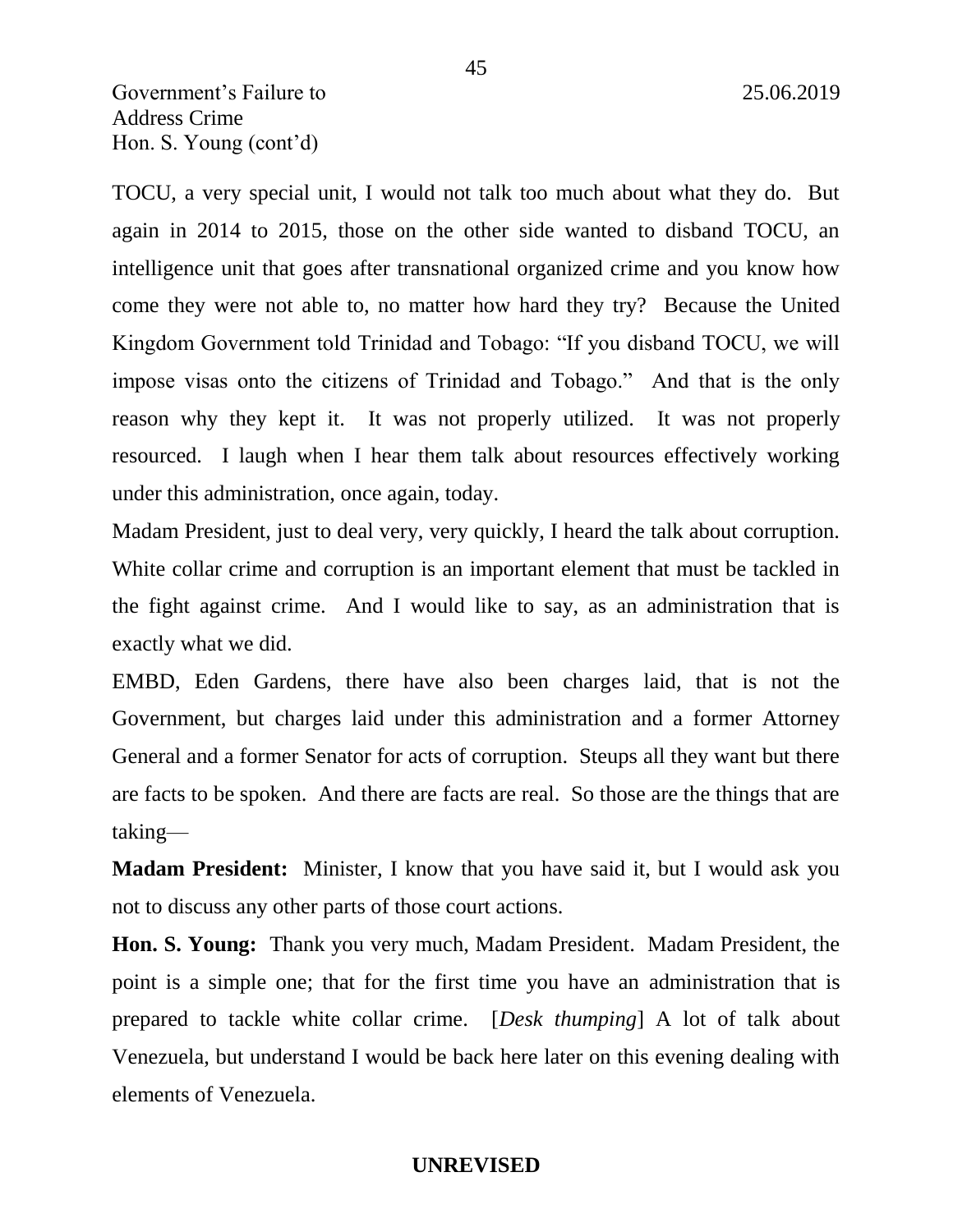But I just want to touch on the suggestion that the Commissioner of Police had a number of criminal elements from Venezuela in hiding, et cetera. There is going to be implemented a special unit to deal with not only the Venezuelans but all foreign criminal elements. I have already begun. The persons that were referred to, in terms of a former gang member who was—and this is the important point, you know—not roaming out there. We found and held that Venezuelan gang leader. I have signed his deportation orders and he will be deported. That is what this administration does. We found them, charged them and they are to be deported.

The registration process has also assisted us in that. It allowed us to build out a lot of intelligence. They said that the murder rate increased even though we passed the anti-gang legislation, not true. The anti-gang legislation is being used, Madam President.

I also heard suggestion that this administration tackled MATT and individuals in MATT, the Media Association of Trinidad and Tobago. As the Senator knows, but he is prepared to attempt to mislead the population, no one in the Government of Trinidad and Tobago tackled MATT or any individual from MATT. That is just a complete fabrication. It is an untruth and it is a misrepresentation of fact.

Also talked about stopping protests outside of Parliament. Again, Madam President, completely untrue, and I put it on the *Hansard* here today and to the record and to the people of Trinidad and Tobago. This Government has given no such direction. What you have is a Commissioner of Police who is intent on upholding the law and he has not said people cannot protest. He has said: "Seek my permission and shall be allowed to protest." I have heard the stories from the Trinidad and Tobago Police Service of busloads of persons being brought in to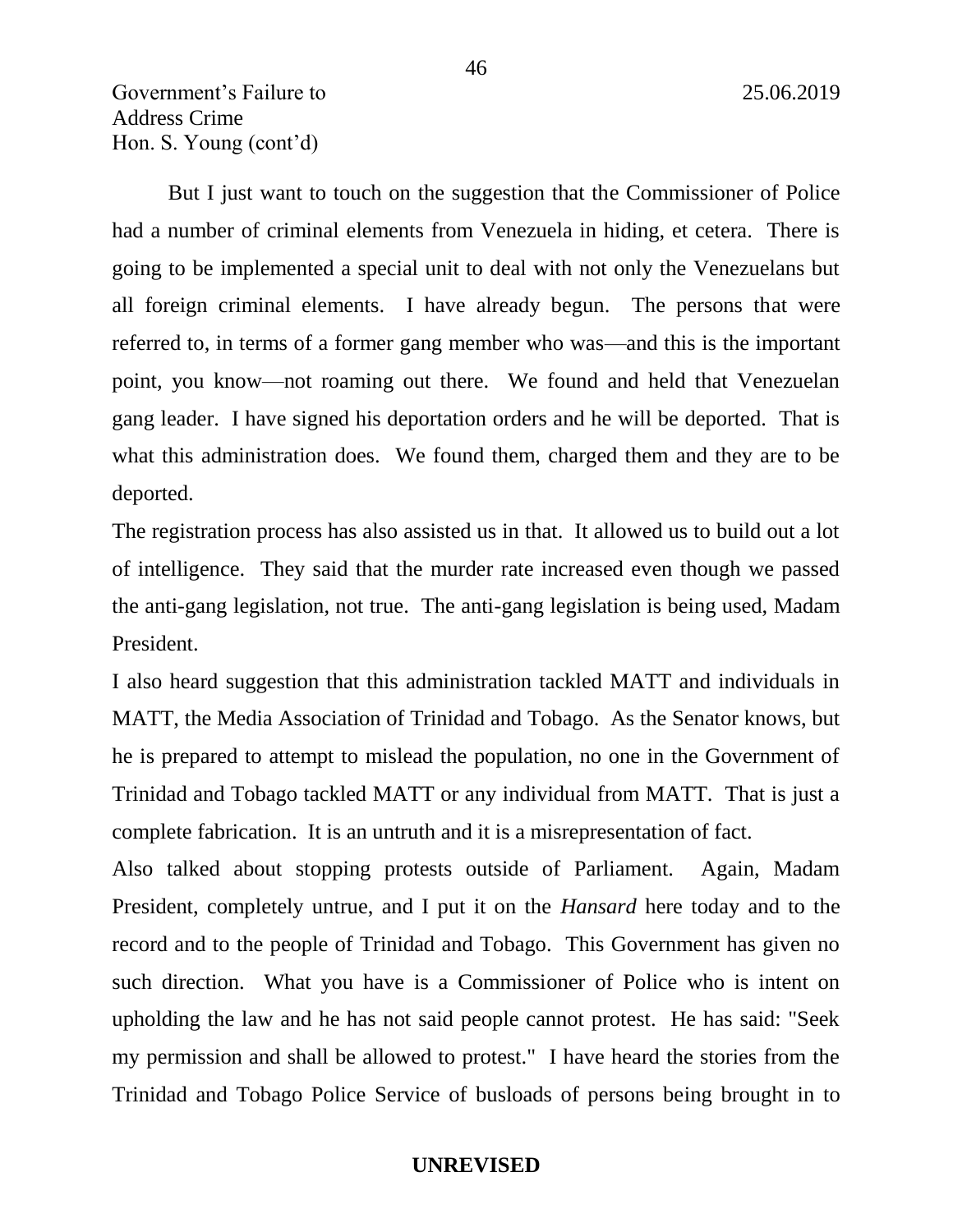protest outside the Parliament, and when they are being asked: "Why are you here and for what reason?", they do not even know. So the Commissioner of Police is upholding the law and that is not on any directive of the Minister of National Security. [*Interruption*] Thank you very much.

I am hearing. I want the population to know that Sen. Obika has said it is not the place of the Commissioner of Police to uphold the law.

**Sen. Ameen:** That is not what he said.

**Sen. Obika:** I want to correct the record. It is the rights of the citizens to—

**Madam President:** Sen. Obika, Sen, Obika. Sen. Obika, Sen. Ameen, please. Sen. Obika, that is not the way to invoke a Standing Order and all of this can be avoided if Members will remain silent when another person is speaking. Okay? Continue Minister.

**Hon. S. Young:** Thank you very much, Madam President. So, Madam President—

**Sen. Obika:** I rise to invoke Standing Order 46(6), on what the Minister said.

**Madam President:** Minister continue, but you have to wind up, because—

**Hon. S. Young:** Thank you very much.

**Madam President:** Yes.

**Hon. S. Young:** So, Madam President, I end by saying to the population of Trinidad and Tobago that this administration is resourcing and helping those whose duty it is to fight and tackle crime. We take it very seriously and we know that everyone's life has the potential to be affected by crime, and we will continue to do all that we are doing and more for the people of Trinidad and Tobago. Thank you, Madam President. [*Desk thumping*]

**Sen. Dr. Maria Dillon-Remy:** I thank you, Madam President, for joining this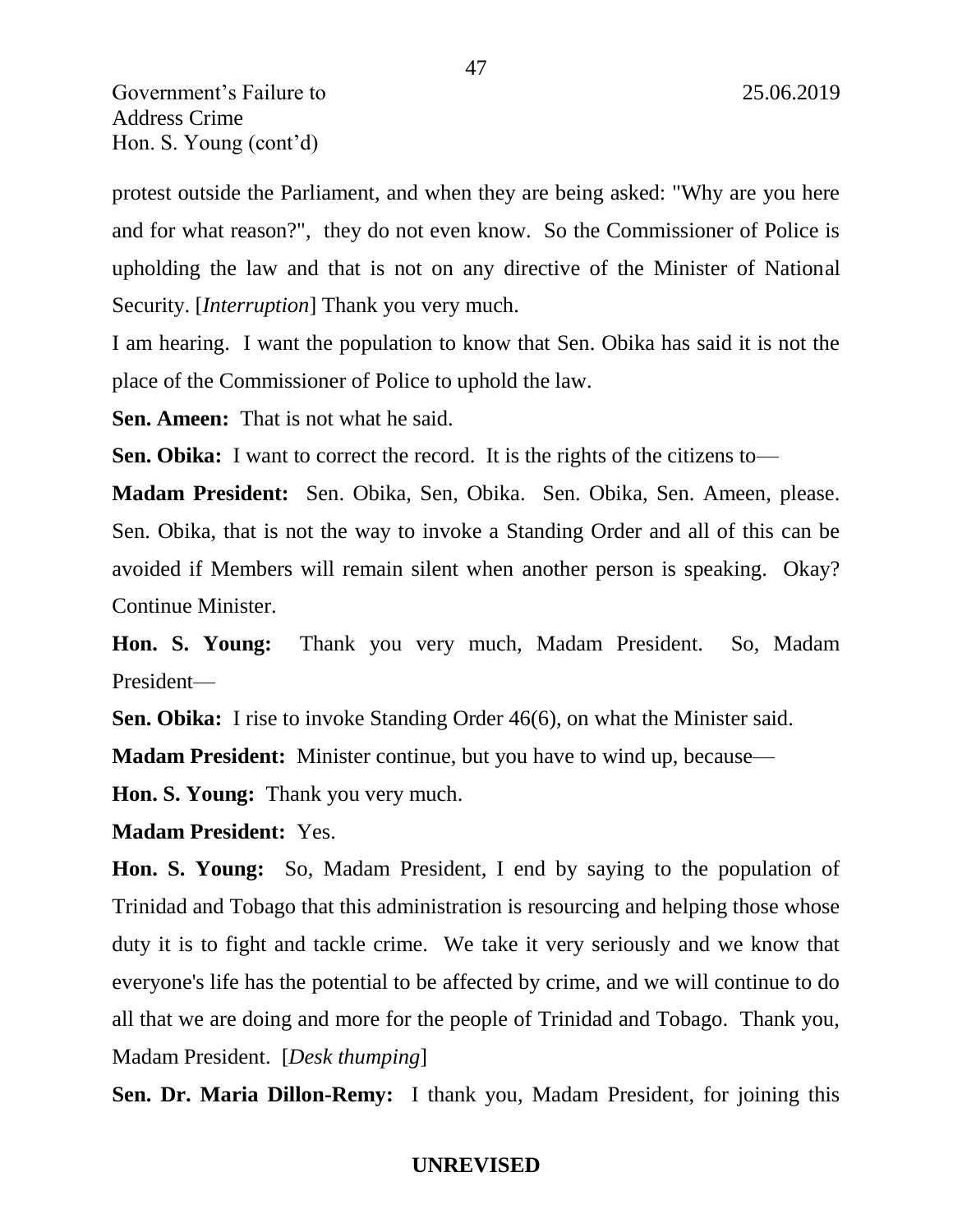debate. My purpose here today is to establish that crime is every citizen of Trinidad and Tobago's business. As I heard the, let us say, bantering between the two sides of the—between the Opposition and the Government benches just now, I think, as far as I am concerned and as far as many of our population is concerned, the blame game has to stop. When somebody is in Opposition they are concerned about crime, and when they get into Government they try to do something about it. They may or may not succeed, and this keeps going again, and again, and again.

Crime is out of control in Trinidad and Tobago, and I appreciated what the Minister just said in terms of the serious crime, in terms of numbers going down. But anybody in Trinidad and Tobago will tell you today that what is happening in terms of crime is unacceptable. So even though the numbers may be going down, in terms of serious crime, we are all concerned. But as I am saying, it is everybody's business; the Opposition's business as well as it is the Government's business. And it is time we take responsibility for what is going on in the nation.

The problems that we have in Trinidad and Tobago at every level have been created by us, at the level of the politics, at the level of the community, at the level of the individuals. These problems did not happen overnight. The problems with crime kept climbing over the years, and so far our efforts have not been successful. Yes, we are making progress, but we have to make even more progress. And I am saying it has to be done at every level.

The Minister of National Security was very clear just now that the responsibility of crime prevention, detection, et cetera, is the responsibility of the Trinidad and Tobago Police Service. However, what is happening in Trinidad and Tobago right now, it is beyond the police service as far as I am concerned. It has to go the level of the businessmen. It has to go to the level of the community in terms of what is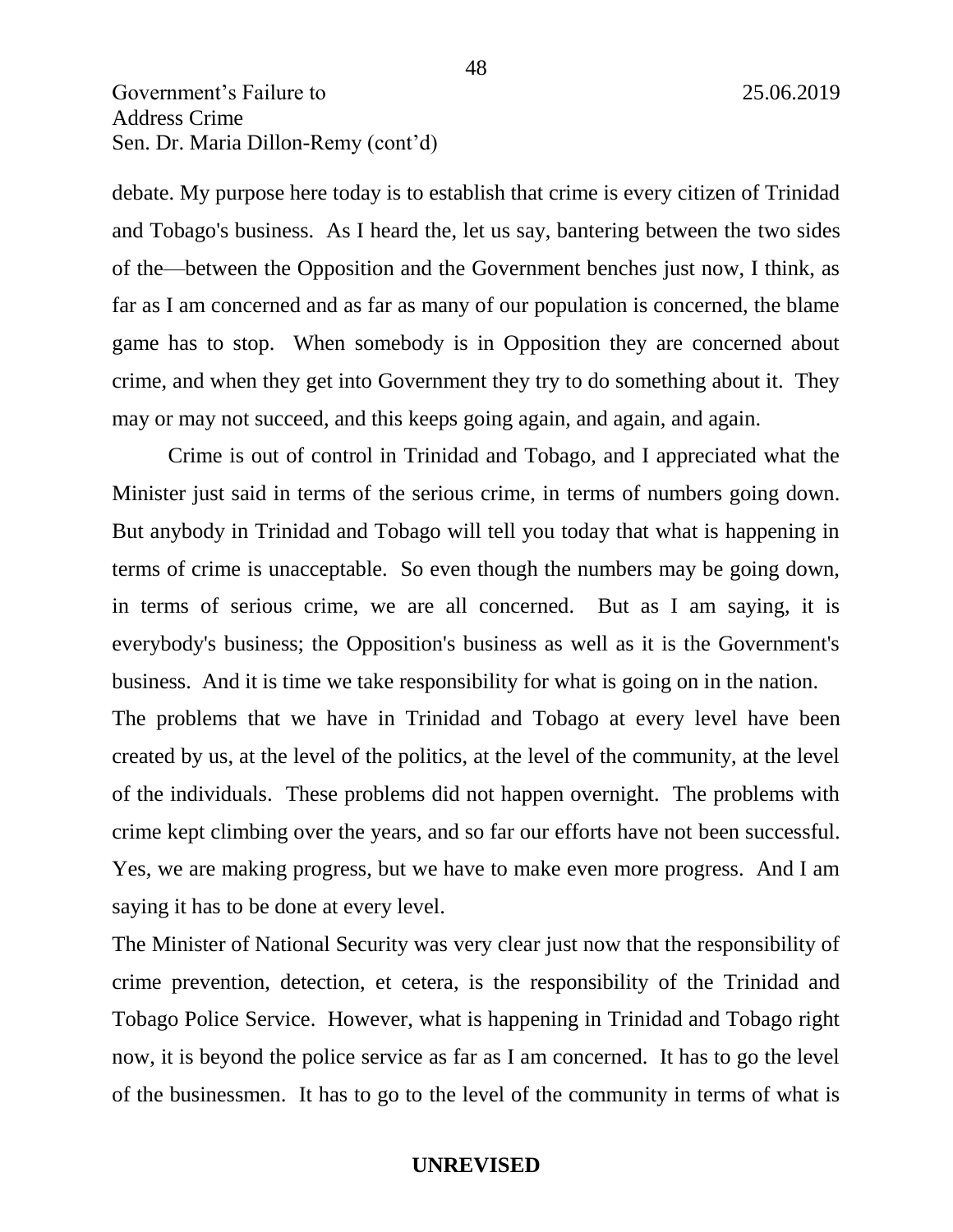happening, in terms of where our criminals are being nurtured.

It has to go to the level of the schools, it has to go to every level in order for some things to be done significantly about it. So yes, the parliamentarians would be doing what they need to be doing in terms of passing legislation, and yes the police service as far as the Minister of National Security and all the efforts that are going on recently, I am certainly happy about it, but it is more than them.

### **3.10 p.m.**

The horror stories are too numerous to mention, they have been spoken and there have been several debates here in the Parliament, we know the statistics and I think what is happening to many of us right now is that as you have another murder, it is now—next. The toll is going up, we are listening to it on television, we are seeing it on the papers, and right now, many of us, our hearts are, you know, probably we do not know what else to do, but—next. And these are lives.

I think if we calculate the number of people, I am not too sure who has done it, who is doing the research, the number of people and young people, over the last say 10 years, who have lost their lives in this country as a result of crime, it will be certainly, I do not know, world war, it is worse than wars. We have wars that are going on in our nation and it needs to stop and I am saying it cannot be stopped at the level of the politicians alone, it cannot be stopped at the level of the police service alone, it has to be stopped when every citizen of this country says, "I take responsibility for what is going on here and I have to do something about it" and that is how I feel about it.

Madam President, our criminals are being nurtured; they do not fall out from the sky, they are born in a community; when the mother is pregnant, she goes to a health care facility, so she is seen and examined by all nurses or doctors, she then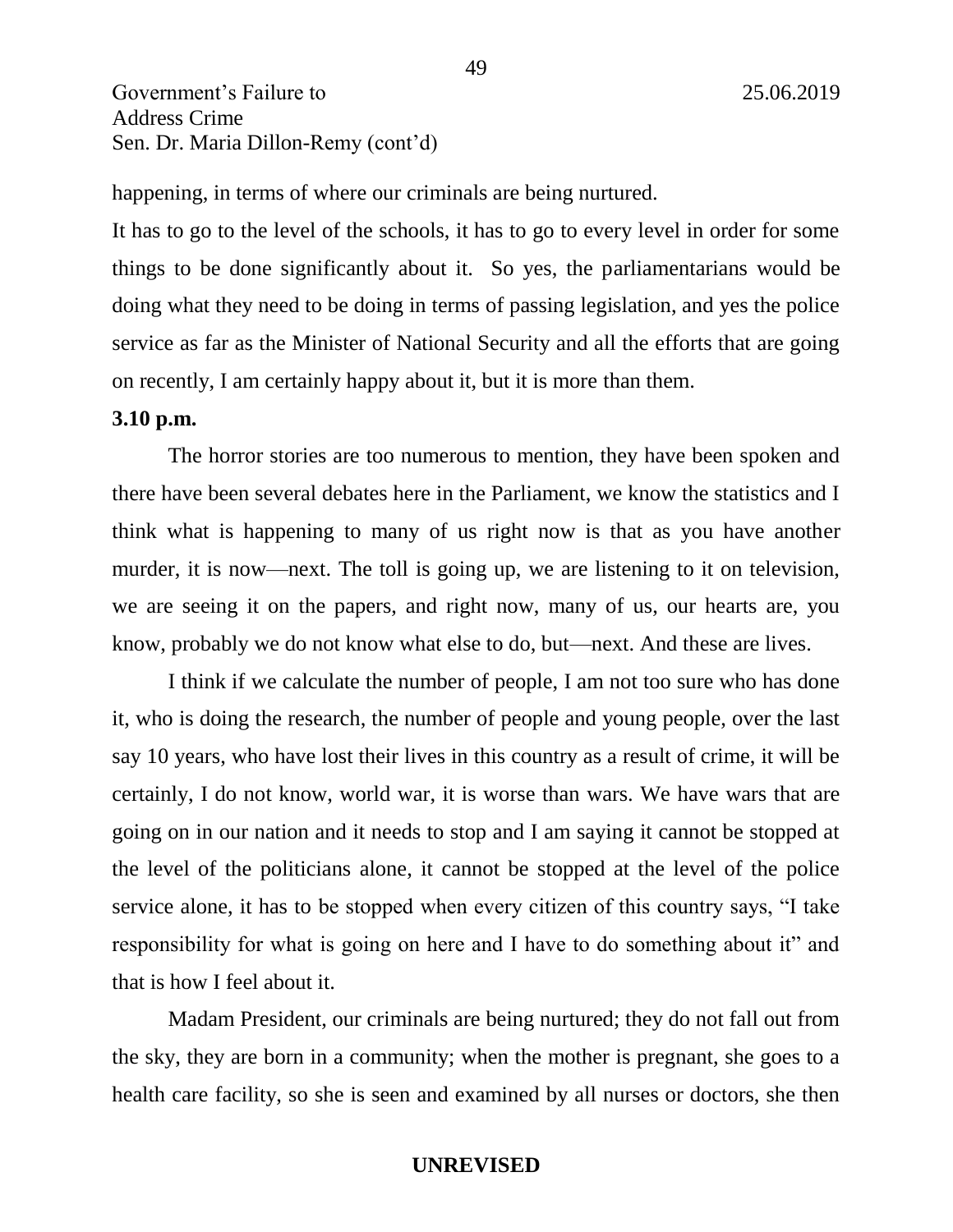goes to the hospital and delivers, because most of our babies are delivered in hospitals. The young children within the first five years are seen in our health care institution. So they are seen, these people do not come out from the sky, they do not drop from Mars, they are in our communities. They go into schools, the schools are in communities, they are seen by our teachers; in other words, every step of the way we know where these people are. They are not invasions that have come from Mars, we nurture them in our communities. My understanding is that since we are nurturing them, and we know exactly where they are, we can stop what is happening. Many of them are also in our places of worship.

Madam President, crime is profiting. The day people no longer profit from crime it is going to stop, and even what was happening here today, it is profiting the politicians, to quarrel and complain that the others are not doing something about it. It is profiting some as to say that the others did not do what they were supposed to do with it. It is profiting people. It has to stop. When crime no longer profits people it is going to stop, and right now as far as the nation is concerned, it is not good enough for the politicians to be blaming one another. We all have to take responsibility for what is going on.

Our criminals vote. Our criminals vote, and the other day there was a video going around where in some community, somebody was saying to a politician who was passing through, "We vote for you, we vote for you, and we would not vote for you again if." Our criminals vote, and therefore if we know who they are and where they are and they vote for us or not vote for us, we can do something about it. Madam President, we have a knight in shining armour, kind of "Spiderman" superhero has to come to solve crime and that is exactly what was happening and even the Minister of National Security spoke about it again.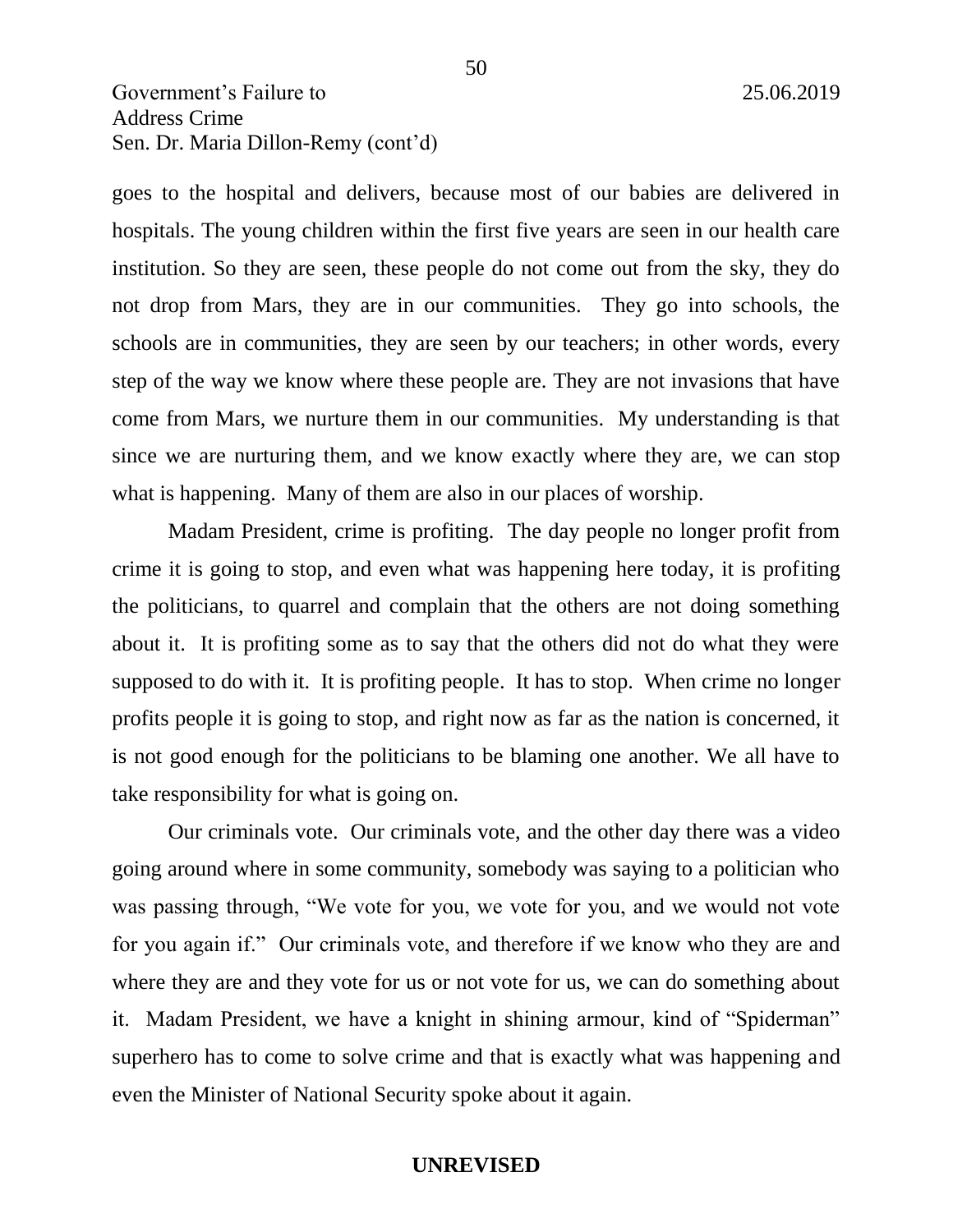Everybody was talking about crime, what is happening with crime, we need a Commissioner of Police as though this Commissioner of Police was going to come and immediately as he came everything was going to happen. He has come, he is struggling, why? Because there are many systems that need to be put into place and he is doing his best with all the facilities and all the new things they are doing and those are fine. But it is beyond the Commissioner of Police alone, he has to have support and the support has to come from all of us. I do commend and I am happy to hear what the Minister just reported, in terms of the inter-agency task force and all these things that are being done. All those are commendable but they must continue, it cannot be an overnight thing that is happening.

Madam President, I want to share a story about a visit I had at a police station probably about three years ago reporting an accident. A young man bounced my car one day, and I went to make a report at a police station and this young constable said to me, "You know that in that area there are drugs or drug people operating?" He asked if I knew the name of the person who bounced the car. Yes, I gave him the name. And then he said, "Did the person say he was going to fix the car?" I said, "Yes." And then he proceeded to tell me that he was going to call the person and ask the person to make sure that he fixed my car. And I am saying, this is a young police officer telling me that there is crime going on and this is a drug whatever, and the person was probably involved in drugs. Why should he be telling me this and not doing anything about it? Why should he be telling me this and then calling the person and telling the person you better fix the lady's car; as far as I was concerned it was very strange. But unfortunately, Madam President, about a year later that young man was gunned down, he is now dead. Probably if something was done about it at that point in time he may not have been.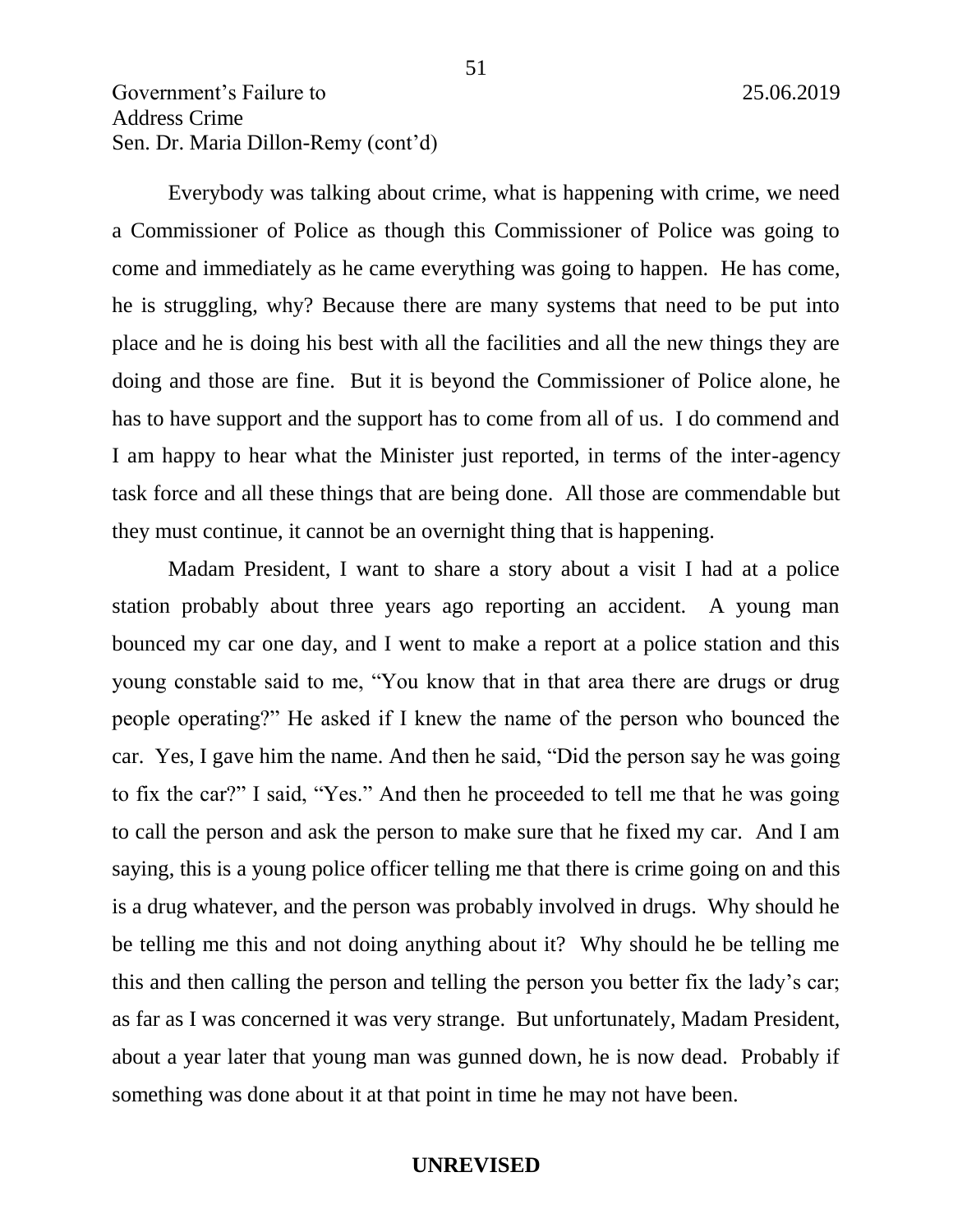The people in the—many of the people on police service know exactly what is going on and there seems to be a reluctance in terms of doing things about it and again I commend what the Minister just said in terms of the actions of the Commissioner of Police and what is happening now and I do, for all our sakes, wish them well in terms of the activities that are happening.

Madam President, my understanding is that the solution to crime, as I said, is everybody's business. Yes the police service may have a central role to play, but the role in terms of the solutions have to come at every level, where at the community level where the criminals are being nurtured as I said we have to get into those communities. We have to get to the parents, we have to have parenting programmes in those communities where at least the parents are assisted in terms of making decisions and stuff like that for their children and their families.

We have to have intervention at the community level, we have to have intervention at the level of the business people, we have to have intervention at the level of the schools. What is happening in the schools? Many of the children are coming out and they do not know how to read and write and as far as they are concerned they cannot do well in school so they might as well go into crime, it pays them more anyway then going to look for a job. So we have to get our interventions also at that level, Madam President.

We have to get interventions at the level of our places of worship. They are very important in our communities. We have different faiths and Trinidad and Tobago is very—a country that is very involved with different communities of worship and they are important to our communities. They have to also be involved in the crime prevention. Our communities have to say there is zero tolerance to crime and mean it. I remember a couple years ago, I was told about a situation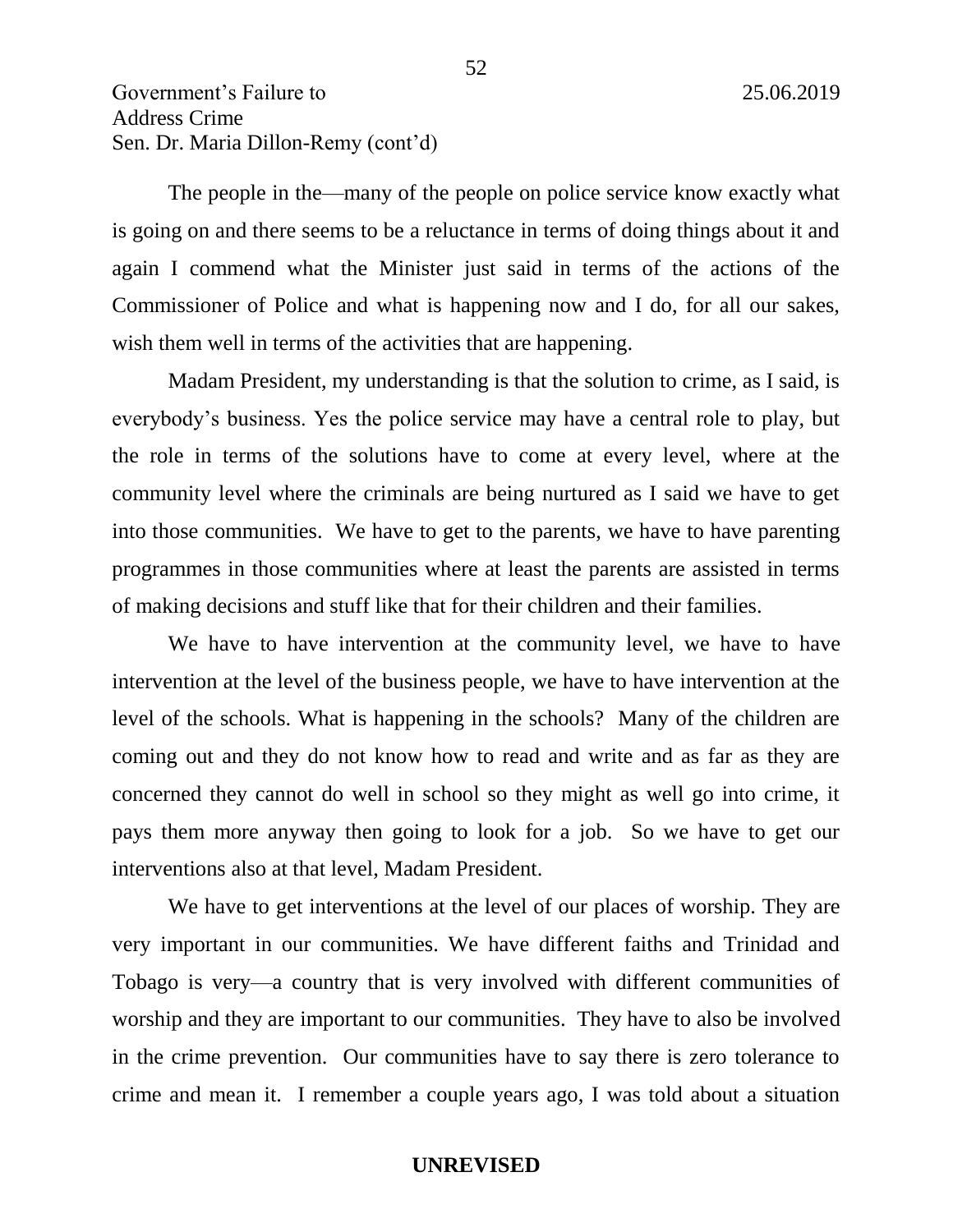where the people in Charlotteville said that, "We doh have crime down here because people know it if they come here and they commit crime, we are going to deal with them". They had a zero tolerance to crime.

I am saying that our communities have to say that we are not accepting what is happening in our communities in order for it to stop. The communities have to stop harbouring criminals, the communities have to stop knowing where the criminals are and not sharing the information with the police service. Yes I know there are problems because they are concerned about safety, et cetera, but I am saying when at the level of Trinidad and Tobago when that happens we are going to see something that is very different.

Madam President, I heard about a programme that happened in the prison services in Colombia. I was trying to find the details of it but I could not in preparation for today, but it is something that we can look up. In the prisons in Colombia where there were notorious gangs and criminals, et cetera, values programme was introduced where these criminals were taught about certain values. It caused a turnaround in what was happening within the prison. Something like that, I am sure would benefit. We have people going into prisons, we have Vision on Mission, and we have the different organizations going into prison. I am suggesting that a programme that is sustained and that teaches the persons in prison values, probably would be something that will be of benefit and could work in our prison systems here.

Values-based education, the young people in school they are being nurtured right now in some areas; like the schools in Tobago, there is a character-based programme that is teaching children about character values of respect, responsibility, et cetera, being good citizens. I am suggesting that those kinds of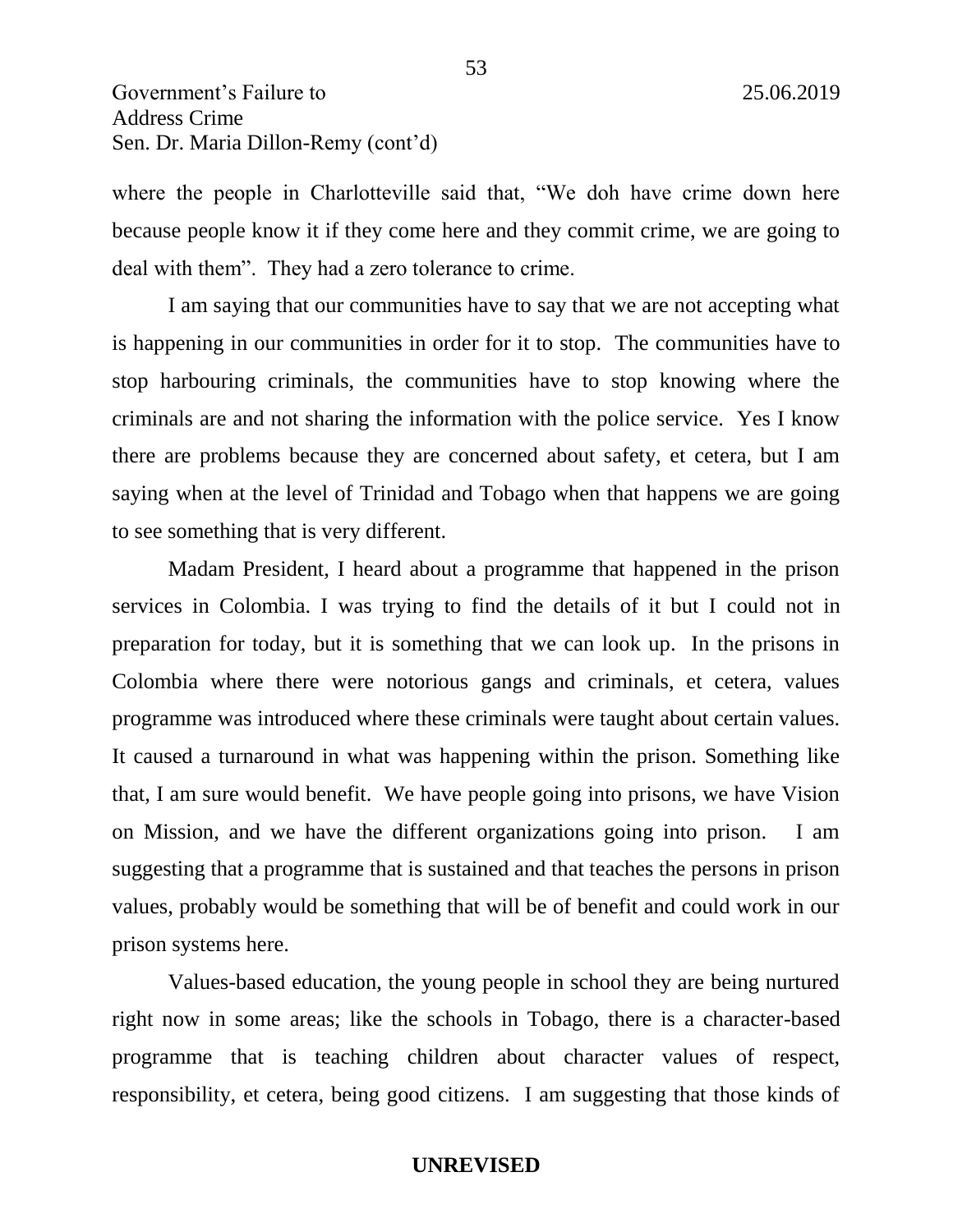programmes could be very helpful in terms of young people and prevention of crime. Businesswomen, businessmen need to also be involved in providing solutions.

My understanding, Madam President, is that the situation that we have within Trinidad and Tobago was created by us and we have the solutions within ourselves and within our communities and at every level. So I commend the Minister of National Security, the Commissioner of Police and all that is happening at that level and that the level of the Parliament there has been a lot of work going on here in terms of the legislative agenda. The Minister also mentioned that what has happened in terms of the Judiciary. At every level we have to be involved, but it has to be a coordinated effort. It cannot be that one person is doing one thing here and then somebody doing something else. So I am suggesting that we have a coordinated effort as crime is our number one problem in Trinidad and Tobago and in that way we are going it see a positive effect.

Madam President, crime is out of control, the solution is with us and we must put our collective heads to get control of it; at every level we need leaders to find the solutions and I know that we can do it. I thank you.

**Sen. Anita Haynes:** [*Desk thumping*] Thank you, Madam President. Firstly, I would like to just thank Sen. Obika for bringing this very important Motion on crime and security and our public safety in the Senate. I know in recent times we have had elements of a crime debate by way of the legislation that is before the Senate and today we get to deal with it in a more holistic fashion.

And, Madam President, as I prepared for the debate and I prepared specifically for the response of the Minister of National Security. I am not a person that is easily shocked or a person that really gets shocked by another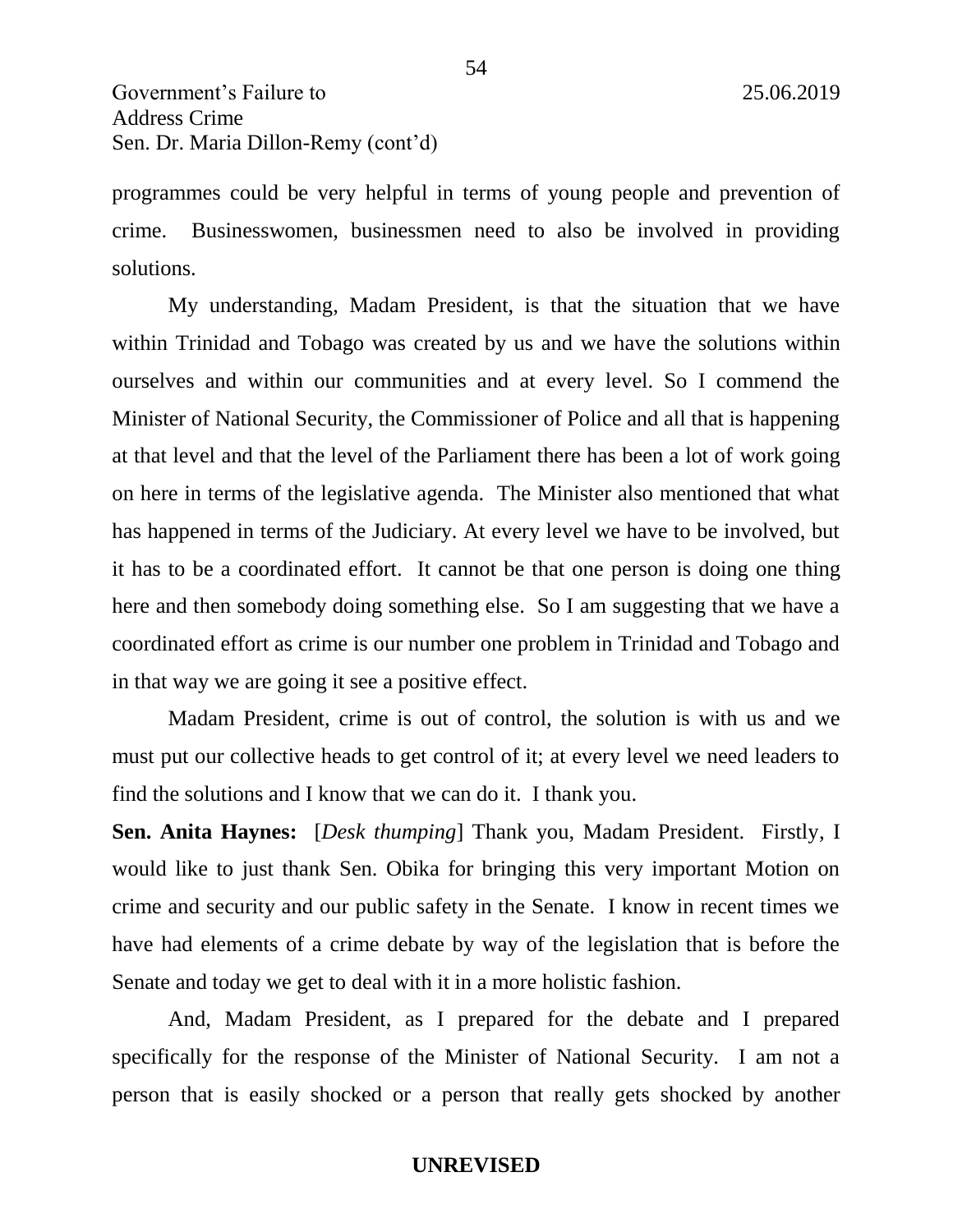person's behaviour, because I have come to expect very little from some of the leaders in our society today. But, Madam President, what I saw today by way of intellectual gymnastics and dishonesty was beyond. [*Desk thumping*]

The Minister of National Security, looked at the Motion. The first part of the Motion says:

"…the responsibility of the Government to ensure public safety and security through the maintenance of law and order;"

And the second is that:

"…the Government has failed to address the extraordinary increase in the level of crime…"

Now to me, Madam President, the first two parts, the Minister or any sensible person had to at least agree with, because if you had come here to say perhaps these are our interventions and may need a little more time that is one thing, but to come here and say—the Minister said I am going to debunk the second part of the Motion and then gave us a serious crime statistic and tell us that serious crime is down.

And then later on in his contribution outright say that it is untrue to say since the passage of the anti-gang legislation that murders have gone up. I mean, that was dishonest beyond measure, the facts are before us. [*Desk thumping*] How could you stand up here and say that like we do not live in this country. And then go on to say crime is about perception and that there are elements in this society and pointing at the Opposition and telling us that crime is about perception and there are those of us who want to instil fear in the population.

The same Minister of National Security that was here in a last debate to tell us that crime is out of control, if you all do not do something and help us, what are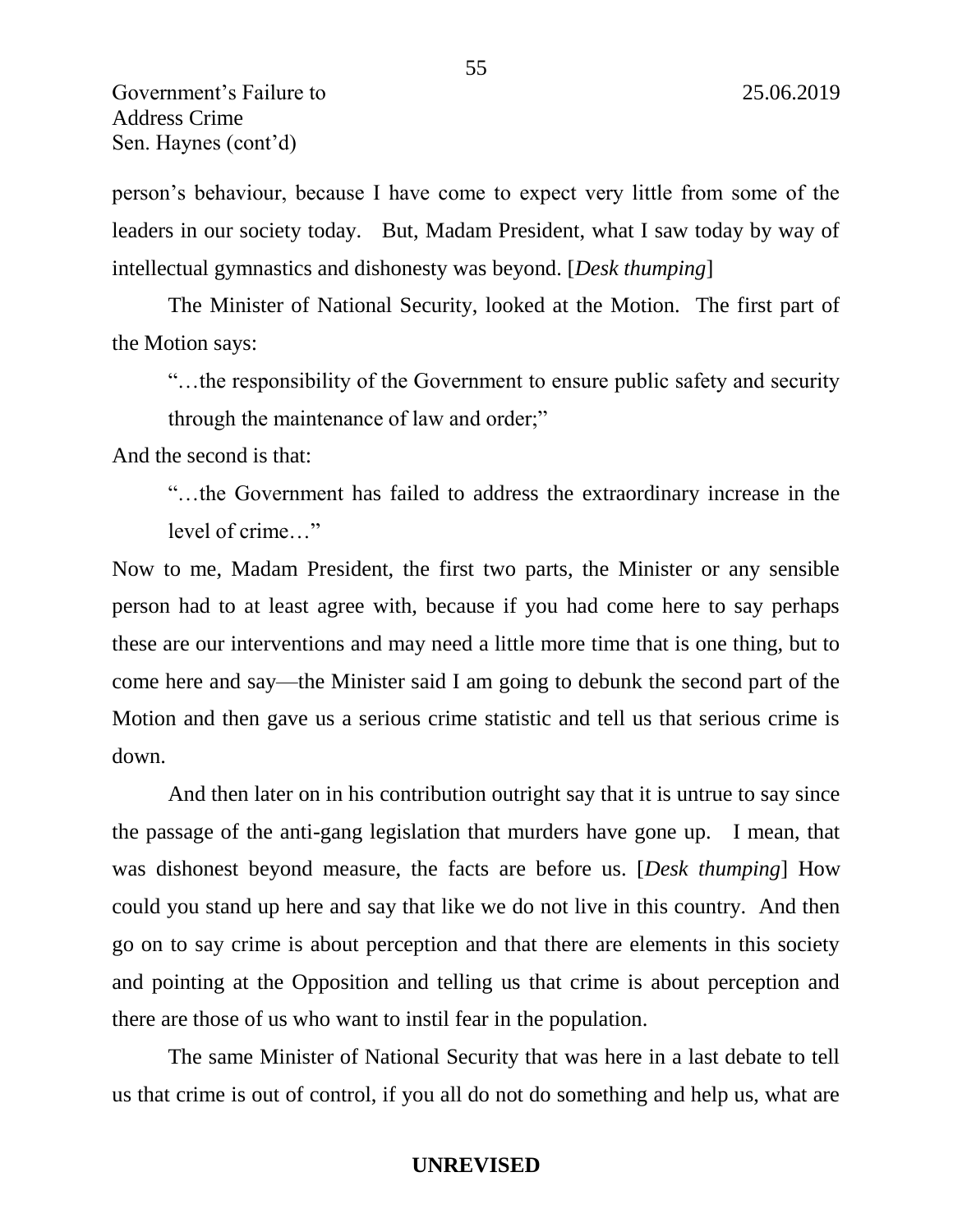we going to do. The same Minister that sits next to the Attorney General that has come here time and time again to seek to weaponize our fear for the passage of legislation to say you are afraid of crime, things are out of control, help us pass this legislation, this will help the problem. To come here and today suggest that serious crime is down and that the Opposition is instilling fear by pretending there is a problem. Intellectual gymnastics and dishonesty by the Minister of National Security. I could not believe what I was hearing here today. [*Desk thumping*]

Madam President, the—when Sen. Dillon-Remy stood up and really it is not my intention to go through an entire response to the Minister of National Security because I agree with Sen. Dillon-Remy that the population is so completely fed-up of this kind of blame game and this constant, who did what and who did—but, Madam President, the response by the Minister of National Security has me incredibly incensed that I really, I mean, you know. You came here today to discuss the responsibility of the Government to ensure public safety and at a point in time the Minister of National Security makes the statement that the body in charge of policing is the Trinidad and Tobago Police Service, true. And then the Minister dropped a bunch of "we's" in there and we are doing this and we have charged people, and we have done this. And I mean—and I am seeing where the problem is you know, Madam President. The Minister of National Security has not found his space in this thing yet. He does not understand at all what his role is, he has no concept of what his role is and I will give you—and I will explain why I say that.

So the Minister has said that the Trinidad and Tobago Police Service is responsible but then he said that we are bringing charges and these people are going to be charged, et cetera, et cetera—[*Interruption*]—yes, exactly. So, at some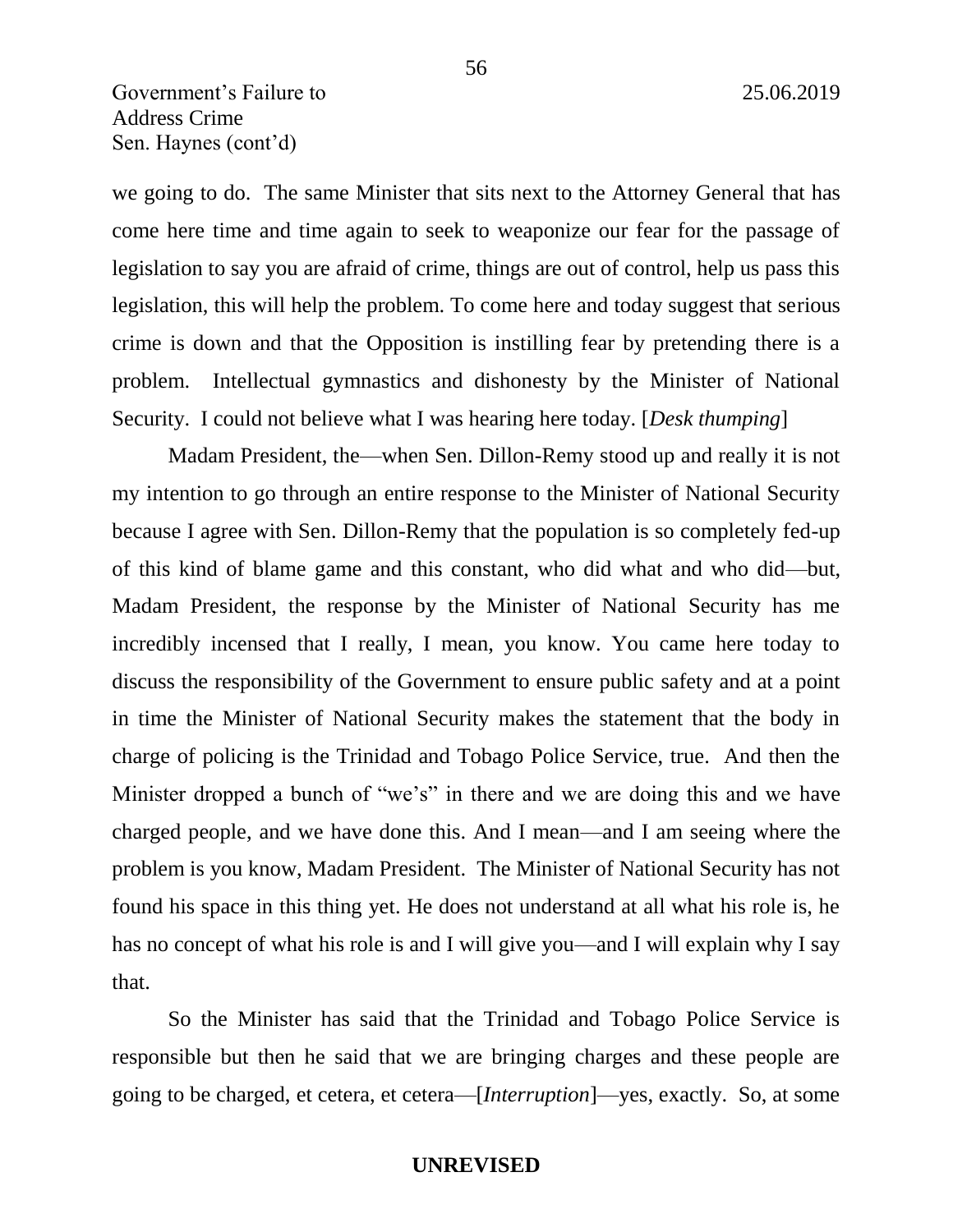point in time the Minister of National Security felt that he joined the Trinidad and Tobago Police Service as a PC. So he is PC Minister Stuart Young in this House— [*Desk thumping*]—because he could come here and tell us who is going to be charged and when. And, you know, the reason the Minister cannot find his space in this thing and to present cogent arguments at a targeted approach to a solution to our crime problem is because they are not focused on a solution. They are a Government obsessed with the Opposition, obsessed with the United National Congress and that obsession has put blinders over them.

Anything—Madam President, anything you look at including the response to this debate here today, all the Minister could find to talk about is the United National Congress and Opposition and who they coming for, and who you looking for, and who will be next. And this is the problem—that is our Minister of National Security and Minister of Communications, as a—I mean, I cannot really, I will not go down the laundry list, but I will keep it at the two main—and as a matter of fact, I had to write; I took another note.

When the Minister was going through, again blatant dishonesty with respect to Trinidad and Tobago's relationship with our international partners including the United States. Minister of National Security, who according to the public record became Minister of National Security last year, yes?—2018? The Minister did not even realize that because as the Minister came here today he said the US spoke to the Prime Minister and myself and told us we could not trust X, Y and Z in the last administration, this is early on, 2015/2016. The US spoke to the Prime Minister and myself. Why were they speaking to Minister Young at that time? He was not Minister of National Security. He is confusing himself. I am telling you, Madam President, the approach by the Minister to just try to come in here and drop blows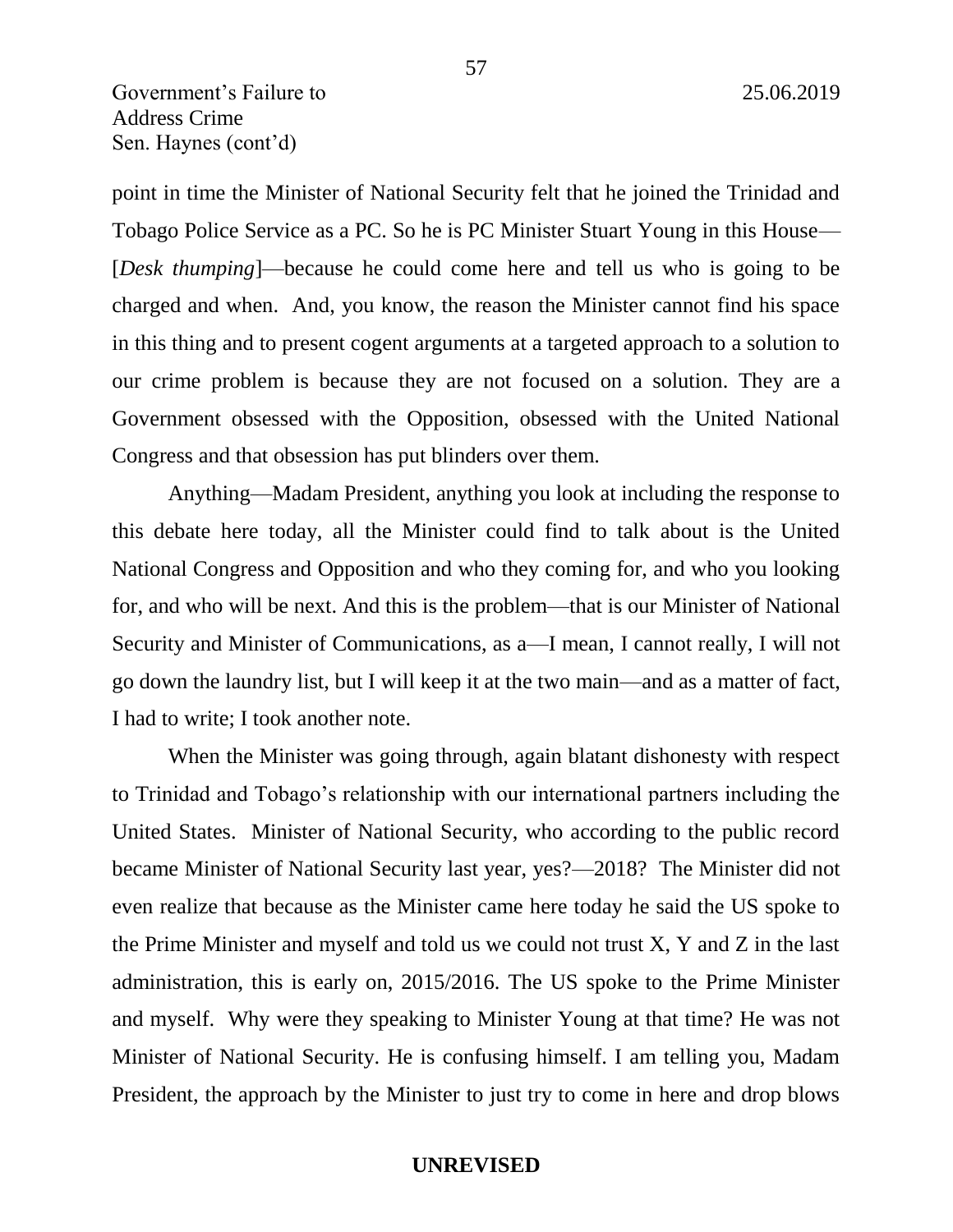and say X, Y, and Z, you could tell, you could tell he was really going to confuse himself today—[*Interruption*]—trip up himself bad.

Telling us today that you are repairing a relationship with the United States of America that the People's Partnership somehow did not have, bringing no evidence to back that claim up, eh. Because you just—so you say it, so is so. But in the papers, in the newspapers in the last week, the United States puts out a report, the TIP Report on human trafficking. The Prime Minister, no other but the Prime Minister, pretty sure did not read the report, hop up on a tirade, right, talking about the same United States—how "all yuh" could say that? The Minister of National Security sitting in a Cabinet where the Prime Minister is "bouffing up" international partners left, right and centre coming here to tell us about repairing relationships.

I am telling you intellectual gymnastics afoot today, Madam President. That happen in the last week, and then telling us that you came here—that you have gone to the United States and you have gone to Washington and you have gotten to seek help for ballistics, et cetera. So on one hand you going to seek help and another hand you are saying, "Doh tell we nothing". But on the other hand you are saying the British, the UK has changed our advisory. So either you like when the international partners say something or you do not like it, but you do not get to just in the same sentence be—in the same sentence do that kind of gymnastics and play one side and the other, you like it or you do not like it. And the Minister really needs to make up his mind.

And, you know, Madam President, I sat here today and I listened to the Minister of National Security call out things as achievements including the— [*Interruptio*n]—to say that there is now under this administration a coordinated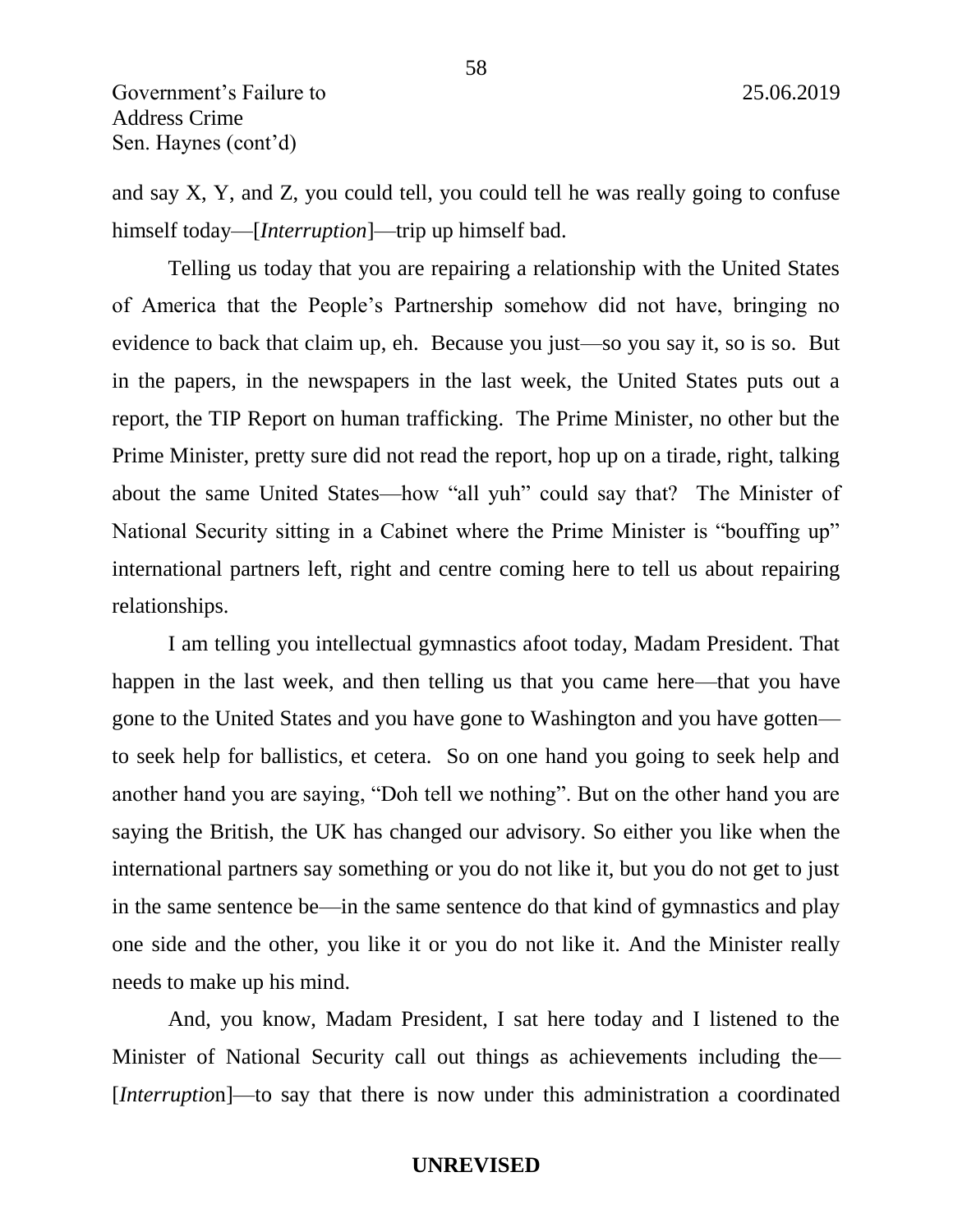approach with all the agencies of national security. Madam President, the establishment of the National Operations Centre which they did not like, right, was under the People's Partnership administration. [*Desk thumping*] The foundation of the National Operations Centre was a coordinated centralized approach of all agencies responsible for security. So you came here and act like that is something that happen last year. The Minister said, and you know and we—the most honest thing the Minister said today was let us judge them by the results.

We are fully, fully prepared to judge you by the results of your crime interventions, because they are failing—[*Desk thumping*]—but you have also, Madam President, what they fail to understand is that failure in national security impacts people's lives, Madam President; people in this country are fearful for their lives and that is not just because of a perception. It is because more and more of us, more and more of us have become victims of crime, or know somebody who has become a victim of crime. And then to come—you come here and you list off things, one after the next, without talking about its effectiveness and its impact and telling us that we have an invested interest in whether or not—in if they fail in the crime situation.

Madam President, this is an administration that is failing in health care, failing in education, failing on the economy; from a political perspective we do not need them to fail on crime, you know; we hope they could get some success in this area because it directly impacts the people of Trinidad and Tobago. But they are so comfortable in their mediocrity and so comfortable in their failure that they do not even bother, they do not even bother to say, "Listen these are our targets, this is what we hope to achieve, these are the interventions that will achieve it". Because, Madam President, like I said, they are not thinking about solutions, they are really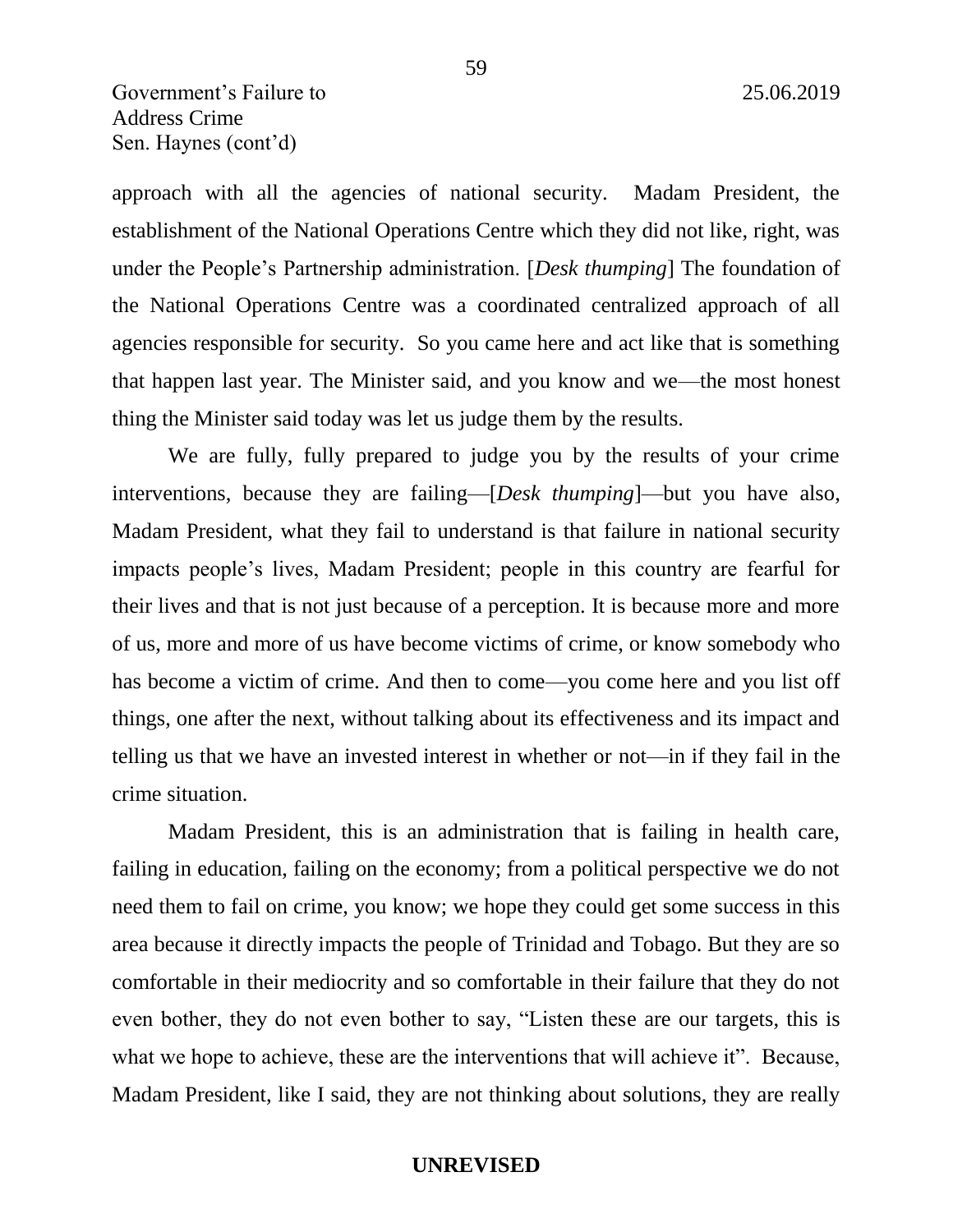just obsessed, obsessed with the Opposition.

Madam President, I have heard the Attorney General say that what we have in Trinidad and Tobago now is that the crime situation—and this is why I talk about intellectual gymnastics. Members on the other side have admitted that crime, particularly murders and serious crime, traditionally tends to increase at the times when the People's National Movement is in power. They have admitted that. And then would suggest that the reason crime would increase under them is not their fault, it is because perhaps there was another Government before and they did X, Y and Z. But then come here and talk about the interventions that we put into place that they failed to effectively utilize. But try to—but rather attempt to recreate and use it in a different way or much like what they are doing with the Couva Children's Hospital, right? You had the hospital, you are going to use it, but you are going to just—you leave it closed for four years and you come now and you try to rename it and pretend it is a whole new thing. That is what they are doing, that is what they try to do with the National Operations Centre and this idea that they have some brand new establishment of inter-agency work.

Madam President, you know, the Minister of National Security came here to tell us about the Commissioner of Police and I know that the selection of a Commissioner of Police is their one saving grace and accomplishment under the area of national security, and, you know, when you set an incredibly low bar for yourself you would always get the pass mark or the highest grade, right? So the one thing you wanted to achieve—[*Interruption*]—yes. As my colleague reminded me, yes, they are in a habit of grading themselves; you did not like the "F" grade from TIP Report, you want to grade yourself. You do not like the grade from the financial bodies, you come back to grade yourself. So if you do not like the grade,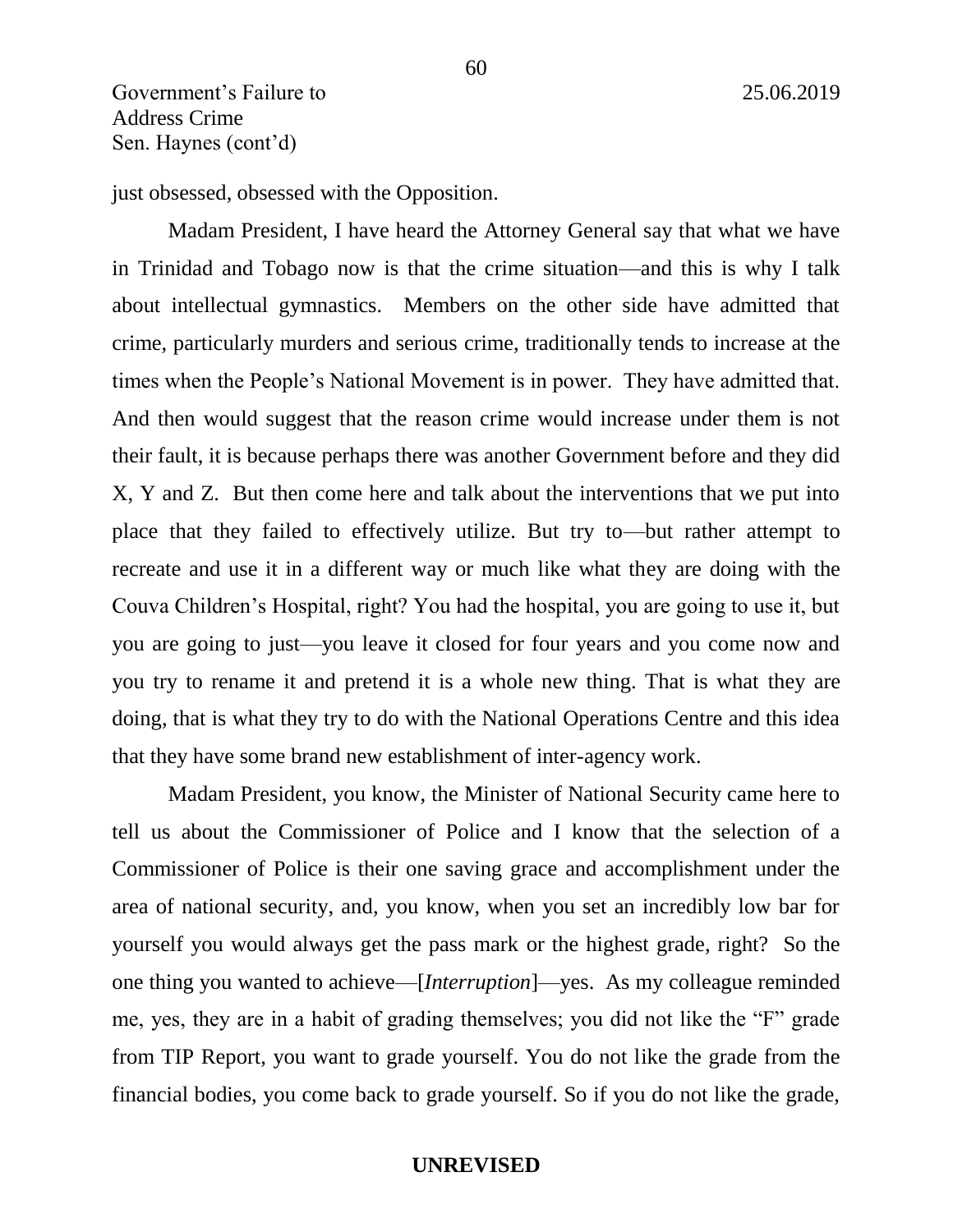you just mark your paper accordingly. But, Madam President, the selection of a Commissioner of Police and then to be listed as the main achievement of this Government has to be the lowest bar any administration has set.

#### [MR. VICE-PRESIDENT *in the Chair*]

Because the Minister admitted that up until 2018, Dwayne Gibbs was the Commissioner of Police, so it has happened. Therefore, what are you really telling us? You did one thing in four years and you pat yourself on the back for the next what, year and a half with no measurable impact on the crime situation as yet, Mr. Vice-President?

#### **3.40 p.m.**

When the Minister of National Security was speaking, and he raised that point on the collaboration with international partners, I had to pull—I had to go through some of the documents that we have collected as a party, the United National Congress, and what we would have achieved in our tenure as Government from 2010 to 2015, because I remember clearly the significant amount of work that was done. Because we did see—and I want to put the numbers on the record, Mr. Vice-President, because I think there seems to be some—for some strange reason, the Government thinks that they can fiddle with the numbers or at least pretend they do not exist as they do.

Between 2010 and 2015, the murder numbers decreased. We saw a drop in the measure that we used most, murders. In 2018 at 516 murders, we were at the highest we had been since 2008, Mr. Vice-President. Those are the facts as they are lay before us. The reason—so then when you come here now and you tell us that every time you are in Government crime spirals out of control but you cannot take responsibility for it, what are you really telling the nation? If you can admit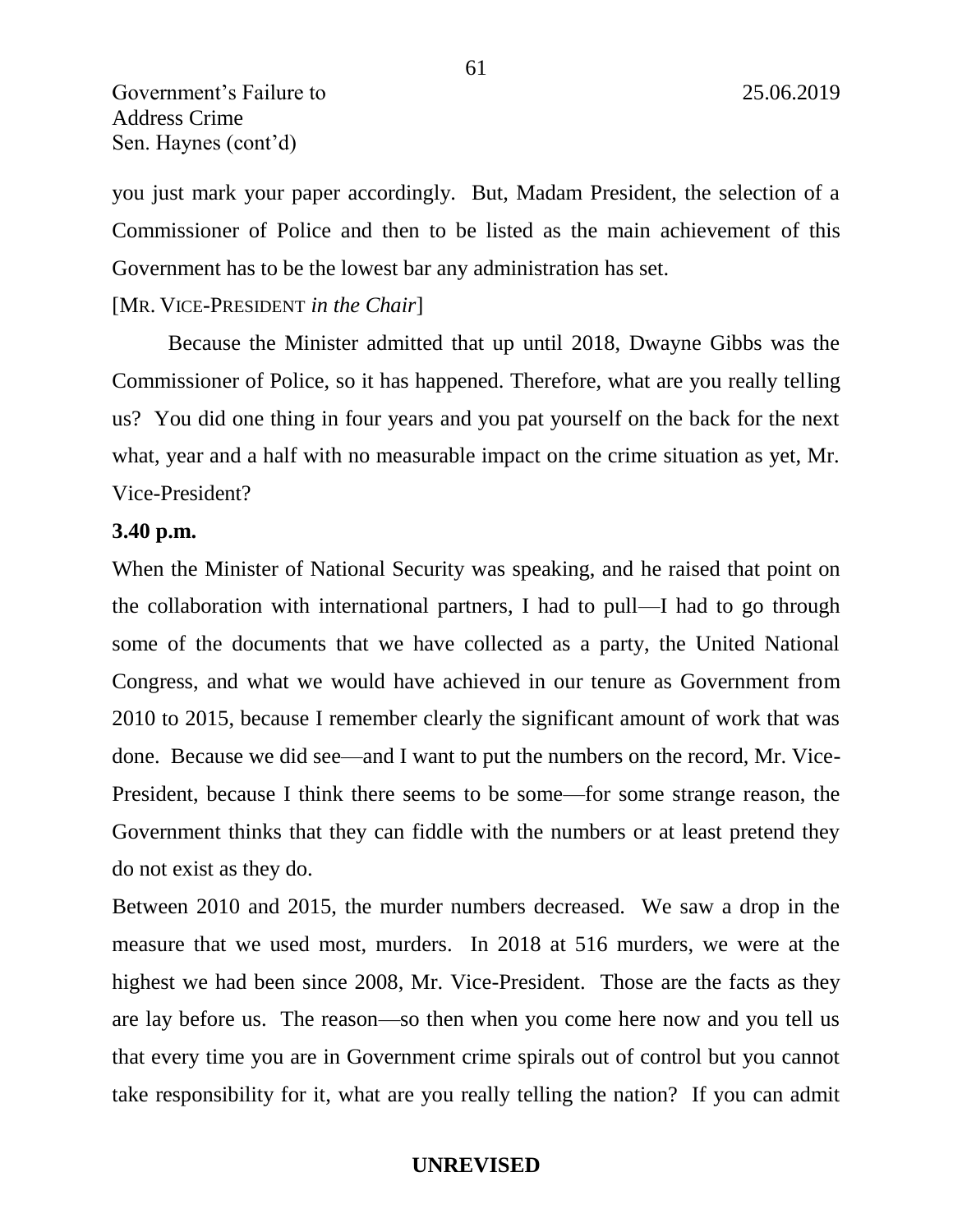the responsibility—and, you know, the responsibility of the State, the primary responsibility of the State is to protect the citizens of the country. The Prime Minister acknowledged that. He is on record as saying, if you cannot deal with the problem as a Government, you are part of the problem as the Government. [*Desk thumping*]

So then, I went through the document and we had highlighted collaboration with international agencies, and this gave a concrete example of where the collaboration under the People's Partnership tenure with international agencies yielded results, and I would put it on the record now. Trinidad and Tobago law enforcement agencies have successfully collaborated with regional and international security counterpart in several drug interdiction operations. In October 2013, 800 kilos of cocaine were seized through local agencies, inclusive of the Transnational Organized Crime Unit working with Spanish Police. Based on critical tip-offs and data acquired through our intelligence agencies, local law enforcement worked with the United Kingdom National Crime Agency and French Customs and Caribbean Operation upon which 310 kilos of cocaine were further seized. The Ministry—that is the Ministry of National Security under the People's Partnership administration—in 2013, had been forging stronger communication links with countries such as the United States, the United Kingdom, Canada, Colombia, China, France, Spain and Italy.

You see, so when the Minister of National Security and Minister of Communications, a person that society would hope would be a credible source of information comes here and says, the United States tells him and the Prime Minister that they could not talk to anybody in the previous administration when the data and anybody that was just willing to check easily can prove that to be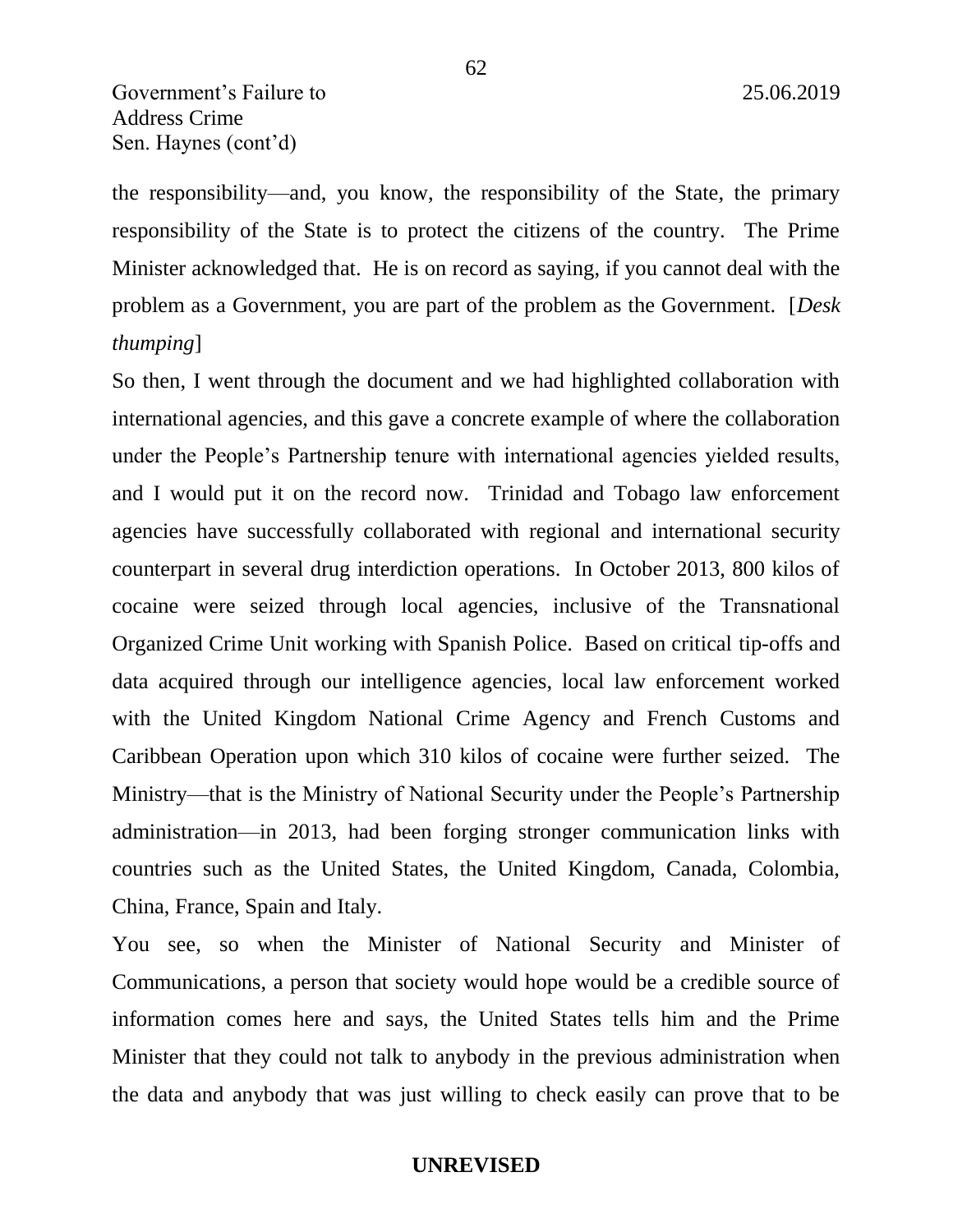false, Mr. Vice-President, we are in trouble as a nation, because we cannot believe anything he has to say. [*Desk thumping*] He came here in the Parliament and said that on more than one occasion. The nation does not believe. [*Crosstalk*]

Mr. Vice-President, I mean, the Minister of Trade and Industry is telling me now that we will see. I am not quite sure what we are hoping to see. I am really not quite sure what the Minister is hoping that we see, because you know, when you look—[*Crosstalk*] When the Minister of National Security, again, said today serious crimes are down and that, you know, again, the Opposition is trying to instil fear, I do not know that the Minister checked that statement against the Prime Minister. Because I have a statement from the Prime Minister from the end of last year where the Minister said, not in this country, nobody, not man, not woman, not child, press, could present an argument to us in Trinidad and Tobago, a convincing argument, that we do not have a serious crime problem. That is the Prime Minister.

So I think, in future, the Minister of National Security should allow the Prime Minister to at, very least, vet his speeches before he comes here so they do not contradict each other in that manner, because it is quite embarrassing. Yeah. The very least, listen to when the Prime Minister is speaking because then you would understand that there is a problem and that you as the Minister are supposed to be part of the solution instead of coming here and pretending there is no problem. [*Desk thumping*]

**Sen. S. Hosein:** It has no crisis in Venezuela.

**Sen. A. Haynes:** Yes, I remember that. The Minister of National Security, Mr. Vice-President, went on to talk about the municipal police as an example of community policing. In a number of budget contributions, we had raised that they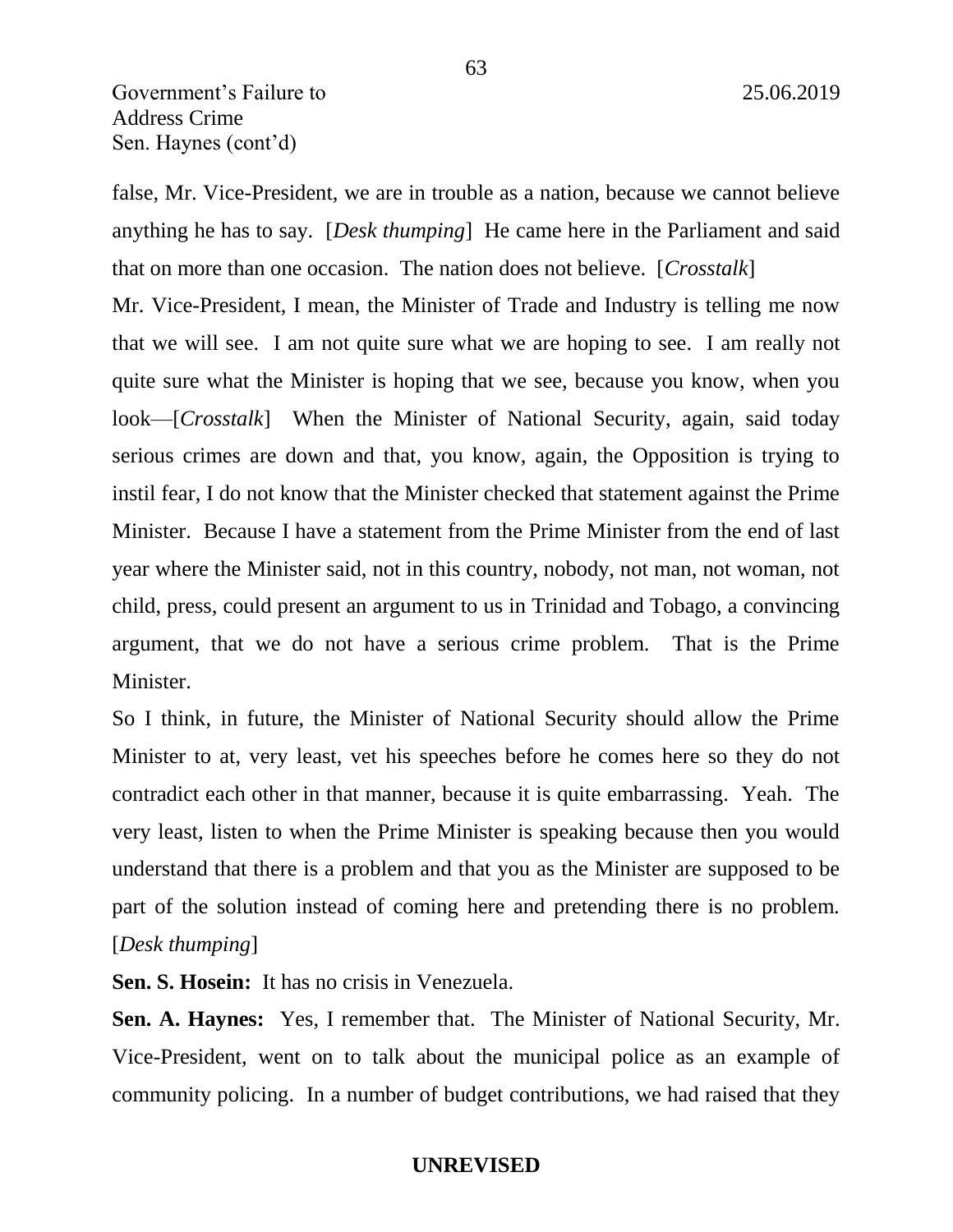# Government's Failure to 25.06.2019 Address Crime Sen. Haynes (cont'd)

kept putting this as an achievement or as a possible intervention in crime, not allocating the money, not implementing it. But if the Government had been serious about community policing, all they had to do, Mr. Vice-President, was keep the system that was in place prior to 2015, because we had set up a system of community policing, and it is because we went with an overarching philosophy that in order to see a sustained and sustainable decrease in the crime situation in our country, you have to take community-based approaches. This takes community-based crime prevention strategies, crime detection strategies. It also takes into consideration things like education, health care, your standard of living and looking at people as people. And then to come here now and tell me about political football and crime as a political football, when you have been systematically dismantling things that were put in place to build Trinidad and Tobago community by community [*Desk thumping*] and then telling me—and you have done that, and now you are trying to rebrand or, at the very least, implement a much less effective way by way of the municipal police and not think about it, not present to us any kind of details of your implementation. Mr. Vice-President, we see very clearly why we are in the problem we are in today. We see very clearly why the numbers are increasing and why the numbers have spiked.

To look at the Motion—and I know what was the bothersome part of the Motion for most of the Government eh—we call that it be resolved:

"…that this Senate call on the Government to table, in the shortest possible time a cogent Strategic Crime Prevention Plan to address the unacceptable levels of crime facing the citizenry of Trinidad and Tobago."

And I know what the—I get a sense I know what the issue here is, so I decided I will help the Government out and I went to the Oxford Dictionary for them to tell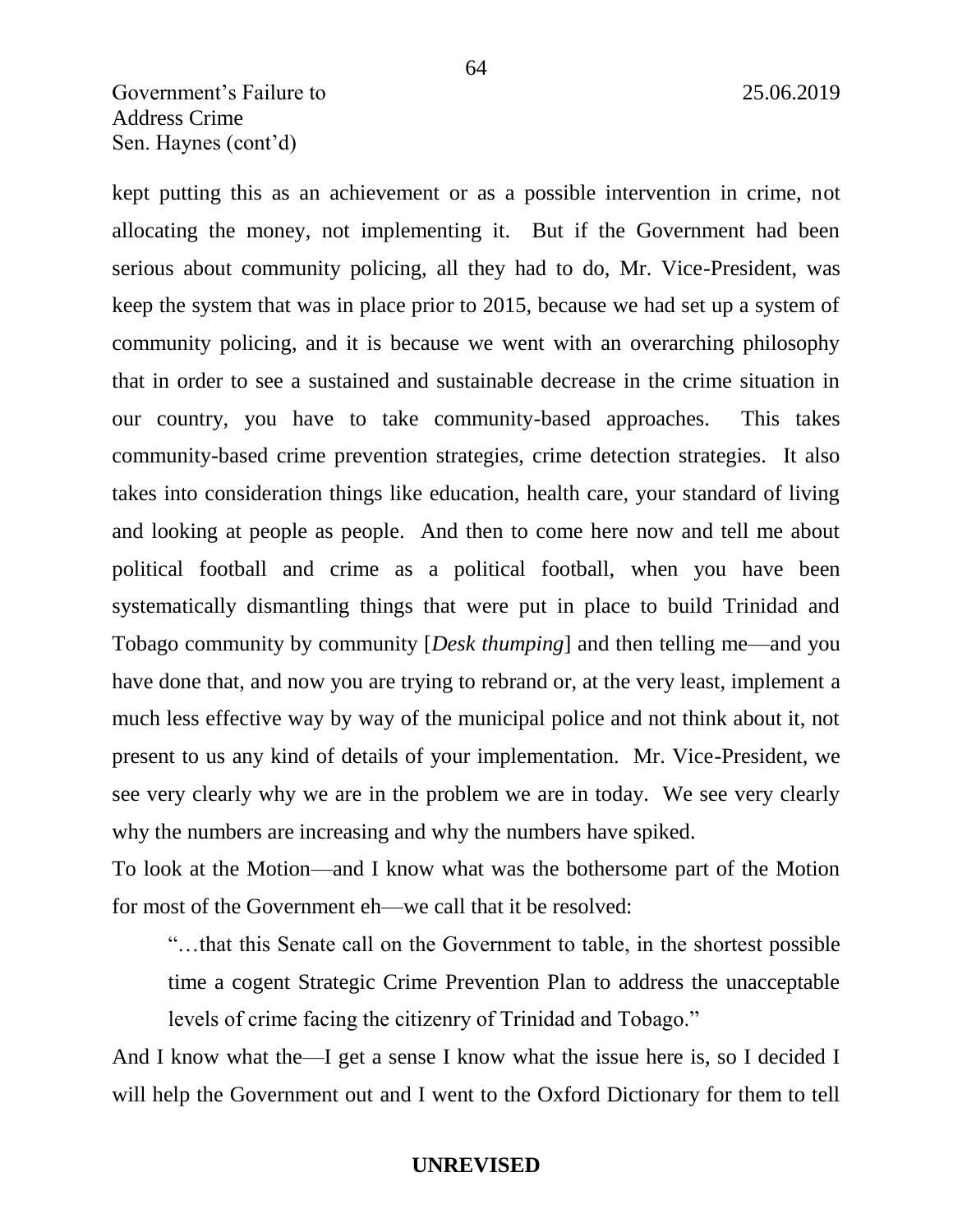them what a plan is, because I think that is the starting point. They just really do not know what a plan is and it is a detailed proposal for doing or achieving something.

So you identify the problem, you articulate it and then you provide a detailed proposal for addressing it. The Minister could not do that and decided to come to tell us that you have to have a space where some of it, you have to be very strategic and there must be some level of stealth, but then privy to tell us about meetings he is not supposed to tell us about and secret information. So, you know, if you—in saying this idea of stealth, when they were in Opposition, they presented a 10-point crime plan that they in no way stuck too. It is gone out the window, gone completely. You cannot hear about it again, but all of a sudden now, you really cannot tell us what the plan is, because it is against the Government's strategy.

Mr. Vice-President, I will get to the point on the prison system, and when I listened to what the Minister of National Security had to say—that they were starting up things—I had to pinch myself, because a lot of these programmes were in place and then stopped for the claim of a lack of resources. Remember if you will, Mr. Vice-President, when this Government came into office, the sky was falling, the Treasury was empty, cobwebs. Remember? There were—[*Crosstalk*] Wow! Wow! The Minister of Trade and Industry is saying fact, but found money to build the pool in Hilton from the empty Treasury, right [*Desk thumping*] from that money. *[Desk thumping]* Good. *[Crosstalk]* So that when you are telling me—

**Mr. Vice-President:** Continue, Sen. Haynes. [*Desk thumping and crosstalk*]

**Sen. A. Haynes:** So that the narrative of the empty Treasury led to a lot of cuts, but what they will not tell you is a lot of those cuts also came from prison reform programmes. One of the achievements that the Government likes to list is the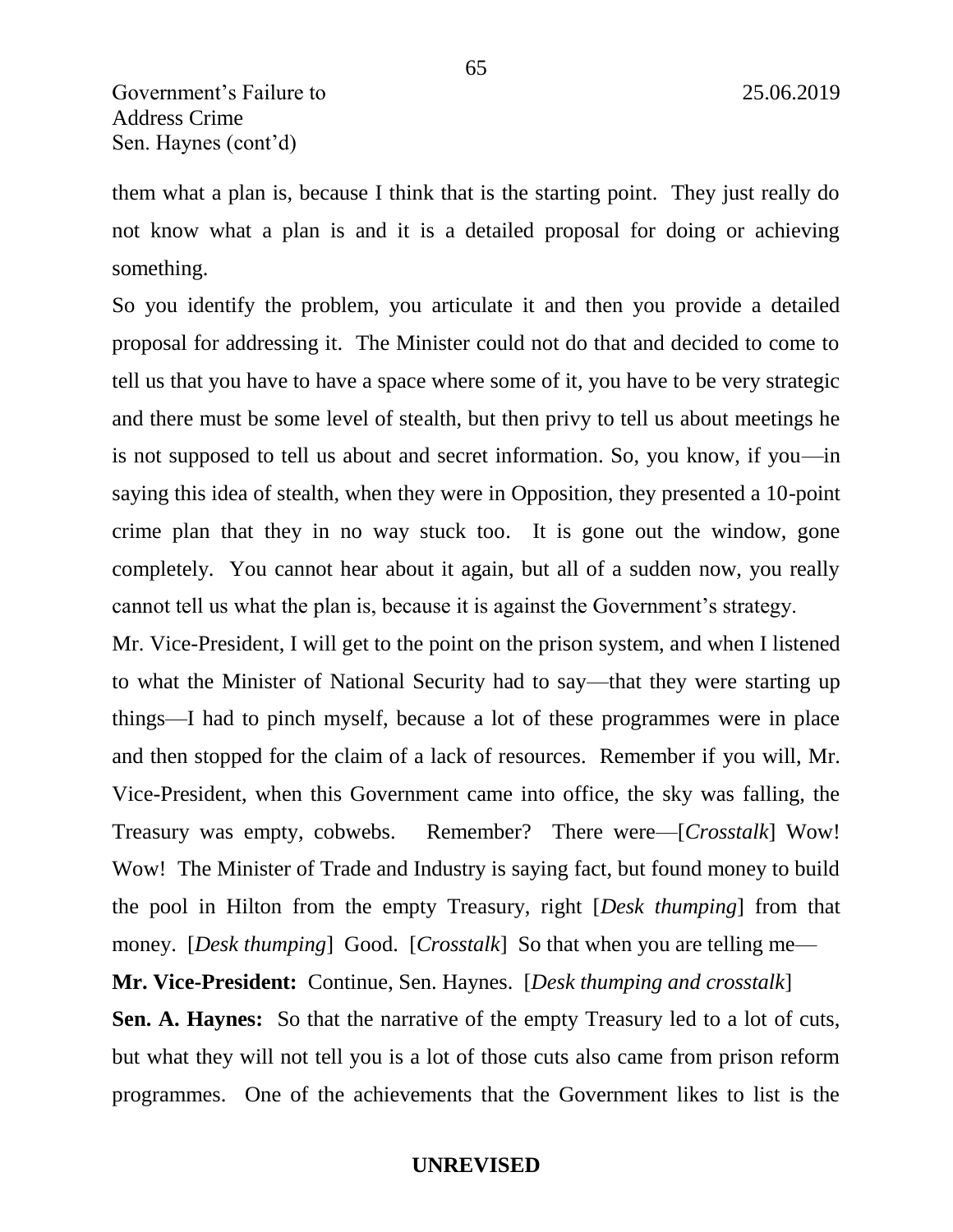Government's Failure to 25.06.2019 Address Crime Sen. Haynes (cont'd)

reduction in the size of the Cabinet, and in that reduction of the size of the Cabinet you saw the removal of the Ministry of Justice. The Ministry of Justice had under it a specific mandate to look at the prison system and prison reform, and I have in front of me a number of policies that would have been, at the very least, near completion.

And so, this is the same Government that stands here and tell us about merit or they hired the former advisor of national security and the former Minister of National Security, but they would not tell us why they stopped a number of the things that were already in place. If you were so responsible as a Government, you would have continued the work that we were doing and built on it instead of just stopping it. You stopped and then you coming to restart it one year out from an election.

#### [MADAM PRESIDENT *in the Chair*]

Under the Ministry of Justice, you had before it a restorative justice policy, and the Minister's mandate was to transform the criminal justice system from a retributive model to restorative, and the policy was developed through consultation with all of the relevant stakeholders, and it was anticipated that in the first quarter of 2016, the policy would have been finalized and submitted to Cabinet.

So, you see, and then when you hear the Government speak, they are still speaking about the policy as if it is in the process of being etched out, when really it would have been completed. You could have looked it over and they could have hit the ground running as a new Government, but they chose not to do that, which is why I say time and time again they are not interested in solutions. So they were trying to carry this blame game as far as possible, and they are going to try to carry it into next year. And so, therefore, I really do not see—what I anticipate will happen is a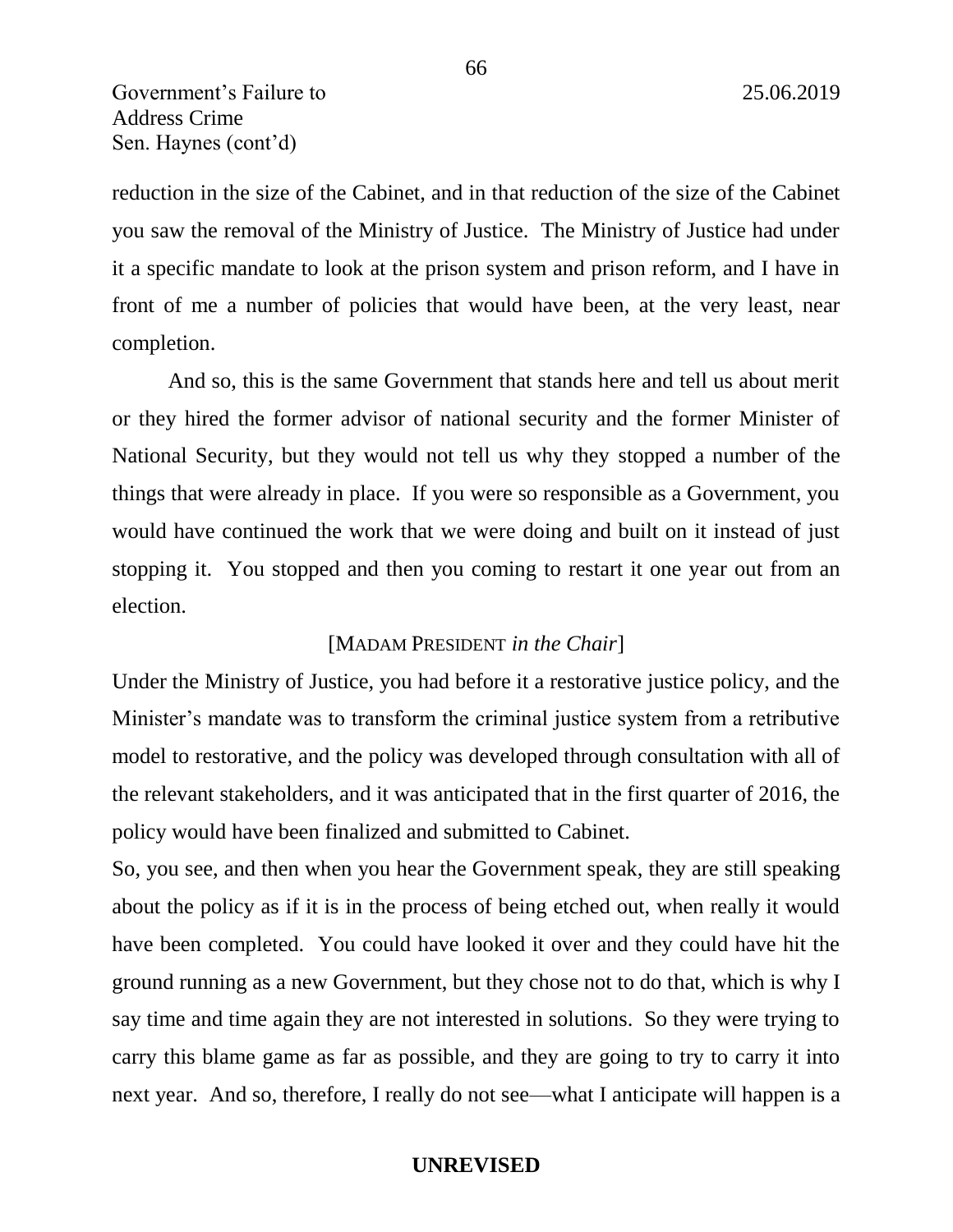continuation of, "Well we finish this policy and we did this policy", because you want to take credit for work that was already done.

When you look at the projects, the Minister of National Security said that he went into the prison, all of the prisons and, you know, this obsession with the fence. Again, another thing that we really could not believe. But under the People's Partnership, we had the Penal Reform and Transformation Unit under the Ministry of Justice which facilitated a number of training programmes for inmates and staff, and I am just going to list a couple of them here, Madam President.

You looked at, they were trained in unpacking the journey to masculine and feminine excellence in programmes for inmates at Remand Prison and Golden Grove Prison and Carrera—at least 300 inmates were trained; repositioning parents for raising successful youth, you had 50 inmates trained; rehabilitation of gang members, 41 inmates participated; a man's journey into authentic manhood, 70 inmates participated; you had life skills pre-release programmes; you had in-prison drug treatment and rehabilitation programmes; you had persons learning about their space in society; you had persons figuring out how to navigate postincarceration. The programmes were in place.

All they needed to do, Madam President, was build on it. All you needed to do was see what was already in place, compare it to what your plans were, assuming you had a plan, and build on it, but you saw no building, you saw no forward movement, you saw none of these things being put in place. What you saw was a cut and paste. You heard the term of whole-of-government approach bandied about left, right and centre—we are adopting a whole-of-government approach, X, Y and Z and then none of it was articulated in any structured manner on how the whole-of-government approach was intended to work.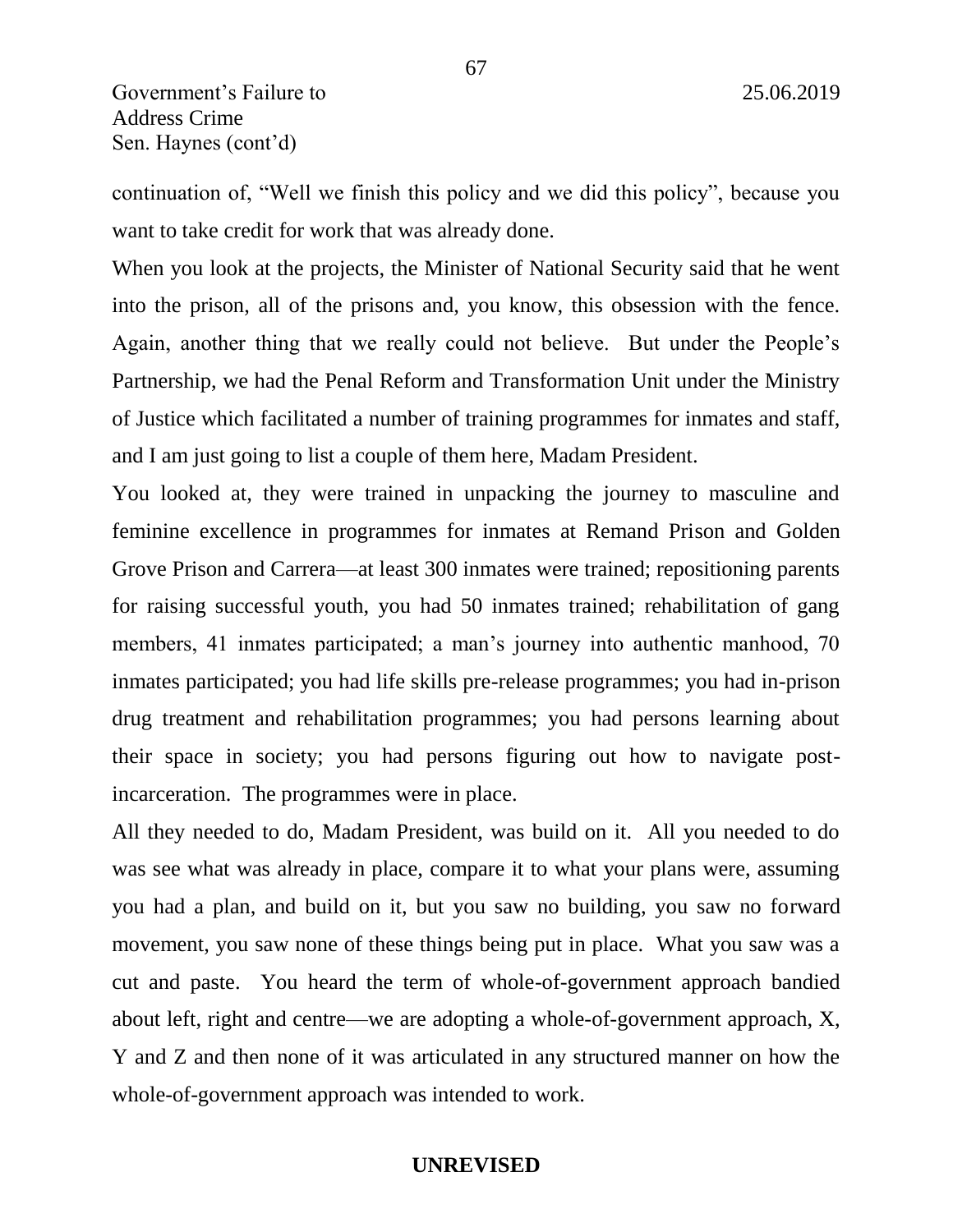# Government's Failure to 25.06.2019 Address Crime Sen. Haynes (cont'd)

Madam President, you have before us a Government—and, you know, one of my colleagues took great umbrage when the Minister of National Security raised the fact that one of their key new initiatives is this WhatsApp group for the TTPS, and I do not know why my colleague was so surprised, because this is the Minister of National Security that gets a lot of his information from Facebook. I have been time and time again called, in my other remit as public relations officer, to respond to statements from the Minister of National Security on something that he saw on Facebook and saw it fit to use the weight of the National Security Ministry to respond to and to comment on, including—and, you know, the Minister sought to disprove this idea that there has been this tit-for-tat with the media and whatnot. The love affair with the fake news and misinformation statements comes from the Minister of National Security.

Every single time I have to respond to something is because the Minister is picking something up from Facebook to create a narrative and to create a problem, and I oftentimes respond to that by saying, well is the Minister of National Security not busy, a little too busy to be combing through people's Facebook to see who is saying what about him and commenting and sending you messages and then sending the Ministry of National Security press department to respond?

And, you know, so I wanted to—the reason I was not in any way shocked that the WhatsApp group was a big achievement is because Facebook is part of the intelligence agency that they are using. You know, the Minister spoke about the vehicles and that they are employing technology, and you do not have to worry about a vehicle coming from the station—you do not have to worry about a vehicle coming from the station—

**Madam President:** Sen. Haynes, you have five more minutes.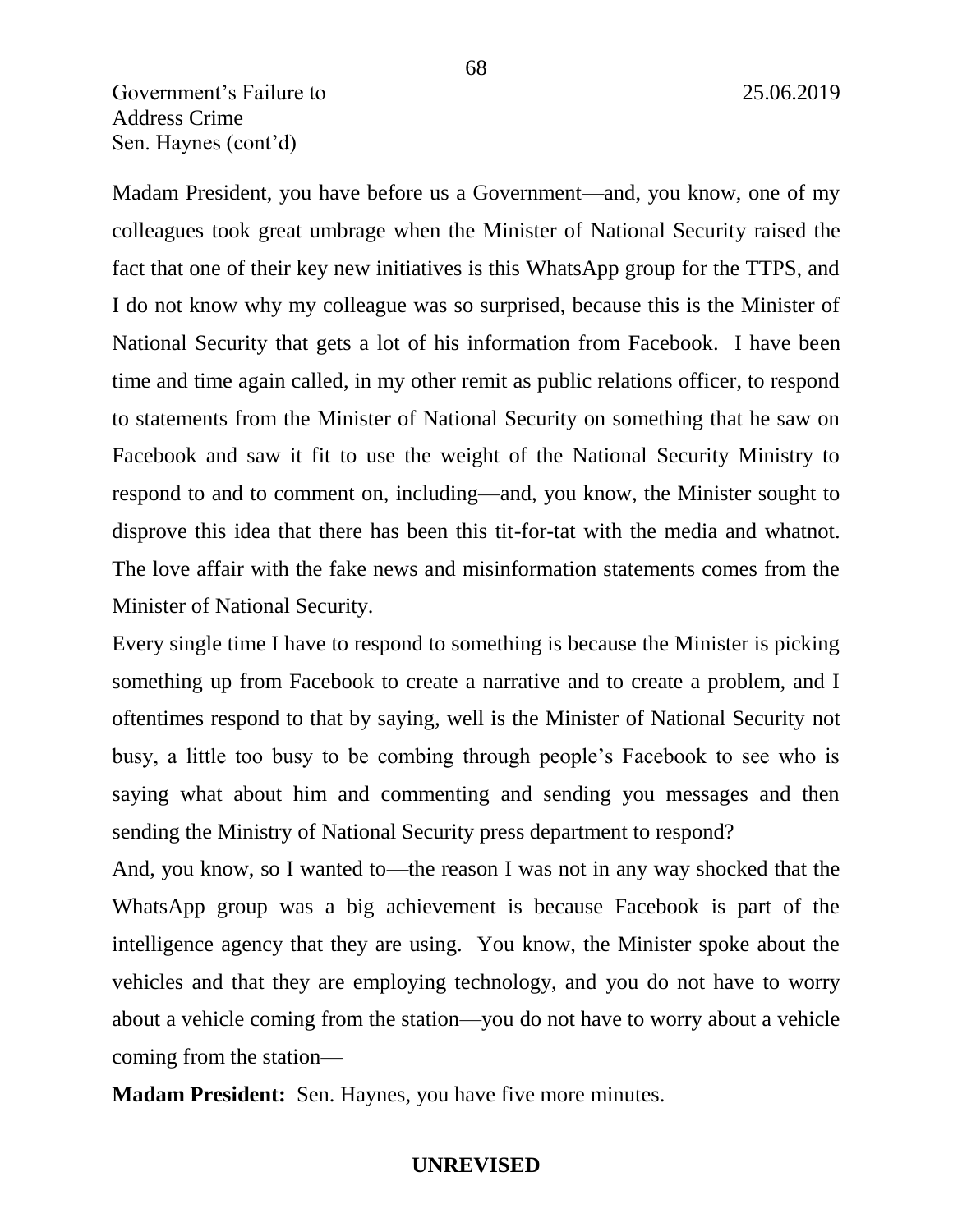**Sen. A. Haynes:** Thank you, Madam President—and that the vehicles would come to you from wherever they are. By information that is coming to me, Madam President, still to this day, is that the Government has not been allocating the funds for the regular maintenance and servicing of police vehicles. Police officers are still being told, do not drive too fast, try to extend the mileage on the vehicles. So it is all well and good you put the camera on top, but if you are not doing regular maintenance on the police vehicles, what are you actually achieving?

The Minister also came here to thank the Trinidad and Tobago Police Service for the work that they are doing, and I also would like to thank the Trinidad and Tobago Police Service for the work that is being done; the work that is being done under extremely strained circumstances. Madam President, you would recall that under the People's Partnership administration, recognizing that as crime increased, that the people who serve our nation under national security had put themselves at a greater risk. And as Prime Minister, Mrs. Kamla Persad-Bissessar said, if you are a police officer who died in the line of duty, that your family would be entitled to \$1 million.

We asked about it in 2015 and, again, in 2016 and it was always something that is being worked on. So I wonder if the Minister of National Security, at some point in time will tell us what is the status of this, because all of the thanks to the police service—all of the "thank yous" that you are giving out and the recognition of how dangerous the job is—tell us what you are actually doing for the Trinidad and Tobago Police Service officers. [*Desk thumping*] Tell us what is actually being done, because I think they are beyond the point of just wanting "thank yous", a little bit more, a little bit more at this point.

And you had, Madam President, officers being told, right now, that there is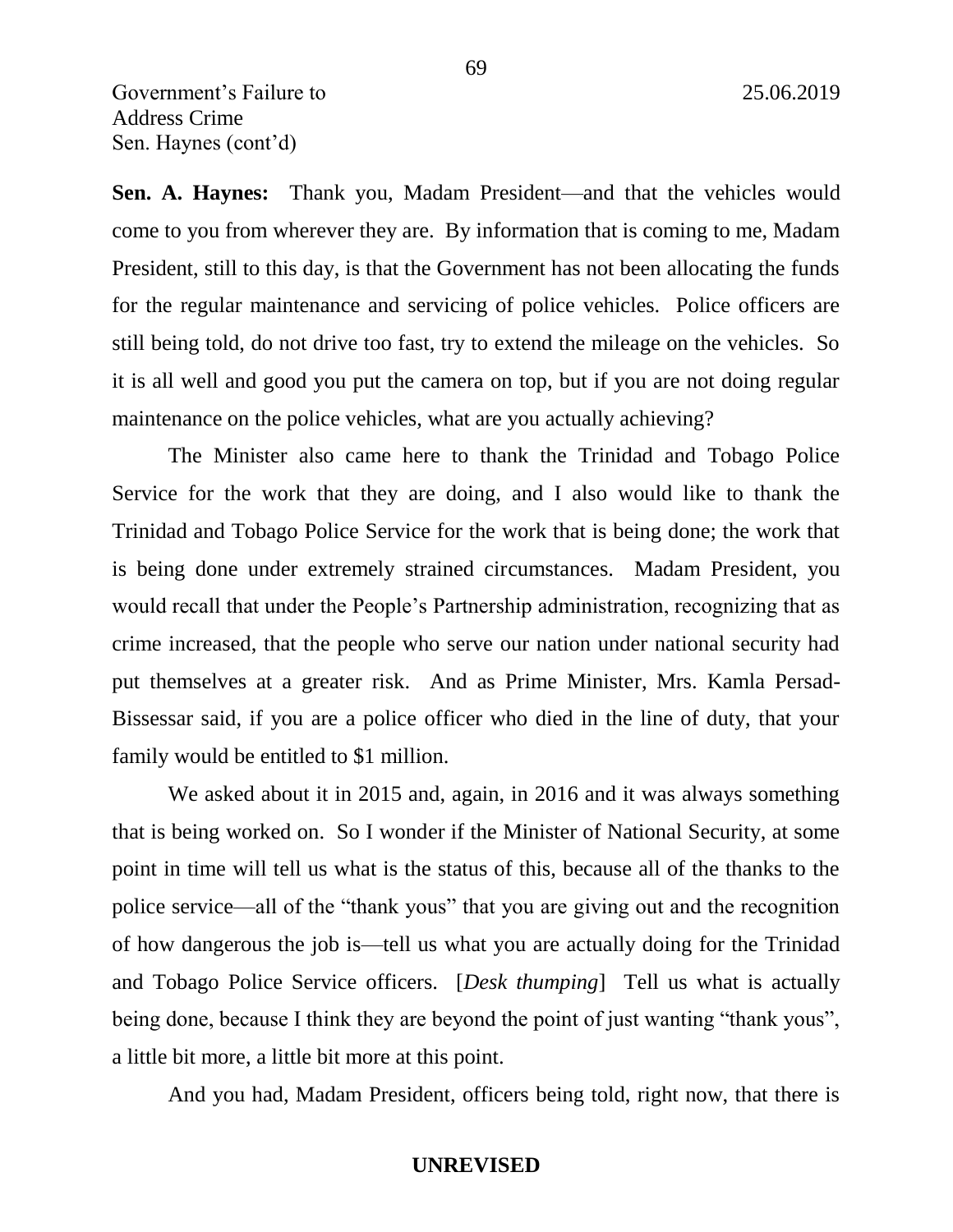# Government's Failure to 25.06.2019 Address Crime Sen. Haynes (cont'd)

no money for the uniforms. So if your tactical boots, if they are worn out, spend your money and buy it or wear it as is. That is the thanks that the Trinidad and Tobago Police Service is getting. That is the thanks. Right? If you have one pants and if something happens to that pants, problems, trouble for you. That is the thanks. So you come here and I do not understand if the Minister and the members of the Government, if they feel like you could come here in Parliament and say anything and privilege will protect you from the people of Trinidad and Tobago. They are watching you. They know when you are not telling the truth. [*Desk thumping*] They know what they are experiencing on a day-to-day basis. So when you come here and you say, "Doh worry, the Opposition trying to tell you be fearful of crime, they know that is not true." When they come here and say you have great respect for the Trinidad and Tobago Police Service, they know that is not true. Right?

Madam President, what they know is that the Opposition has brought a Motion to say that the Government has a responsibility to do something about crime and that the Government has failed to do that thing [*Desk thumping*] about crime and the Government, because they are not interested at all in solutions, will continue to fail because they are going to continue to be obsessed with the Opposition. They are going to continue to bring pieces of legislation where they could stand up here and say, that coming for you and it coming for you and it coming for the next one, and not be concerned about bringing actual justice to society and peace to Trinidad and Tobago, and I thank you, Madam President. [*Desk thumping*]

#### **ARRANGEMENT OF BUSINESS**

**Madam President:** Hon. Senators, before I call on the next speaker, I would like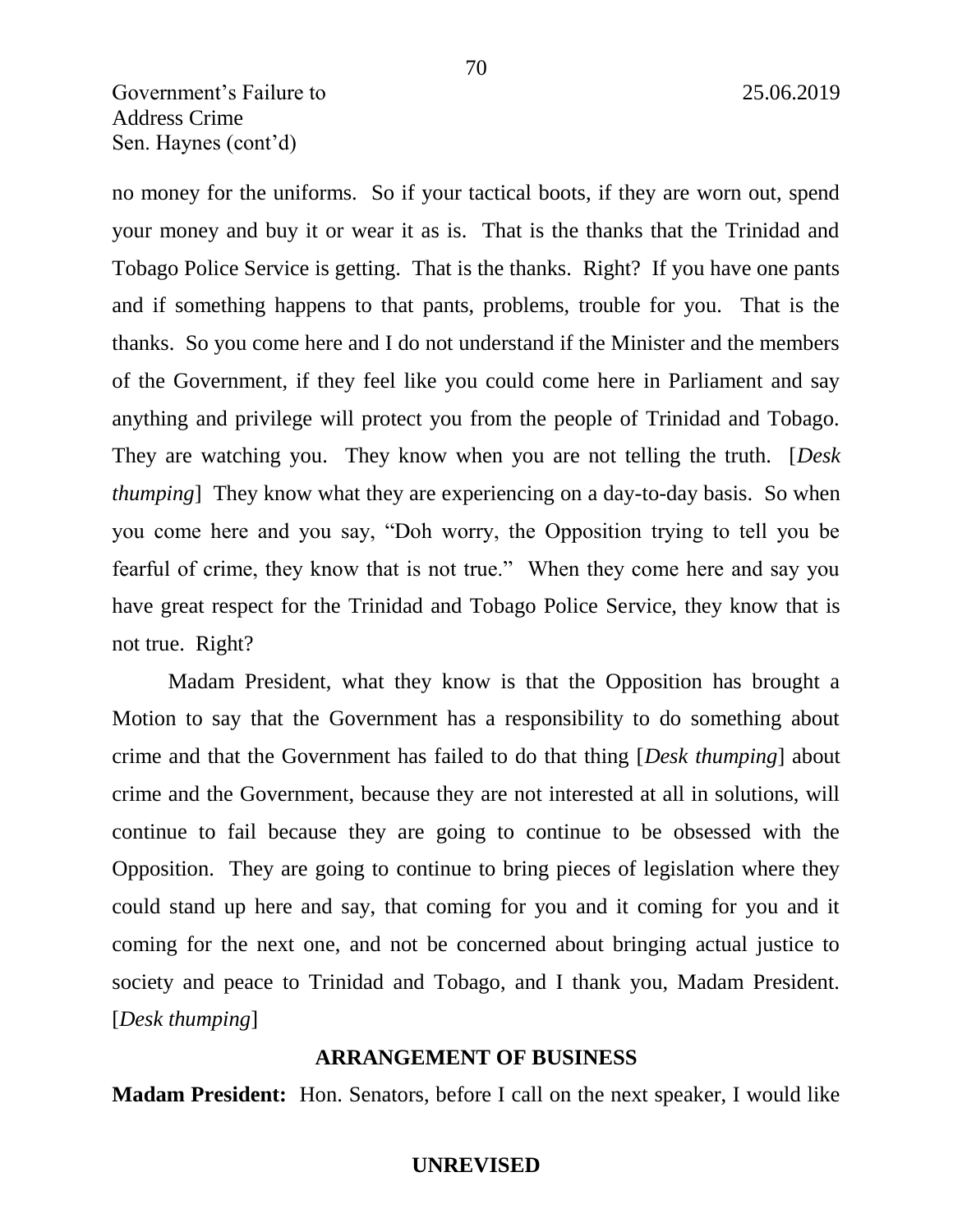Government's Failure to 25.06.2019 Address Crime Sen. Haynes (cont'd)

to just revert to the earlier business. I am now in receipt of the instrument of appointment.

### **SENATOR'S APPOINTMENT**

### **Madam President:**

"THE CONSTITUTION OF THE REPUBLIC OF TRINIDAD AND TOBAGO

By Her Excellency PAULA-MAE WEEKES, O.R.T.T., President of the Republic of Trinidad and Tobago and Commander-in-Chief of the Armed Forces.

/s/ Paula-Mae Weekes

President.

TO: MR. NDALE YOUNGWHEREAS Senator the Honourable Dennis Moses is incapable of performing his duties as a Senator by reason of his absence from Trinidad and Tobago:

NOW, THEREFORE, I, PAULA-MAE WEEKES, President as aforesaid, acting in accordance with the advice of the Prime Minister, in exercise of the power vested in me by section  $44(1)(a)$  and section  $44(4)(a)$ of the Constitution of the Republic of Trinidad and Tobago, do hereby appoint you, NDALE YOUNG, to be a member of the Senate temporarily, with effect from  $25<sup>th</sup>$  June, 2019 and continuing during the absence from Trinidad and Tobago of the said Senator the Honourable Dennis Moses.

> Given under my Hand and the Seal of the President of the Republic of Trinidad and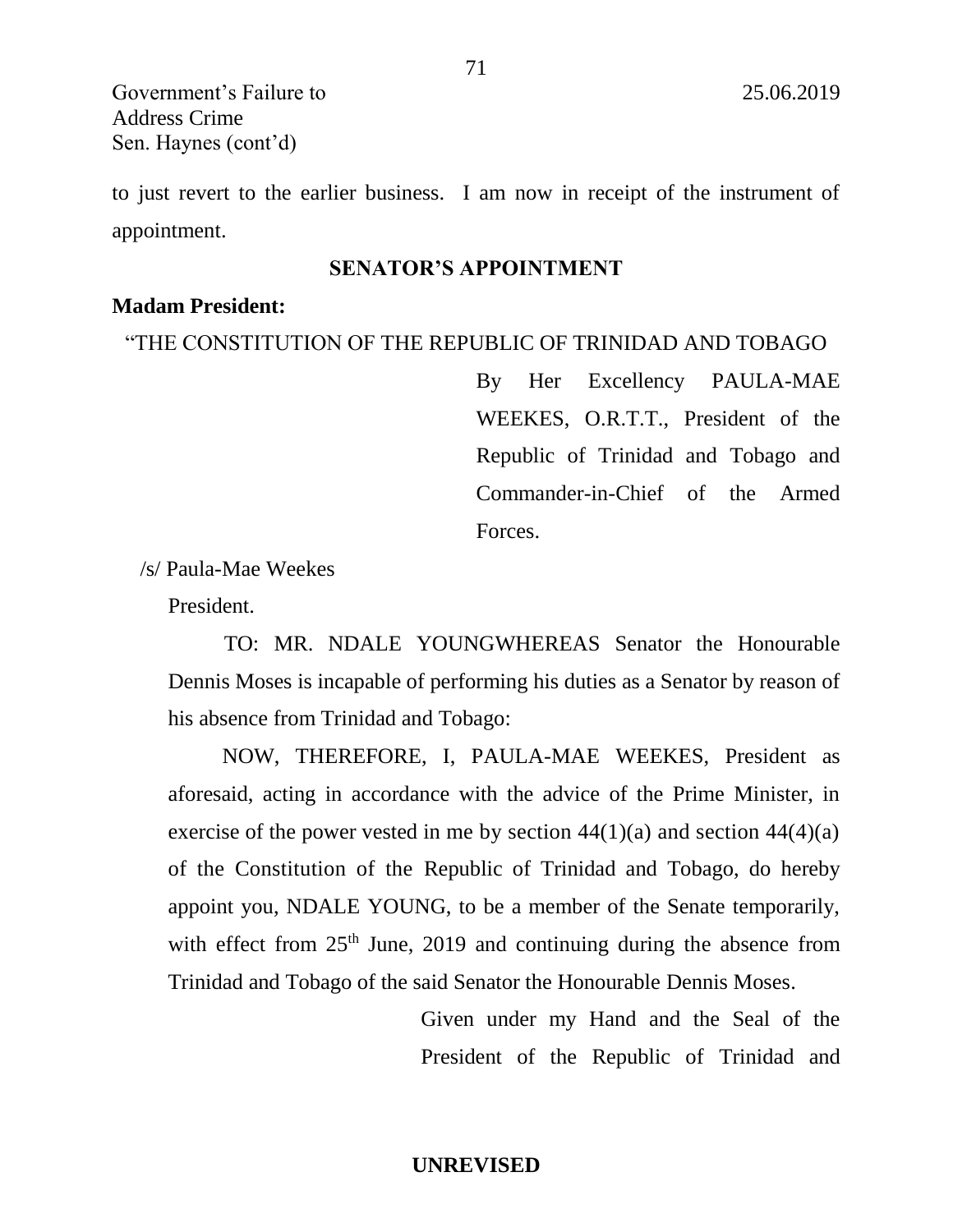Affirmation of Allegiance 25.06.2019 Sen. Haynes (cont'd)

> Tobago at the Office of the President, St. Ann's, this  $25<sup>th</sup>$  day of June,  $2019$ "

### **AFFIRMATION OF ALLEGIANCE**

*Senator Ndale Young took and subscribed the Affirmation of Allegiance as required by law.* 

#### **GOVERNMENT'S FAILURE TO ADDRESS CRIME**

**Madam President:** We will now resume the debate. The Minister of Agriculture, Land and Fisheries. [*Desk thumping and crosstalk*]

**The Minister of Agriculture, Land and Fisheries (Sen. The Hon. Clarence Rambharat):** Madam President, I thank my colleague, Sen. Haynes, for some light-hearted moments in the last 40 minutes, but to be serious it was in his book published in 2012, *The Nightwatchman's Occurrence Book*, that V.S. Naipaul reprised something most of us would have heard when we were growing up, you do something silly or stupid and some one of your parents look at you and ask you if "dog eat your shame". I hope that is parliamentary, Madam President—ask you if "dog eat your shame".

**Sen. Ameen:** Tell Stuart Young that. [*Crosstalk*]

**Sen. The Hon. C. Rambharat:** And it is a way of bringing you back to your senses.

**Madam President:** Just one second. You see the crosstalk, because somebody will indulge in the crosstalk and then somebody will respond and then somebody will be upset with it. Stop it now, please. Let the Minister make his contribution. Continue Minister.

**Sen. The Hon. C. Rambharat:** Thank you very much, Madam President. It is a way of bringing you back to your senses, and I am so happy that we are all clear that in the context of dealing with crime, the principal instrument is the Trinidad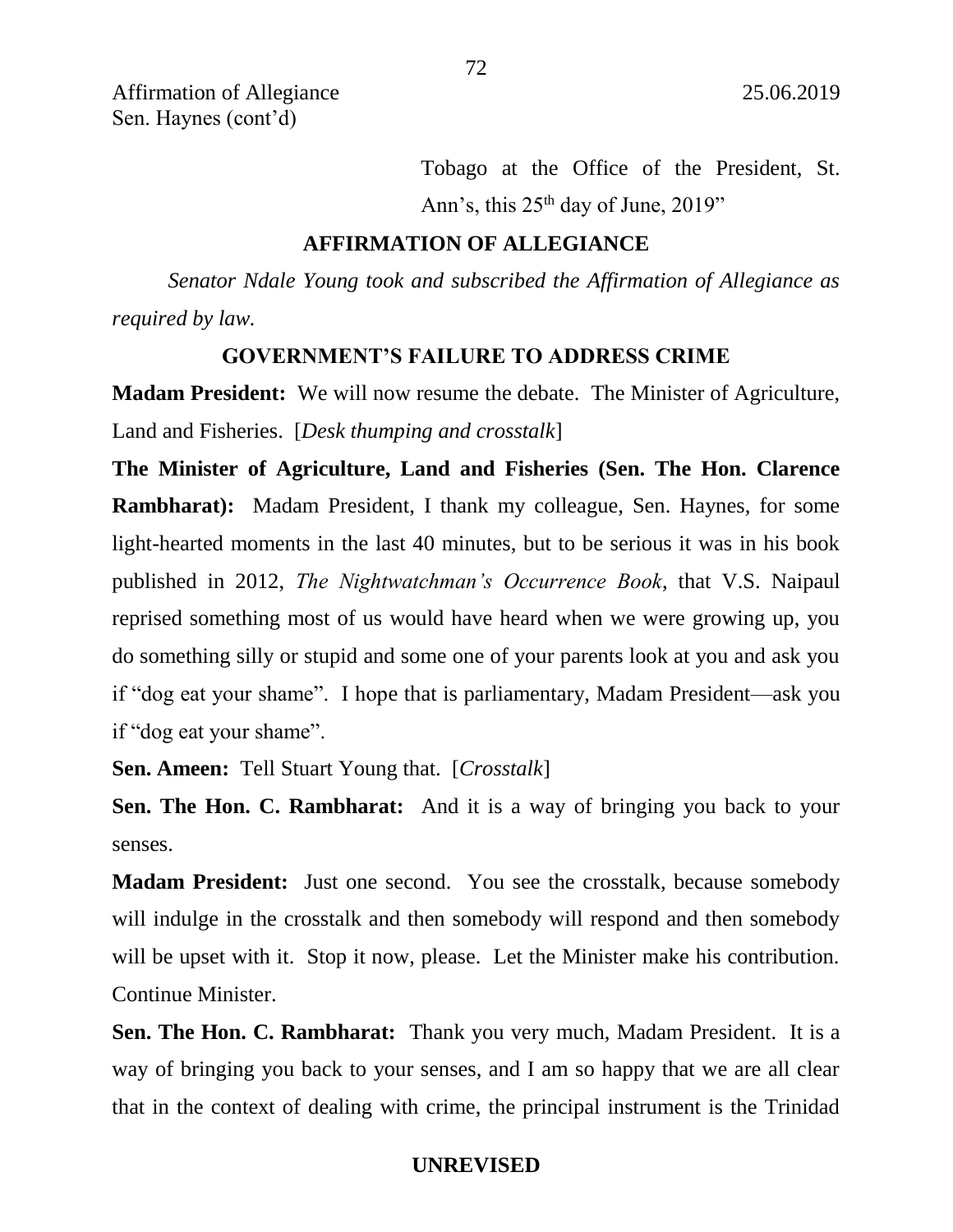and Tobago Police Service. In numerous debates I have pointed that out. In fact, I have warned my colleagues here that the matter of passing legislation falls to us, but the matter of implementation falls to principally the Trinidad and Tobago Police Service.

I am also heartened to hear all the support for the Commissioner of Police. In fact, last night I heard one of colleagues on the opposite side described the commissioner as "Super G". But, Madam President, a few nights ago [*Crosstalk*] we debated a piece of legislation called the Bail (Amdt.) Bill, and it was on June 11, 2019, that the Commissioner of Police issued a press release in relation to the Bail (Amdt.) Bill and the Firearms (Amdt.) Bill which we started yesterday, and the Commissioner of Police was saying to population and I suppose the legislators, in particular, that he needs the Bail (Amdt.) Bill. And when I looked at the *Hansard* on that evening when we dealt with the Bail (Amdt.) Bill, I see: Wade Mark, no; Anita Haynes, no; Khadijah Ameen, no; Saddam Hosein, no; Taharqa Obika, no and Sean Sobers, no.

**Sen. Ameen:** Sobers was not here.

**Sen. The Hon. C. Rambharat:** So, Madam President, my question is, how can you seriously come to this House, not so long after that night, and shamelessly advocate first on behalf of the Commissioner of Police, and advocate secondly on behalf of the citizens of this country? You clearly lack shame, and if you had shame, dog has eaten it.

## **Sen. Baptiste-Primus:** Oh my God! [*Laughter*]

**Sen. The Hon. C. Rambharat:** And then, if you missed that June 11<sup>th</sup> press release, June 24, 2019, yesterday, the Commissioner of Police described in a release the Bail (Amdt.) Bill as a critical tool and a strong deterrent in the fight against crime.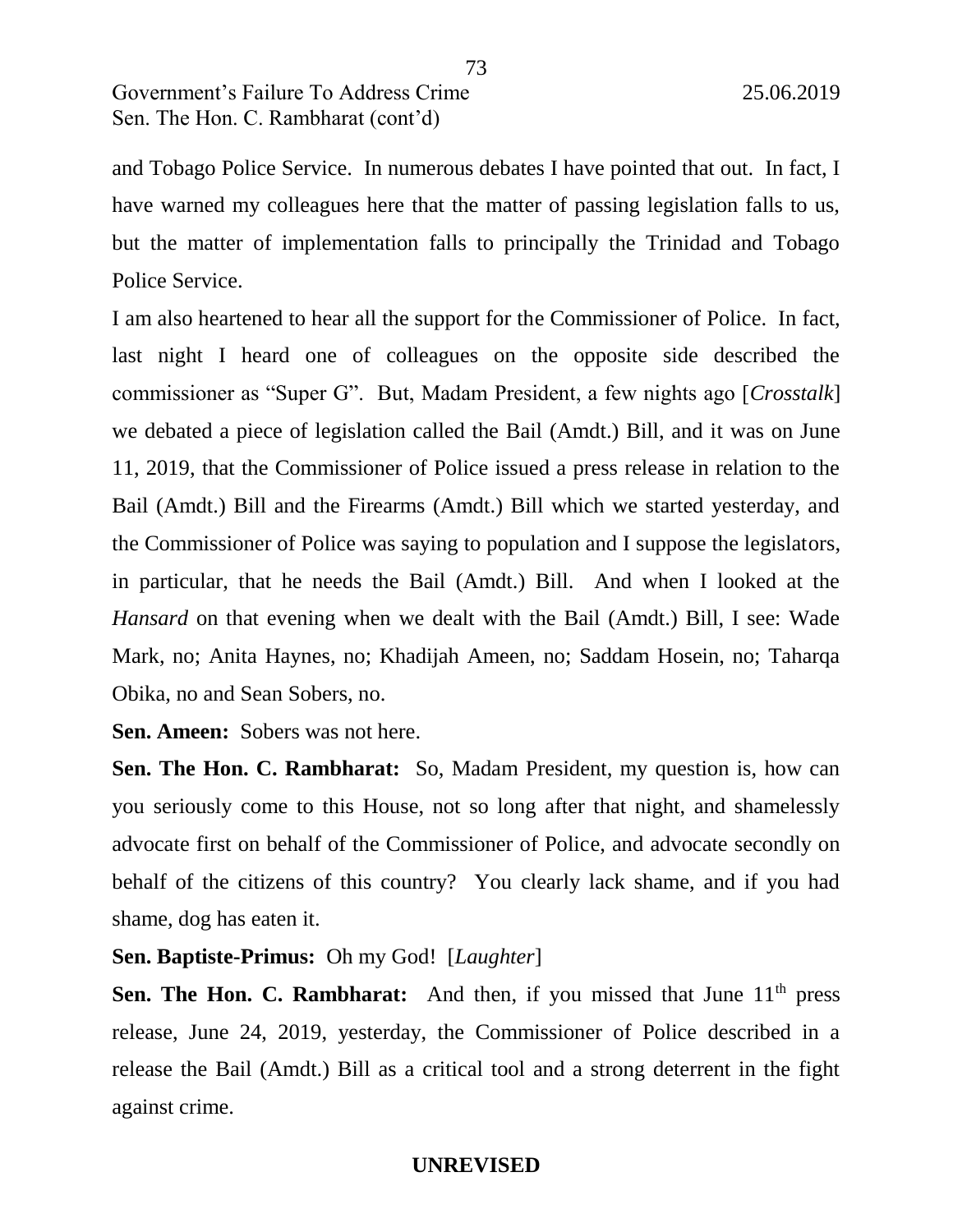## **4.10 p.m.**

If you have not lost your mind you have clearly lost your shame. This is the police; this is the police service, none of us could go out there and fight crimes and criminals. [*Crosstalk*] This is the head of the police service charged with the responsibility—

**Madam President:** Minister, Sen. Ameen, this is the last time I am cautioning anybody about the crosstalk, eh, last time. Continue Minister.

**Sen. The Hon. C. Rambharat:** This is the head of the police service, no less a person than the Commissioner of Police saying to us as legislators, this is what we want, and six of you said no. I am waiting to see, as I warned you the night when we did the Motion on the prison officers and their safety, I am waiting to see what you will say to the Commissioner on the Firearms (Amdt.) Bill, because we are charged here with the responsibility primarily of crafting the tools that will allow law enforcement in the country to do what it believes it has to do in relation to the fight against crime.

And, Madam President, this Motion, notwithstanding all the—I cannot describe it, in the recitals, calls on the Government to do one thing, and that is to lay, to table a cogent strategic crime prevention plan to address the levels of crime. Well, Madam President, even before coming into Government, the Government set up the framework of a plan, and I know my friends will not readily read the PNM Manifesto but it is a document of public policy, and no matter how much you "wine and grine" you cannot stray from the reality that the PNM's manifesto set out the five critical areas in relation to the fight against crime.

And if I asked anyone of you to give me an idea what are those five things you may not be able to do so, because to come and call for a plan to be laid tells me you have not been following. You have been shooting in the dark, and no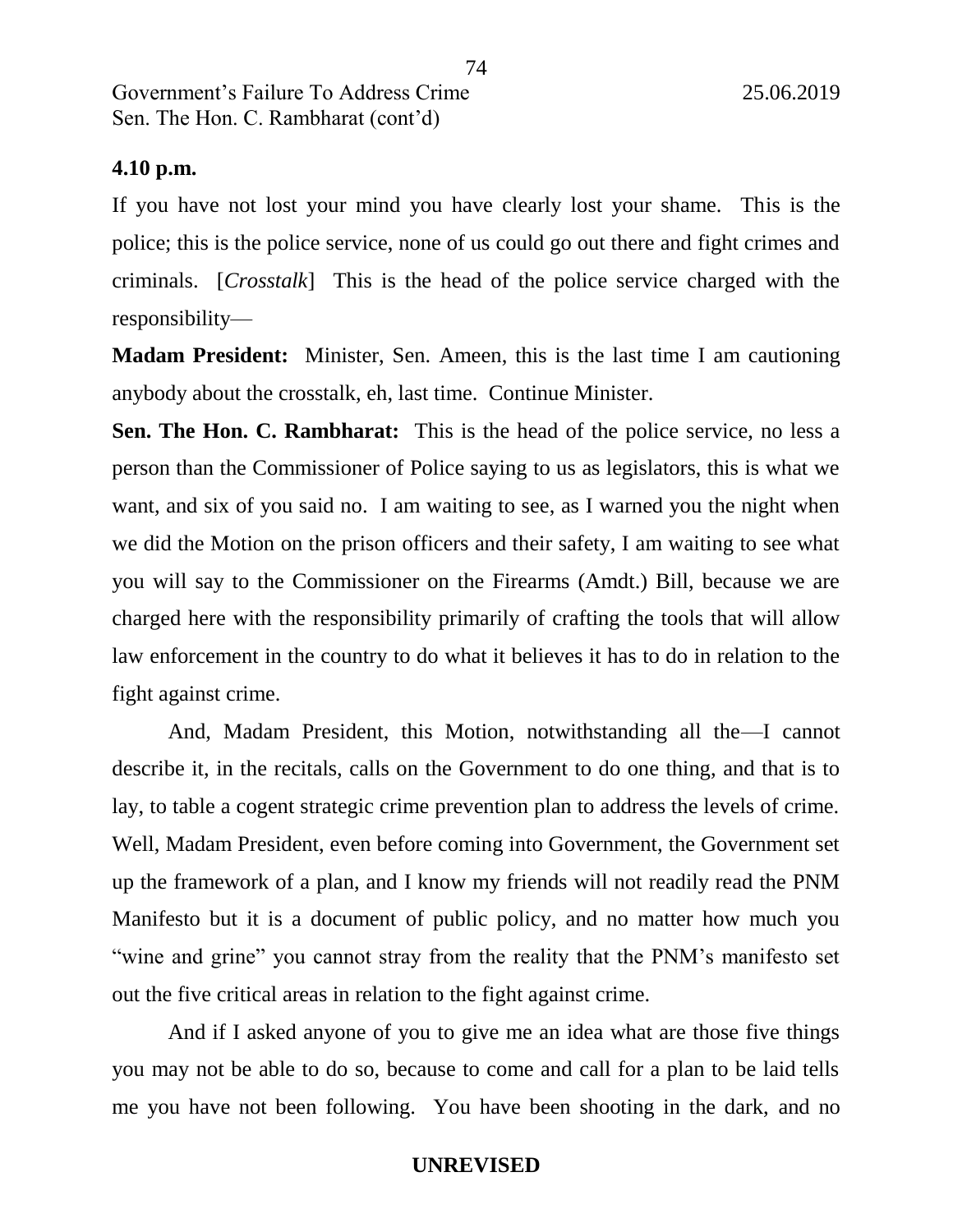wonder you make these terrible errors in judgment. Imagine when the anti-gang— I have heard you talk about the anti-gang and nothing is happening with the anti-gang legislation, why do you not talk about the public shaming that brought you back to the Parliament to help the Government pass the anti-gang legislation because that is what happened. You came to the Parliament with no intention. Having gotten our support when you were in Government, you came to the Parliament with no intention of supporting anti-gang legislation, and when the Bill failed without your support and the public turned on you, then, in an unprecedented manner, you brought yourself back into the Parliament, you assisted us by waiving the Standing Order that says that we cannot come back in less than six months, and in one of the shortest debates in the Parliament on a piece of legislation so substantial in the Lower House, there were two speakers and two speakers alone: the hon. Attorney General who moved and the Leader of the Opposition who spoke on behalf of the Opposition, and thereafter it ended. And of course in this House there were 29 votes for and none against, you were shamed by then.

75

You were shamed into coming into the Parliament and doing what is right, and it is for the Trinidad and Tobago Police Service, who also asked for that piece of legislation, to take the steps using the tools provided, not by us, the legislators, by we the people; we the taxpayers by providing the tools that are required. And when you go, when you ask about a plan, the PNM, in its manifesto, set out the six key areas: number one, the Trinidad and Tobago Police Service. That was number one because we recognized the absence of leadership in the Trinidad and Tobago Police Service had serious repercussions. The absence of leadership led to a position where the manpower of the police service was not targeted to the key areas of crime. Forget the numbers, forget whether we had the strength, the full strength, what we had in the police service was not directed in the areas that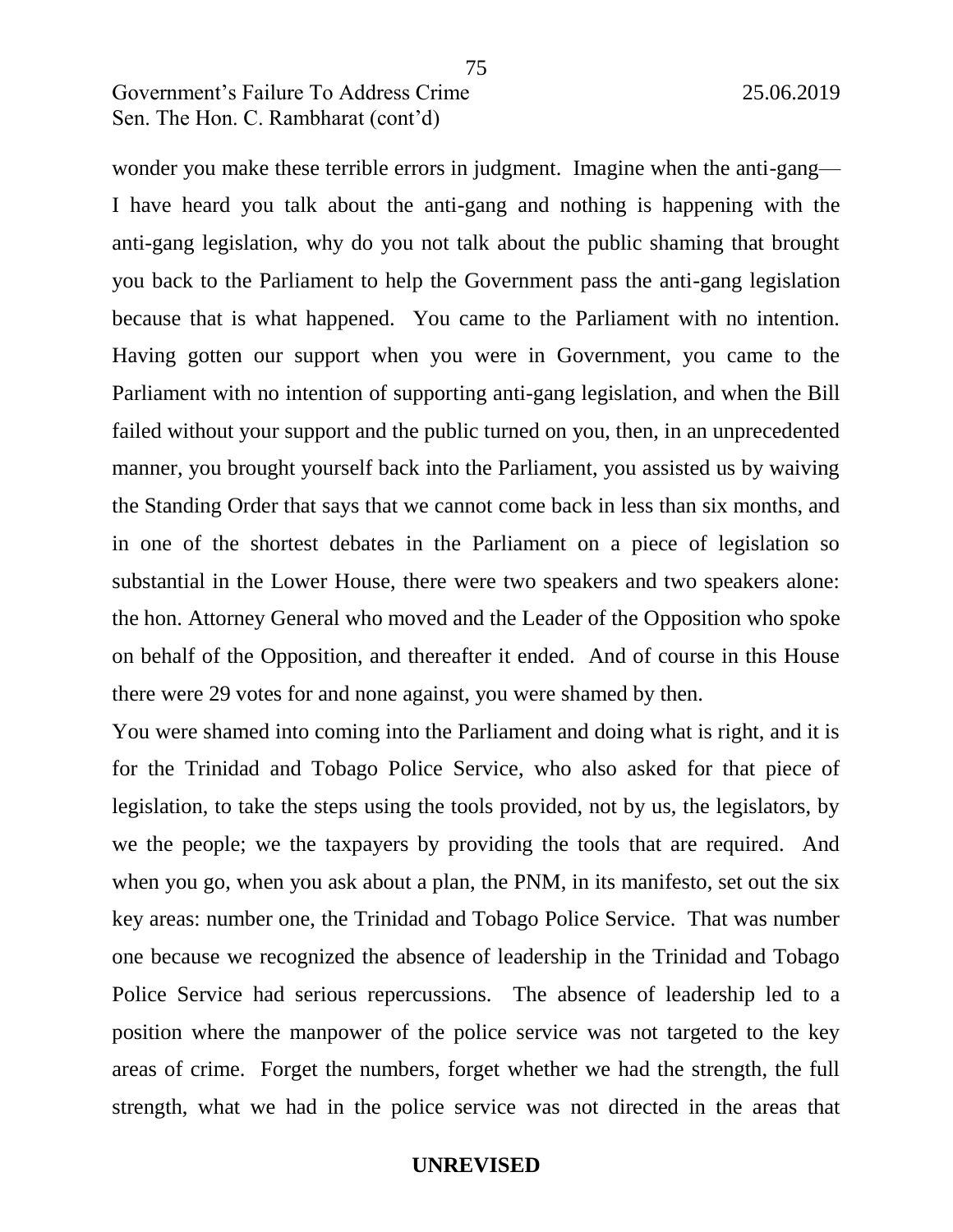required action. And go back to your tenure, go back to your time in Government and you would see; you would see in the police service at least 10 per cent of the service was on leave, many on study leave.

You would see in the critical crime fighting areas less than 50 per cent of the positions were filled. So in tackling the police service the Government recognized a few things: one, that it had to deal with the issue of leadership. And I do not know if you did it willingly, unwillingly, inadvertently, but a Police Commissioner is in place, and I do not know if you agree or disagree, but the public seems to feel that leadership exists in the police service in a manner that did not exist for several years before. The Government undertook a manpower audit of the Trinidad and Tobago Police Service and laid the report in this House, pointing to serious technical deficiencies in the police service, pointing to serious issues in the police service in relation, for example, to the abuse of overtime, to officers' hours not being accounted for, to training and several other factors in relation to the Trinidad and Tobago Police Service.

So the Government has not been blind to the number one priority, the Trinidad and Tobago Police Service. And, most importantly, the Government has listened to what the service is telling us in relation to the type of legislation that has to be brought, and I will remind you very shortly. Number two was this issue of border protection, and thankfully some of us have decent memories because you seem to have forgotten what was the point of the OPVs. You seem to have forgotten that. And you talk—Sen. Obika talks about a regional presence, well, the OPVs were meant to do that. The OPVs were meant to allow law enforcement to stay offshore for long periods and to service territorial waters going right up to Puerto Rico. It was not a cheap investment but it was an investment guided by all the technical people, and a significant amount of effort and money. I do not know if you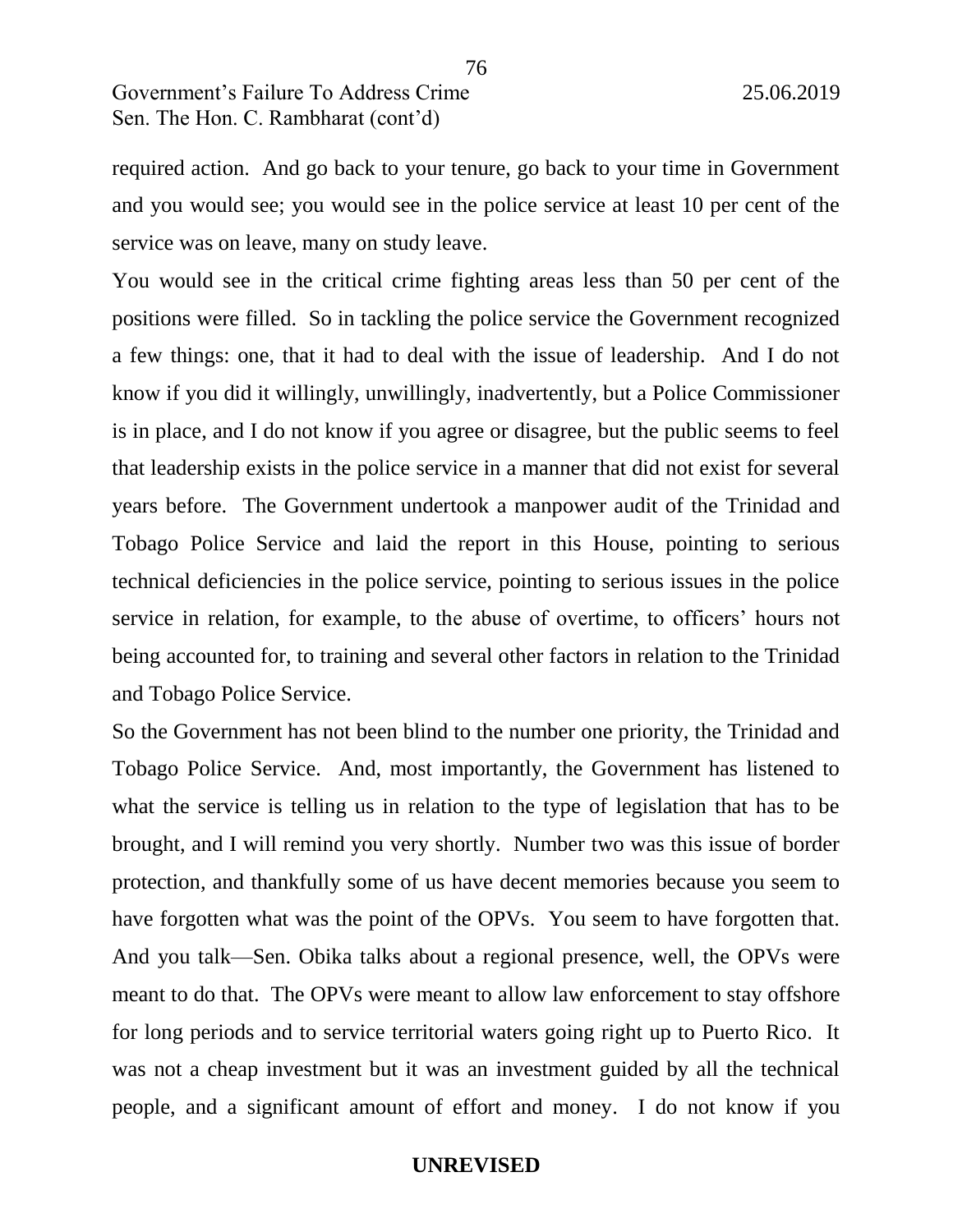understand that there were about 200 officers through different periods of time sent abroad, particularly in England, for training. Some living away from their families for a year to be trained to operate the OPVs and all the supporting equipment on the OPVs, and all that investment went down the drain.

77

So when you talk about border protection, consider what you left for us coming in and consider what your dismantling of the OPVs has done in relation to border protection. And, of course, what have we done?—The Government has ordered new vessels, and you have gone to the length and breadth to interfere with the work being done with the Australians. You have committed yourself to mischief to try to find fault with the Government's purchase of the vessels that are needed. We had 14 vessels, Coast Guard vessels that would support the larger vessels down in the west, they were unserviceable. Some were of no use, and those which were serviceable, the Government has brought back into operation.

Why do you not talk about the Agusta Westland helicopters? Do you realize that among the many contractual commitments in relation to the Agusta Westland is an expensive provision in the contract to train locals to take over the operation of those helicopters? And do you realize that you failed a simple thing as putting locals in place to be trained to take over the operation of Agusta Westland? You failed to do that. And what did we do? Well, we recognized, because none of you—none of you can come to this Senate and say to the country what those Agusta Westland helicopters did in relation to crime fighting. And this Government, recognizing that we cannot afford it, we could not afford that, in as much as it may have been nice to have on some occasions. We could not have afforded it, grounded the fleet and have decided to pursue other ways of providing support in the air for law enforcement on the ground.

You talk about looking for the forensic centre, going up to St. Augustine or St.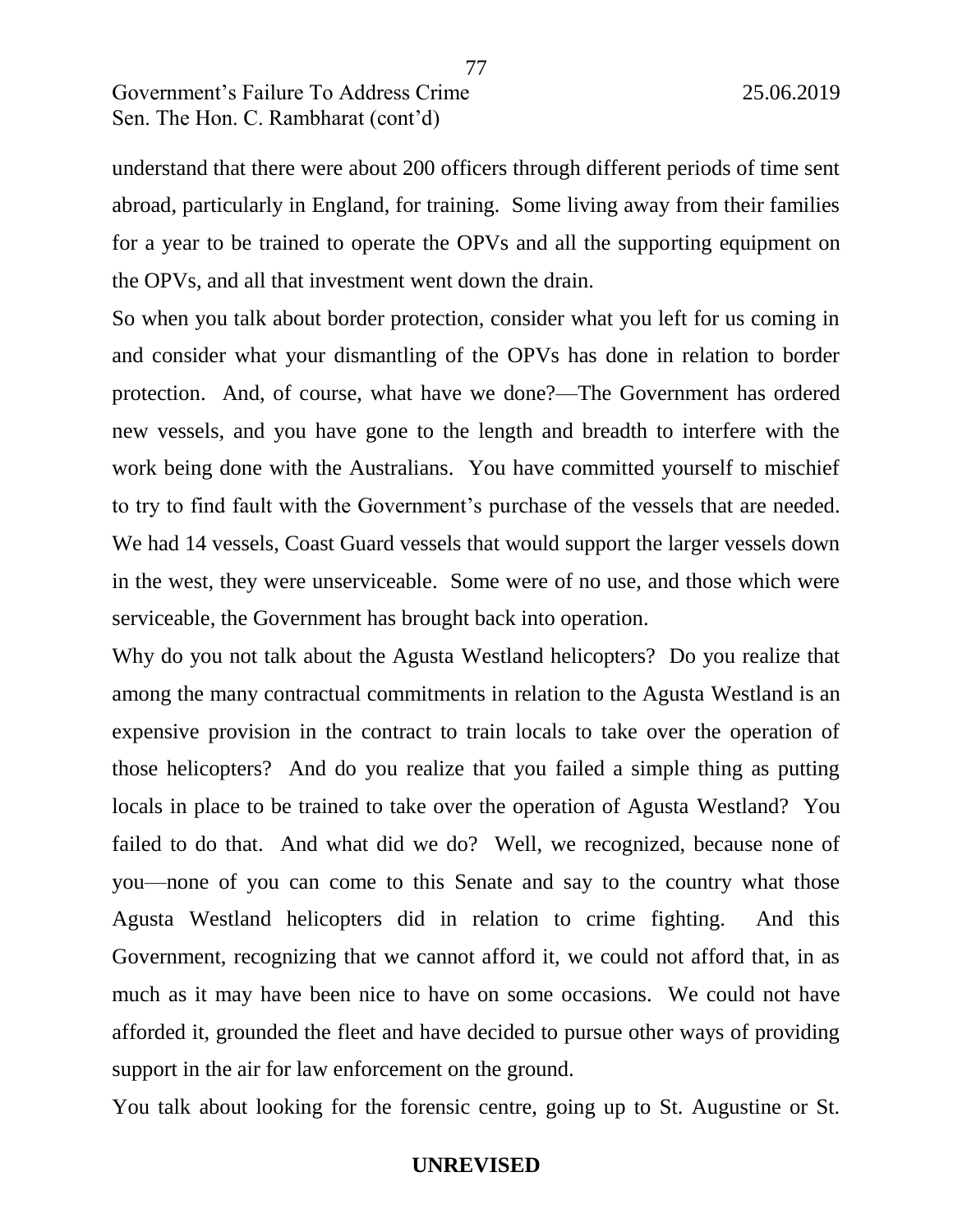Joseph and looking for the centre, why do you not go Carlsen Field and look for all your Ministry of Justice buildings that you were building down there? Why do you not do that? The Government of Trinidad and Tobago has a commitment with the Chinese to support the establishment of the Forensic Science Centre, we have other commitments in relation to the DNA lab and we have other commitments in relation to the Forensic Science Centre, because if you walk to the Forensic Science Centre, if you go in there you cannot point to anything in the form of equipment or personnel that you added during your five-year term; you cannot. The Forensic Science Centre did not even receive a coat of paint, and when you get into building, designing, working with international partners to identify the site, to acquire the site, to design, to build, it would not happen overnight, but on the issue of improving, what we call in the manifesto, improving police science, the Government has addressed the issue of the DNA lab, forensic lab. And, most importantly, after you passed the DNA legislation in 2011, what did you do? Absolutely nothing.

So the Government brought to this Senate the DNA regulations. The Government has taken steps to hire the people who are required to give effect to the DNA legislation and the Government is moving. We have brought subsequent legislation dealing with DNA. The fourth area in the manifesto dealt with the Judiciary and every time we bring a piece of legislation in this Parliament that remotely touches and concerns the Judiciary we have a whole set of bacchanal in relation to the Judiciary. But we have brought our legislation; we have brought what has been asked from us by the Judiciary, the things that they are required to do and to improve the way in which justice is managed, and I will get to some of that legislation soon.

And then the fifth area, when you mention the prisons there are two things that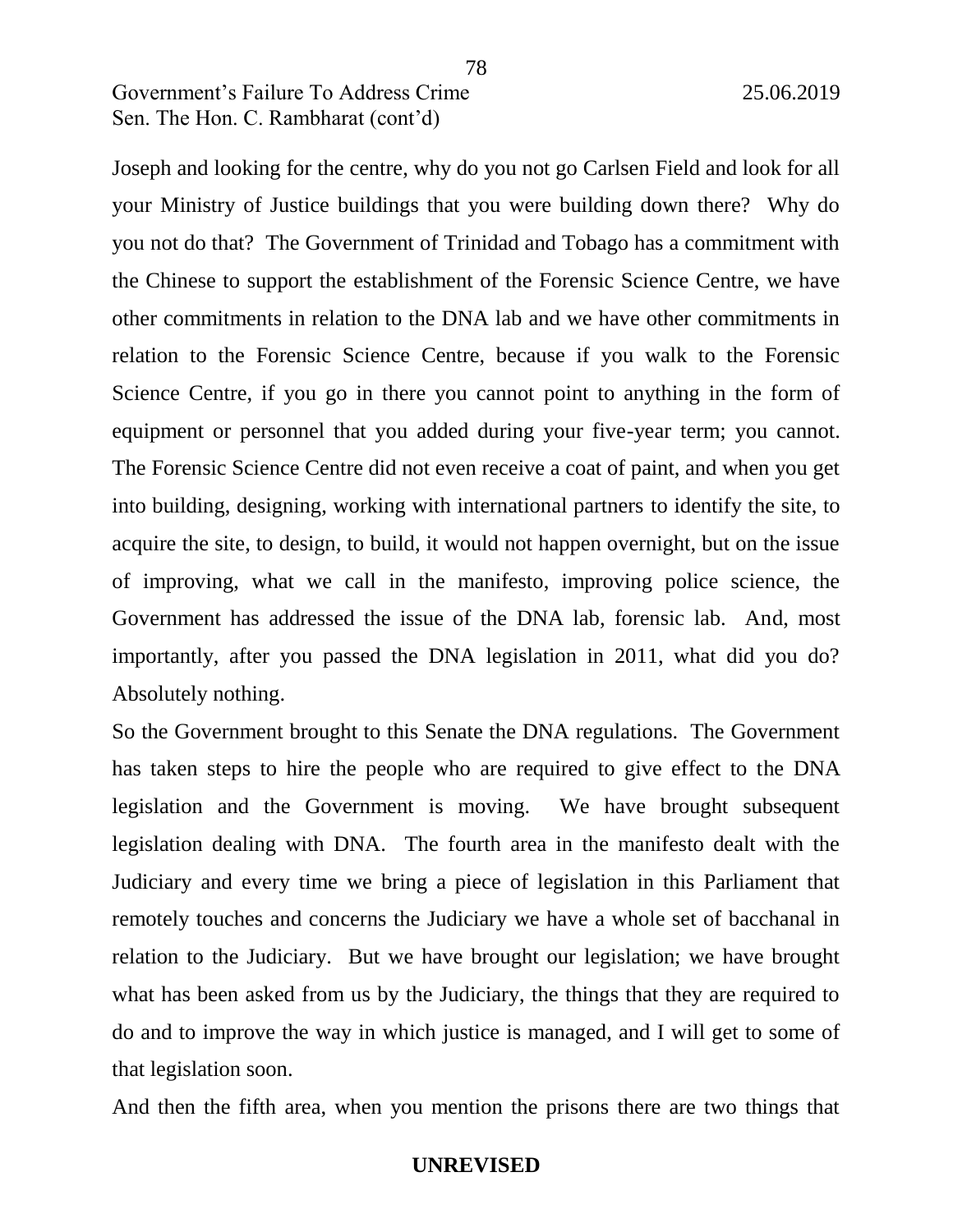come to mind, that enormous expenditure to convert those Santa Rosa warehouses into something of a prison. That is the first thing that comes to mind. But I wanted in the context, Sen. Obika, of that plan you want to see appear before us, I wonder if you will do to that plan what you did to a report that you commissioned because I did not hear you mention "No Time to Quit: Engaging Youth at Risk" that your Government commissioned. And once you had it in hand, obviously you put it away to gather dust, because from 2013 to 2015 no one heard about that report.

A very detailed report but, most importantly, a report that addressed the issue of the prisons, and it is not the only report but it is a report commissioned by you, and nowhere you could show me that having commissioned and received a report like that you did anything to implement the report. So my opening is to say to you, one, the Government in its campaign articulated the elements of a plan to deal with crime, nothing has changed, and throughout, from 2015 to now, we have been coming to this Parliament, and we have been in other places in the country but I am talking about the Parliament now, we have been here dealing with the issue of crime. And this is what we have done: we laid gambling legislation, and that piece of legislation has sat in committee since it has been laid in 2016, but I asked you before and I say to you now, I wait to see your attitude towards the gambling legislation because you have not talked about what causes the crime and what is mingled on the crime, you know. But I am on record as a writer and in this Senate as saying that crime and money and the greed are indivisible, and gambling, all the law enforcement reports point to a link between what is happening in the country in relation to illegal gambling and a link with crime and criminal behaviour.

So, I want to see your attitude when that legislation eventually—because if something as obvious as bail, begged for by a Commissioner of Police, does not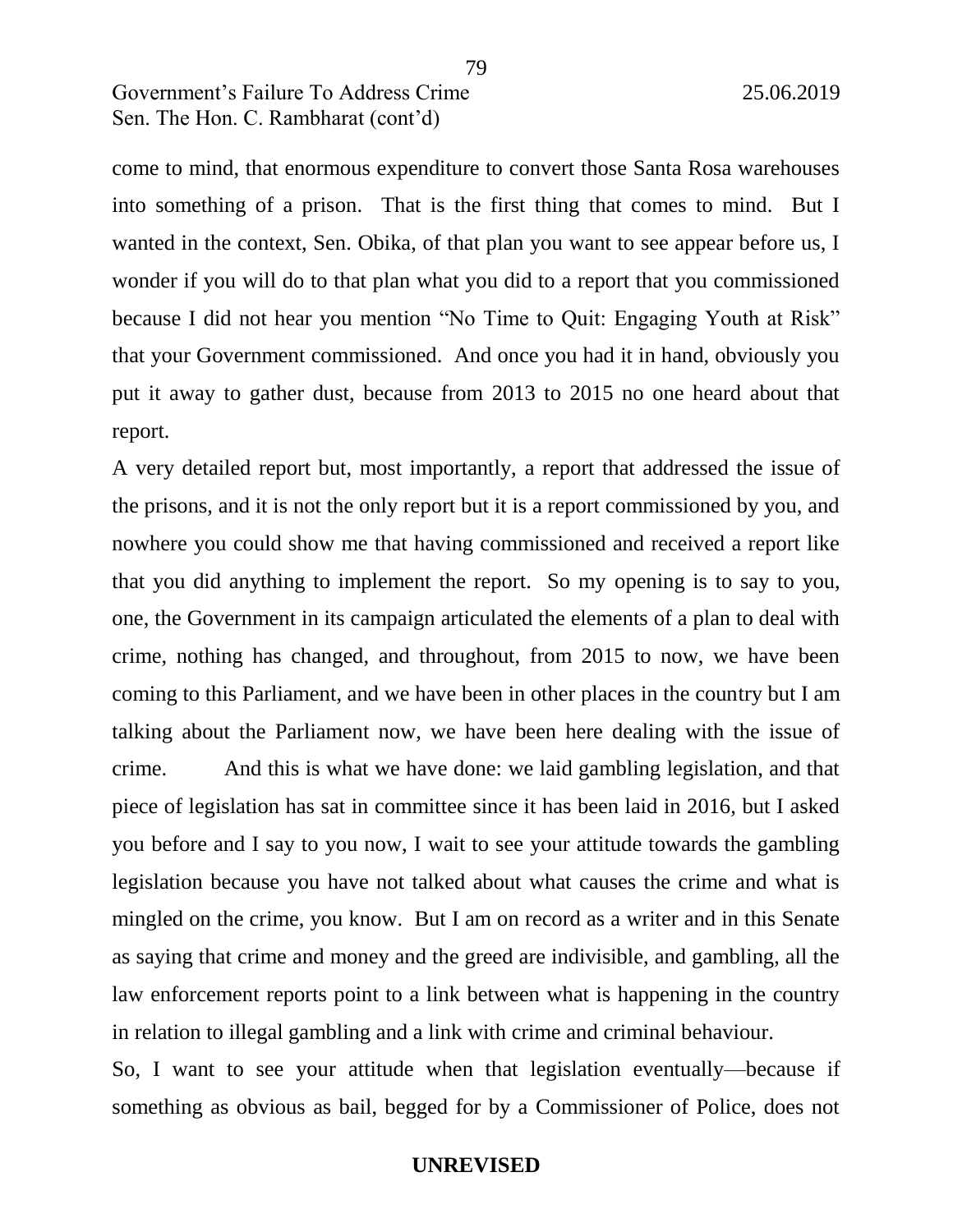capture your support, I do not imagine you will have an interest in stemming the multibillion-dollar flow of illegal funds via gaming houses in this country. The SSA amendment, we brought that, you criticized, you focused on personalities; well, if there was ever a personality emerging from the world of the SSA is Resmi. And you know—[*Interruption*] Yes, because the mere fact that she could have been selected tells me something about the people who made that decision, and you have no shame. You have no shame about it.

We brought whistle-blower legislation, and what would whistle-blowers do? Whistle-blowers will alert somebody to the existence of crime and criminal behaviour, and what was your attitude towards that legislation? When you reflect on it, why did you not support and why do you not support whistle-blower legislation in country? Why something so simple, you do not support legislation like that? We brought the cybercrime recognizing, again, particularly as it relates to minors, and we have a report right now in the country, a very live report of somebody who has been sought in relation to an alleged incident in Siparia, and the cybercrime legislation continues to suffer in committee because there is no desire. There is no desire on your part to bring it to life.

**Sen. S. Hosein:** Madam President, Standing Order 49(2), anticipation of a Bill or Motion, please.

**Madam President:** Minister—[*Interruption*] Yeah. So, Minister, can you move on because those matters are still to come to the—

**Sen. The Hon. C. Rambharat:** Thank you very much, Madam President.

Madam President, this one is not to come, the Trial by Judge Alone, which is now law, I remember my friends on the opposite side; I remember their attitude to that Bill that it would not work. That it would do nothing to the criminal justice system, and, of course, I thank them for their support, we went into a select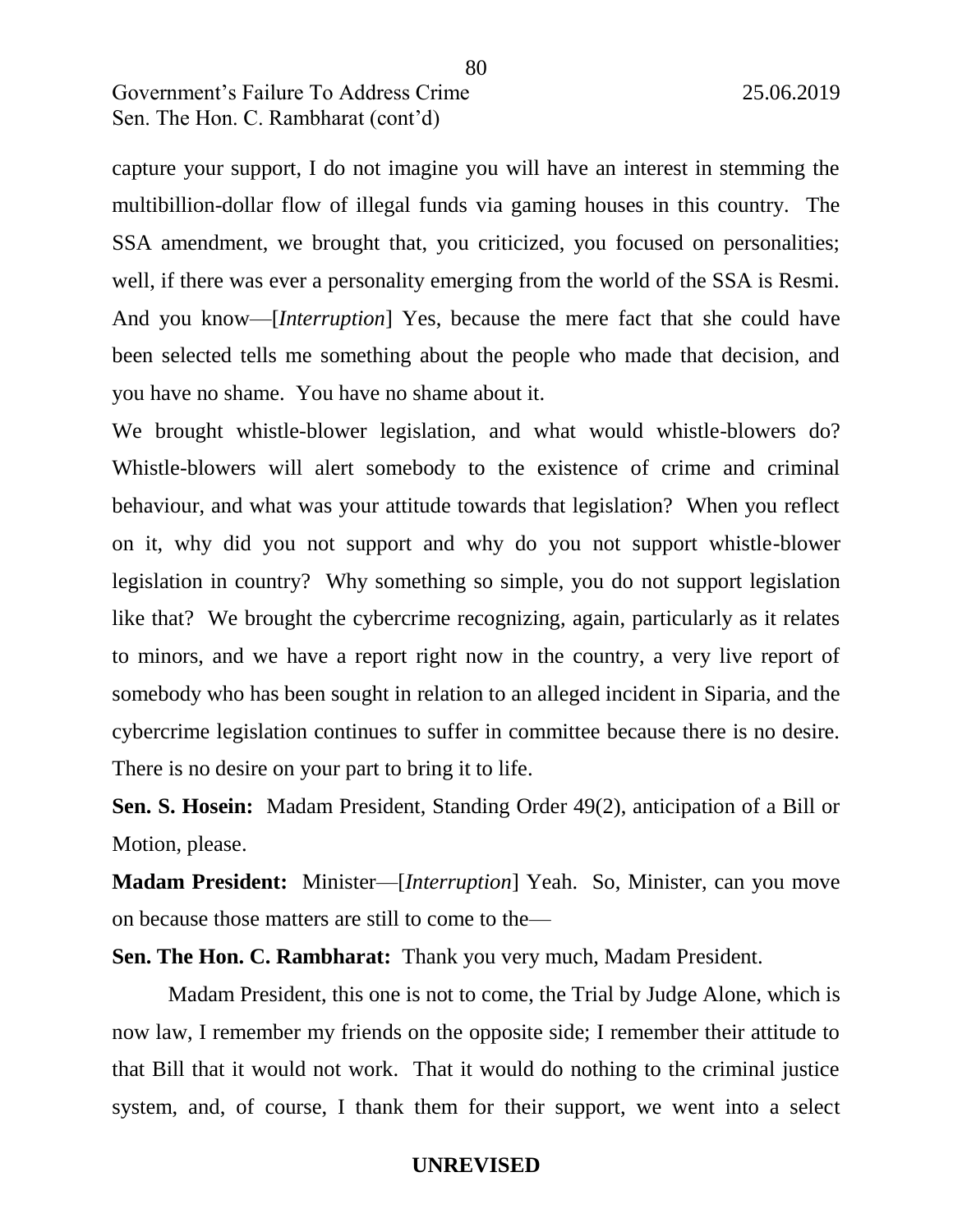committee and came out with a Bill that was acceptable to the House. And, Madam President, upon proclamation it did not take very long—it did not take very long for us to have the first trial by judge alone in this country. In 2018, Madam President, we brought the legislation to deal with the Criminal Division, and that is in relation to requests made by the Judiciary, how the Judiciary wanted the courts to be structured, how the Judiciary said to us that this is going to ease the caseload, this is going to ease the case management, the criminal justice cases, and so on.

**Madam President:** Minister.

**Sen. The Hon. C. Rambharat:** Thank you very much, Madam President.

**Madam President:** So, hon. Senators, we will suspend the sitting and return at 5.00 p.m. Minister of Agriculture, Land and Fisheries, you have utilized 25 minutes of your speaking time.

**4.30 p.m.:** *Sitting suspended.*

**5.00 p.m.** *Sitting resumed.*

[MR. VICE-PRESIDENT *in the Chair*]

**Mr. Vice-President:** Minister of Agriculture, Land and Fisheries, you have 15 more minutes.

**Sen. The Hon. C. Rambharat:** Thank you very much, Mr. Vice-President. Mr. Vice-President, when we took the break I was making the point that, primarily, in the context of what my colleague, Sen. Obika, asked for in this Motion that we, the Government, tabled in the shortest possible time a cogent strategic crime prevention plan, and I made the point that the PNM, during its campaign, in its manifesto, set out the framework of the key elements of what we intended to do in relation to dealing with crime. I was also making the point that an important element of that is the legislation that must be passed in order to give law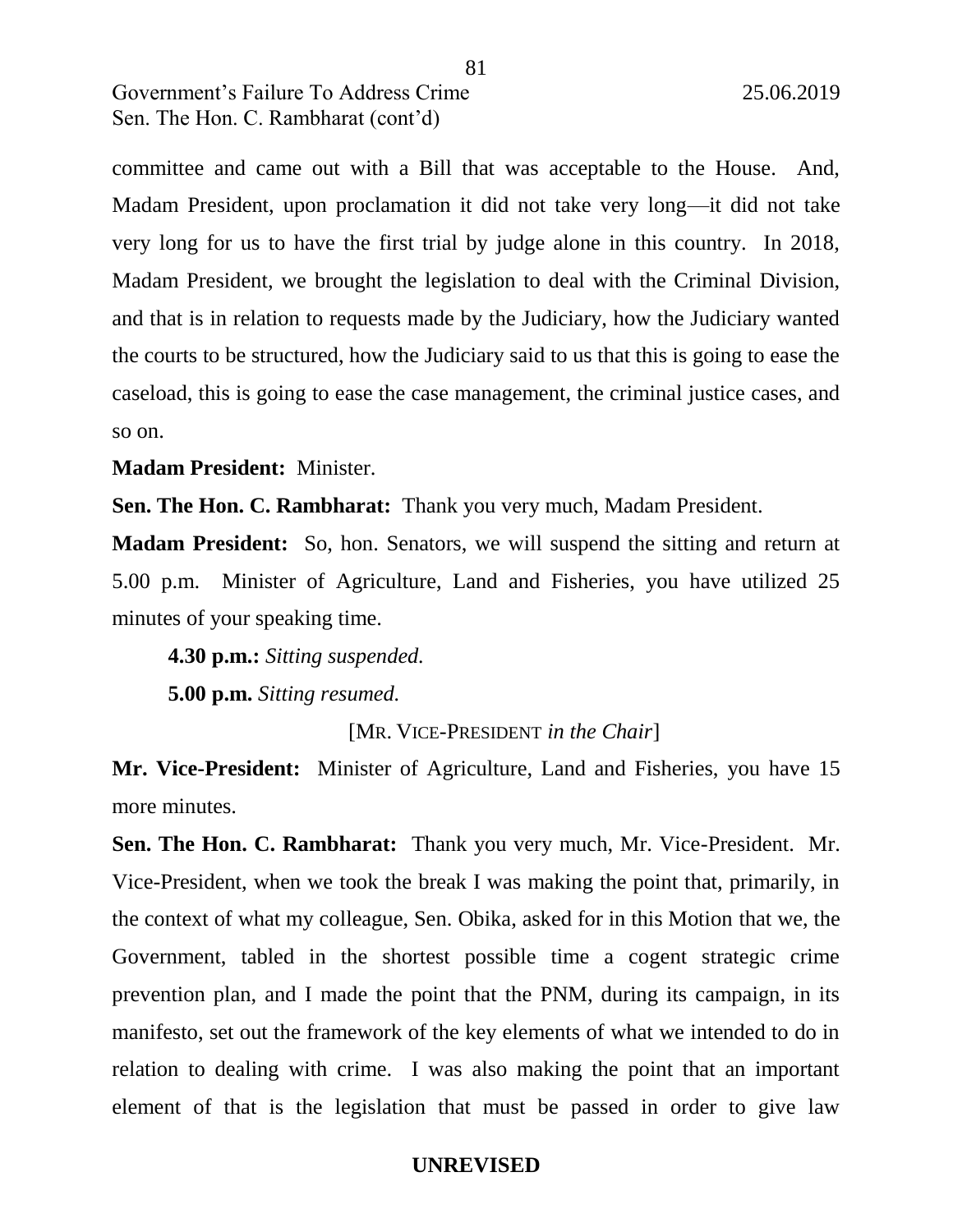enforcement in particular, but the Judiciary and the other elements, the opportunity to be successful in dealing with this issue of crime. Before I close, by reference to the legislation, I just want to go back to two points that were raised by Sen. Haynes. The first is that somehow Sen. Haynes got confused.

I want to use that word "confused", in relation to the Minister of National Security talking about his interaction alongside the Prime Minister with some of our external stakeholders, and Sen. Haynes made the point that the Minister of National Security was only appointed last year, 2018, and could not have been properly reporting his interaction with some of our foreign counterparts. I just want to remind Sen. Haynes that from the outset, not long after the Government came in, in September2015, Minister Young had been appointed and is still appointed a Minister in the Office of the Prime Minister and had been until his appointment as Minister of National Security, a Minister in the Office of the Attorney General, and had been interacting with, you know, our foreign counterparts, local counterparts, and a lot of people who the Prime Minister's office or the Attorney General's office would have been dealing with and is well positioned to talk not only on national security but the wider range of matters in relation to the Government.

The next thing, Mr. Vice-President, is this point that was made about the Government dismantling the community policing programme, and I just want to remind people, people who have forgotten the experience of the community policing, and I am not doing a disservice or saying anything negative about those private security officers all unarmed who were charged with the responsibility of moving through communities and interacting, but the fact is that they were unarmed, they were not trained in policing, and the opportunity for them to really give the sort of support and service in the rural communities and communities across the country really did not exist. And one of the ways of dealing with that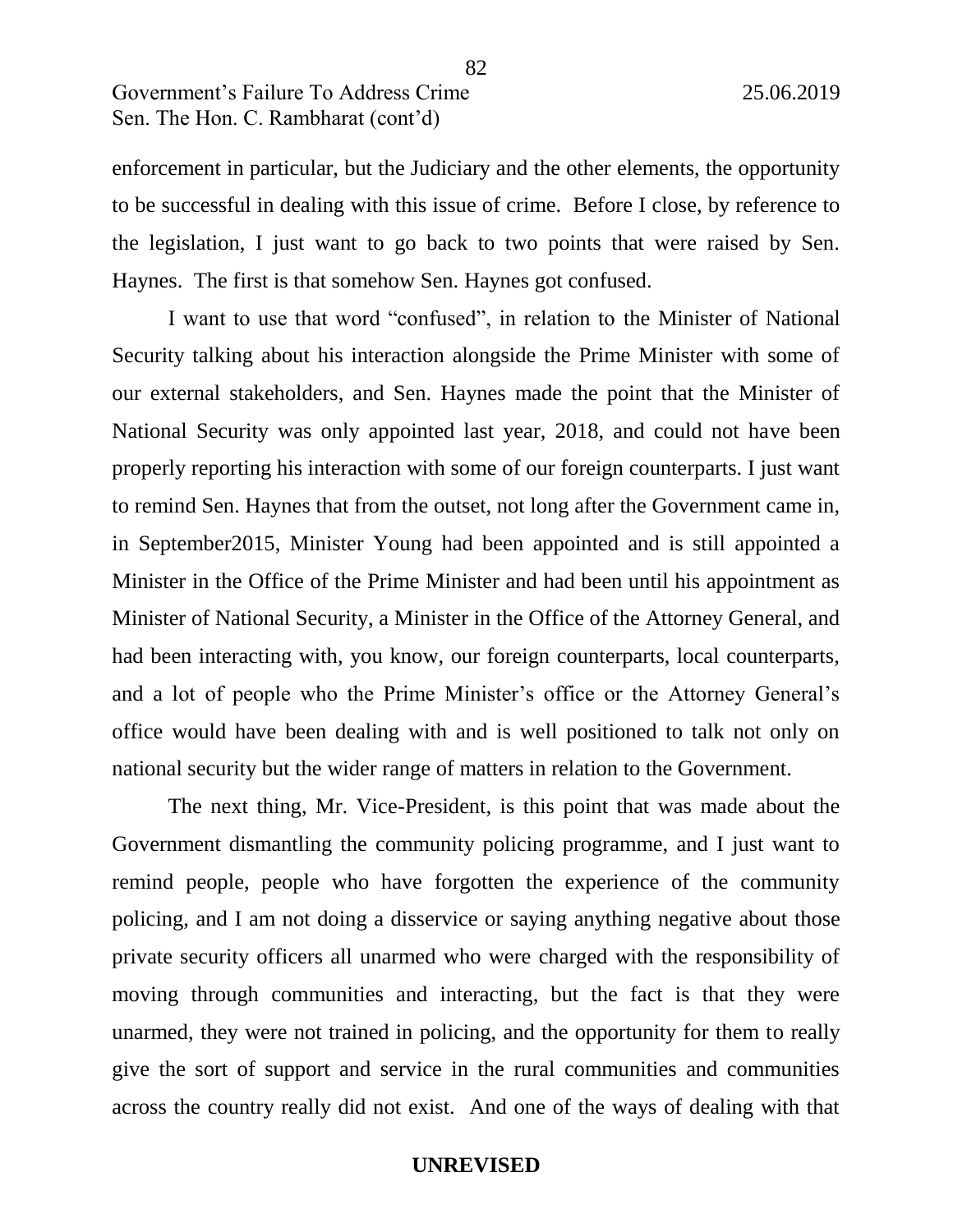was the Government's promise to enlist 100 municipal police officers for each of the municipalities, a total of 1,400, and we have done that, recognizing that people who come from communities who are armed with all the police powers and all the tools, and so on, to do the job of police officers are better able to interact in communities with which they are familiar and also to provide significant support to law enforcement.

83

So when you compare the use of additional SRPs, municipal police and the strengthening of the manpower within the existing Trinidad and Tobago Police Service, I think you have a better opportunity than relying on contracted private security officers who have nothing more than a baton moving around in communities which may provide some service but also present to themselves significant danger. Mr. Vice-President, in dealing with some of the criminal behaviour, in dealing with some of the requests from the Judiciary, and in dealing with some of the requests from the Trinidad and Tobago Police Service, the Government has introduced several pieces of legislation. One, for example, is a simple amendment to long-standing, or I could even say ancient legislation of the Trespass Act, but that targeted a particular type of criminal behaviour, that is people who would invade houses, including state-owned houses, but also people who, in my own experience as Minister with responsibility for lands, people who will go on land without permission, people who will go on the beaches; sometime there are structures going up on some of the beaches on the east coast.

The Chairman of the Sangre Grande Regional Corporation has been complaining recently about the pervasiveness of squatting in some areas where you would not ordinarily meet squatters, and there was need to strengthen the hand of law enforcement; there was need to impose greater fines, to increase the likely prison term so that you create a deterrent and you also give the police the sort of law that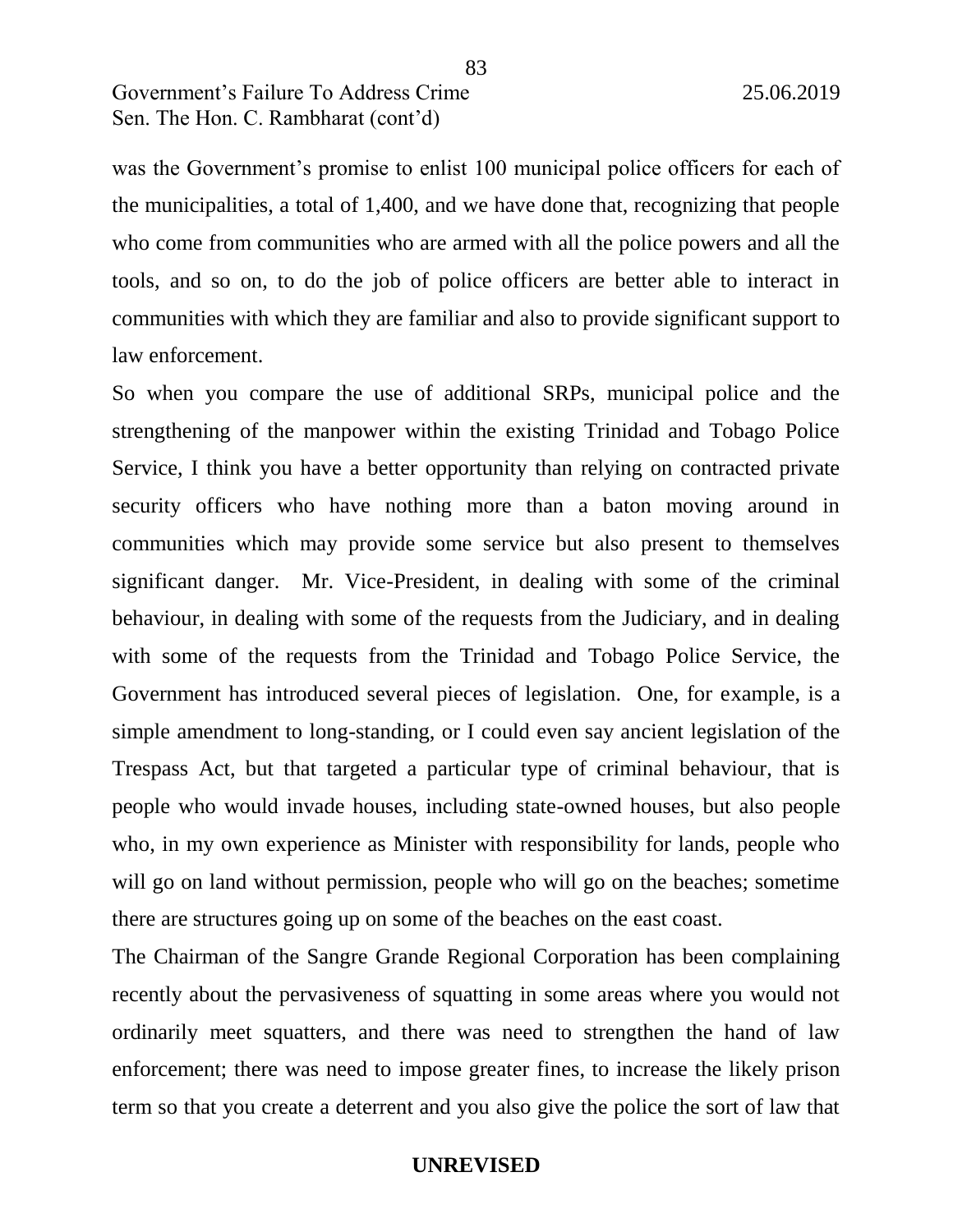they would be able to enforce that did not exist before, and that was a simple piece of legislation. But from my perspective as a Minister with law enforcement units in a Ministry, that amendment to the Trespass Act was a significant amendment.

Mr. Vice-President, the Government dealt on the issue of white collar crime, very controversially, some people were angry and some people were upset, but the legislation dealing with explaining your wealth and the legislation dealing with non-profit organizations are very important pieces of legislation in the fight against crime in what is corruption but also the issue of anti-terrorism measures. And what we have seen in the country, based on the reports from the FIU, the increased—I have directed attention to it before—the increased frequency of attempts to use the local financial institutions for the purpose of funding terrorist activity.

We introduced legislation to make an amendment to the Companies Act to deal with the issue of beneficial ownership, because, Mr. Vice-President, the crime is not just what my colleague, the hon. Attorney General called blood crimes, the crime relates to a number of behaviours in the society. So, for example, within my portfolio we have had to increase the fines in relation to illegal hunting, for example. We had to be more vigilant and increase our law enforcement in relation to the illegal wildlife trade. While some of my colleagues are focused on the illegal movement of persons and human trafficking, and so on, some are focused on the illegal movement and guns and drugs, and so on, my portfolio requires me to focus on the illegal movement of animals which forms part of criminal behaviour.

So the legislation, the legislative agenda on the Government in relation to crime and fighting crime has ranged from, what sounds simple, in relation to wildlife conservation and the illegal wildlife trade to what is on the high end, the anti-gang, anti-terrorism, explain your wealth, and the other things which we are required to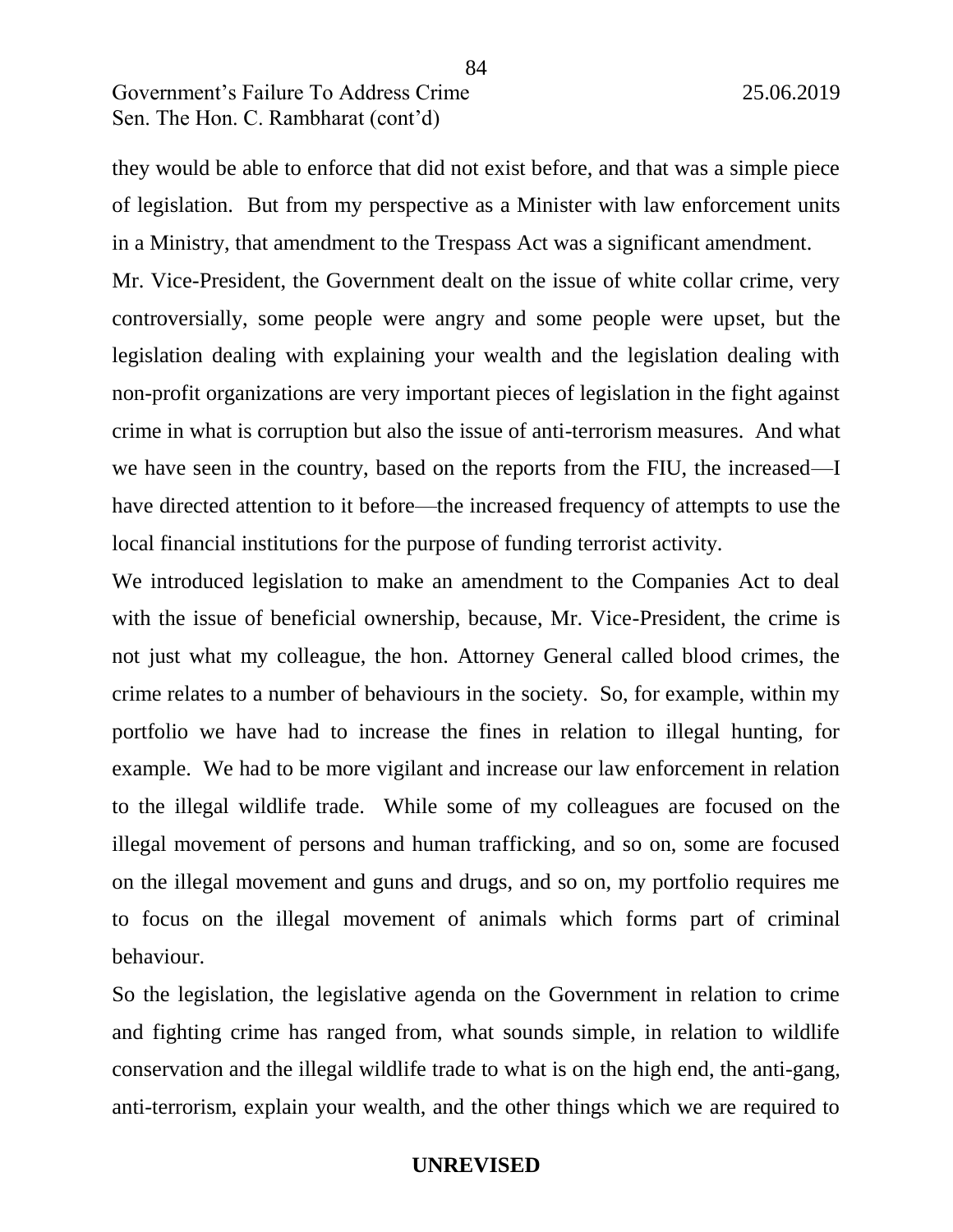comply with in relation to FATF and CFATF. And I could tell you, I mean, I do not have to remind my friends, they understand that from 2010 to 2015 they did very little to impact the country's score sheet in relation to CFATF and FATF. The level of compliance with the recommendations was very low and some of the things that may have been doable, like the changes to the credit union legislation, the changes to NPOs, and so on, were simply not done, and successive reports pointed to our failure to comply.

#### **5.10 p.m.**

What we have been doing in this House and in the other place in relation to all different elements of crime, the Government has brought the appropriate legislation, sometimes with support of my friends and sometimes without support of my friends. We dealt with the Sexual Offences (Amdt.) Bill and, again, it is the work of not this side alone, but the three Benches, and that forms part of the fight against crime, the requirement to do what other modern societies have done. The requirement to create a registry, but also through the work of the three Benches, to afford some protection and some restriction in terms of the access to that, and also allow somebody whose name should be listed to challenge, to show cause why it should not be listed and at some stage also have an opportunity to expunge.

So, Madam President, I think this Motion fails simply because it asks us to lay a plan, and I believe that the Government has articulated a plan long before it came into Government. It has been consistent in dealing with first the police service in terms of the appointment of a leader, and other things in relation to the police service including the manpower audit.

It has dealt with border protection to bring back vessels which were lying idle and unserviceable to bring them back as a short-term measure; to contract four new vessels from Australia; to turn, in relation to what we call "police science" in the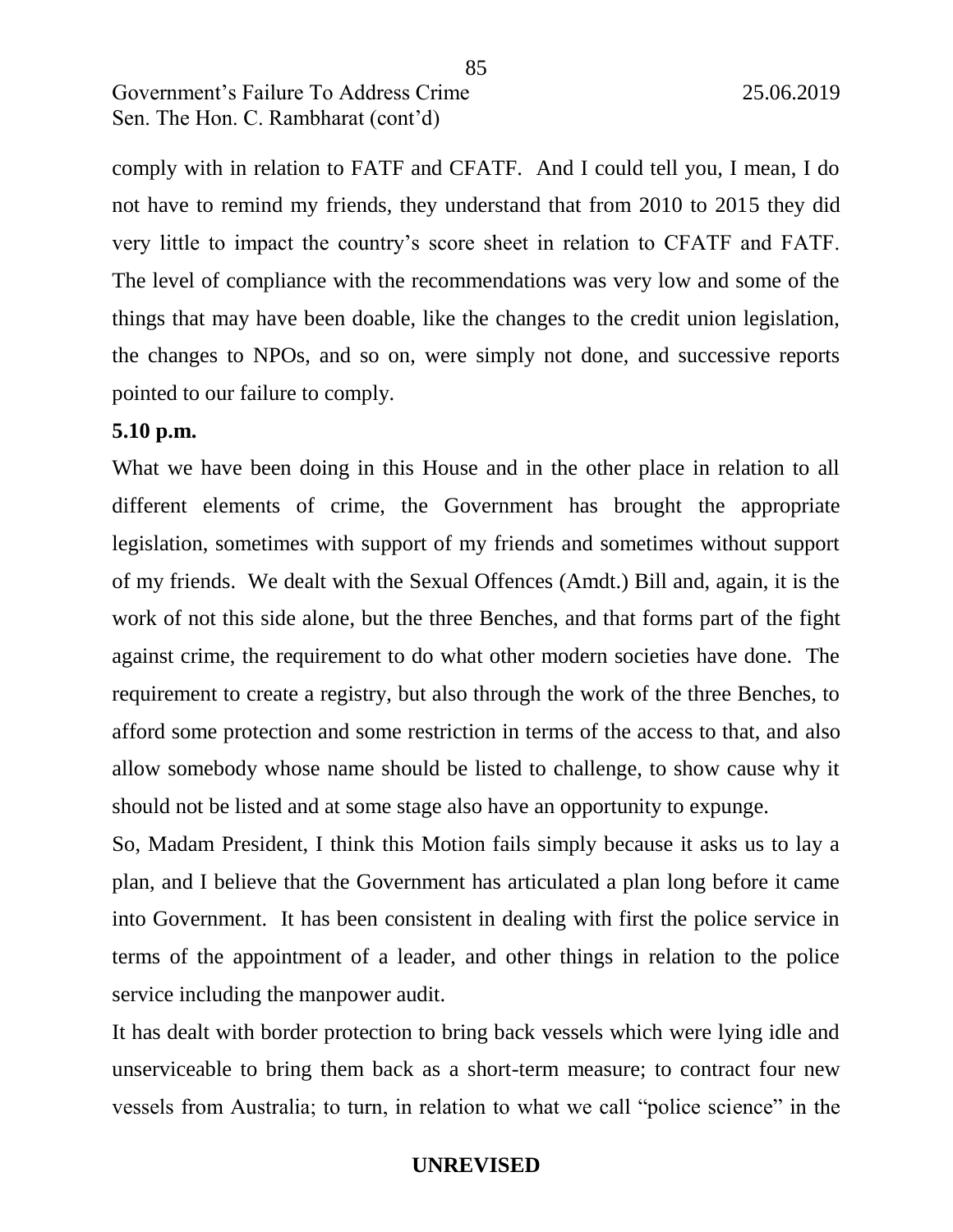manifesto, to set things in train for a new Forensic Science Centre; to bring the regulations for DNA and also do the personnel side of it of hiring people, and also do the infrastructure of moving towards the construction of the lab. We have done significant amount of work, whether it is in the area of children, whether it is in the Criminal Division.

When you look at the report from the Judiciary every year, Mr. Vice-President, you see that as much as we talk about crime, you see the Magistracy being occupied by the number of traffic offences—50,000 new matters every year, and by changing the motor vehicle road traffic legislation to allow for spot speed cameras and to allow for other ways of dealing with traffic offences, we are likely to reduce the load on the Magistracy.

Finally, in relation to the prison, I myself sat on a JSC alongside my colleague Sen. Chote and other Senators. We interviewed the people from the prison. The prison is not an easy issue to tackle, but the Government has been dealing with some of the infrastructure issues. Some of the issues relating to the reduction in the need for prisoner transport, and some of the other things relating to the personnel, like the jamming of phone calls, equipment to the prison officers, the protection of law enforcement officers, which is the subject of another Bill, and the Government has been doing the things that it believes has to be done.

The issue is that while all this work gets done, the society, and even I have talked about it, the issue of personal safety remains large on the minds of Trinidadians and Tobagonians, but I do not think, in support of all the law enforcement people in the country, particularly those in the Trinidad and Tobago Police Service, you can say that the Government has failed on the matter of crime.

I thank you.

**Sen. Paul Richards:** Thank you, Mr. Vice-President, for recognizing me and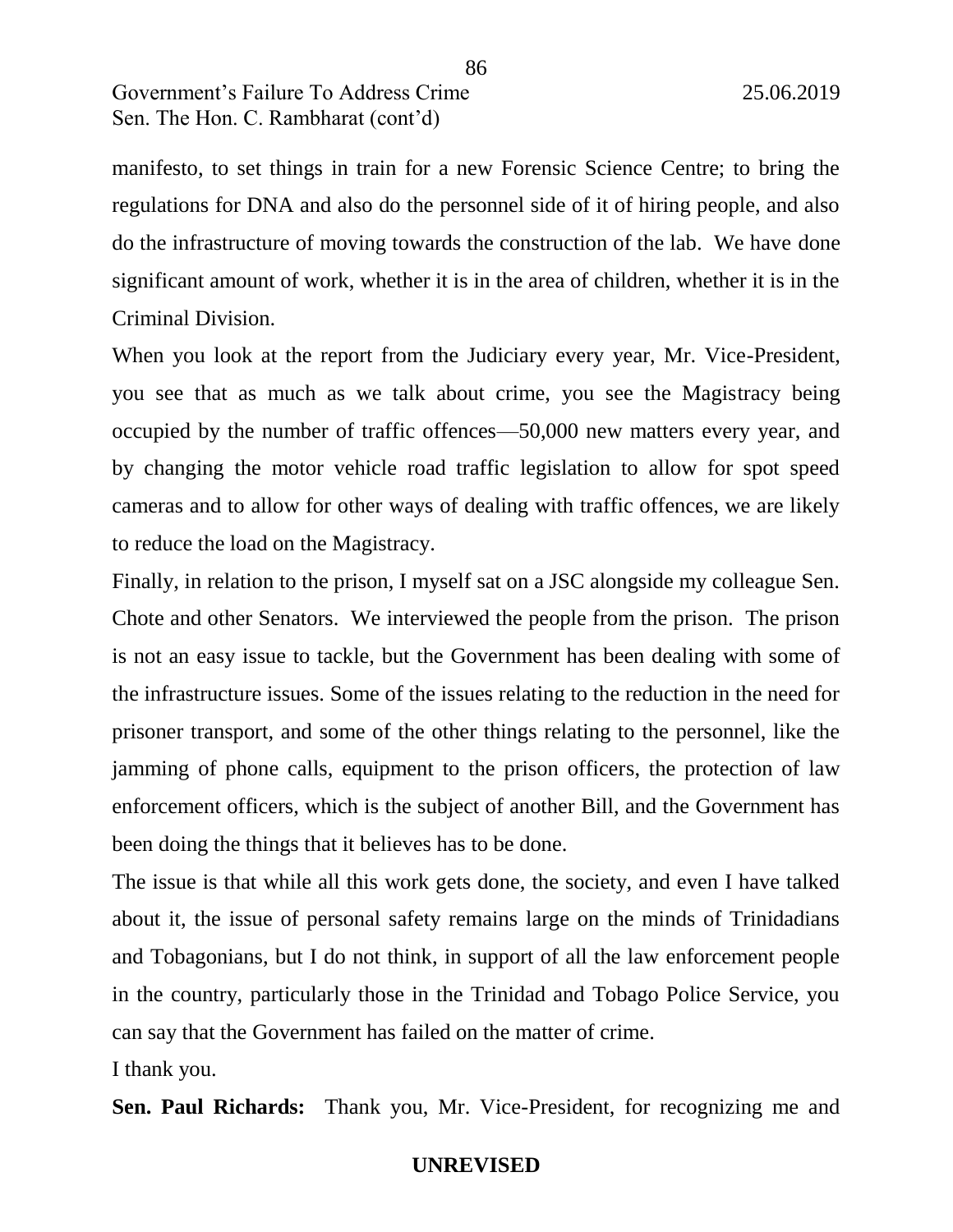allowing me to participate in this Motion:

*Whereas* the responsibility of a Government is to ensure public safety and security through the maintenance of law and order;

87

*And whereas* the Government has failed to address the extraordinary increase in the level of crime in Trinidad and Tobago, in particular murders and other violent crimes, which are negatively affecting national peace and economic development;

*Be it resolved* that the Senate take note of the Government's failure to arrest the increasing and unacceptable levels of criminal activity in Trinidad and Tobago;

*And be it further resolved* that the Senate call on the Government to table in the shortest possible time a cogent Strategic Crime Prevention Plan to address the unacceptable levels of crime facing the citizenry of Trinidad and Tobago.

Let me start by saying this Motion could be applied to any of the last five administrations in Trinidad and Tobago.

**Sen. Ameen:** What!

**Sen. P. Richards:** Any of the last five administrations this Motion could be applied to—any of the last five. Let me start by saying that. I say that in starting by taking you back to November 28, 2001, when I was working on a radio station then, it happened to be the number one morning show in the country, with my friend Nikki Crosby, and I was reversing out of my garage at 4.30 a.m. While reversing I saw in my peripheral vision a car pull up behind me, two cars actually. So I stopped and thought well, somebody is just passing in the street at 4.30 a.m. I usually worked at 5.30 at that time.

So I stopped, I saw the cars stopped, and I said, okay well the car stopped, so this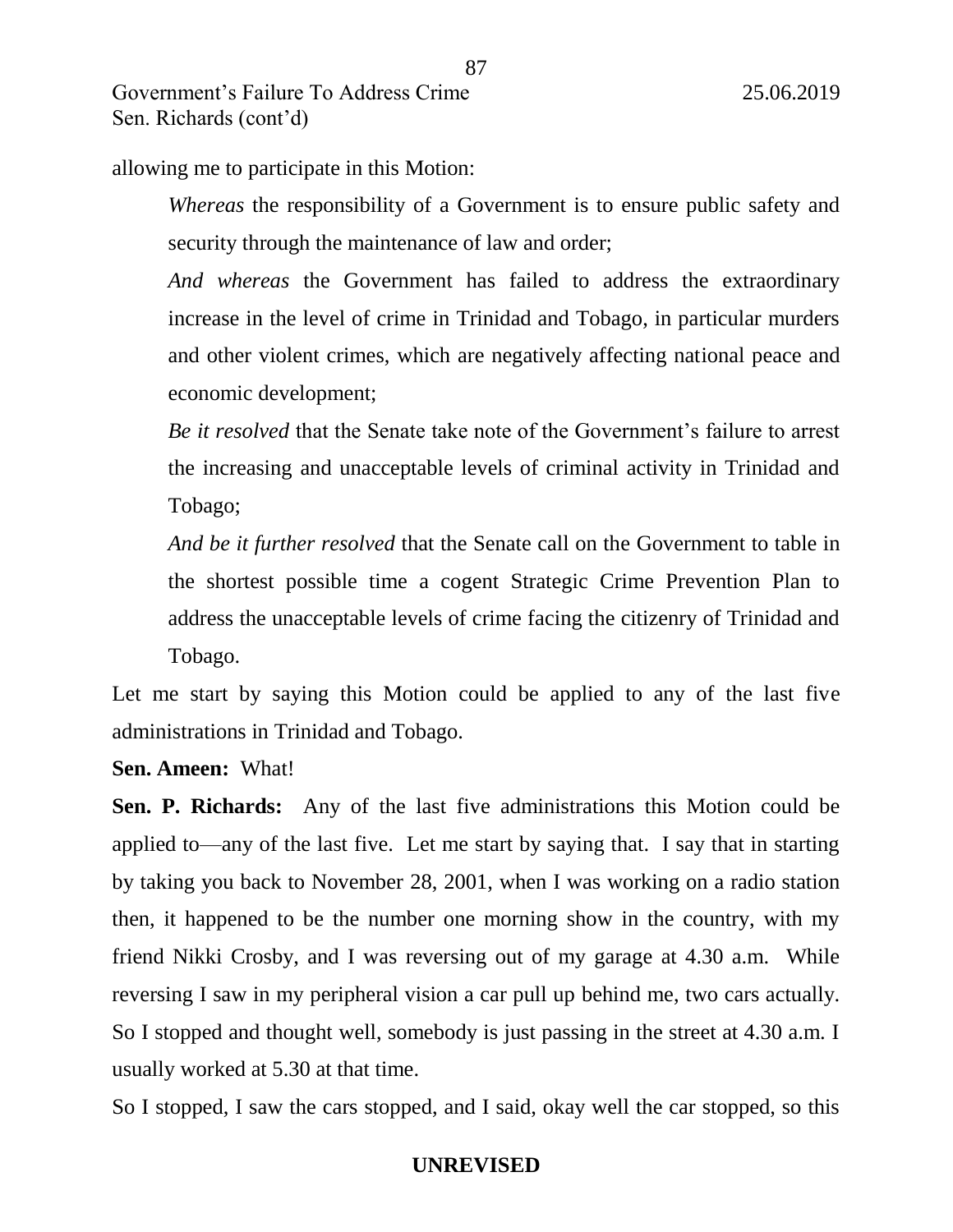is probably a robbery. I saw two persons alight from the vehicles with guns, and at that point I said, "Stay calm Paul, it is just a robbery." So I put my hands up, because the window was down, and one person came on either side of the front of car, and the person on the driver's side, which is my side, pointed the gun at my head. I said, "Take the car and everything in it, it does not matter to me." He said, "No, turn off the engine." I turned off the engine. "Move over to the passenger side." I complied, and a third person came and sat in the backseat while the driver side assailant went into the driver's seat, and they proceeded to, at gunpoint, take me on a drive down south.

I am saying this in the context of this Motion because it is about crime. I dare anyone else to—I know Sen. Chote yesterday outlined she was held up twice at gun point, and I know other Members of this honourable House and members of the community at large, the national community, would have experienced all sorts of degrees of crime. So I say this from a personal perspective. I was taken on a slow drive, quiet drive to South.

When they reached the point of the crematorium, they turned left and went into the crematorium. At that point I said, "This is it." I started to pray for my family—my mother in particular—that this would be an easy pill for her to swallow. They drove into the crematorium area, and I started to pray for a quick demise, because there was a gun to the left temple and a gun to the back of my head. The car stopped, and another person came out and said, "Partner, say yuh prayers, yuh know, because you eh leaving here today". So I continued to pray.

This was 2001, keep it in mind. So all the blame game going on in here, I say it is enough to pass around. Mr. Vice-President, excuse me if I sound angry and emotional sometimes, because this is a very personal experience, and I am not absolving myself because there are many other citizens who face this on a daily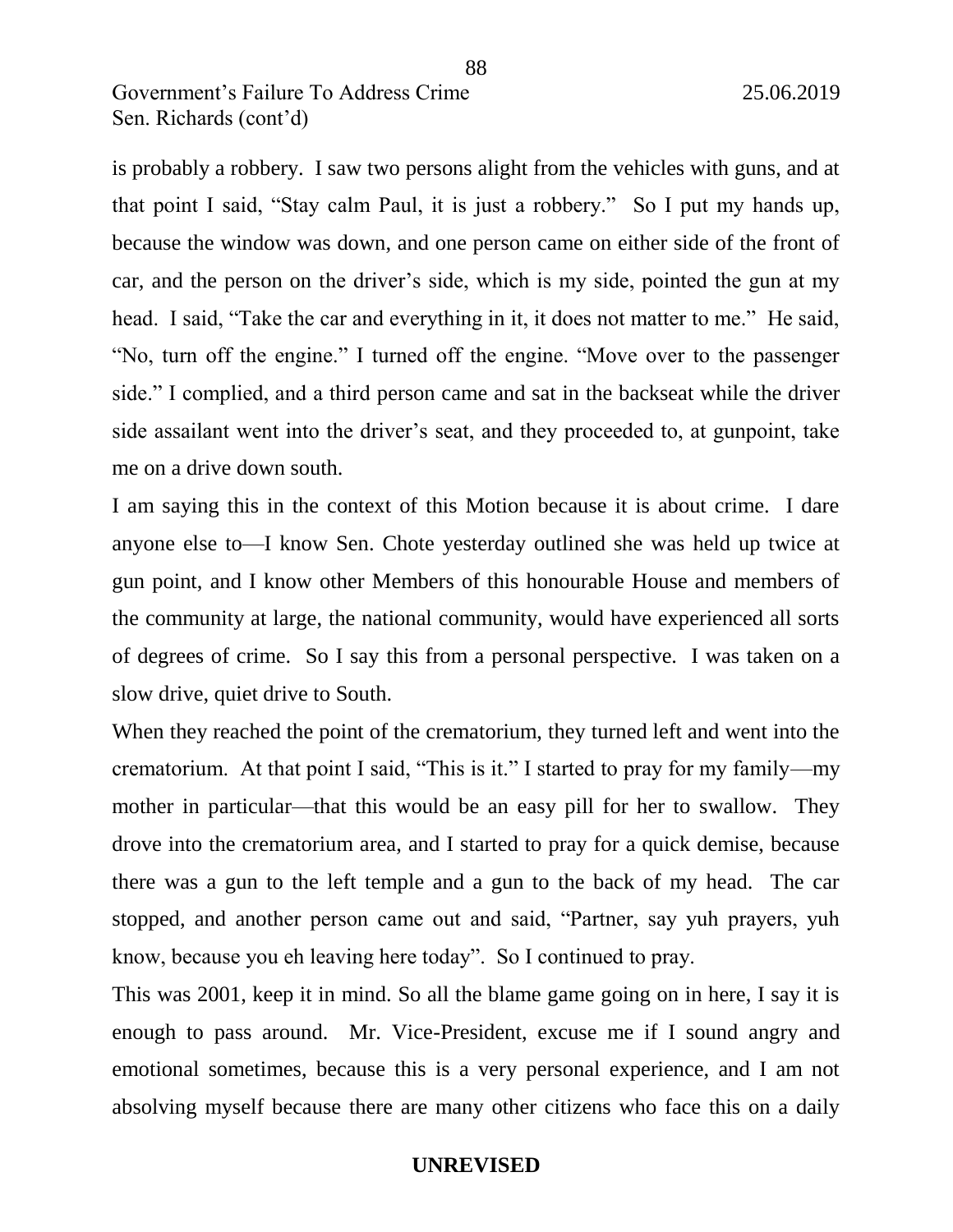basis in Trinidad and Tobago.

By the pure grace and beauty of Almighty God, that man said, "We came to kill you, but I do not think you deserve this because it is not you we want. You know who we want, and we are going to let you go to tell who we want, if we cannot get him, we will get his soldiers."

I would not go into more detail because I do not want to drag too many people who are not here into the conversation. The person in the back exited the vehicle. The person in the passenger side exited the vehicle, and they said, "Drive slowly out of here." Even at that point I am expecting a hail of gunfire, because I "ain't think ah getting away so easy". I slowly put the car in drive, and I drove out slowly expecting not to make it to the end. This is inside the crematorium, eh. "Dey ent carrying you for a drive to the crematorium to scare yuh. They carrying you to kill yuh," and it is by the grace of God, as I said, I was out of there.

I reached slowly out, "ah" say, "Ah boy Paul, yuh still alive." Out slowly to the highway, and I pulled up at the side of the highway, and I cried like a baby, not because I was upset or sad, but because I was so angry.

I went to work, got to work early, worked the shift on the radio with Nikki Crosby; no one knew. At the end of the shift I called the principals and told them what happened, and the rest is history.

I say that to say that while many politicians talk about crime should not be used as a political tool, and again and again that is exactly what politicians do, over and over; and the population is fed up. Because as I said at the start of this, no administration can absolve themselves of this failure in this Motion, because thousands of people have died and are dying, and they are being assaulted and they are being raped, and they are being kidnapped every year in Trinidad and Tobago. So while I appreciate the statistics of reduced crime and a 50 per cent drop in the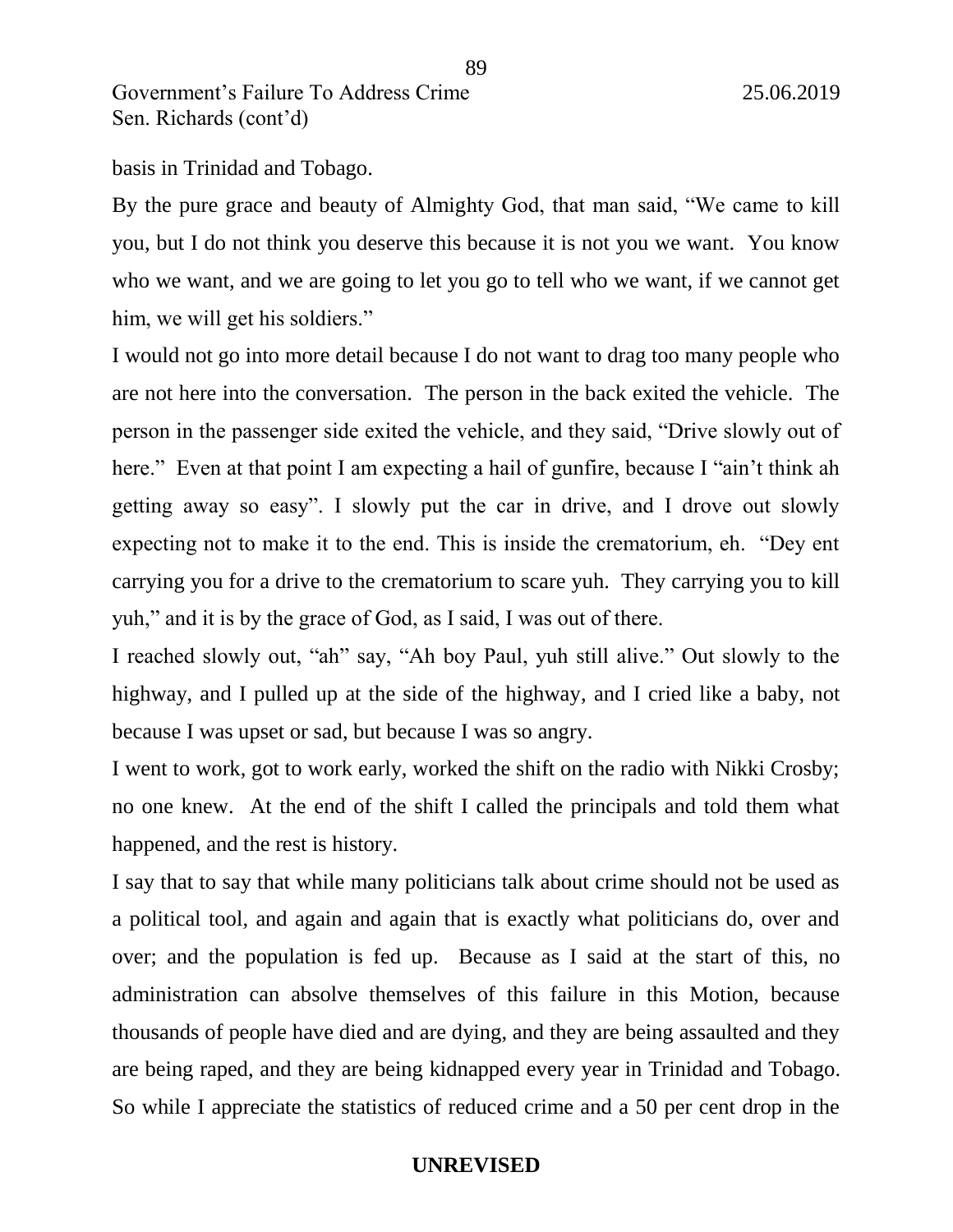overall crime, it means nothing to the families of the victims—nothing.

So we need to stop this nonsense and this never ending ping-pong of a blame game in this country. Let us start with that in this country, because we cannot go nowhere with that. The Manning administration blamed the Robinson administration. The Panday administration blamed the Manning administration again. The People's Partnership blamed the Manning, and now the Rowley administration is blaming the PP and the UNC is blaming back the Rowley. When will it end? When will it end?

I do not know if we realize that every administration also promises to fix and solve it, and return us to a sense of safety and security, but we have all collectively continued to fail for the simple reason that is not PNM fault or UNC fault, or NAR fault. It is our collective faults and our collective responsibilities. It is my theory that this anarchy started in 1990 when an act of treason went unpunished in Trinidad and Tobago and legitimized anarchy, and though millions have been spent on a commission of enquiry, no one to date has been held legally responsible.

### [MADAM PRESIDENT *in the Chair*]

So to every little gun-toting idiot out there, "I will get away with it". If I could hold up a Parliament, shoot a Prime Minister in the leg, hold up a TV station, kill people on the streets, shut down a country and create anarchy, push a country back 20 years and get away with it, crime is the order of the day. So let us not kid ourselves in Trinidad and Tobago, the blame game is not going to help us solve this.

The reasons I will proffer are, one, we continue to look at crime in siloed, onedimensional approaches. So while we all know what the individual components of our criminality is in Trinidad and Tobago, like most other jurisdictions, because we are not unique, we continue to think it is this, it is that, it is this, it is that and we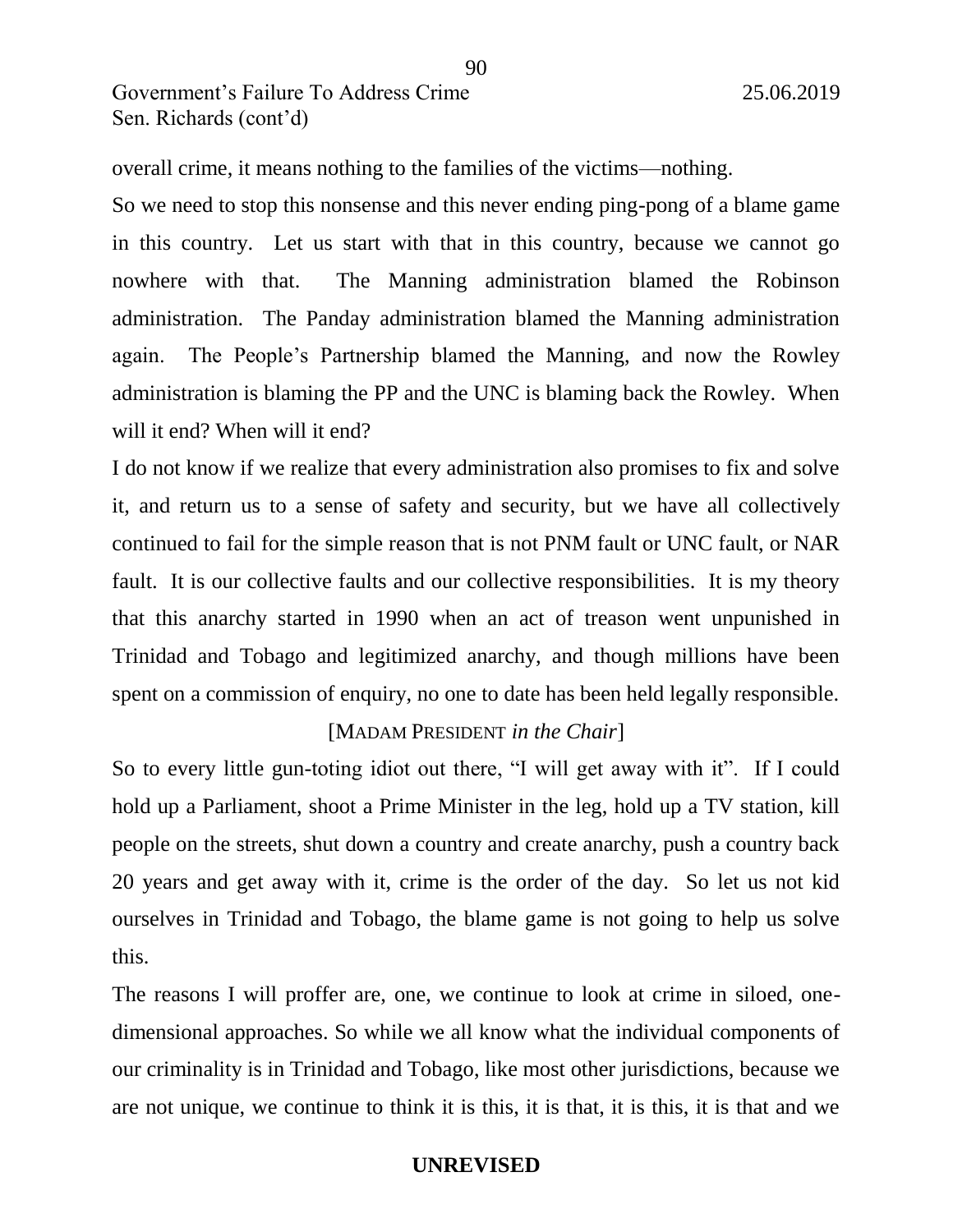are not working in a multidimensional approach in most cases. We have made some progress, but you know what? The criminals are making more progress than us. So if we move ahead five steps, the criminals move ahead seven steps. We seem always behind the curve.

91

We think increasing penalties will deter crimes, and increasing penalty alone will not deter crime. It is part of the solution, but if I think I will not be caught, penalties mean nothing to me. If I think I will just go on remand and spend 10, 15 years and get three square a day, have access to cell phones and parties, what is the big deal? They have a different moral compass and life expectancy than us. So telling them you are going and put them in jail and remand for 15 years, or giving them 25 years really means nothing to them, because as we have seen through you, Madam President, recently they are calling hits and running the racket behind bars. So all right, so okay, I in jail, but that "ent diminishing meh overall standard of living" or my negative influence on society. So if we feel putting them in jail for 15 to 25 years, and the ones who will come out, and not a proper rehabilitation programme, we are spinning top in mud.

So what we should be doing is focusing on who the criminals are in various categories. Not the easy knee-jerk reaction of the little black boys in the hot spots. We have started to make progress in terms of dealing with some aspects of white collar crime, but we seem timid and afraid to bring down—and I want to be careful in saying this because I do not want to paint business as bad—the few elements in business that are pretending to be legitimate business. And I say "few" deliberately, because I do not want to send the wrong message of painting the business community as the enemy in Trinidad and Tobago; the few, and we have all heard the stories.

The mechanisms for preventing crime and maintaining law and order, and those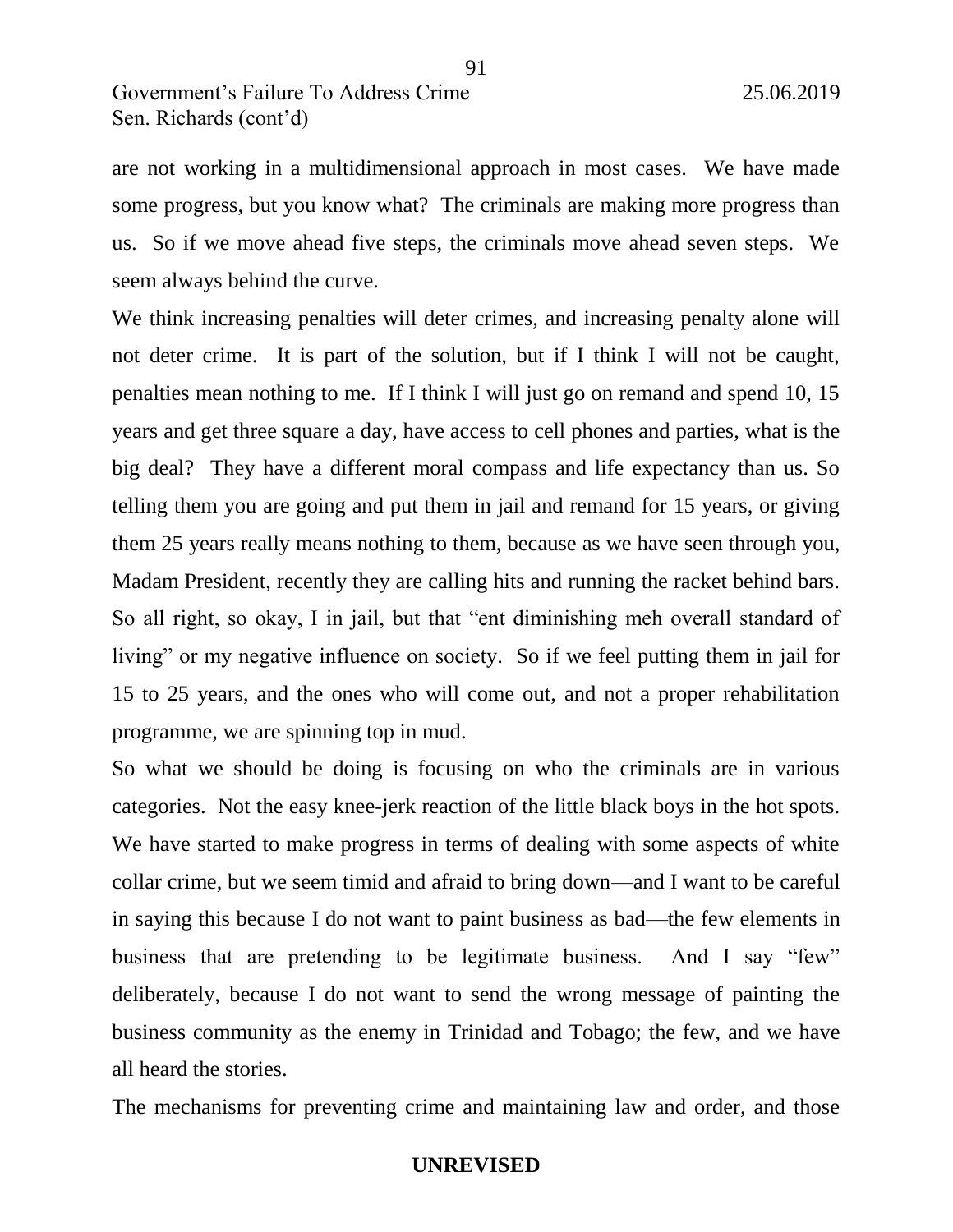are social mechanisms as well as law enforcement mechanisms. The crippled criminal justice system, specifically the crumbling courts falling behind the curves as we speak in terms of backlogs and an inability to holistically assess its own shortcomings, and even try to deal with correcting the issues in a systematic and measurable manner, because that is a big part of the problem.

Four, an education system that has not kept up with progressive global trends, and is wont to delusion of equality of treatment of all students, because all students are not treated equally in our education system. Let us not kid ourselves, and that is a big part of the problem, and I will get into that a little more later on. An education system which has unwittingly contributed to the criminology in Trinidad and Tobago by its inadequacies, and its marginalization of certain students and certain groups as part of a class divide in Trinidad and Tobago. It fails thousands of students every year at both the primary and secondary school level, if the student manages to go through the both levels, because there is a huge drop-out rate between primary and secondary schools in Trinidad and Tobago.

Five, broken families and communities. Religious bodies who pour scorn on Government and society, while not acknowledging their own failings. NGOs who are not included in the decision-making process in a sustainable manner, and in a manner that understands and acknowledges their worth in the contribution to this in Trinidad and Tobago. Because, the NGO sector in this country has a lot to contribute, not just to consultation but to actually actively solving the problem, and they are not being absorbed and incorporated effectively. And also, as I said before, some, few business entities that are less concerned with their own contribution to the restoration of the social fabric and profits at all cost, sometimes being themselves the unchecked and deliberately ignored white collar criminal bastions, and I underscore again, a few, not some.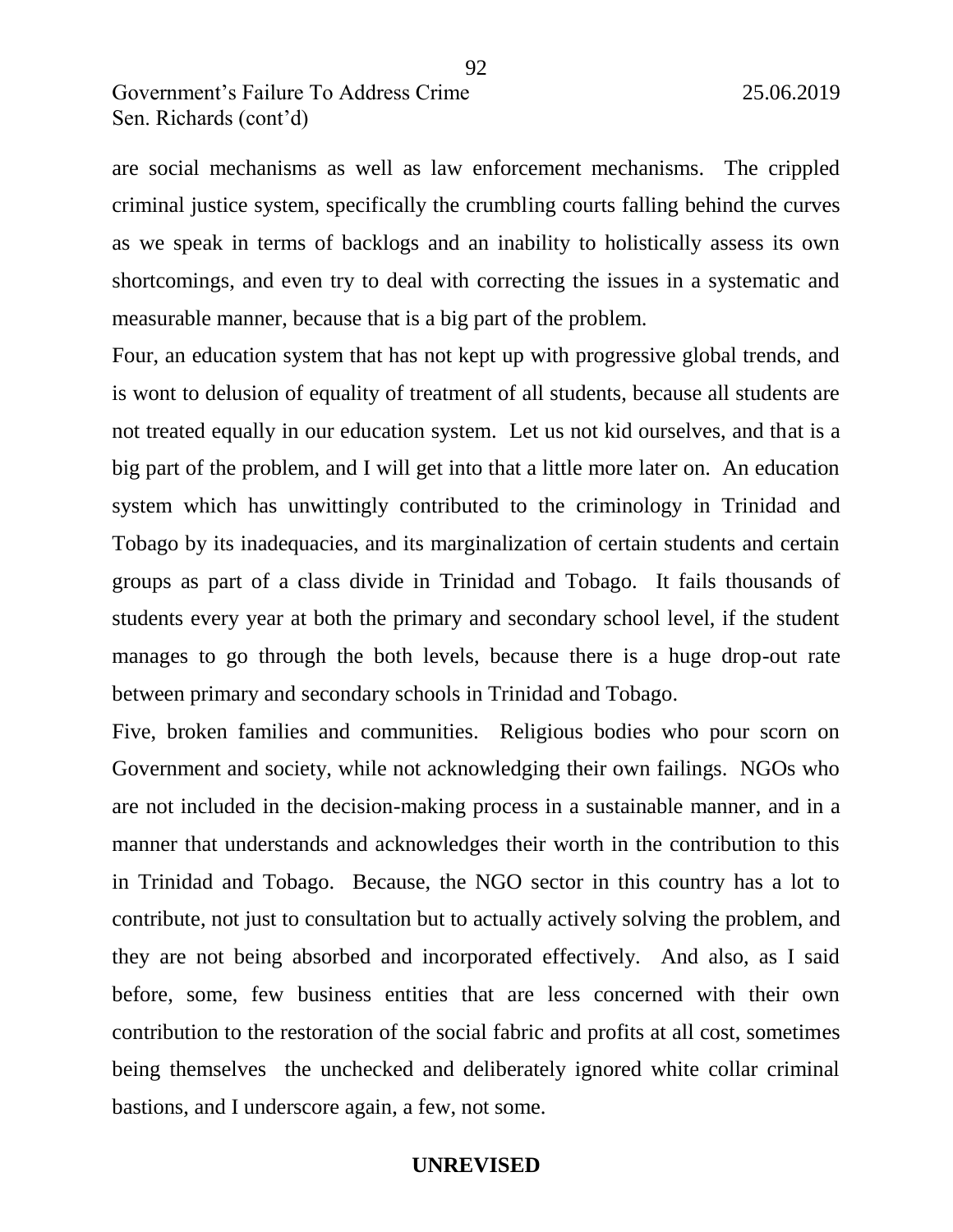So I ask the question through you, Madam President, when will we realize we are all to blame? We are all collectively responsible. So bringing a Motion against the Government "doh do nothing for me, you know, it doh excite me at all", because that is just finger pointing. When will we realize that no solution can be effective unless we accept collective responsibility? And not just say we are responsible, really understand how we contribute to this continuing or increasing, because it is not just continuing, it is increasing, and take collective, sustained, restorative action.

Madam President, I did not have to go far to get some data for this contribution today. One is by someone I really have a great deal of respect for, who sat in this honourable Chamber as an Independent Senator in the Third, Sixth, Seventh, Eighth and Ninth Republican Parliament, Prof. Ramesh Deosaran, an internationally renowned scholar in criminology, social sciences.

And also a document titled, "No time to quit: Engaging Youth at Risk, Executive Report of the Committee on Young Males and Crime in Trinidad and Tobago", 2013, by Professor Selwyn Ryan who was the Chair, and others, Dr. Indira Rampersad, Prof. Patricia Mohammed and Dr. Marjorie Thorpe.

These documents have so much in common. Let us start with the definition of "hot spot" in Trinidad and Tobago, and how that approach has continued to support and intensify the class divisions in Trinidad and Tobago, while not making any dent in the crime situation. A hot spot definition is really defined by who defines it and what their value systems are. Because if we had an egalitarian system of hot spot determination, it would not only be Laventille and Chaguanas, "yuh know". We would go west and we would go south, and we would define "hot spots" differently, but we are not doing that because our value system "doh" support that. It is easier to look for the low hanging fruit, the little black boys in Laventille and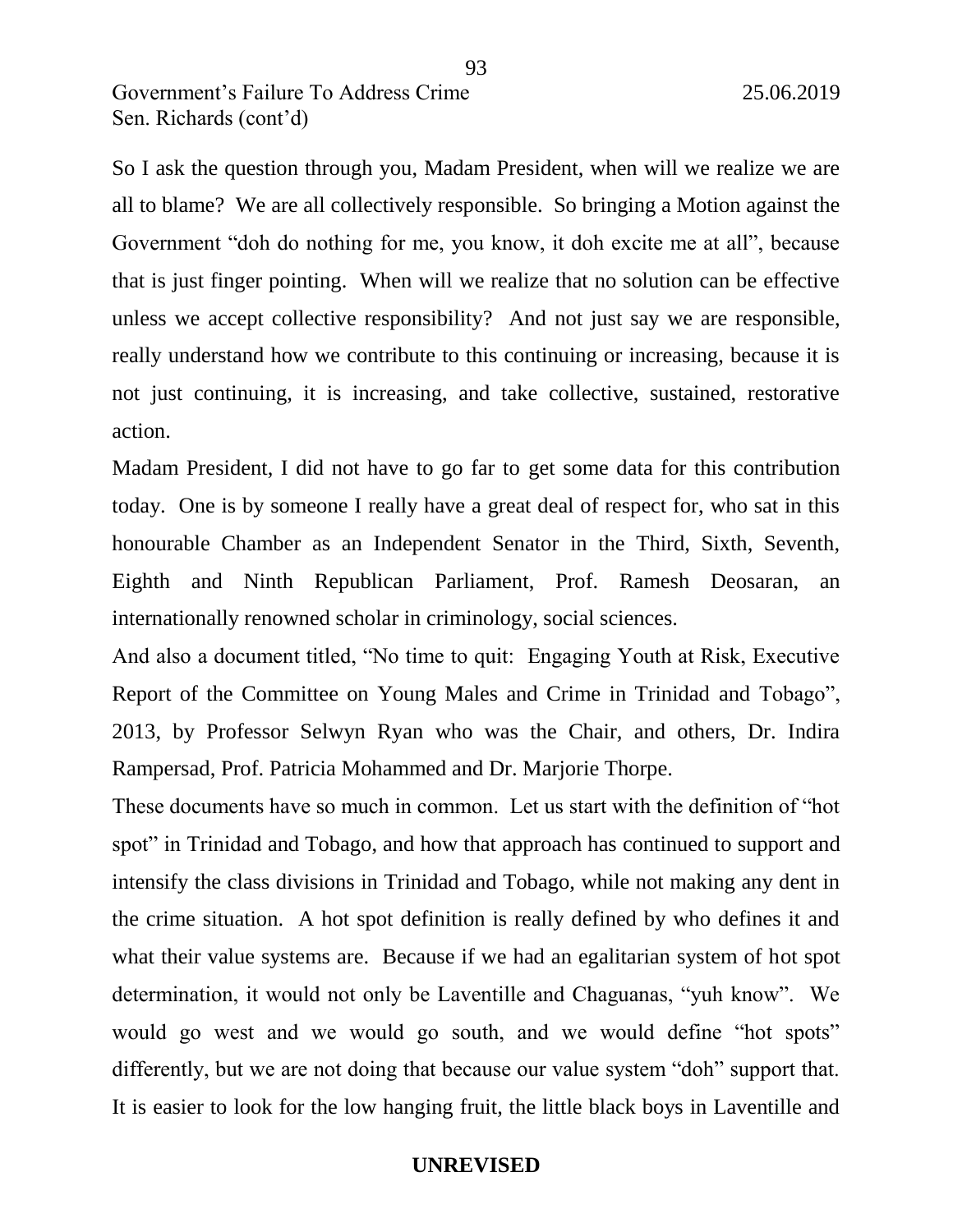the little boys in central and the gangs, or the so-called gangs. But "it have" other kinds of gangs too, eh. "It have" corporate gangs too who are going unchecked.

The proliferation of gangs and gang life, and the fact that the failings of the many socializing agents in Trinidad and Tobago, starting with the families that have been broken down for several different reasons, the school system which I will get to in more detail later on, time permitting, the religious bodies that as I said like talk, but "doh" act as much as they talk, or look at their own shortcomings. The media, of which I am a part, which has played a significant role in undermining social values in Trinidad and Tobago while at the same time doing a lot of good. Let me not demonize it totally. And the larger community and influences us as legislators, and the examples they see or do not see in us. The kind of behaviours we display which they mimic without us knowing. And how all this has come into the milieu of what we see today and are trying to deal with today.

So, recommendations for decades coming out of these documents include: the National Security Ministry diligently pursuing white collar criminals in all sectors of society, including law enforcement. Because while we have a new Commissioner of Police, some progress has been made, and I know there is due process to go through in terms of identifying corrupt and damaging law enforcement in the police service, the prisons, all arms of national security, because they all contribute to what we see today. That is very important because we still have issues.

Although the Minister of National Security earlier on spoke about the \$53 million going into dealing with Golden Grove, and I welcome that because like the Minister, I did not go to Tobago, but I went to Port of Spain, and I went to that hell hole in Arouca. I do not know how anyone can talk about restorative justice and rehabilitation while you are housing 3,000 plus remandees, not convicted of any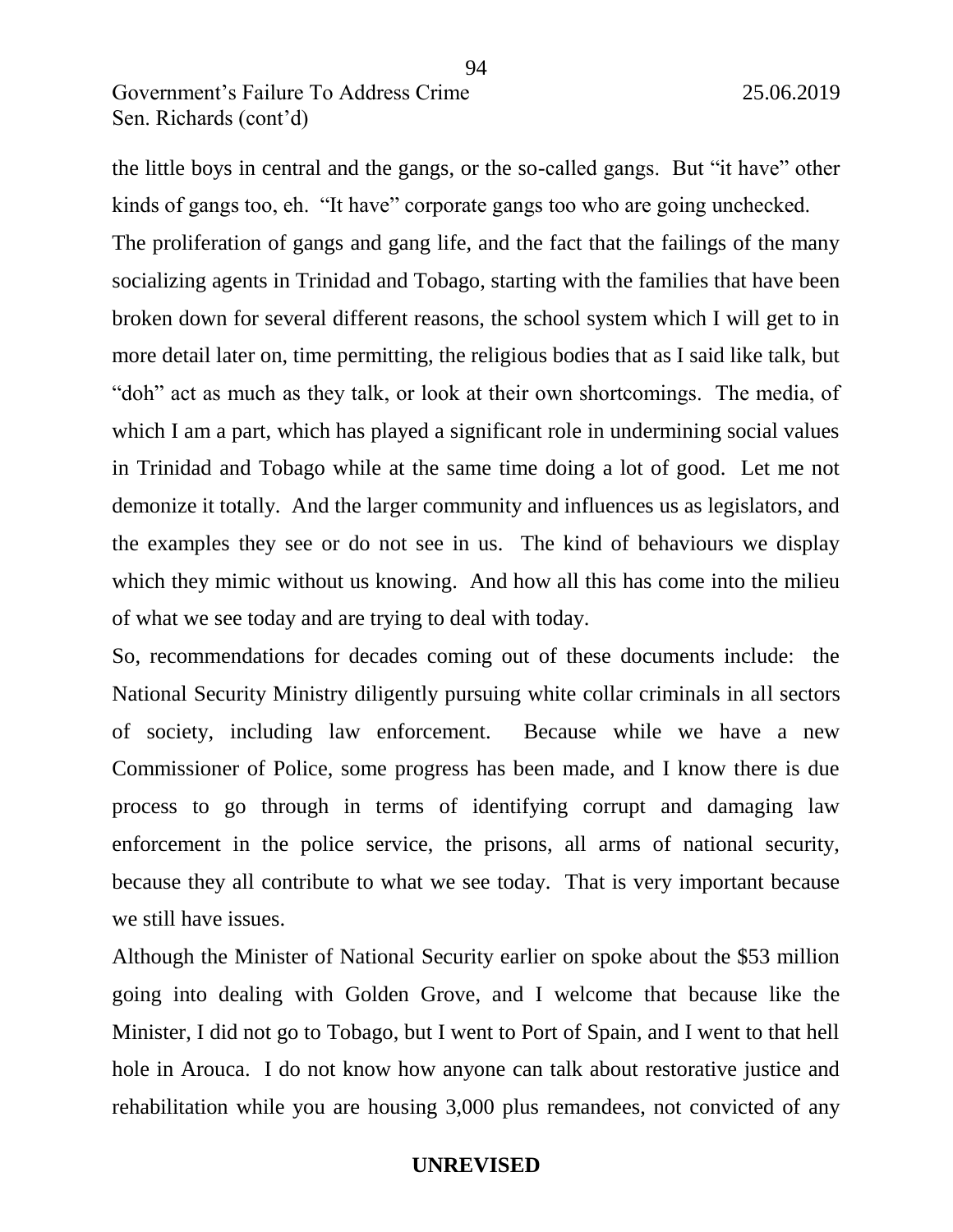crime, with quite possibly the reason to be there, because the criminal justice system has determined through our laws that they meet the threshold for being detained, but not under those conditions. And when you are remandee for 14 years or 13 years under those conditions, there is absolutely no way, as my colleague Sen. Deyalsingh will tell you, that you are coming out a better person, that you are coming out ready to make a positive contribution to society. They are coming out angry and they are coming out for revenge.

The unchecked contraband that keeps going into the prisons in Trinidad and Tobago that facilitates hits in Trinidad and Tobago. I have heard so many decades of jammers and "scammers", and you really have to wonder if we are really serious, because officers refusing to go through basic security checks to make sure that they are not carrying contraband, systems in place to make sure that visitors do not take in contraband, effective systems—yes you see one or two people ever so often being identified as persons carrying contraband, including officers. But really it is a drop in the bucket when you think of what is passing in there and what is available to inmates and detainees in the nation's prisons which is part of the problem.

It is a school for criminology, our prisons, and if we do not take a hard look at that and it is not only about improving the infrastructure, it is about dealing with a system where we fix that remand problem, because \$53 million is not going to fix the remand problem, you know, the remandee problem. It might get them a little better facilities in which to be housed, but it is not really fixing the remand problem. That is an issue for the courts. I do not want to run afoul of a Standing Order, but in a debate coming up I will talk more about that in terms of what can be effective.

Looking at the police service and what has been able to be done in London,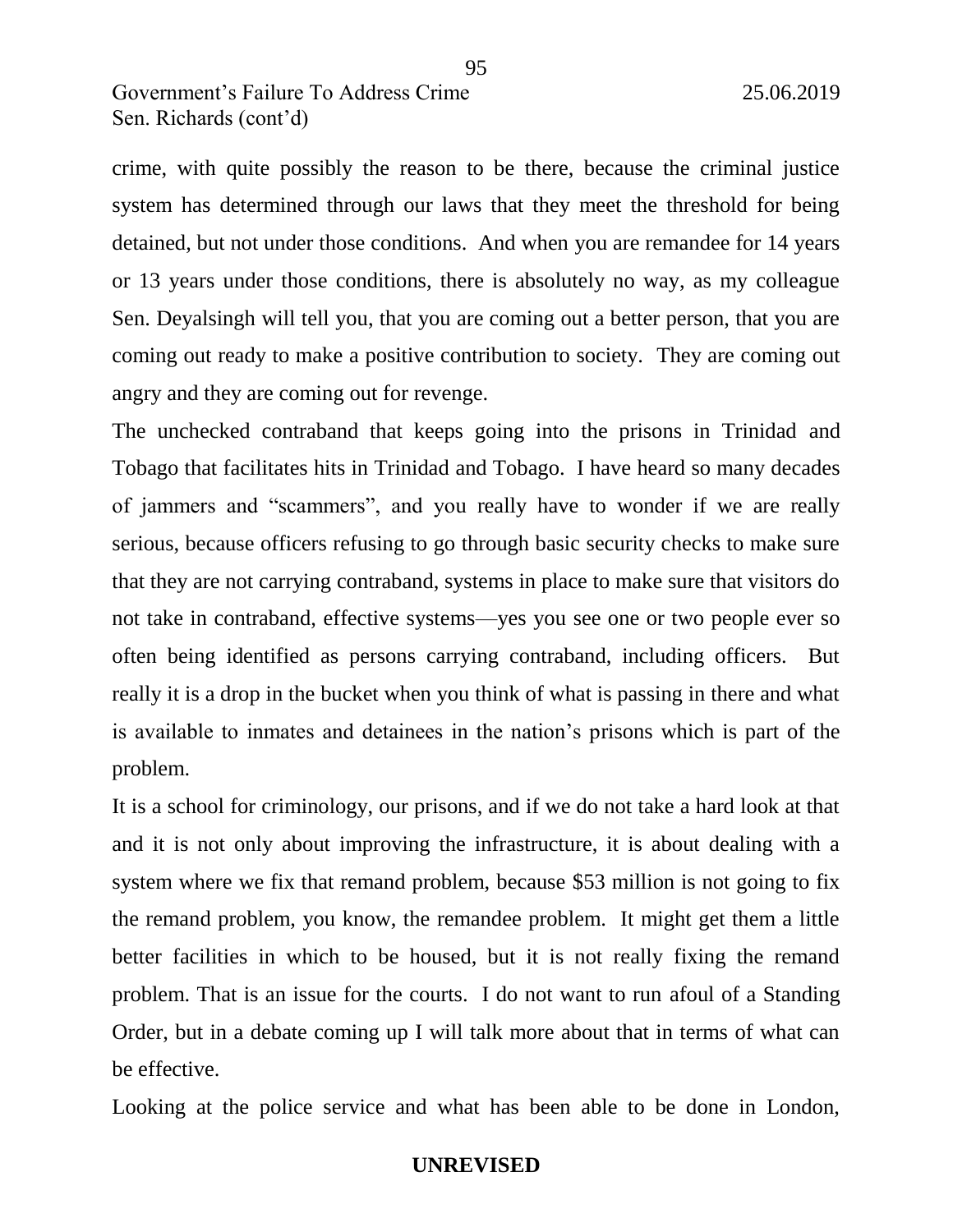because they had a real corruption problem in the 80s and 90s too. Jamaica, right there, faced with basically an international shut down when Christopher "Dudus" Coke had CNN cameras following a siege in Kingston many years ago, and they have now, to some level, rehabilitated Buju Banton being caught in that net, but they were forced to make changes, because it meant economic sanction and hardship for the people. They did not have a choice, but we still seem to be at some level thinking we have a choice, and we could carry on as we are carrying on. We have to bring the criminal element under control.

I saw a news article quoting the Commissioner of Police saying—I think it is day before yesterday, I apologize, Madam President, because I am taking it from memory. I think it is a *Newsday* report of day before yesterday quoting the Commissioner of Police as saying there are 50 shooters out there. Okay, so we know there are 50 shooters out there. Why are they not in jail? The Attorney General through you, Madam President, identified someone by moniker in the last debate as a known gang person accusing, pelting accusations. Why is that person not in jail? I know there is a difference between intelligence and evidence, but if we have all this overwhelming information about who the criminal element is for so many decades, why are so many gang leaders still outside creating havoc? What is the shortcoming?

**Madam President:** Sen. Richards, you have five more minutes.

**Sen. P. Richards:** It cannot be. Let me move quickly to the education system, because you all know that is my pet peeve.

A class divided education system which severely lacks equality. Denominational versus Government schools, the prestige system, "I am better than you." "You duncee, I bright. My family better than yours." That is what our system has done for years, and it has marginalized about 3,500 to 5,000 students—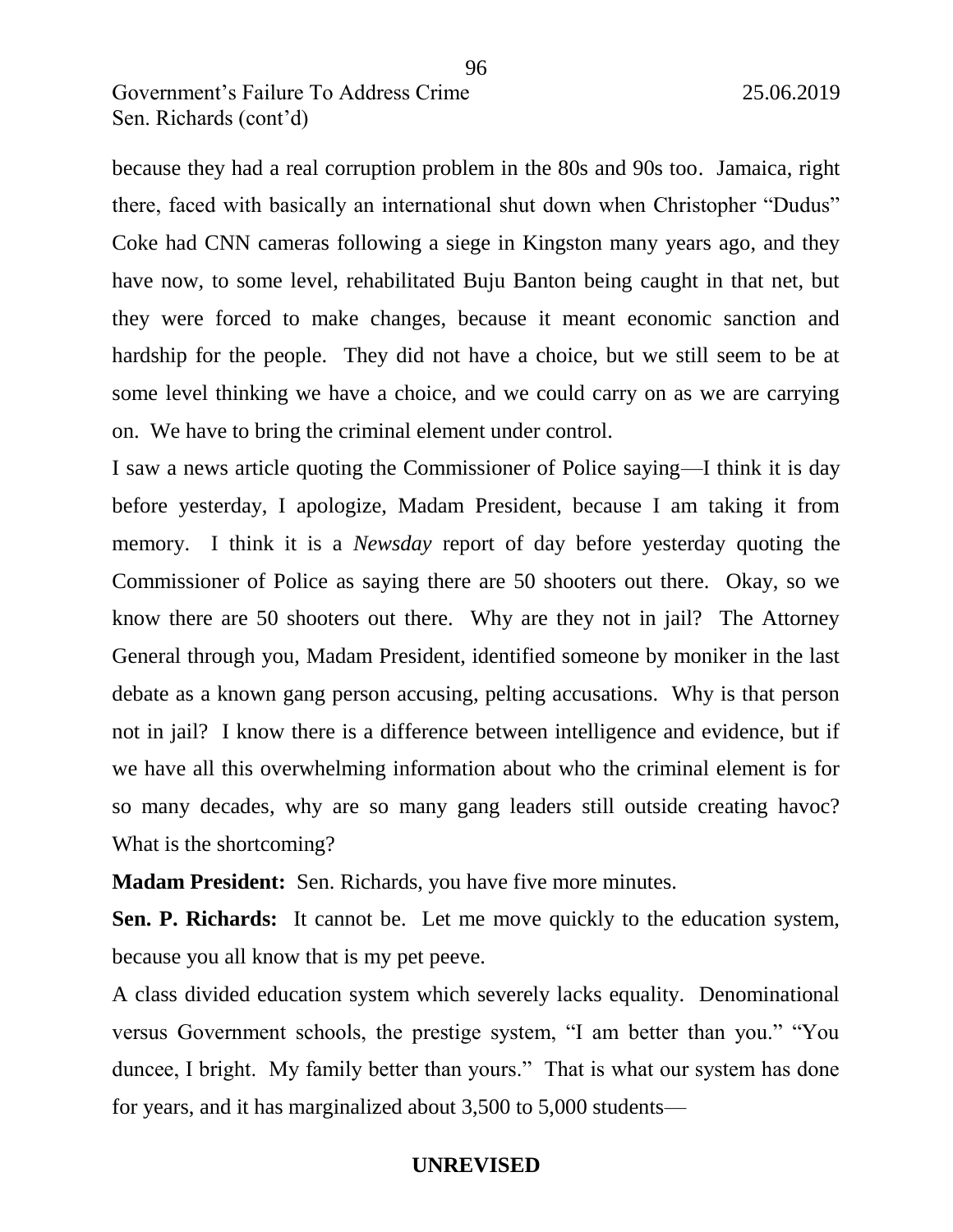**Madam President:** Sen. Richards, I apologize. You will finish at 5.53.

**Sen. P. Richards:** Thank you, I was wondering. Thank you very much, Madam President. Thank you for the correction.

An education system that has continued to fail us as a nation. A system that is not student-centred, and does not treat students as individuals, but treats them in "graps". So if I have a particular gift, primarily academic, and you have a particular gift, you are—because when I went to Hillview College we were the science students, so we were the bright boys, and the rejects were the art students. But you know what? The art students are now lawyers, which is a good and a bad thing in some instances. [*Laughter*]

## **5.40 p.m.**

Unfortunately, students are not one homogenous group. [*Laughter*] I apologize to the attorneys, I do not mean any ill will. As I have said, there is good and bad in every sector in society including broadcasters and media people.

**Hon. Senator:** The Opposition will come out for you.

**Sen. P. Richards:** I know. Anyway, you have to be concerned about a system that is not able to look in a really objective, diagnostic way at 3,500 to 5,000 students that fall below the cracks every year. A system that is more concerned with patting itself on the back, no matter what Minister is in the office for the last 15/20 years, and running to the schools with the best performing SEA students and taking pictures for the media. And I am not saying that about any particular education Minister, I am saying it about all in the last 20 years because we "done know" the protocol already. SEA results, it is coming up just now.

**Hon. Senator:** Friday.

**Sen. P. Richards:** SEA results, Friday; Saturday morning, picture in the papers. And I have no problem with acknowledging the good work of students who have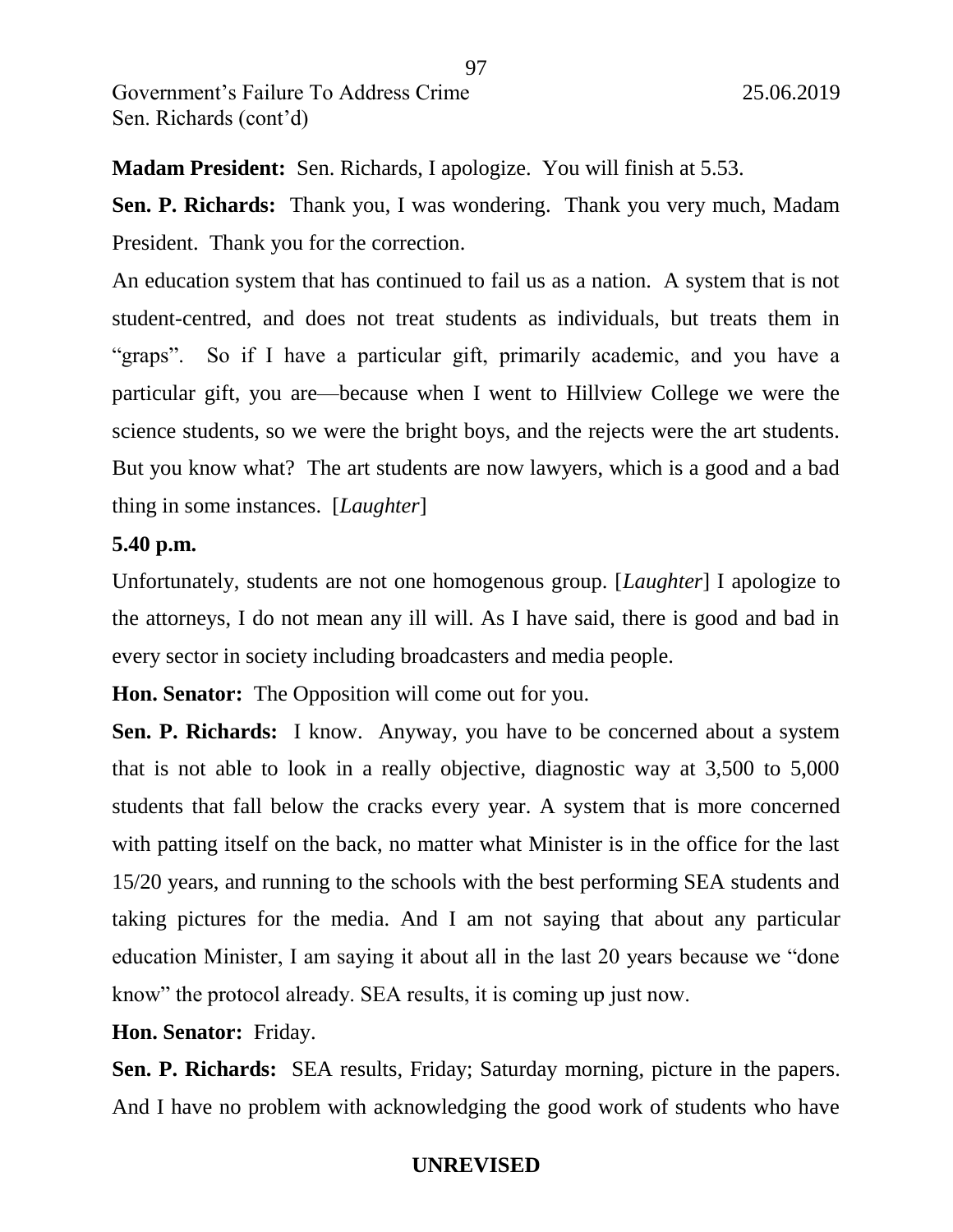worked hard and excelled, eh, but the bigger issue is those that have fallen below the cracks and why they are falling below the cracks, and providing empirical diagnostics to ensure that we find out where they went wrong before they reach secondary school, so that we do not pass them on to secondary school as a bigger issue because what you are doing is destroying their self-esteem. You are calling them a failure for the first 14, 15 years of their lives. An education system that is more concerned with testing students than testing teachers and the systems, because there are entire education districts in Trinidad and Tobago that are falling below the 30 per cent benchmark in SEA.

And the hon. Minister of Education came here and responded to a Motion I presented a couple months ago, and he said, he was very clear, he schooled me a bit and I am appreciative of it, that the SEA is a placement examination, and the 30 per cent is a benchmark for placement. Well, if we are celebrating 30 per cent, we are not global people, we are not going to be globally competitive because that it is not what they are competing with globally. And I am not saying he is to blame, do not get me wrong, I am not personalizing this. I am saying, we have to find out why so many students are falling below the 40 per cent benchmark because there are issues with students who have made 40 per cent, they have not grasped effectively 60 per cent of the curriculum; that is what that says on a fundamental level, you know. If you make really 30 per cent, it means you really understand 30 per cent, 70 per cent escaped you.

So when you transfer that from primary school to secondary school and the curriculum gets more challenging, imagine how that student feels. So we have to deal with that, there is no reason why we should have this class system, we should not belittle the denominational schools, we should try to understand.

And I think Dr. Rhoda Reddock and others from UWI's Faculty of Social Sciences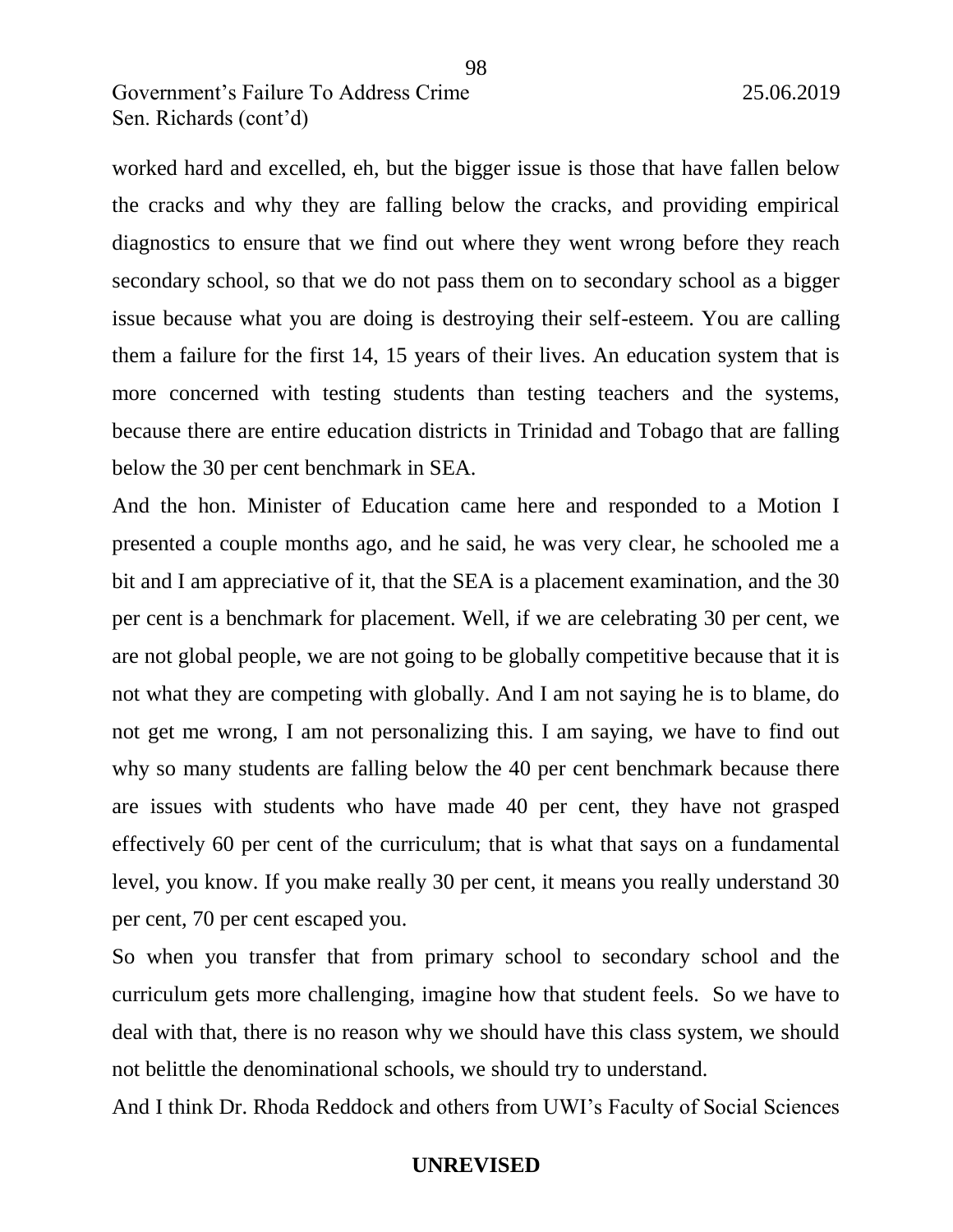have done extensive research on why denominational schools do better. They have better sources, they have better systems, the socialization is different, they have better PTA systems and it works as a collective. Why can we not transplant what is working there to the government schools, because education, and ironically, national security, usually go neck and neck in terms of budgetary allocations every year for the last 15 or so years, so it is not an issue of money. It is an issue of what we are doing and how we are doing it, and if we do not solve that problem, we are basically handing over about possibly 2,000 to 3,000 students every year to a gang leader that is going to validate them, to a gang leader that is going to give a sense of accomplishment through illegal means, because the formal system has told them that, "I doh want you, you eh worth nothing", and that is exactly how gangs prosper in any jurisdiction.

Gangs offer what a family, a society and a community fail to provide to every individual. I think it was one of the Opposition Senators who quoted Maslow's hierarchy of needs, which is well known, the five levels, and if you do not get past each level, you have problems. So if you do not have food and water, "doh tell me nothing" about studying, and if you do not have emotional and psychological security, I cannot reach self-actualization, they have to go cumulatively, and we are not providing the support for these students.

I was really happy, Madam President, to see—Trinidad is a really funny country, you know. The Government opened a swimming pool over the weekend and you would swear it was the worst thing in the world. And I am shocked as to the negativity surrounding the opening of a swimming pool, and I understand the political environment in which we operate, but even if it took 20 years, 15 years, let us rejoice, "nah", they got a swimming pool, and something good, that is something good. But it had become by Sunday's talk shows and Monday morning,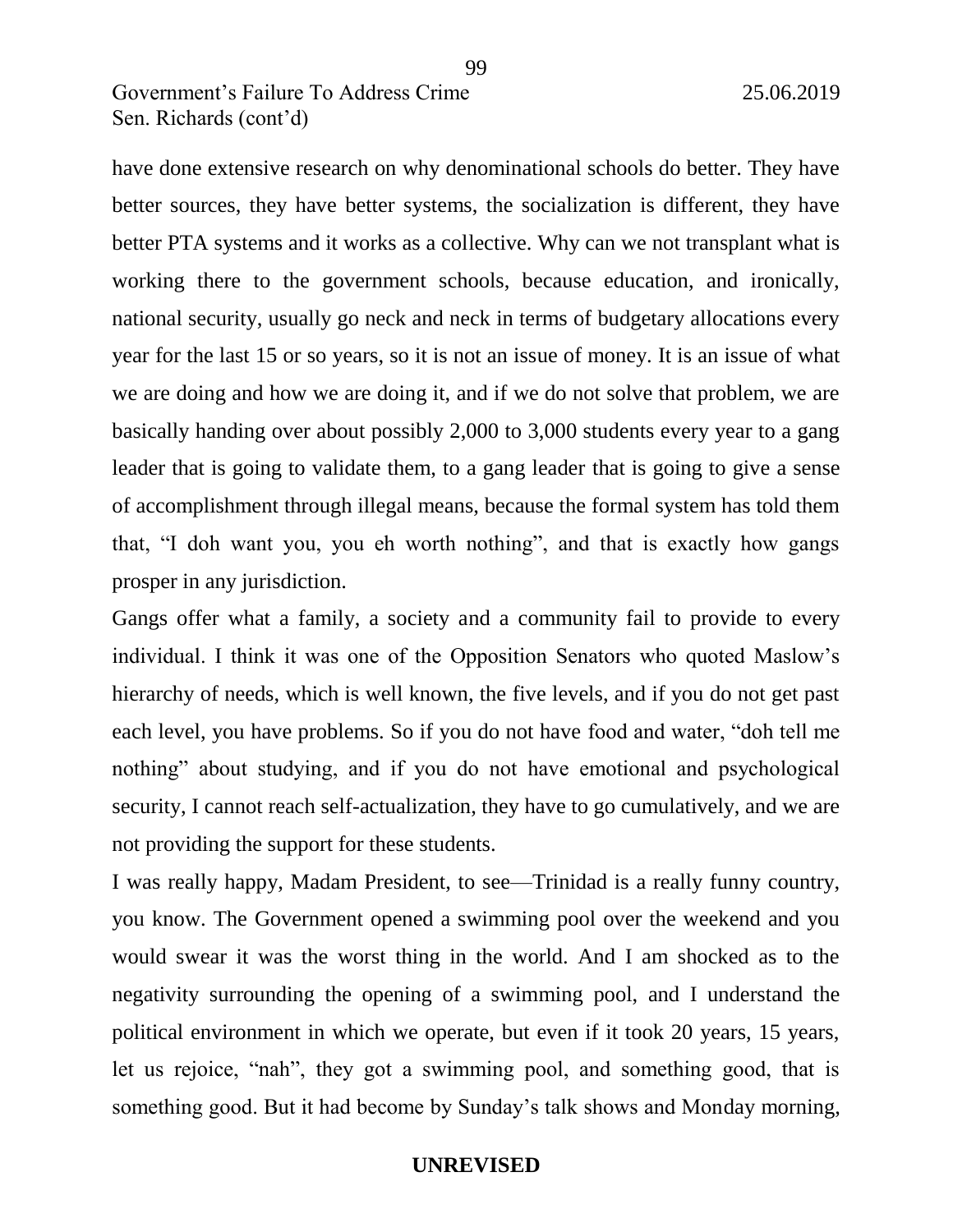the ire of so much conflict, a sporting facility which can provide so much good in any community has been used as a political weapon, and I am not identifying the UNC here, I am saying in general conversation.

If we could use something positive so negatively, what does it say about us as a country? Why are we surprised that we are where we are? And that is the general issue facing us as a country, we cannot seem to get past wanting to be in power and stay in power or wanting to get into power at the behest of what is the national interest. I stood back and I said wow!—and then that translates into whether we think we should unite in the fight against crime or as I started in my contribution, whether we should point fingers and blame; you said you would do this and we said we did this, and we this and you did that. When is it going to end? Madam President, what time do I end? Sorry.

## **Madam President:** 5.53.

**Sen. P. Richards:** 5.53. So I have a couple more minutes, seven more minutes. I want to end by looking at, and I have not got through half of it, but the issue of prison reform is very dear to me also because it also has to go with, to me, part of the education system. And the fact that, as I said before, it is important to improve the infrastructure in terms of the \$53million as outlined by the hon. Minister of National Security, and that is commendable, and upgrade the legal framework as we are doing very often in this honourable House, but we cannot divest restorative justice to only Wayne Chance, because that is basically what we have done, and he is going a great job, do not get me wrong. He has turned his life around and he has turned it into a positive thing in society.

But I get the impression that that is the State's answer to restorative justice, and it is not in the prisons or the systems, and I have said this on many occasions, because we are still calling it a "prison system" and not a "correction system". That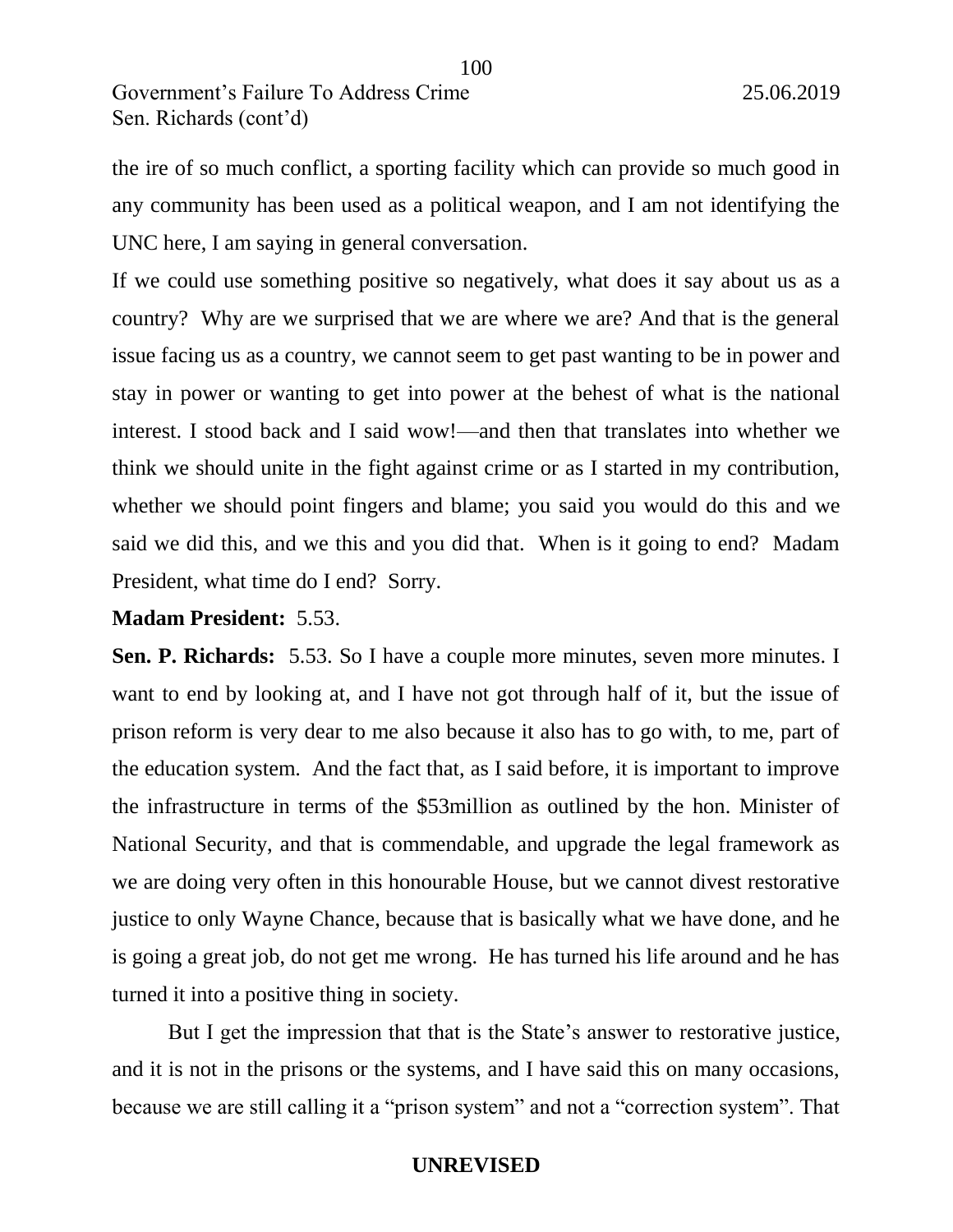is the start of the problem right there, because other jurisdictions have understood it that a prison is a holding bay, and a correction system has a different connotation and meaning, so let us start with that, and we are not understanding that, in Sweden and Scandinavian countries, prisons are closing down, they have to turn them into schools, which is great because the criminality is so low. We talk about—

101

**Madam President:** Sen. Richards, you really now have five minutes. [*Laugher*] **Sen. P. Richards:** Thank you, Madam President. We love to talk about Lee Kuan Yew and Singapore, that it seems standard reading for parliamentarians now and what a great job he has done in Singapore, and how he has transformed that society in the same time that we have been independent, 50/55 years. And, you know, I got sent a really wonderful video this past weekend on his three basic policies or principles and philosophies underlined how he approached governing that country and turning it around.

MPH: M is meritocracy, it does not matter who it is, it could be UNC, PNM, COP, MSJ whatever; the most qualified and appropriate person gets the job; it is the only way a country can move forward—meritocracy.

P is pragmatism, and he has combined successfully elements of socialism, which it seems is a bad word because it has been demonized by the West so much. And capitalism, very effectively because in some projects it works, and in some situations it does not work, so he has combined them very well in terms of the way the country moves forward. And the third he said, and this was a professor of public—

**Sen. Khan:** Public policy.

**Sen. P. Richards:**—public policy. Thank you, Minister Khan. And the third one is the seemingly simplest and the most difficult. And the third is the H, and that is honesty. And he made an example very early on in his tenure where a public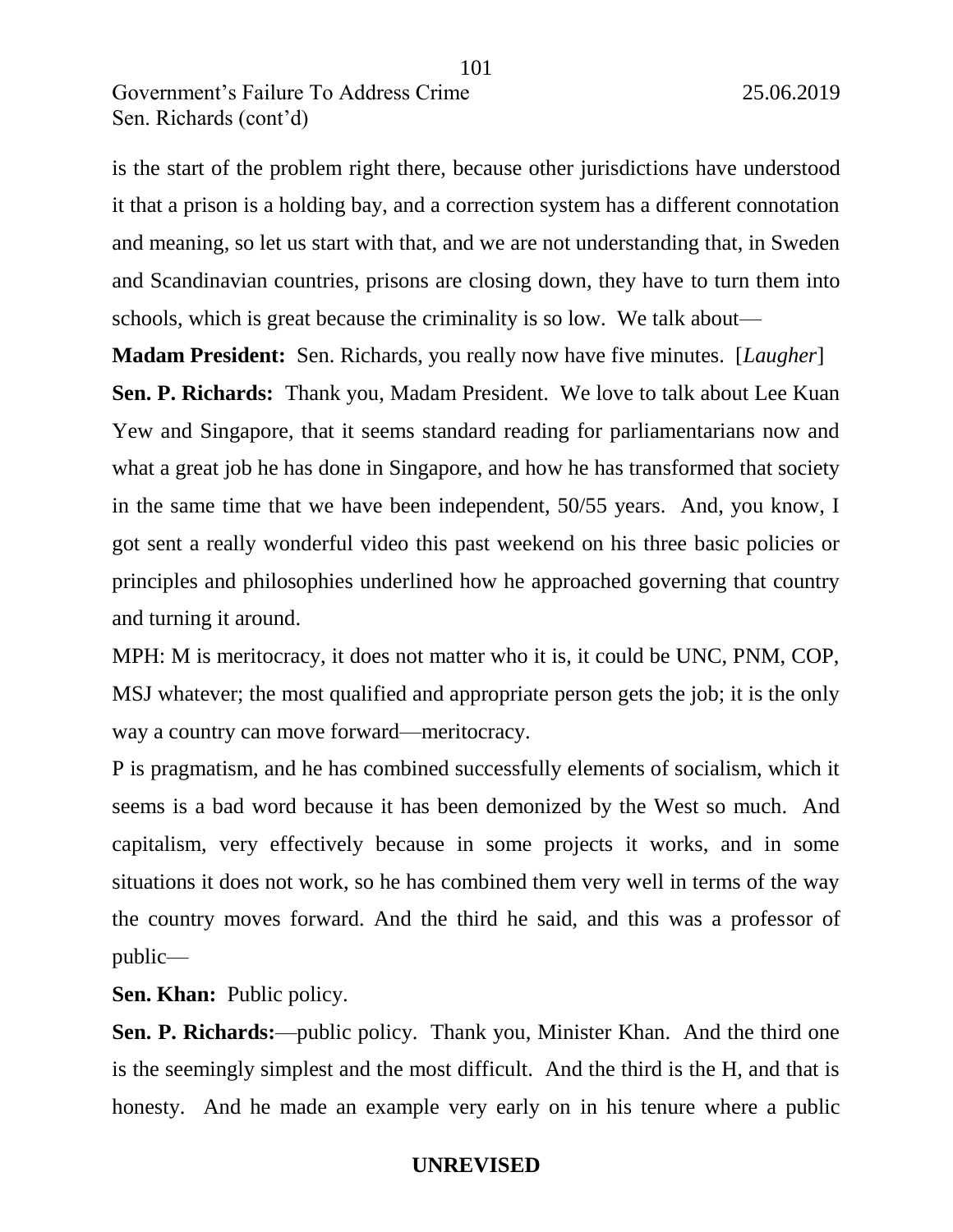official went on a business trip with a businessman, and when he came back on the plane, the premier and the authorities were waiting and locked him up. You know why?—because he took a trip paid for by a businessman, a hotel paid for by a businessman and that was considered corruption; that is a normal "day work" in Trinidad and Tobago.

102

**Sen. Ameen:** Hmm.

**Sen. P. Richards:** Yes, Khadijah, "hmm", for everybody. And there is nothing wrong with public/private partnership, but it has to be done in format and in a transparent manner and that is the difference. And while we talk about Singapore, we need to do Singapore and not just talk and quote Singapore because it is sounding cute.

So, Madam President, I welcome this Motion, but not possibly for the reasons Sen. Obika intended. I think we really have to stop the blame game and we really have to take collective responsibility and understand that if we do not bridge this political divide and this class divide in Trinidad and Tobago, we will not go anywhere, and we would really have done the coming generations a great disservice in this country. And with these few words, I thank you. [*Desk thumping*]

## **Madam President:** Sen. Ameen. [*Desk thumping*]

**Sen. Khadijah Ameen:** Madam President, I want to begin by thanking my colleague Sen. Obika for bringing this Motion and for commending him on the way he piloted the Motion. I have nine minutes in today's private Motion and I intend to utilize all nine, and I will return on the next day that we continue private members' business to continue this debate because there is so much that has to be said about the Government's handling of crime.

This Government and several Members on the opposite side have indicated that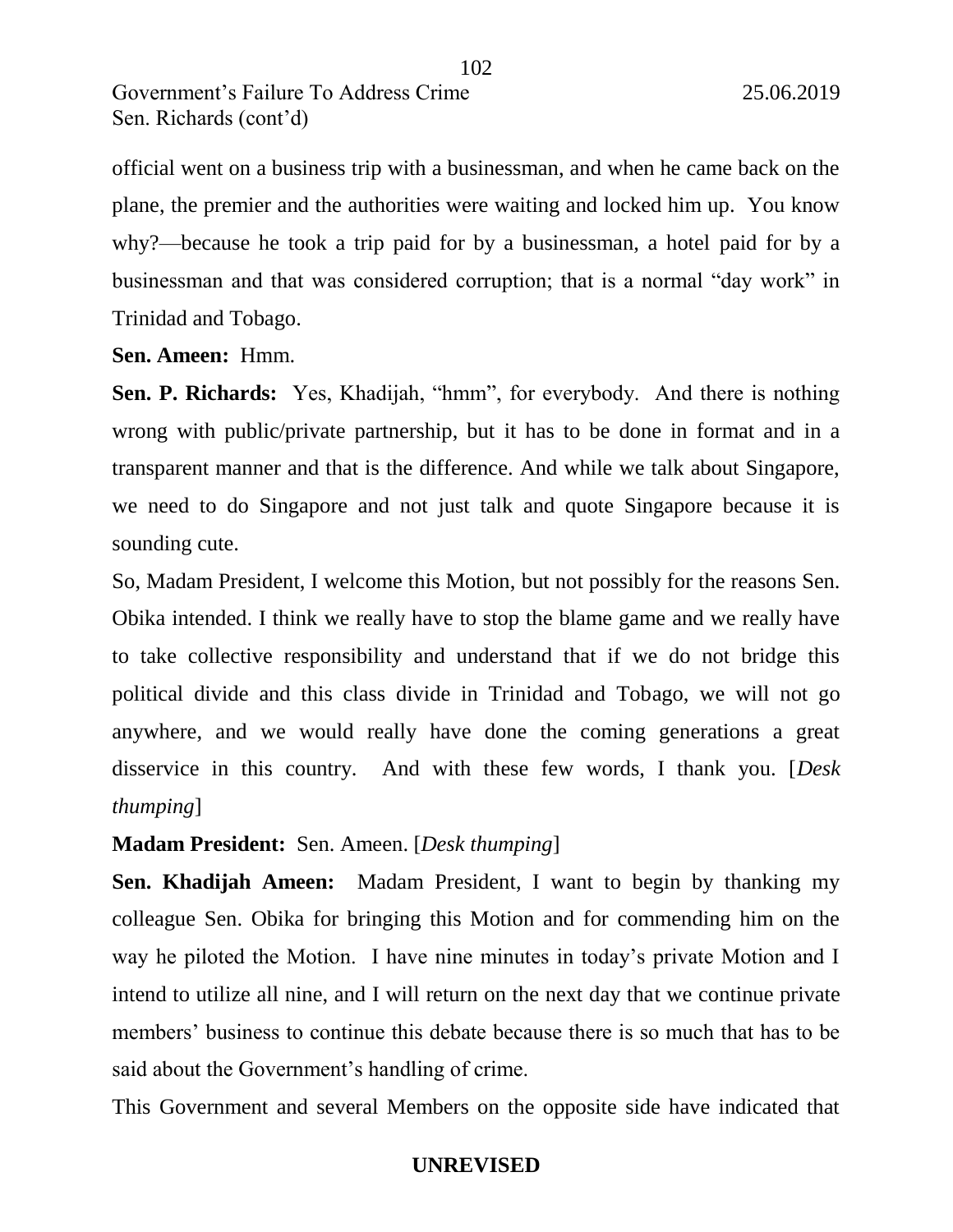they are working assiduously to fight crime. The Attorney General piloted a Bill to deny persons bail to persons caught with firearms and particularly high-power rifles; the debate for that is in progress. The Minister of National Security was here earlier talking about drug lords and making drug busts. And in the face of this, Madam President, I want to repeat something I said in this House recently in another crime-related debate.

As long as the perception exists, true or untrue, that senior persons in our society are closely affiliated to the criminals and to the drug trade in Trinidad and Tobago, blood will continue to flow in the streets of our nation. As long as there is a perception that justice is for some and not for all, there will continue to be war in the ghettos. As long as you have first class and second class citizens, the 1 per cent versus the 99 per cent, unless we reduce social disadvantages, unless we level the playing field for access to opportunities, we will live under siege. This PNM Government has no moral authority to talk about crime because they are part of the problem.

Madam President, I listened earlier to the Minister of National Security who is also the Minister of Communications who is also a Minister in the Ministry of the Attorney General, and I want, as well as—

**Sen. Khan:** He is not in the AG's office.

**Sen. K. Ameen:** Sorry. He is the Minister in the Office of the Prime Minister; I am guided.

**Hon. Senator:**—who sometimes acts as AG.

**Sen. K. Ameen:** Yeah. I know he often acts as Attorney General; so my apology.

Madam President, first off I want to say it is a very dangerous thing that this Government has appointed its Minister of National Security to have the portfolio of Communications. And with communications, with political communications

103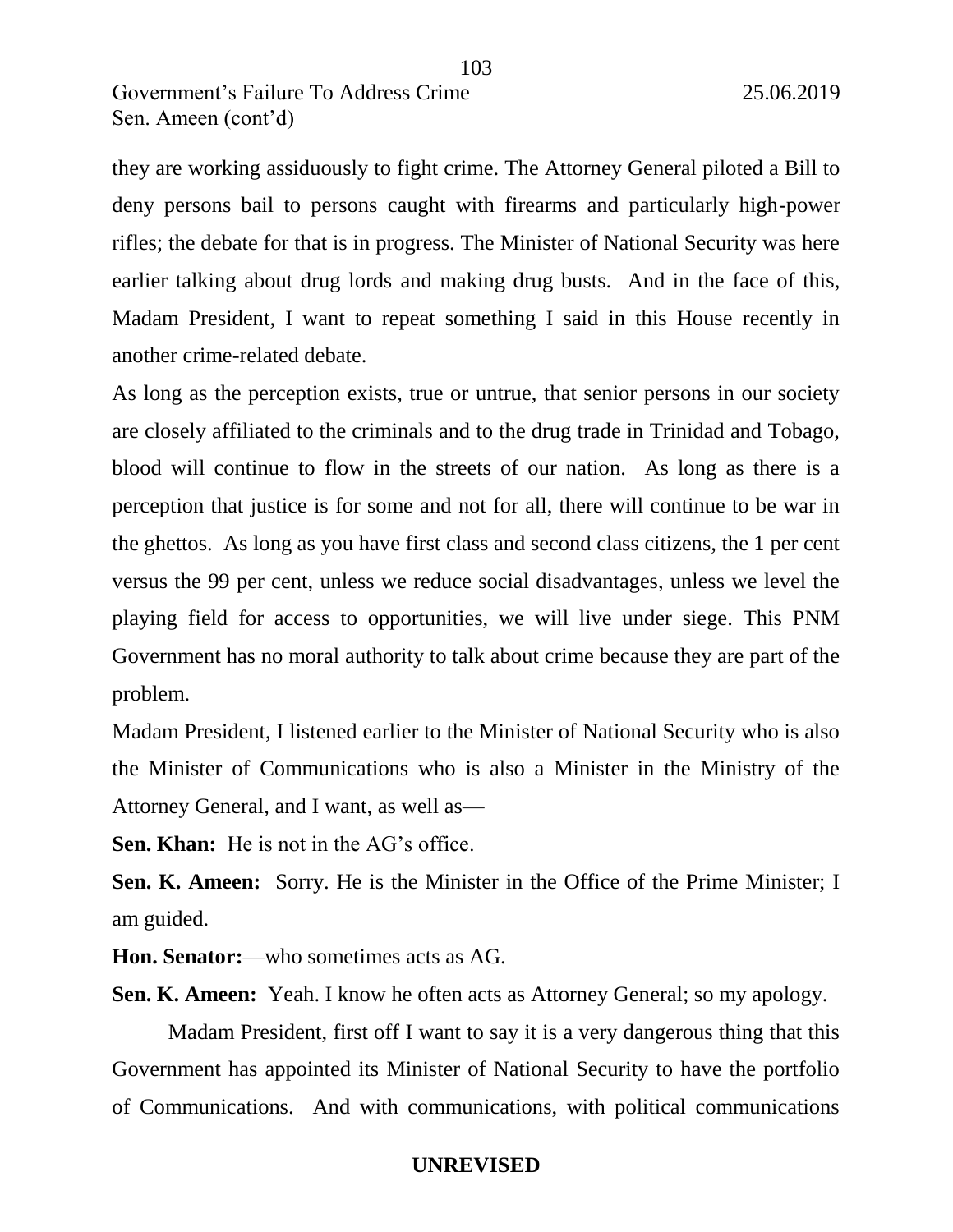comes campaigning and propaganda and putting forward your truth versus the truth. That, Madam President, is a dangerous thing [*Desk thumping*] and we have seen the Minister get into trouble for it.

104

There is a popular quote, "if you repeat a lie enough it becomes the truth", and it is referred to as a law of propaganda and it is attributed to the Nazi, Joseph Goebbels, [*Crosstalk*] it is German. Yes. It is Goebbels. Right? So, Joseph Goebbels was the Minister of Propaganda or communications in the Nazi Government in 1933 to 1945, and amongst psychologists it is known as the illusion of truth effect—my psychologist friend there. So when a population experiences a bombardment of information with a political objective, it is not necessarily always truth. But I want to advise Trinidad and Tobago, you do not have to be subjected to the barrage of information from the Government, there is hope, and the fact that the repetition of this information could make it appear to be truth, and understanding that can help you from falling for propaganda. So to the people of Trinidad and Tobago, "stay woke", stay aware, stay informed.

The Minister has often chastised users of social media, when the truth is, sometimes social media is the place where you get unfiltered information because very often media houses have political affiliations and political alignment.

The Minister of National Security, Madam President, I want to deal with some of his misinformation, there was so much. My colleague, Sen. Haynes, I must commend her, she dealt with [*Desk thumping*] some of the misinformation, but there was such a tremendous amount of misinformation in that contribution that it is beyond one person alone to respond.

The Minister spoke of a decrease in number of reports of serious crime and violent crime. He spoke about 908 less reports and so on. I noticed, Madam President, that he said that there was a decrease in crime—he said that there was a decrease in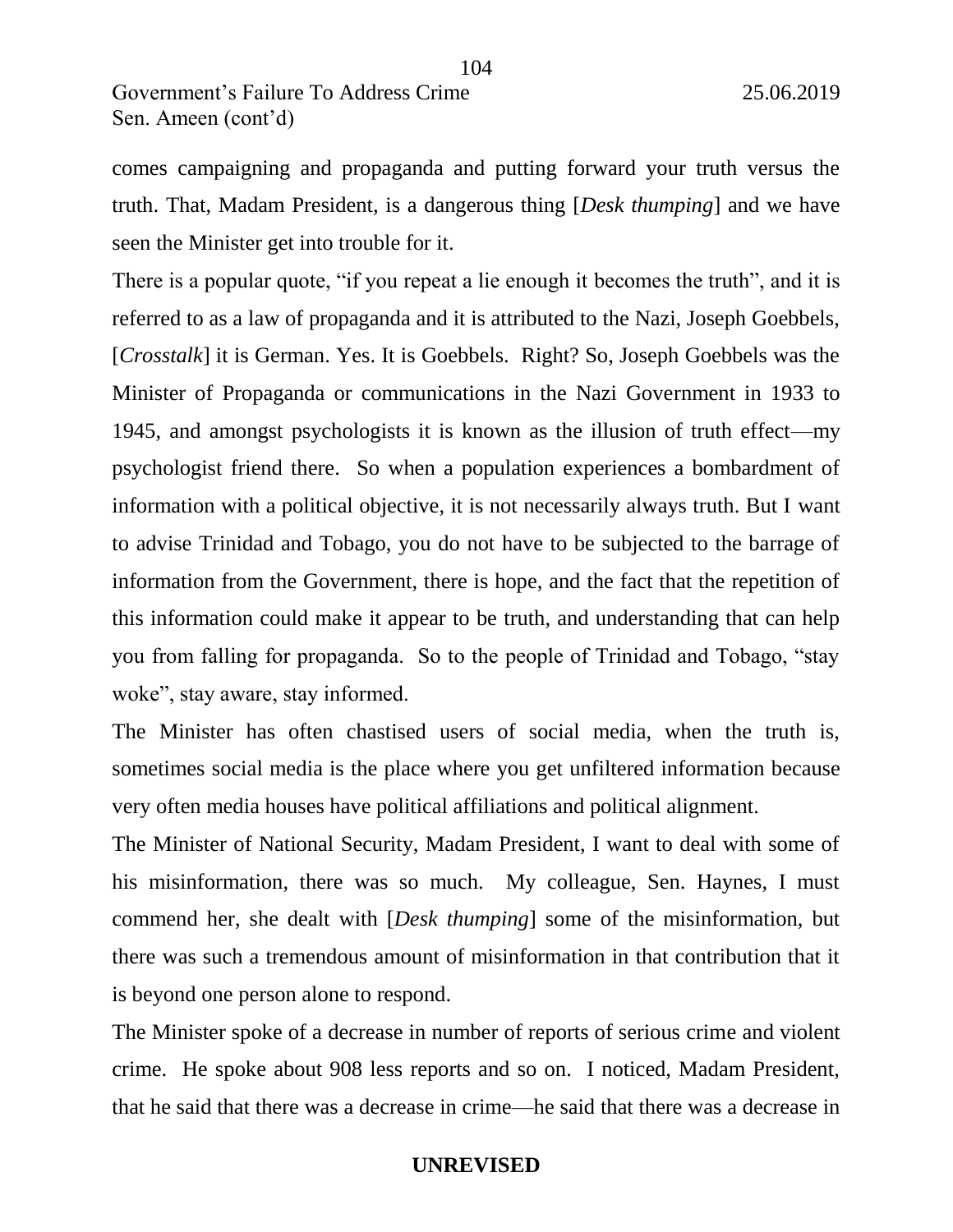reports, not a decrease in crime. And I want to ask the question and I believe him, I believe him because so many times you hear of robberies, you even see things on social media, you know friends who experienced home invasions, robberies walking down the street, robberies when they go out and they do not bother to report it. This brings me to ask the question about what the Government has been doing to help the police to deal with the public distrust.

It is known, it is a well-established fact, I think, that there is a distrust of the police, and trust is defined as a belief that someone is reliable, someone is good, someone is honest, effective. Trinidad and Tobago does not have full trust in the police, more so Trinidad and Tobago does not have trust in this PNM Government, and the high levels of trust could lead to healthy interactions, but low levels of trust undermine those constructive relationships that we need to get to the root of crime. Trust in law enforcement allows communities to feel a sense of obligation to obeying the law. Are we getting that from our communities? Are we getting citizens on their own volition choosing to obey the law even if they may not be caught or may not be punished; that is not happening.

Madam President, this Government has indicated that it has a whole-of-government approach, it has taken a whole-of-government approach to fighting crime. It seems to me, Madam President, that what they have done is put one Minister in charge of practically the whole Government and called that their whole-of-government approach. [*Desk thumping*] It is ineffective, it is not working.

I want to put on record before I close, the Minister of Agriculture, Land and Fisheries chastised the UNC for abstaining from the vote to select the Commissioner of Police. I want to put on record that we voted against. I want to put on record that the UNC did not agree with the process of political selection of a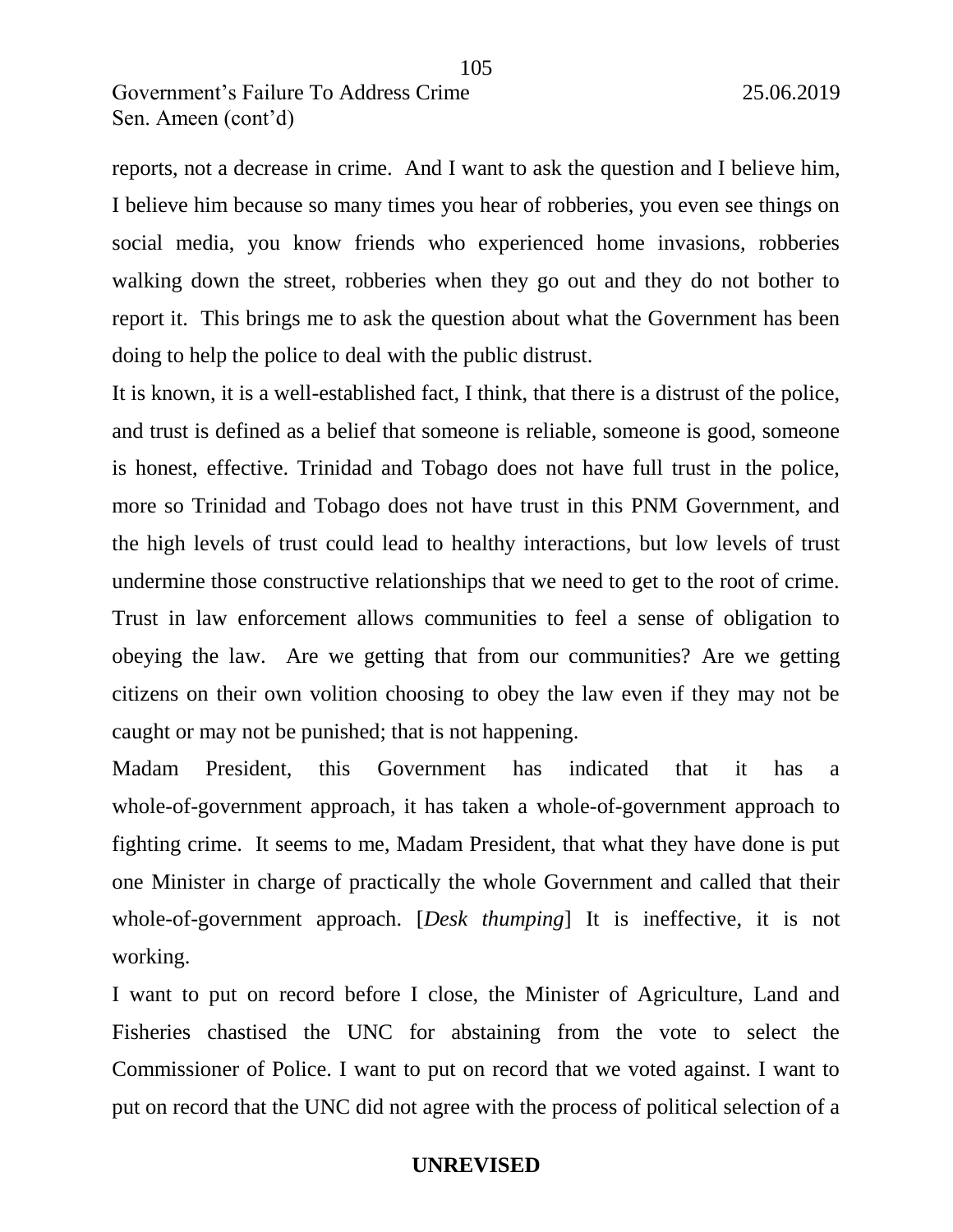Commissioner of Police. It is dangerous, and I maintain even today, that it is dangerous for the Commissioner of Police, for the head of law enforcement to be appointed politically because we can see that hold being used for the political purpose of the party in government, and we voted on principle not on person.

## **PROCEDURAL MOTION**

**The Minister of Energy and Energy Industries (Sen. The Hon. Franklin Khan):** Thank you very much, Madam President. Madam President, in accordance with Standing Order 48(4), I beg to move that the debate on Motion 1 be now adjourned. We move on to Motion 2.

*Question put and agreed to.*

**Madam President:** Leader of Government Business.

**Sen. The Hon. F. Khan:** Just to inform the honourable Senate that on this Motion which is a Motion to annul the Immigration (Amdt.) Regulations, 2019, there was consensus among the three benches that the Opposition will field three speakers, the Independents will field two and the Government will field two.

# **IMMIGRATION (AMDT.) REGULATIONS, 2019 (ANNULMENT OF)**

**Sen. Wade Mark:** [*Desk thumping*] Thank you Madam President, Madam President, I beg to move the follow Motion standing in my name:

*Be it resolved* that the Senate annul the Immigration (Amdt.) Regulations, 2019.

Madam President, the Immigration (Amdt.) Regulations, 2019, according to an explanatory memorandum circulated, seeks to amend the Immigration Regulations made under the Immigration Act, Chap. 18:01, to provide for the implementation of a registration framework to offer nationals of Venezuela who have been given legal status, via a ministerial permit to reside in Trinidad and Tobago, the

106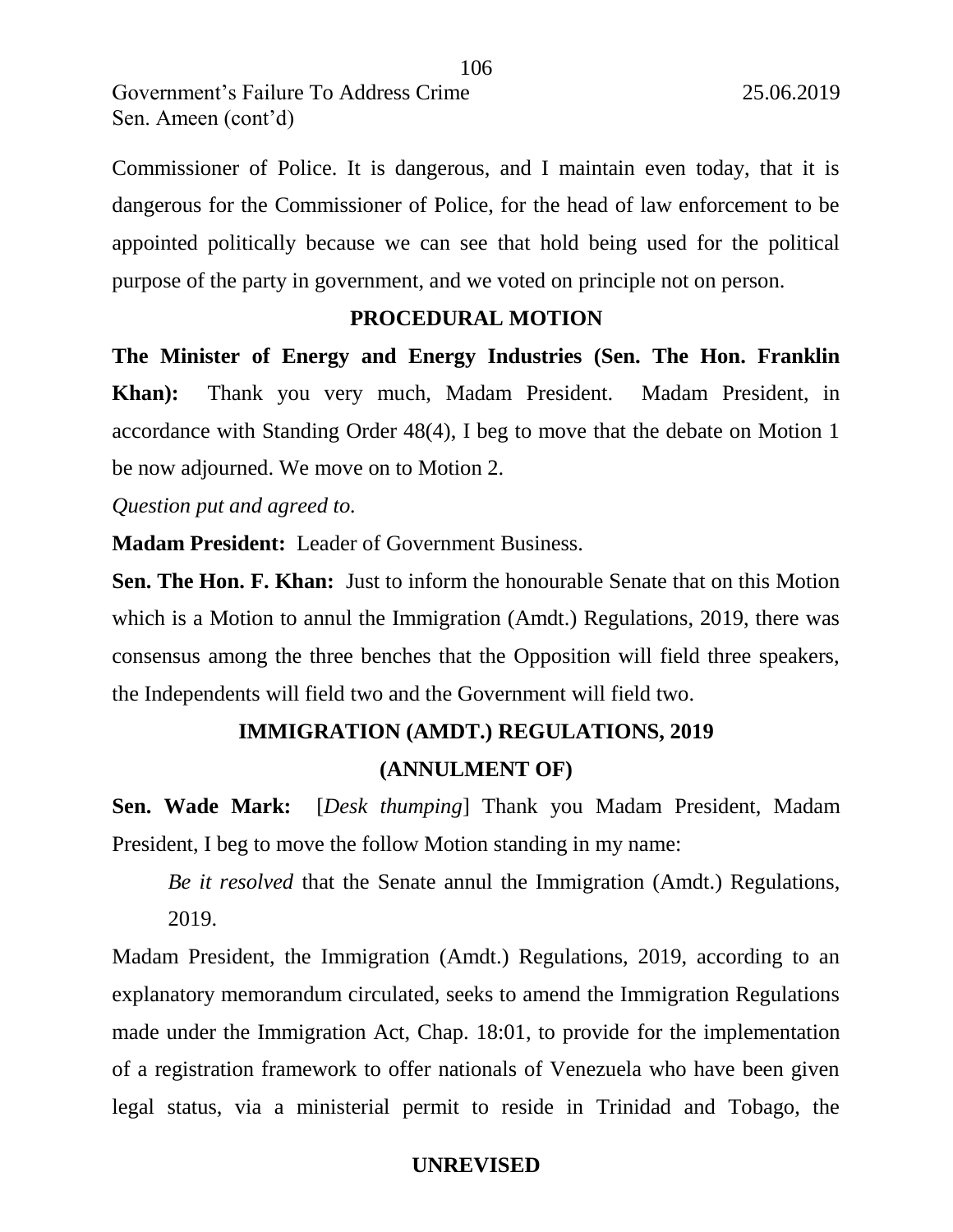Immigration (Amdt.) Regulations, 2019 25.06.2019 (Annulment Of) Sen. Mark (cont'd)

opportunity to obtain employment within the jurisdiction on a limited and temporary basis.

The amendments to the Immigration Regulations would impact 10(14) to extend the power of the Minister to exempt from the provisions of the regulations as it relates to work permits to a class of persons who hold a valid permit issued under section 10, which I shall return to. It inserts a new regulation 46A after 46, in which there is a new form, 17A and a bilingual version of the application form under subregulation (1).

Now, Madam President, I want to begin my contribution by indicating that policy is very critical when we are dealing with matters of the nature that I have sought to bring to your attention via this Motion, but policy—clarity I should say—is required if we have to have an informed policy.

And, Madam President, we have been in a state of literal confusion in this country as it relates to the tens of thousands of Venezuelan migrants that have visited and have stayed illegally in our country over the last few years. I think it began in 2014, but it intensified between 2016 and the current time.

Madam President, the Government has never been clear as to the status of the thousands of Venezuelans under our Immigration Act; they are referred to as "aliens". We have never been informed by the Government through their various spokesmen whether they were refugees—that was denied—whether they were asylum seekers, that too was denied, or whether they were economic migrants.

Madam President, I want to refer to a statement delivered on the 2<sup>nd</sup> of July, 2018, in response to a question that I had posed to then Minister of National Security, the hon. Maj. Gen. Edmund Dillon. And I asked, Madam President, about the increased number of Venezuelans arriving in this country and I sought clarification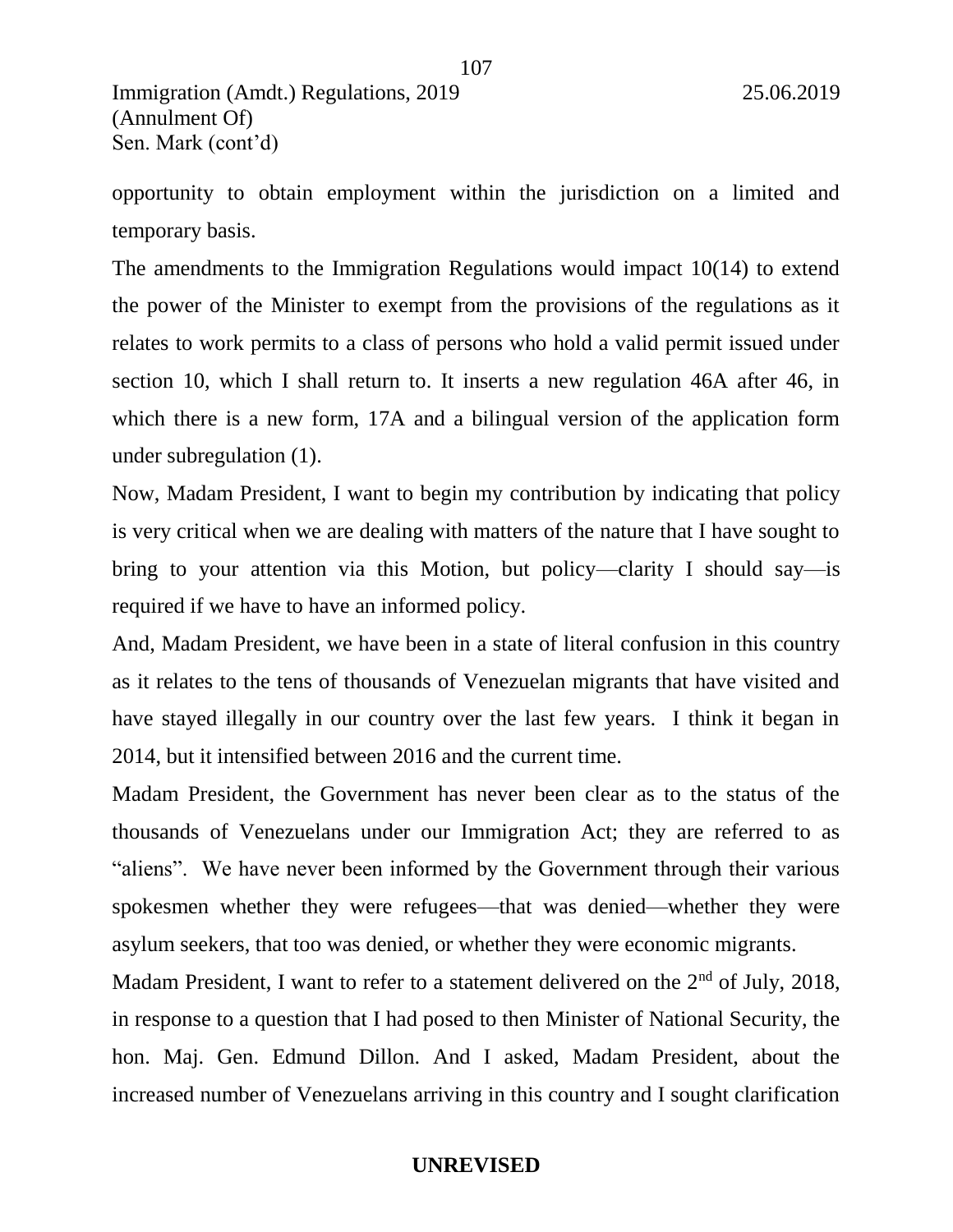on the following:

"…does the Government intend to introduce legislation to establish formal structures to address"—what I call—"refugee and migrant worker issues; and

108

if so, how soon?"

Madam President, the Minister responded by stating and I quote:

"The Government of Trinidad and Tobago is currently drafting legislation to treat with the issues surrounding refugees and asylum seekers."

That is what we were told on the  $2<sup>nd</sup>$  of July, 2018, by the then Minister of National Security. He went on to say:

"This policy is currently being reviewed in order to improve the efficacy of

the various Government and non-Government organizational apparatus." So this is what we were told, Madam President, in July. But, Madam President, many developments have taken place subsequent to this statement by the Minister. I would say it culminated without we asking the question, it was voluntarily given by the Minister of National Security himself. And I quote what he said, Madam President, on the  $24<sup>th</sup>$  of June, 2019, in a response to a question I raised just a few hours ago. And I quote, Madam President:

"Also, the continued use of the buzz word by those on the other side, of

'refugees', we do not have refugees here, we are dealing with migrants."

That is what we were told.

So, Madam President, for the first time Trinidad and Tobago was made aware that in—when you compare the statement made by Ret. Maj. Gen. Edmund Dillon, then Minister of National Security, that the Government was formulating a policy on refugees and asylum seekers, and they would have that done within a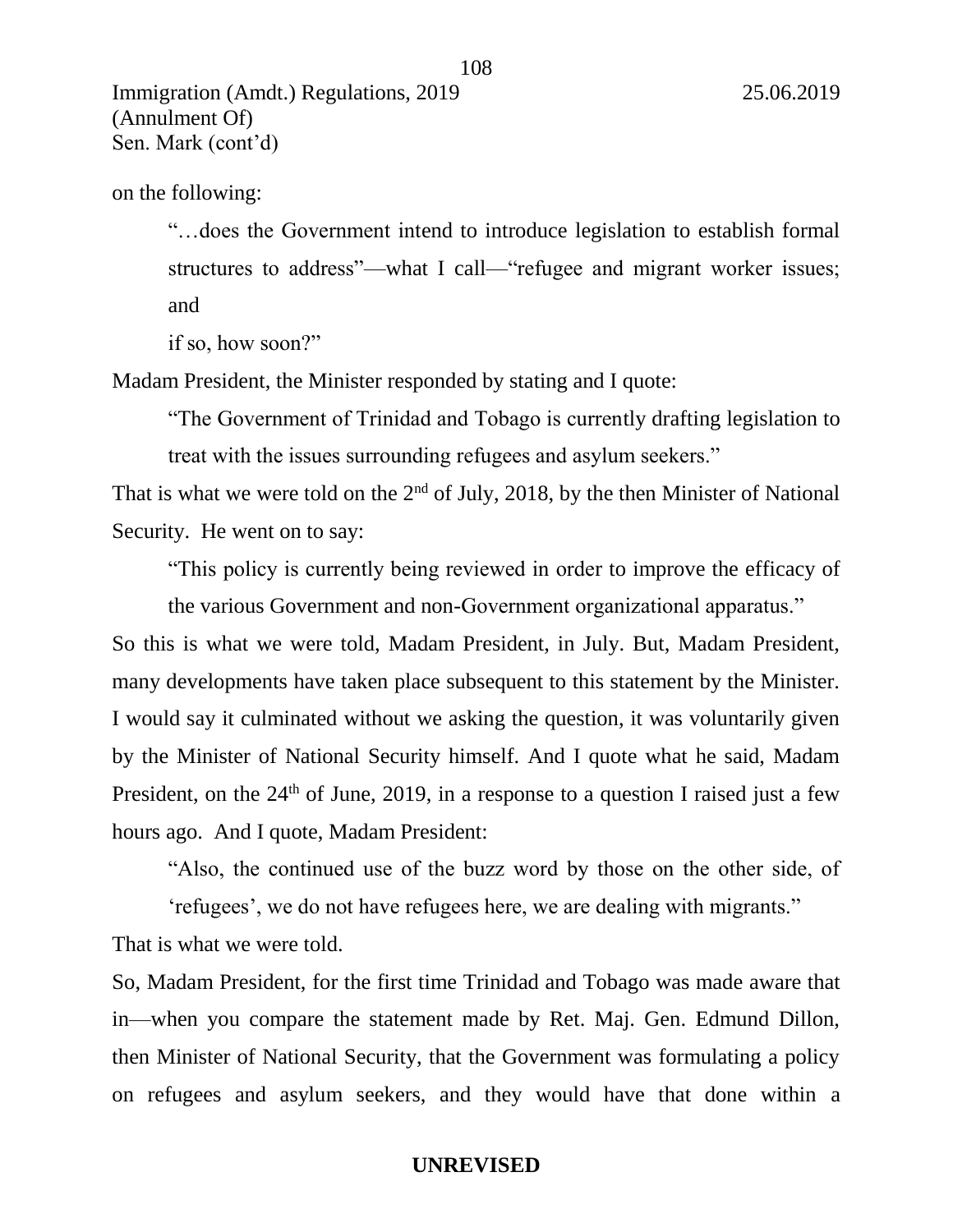reasonable space of time, we got a final policy position from the Minister of National Security saying there are no refugees. You on this side are talking about refugees, but we did not talk about that, that was a statement given to the country by the Minister, the former Minister of National Security.

109

So, Madam President, I think that is important to put on the record because we are dealing with policy, and arising out of the policy, these definitions are very critical for us as citizens to fully absorb and appreciate.

Madam President, I want to also bring to your attention very early because it will form part of my submission here this evening. Madam President, I am quoting from a *Newsday* article dated Sunday, the 9<sup>th</sup> of June, 2019, by Clint Chan Tack, and the headline reads, "Ambassador welcomes V'zuelan registration".

# **6.10 p.m.**

So, Madam President, as we speak in this debate today, Trinidad and Tobago does not know how many illegal Venezuelans are on our shores. The UNHCR has estimated between 40,000 and 50,000. That is what they have recorded and estimated. And, Madam President, we understand that according to the Government they have registered 15,000 and above through a registration process that started on the  $31<sup>st</sup>$  of May and ended on the  $14<sup>th</sup>$  of June. But, Trinidad and Tobago is not aware fully of how many illegal migrants are on our shores and in our economic and social spaces. We are not too sure, some people estimate, as I said, 50,000, some people say it could be as high as 100,000.

Madam President, let me just go on to quote what the Ambassador, Carlos Perez, said in an interview, and it is reproduced in the *Newsday* of Sunday the 9<sup>th</sup> of June, 2019, and I quote:

'"It's a very good initiative from the Government of'"—Trinidad and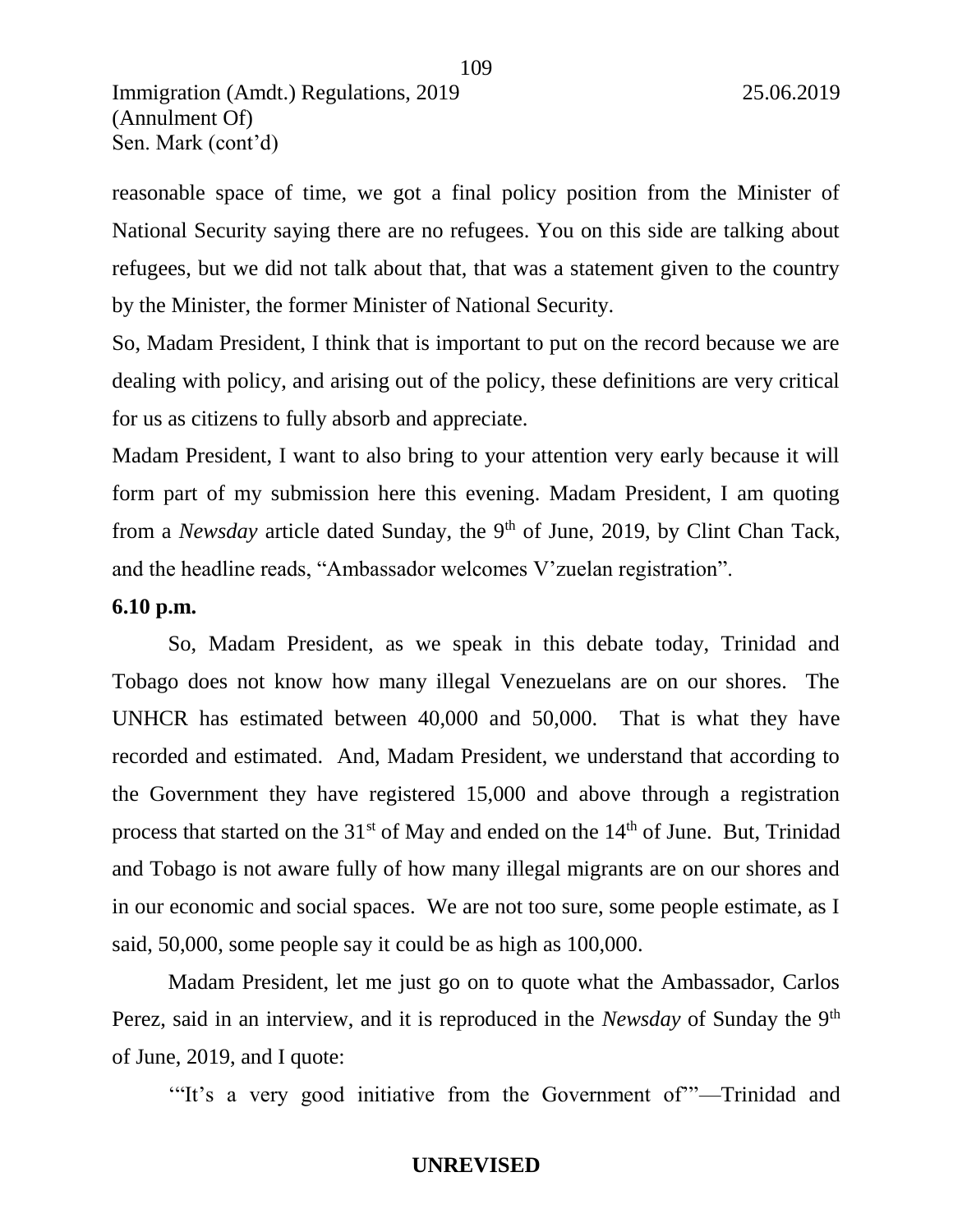Tobago.—"He said the process will give Venezuelans here an opportunity to regularise their status, get an opportunity to work for a year in TT and be protected by this country's laws.

110

Perez said"—he goes on, the article that is—"Venezuelans who are legally registered through this process, will have another opportunity to apply…"

I want you to listen very carefully. This is the Ambassador of Venezuela speaking. He cannot be speaking out of turn. He knows something that we do not know. He says:

"Perez said Venezuelans who are legally registered through this process, will have another opportunity to apply for residency or citizenship in Trinidad and Tobago or get a legal work permit."

He goes on to say:

'"At the end of the day, when you migrate it's a personal decision.'"

Madam President, this Government, as I said, has been in office for nearly four years. The Venezuelan crisis has been here and it has raged on for the period that the Government has been in office, but as I said it intensified between 2016 into the period that we are currently experiencing, that is the present time.

Madam President, the question here is this, they are not asylum seekers. There is a definition for asylum seekers under international law; an asylum seeker is a person who has left their country and is seeking protection from persecution and serious human rights violation in another country, but who has not yet been legally recognized as a refugee and is waiting to receive a decision on their asylum claim. That is what you call an asylum seeker.

Under international law a refugee is a person who has fled their own country because they are at risk of serious human rights violation and persecution, and their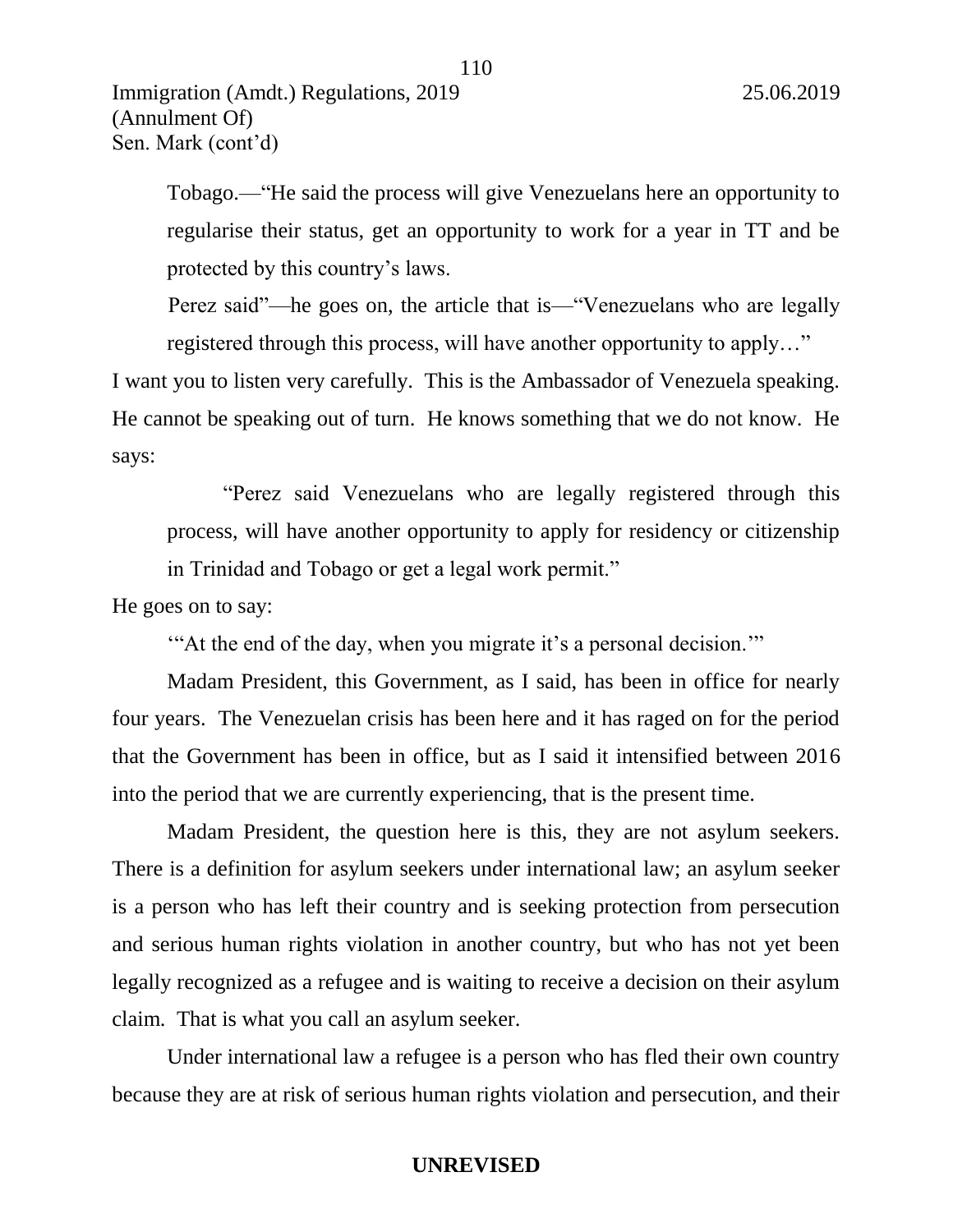safety and life were so great in terms of risk that they felt that they had no choice but to leave and seek safety outside their country. That is a refugee. What is a migrant worker? According to Amnesty International, migrants to be people staying outside their country of origin who are not asylum seekers or refugees. Some migrants leave their country because they want to work, study or join family. So a migrant worker is a person who has left its country voluntarily seeking opportunities to improve his or her family personal life.

So, Madam President, now that we have been told by the Minister of National Security, who under the Immigration Act, which these regulations are being amended, is responsible for citizenship and also responsible for granting permits, what is called ministerial permits, is the person who told us some 24 hours ago that we are only dealing with migrant, economic migrant. Those are people who have come here voluntarily. No one has forced them to come here, so we have to bear that in mind, because we are talking about policy in this particular context.

So, the question that we need to pay attention to is this, the Minister of National Security announced in his programme, which as you know, Madam President, the registration took place between May the  $31<sup>st</sup>$  and June the  $14<sup>th</sup>$ . We are told from the Government, by the Government, that some 15,000 persons were registered, and they have now been given a card so that they can be employed at will in Trinidad and Tobago, and they have been given what is called this card. I could only assume, Madam President, under the Act, which I will quote shortly, is a ministerial permit that will permit them to work legally in this country. The question here, Madam President, is that persons who have come into our country voluntarily and illegally have now been given a ministerial permit, and they have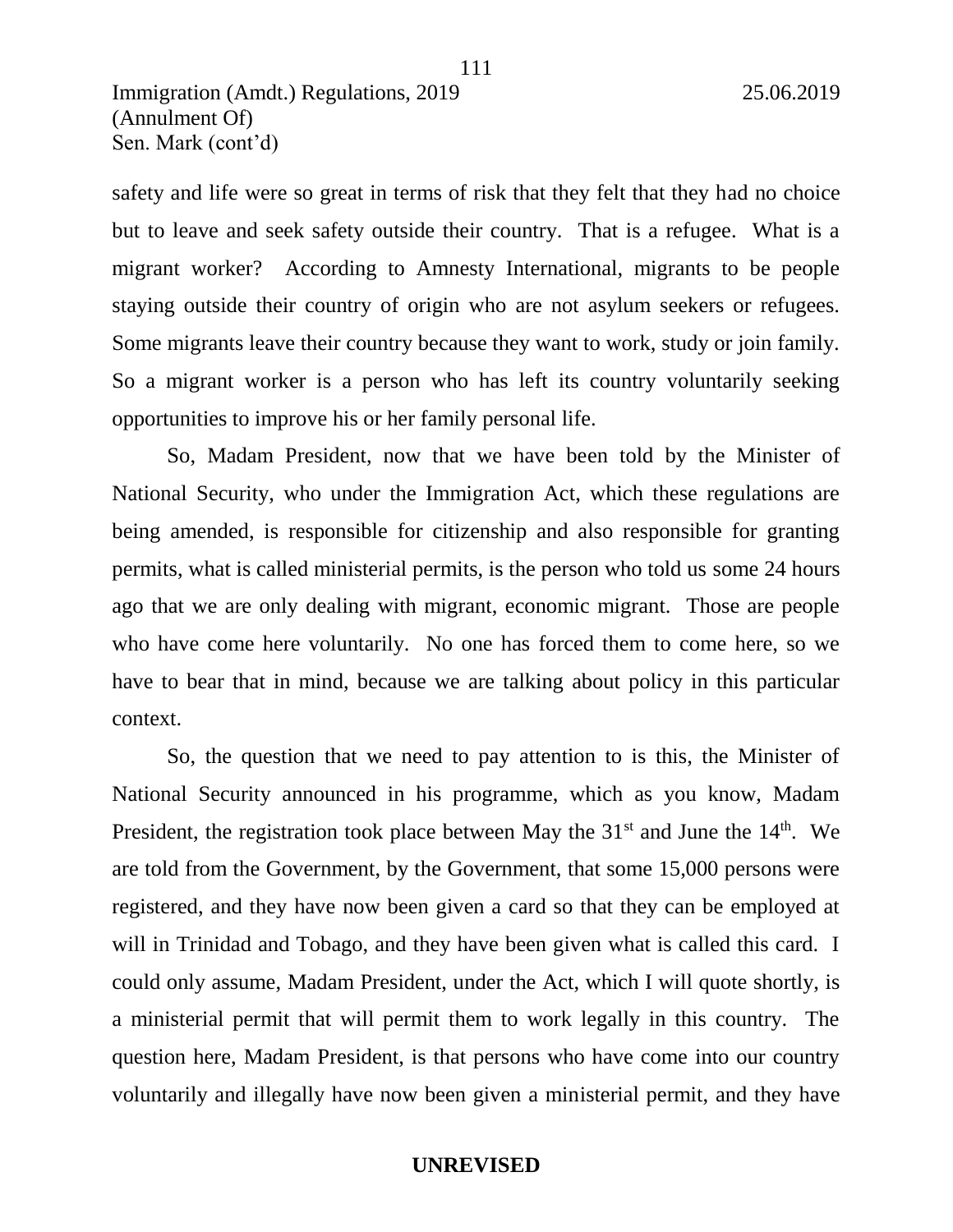now become legal visitors or aliens, or visitors, or as we call them, migrants. They are legal, so they can now seek, as I said, employment

The hon. Minister, Madam President, in the regulation introduced a new form, which I will deal with in a short here. We are made to understand, and the Minister has to clear the air, that this card or permit that he has granted "to 15,000" Venezuelans will last for one year. One year. I want to ask the Minister, when he is responding to this Motion, whether the form that is attached to this [*Senator holds up document*] or the Immigration (Amdt.) Regulations, that is Form 17A, I would like the Minister to tell Trinidad and Tobago, he always likes to talk about he is speaking to Trinidad and Tobago and the people of Trinidad and Tobago. Well tonight, I am speaking to the people of Trinidad and Tobago as well, and I want the hon. Minister in responding to indicate whether Form 17A that we have in this document, whether that was the same document, the same form that was given to the 15,000 Venezuelans to fill out? I want answers. Or I want to know if this is a different form that we are dealing with this evening? I need clarification. I hope he would provide that.

Madam President, the question that we have to ask here, the Minister under the law, and we are talking, Madam President, when we look at the regulations before us we are seeing where under section 10 of the Immigration Act, something called "Entry under Permit", and it tells you, Madam President, that the Minister has the power to grant a permit, not exceeding 12 months, to an individual in accordance with this section of the Act, and it tells you what, for instance, the permit, rather, that would be issued by the Minister to the following persons and those persons are outlined in this piece of legislation that is before us.

Now, the question here, Madam President, is that the operations and effect

112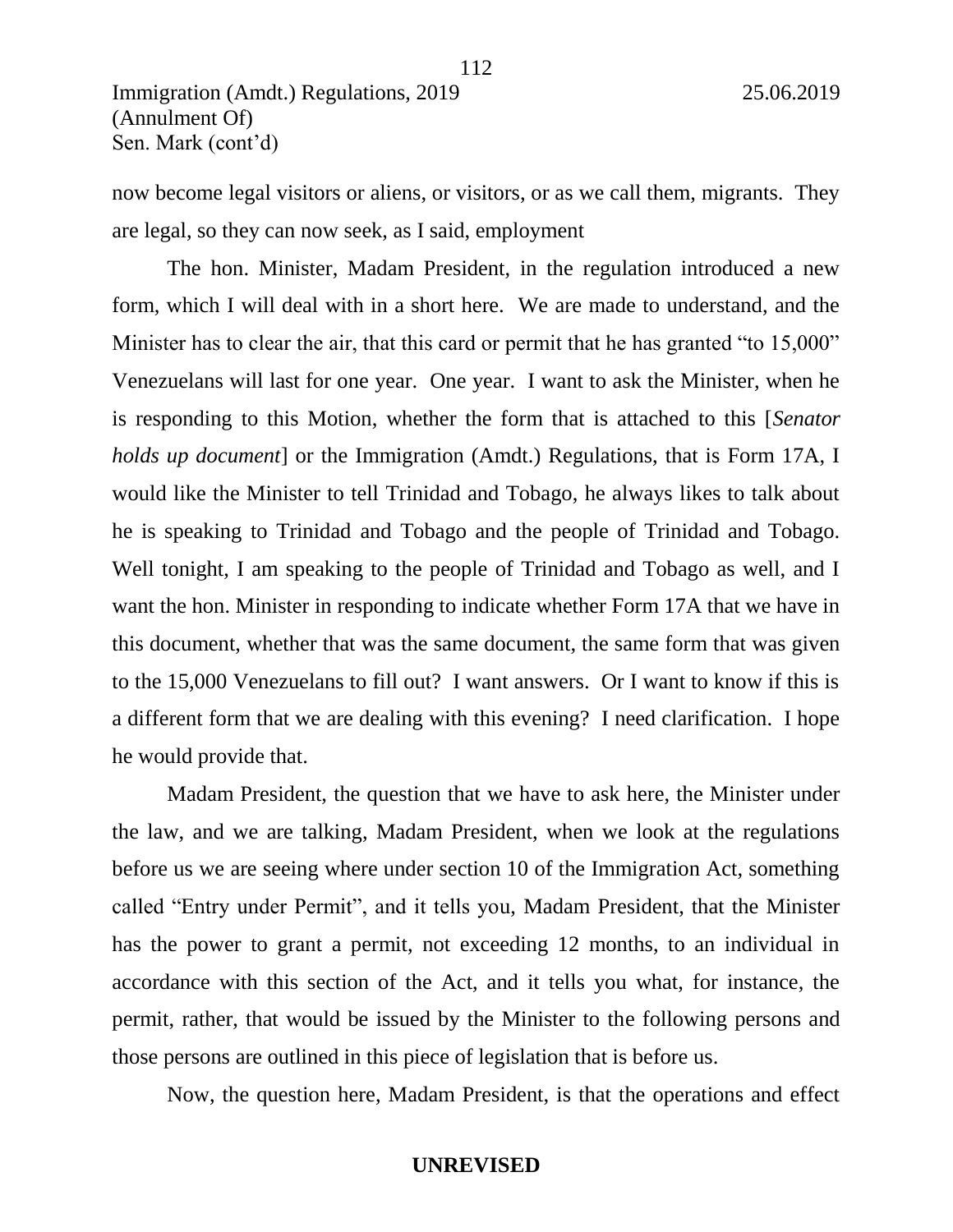of this ministerial permit are found in this section as I have identified. Madam President, we ask the question, why a ministerial permit to illegal persons who have violated the laws of Trinidad and Tobago? Why has this Government issued a legal permit to illegal entrants into our land? We need to have clarification from the Minister as to why the hon. Minister chose to do that. Why this permit? This permit in an environment of high unemployment among the citizens of this country is going to allow persons, as I said, to legally work, and there are three instances under the law that aliens can be allowed to work in this country: An employer can apply for you whilst you are out of the country; an alien who is under regulation 10(1)(c) entering this country can work for 30 days and get out; or you can get a true ministerial permit under section 10. What this ministerial permit is doing is sanitizing an alien's record if they were illegal based upon illegal entry or overstaying their allotted time. So you have people coming into the country, overstaying their allotted time and Government of Trinidad and Tobago, through the Minister of National Security, is legalizing an illegality via a work permit.

113

What does this mean, Madam President? What does this mean? It means that subsequent to being the recipient of a ministerial permit, a Venezuelan national would become a regular legal entity or person in Trinidad and Tobago. With that legal permit, that Venezuelan can compete with a national for employment at any place of employment in this country. I would like to ask, Madam President, what benefits, what are the benefits the Government intends to derive from this particular exercise? Madam President, if you go to the Immigration Act, and I ask my colleagues who may be in possession of it, to go to the Immigration Act and the Immigration Act outlines under 5(1) the following persons not being citizens. Madam President, I want you to follow very carefully,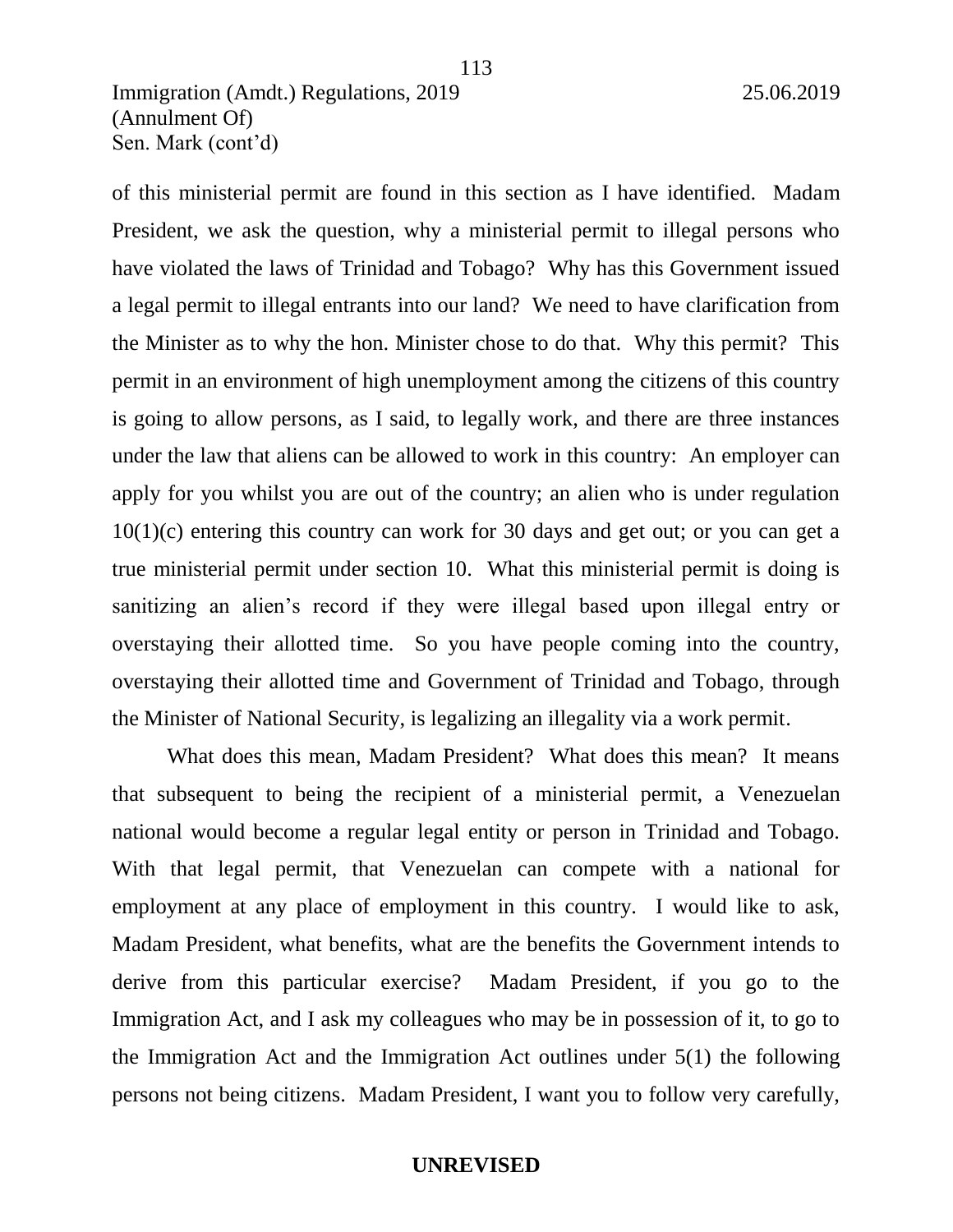Sen. Mark (cont'd)

because this is a very serious, dangerous and disturbing development that we are

experiencing in this country. Madam President, it says:

"The following persons not being citizens of Trinidad and Tobago are residents of Trinidad and Tobago."

And they outline the persons who can become—who are not citizens, Madam President, but can become resident. (f) of 5(1) states:

"such other persons on whom the Minister may confer the status of a resident."

The Minister has power under section  $5(1)(f)$  of the Immigration Act to infer on someone—or to confer, rather—on someone the status of a resident. He has that power. And, Madam President, the Minister has that power. When you go to section  $5(2)$  and you go to subsection  $(3)$  it says:

"For the purposes of subsection (1)(f)"—that is where—"the Minister…confer the status of a resident on…"

—an alien, in this instance a Venezuelan, 15,000 of them, who have now been given a ministerial permit to work in this country, the Minister can confer status of a resident, and for the purpose or purposes—that is  $5(3)(1)$ —(3) rather:

"For the purposes of subsection  $(1)(f)$  the Minister may, in his discretion, confer the status of a resident on any person he considers fit."

Madam President, look at the kind of wide powers a Minister of National Security has—15,000 Venezuelans, and more might be here illegally, and they might become legal later on, the Minister has the power under the Act, in his own discretion, to confer the status of a resident on any person he considers fit. So the Minister, Madam President, under the instructions possibly of the Cabinet, might decide that the 15,000 persons and more, who have registered and have been given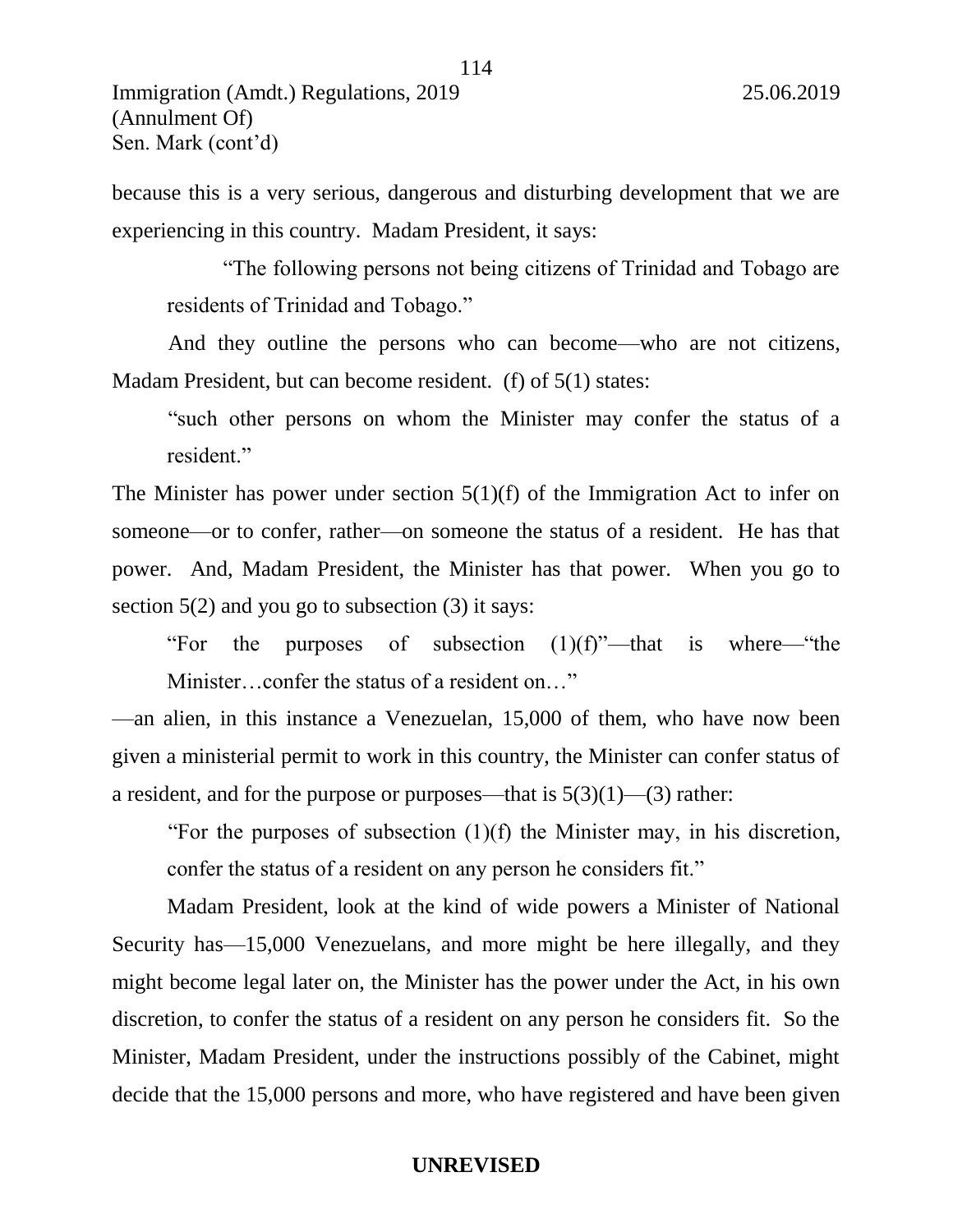a ministerial permit, within 12 months can be given resident status in this country. Madam President, you know resident status is the first major critical entry point before they move into the second entry point, naturalization of a citizen, naturalization of a resident to become a citizen, and if he becomes a naturalized resident and he becomes a citizen through that process, you have a right to vote in a general election in Trinidad and Tobago under the citizenship Act of Trinidad and Tobago.

Madam President, this is very serious business, and court clothes are being prepared. This Government will not be allowed to exploit the Immigration Act, the ROPA, which is the Representation of the People Act, [*Desk thumping*] they will not be allowed to exploit the citizenship of the Republic of Trinidad and Tobago Act, in order to get people into Trinidad and Tobago through the back door and allow, for instance, aliens to determine the future of the Republic of Trinidad and Tobago. I want to serve notice on the Government, if that is your intention, withdraw. Withdraw.

**Sen. Baptiste-Primus:** Crick crack.

**Sen. W. Mark:** Withdraw. Withdraw.

**Sen. Baptiste-Primus:** Crick crack.

**Sen. W. Mark:** Well you could say crick crack, because Ancel Roget is waiting on you. Licks like peas, the Minister of silence. [*Desk thumping*]

**Madam President:** Sen. Mark, no. Sen. Mark, please.

**Sen. W. Mark:** Tell her not to disturb me.

**Madam President:** Minister! Sen. Mark, do not allow yourself to be disturbed. It is your Motion. Okay!

**Sen. W. Mark:** Yes. [*Laughter*] But I will deal with her in the—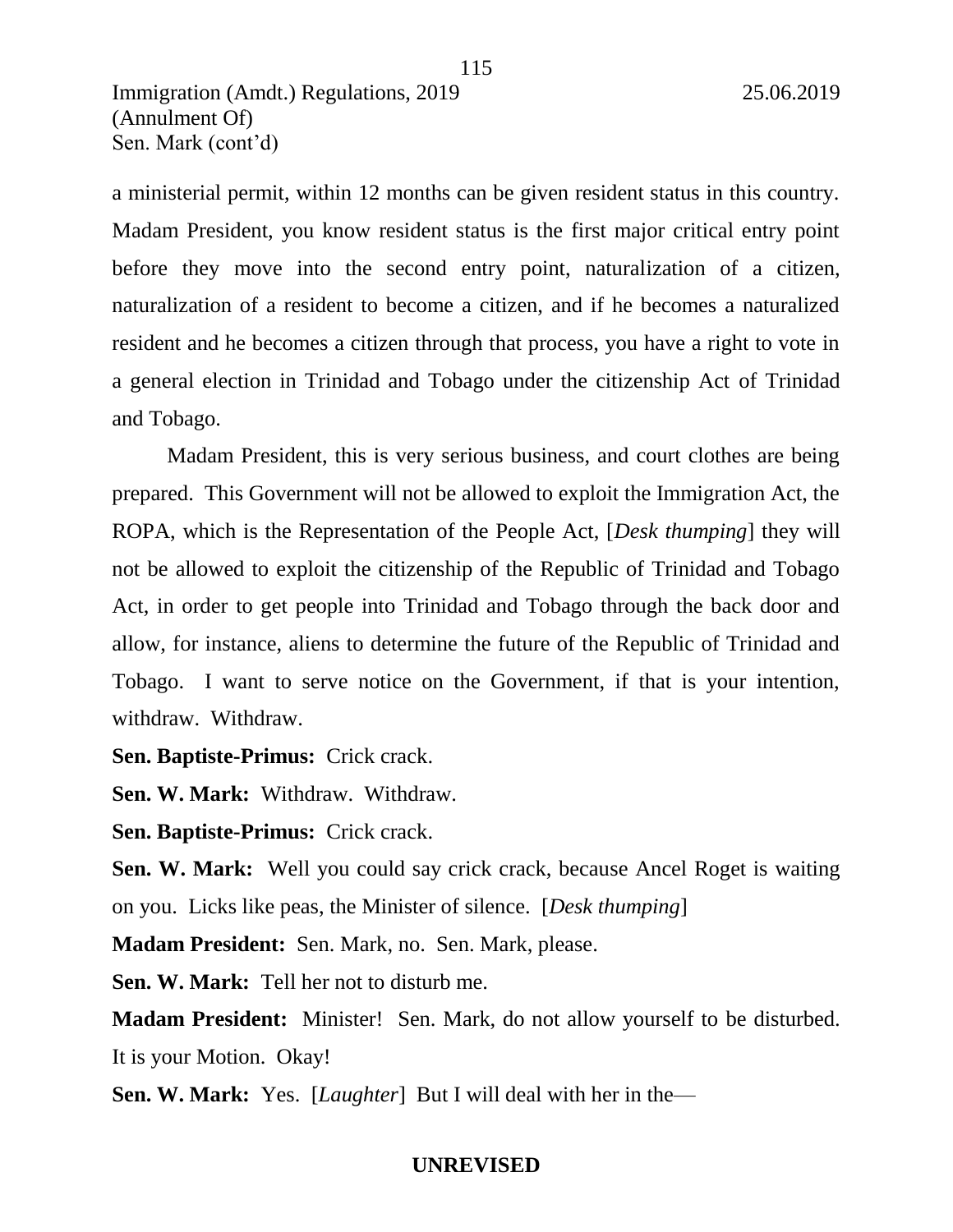**Madam President:** Sen. Mark, just deal with speaking to me.

**Sen. W. Mark:** "Yeah, yeah, I will deal with yuh."

**Madam President:** Thank you.

**Sen. W. Mark:** So, thank you very much. Yes, Madam President. I would talk to Ancel Roget about your behaviour. So, Madam President, this is a very important matter that we are dealing with here. They might want to laugh about it, but we know what the Government is about. We know what went on in 2015 general election in this country. We know what happened here, and it will not happen again.

**Sen. Baptiste-Primus:** Crack crack.

**Sen. W. Mark:** Madam President, can I be allowed to speak without any disturbances coming from crick crack? [*Laughter*]

So, Madam President, I go on. So, Madam President, the question here, so what benefit, I ask, the Government would be deriving by granting resident status or conferring the status of resident on these aliens in our country? Because, Madam President, I have outlined to you in the legislation the power of discretion of the Minister to grant status of resident to a person who has been given ministerial permit and that person is living in the country for 12 consecutive months.

Madam President, may I remind you and the people who are listening in Trinidad and Tobago, the Government conveniently chose to begin a registration process in June of this year. Venezuelans have been invading the spaces of our country for the last three years, between '16 and the current time. But the Government knows a general election is in September earliest, December latest, of 2020, and you have a registration process that starts in the month of May, May  $31<sup>st</sup>$ , and it ended on the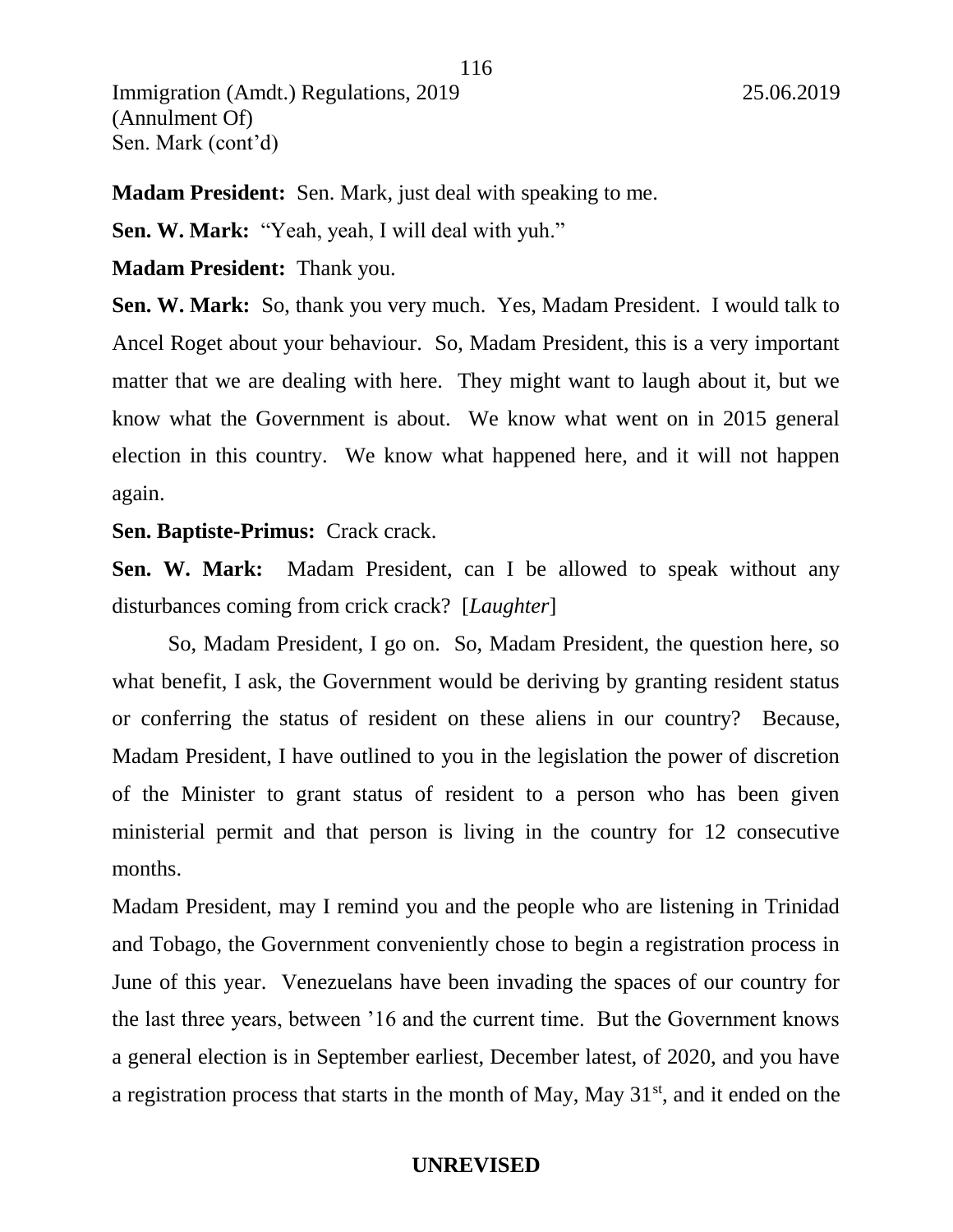$14<sup>th</sup>$  of June. So by May  $31<sup>st</sup>$  next year it would be 12 months. Twelve months in 2019. Is the Minister going after May 31, 2020 to issue resident certificates, or to grant resident status to all of these citizens, or all of these aliens I should say, or Venezuelans? We need answers. We need answers.

Madam President, this is no jokey arrangement. This is serious business. I have something called the Citizenship of the Republic of Trinidad and Tobago Act. I have studied this matter, and, Madam President, when I look at the citizenship Act, I want you to join me on section 12, because it is linked to the Immigration Act and the power of the Minister to grant resident status to aliens in our country. Madam President, here what 12(1) of this Act says, and you know who has the power? The Minister of National Security. You know who is responsible for citizenship under the laws of Trinidad and Tobago? The Minister of National Security. So, the Minister is taking decisions without Parliament and without the people. Hear what it says, and I quote:

"The Minister may grant a certificate of naturalisation…"

Madam President, listen to this very carefully. This is 12(1) of the citizenship Act.

"The Minister may grant a certificate of naturalisation to any alien of full age and capacity who makes the prescribed application therefor and satisfies the Minister—"

Madam President, is this the application? Is this the application Form 17A that we are called upon to approve? Once the alien fills out this form—or maybe is it a new form? We do not know. They have an application. Let the Minister tell this country what application form they will have to fill out. And, Madam President, it says:

"…and satisfies the Minister—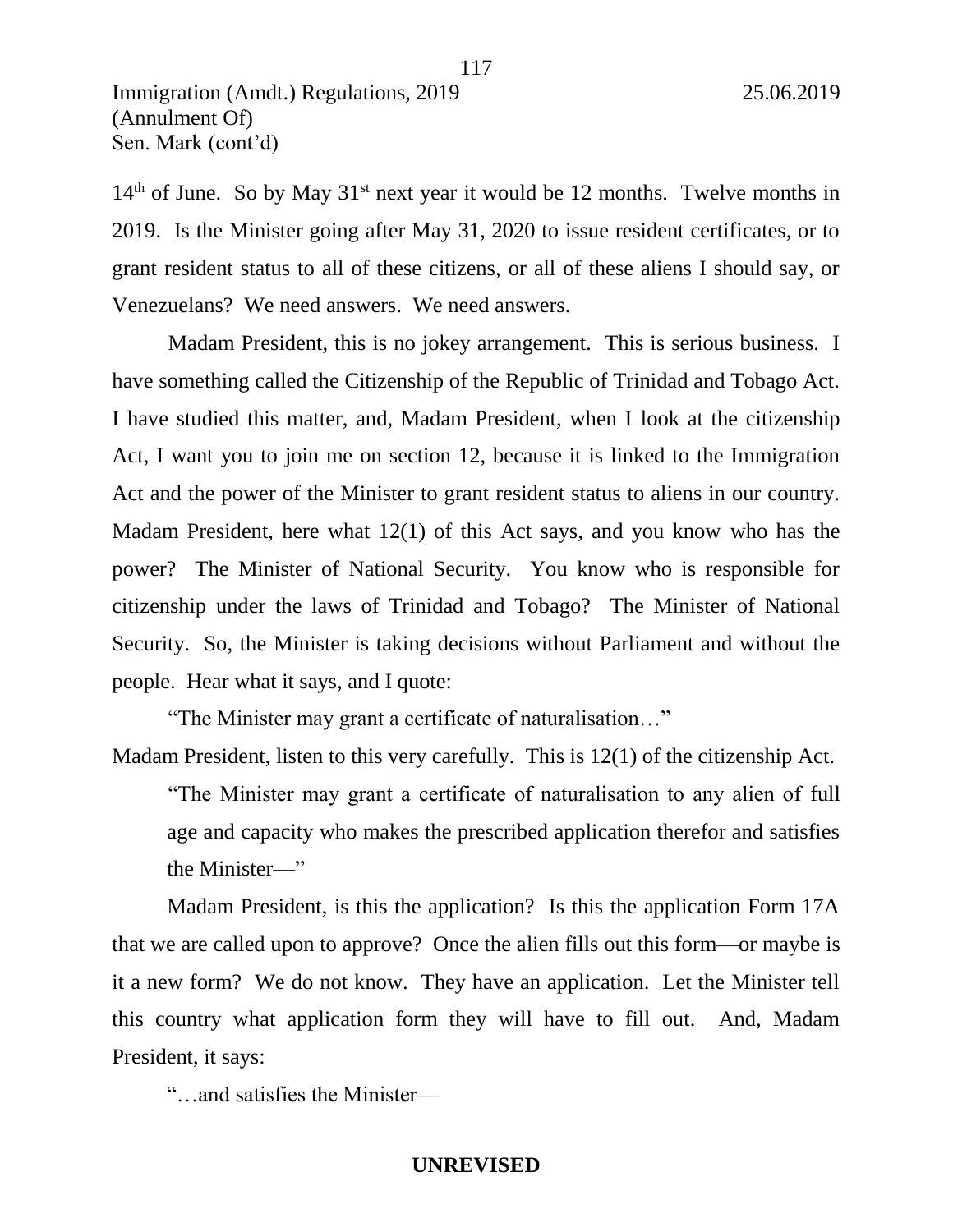(a) that he has the qualifications specified in...  $7(1)(a)$  and (b);"

Let us go to  $7(1)(a)$  and (b) of the law and see what it says.  $7(1)$  says, Madam President:

118

"Subject to this section, the Minister may cause any person of full age and capacity to whom this section applies to be registered as a citizen of Trinidad and Tobago if that person makes the prescribed application for registration to the Minister and satisfies the Minister—

- (a) that he is of good character;
- (b) that he has an adequate knowledge of the English language and of the duties of a citizen of Trinidad and Tobago;"

That is all that has to be done by the resident who gets that status after 12 months, and now goes to what?—naturalisation to become a citizen and to be able to vote in a local and general election in Trinidad and Tobago. That is all that is required. So let me go back, Madam President, to section 12(1). It says, Madam President,  $12(1)(b)$ —satisfies the Minister—and it says in (b):

"that he has resided in Trinidad and Tobago throughout the period of twelve months immediately preceding the date of his application;"

Madam President, you understand what is happening here? The Government is using the laws of Trinidad and Tobago to make aliens who are not citizens of this Republic, citizens of this Republic through naturalisation, to allow them to vote in the next local government election and the next general election in this country. [*Desk thumping*]

**Madam President:** Sen. Mark. [*Crosstalk*] Members, please! You are imputing improper motive.

**Sen. Baptiste-Primus:** Yes.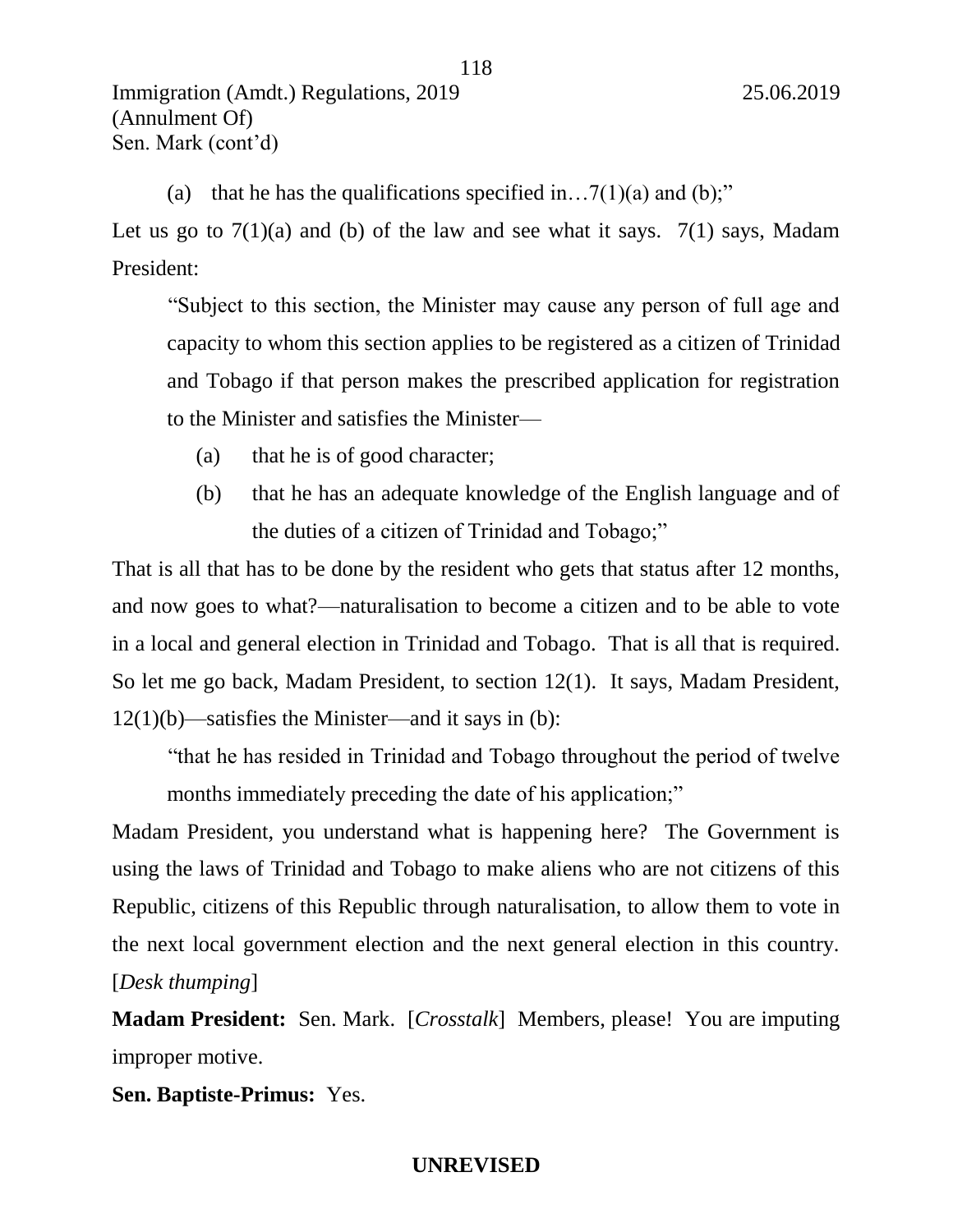**Madam President:** May I speak, please?

**Sen. Baptiste-Primus:** Sorry, Madam President.

**Madam President:** You are imputing improper motives there, Sen. Mark. Please withdraw that and restate whatever you have to say.

**Sen. W. Mark:** All right, Madam President, I withdraw it and I am saying that the Government, any government—let me withdraw it, I understand the point you are making. But I am going on a platform and I will expose them. [*Desk thumping*] Every one of them I would expose. You think we are allowing the PNM to do anything to undermine the integrity of a fair and free election in this country?

**Madam President:** Sen. Mark, but you—

**Sen. W. Mark:** Madam President, I withdraw that, and let me go on.

**Madam President:** Yes. [*Crosstalk*]

**Sen. W. Mark:** Listen, this lady and so on—

**Madam President:** No, no, no. Sen. Mark, please take your seat.

**Sen. W. Mark:** Well, control that lady.

**Madam President:** Please take your seat!

**Sen. W. Mark:** Yeah, well control that lady.

**Madam President:** Please take your seat! Members, please, allow Sen. Mark to make his contribution. Okay! No interruptions, please! Sen. Mark, continue.

**Sen. W. Mark:** Thank you. You know it is a love/hate relationship. Madam President, may I continue? Madam President, what I am saying is that any government can use these provisions to have people registered and make them naturalized as citizens and give them the right to vote in a general election in this country, and I am saying this is dangerous, it is disturbing, and it is something that we have to halt and put a stop to [*Desk thumping*] if that is the intention of any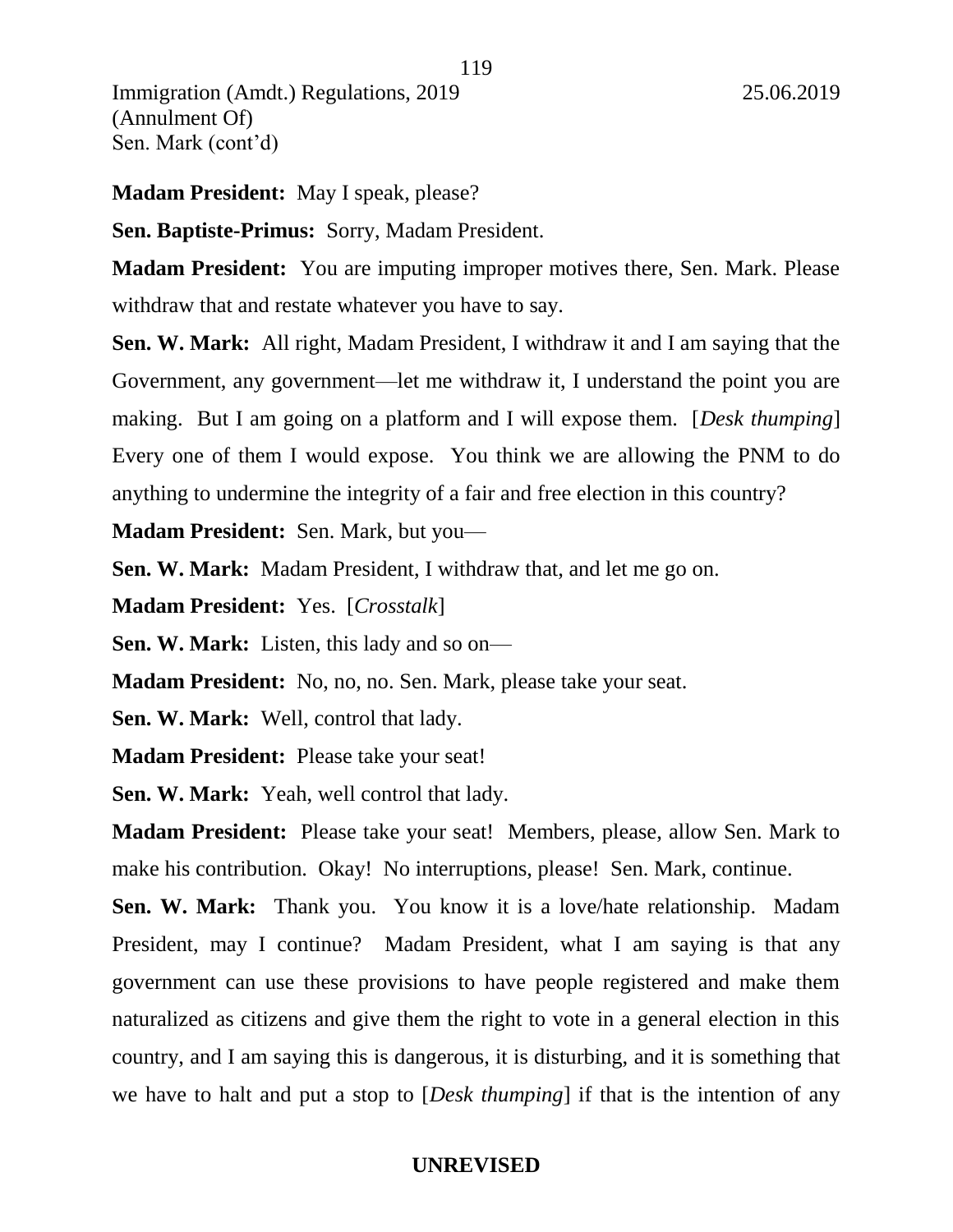government, Madam President, without imputing improper motives. Okay? Any government. [*Interruption*]

**Sen. Ameen:** It fall in your garden?

**Sen. Gopee-Scoon:** You are so loud.

**Sen. W. Mark:** Yes, I am loud because this is a very serious matter. Very serious matter.

### **6.40 p.m.**

Madam President, so we are very concerned about what the Government is trying to engage in. And we have done our own investigations and we have come to the conclusion that many citizens in this country who are non-commonwealth and who are supposed to be residing there for five years under ROPA, ROPA means the Representation of the People Act, we are gathering information to take to the Elections and Boundaries Commission that in the last general election, Madam President, we have evidence emerging that persons who were not supposed to vote in the last general election under ROPA were given the opportunity to vote in the last general election. [*Crosstalk*] And we want to know what is happening and that is why, Madam President, the Elections and Boundaries Commission is so important in this matter. We want to know if there is a link between the immigration database of the Ministry of National Security and the database of the Elections and Boundaries Commission, if there is a link.

**Madam President:** Sen. Mark, you have five more minutes.

**Sen. W. Mark:** We want to know if there is a link between those two bodies, because it is a very, very serious development.

Madam President, the late President Chavez who has now gone to the great beyond, he issued a decree on the 3rd of February of 2004 and the decree read, it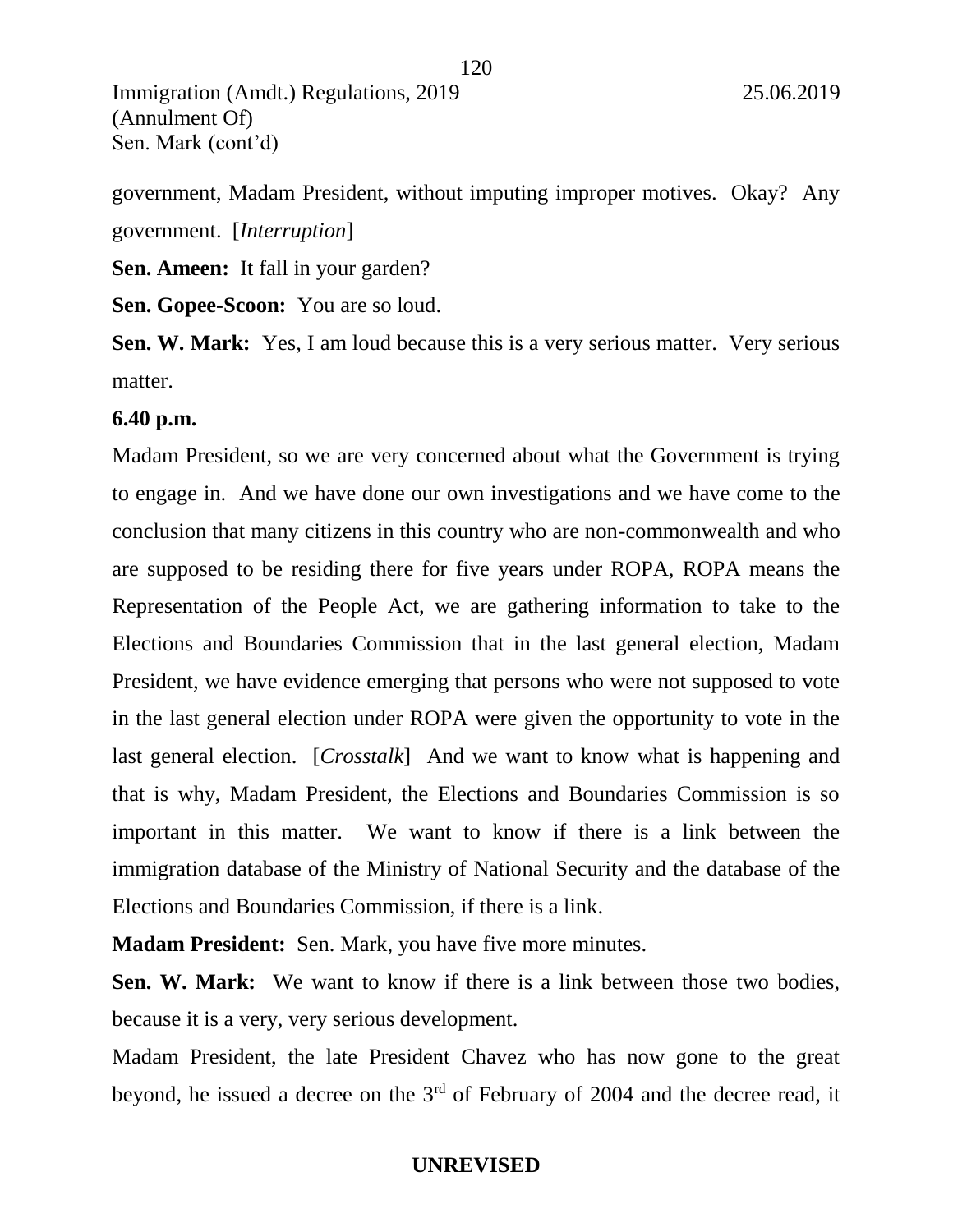was a regulation for the regularization and naturalization of foreigners found in the national territory of Venezuela. And, Madam President, would you believe that what happened in 2004 and beyond is that the particular agency in Venezuela that was responsible for effecting that decree was able to quickly grant citizenship to over 200,000 foreign nationals, primarily from Colombia and they became naturalized. Madam President, what that did, it allowed those 200,000 foreign nationals and more to vote in an election in a national referendum on the Presidency of the former Hugo Chavez during the summer of 2004.

121

So I want to know if this Government is taking lessons out of Venezuela. Is this an experience that they have now translated? Madam President, any government, not this one, it could be any one government, whether this exercise that has happened across the oceans is now being mimicked by any government in this country.

So, Madam President, we are saying simply, we have brought this matter to annul the Motion. We say when we look at this particular Motion, we see a lot of inconsistencies in this particular matter. Madam President, people can fill out a form and mislead this Government, whether it is medical history, whether it is criminal record as outlined in this and therefore, there is no way that Trinidad and Tobago could support such a move by the Government of Trinidad and Tobago.

Madam President, why would the Minister, in closing, want to introduce an amendment to regulation 10(14) of these regulations. Whereby there is a Form 36, if you fill it out under this regulation you can stay in Trinidad and Tobago but you cannot work. What this Government has done is to amend regulation 10(14) and include the following:

"with or without conditions—

(b) a class of persons who hold a valid permit issued under section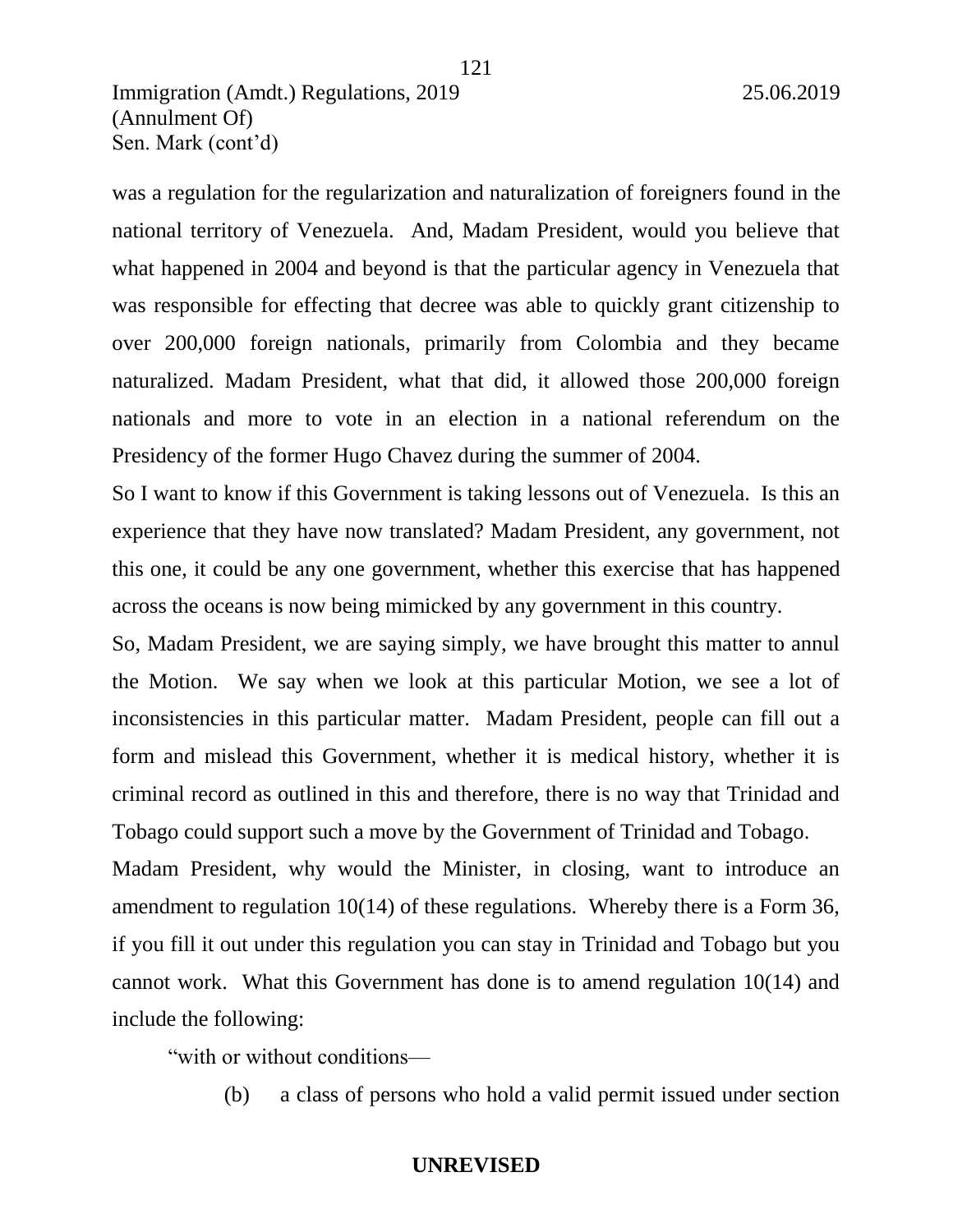# 10 of the Act."

So the Minister issues a valid permit under section 10 of the Act and that person or those persons now have the right to work and you know what this has done, Madam President? This is what I am telling you, we have our court clothes, getting all firmed up and if they take the law out of their minds, they will face the music.

Madam President, may I tell you in the few seconds I have, in section 8 of this Act there is a provision that talks about prohibited classes. There is something called "prohibited classes", and when we look at this section we are seeing where the Government is in breach of the law. They are granting work permits to individuals which is contrary to section 8 of the law. But they alone know what is their objective and what is their purpose. Our only purpose in raising and seeking to have this annulled this evening, is to ensure that the Government of this country does not undermine the holding of free and fair elections. And, Madam President, most importantly, we do not want aliens and strangers. In Australia they cannot vote, in Canada they cannot vote and therefore in Trinidad and Tobago they cannot and will not be permitted to vote. I beg to move, Madam President. [*Desk thumping*]

**Madam President:** Someone needs to second the Motion.

**Sen. Ameen:** Madam President, I wish to second the Motion by Sen. Mark and reserve my time to speak later in the debate.

### *Question proposed.*

**The Minister of National Security, Minister of Communications, Acting Minister of Foreign and Caricom Affairs and Minister in the Office of the Prime Minister (Hon. Stuart Young):** *[Desk thumping*] Thank you very much,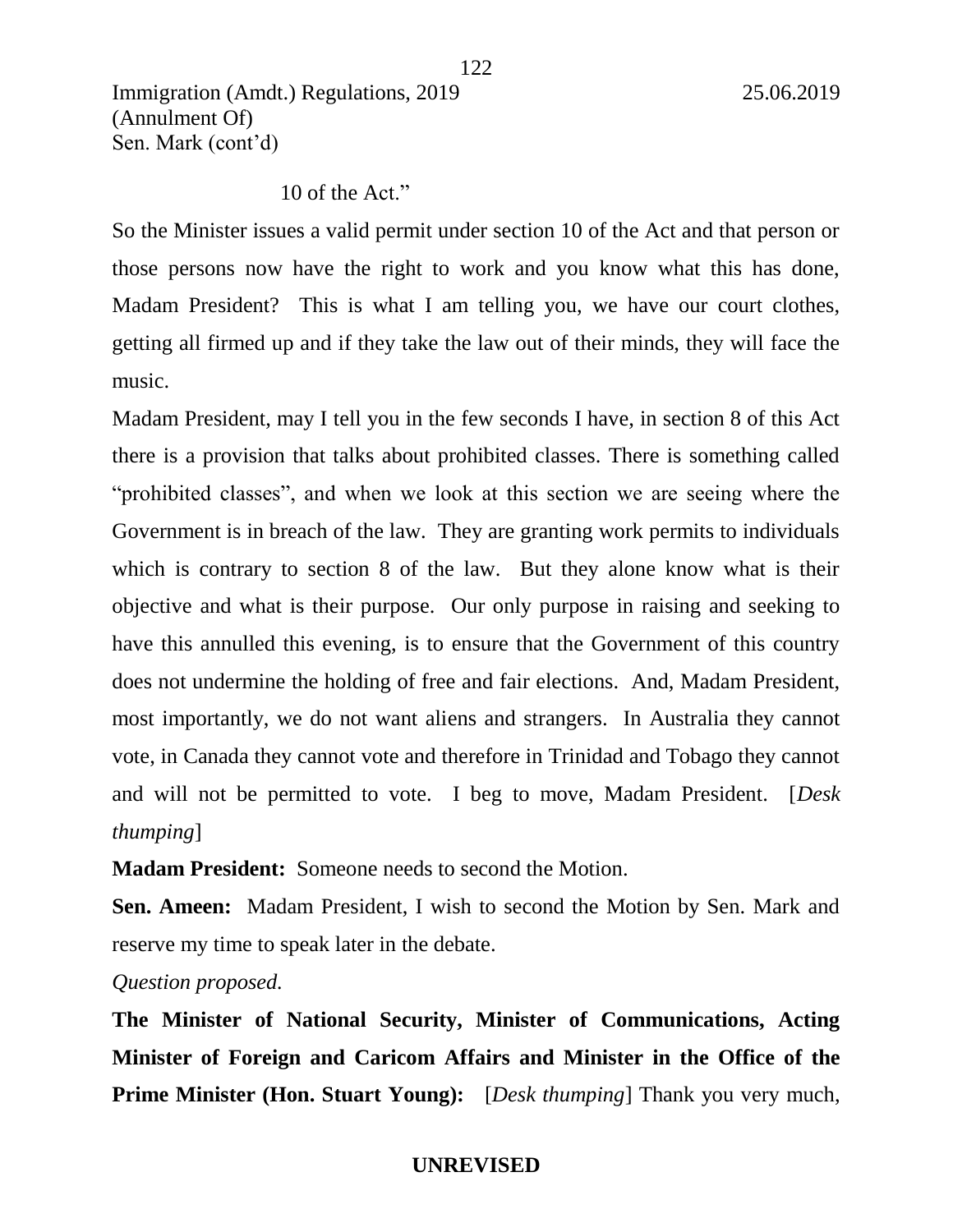Madam President. Madam President, as a citizen it was quite disappointing to have the Opposition pursuing this Motion after a very successful registration process. And I respectfully submit, Madam President, through you that this is just a continuation of the xenophobia by the Opposition. [*Desk thumping*]

123

**Sen. Obika:** Madam Speaker, 46(6) and 46(4). I rise on Standing Order 46(6) and 46(4). You are a visitor here, sit down.

**Hon. Senator:** Excuse me?

**Madam President:** Sen. Obika, I have repeatedly told you—let me state it again. You have given us a classic example of how not to invoke a Standing Order. I will ask you to please pay some attention to the Standing Orders. Okay? Minister of National Security.

**Hon. S. Young:** Thank you very much. [*Desk thumping*]

**Sen. Ameen:** I rise on Standing Order 46(6).

**Madam President:** Overruled. Continue, Minister of National Security.

**Hon. S. Young:** Thank you very much. Madam President, the population has been looking on and the population has already made their decision. This morning as I went to exercise I was stopped by members of the population and they asked me whether I had seen some meeting taking place last night with very similar submissions to that which we have heard this evening. And what the member, the citizen said, [*Crosstalk*] is that it is very disappointing to see people who want to lead—Jennifer—who want to see—it was very disappointing to see a person who want to lead the country making the type of allegations we have just heard fall from the lips of Sen. Mark, and these are just a repeat of the allegations from the Leader of the Opposition last night. So the population has already made their decision and the population endorses and they are actually the ones who told me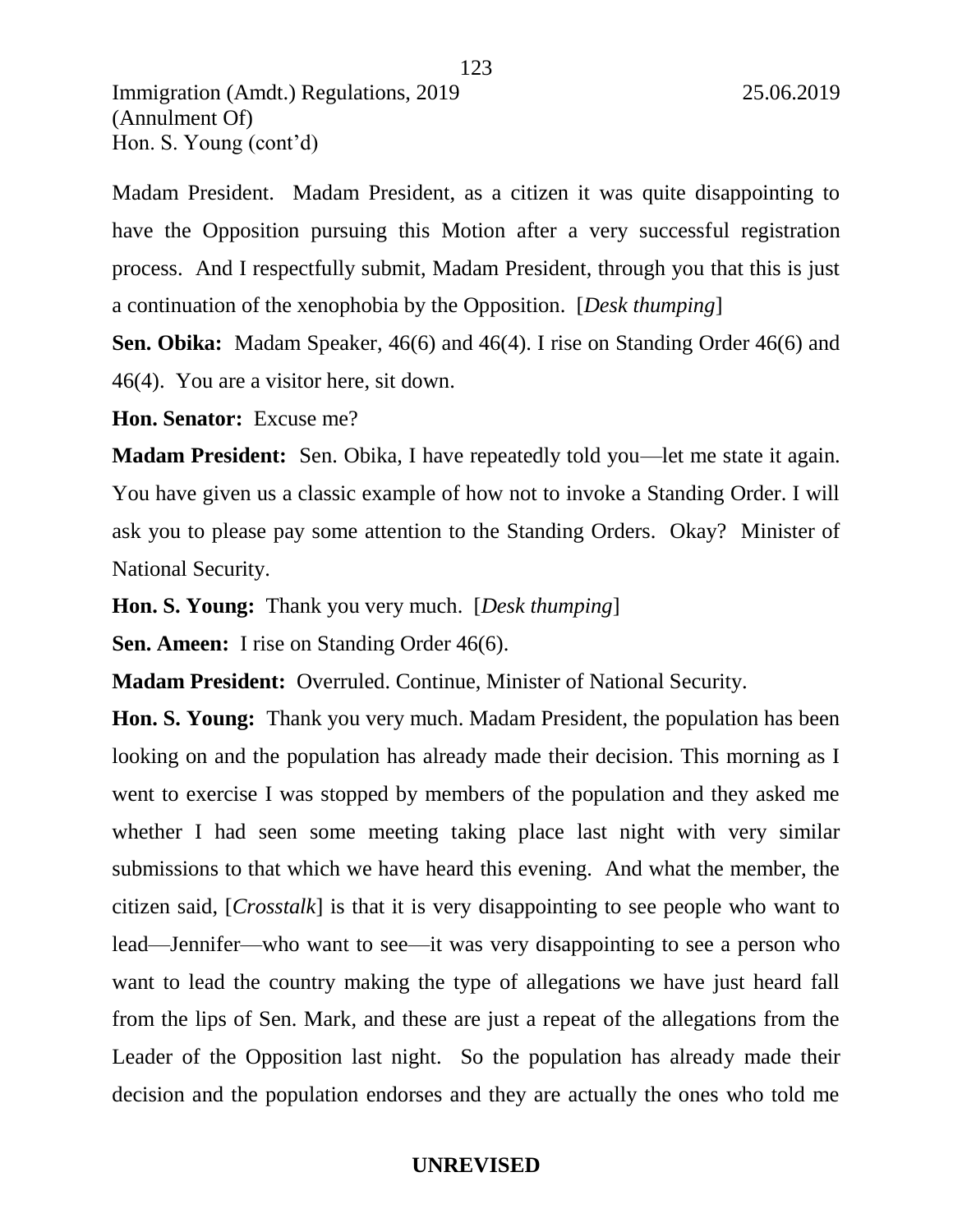what is taking place with xenophobia.

Madam President, this legislation was made as part of the Government's migrant registration framework offering nationals of the Bolivarian Republic of Venezuela a registration in Trinidad and Tobago. The allegations being made about these regulations are wholly false, inaccurate and once again a failed attempt to misinform the public of Trinidad and Tobago. Because you see, Madam President, the facts are stubborn things and the Government, through me at a Post Cabinet conference on the  $18<sup>th</sup>$  of April, 2019, announced to the world what this migrant registration framework would be and is all about, including the policies behind it. So it is very easy and very simple to debunk all that has been said previously by just referring to the policy that has already, since 11 weeks ago, on the  $11<sup>th</sup>$  of April, been told to the world at large. And I, through you, Madam President, will take this opportunity now to remind the population, on the  $11<sup>th</sup>$  of April we announced that there would be a temporary and limited migrant registration framework and that it would take place during a two-week period to commence on the  $31<sup>st</sup>$  of May, 2019, and it would end on the  $14<sup>th</sup>$  of June, 2019.

And I pause to take the opportunity to thank all of the immigration workers, the Trinidad and Tobago Police Service, the defence force, fire services, the health workers, the Children's Authority and all of the volunteers, including the interpreters who made this two-week process a success as I would soon describe. [*Desk thumping*] On the 18<sup>th</sup> of April, 11 weeks ago I also announced that at the registration process Venezuelan nationals will be required to be fingerprinted, have their photographs taken and provide evidence that they are Venezuelans by providing a local address; they would also provide a local address where they are staying and fill out forms. Again, that process proved invaluable to national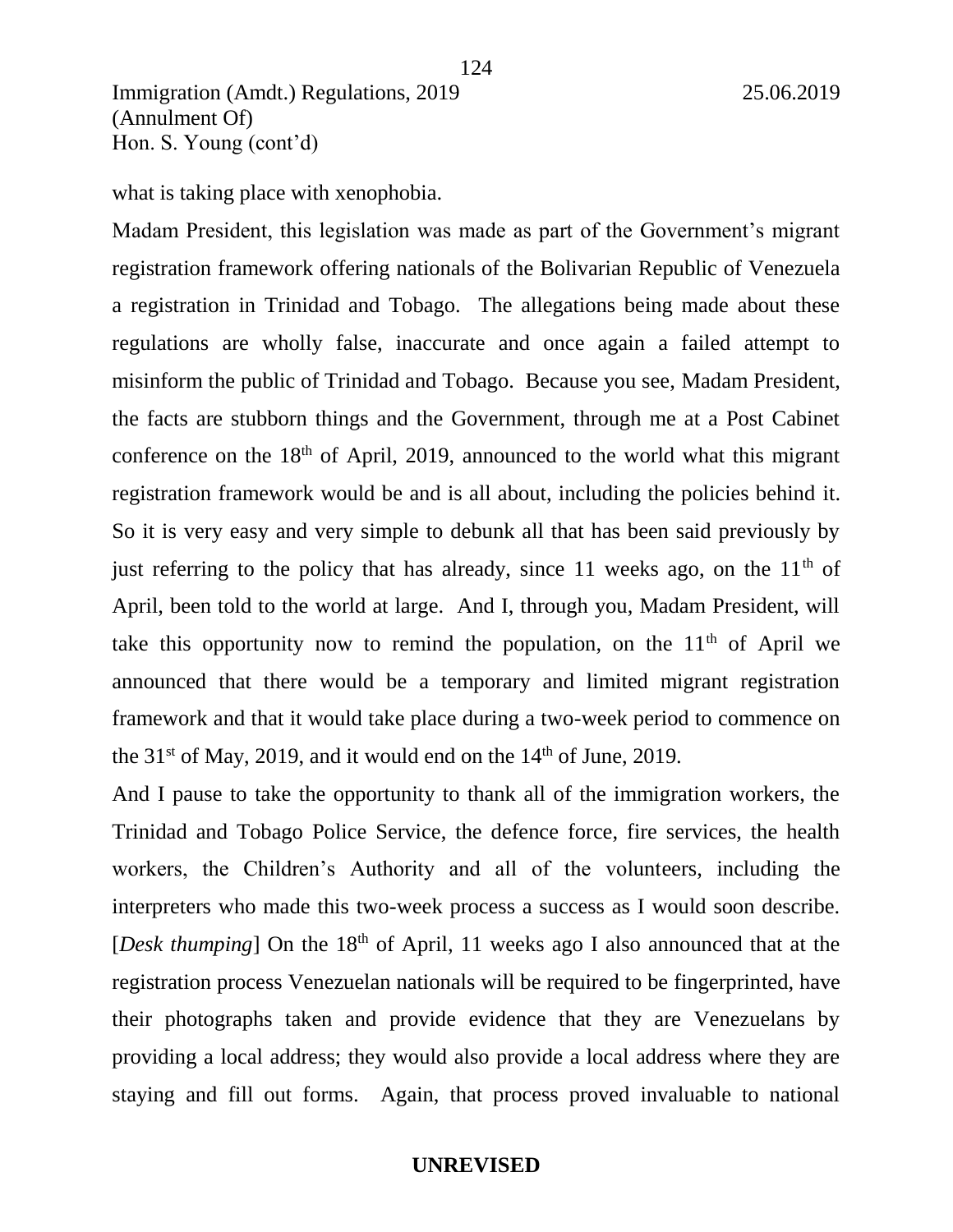security. Not from the point of view of those on the other side are suggesting, but in terms of protecting our citizens because we gathered invaluable intelligence during that process. Invaluable intelligence as to how people came in illegally, who it was that brought them in illegally, et cetera. And that intelligence is now going to form the basis of operations that the country will see unfolding in the coming weeks.

I also announced that the only free health care that would be permitted to registered Venezuelans would be emergency medical services, primary health care and public health. I also stated at that time exactly what was captured in that. We also announced, and this, Madam President, is probably the most important part, and in this singular sentence, I tell the citizens of Trinidad and Tobago, it completely debunks this boogeyman, this ghost, the continued xenophobia that they are trying to stir up and linking it to—

**Sen. Obika:** Standing Order 46(4), Madam President, it is offensive and insulting to link xenophobia to the UNC.

**Madam President:** Minister, continue.

**Hon. S. Young:** Thank you very much. [*Desk thumping*] You see, Madam President, what the attempt that is being tried to, be promoted, starting—when we announced this process you would recall, the population would recall the first thing the Leader of the Opposition screamed is, the EBC is going to register them to vote, the EBC is part of the registration process. As the nation has seen, completely false. The EBC came out straightaway and say, we do not know what you are talking about. And the EBC was telling the truth, Madam President, because they had nothing to do with it. It was handled by immigration and the Ministry of National Security. But this singular sentence that I am about to remind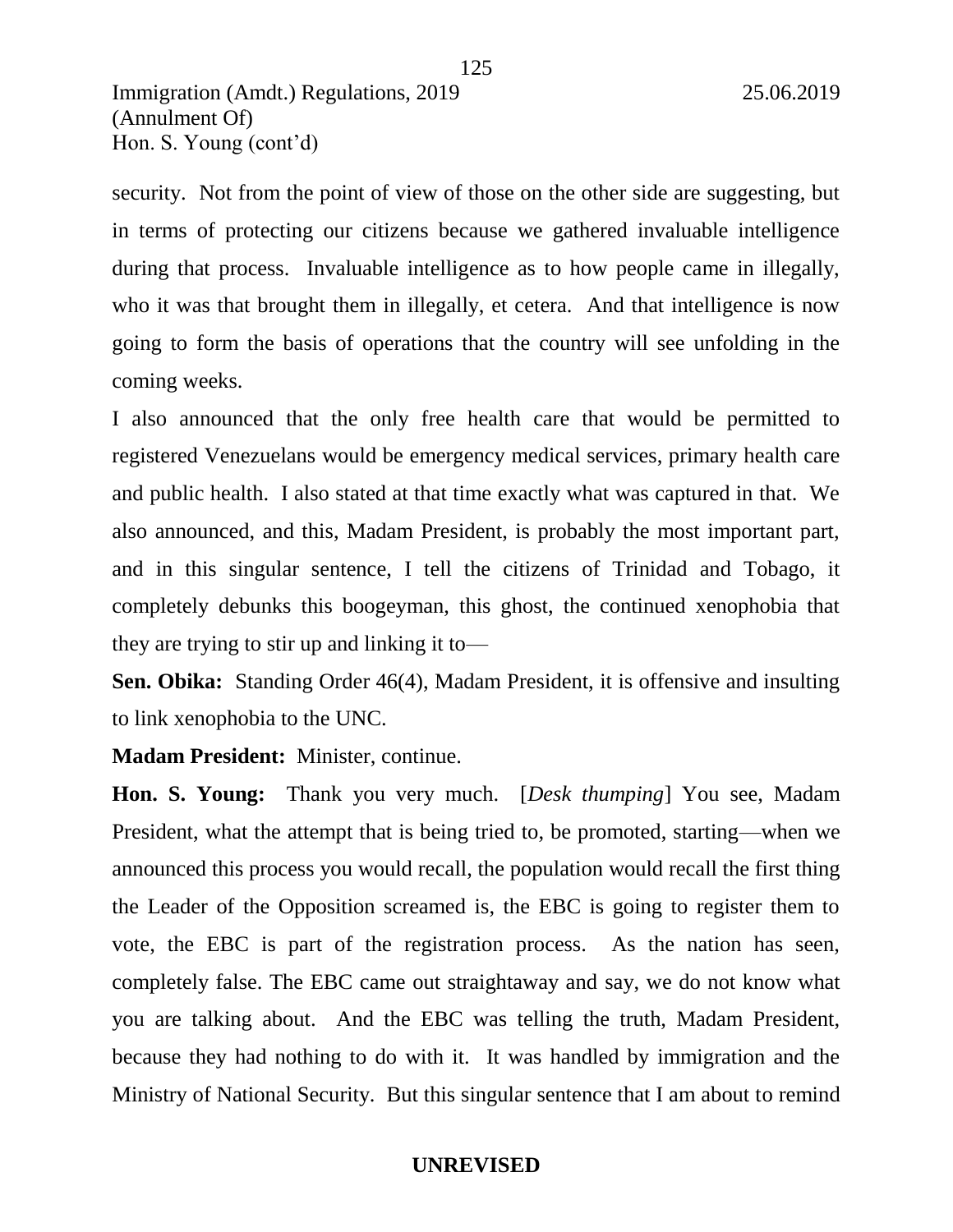the population about, completely debunks—so let them go to court, they can go where they want, they are accustomed to losing in court, is this, the MRF and the period permitted to Venezuelans to be here under this policy, will not form part of any calculation of the time required to apply for residency or citizenship.

So we said it at the outset, because unlike others who crave power and would utilize it, and I will show, I will show statistically, during the course of my contribution, Madam Speaker, why it is, this false allegation is being made by the Opposition. And I will prove to the country why the Opposition is so obsessed about it, because it is something that they were doing and I have it here and I will expose them here tonight. So to the population and anyone who is listening, I remind you, that the Government at the outset, on the  $18<sup>th</sup>$  of April, and it was repeated throughout and I am repeating it here again tonight, the registration process and the period granted to any Venezuelan under this registration process will not form part of the calculation of any time for residency or citizenship. They start from zero. So the attempt to mislead the population has once again failed and it is not something that is made up, because it is something that was announced as the policy at the outset. We went on to say, another debunk comes here, once registered, they will be considered to have been granted the equivalent of a work permit exemption, not a ministerial permit, but a work permit exemption, clearly set out in the law, developed by the technocrats and the bureaucrats, because that is who I sat down with to draft the policy that was accepted by Cabinet. This is the Cabinet approved policy for a period of one year.

So again, all of the noise, the fanfare, the hot air, about why one year and trying to link one year, and you know what is the disturbing part, respectfully, Madam President, that Senior Counsel, all of us who grew up at the Bar at a different time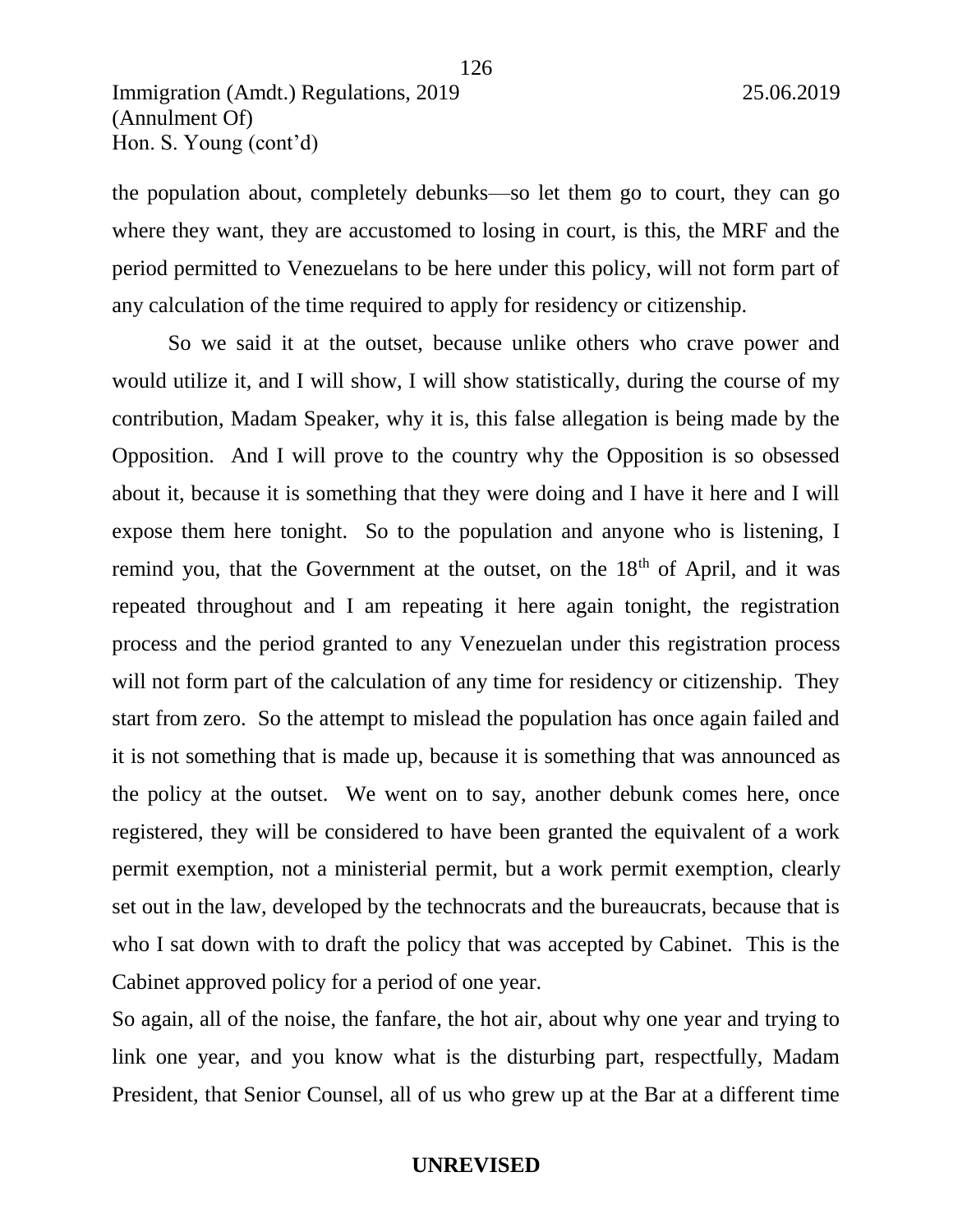and had respect for Senior Counsel and would look up to Senior Counsel are now so disappointed, because this argument has been led by Senior Counsel, albeit selfappointed, but still Senior Counsel, an attempt to mislead the population and I will show that the Leader of the Opposition could not have even read the law before making these ridiculous submissions that are continued here today in this august Senate by Sen. Mark, the most blatant of attempts to mislead the population.

We went on to say that the initial work permit exemption will be valid for a period of six months. So you are not even entitled to it for a whole year, come back after six months and we will review it, we will ask you the questions. It reminds me of another point, him saying that the cards have been given out. Not a single card has been given out as yet, because a due diligence process is taking place. Not a single card has been given out, but I could tell you what, a whole set "ah" them does go to UNC forum, a whole set "ah" them does end up in bus loads there.

**Hon. Senator:** That is not true.

**Hon. S. Young:** Right. So the initial work permit exemption will be valid for a period of six months. However, prior to the expiration of permitted entry, migrants will be required to report to the designated Immigration Divisions Office and provide evidence of their employment, if so employed, as well as places of abode and subsequently they may be granted a further six months. We went on to say on the  $11<sup>th</sup>$  of April, 11 weeks ago, that the registration process will include the registrant signing a statutory declaration that all of the information provided is true and accurate and post-registration, due diligence will be carried of the information provided and should it be found that any of the information provided was false, Madam President, the work permit exemption can and will be revoked and the migrant deported. So again, at the outset we told the population exactly how this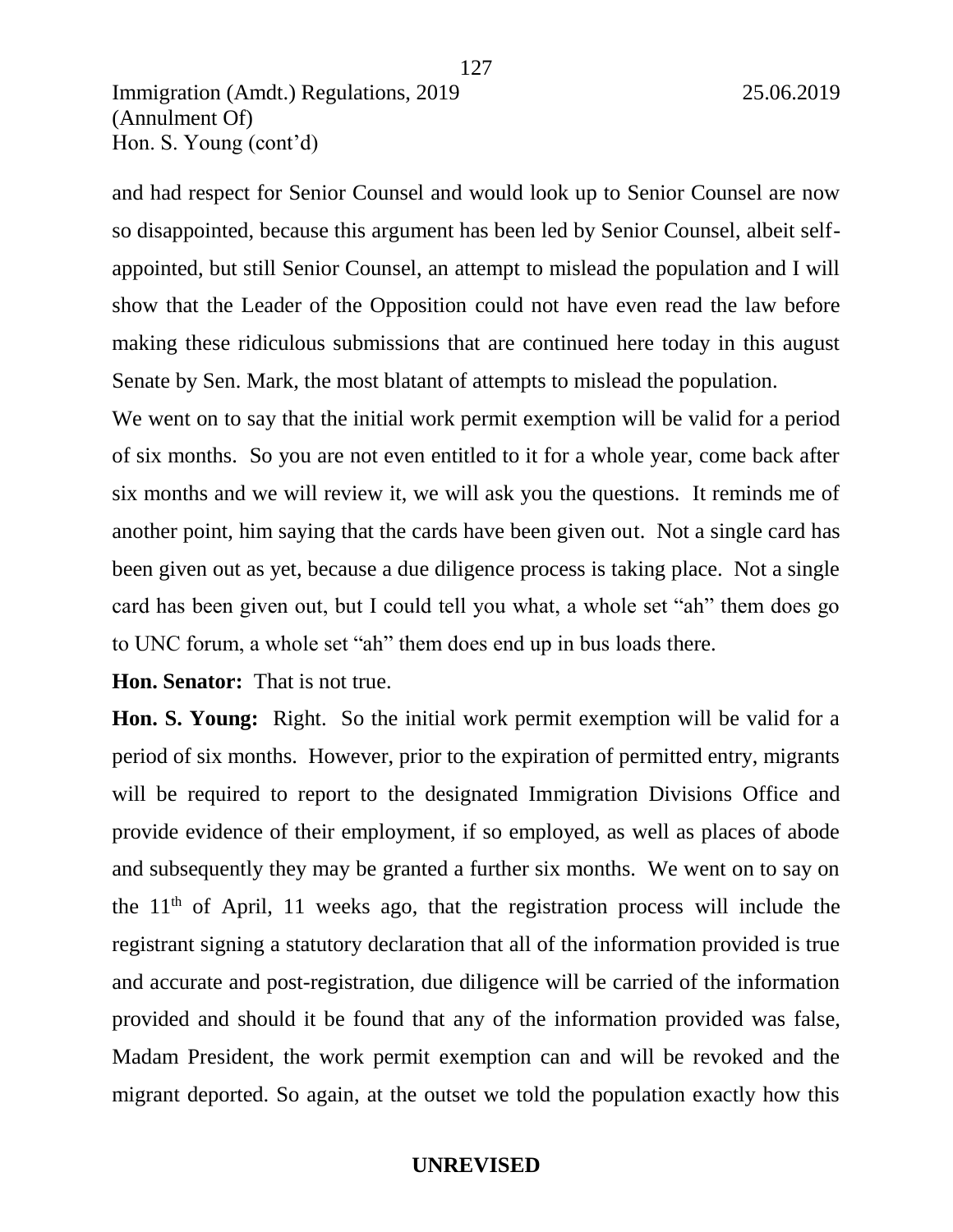process would work and thankfully the process worked.

Another fictitious, imaginative piece of misinformation and I was amazed to hear it climb tonight, it is a fact that over two years ago the UNHCR declared, and one wonders how they came with the number 40,000 Venezuelans in Trinidad and Tobago, two years ago before the crisis really took place in Venezuela.

128

In January of this year, Madam President, is when things hit a real crisis in Venezuela, when suddenly there was a declaration of a second President in Venezuela and a whole host of sanctions being put on Venezuela. And after January of this year is when the real migrant flows began out of Venezuela. Logic, we have just completed a two-week registration process where we invited all legally landed and illegally landed migrants from Venezuela to register. At the end of that process, on Friday the 14<sup>th</sup> of June the streets outside the Oval were a ghost town by five o'clock. If there was still thousands to be registered they would have been there forcing their way through the gate, it did not happen. In Tobago, unfortunately, there was a hiccup from a humanitarian point of view, they moved without permission, some of those who were lining up on the last day of registration to a building out of the sun, et cetera, so they were not there at five o'clock. Immediately upon getting that information I took the decision after consultation with the chairman of the National Security Council to ring fence them, ensure who had not been registered would be registered and they were registered. Outside San Fernando at five o'clock, same thing happened. And let me tell you what happened.

On the Monday morning, suddenly people arrived saying we were not registered on Friday. And as I asked the heads of security this week, I said, that took place on Monday—was that mischief?—because on Tuesday nobody was there. If persons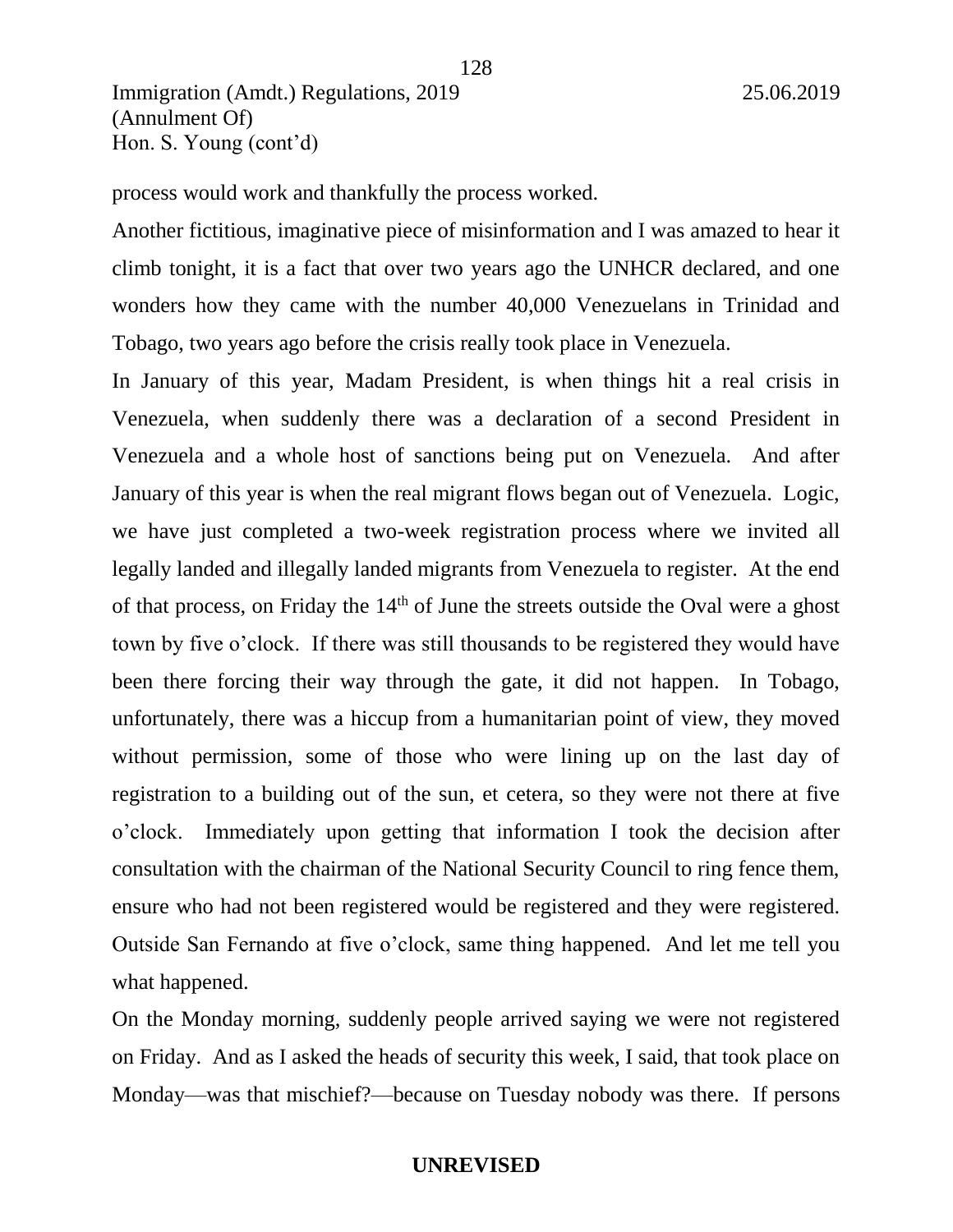really were not registered would they not have still been queuing up, still outside all of the immigration centres begging to be registered. So respectfully, to the world, to the whole world, I say as the person in charge of this process that it was 16,523 Venezuelans registered in that two-week process. Not 40,000, not the 100,000 that that Senator, Sen. Mark, just declared to the world. This is how they operate, loose, loose talk. The fact is that after a two-week registration process that went remarkably well, the people of Trinidad and Tobago know as a fact now we have 16,523 registered Venezuelans in Trinidad and Tobago. Does that mean that there are not some who are here illegally? I am sure that they are. We will apply the law to them. But there is no way, Madam President, I respectfully submit, that there can be 5,000, 10,000, 20,000 of them outside there who had the opportunity to register and they did not participate. Completely false and misleading.

Let us get now to the law, Madam President, because a lot of noise has been made about this attempt by the Government, which I have just proved to the nation is completely false. Because our policy is your registration does not get you one step, one minute, one hour closer to the calculation of time to become a citizen or a resident of Trinidad and Tobago. Let us turn to who is eligible to vote in Trinidad and Tobago. A citizen of Trinidad and Tobago. I have just said, this process does not count towards citizenship. But you have to be a citizen over 18 years and reside in an electoral district for at least two months. They are not going to be citizens so they do not qualify under that. A Commonwealth citizen, as far as we are aware it may be something different at another time for another administration. Venezuela is not part of the Commonwealth. So they do not qualify there either. A non-commonwealth citizen, 18 years or older who has resided legally in Trinidad and Tobago for a period of at least five years. So for a period of five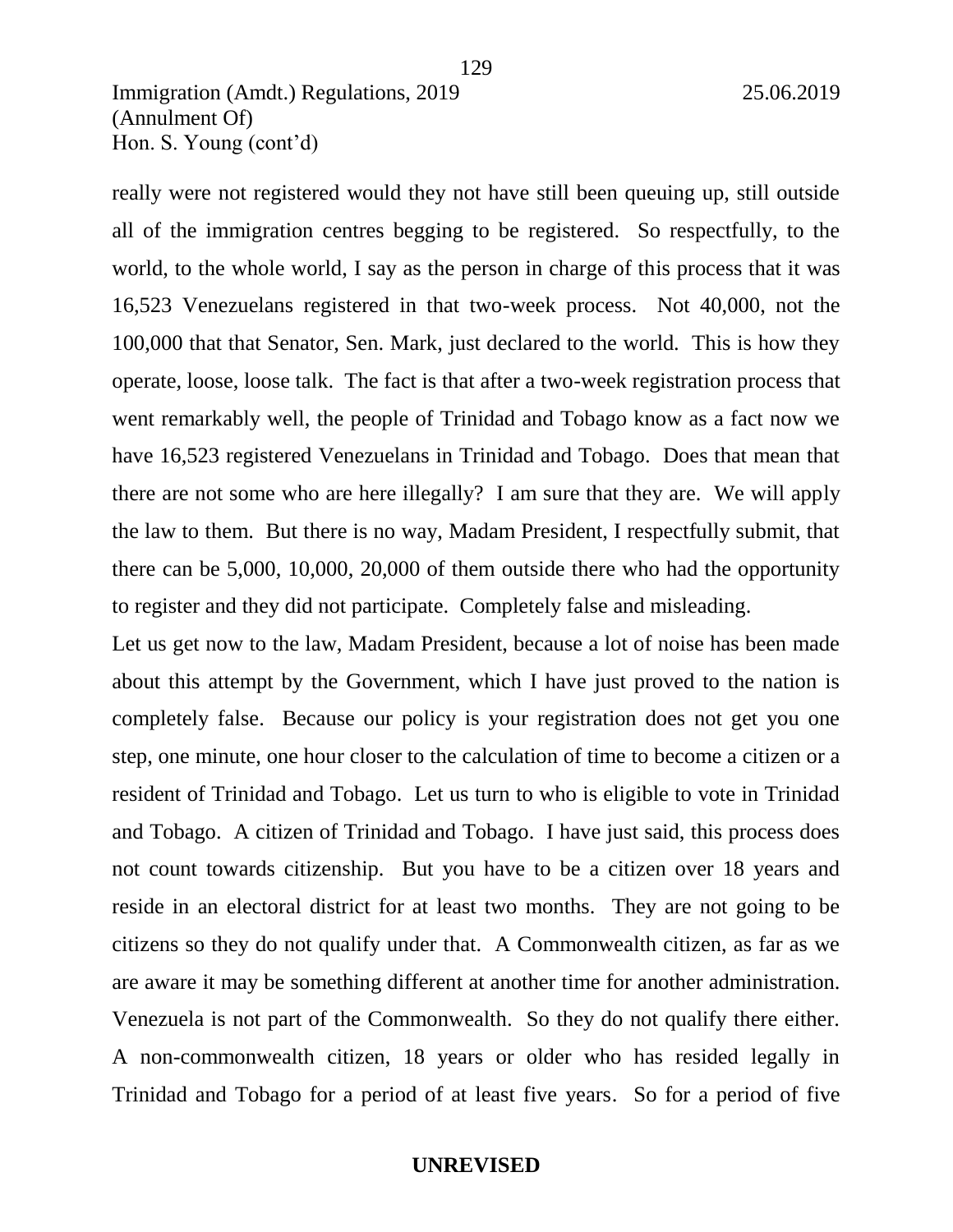years, so to be eligible to vote, so once again Senior Counsel, Leader of the Senate Bench come to mislead the population of Trinidad and Tobago as to about eligibility to vote.

130

**Madam President:** Minister, I will ask you to rephrase what you just said, re: the presentation of Sen. Mark.

**Hon. S. Young:** Madam President, I sat here and I listened very carefully—

**Madam President:** Yes, just—

**Hon. S. Young:** I am rephrasing. I sat here and listened very carefully and there is no doubt whatsoever that the submission being made by Sen. Mark is that the Government could have embarked upon this process of registering Venezuelans for the purpose of them then being declared citizens or residents to vote. He said, in a local election this year and in a general election next year. I have just stated what the law of Trinidad and Tobago is and this administration abides by the law. I cannot speak for them. This administration abides by the law and the law is clear, to be eligible to vote you have to be a non-commonwealth citizen who has resided legally in Trinidad and Tobago for a period of at least five years. So we have said that you cannot become a citizen, you cannot become a resident and they do not qualify under this because they would not be here for five years.

So I say without any fear of contradiction that this registration process has absolutely nothing to do with the registration of any Venezuelan to vote in any election in Trinidad and Tobago as being submitted by those on the other side. It goes on to say, applicable legislation under the Representation of the People Act, he called it ROPA, Representation of the People Act, Chap. 2:01:

" $12.$  (1) Subject to this Act, a person is qualified to be an elector for an electoral district at a Parliamentary election, a Municipal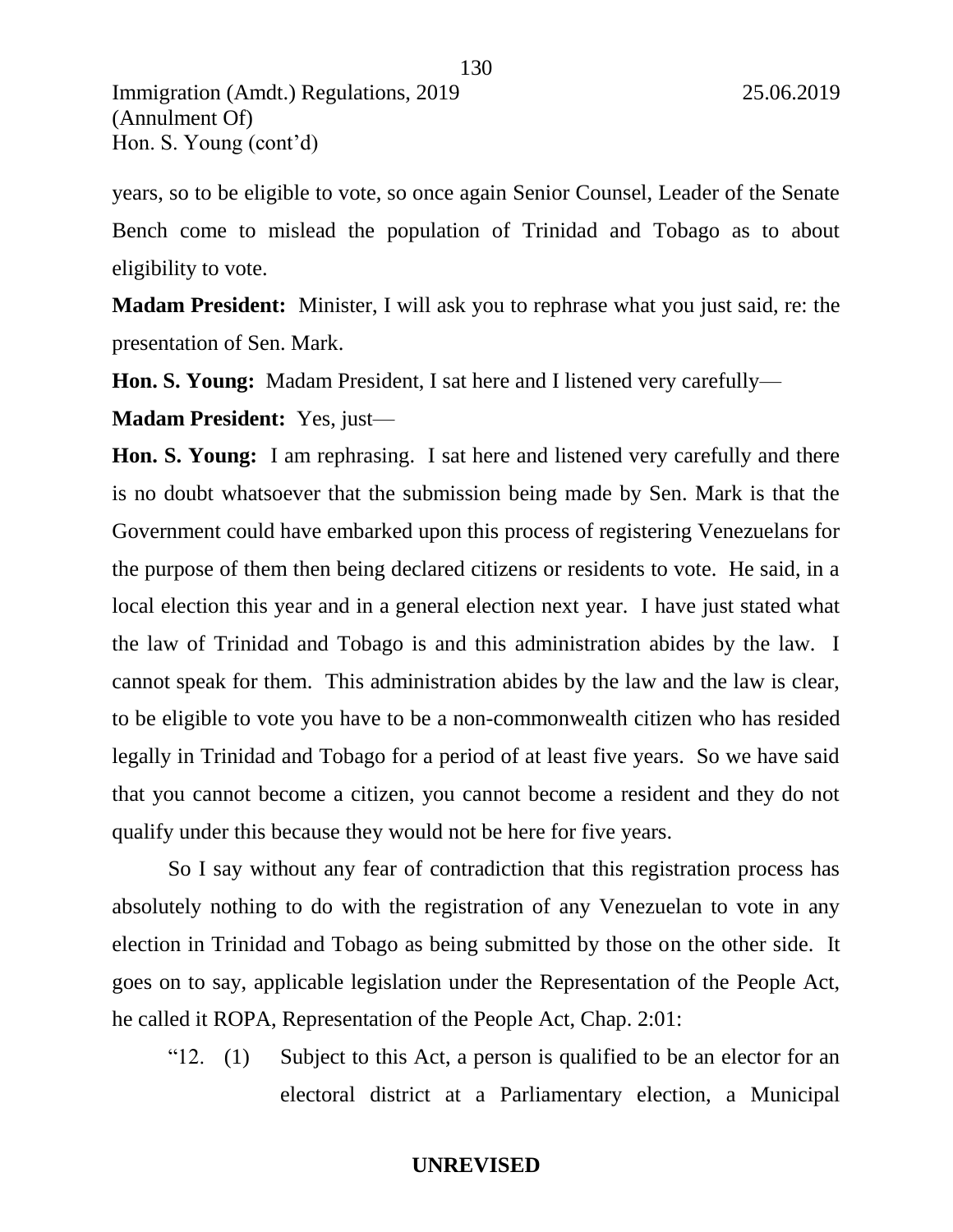Council election or the Tobago House of Assembly election…" If you are an elector for an electoral district at the municipal corporation election, if you are a citizen of Trinidad and Tobago. I have just stated categorically why none of these 16,523 registered Venezuelans, many of whom are under the age of 18. Because despite what was being suggested over the weekend by a certain newspaper, we registered everyone, baby to adult. We did not leave out anyone who turned up at a registration centre. None of them will be citizens under this administration. And as we have said clearly in our policy, the Cabinet decision that is recorded in black and white, none of the period of a year takes them any step further to qualifying under our laws of Trinidad and Tobago towards citizenship or towards residency.

So it is a complete fallacy. It is a complete naked, blatant attempt to mislead the population of Trinidad and Tobago, fearmongering at the highest possible level, being led by none other than Senior Counsel who obviously did not read the law. And worse yet if Senior Counsel read the law and set out to mislead the population and you know what upset me, Minister Kazim Hosein is not here, fortunately maybe. I was looking at my television and saw this announcement and pronouncement come from the pulpit at a mosque, going amongst people to celebrate at a mosque and this is what fell from the lips of Senior Counsel, that this process is being done by the PNM for elections. Completely false and misleading, Madam President. Completely false and misleading.

Now I will explain to the population now, Madam President, if you would permit the opportunity why it is in their DNA, and what is in their DNA and why it is that they thought this could happen and I am telling the population that thank God this registration process took place under a PNM administration and we took the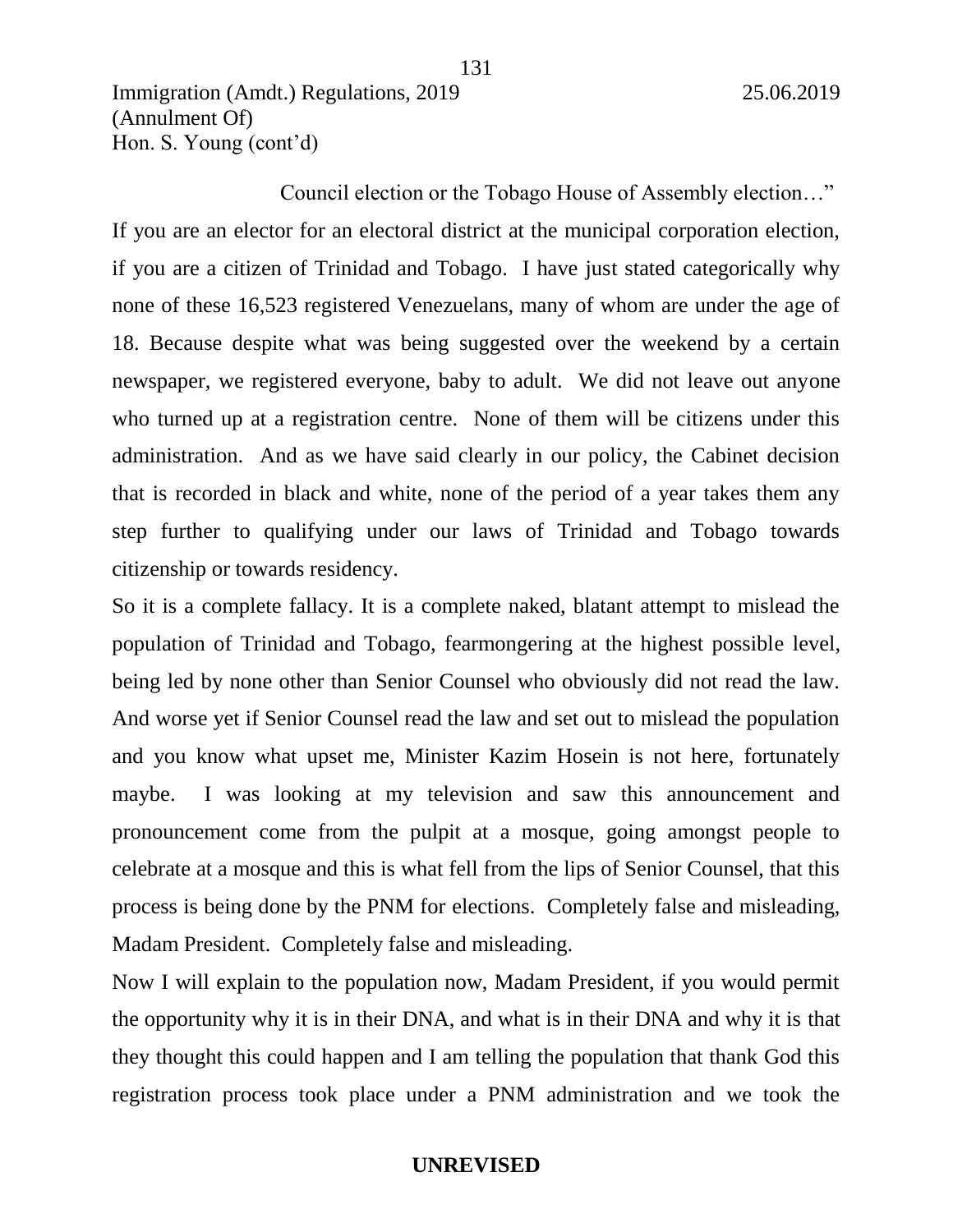protection to protect the laws of Trinidad and Tobago that we did. Because you see one thing that Sen. Mark was correct about, Madam President, is when he quoted the law as to who has power, who has power under the Immigration Act to declare and to grant citizenship and residency, is the Minister of National Security. And the behaviour as though this is something new, something unique, something that has not been applied in Trinidad and Tobago before, again, a complete attempt to mislead the population of Trinidad and Tobago.

I can tell you, as the Minister of National Security at the time charged with the responsibility of bringing the policy to Cabinet, after having careful discussions with the Chairman of National Security Council and the Cabinet helping to formulate the policy that I have just referred to, to ensure that exactly what has been suggested cannot happen under us. It may have happened under them. And let me tell the population some statistics now.

The Minister of National Security under the former administration in 2010 granted 324 citizenships, 465 permanent residencies, totalling 807, they now reach. It start at 807. In 2011, the administration, the Minister of National Security, under the former administration, granted 268citizenships, 556 permanent residencies. They went up to 824 from 807. In 2012 the former administration's Minister of National—and Madam President, I ask for your forgiveness in not being able to name them, because they were a lot, they were switching every week. [*Crosstalk*] **Sen. Mark:** You do not want to name Gary. [*Crosstalk*]

**Hon. S. Young:** 2012—oh, you will see, you will when it comes to Gary he took it down. [*Crosstalk*] In 2012 number of persons granted citizenship, 313; [*Crosstalk*] the number granted permanent residency—the immaturity in this Senate is unreal, you know. In 2012 the number of persons granted permanent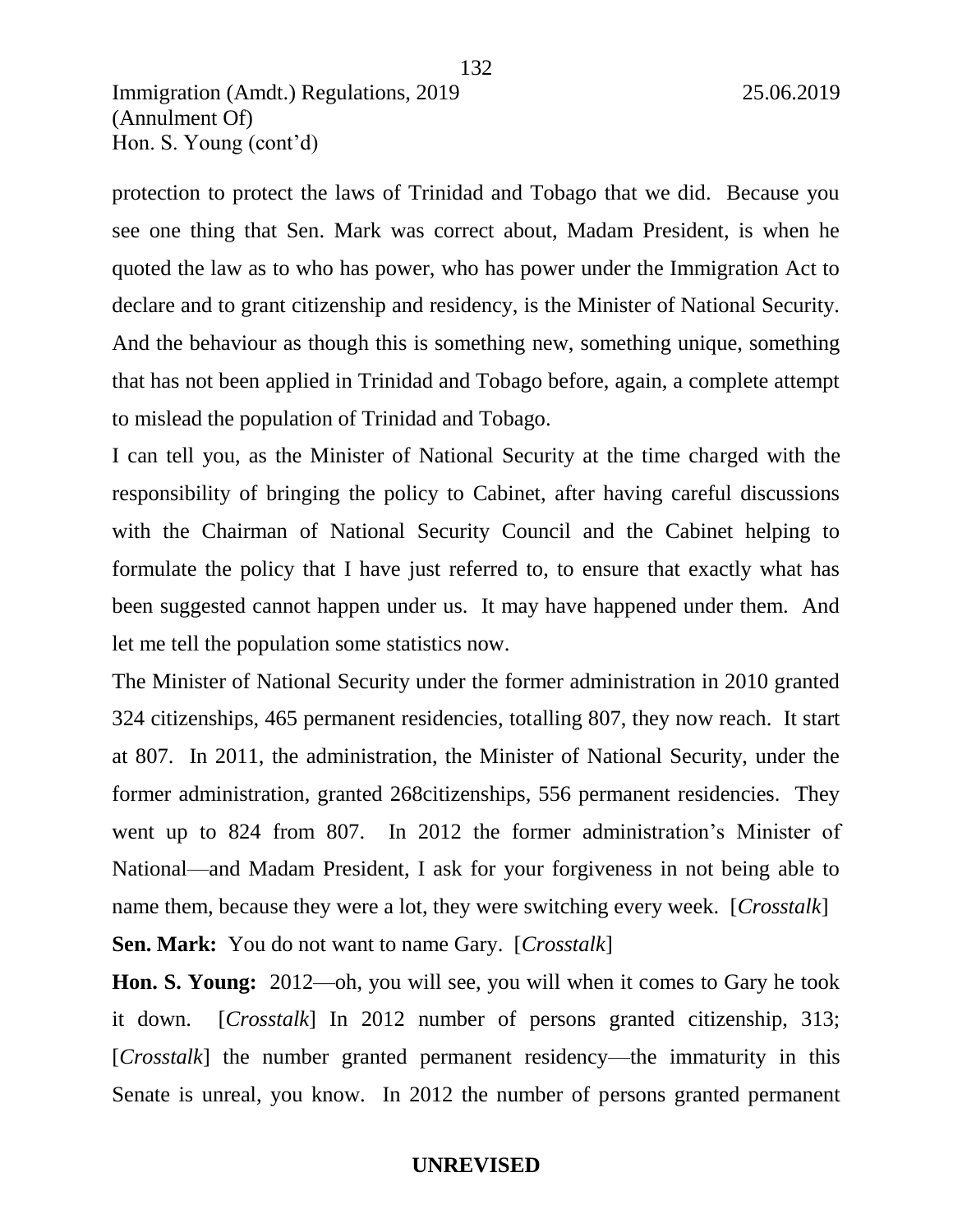133

residency, I want the population of Trinidad and Tobago to take note what happened under the former administration. In 2012, 874 permanent residents. So permanent residents jump higher, higher in one year than the total of residencies and citizenships in the two years, 1,187—

Hon. Senator: "Oooh." Oh my goodness.

**Hon. S. Young:** In 2013, 194 citizenships granted, 852 permanent residencies, 1,046 for that year. In 2014, it starts to come down, you want to talk about the Commissioner of Police, then- Minister of National Security; 2014, 132 citizenships, 658permanent residencies, 790, the lowest, the lowest figure under the former administration.

# **7.10 p.m.**

So they went from 807 to 824 to 1,187; 1,046 the next year, to 790; 2015: 34 citizenships granted; 170 permanent residencies, down to 204. So I want the population of Trinidad and Tobago to know what happened. [*Crosstalk*] I am going to continue. It went from 807 to 824 to 1,187 to 1,046 to 790 to 204. Enter our administration for a full year: 2016: 15 citizenships granted—15—down from 324 under them in one year, and 93 permanent residencies, for a total of 108 for a year compared to 1,187. [*Crosstalk*] That is why they are so worried, because they know what they were going to do.

**Madam President:** Members, please, on both sides, can I please have some silence as I listen to the Minister of National Security? Continue, Minister.

**Hon. S. Young:** Thank you very much, Madam President. Madam President, in the year 2017, again, under this administration, 16 citizenships granted; 79 permanent residencies. We dropped from 108 to 95. And then in 20—that is 2017. So, Madam President, those are the facts of what happened under the normal application of the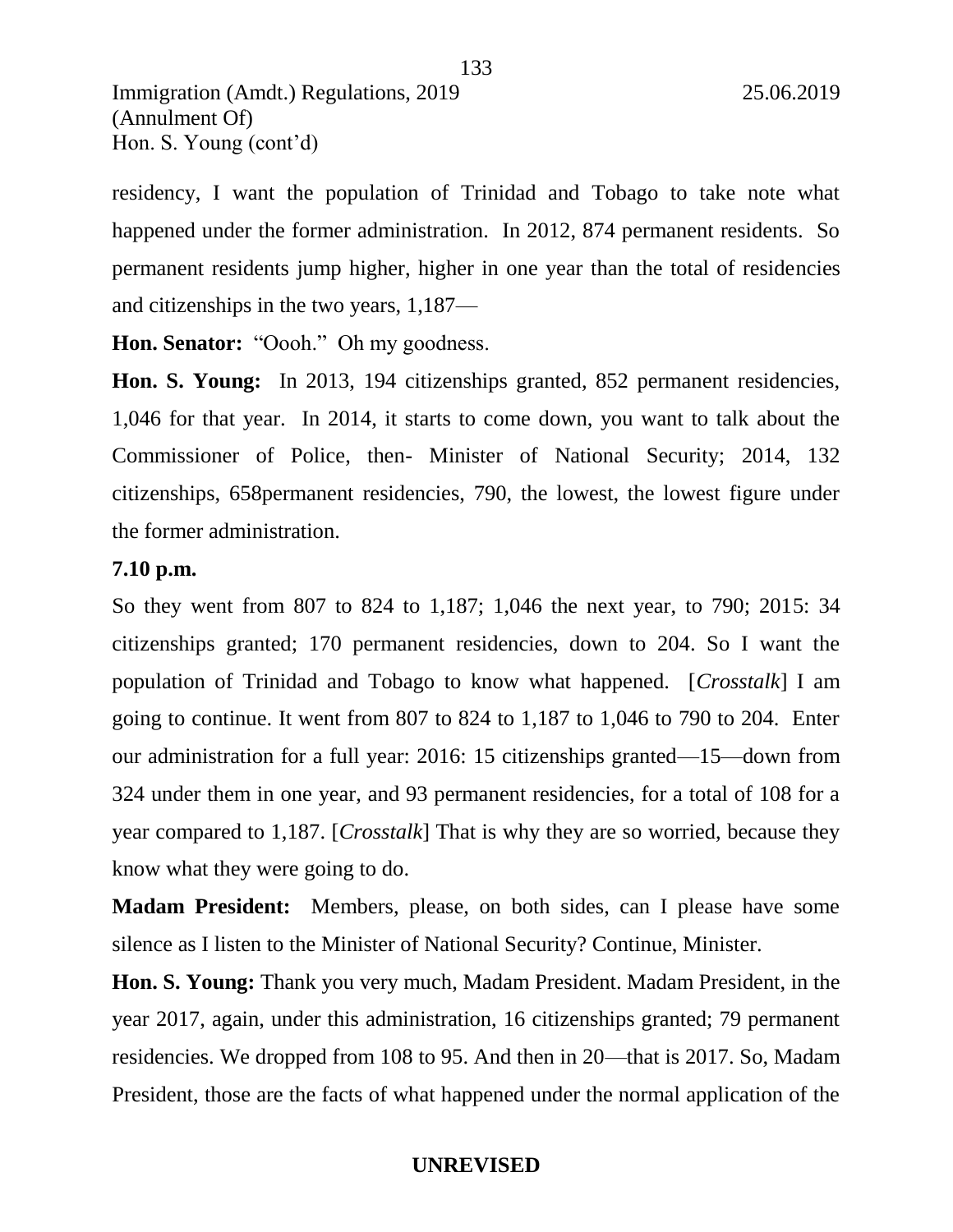law and that is why those on the other side came up with this ridiculous submission that the Venezuelan registration process had something to do with elections in Trinidad and Tobago. And I respectfully submit, it is because that is something that they were doing. [*Desk thumping*] That is something that they were doing.

Let me just deal now—Madam President, may I ask how much more time I have?

# **Madam President:** You finish at 7.26.

**Hon. S. Young:** Thank you very much, Madam President. Madam President, let me now deal with—because I heard it again, fall from the Leader of the Opposition's lips, Senior Counsel's lips—as well as those on the other side, that the Venezuelan Ambassador, who is a new ambassador to Trinidad and Tobago, has somehow made the law for Trinidad and Tobago; has somehow made a declaration, and it just came from Sen. Mark. He knows something that we do not know. Well, he knows something that the Government does not know as well, because the Government's policy, as I have very carefully quoted here tonight for the population, states in the clearest possible terms that this migrant registration process, and any period granted to any Venezuelan under it, will not form part of calculation of any time towards residency or citizenship.

So the suggestion being made that the Venezuelan Ambassador said: "Give Venezuelans another opportunity to apply for residency, citizenship or a work permit"—with the greatest of respect to the diplomat—is completely wrong. There is no truth to it whatsoever, because this process, I repeat once again, takes no Venezuelan any closer to the granting of citizenship or residency under this administration.

I also remind the population that at the outset, when there was this cry of the EBC being involved, or this going towards registration for voting, the Elections and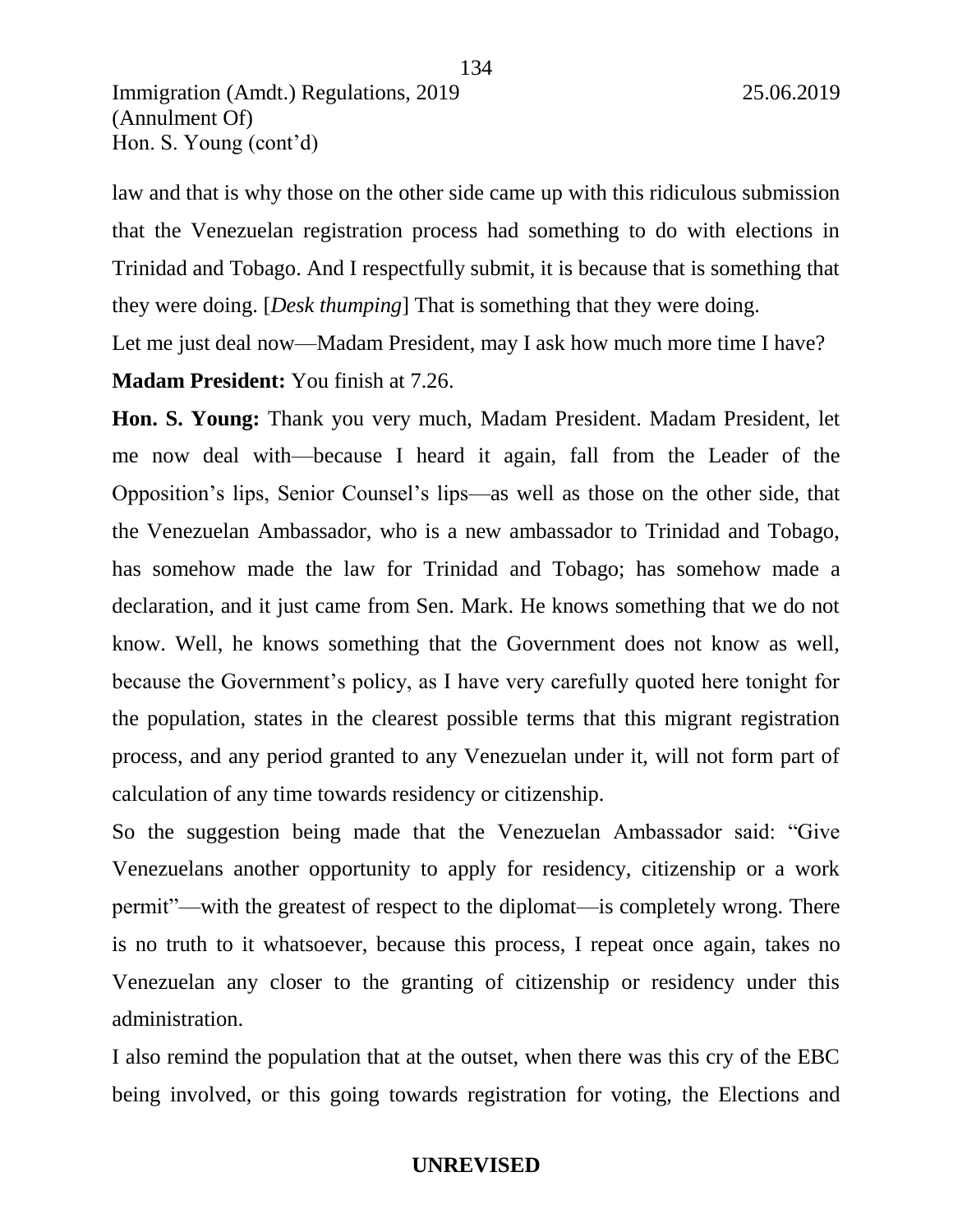Boundaries Commission, from our perspective, with the greatest of respect, is one of the working independent bodies in Trinidad and Tobago. [*Desk thumping*] And as a citizen, I will not stand here and watch another independent body be brutally attacked by the Opposition for their own self-serving purposes. The Elections and Boundaries Commission had nothing to do with the registration process. They are not being approached by the Government for anything to do with this registration process, whatsoever.

The suggestion, again, by Sen. Mark, and him asking the question: "What is the link between the immigration and EBC?" None. No link. Has nothing to do with it, whatsoever. I know their bubble must have burst, Madam President. I know they must be deflated to know that it cannot happen, and it will not happen under this administration. Their obnoxious behaviour is part and parcel of it. The way that they behave, the way that they continue to attempt to mislead not only the population, but to use this Senate, to use this sacred place called Parliament, to launch their scathing attacks on the truth and to attack a process that has gone remarkably well.

So, Madam President, there is not much left to say because it has all been dealt with. I want to end by just speaking to the citizens briefly, and thanking them for their patience, and thanking them for their support in what the Government has done, but reminding them that the Prime Minister has stated, I have stated and every other government spokesperson on this process has stated, the people of Trinidad and Tobago come first. The people of Trinidad and Tobago, under this administration, are our priority.

We have a duty as human beings to be humanitarians to those in need. It is closed off now. We did not go a day beyond the  $14<sup>th</sup>$  of June. We have closed off the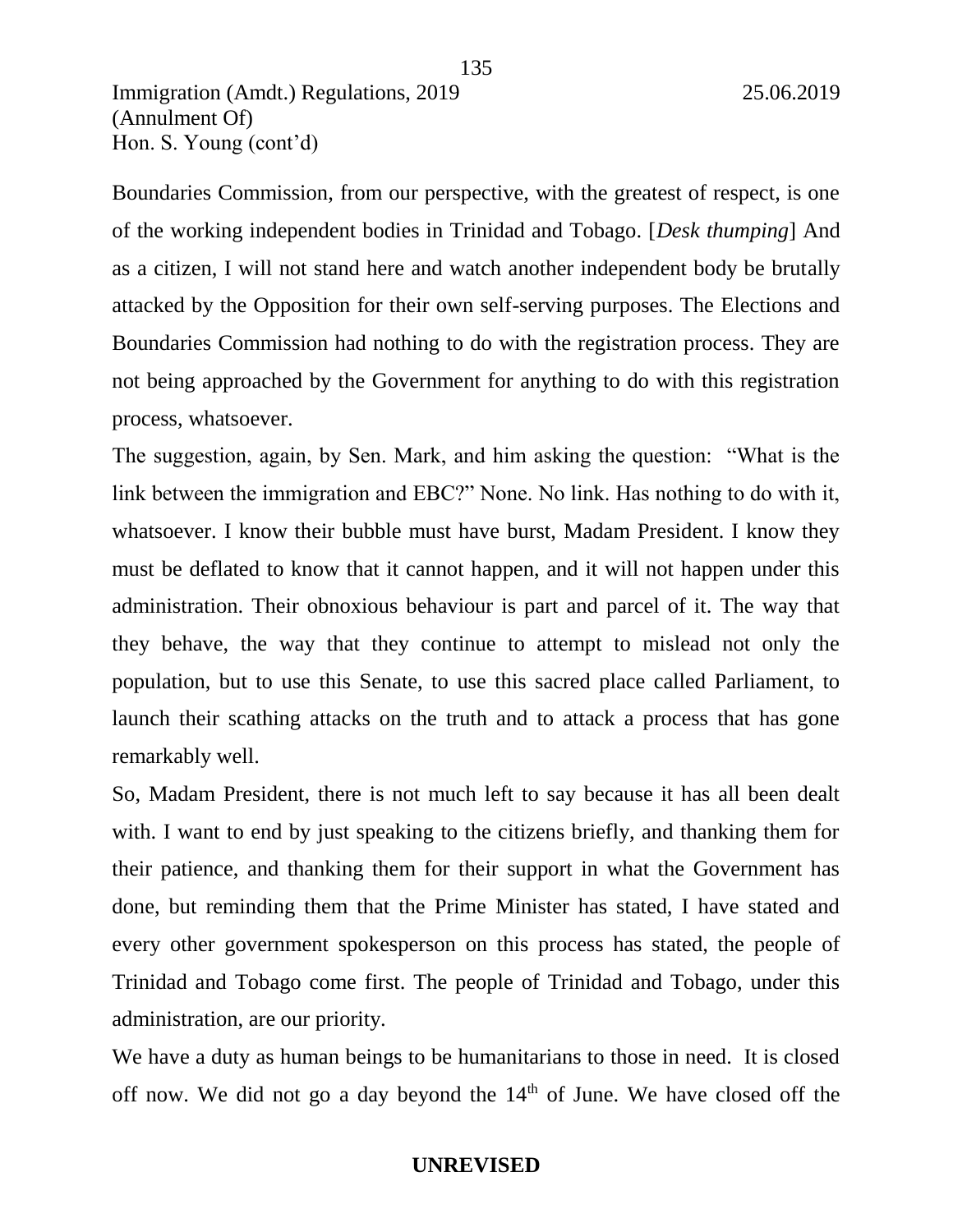registration process. We are conducting the due diligence. The registration cards shall be distributed shortly. The law is going to be applied. Persons are going to be deported. Persons who engage in illegality, whether you are registered or not, it is not going to help you. Any person committing a criminal act from a foreign country, be it Venezuela or any other country, if you are detained and charged, as the Minister of National Security, I will deport you. And I have signed a number of deportation orders and will continue to do so, because at the end of the day our priority, as a Government, is to the citizens of Trinidad and Tobago.

And I thank all those who participated in the registration process, all of those who made it a success, and I tell the citizens of Trinidad and Tobago, do not fall into the trap of xenophobia. Do not fall into the trap being stirred and the fearmongering being stirred. Continue to do what is right—

**Sen. Obika:** I rise on Standing Order 46(4) and 46(6).

**Hon. Senator:** Sit down—

**Madam President:** Continue, Minister of National Security.

**Hon. S. Young:** Thank you very much. So, Madam Speaker, the behaviour continues. The population looks on and sees, because I did not make any allegation about anyone. I told the citizens not to engage in xenophobia, and I am sure that every right-thinking citizen and every civic-minded citizen, and every citizen who is a humanitarian, whilst protecting themselves, as they have a right to do—and the Government will do what they can to protect them—will not participate in the fearmongering and the xenophobia that is taking place in a very small minority.

So, Madam President, I thank you for the opportunity to have participated in this debate. I am certain it has fallen completely flat now, because anything said contrary to what has been put forward, I can tell the population, would be a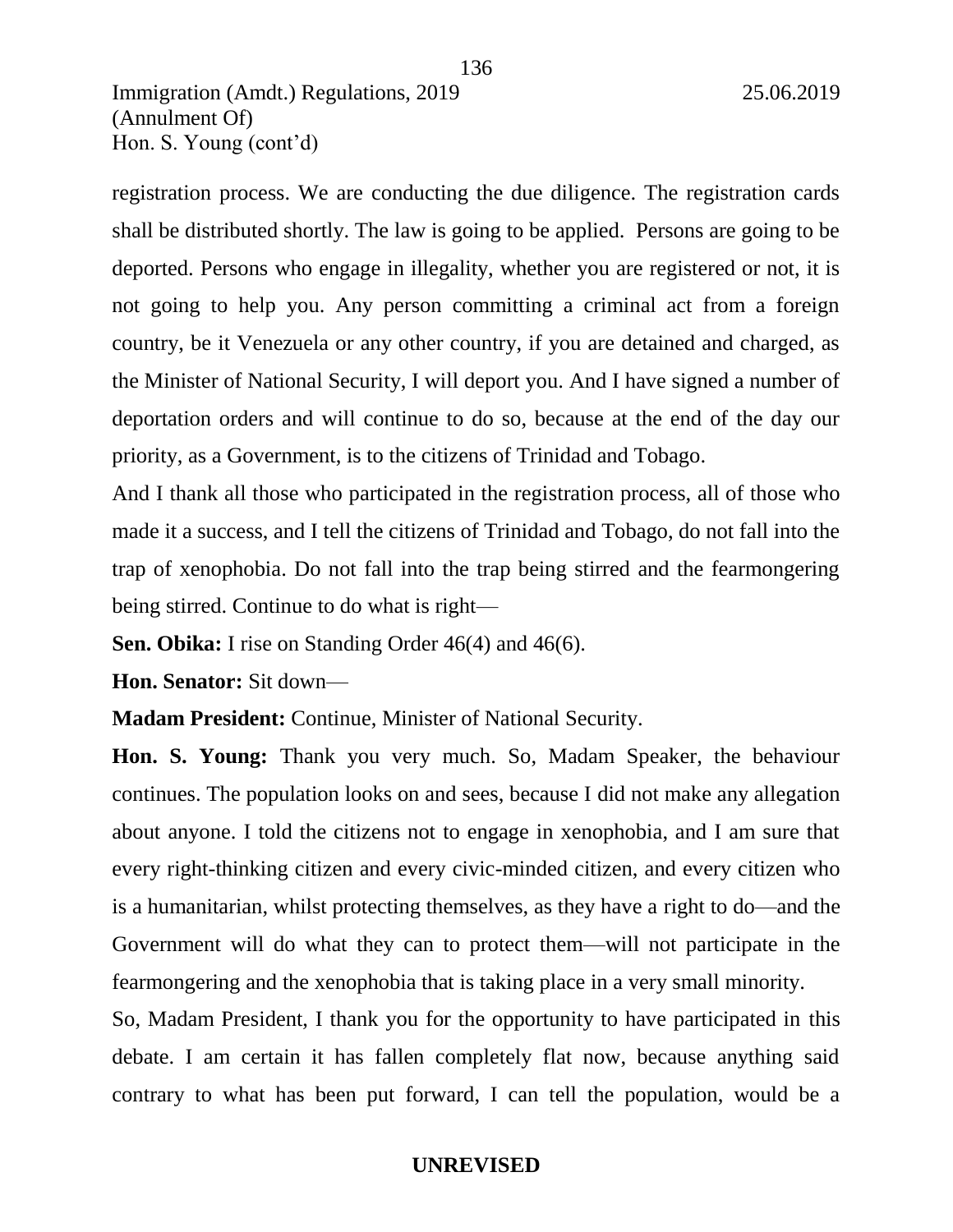complete lie and would be a complete falsehood. With those few words, Madam President, thank you. [*Desk thumping*]

137

**Madam President:** Minister, your last sentence, can you just withdraw and rephrase?

**Hon. S. Young:** Thank you very much, Madam President. Madam President, as I was saying—

**Sen. Mark:** Withdraw.

**Hon. S. Young:**—I withdraw the word "lie" and as I am about to say to correct it, and to leave on the *Hansard* anything that is said—[*Crosstalk*]

**Madam President:** Members, please—

**Hon. S. Young:** You are immature.

**Madam President:** I have had enough of having to warn Members about being quiet. The next time I have to, I am going to ask the Members to leave the Chamber. Minister, please complete your contribution.

**Hon. S. Young:** Thank you very much. So, Madam President, anything that is said contrary to the Government's policy that I believe has so been clearly articulated here this evening, will not be the truth and it will be a naked attempt to continue a failed attempt to misinform the population of Trinidad and Tobago. And I end by saying that it is 16,523 Venezuelans registered, not 40,000, not 80,000, not 100,000 and not the numbers that continue to go up—16,523. Thank you, Madam President. [*Desk thumping*]

**Madam President:** Sen. Vieira.

**Sen. Anthony Vieira:** Thank you, Madam President. This is a difficult situation and a difficult debate not just because I only got wind of it a few hours ago. Now, I have often been accused as a lawyer of fixating on narrow technicalities and losing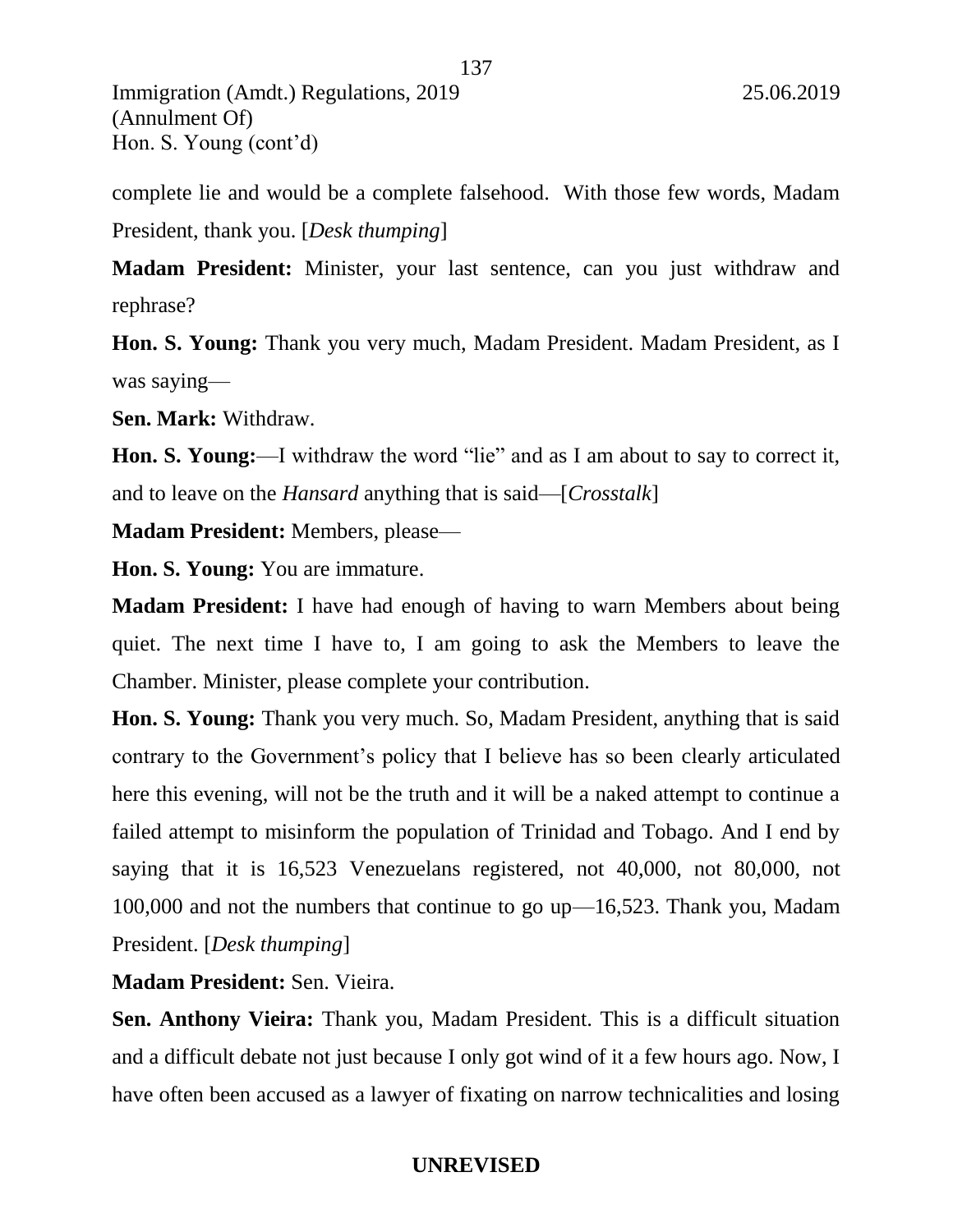sight of the broader picture and the humanitarian concerns, so I am going to take a different tact tonight. Let me start by making a couple quotations:

138

"The worst sin towards our fellow creatures is not to hate them but to be indifferent to them. That's the essence of inhumanity."

—George Bernard Shaw.

And then Mother Teresa said:

"The less we have, the more we give.

Seems absurd, but it's the logic of love."

This Motion is that the Senate annul the immigration regulations. Sen. Mark spoke about policy and he wondered about the benefits. The Immigration Act and work permit exemptions have been around for a long time and it is, without question, that the Minister of National Security has wide powers, so I do not think it can be seriously disputed that these regulations are intra vires. I do not plan, therefore, to debate the legality of the regulations, but the underlying policy and our responsibilities as a nation. And I will try, in the course of my contribution, to treat with Sen. Mark's concerns about Venezuelans invading our economic spaces and taking jobs, and Venezuelans voting in the forthcoming elections.

Now, for many Trinidadians, Venezuela is a different universe. Because of our colonial past, we tend to be more familiar with the old British West Indies: Jamaica, Barbados, St. Lucia, Grenada. Venezuela—even though we are closer to Venezuela than to Tobago, because I think we are like sevenmiles from Venezuela and 26 miles from Tobago, and even though we speak a different language—we tend not to know. Yet, we have had a very long relationship with Venezuela. They have been a trading partner. We have joint ventures with them in energy. We share the same music in parang, and food.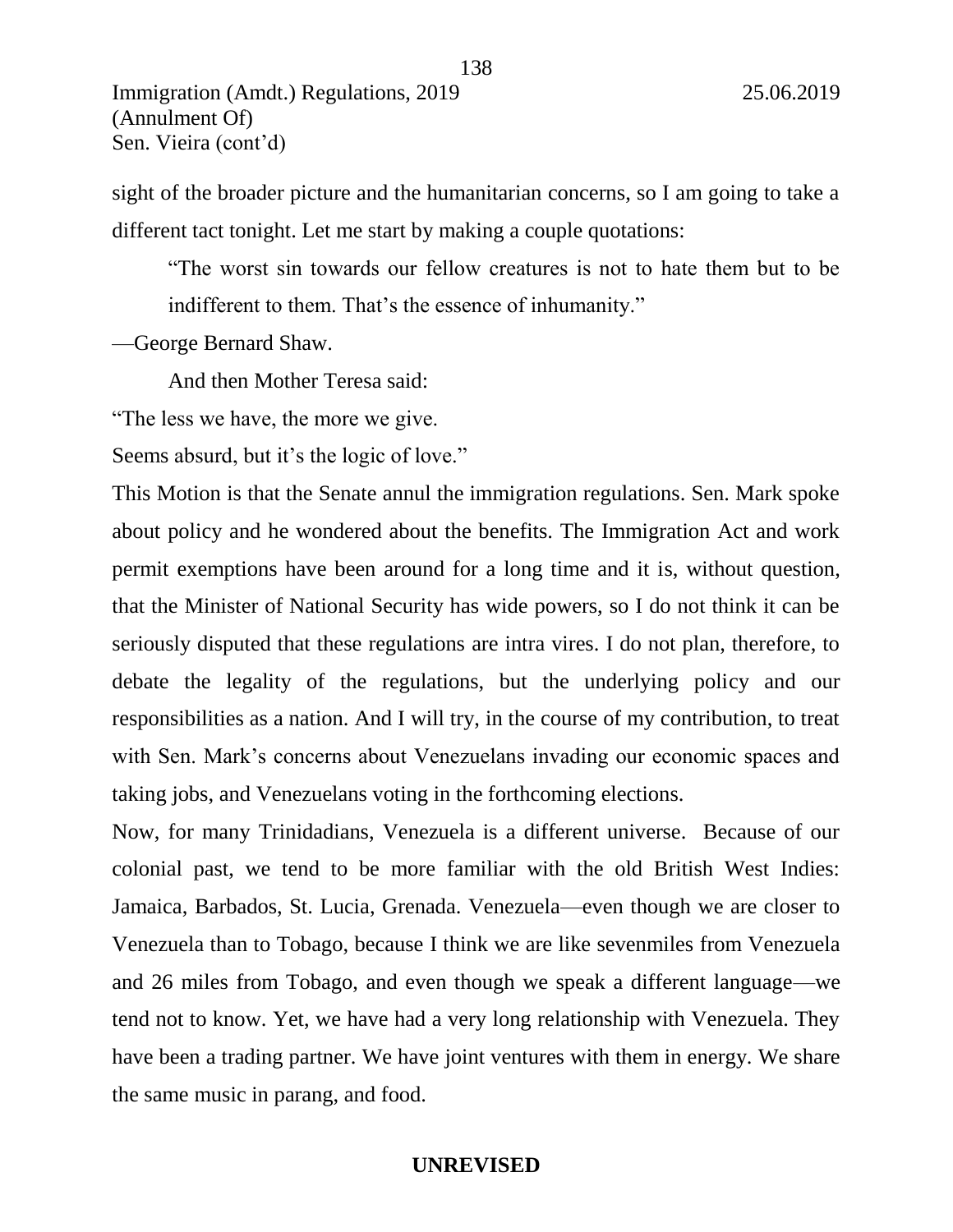I remember in the '80s going to Venezuela often—Caracas. It was a shopping destination. People went to Margarita. They went there for medical care. Angostura Bitters that we take such great pride in, originated in Venezuela. And 200 years ago, in the Venezuelan War of Independence, Trinidadians known as the Immortal 45 played a pivotal role. They actually tipped the balance of power. So we have close connections with Venezuela, even though they may not always be recognized or celebrated.

Now, I do not want to quibble with words. Refugee is a person who has been forced to leave his country in order to escape war, persecution, natural disaster. Asylum seeker is a person who flees his home country, enters another country and applies for asylum, that is, the right to protection in another country. An asylum seeker is a type of migrant and may be a refugee or a displaced person. Whether they leave voluntarily—and voluntarily means: out of your own free will—the fact is, 16,000 Venezuelans have migrated to Aruba; 263,000 have migrated to Ecuador; 168,000 have migrated to Brazil; 288,000 have migrated to Chile; 1.3 million have migrated to Colombia; 94,000 to Panama. Now, why? Why would these Venezuelans voluntarily leave the country that they love?

The current situation in Venezuela is this. Their National Assembly, their Parliament, has been dismantled. The rule of law has been undermined. Judges have fled. The Chief State Prosecutor has had death threats. The country is experiencing the worst forms of hyper-inflation that you can imagine. The country's economy has collapsed, creating shortages—dire shortages of food, water, medicine. They have a destabilized electricity grid and so they have been experiencing constant power outages. Amnesty International has urged the International Criminal Court to investigate crimes against humanity by Venezuelan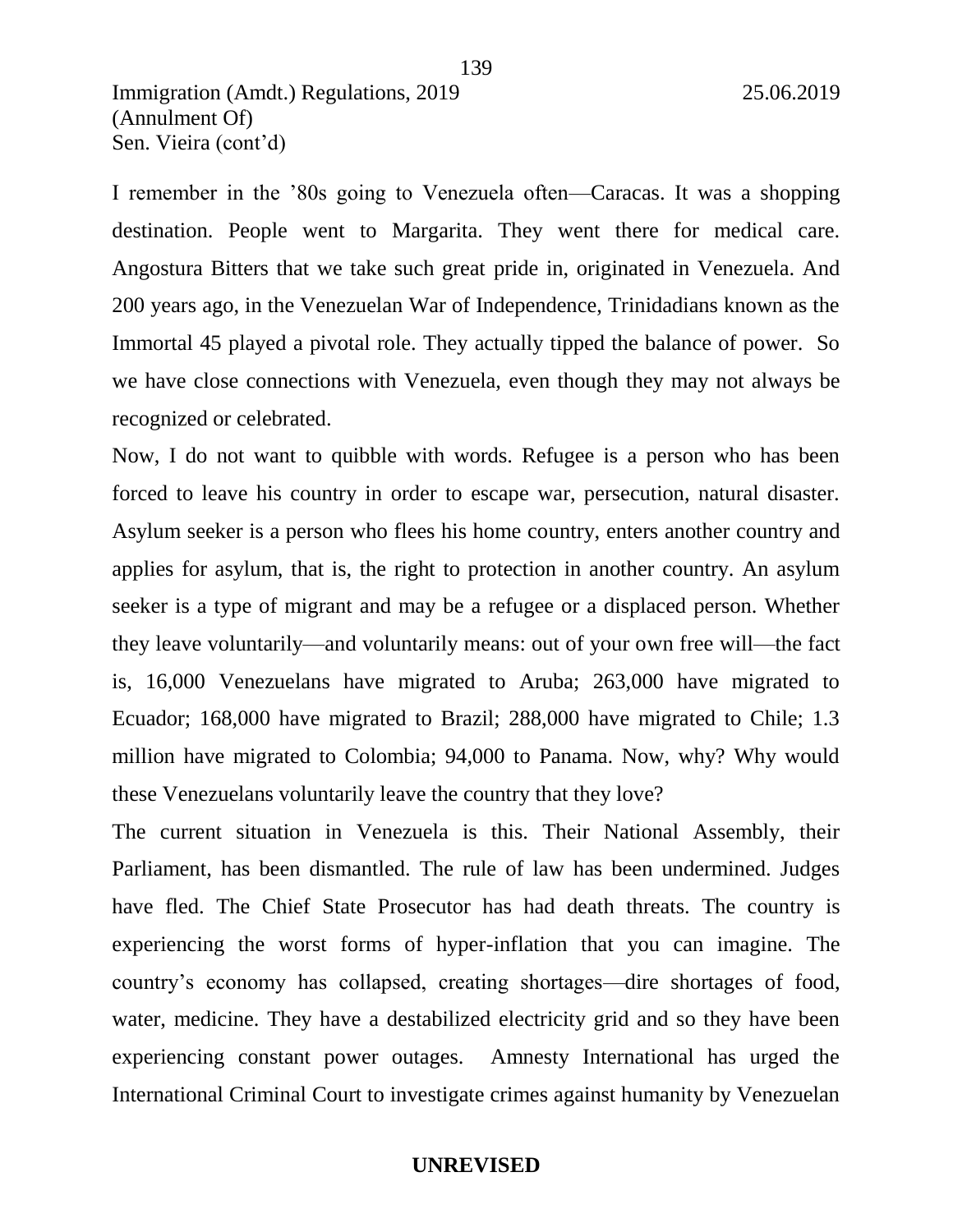authorities in their crackdown on anti-Government supporters and protests. Amnesty International has alleged a systemic and widespread policy of repression. These are facts. The people are living a nightmare, almost apocalyptic in terms. Whether Venezuela is a dictatorship, whether it is a narco-state, or whether it is just an incompetent and corrupt regime, the fact is that life in Venezuela is a nightmare for many and that is why they have come to Trinidad—these, whether it is 15,000, 30,000, 40,000 Venezuelans—and we cannot abdicate our humanitarian responsibilities towards the people who have come here, people who are fleeing the country that they love, who are living as exiles in a foreign and hostile world, adding to their ordeal. There, for the grace of God, goes me.

140

What would have happened if our country had been totally obliterated by that recent earthquake and we were now all looking to get sanctuary and seek refuge in some other place? Would we like to be treated as how we have seen some of those Venezuelans treated? We need to treat people with compassion, caring, not punishment, not oppression, not exploitation. In international law there is a principle known as R2P, the Responsibility to Protect, and it is a principle that really talks about protection from the most heinous crimes—so ethnic cleansing, war crimes, genocides.

Well, Venezuela is not at that stage. So whether we could technically say R2P applies in this case, yes, that is arguable. But the fact is, people are fleeing because of deteriorating conditions. They are gripped by horror, by fear and despair. And when they come to our shores, Trinidad and Tobago, as a member of the international community, we have signed things like the Refugee Convention, United Nations Declaration of Human Rights, the Rights of the Child Convention, and under those circumstances, as long as there is a risk to life for migrants and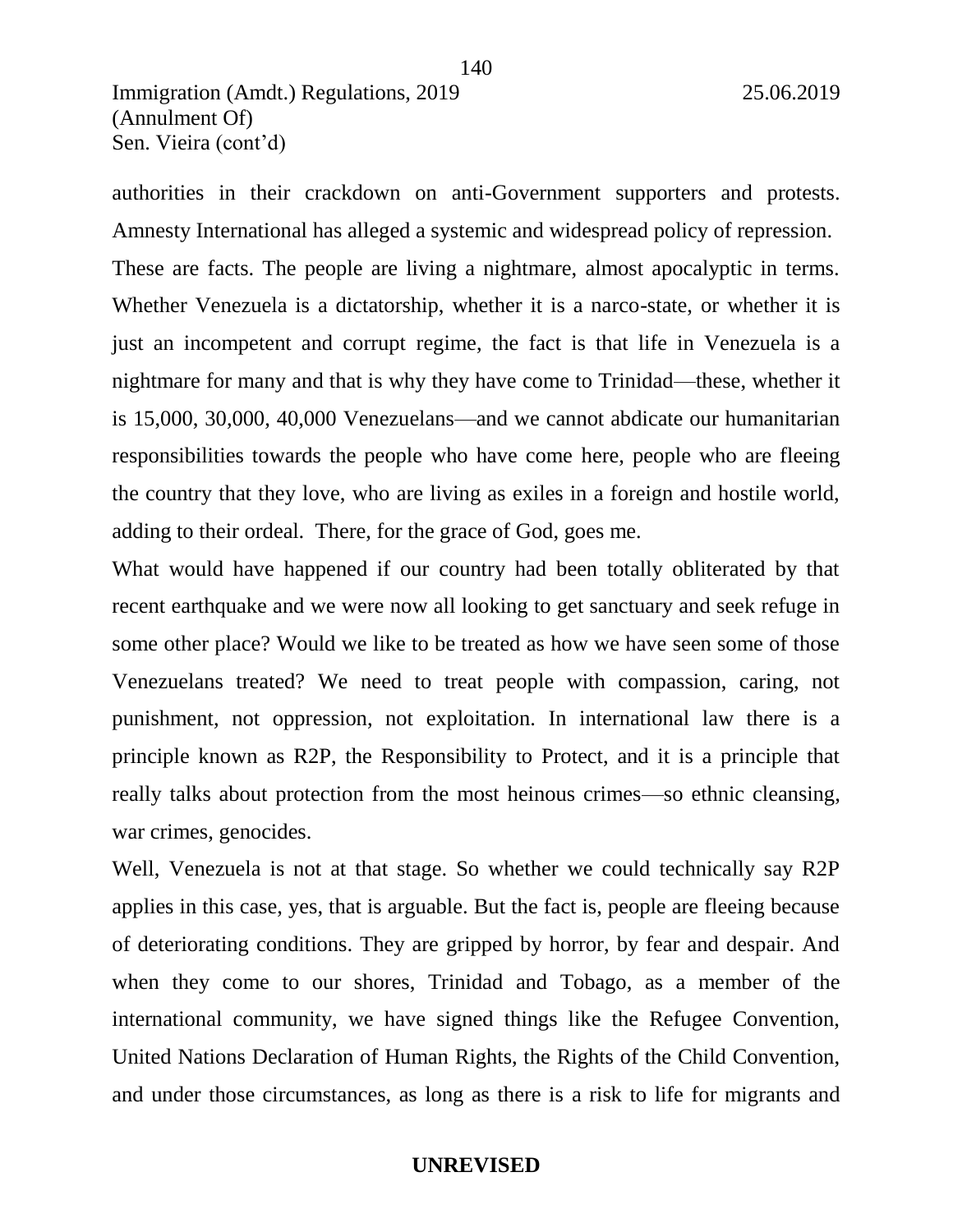asylum seekers, international law prohibits the forcible return of those individuals. And where there is no end in sight for the political, the economic and the social crisis which has gripped Venezuela, we, as a responsible country, have to rise to the occasion and that means assimilating them into our society, providing them with education, health care, and the right to work.

141

Now, Trinidad is walking a fine line and it is not an easy situation for the Government, because the Government has economic and trading relationships with Venezuela, so they have to be careful not to say or do anything that might seem to be a besmirchment on a sovereign state. And I think the Government has finally got around to doing the right thing. It is promoting the need for some kind of peace talks or mediation. It is talking about trying to give aid. It is trying to regularize the status to those who are here.

We have seen in this Venezuelan situation, some of the best and worst traits of us as a people. I went to a meeting some time ago at the Living Water Community. At that meeting there were representatives from the United Nations, there was the Living Water Community that were trying to do these interventions, and there were a number of Venezuelans. And I was shamed. I was humiliated and embarrassed when I heard how people were being treated. We are better than that. And so, I was so pleased when I saw recently, representations made by the Roman Catholic Archbishop, and even more recently, some Islamic community that fed and bathed and clothed and hosted these Venezuelans. I say congratulations to you. Well done. A couple years ago, I was in Malaysia doing an arbitration training course and there I met a Bangladeshi lawyer, and she was so proud to tell me that her people had opened their hearts and their doors to the Rohingya refugees. There were 1.1 million Rohingya in Bangladesh. And Bangladesh is one of the poorest countries in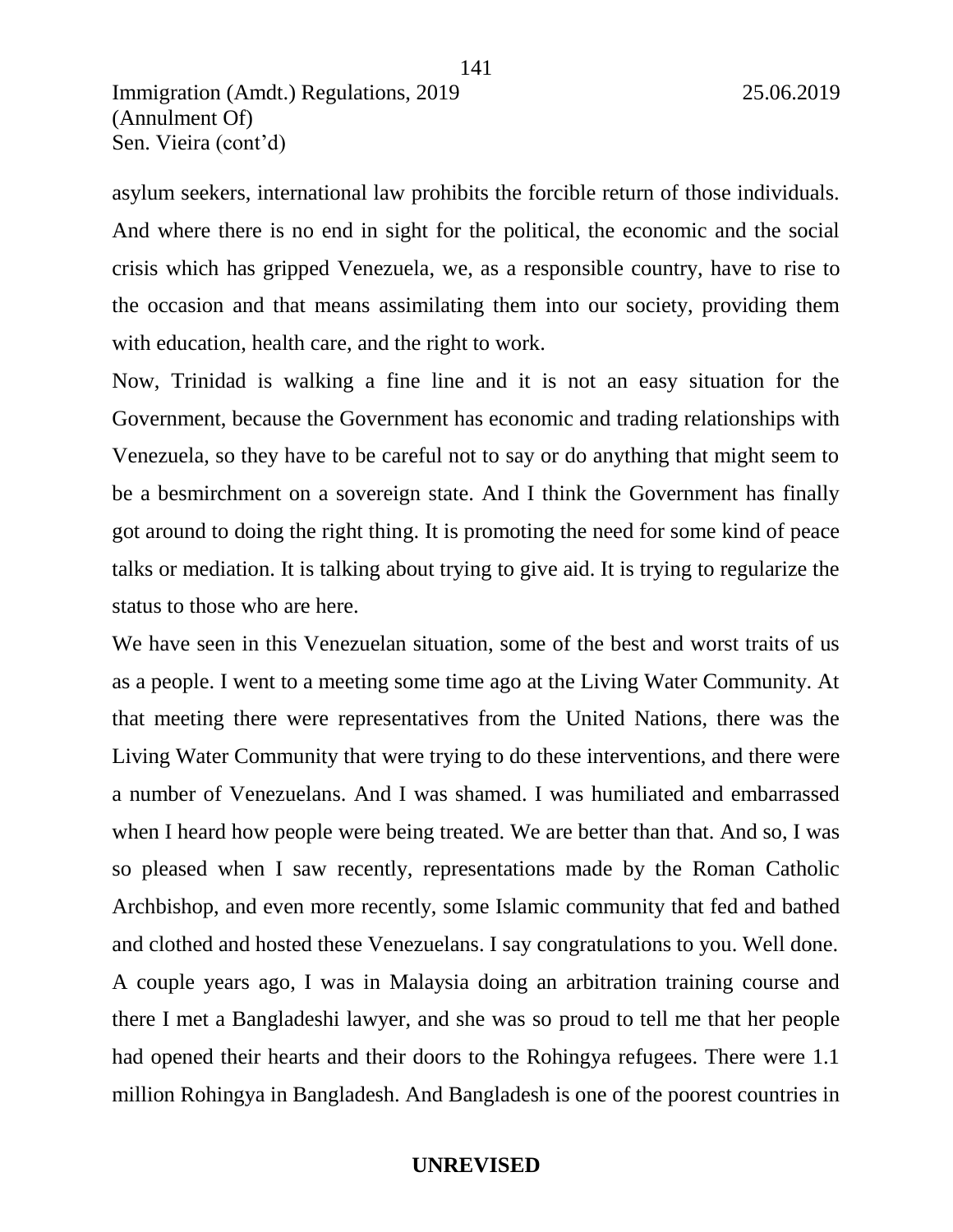the world, but they were happy to help. Hindus helping Muslims. The poor helping the destitute, the desperate. It placed a strain on that country's infrastructure and eventually they could not accept anymore. But what an example of caring, a chance for those who were most in need to survive a short respite while governments worked out repatriation; they worked out grants and aid and support from the World Bank and other places.

We have to give these people a chance. That is our duty. And it is not, "Aw", or "poor us, we are getting nothing for it". Studies have shown that there are economic benefits for migration. Right? I always like to say, do not take counsel of your fears and from naysayers. Let us not be xenophobic. [*Desk thumping*] Times are hard, but I want to suggest that accepting these Venezuelan refugees, migrants, asylum seekers, can be a win-win for us. Do not look at it as a burden but as an asset. By providing them with the right to work, they can start productive lives in Trinidad and Tobago and the faster they can integrate into our labour force.

They are not a threat, where they bring different skills, and look for different types of jobs. They are not a threat, where they engage in entrepreneurship, create new businesses and create new jobs. They add to our pool of knowledge. Right? They bring technology and transfer technology. We like to talk about the Caribbean as Jamaica, Guyana, Trinidad, Barbados, the English Caribbean, six million people. That is not the real Caribbean. The Caribbean is Spanish: Cuba, Dominican Republic, Mexico, Colombia, Panama. When you look at the demographics, that is the Caribbean, and by having these Venezuelans integrate into our society we may very well be deepening the chance for integration with the wider Caribbean. There could be a regional benefit to it. It can open doors, language skills.

So I want to suggest that helping the Venezuelans is not only morally right, but it

142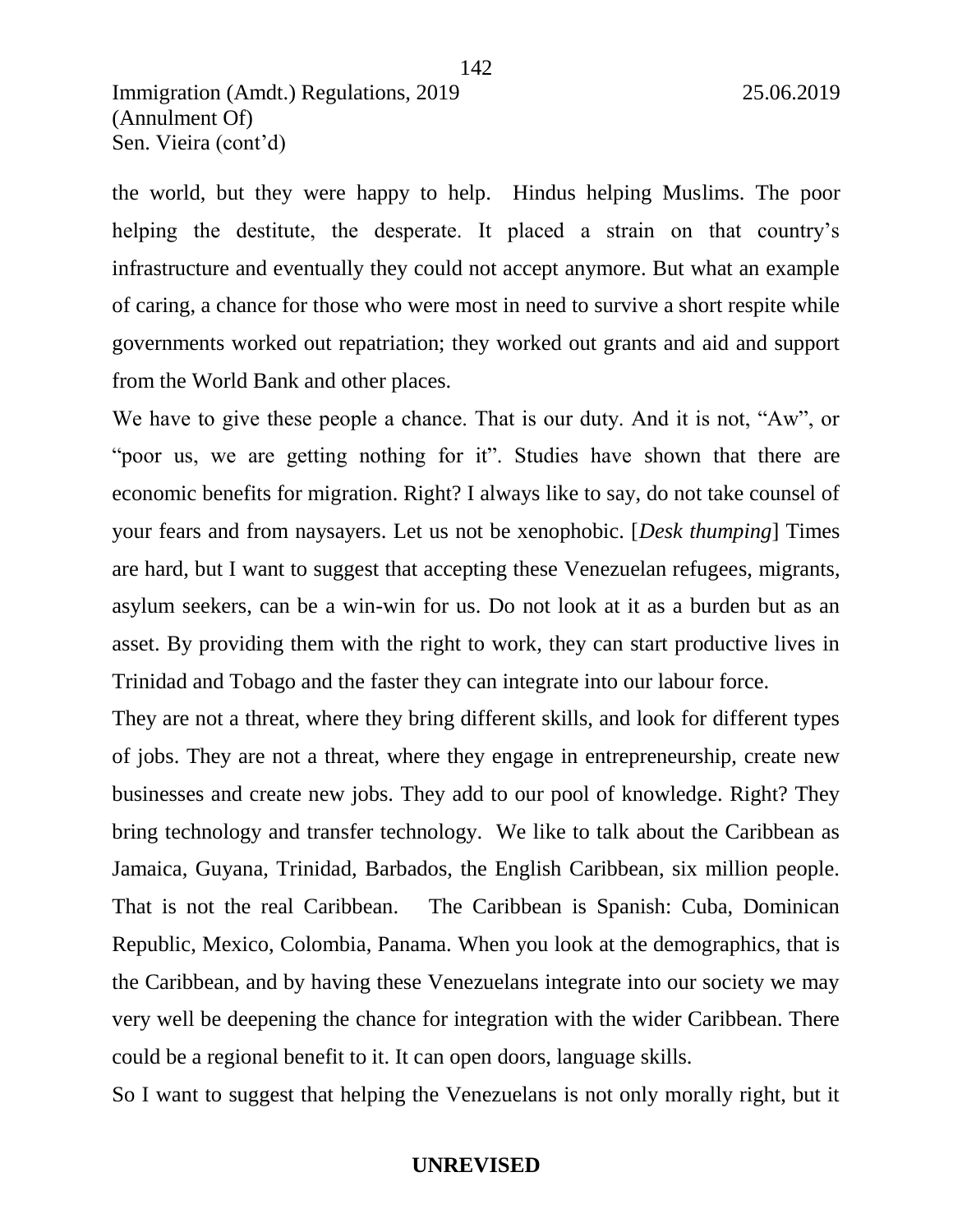may actually be the smart thing to do. I support a peaceful democratic Venezuelan-owned solution to the crisis in the framework of that country's Constitution. But while that is being transitioned, we need to provide for the people who have found themselves in our shores. And so, for that reason, I support the Government's decision to provide refuge to those who are fleeing hardship, uncertainty, fear and despair.

I thank you. [*Desk thumping*]

**Madam President:** Sen. Sobers.

**Sen. Sean Sobers:** Thank you, Madam President, for allowing me to contribute this evening. Now, Madam President, I intend to treat with this particular issue in three ways: to discuss the issue as it pertains to generally immigration situations, because I have practised considerably in that domain for quite some time; to treat with the regulations themselves and issue of the regulations that I think the Government should pay particular attention to, and then deal with the efficacy of the regulations.

The situation with respect to immigrants here in Trinidad and Tobago is not something novel at all. As a matter of fact, when I just got called early in 2013, one of the very first matters I dealt with was an immigration issue, and I learnt very quickly, even then, and it still pertains troublingly now, that we, as a society, do not understand the issues related to immigrants, and it is quite unfortunate that certain office holders—not all of them, so I cast no aspersions upon members of the Immigration Division, but some of them do not understand issues related to immigrants. They do not even understand the immigration policies; the legislation involved.

As a matter of fact, in that particular instance, I had no choice, after visiting the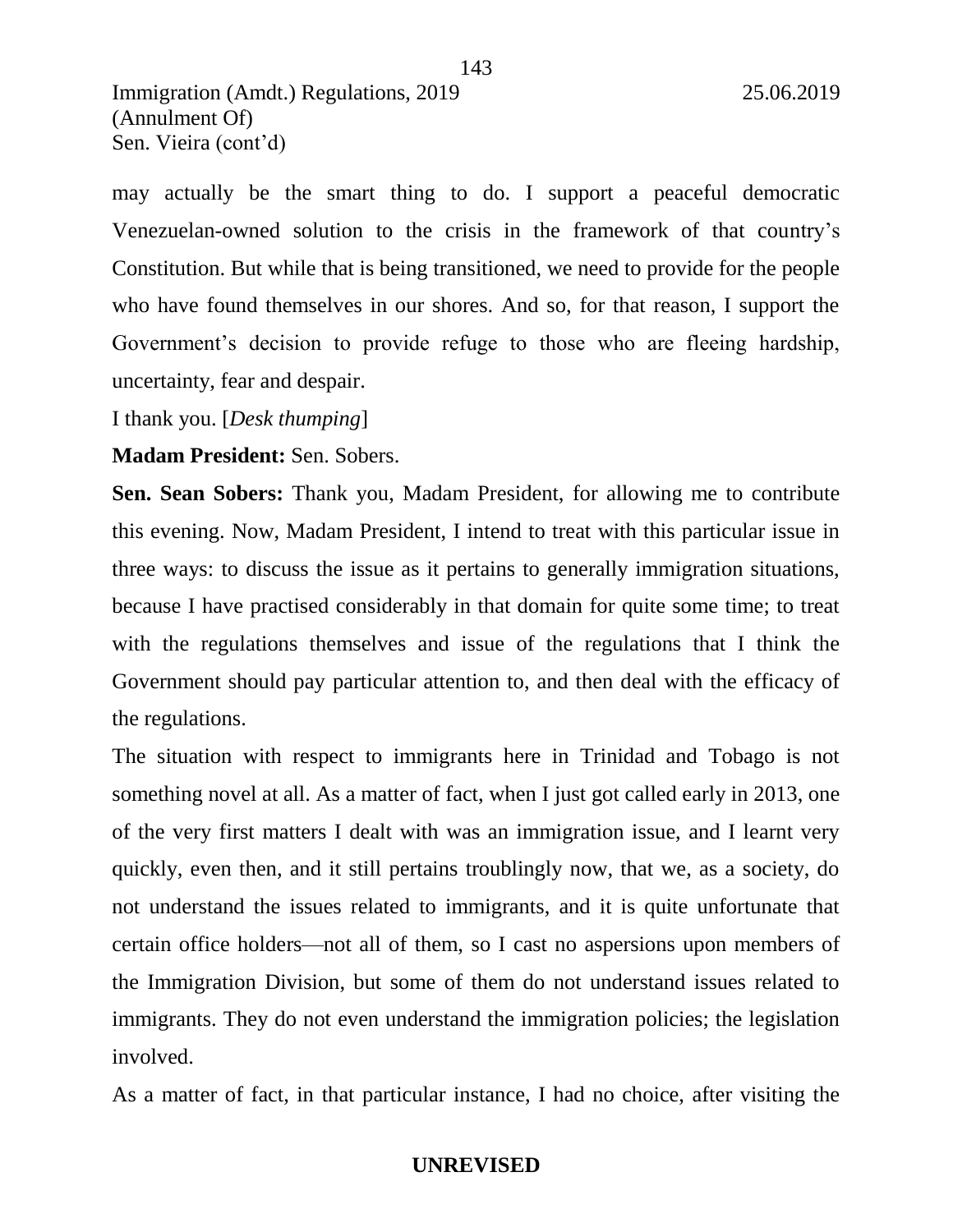Immigration Division on several occasions and waiting several hours there, I had to run to the court and file a writ of habeas corpus for a foreign national who had been detained, for him to be brought before the court to get some answers as to why he was being detained. On that particular occasion, after filing the writ itself, I had to serve the writ, apart from on the Attorney General's office and the Immigration Division—and when I went to the Immigration Division they refused to accept service of the writ. Thankfully, the individuals at the Solicitor General's Department were very nice and they would have placed certain phone calls to get the wheels of justice turning.

144

But that situation was not a novel one at all. I had several other matters since that time, dealing with foreign nationals and encountered the very same problems at the Immigration Division. And I, myself, being temporarily here on several occasions, would have spoken to other Members opposite. I think even briefly I would have spoken to the hon. Attorney General that we need to really look at amending the Immigration Act on the whole, because there are several parts of the Act itself that are archaic and backward, as it pertains to the list of prohibitions for persons entering the country. So the Act needs to be amended.

But the situation has gotten progressively worse. The Immigration Detention Centre is in a state of total disrepair. I know on some occasions they have tried to make certain changes to the occupancy there—the habitation of persons who are held there, but still, persons are still treated in less than humane conditions. It is not as bad as the remand facilities but it is still pretty bad. And this conversation, or narrative, about treating with foreign nationals, immigrants, has been ongoing for quite some time.

The Immigration Detention Centre, on this issue with respect to foreign nationals,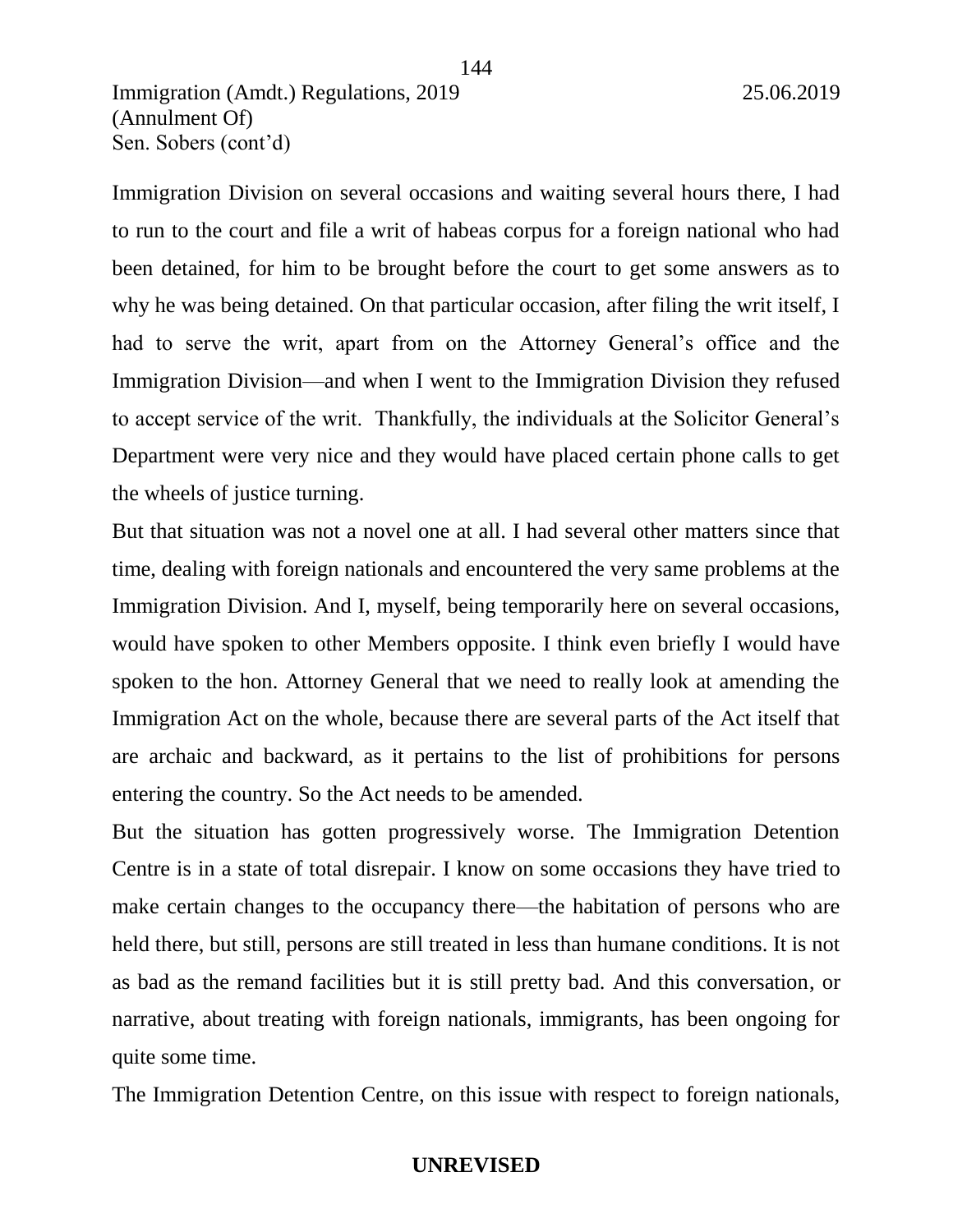does not only cover Venezuelan nationals. There are several persons in the IDC, several foreign nationals here from several different countries. We have persons here from Guyana, Jamaica, as far as the Dominican Republic, Cuba; African nations like Nigeria, Ghana; Asian nations such as China, Sri Lanka, and even India. And one thing that I really and truly have not totally understood with respect to the regulations, apart from the fact that Venezuela, in terms of proximity, would be the closest as it pertains to all of the nations that I would have just called, what steps, if any, the Government intends to take in treating with the other nationals who are here?

I know recently, I think it was Kafra Kambon, who would have spoken out about the fact that there are many African nationals who are here that should be treated in the same way too, and I wait to see what regulations the Government would put forward to deal with persons, not only of African nations, but other nations as well too. But in particular, Madam President, when the regulations themselves were announced, I had a lot of questions about how these regulations were going to be implemented. And so, when I had a look at the regulations themselves, I wondered a great many things.

The first thing that I was concerned about with respect to the regulations is my understanding, and I am subject to correction. I am glad that—I believe the hon. Attorney General would be contributing tonight so that he could possibly shed some light to those issues. I heard the Minister of National Security indicate that this regulation would give someone an exemption to a work permit, but my understanding as it pertains to persons getting permits to work in Trinidad is just as Sen. Mark indicated. [*Sen. Khan stands*] Sorry, I do apologize.

**7.40 p.m.**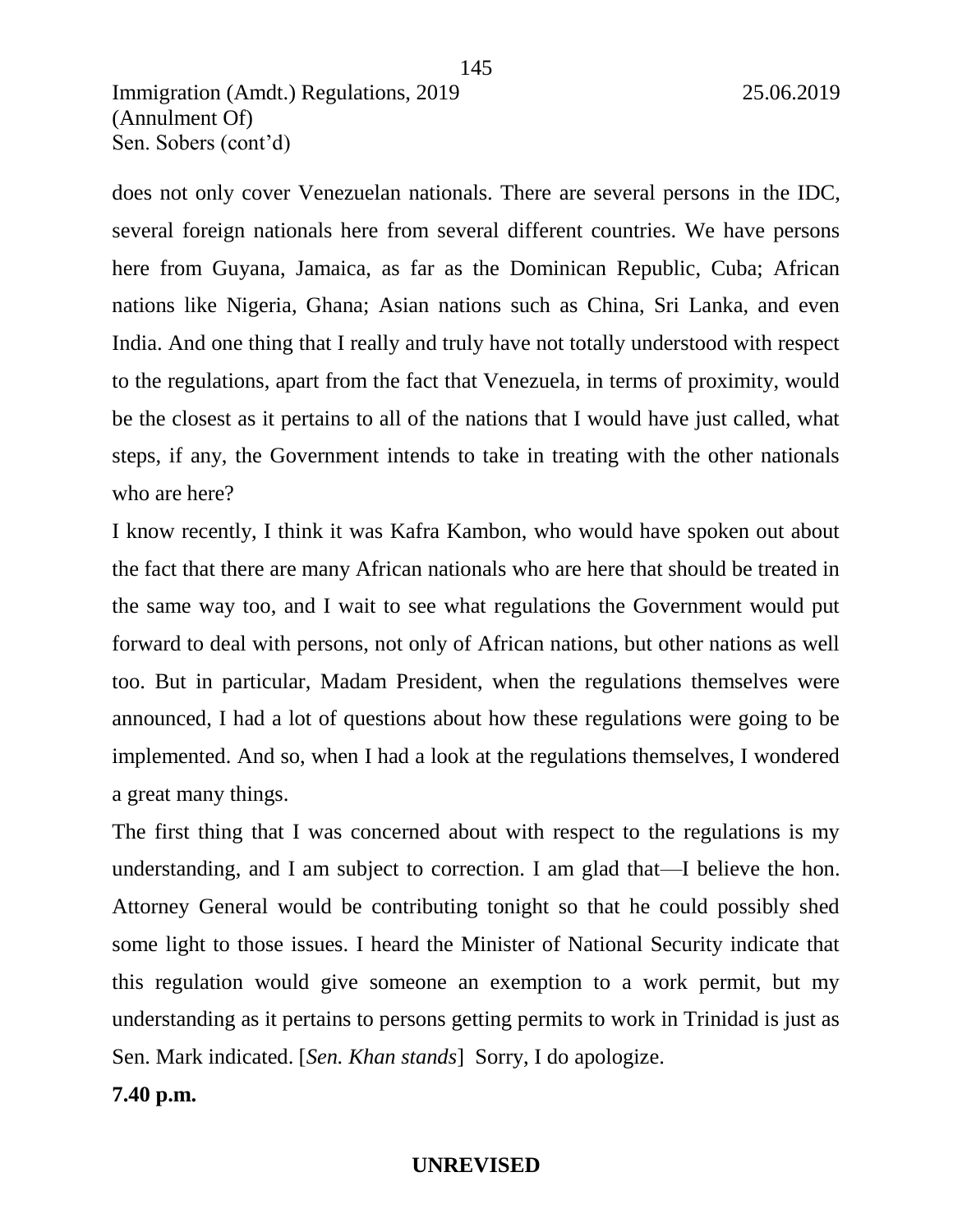#### **PROCEDURAL MOTION**

**The Minister of Energy and Energy Industries (Sen. The Hon. Franklin Khan):** Thank you very much, Madam President. In accordance with Standing Order 14(5), I beg to move that the Senate continue to sit until the completion of the business at hand.

*Question put and agreed to*.

# **IMMIGRATION (AMDT.) REGULATIONS, 2019 (ANNULMENT OF)**

**Sen. S. Sobers:** My understanding with respect to persons being allowed to work is that there are in fact just three situations. The first being the application of a work permit which is made by the employer to the Ministry of National Security with the actual recipient of the permit being outside of the jurisdiction during the period of time that the application is made and then the application will have to go through a process, a vetting process, by a committee in the Ministry of National Security. Certain things have to be vetted with respect to whether or not the job is a job that a local individual could do and then when the person actually comes here, the foreign national comes here, there is a local content aspect of it where he or she would have to train a national here to take over the position thereafter.

There are also persons who, upon entry at the airport, they can indicate that they are here to work and under regulation 10, they can be given up to one month in any year, four weeks in any year. They would be stamped on their passports accordingly and given an opportunity to work and then the situation with a Minister's permit. Now my understanding with respect to a Minister's permit, based upon my experience in the arena, is that initially the Minister's permit would have been a permit that would have been given generally, subject to correction of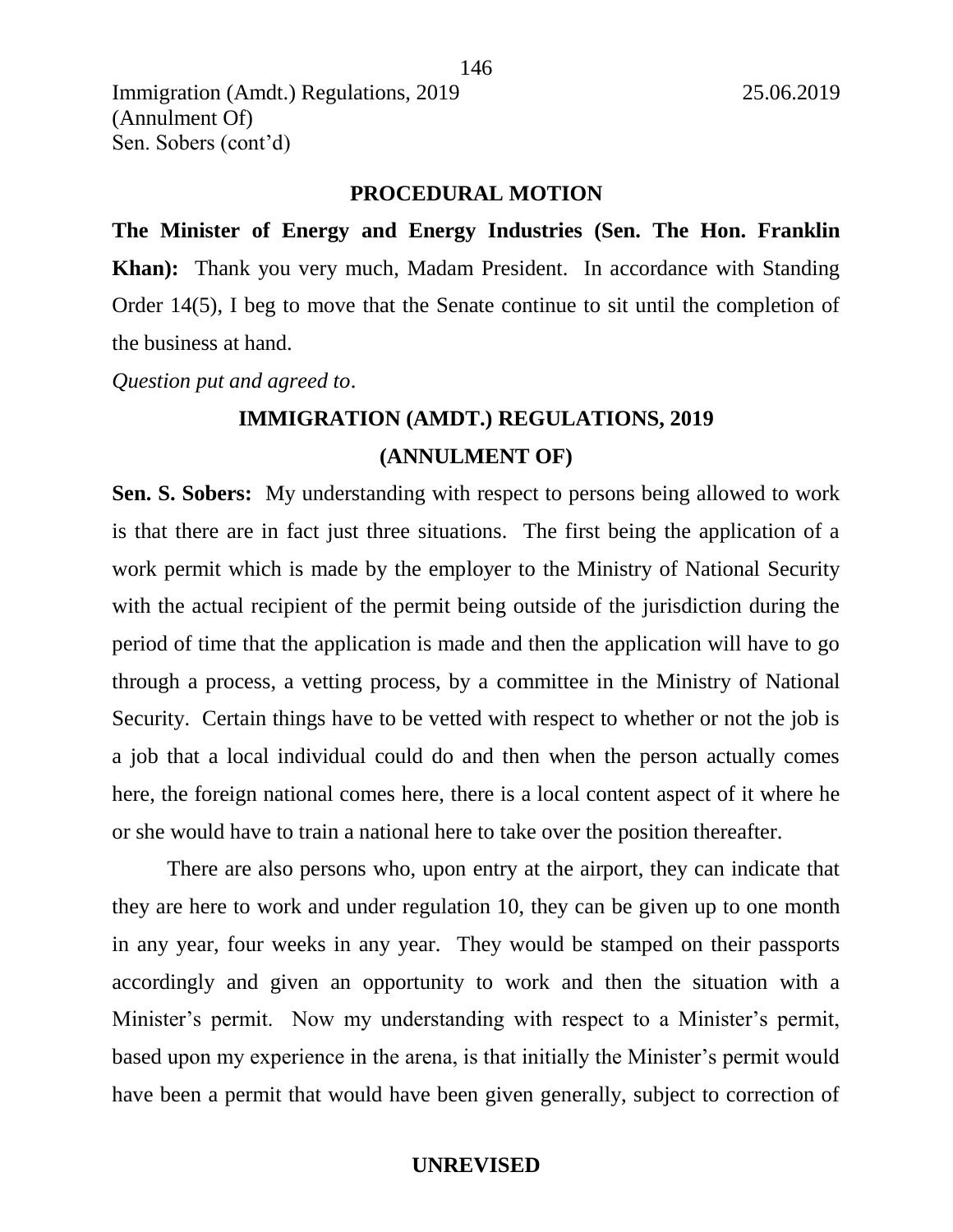Sen. Sobers (cont'd)

course, to accompanying individuals attached to various diplomatic missions and pending the outcome of a proper application for work permits they would have this Minister's permit allowing them to exist and to work and whatnot.

147

So that when I looked at the regulations, immediately I thought that it was an amendment to the regulations as it pertains to the Minister's permit, and I looked at the regulations and I considered well okay, so we are going to invite these persons legally and illegally that are here—which is something that I have a problem with. I know it may have been said or accusations have been made against the Opposition that we are operating in a manner that could be construed to be xenophobic, but it actually is not. [*Desk thumping*] I could safely say that some of my colleagues on this Bench have actually taken part in missionary work as it pertains to treating with foreign nationals, not only Venezuelan nationals, in the past. I myself in terms of my practice as well too with foreign nationals, some of the matters that I would have done for them were even pro bono. Right.

In any event, the call was for persons, both legally and illegally, to come down and register, so you invited persons who were illegal and for the listening and viewing public and for Members of the House, when we say illegal, it does not necessarily mean someone who entered the country illegally or did not declare their interest at a port of entry. But it also means someone who may have exceeded their time relative to their stamp on the passport or may have breached their conditions relative to the stamp given to them upon entry into this country and so those persons, unfortunately, would have already run afoul of the law by committing an offence governed under section 40 of the Immigration Act, either entering illegally or by breaching the conditions given to them. So that when you come, legal and illegal, and you register at these different facilities, my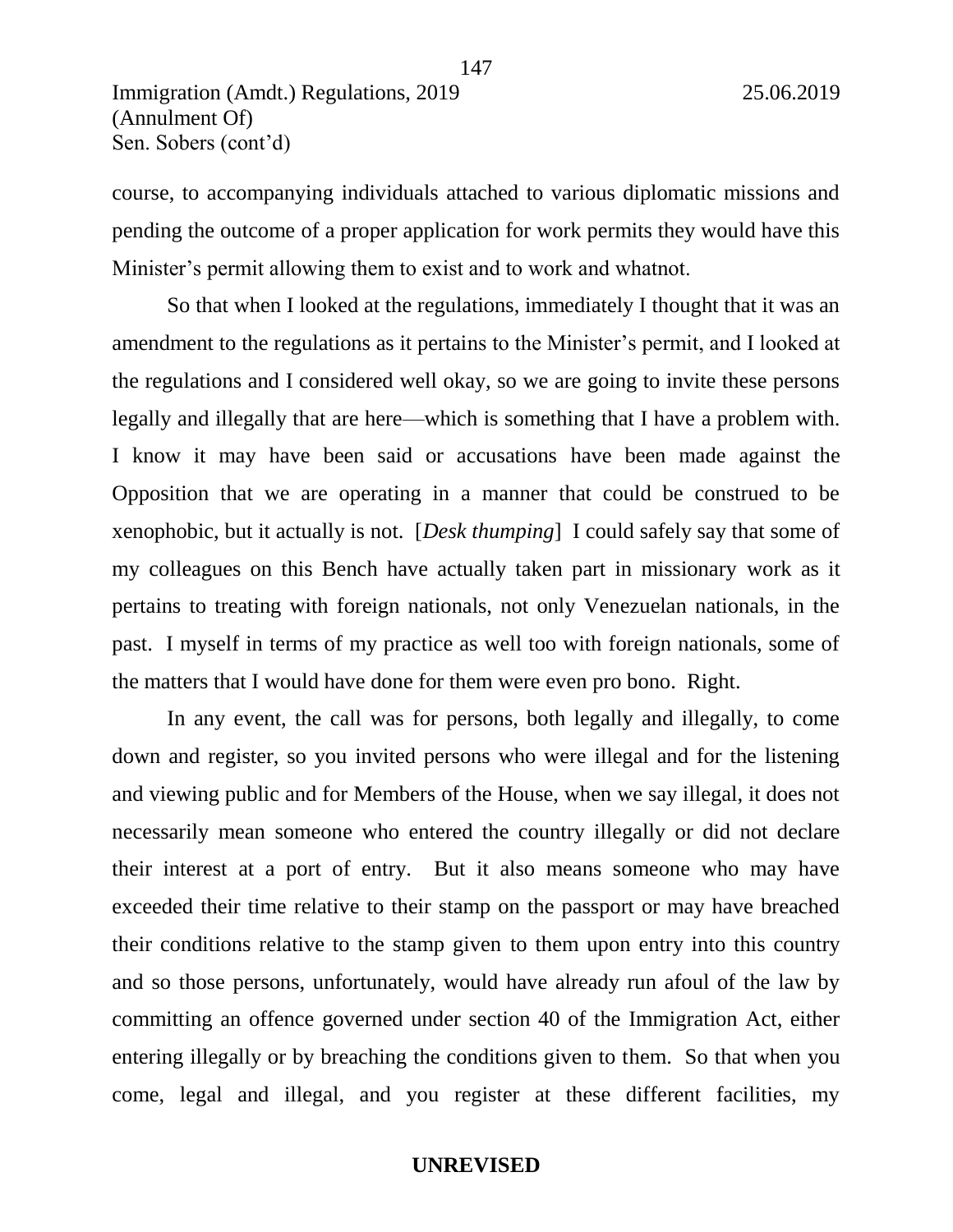understanding is the Government would then vet these persons and possibly grant them this Minister's permit, so that no Minister's permit would have been granted to these persons as far as I am aware. What they would have been given is some sort of chit to indicate that they have, in fact, registered.

148

Now, during the period of time whilst they have been given this chit, it allows the Ministry to vet their application and there is where the concern really lays because I am thinking to myself, you are vetting this application to see whether or not these persons may have criminal convictions, be it locally here in our jurisdiction or internationally and checking on other things in terms of their addresses and the form calls to identify with respect to any type of communicable diseases and whatnot and whatnot. And it immediately lit a light bulb in my mind because even when I was considering the Bail amendments, I had a discussion with the hon. Attorney General, although I was not able to contribute. But I mentioned to him, I said well listen, you know, one of the issues that I had is with respect to foreign nationals when they are before the courts if the prosecution would call for a criminal record or a criminal tracing for a foreign national, it has to go through Interpol.

And I was being absolutely honest with the hon. Attorney General and I am being absolutely honest with the public tonight, that since treating with matters with foreign nationals and wherein applications would have been made for CRs through Interpol, I have yet to receive any of those tracings from Interpol come back to me as defence counsel for these persons. And it really made me wonder what infrastructure would now be in place to treat with such a delay. Because if one of the criteria that is going to be used by the Ministry, to grant these persons Minister's permits to work and exist would be vetting their criminal record and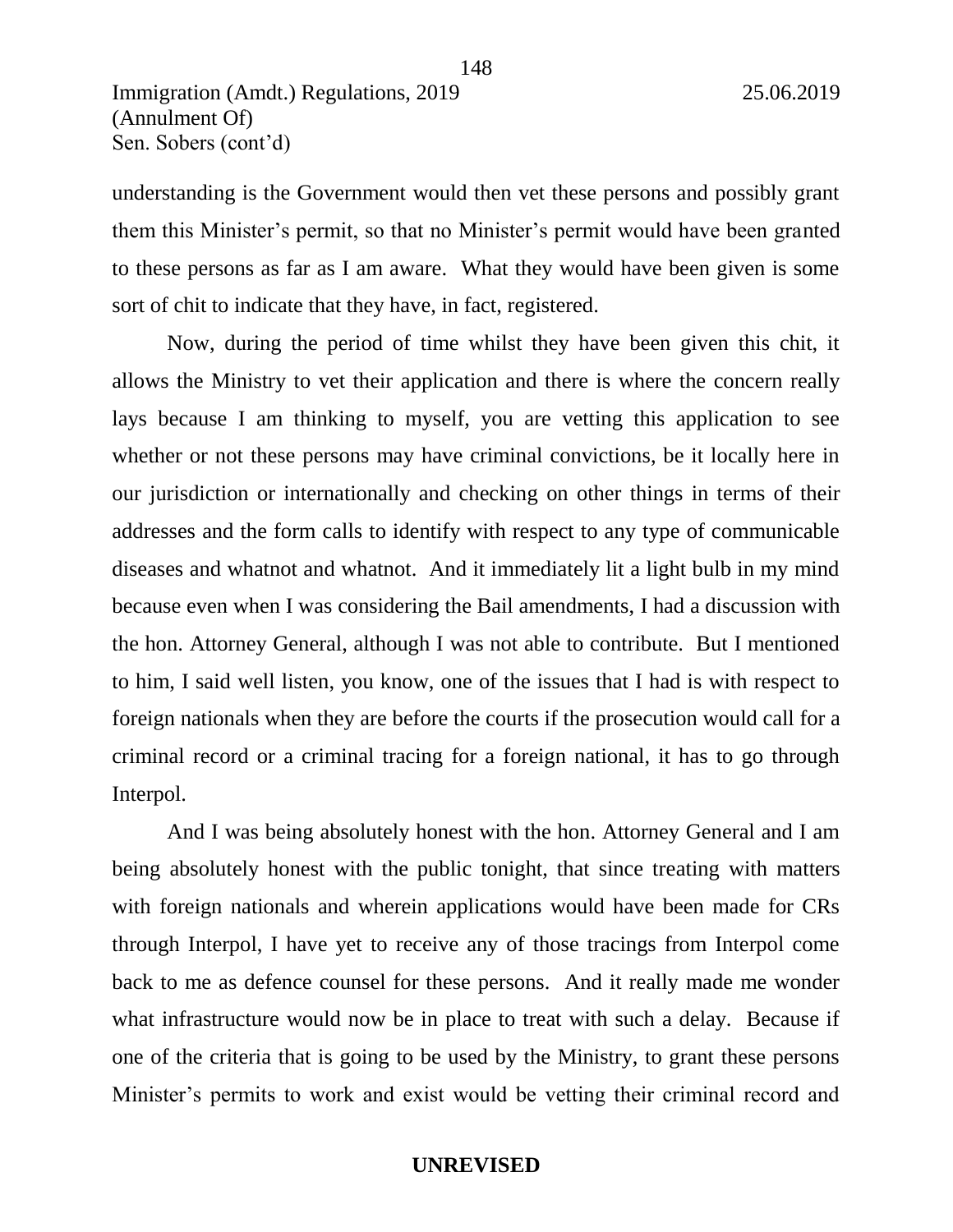criminal tracing, these persons could very well be waiting for a considerably long period of time if any of their tracing comes back to Trinidad with respect to their criminal record and I have a very serious concern with that. Even in the tea break when I was speaking to the. Minister of Agriculture, Sen. The Hon. Clarence Rambharat, I indicated to him that that was one of the biggest problems I had, that you could possibly have persons existing on this chit, waiting on the outcome of this vetting situation for their criminal record and they could very well be criminals operating, living legally here in Trinidad and Tobago pending the outcome of that vetting process. [*Desk thumping*]

And whilst considering that aspect of the regulations, about a week ago, a client would have come into my office and you know, we would have been conversing. He, being a Venezuelan national married to a Trinidadian, has made his application for permanent residency through marriage under section 6 and I was asking him, "Ah say 'well boy, I know you cannot work'"—because whilst you are married and you made your application for pending PR, it is understood then that the Trinbagonian that you are married to is the person who would have to support you, so you are not allowed to work. If you want to work, make your application for a work permit.

So I asked him, "ah say" "Yuh did not go down and try and register? You will get this permit to work and whatnot." And he indicated to me, well no, his cousin went" and then I asked him about the process and whatnot and then he is telling me, well, you know, he was told that the papers was reporting that Trinbagonian citizens were actually pulling persons from the line and putting them upfront, or whatever the case is. And he told me, he say, "Listen, is not Trinbagonians doing that, it is Venezuelans who are in the line who were doing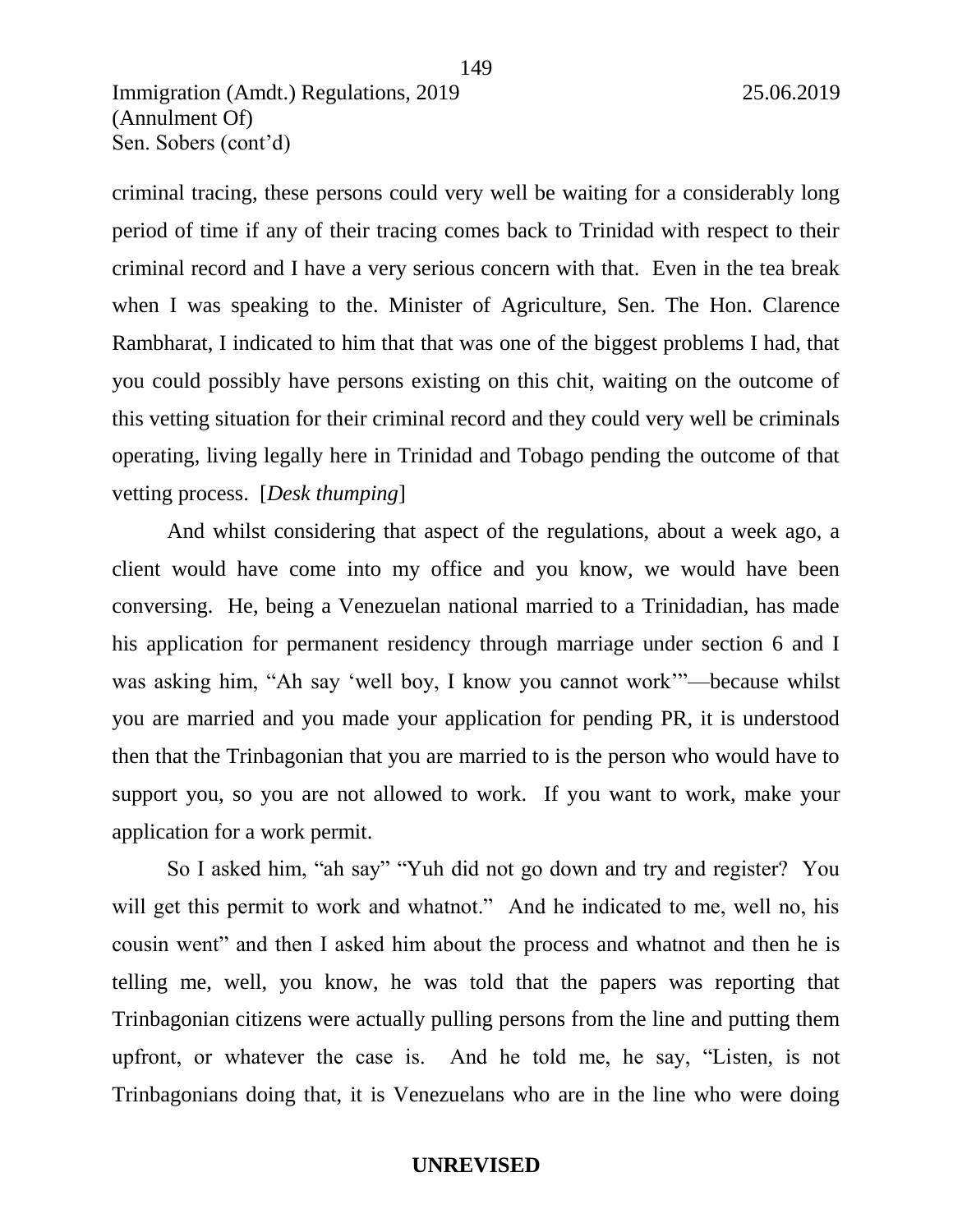that". And "ah say" "Serious?" "He say", "Yeah". "He say" "Lemme tell yuh something. My cousin told me that in that line, there were gangsters from Tucupita and Valencia signing for registration". Real killers signing up for the registration. And I mean, it is a frightening situation because you really would not know until these persons are vetted. And the question is when? When are we going to get back that information? And it is not at all about fearmongering, it is about speaking the facts. [*Desk thumping*] It is about speaking the facts that I would shudder to think that we would be opening up our citizens here in Trinidad and Tobago to persons who have that violent tendency back home or wherever internationally and exposing our citizenry to individuals like that.

And I am saying that but I also equally do not want to appear as if I am being biased at all. Because I considered as well too and the hon. Minister of National Security indicated as well too in his contribution that they registered all persons: babies, mothers, children, what have you. What support systems do we have here to also protect these Venezuelans who registered? Since that time to now, I have read in the papers, several Venezuelan nationals who have been the victims of crimes here in Trinidad and Tobago. I have seen and I have read that they have been exposed to being the victims of these activities and I am wondering whether or not the Government considered putting systems in place for these persons who would now become extremely vulnerable in Trinidad and Tobago. The regulations do not treat with those issues and it could very well be that it may have been an oversight but it leaves these people as being extremely vulnerable here and it is a consideration that we must attach our minds to.

Also, when I looked at the regulations, I wondered what was the real cost involved in allowing all of this to occur? The cost involved in terms of the infrastructure, in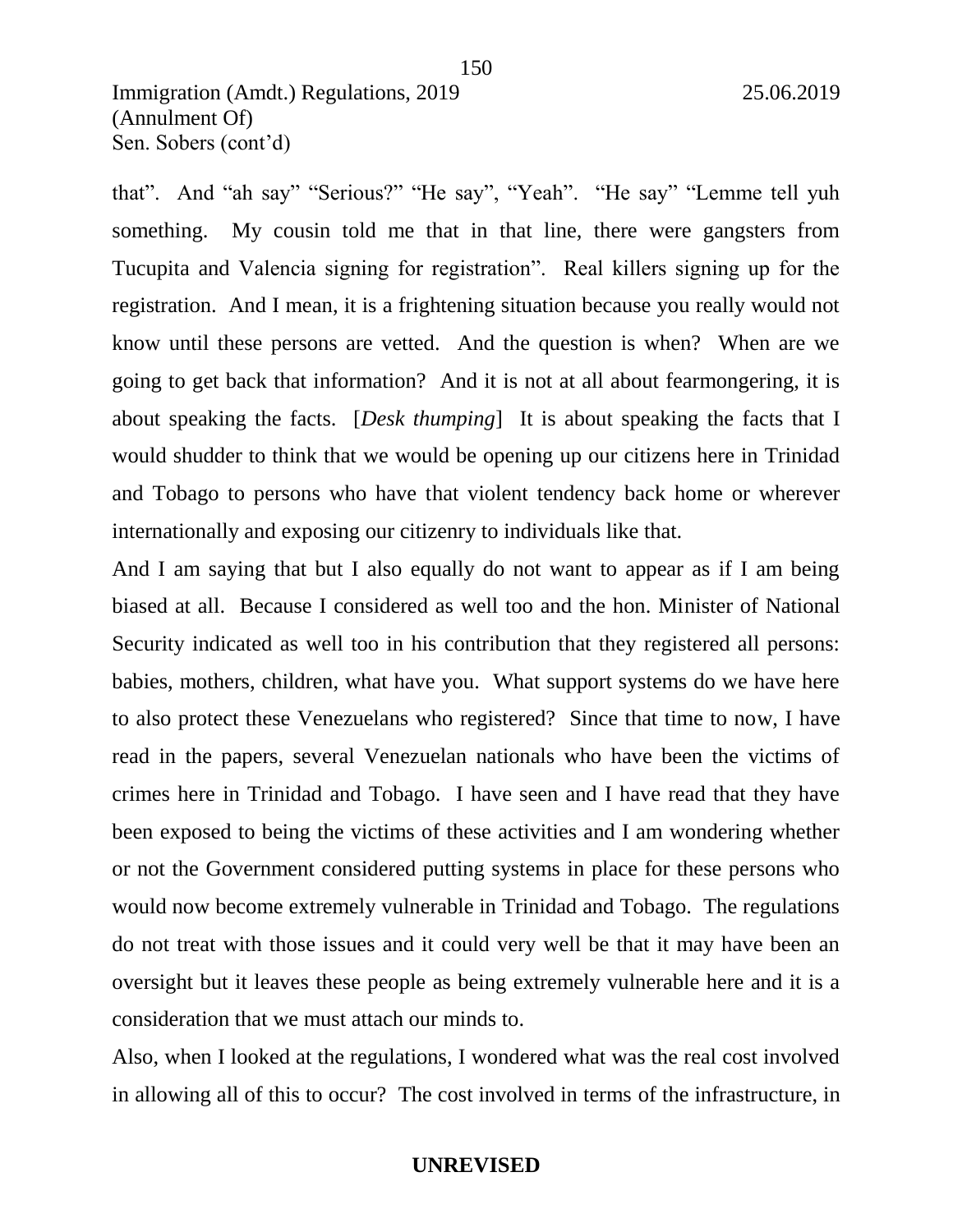terms of the vetting process related to the regulations themselves, the manpower, the resources involved with verifying the information placed upon the regulation form itself. We need to get that information.

And then also I looked at when the information is placed on the regulation forms themselves, if a Venezuela national who would have placed this information upon the regulation form was found to be in error, they would have made an erroneous statement or they specifically did so—they lied on the form—how are we going to effect the enforcement proceedings against these individuals if they are in breach on the form? I would have heard the hon. Minister of National Security indicate that they will be checked on a periodical basis. But how are we so sure that they are even going to adhere to that? And if they do not adhere to it and they do not come back in to check with Immigration with respect to the regulations themselves, what systems are there going to be in place now to get these persons and have them deported? I would have heard the Minister of National Security indicate that there is a task force that is being formed but task force like those have existed before. Immigration Division has a unit like that that treats with enforcement and to be fair, they are not very successful.

I looked at the regulations as well. In particular, the regulations sought to amend section 10 of the parent regulations. In particular, the regulation sought to treat with section 10(14) and it spoke to allowing persons who would normally have a permit under section 10(4), allowing the Minister the grant these persons the ability to enter, and it spoke to allowing—when you look at section 10, it treats with persons who may very well be in a prohibited class and allows in particular section 10 in the substantive Act, when one looks at section  $10(3)(a)$ , it refers to the Minister having the authority to also issue Minister's permits to person who falls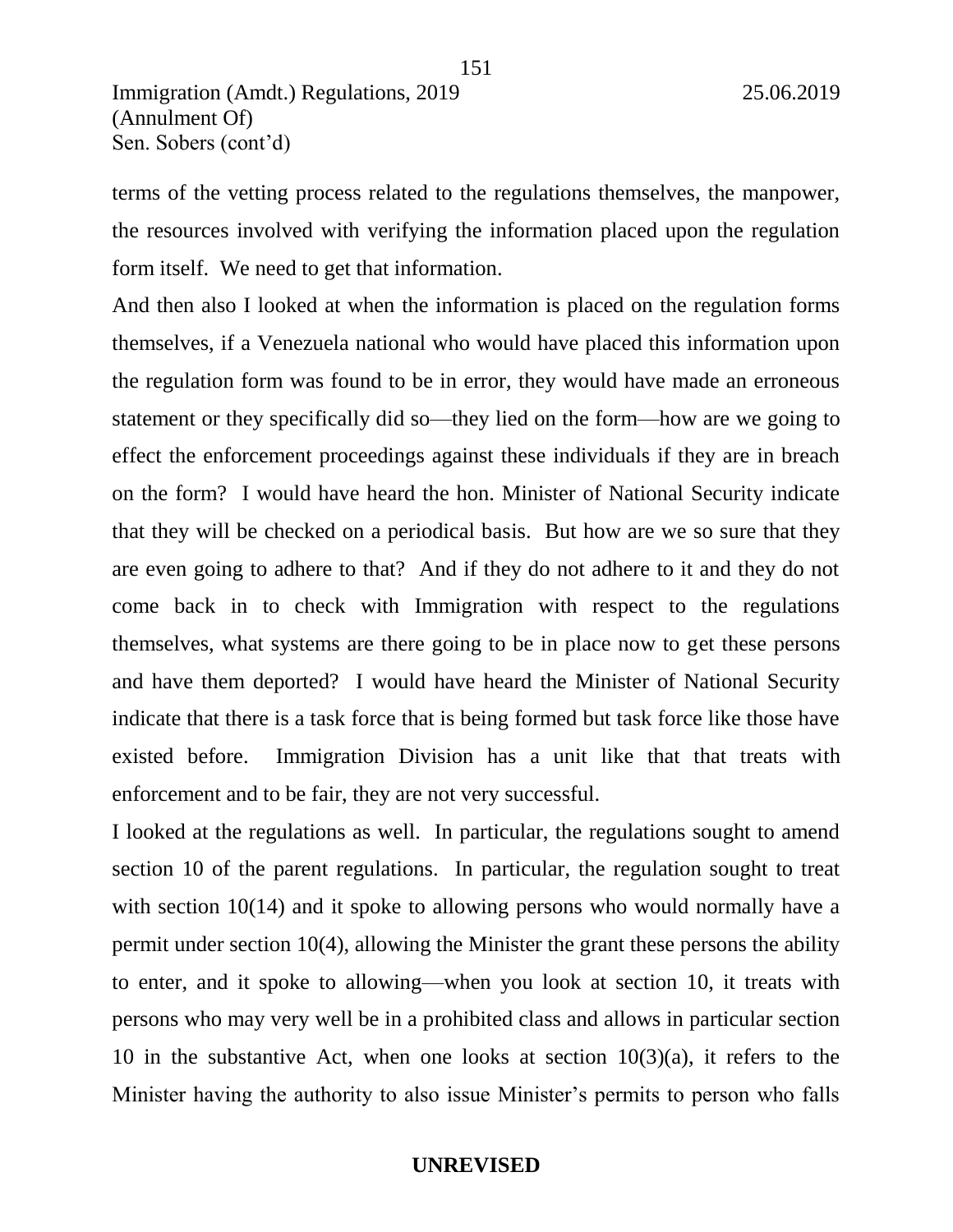within—so this is the Minister's already substantive power—within or are described under the prohibited class of persons under section 8 of the substantive Act prohibited insofar as they should not be allowed entry into Trinidad and Tobago so basically it gives the grounds for refusal of entry. But in determining whether or not a Minister's permit or in this case, a work permit should be granted, the Minister must be satisfied that these persons visiting under section  $8(1)(a)$  or (b) are not going to be a burden on the public's purse.

And when one looks at  $8(1)(a)$  and  $8(1)(b)$ , it states that these are:

"…persons who are idiots, imbeciles, feeble-minded persons, persons suffering from dementia and insane persons, and who are likely to be a charge on public funds;"

And  $(b)$ :

"persons afflicted with any infectious or dangerous infectious disease;"

If upon vetting the form and whatever medical information these persons may have proffered on the form—because I have not heard whether or not any blood may have been drawn from individuals when they attended these registration programmes to really check to see if they do have any communicable diseases. What steps are going to be taken thereafter to refuse these persons this Minister's permit? Are we then at that juncture going to turn our backs on persons who may be afflicted with these communicable diseases? What would the international community say about us then? So I am wondering whether or not the Government considered any and all of these factors when they were drafting these Regulations? I also many in terms of considering the Regulations, I had discussions with persons who were involved in the process themselves and I was informed that members of the Special Branch were present during the registration process to assist with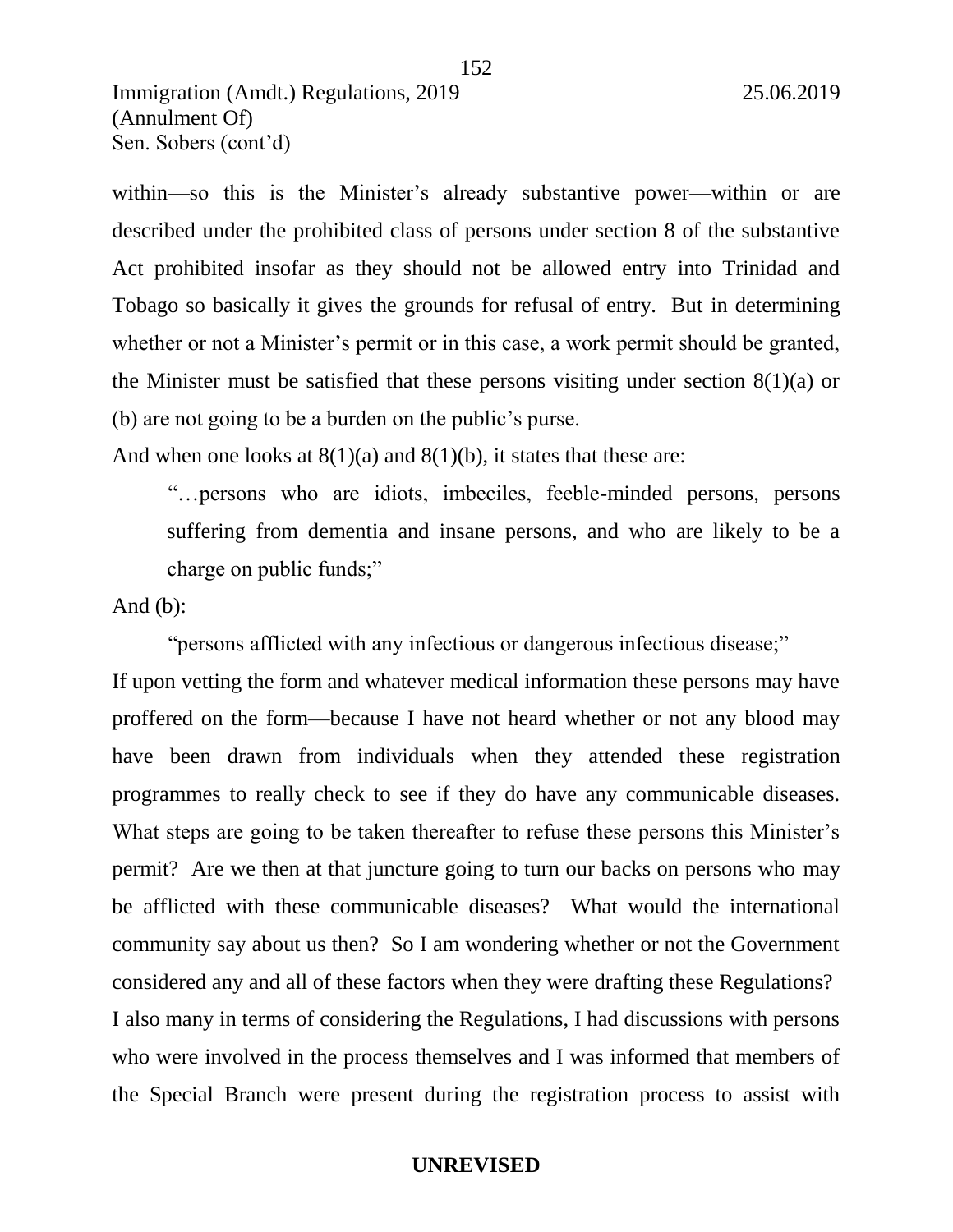respect to vetting exercises. I asked them whether or not they had any databases or any computer programmes or anything available to them then and there with respect to vetting individuals and they simply indicated if there was a difficulty with someone, an interviewing individual thought that the answers or responses that were given were possibly not true, that they were to render secondary assistance. That secondary assistance would have just been a follow-up interview. Any actions that could be taken? The answer was honestly no. The persons would have been allowed to register and then they would have been flagged and then they would have been possibly part of a premiere list wherein this vetting process with Interpol would have been engaged. But still, those persons would have been allowed to leave the registration process with this chit, even though there would have been concerns by both the immigration officials who would have been on site and the Ministry of National Security officials on site as well as Special Branch would have been on site as well too and that as well, I had some serious concerns about.

And this is simply to respond to the Minister of National Security. He indicated when he read from the document that he had that there were several persons under the incarnation of Ministers of National Security under the People's Partnership administration that would have granted permanent residency and citizenship. I would want to tell or to say in response to that, there are thousands of persons who would have made applications. Thousands of persons who would have made applications for both citizenship and permanent residency. So if in the entire amalgamation of Ministers of National Security under the People's Partnership administration that may have possibly been 3,000 applications being granted versus thousands more who are still waiting, I really do not know what the sense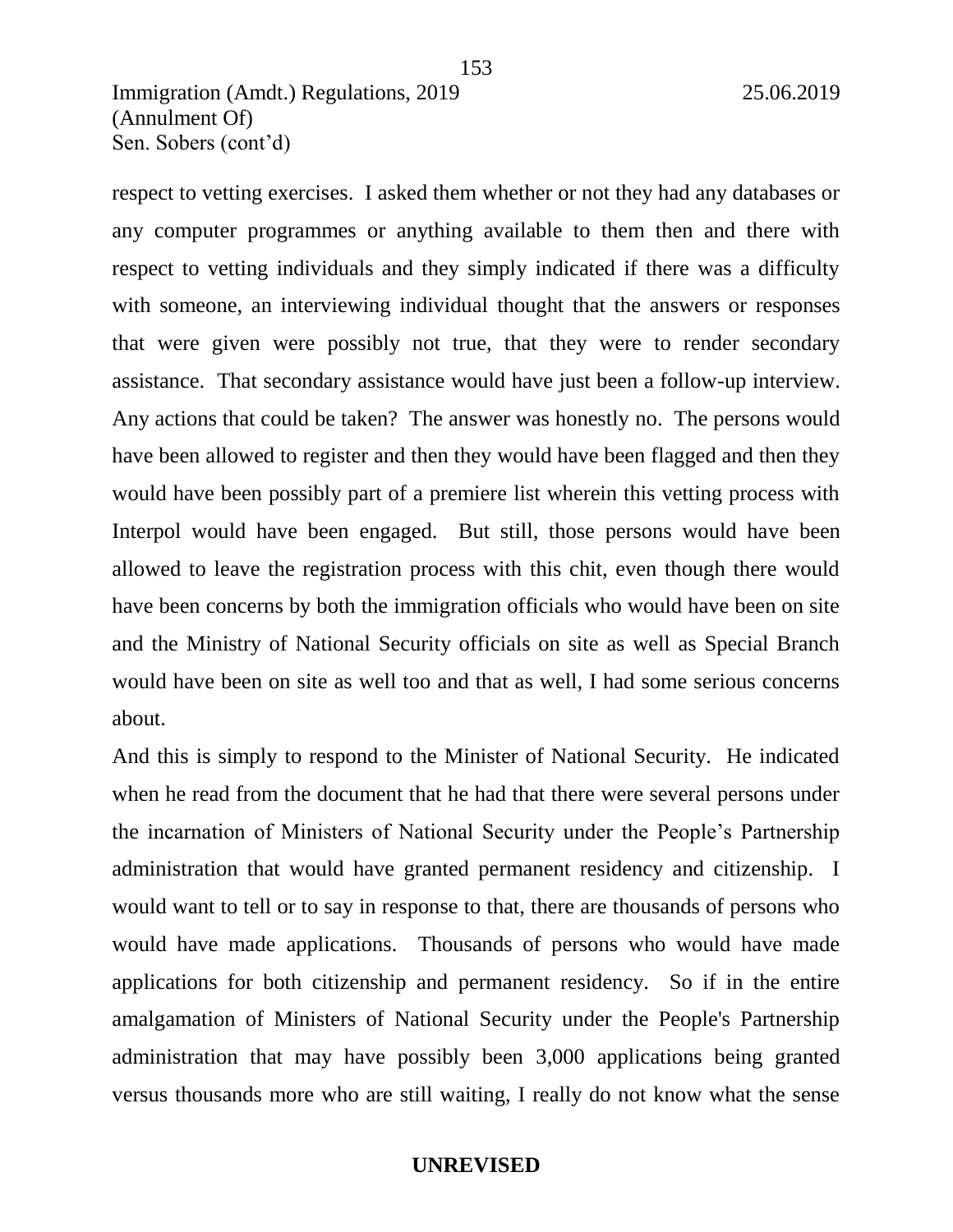was in reading that out to possibly construe some type of misconduct that really and truly did not occur. [*Desk thumping*] There are several thousands of persons who are still waiting. People who I would have met, applications filed and put in since 2011, 2010, 2009 and still have not been granted residency. And even for may be the consideration of the Government as it pertains to reforming policy, that is something that they should look at, with how we deal with persons who have been married and have been toiling here for years and still allegedly cannot work, have not been granted residency, have not been granted citizenship. That is something that they should look at. So instead of bashing the People's Partnership administration for taking proactive steps to really assimilate these people within Trinbagonian society, they could take a page out of those Ministers of National Security books and grant these people and "dem" residency. [*Desk thumping*] They have been there for such a considerable period of time.

154

So, Madam President, the thing is, again, I do not want the public at all to think that we are an Opposition who is xenophobic or opposed to assisting or lending aid to Venezuelan nationals or any nationals of the sort who are here seeking aid. Things need to be done in a particular manner and I was really, really disturbed by the rollout of these particular regulations in treating with the issue. To me, not being seized of the information that I believe the Government may have had and the Government not sharing that information with the public, I thought that the roll-out was a knee-jerk reaction to a problem that did not just show up on our doorsteps yesterday, it is a problem that we were wrestling with for some quite time and we will still wrestle with subsequent to these regulations. More should have been done, more needs to be done.

I really do not believe we are in a position, as I mentioned before, because it is of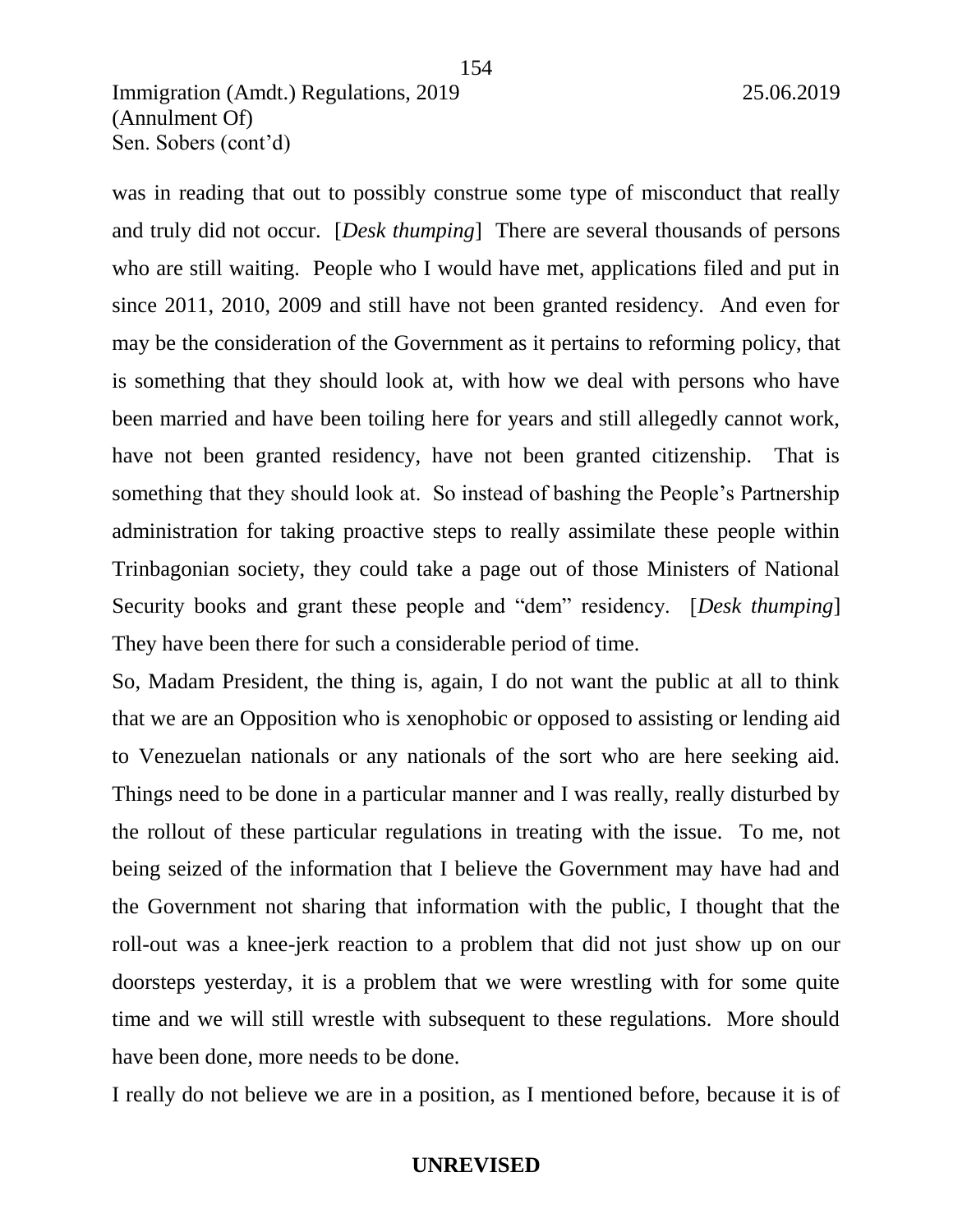paramount importance to me, the vetting process and I really hope, because the Attorney General is in a position to give that information, what vetting processes they are going to employ to really sift through the troublemakers that would have been coming in. And to those who are here really and truly to make good and a better life for themselves, well hats off and we welcome you with open arms. We will continue to welcome you and continue to assist you with open arms. By the mere statistics and numbers read by the Minister of National Security when he contributed, we have demonstrated that before. We will welcome you, giving you permanent residency and citizenship once you deserve it, but we have to operate systematically and it has not been present in my humble opinion with respect to these regulations and we really need to get answers on this issue.

I thank you, Madam President. [*Desk thumping*]

**The Attorney General (Hon. Faris Al-Rawi):** Thank you, Madam President. Our National Anthem says that we are:

"Forged from the love of liberty

In the fires of hope and prayer"

We say that:

"Every creed and race find an equal place"

—and right here in this Senate, on the nametags in front of us, is a very different demonstration of Members of Parliament from the House of Representatives. I stand as the Member for San Fernando West and in the Parliament, in the House of Representatives, that is my name, San Fernando West. Today, we have Sen. Vieira, Sen. Deyalsingh, Sen. Saddam Hosein, Sen. Khadijah Ameen—and I am pronouncing it in Arabic properly—Sen. Wade Mark, Sen. Paula Gopee-Scoon,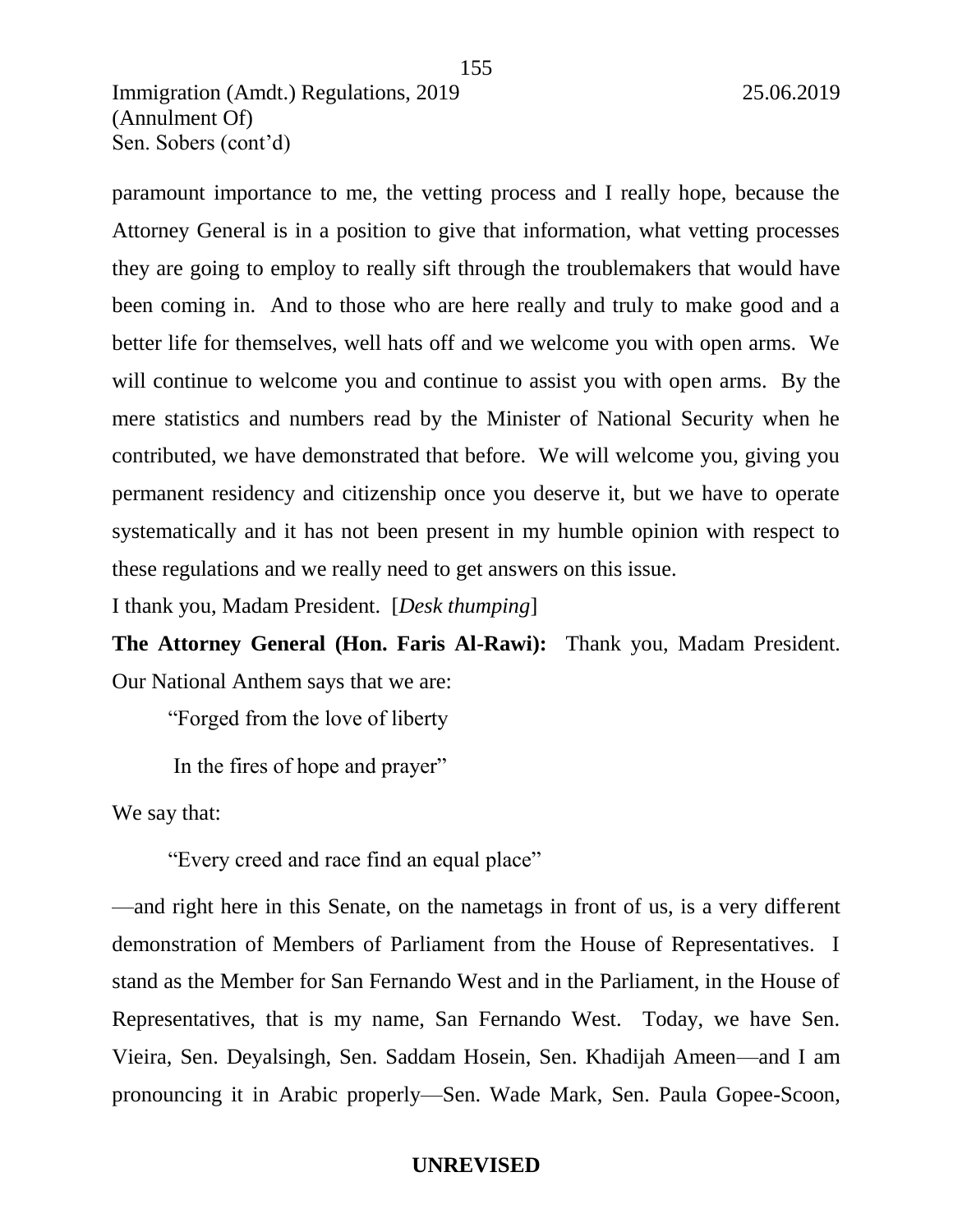Sen. Clarence Rambharat. Where, hon. Senators, have the words of our founding fathers, have the words of "Pat" Castagne fallen into our society?

I confess and declare an interest perhaps. My father is Iraqi, my mother is Trinidadian. My name is Faris Hasam Salman Hosein Al-Rawi if it is said properly in the three-name letter rule, and I say that in starting this position to treat with the Motion brought here today to say that we have come from different places. But, today, the Motion to annul the regulations make a mockery of all that we are and that we pretend to be, most respectfully.

I listened to the very intelligent Sen. Sobers. I do enjoy listening to Sen. Sobers' contribution. They are measured, they are brought into balance. But I could not pick out of Sen. Sobers' argument the rationale to annul the regulations. I heard concerns as to steps prior and steps post but I did not hear from Sen. Sobers young, bright hon. Senator that he is—the alternative plan. Because today, if we all say "Let us annul the regulations, let us negative them", as Sen. Mark vociferously brought this Motion and presented it today, then what next? What is the alternative plan? Is it true to hear Sen. Sobers say, well we have you here with open arms, we will give you citizenship, we will give you residency. Come on. Does that not require process? Does that process not require time? Is that time luxurious enough to manage an economic migration issue that has crystallized in quick measure?

Permit me, as other Senators have, to digress to put a little factual context. This is, as some people say, not my first rodeo. I have lived through personally watching my entire paternal family shattered in Iraq under sanctions, under war-torn countries conditions. Economic sanctions are a significant impact to positions. People ask, what are the policies that stand behind this? Sen. Sobers asked it quite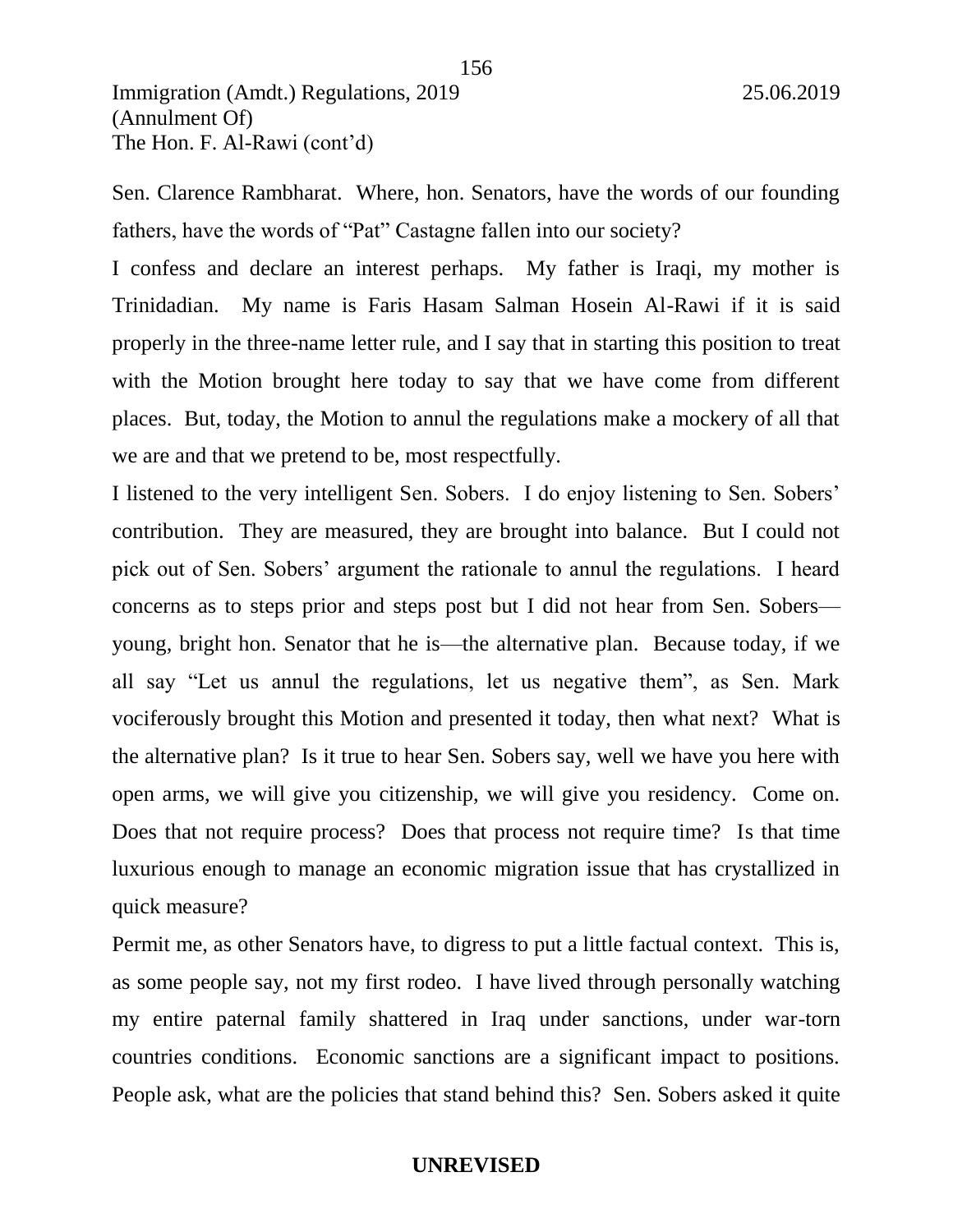intelligently. Sen. Mark made the very astounding contribution that this is for registration of voters and the hon. Minister of National Security, Minister Young debunked that theory entirely, demonstrating it to be a ridiculous absurdity in the law and I will come to the law in a moment as to why we are intra vires and why if one were to accept the astounding recommendation of the Opposition that we negative these Regulations that we would be doing an injustice to our souls.

Hon. Senators, through you, Madam President, did we witness on television protesters outside of the registration centre in Port of Spain crying and screaming "Go back home, stop registration"? I want to say I recognized some of those protesters. This same card-carrying outside-the-Parliament protesters against the Government, paid for by Members in certain political parties, found themselves making demonstration in a similar fashion, repeated here today in the advocacy, which one can characterize this Motion to negative as being xenophobic. Xenophobia is the fear of the outside of foreigners. And, Madam President, I cried a tear from my soul to see people demonstrating against people in distress.

So let us get to policy, let us get to underlying factors in opposing the Motion before us which is to negative the regulations because we have not had an alternative to an undisputed fact. Sen. Sobers acknowledged, Sen. Mark acknowledged, that it is an undisputed fact, as Sen. Vieira did, that Venezuela is in a situation of crisis. I thank the hon. Sen. Vieira for putting some of the other statistical points of reference: Colombia, Peru, Ecuador, Brazil. They have been migrants in the millions in some instances and in the thousands in other instances to all countries around.

But, Madam President, in Trinidad and Tobago, let me start off by saying if we accept Sen. Sobers' point of view, the Government was required to give its plan in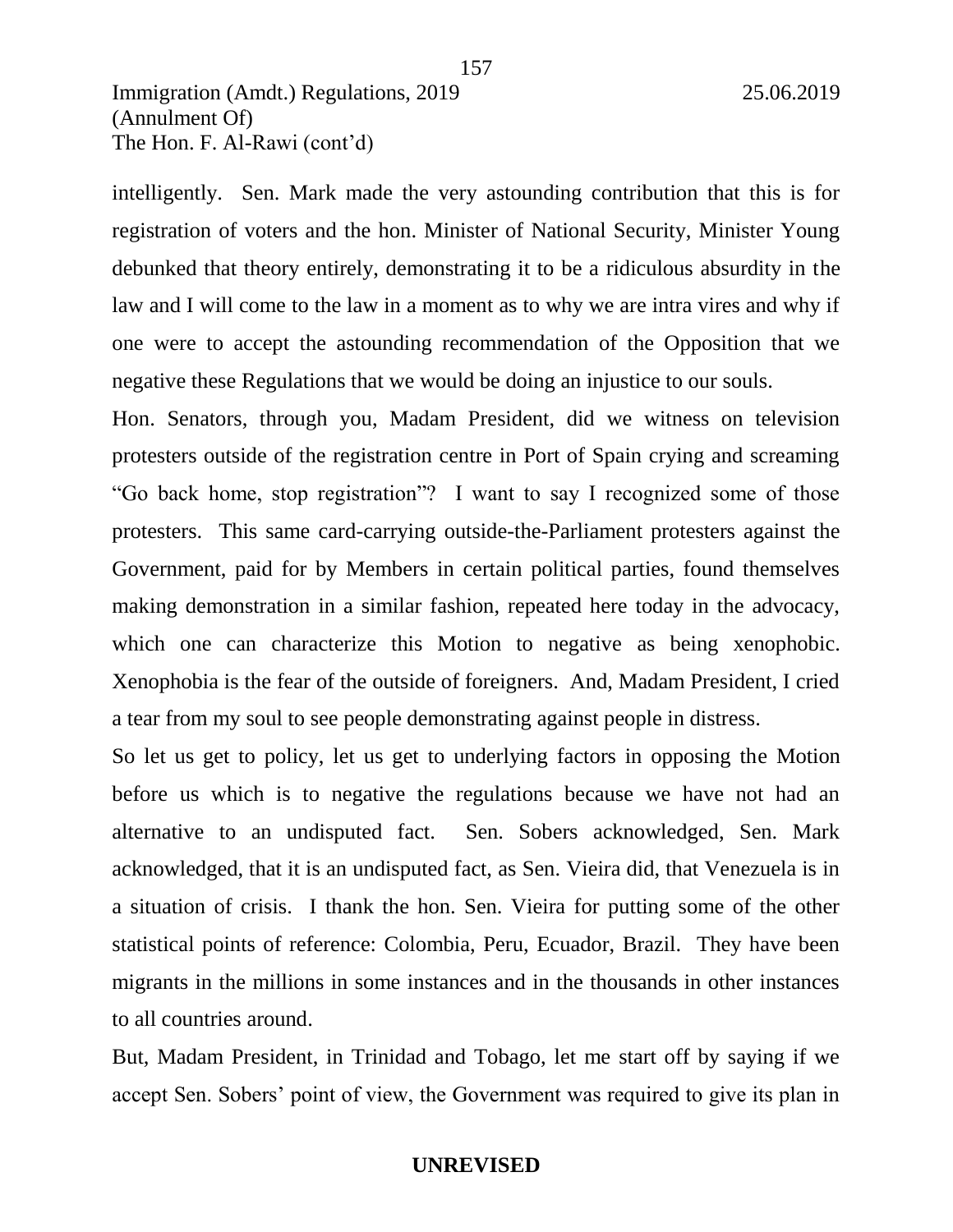the open, explain the entire process, then engage in a particular exercise. But most respectfully, there are, in migration issues as documented by the IMO, by the UNHCR, by the International Red Cross, there are what you call push and pull factors—IOM. If a Government were to stand up at the top of the hill on a UNC microphone and say to the whole world, "We, in Trinidad and Tobago, are going to produce an amnesty for registration. We are going to register you. You have two months to get that done. There will be a full process of two months after that," you are going to create a pull factor which will dominate the conditions of adversity in your country and every country around the world manages the pull factor by being very precise in the registration guillotine. Let me put it that way because it must be done quickly in announcement and quickly in close which is why the Government took a two-week period in a guillotine registration exercise. It is infantile to suggest that one ought to have embarked upon a policy of long run-up announcement and long run-up closing and that is policy issue number one.

Let us treat with policy issue number two. Policy issue number two is taken from statistical information. Our Cabinet, in considering these issues in the period January to May 02, 2019, in particular, considered the data coming anecdotally and then statistically from a number of places. Let me ask hon. Senators, rhetorically of course, what one of the classic positions of proper management is. Is it not that to manage you must measure? You cannot manage that which you have not measured, otherwise the variable is an unknown variable.

#### **8.10 p.m.**

And we heard Sen. Mark talk about 100,000 immigrants. We heard people talk about 40,000 immigrants. We were speculating in this country as to the number of people that we are treating with. Let us put issue number one as a fact. We have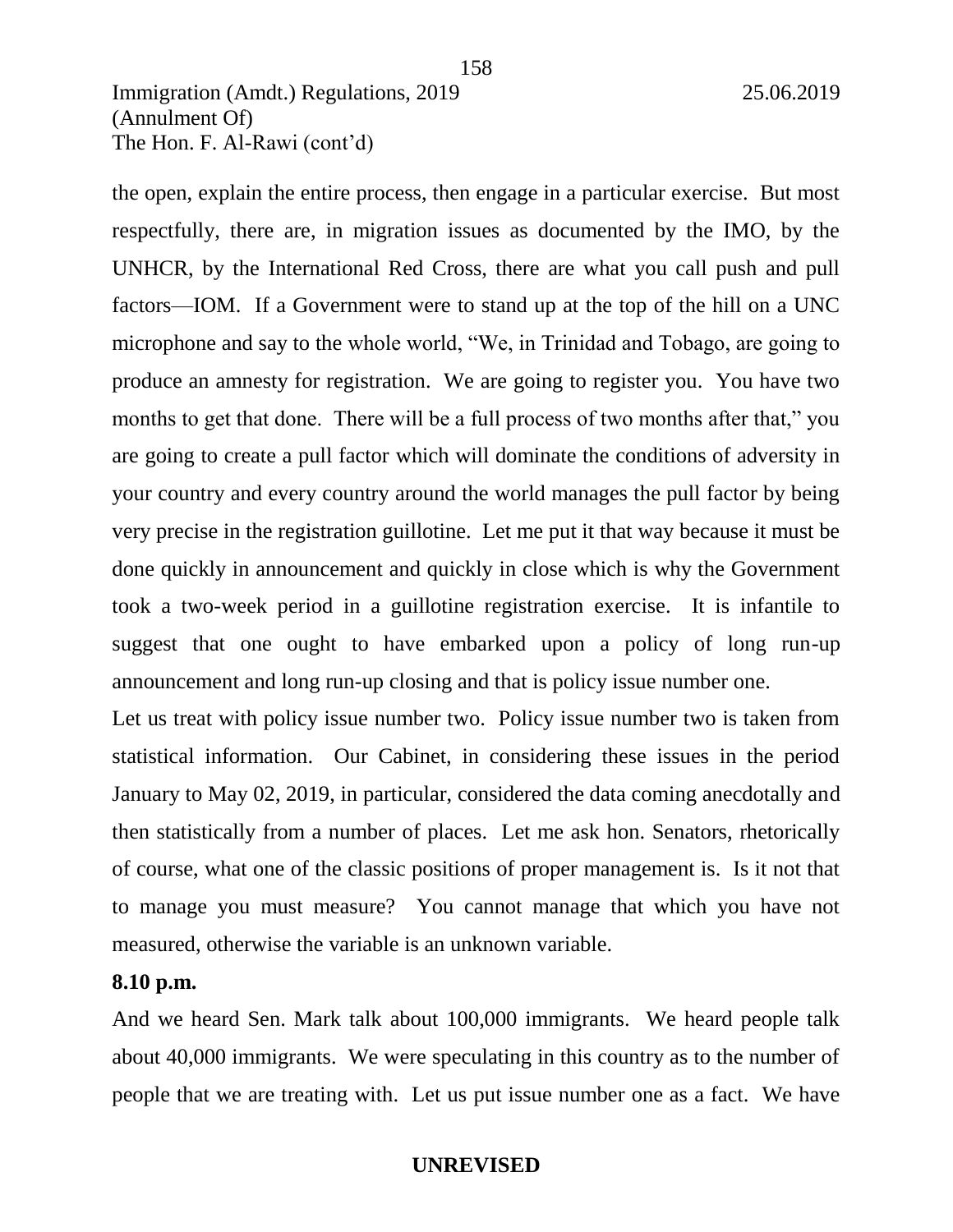had an advocacy from the UNHCR telling us sign the treaty, ratify the treaties that treat with migration issues which require you to bring local law which would then put refugees in a priority position for housing, for education, and for schooling, in priority to your local citizens.

159

Measure that against the fact that the UNHCR dropped the number of people who they transport out of the country as refugees, acknowledged. They dropped that number from 80 people a year to 20. So you are being told take tens of thousands of immigrations, qua refugees, keep them in your economic buffer zone, give them priority in law to your local citizens, and move 20 people out a year, if so much. That was option number one, take refugee status, manage the situation.

But we know that a situation of economic migration is equally to be recognized. We know that Trinidad and Tobago has taken certain policy decisions on a soft line approach to provide primary health care at our hospitals, support and services at social divisions, et cetera, for economic migrants. But where you have 360 degrees of water, unprotected borders, for whatever reason they may be, I would not go back to the OPV story completely, you have to manage your situation such that you can manage the flow back and forth.

So policy issue number two was measure what you have without creating a pull factor. And in measuring in the fashion that we did, we were allowed to measure 16,000-odd economic migrants, as we call them, and that includes children, women and men. We have provided in our study a period of a migration risk management. We have said six months, renewed by six months. You can work up to one year, which is what the regulations that we were supposed to be negativing, by Sen. Mark's mind, are about.

So what is the data? The United Nations says that Venezuela's growth rate for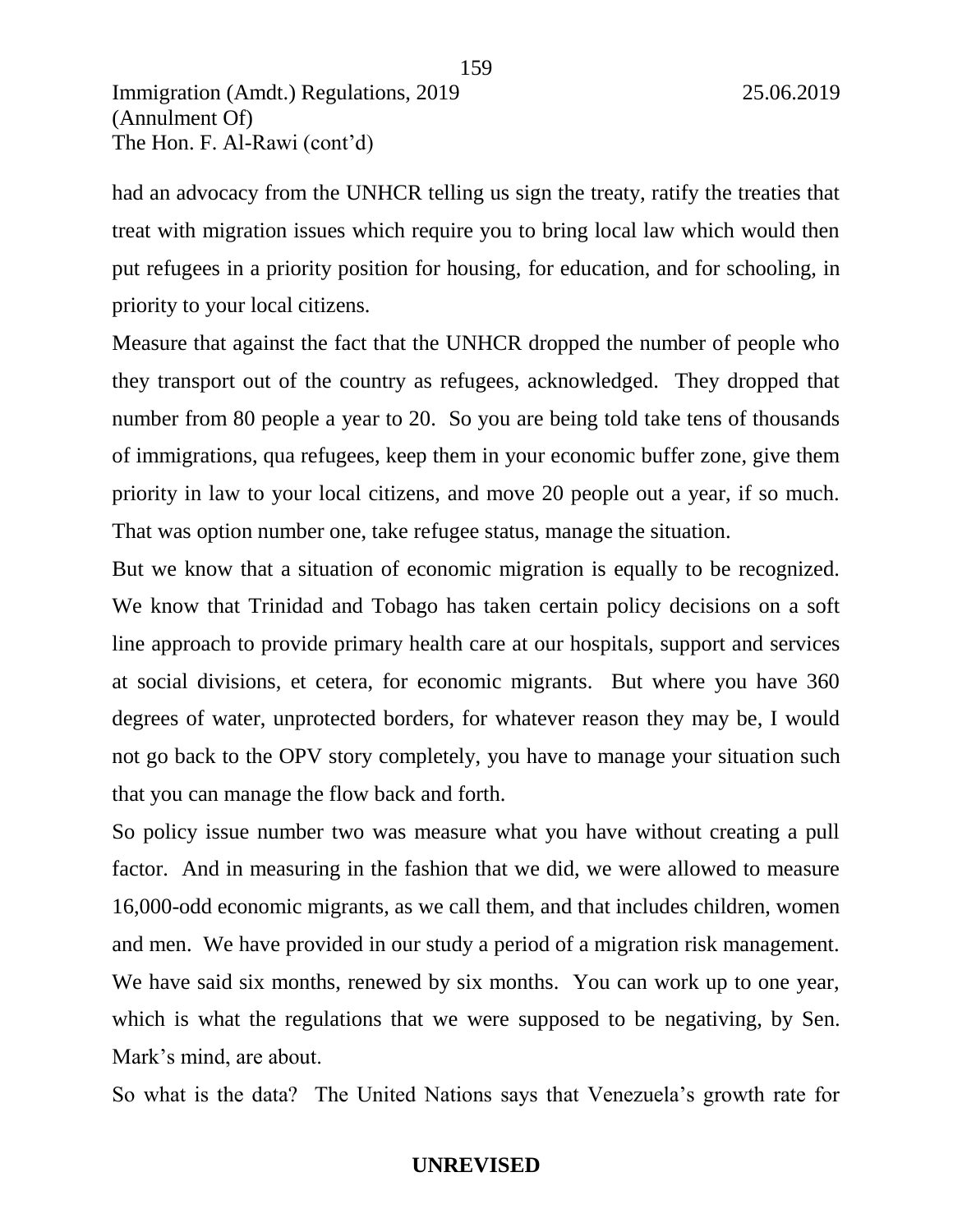2018 was negative 16.5 per cent. Let me repeat that. Venezuela's growth rate for 2018, according to the UN statistics, is that it was negative 16.5 per cent. The IMF says that the current unemployment rate in Venezuela stands at 38 per cent. That is bordering on nearly half the population being unemployed.

We note that in Trinidad and Tobago, our Immigration Detention Centre which houses people that you are bound to pick up under law in incarceration, it is not called a jail but it is a jail. It is an Immigration Detention Centre. And I, like Sen. Sobers, have done a lot of immigration work in my practice, which I recall Sen. Simonette has equally done. And what I can tell you is that we saw in the Immigration Detention Centre a 232 per cent increase in detentions, 232 per cent increase in Venezuelans. And I recall going to visit the immigration centre myself, and fortunately my Spanish is passable, more than passable, fairly fluent in the language, and I had one-on-one conversations with persons in detention. And the vast majority of people there detained said: "Look, we will happily go home but we cannot pay to go home because we are locked up. Give us the chance to work. Give us the chance to earn the passage to go back home, to send a little bit of money, and we will go home."

And there you find, in that statistical detention aspect, another statistic. It costs the taxpayers anywhere between TT \$12,000 a month and TT \$25,000 a month to incarcerate these people who have overstayed their stay in Trinidad and Tobago, where the statistics has jumped by 232 per cent.

What else? The International Organization for Migration, the IOM, conducted an exercise in Trinidad and Tobago, and here is what they found out. They noted, in its monitoring of Venezuelans present in Trinidad and Tobago, 46 per cent of the respondents that they interviewed had tertiary level education. Let me repeat that.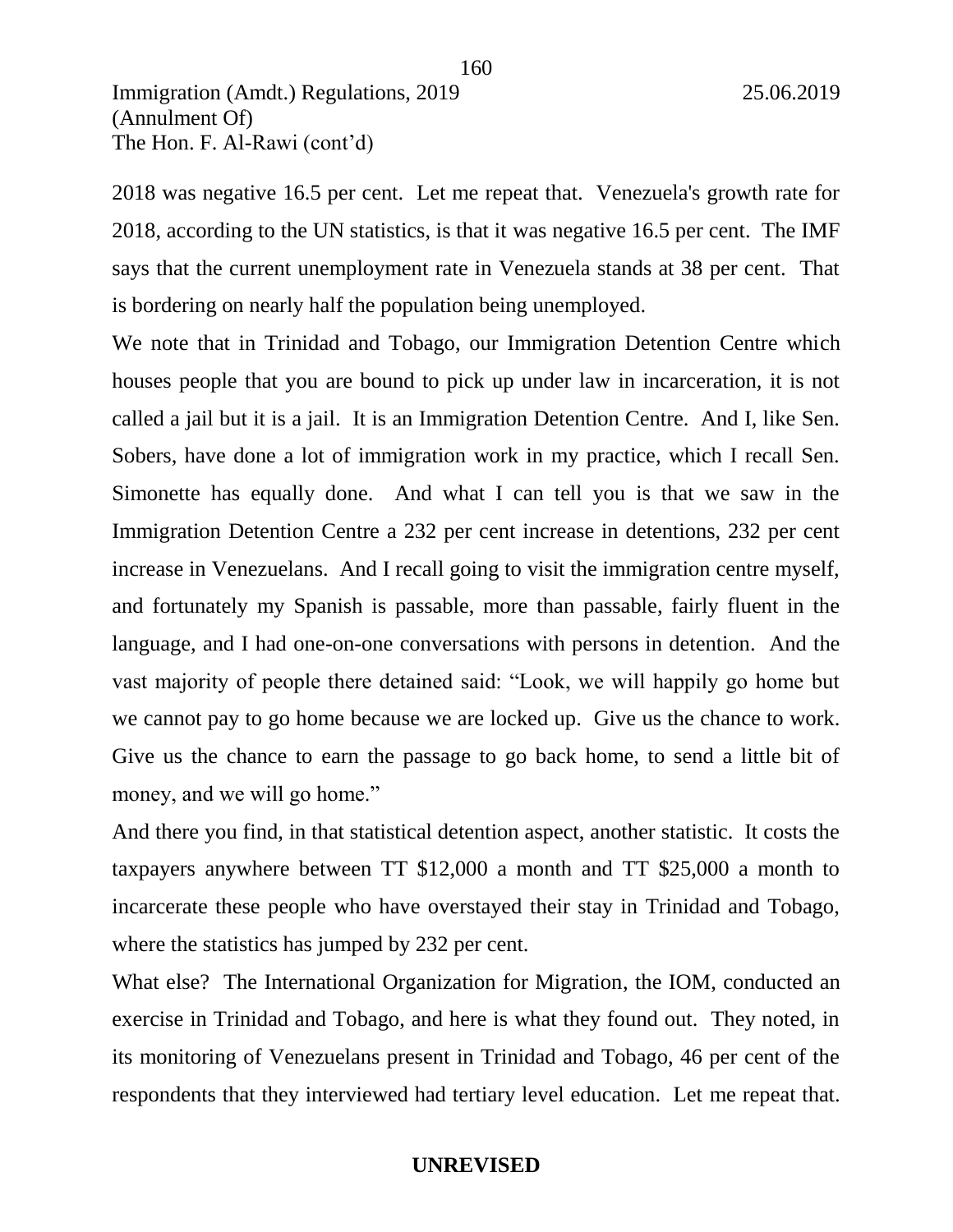Forty-six per cent of respondents had tertiary or university level education, masters, licensed, or technical certification. Twenty per cent had received job offers in Trinidad and Tobago. Fourteen per cent complained of being mistreated at their workplace. Fifty-three per cent said that they face discrimination due to their nationality. Eight per cent confirmed being victims of physical abuse; policy issue number three.

What about policy issue number 4? There is a large elephant in this room, and I mean that in this country, where we witness the fact that Venezuelan women and young girls are the target of sexual predators. On the one hand, there is a joking appreciation for Venezuelan beauty and femininity, but on the other hand "Venes" are objects of sexual predators.

How did they come here? By boat? By plane? By invitation? Is it not a matter of fact in this country 19 Spanish-speaking little girls were found in incarceration in sexual slavery in Trinidad and Tobago? The Trafficking in Persons Report says: "Trinidad and Tobago, Minister of National Security you are doing a fantastic job. You are catching more people. You are doing more, but you have no convictions yet", which is why we stayed in Tier 2, no convictions yet. "You may have charges, but we want to see handcuffs, convictions. So stay in Tier 2." But how do you know how people came in? Who paid the boatman money? What was the boatman's name? What was the cellphone used to contact you to drop you? Which house were you taken to? Who picked you up? How do you gather intelligence if you accept the UNC's plan?

Let us face facts. Politics is not so much a "he say" and "she say" and I blame and you blame. And I heard Sen. Dillon-Remy today as I listened to her previous debate talk about let us stop the blame game. It is not so much a blame game. It is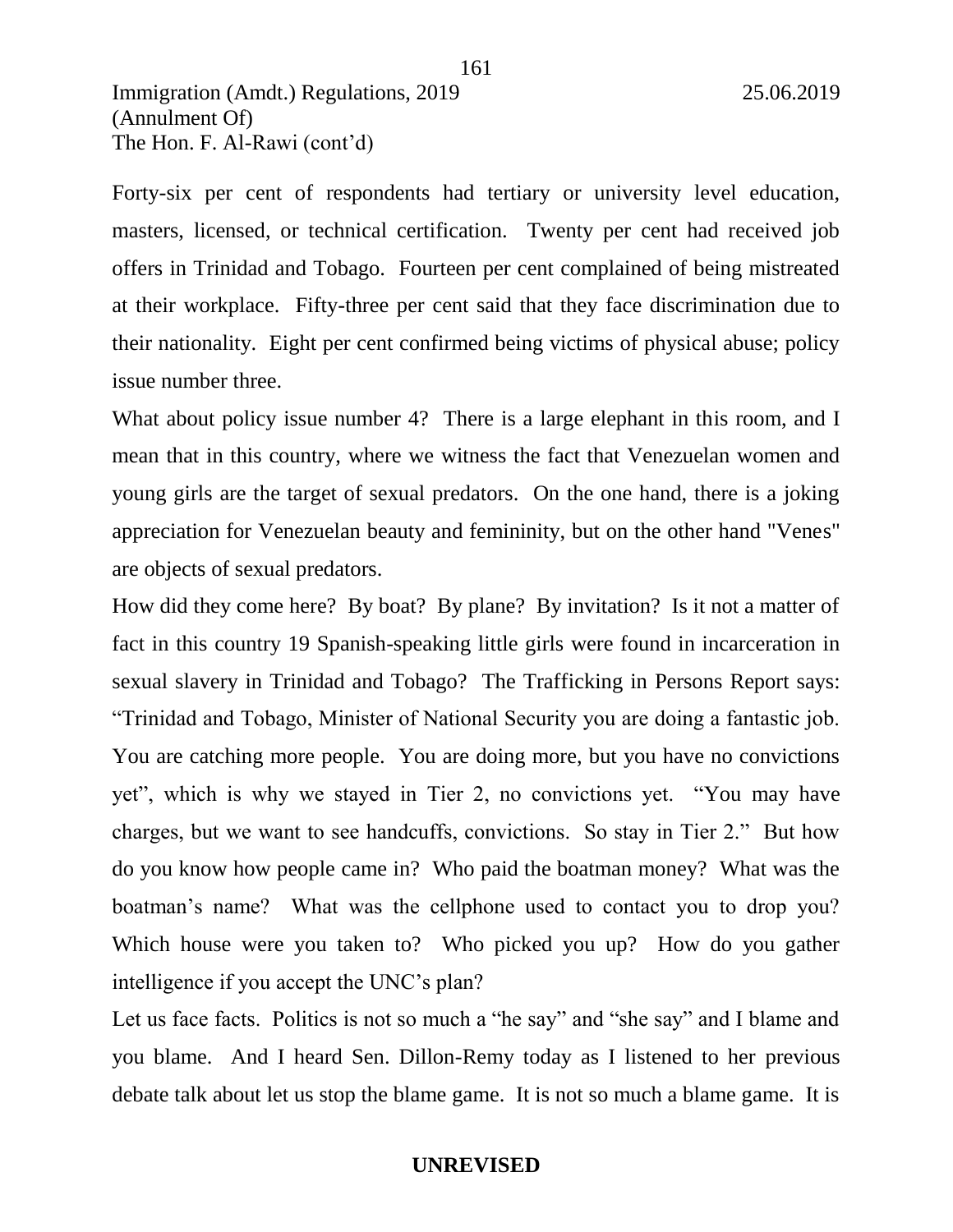a question of ideology and philosophy and policy. And if you are differentiating Liberals from Democrats, Republicans from Democrats, left from right, it is borne by way of reference to ideology.

162

So let us treat with the ideology here in this Senate today. The UNC's ideology, by the Leader of their Bench, is negative the regulations and scrap it. What is the consequence of that, hon. Senators? We are legislators. We make law. The power of making law is in the hands of the people present here. If there was a deadlock tonight, six plus nine against 15, casting vote would have to come in a particular direction, and we would be saying to Trinidad and Tobago that the regulations which allowed for work permit waivers effectively tied on to permission to register, they would be void ab initio. What does that mean? They would void from the start. We would have to go and arrest everybody, detain them, house them, process them, take Sen. Sobers' brilliant idea to give them citizenship and residency status in a process after Interpol gives you the certificates of character and antecedents. Let us treat with it that way. Let us accept the UNC philosophy tonight. That is what you are being asked to do, hon. Senators. This is why I sound a little intolerant tonight, because we are being detained on policy. The UNC policy which moved all of us to be here tonight is negative the regulations. [*Interruption*] Yes, please.

**Sen. Seepersad:** Madam President, I am asking the Attorney General a question through you. While I understand, and I do understand the reason why we are doing what we are doing, what I am having difficulty with is understanding what is going to happen to the Venezuelans at the end of the 12-month period? Because you can just not have a plan for them and if you can address that in your discussion.

**Hon. F. Al-Rawi:** I will jump immediately to that. Let us jump to people in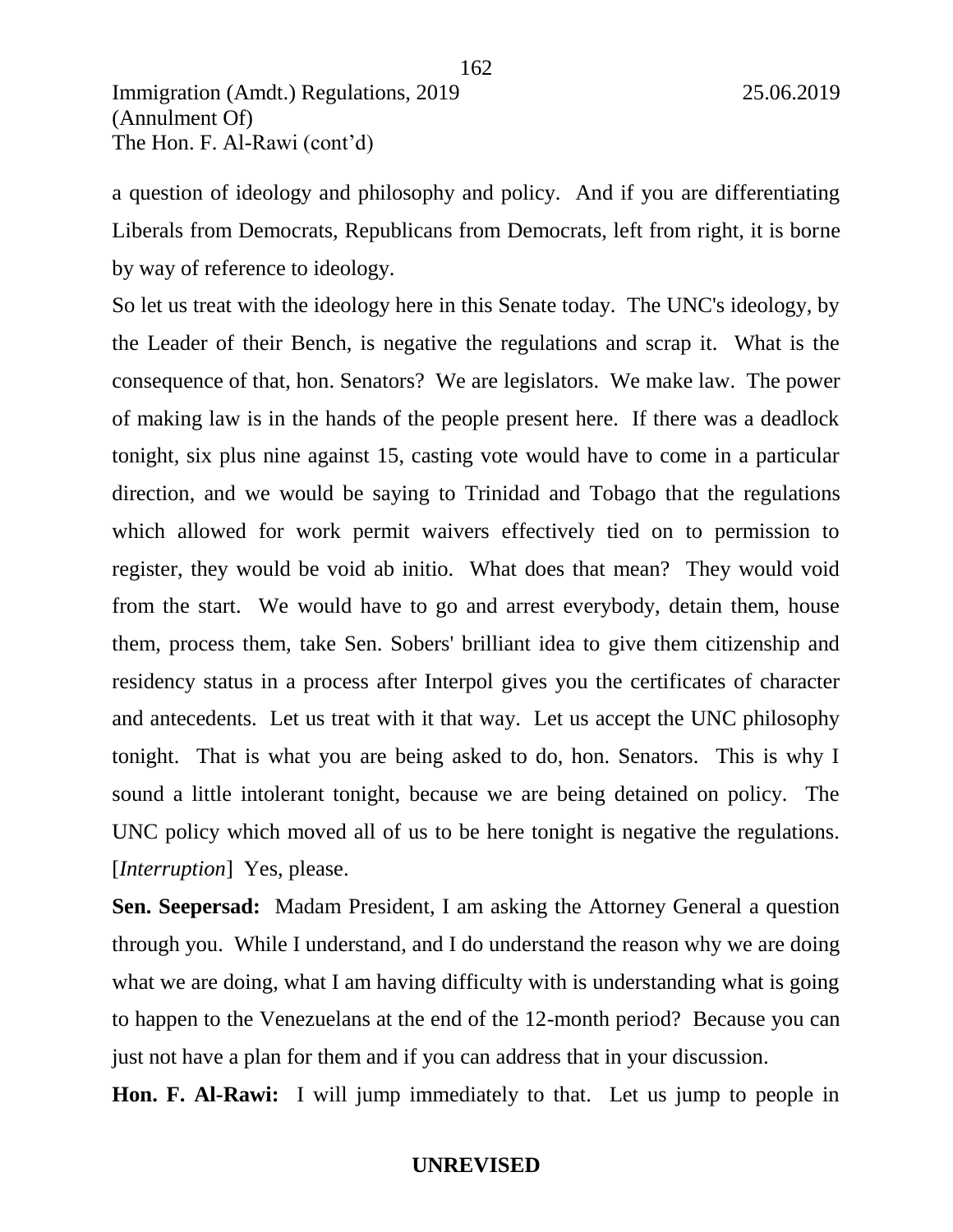similar circumstances before we get there. The African diaspora, the Caribbean diaspora, the people from Asia. There are a number of other nationalities currently in detention, and the Government is currently engaged in a reconciliation exercise for the other people who may be in similar circumstances. Is it right to have Africans detained, Arabs and Chinese detained, Europeans detained, when Venezuelans are free? There may be different competing interests. The Government is actively measuring that particular issue.

163

To answer the question put now, which is very sensible, what next? What next depends upon a few factors which are still variables. Number one, how much absorption factor did we have? Two, how much demand factors did we obtain on housing, on education, on medicine, on social services? How much demand is there to return to post for self-repatriation, voluntary repatriation? How much demand is there for staying? Because now, having measured the pot, there are further measurements to be had. And, therefore, we must use data in the course of the exercise to manage that process. Because what we got in the registration exercise was intelligence and certainty.

We now know all the vessels that brought the people here. We know the telephones numbers of the people that brought them here. We know the cars. We know the homes. We are better able to track the trafficking of little girls and Venezuelan women. And our social services, health sector, education sector, are required to now give us the feedback in real time purposes and all of those institutions are in there right now. So what is the precise plan? In about six months' time, I bet you we will have one that we can announce permanently and positively. Because, obviously there are some discussions to be had with Venezuela as well.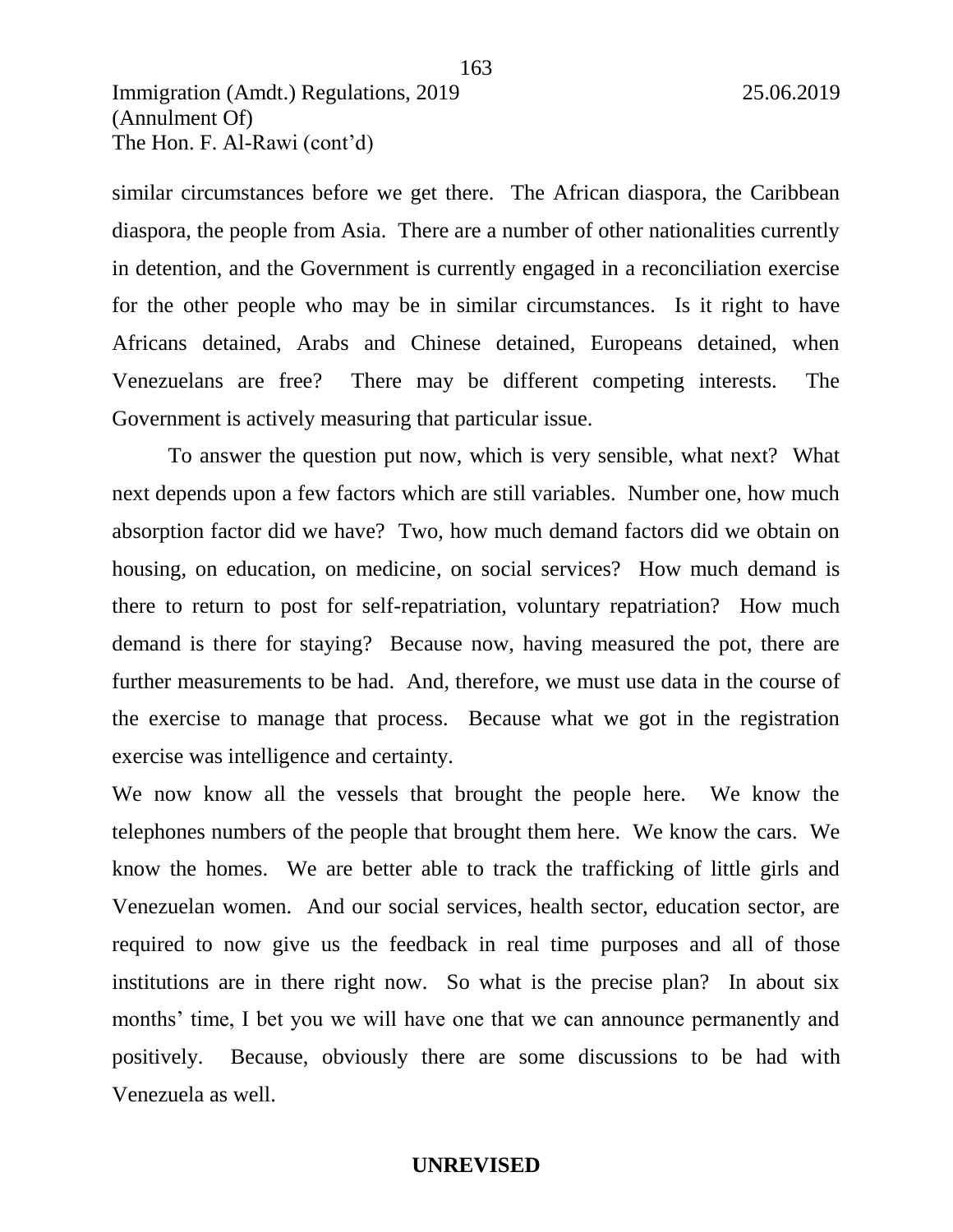We have taken a position that we respect a Government duly elected. We have no horse in the race in Venezuela other than democracy, full stop. The Leader of our Cabinet, the Prime Minister of Trinidad and Tobago, the Prime Minister of Barbados, have said on behalf of Caricom and Caricom has said, "We have no horse in the race". Why? Because we have looked at it from the United Nations perspective from the treaties and charters. But, hon. Senators, how does one stand up and make policy on the hoof? Yeah, we are going to do this and we are going to do that and we "coulda do dis and we coulda do dat". Where is the data? Where is the data? What are you making a policy decision on? No. Policy decision by the UNC. If you listen to the agitations of political opponents outside the House and the Senate, you know what it is? "Doh register dem. Send dem back. Lock dem up. Leave dem sick because you will not treat their medical conditions. Leave dem uneducated tuh grow up in yuh society and leave dem jobless tuh mind themselves." And I said listen to political opponents outside the House. [*Crosstalk*] I do not know why Sen. Ameen is so perturbed. I do not know if there is a Freudian consciousness that is dawning upon her that Sen. Deyalsingh may assist her with. I do not know. All that I can say is that the agitations and fumbling are getting louder. [*Crosstalk*]

164

**Sen. S. Hosein:** Madam President, Standing Order 46(4) and 46(6), please, Madam President. That is insulting.

**Hon. Senator:** What is insulting?

**Sen. Obika:** I do not understand Freudian.

**Madam President:** Attorney General—[*Interruption*]

**Sen. S. Hosein:** Unless you want—

**Madam President:** Excuse me. I am making a ruling, if you can be quiet.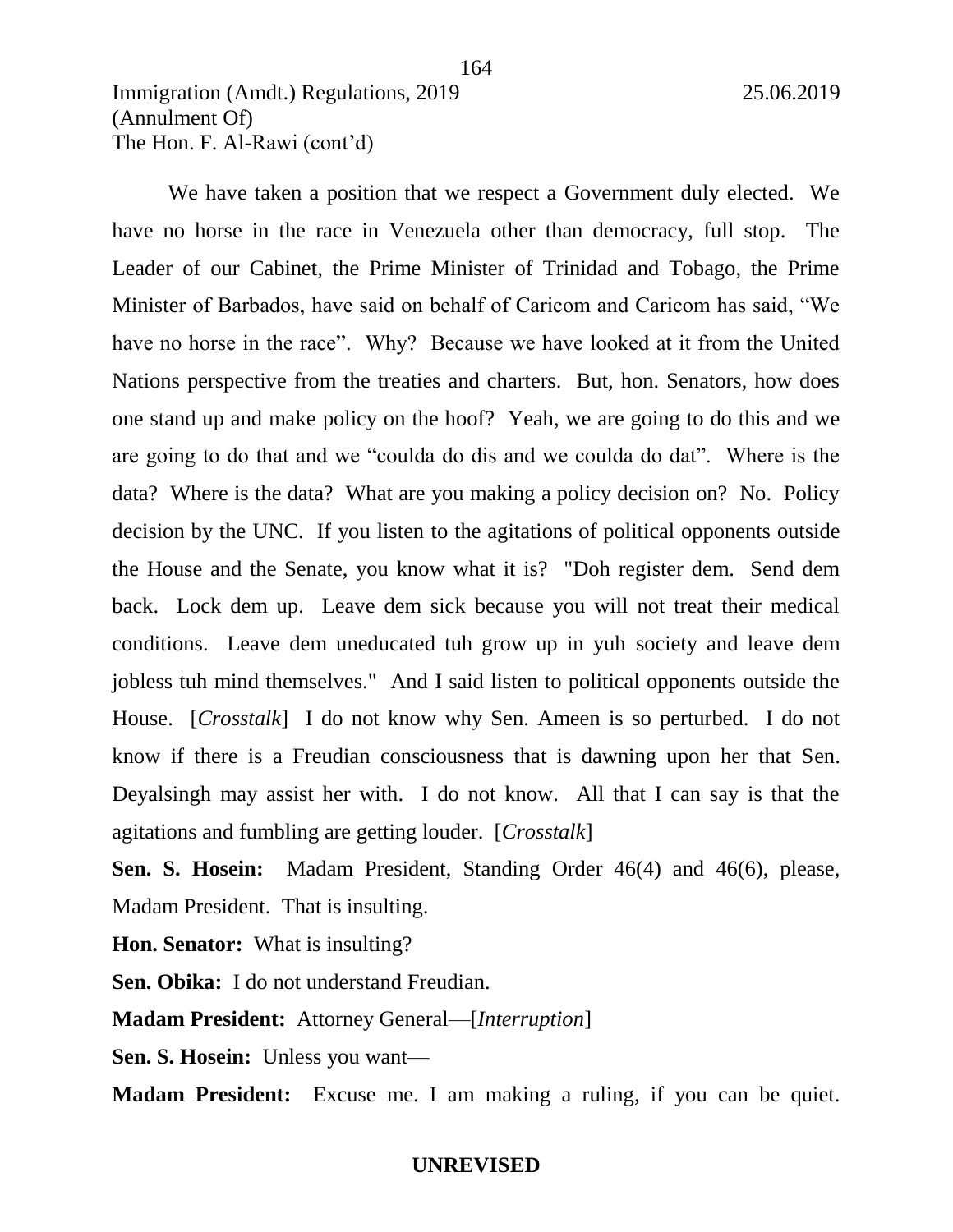(Annulment Of) The Hon. F. Al-Rawi (cont'd)

Attorney General, please apologize to Sen. Ameen. She is affected by your statement. Please apologize and move on.

165

**Hon. F. Al-Rawi:** Of course, Madam. I unreservedly apologize to Sen. Ameen for her disturbance at the words that I offer to political opponents. I cannot do anything other than apologize for the fact that she has associated herself with that, but I must apologize for that. Her choice, my apology. So said, so done.

**Sen. Ameen:** Madam President, Madam President, that is not what the issue is.

**Hon. F. Al-Rawi:** Is that a Standing Order? Thank you, I am continuing. So Madam President—[*Interruption*]

**Sen. Ameen:** Yes, I am—46(6), Madam President.

**Madam President:** I am listening.

**Sen. Ameen:** I mean 46(6) and 46(4). I think the Attorney General should do better than that.

**Madam President:** Attorney General—[*Interruption*]

**Sen. Ameen:** If you are apologizing, you are apologizing.

**Madam President:**—please withdraw your comment about Sen. Ameen and move on.

**Hon. F. Al-Rawi:** I did and I will withdraw now again for the second time. But there is an art of debate, Madam President, and I am a fairly skilful debater, which is why I have chosen my words carefully. A debate can, of course, have a number of effects and I have apologized for what I have said already, but people must learn to take their pressure well. "Cyah be giving pressure and fraid tuh take pressure", especially when it comes to my quarter, Madam President. I am not afraid to say what I have to say the way I ought to say it.

We are talking real in the context of policy and we are talking real in the context of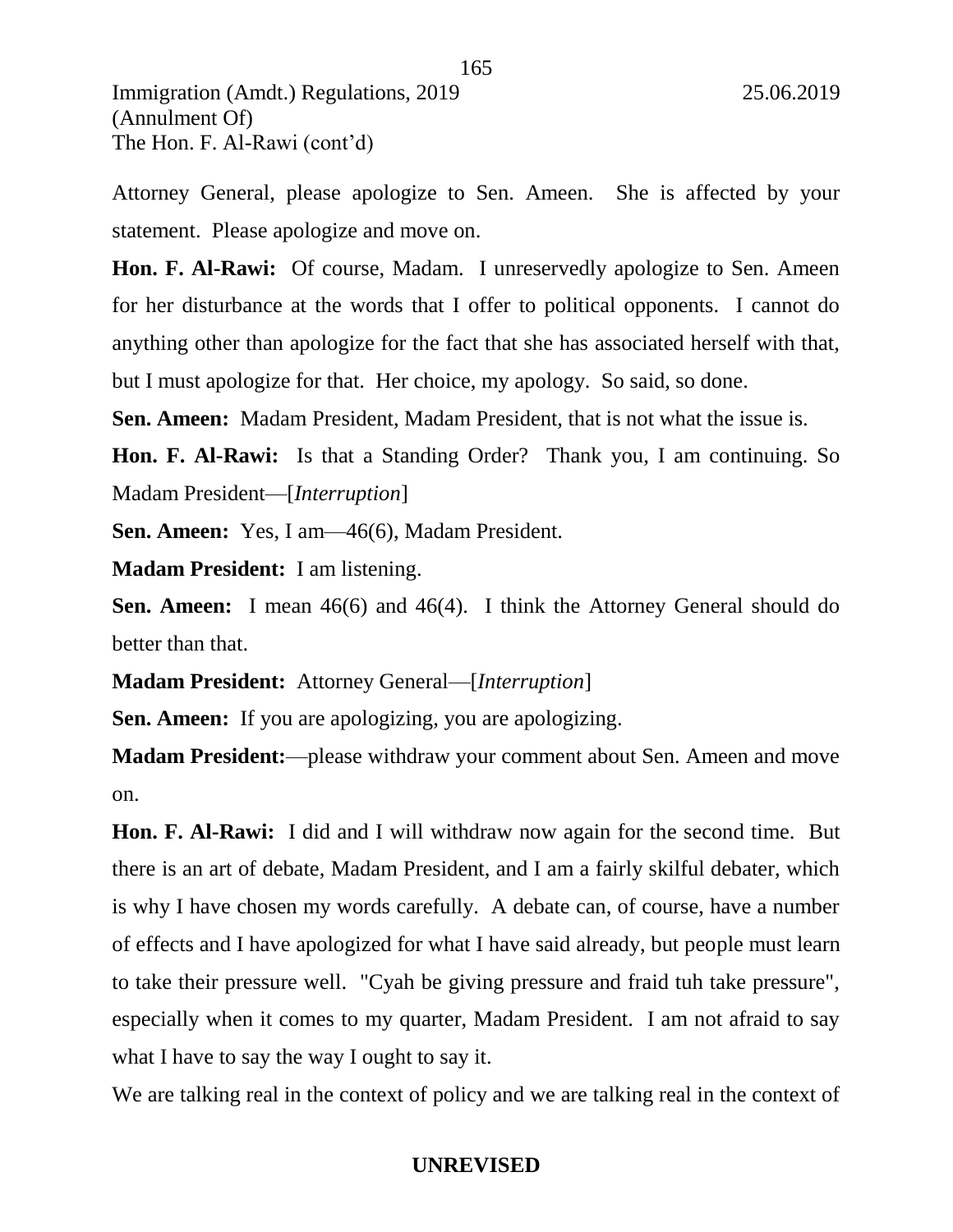what happens next, which is a germane and important conversation.

**Madam President:** Attorney General—Sen. Thompson-Ahye, you have to ask the Attorney General if he will give way.

**Hon. F. Al-Rawi:** Oh sorry.

**Sen. Thompson-Ahye:** Will you give way?

**Hon. F. Al-Rawi:** Yes, of course.

**Sen. Thompson-Ahye:** Madam President, through you, I have heard the Attorney General say that you have taken into consideration all the United Nations documents, the treaties, the conventions. I assume that that is what you said. And as a skillful debater, you did say that you have taken these things, and I take it that you know exactly what you are about. Now, the word "priority" suggests to me that there is level above. So if you have priority, you come before and, therefore, the playing field is no longer equal. Someone who has priority comes before someone else.

The Convention on the Rights of the Child speaks to the principle of nondiscrimination. If you cannot discriminate, then you cannot give one priority over the other and in that principle, you cannot then say that your policy is one. When I say "your policy", I mean plural your, the Government, that you cannot—that you are giving priority to your nationals, in terms of education.

**Madam President:** Sen. Thompson-Ahye, if I may assist. You have asked the Attorney General to give way because I take it you want to ask him a question, so you need to—because the Attorney General is making his contribution so you need to ask him his question so that he can answer.

**Hon. F. Al-Rawi:** Just may I ask, Madam President, what time am I bound to end in full time?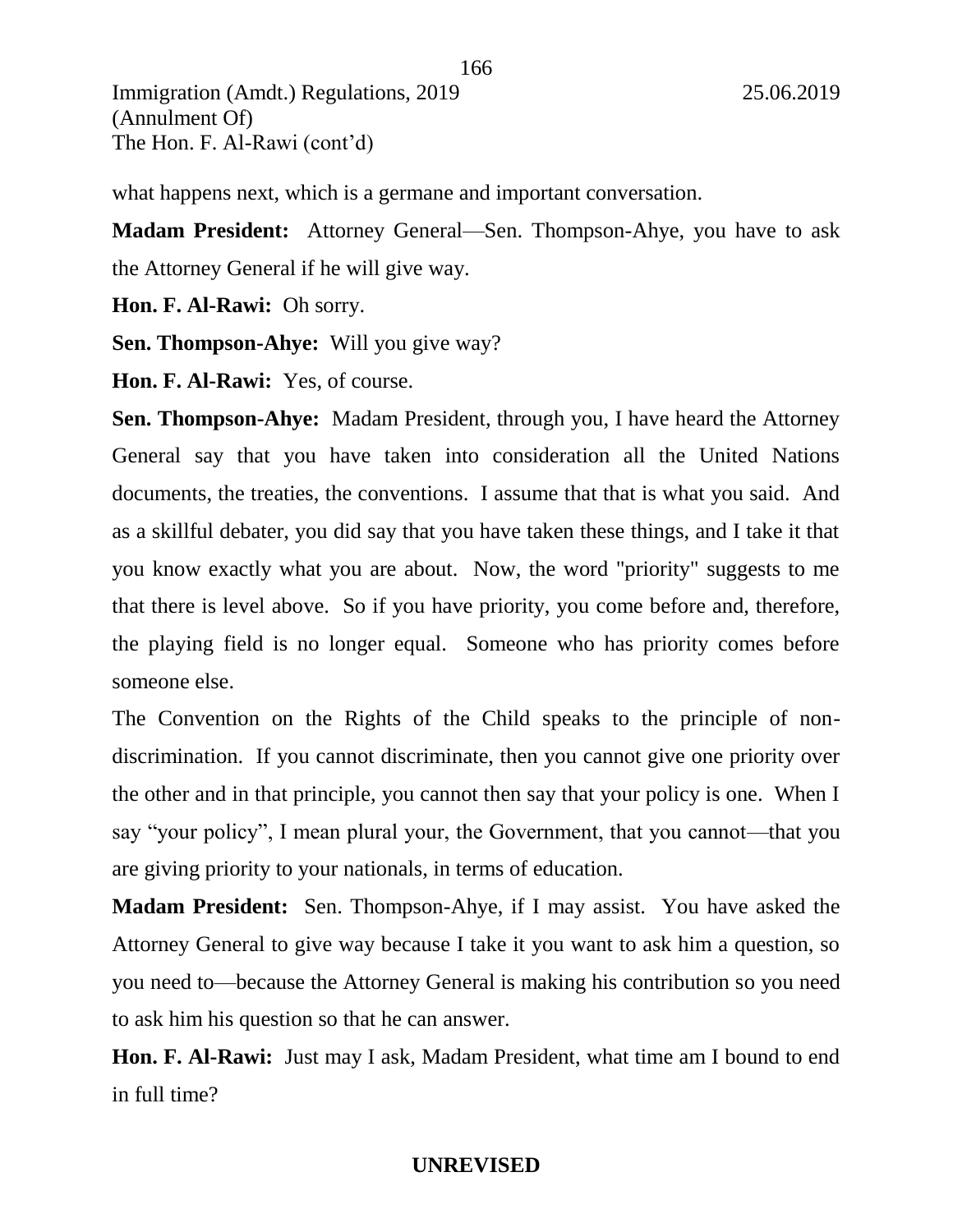**Madam President:** You are finishing at 20 to nine.

**Hon. F. Al-Rawi:** Twenty to nine. Please Senator, could you please ask?

**Sen. Thompson-Ahye:** Please, could you explain how the principle of nondiscrimination works with the principle of giving priority to your nationals, when all children within the jurisdiction are entitled to an education?

**Hon. F. Al-Rawi:** Sure, thank you. Very sensible question. So there are competing interests in the prioritization/non-discrimination aspects and Convention of the child is one of the treaties that we are bound to oblige. We have done it in many aspects of our laws.

Firstly, the application of an equity principle will be borne on the back of the data that we have. Who do we have? What are the age brackets? Where should they fit into? That is now being factored. So, we could not have just simply said: "Well, before we register you and we issue you the certificate, everybody turn up at school. It would have been an illogical approach to treat with it that way. So, as the hon. Minister of National Security put on to the record, we have not yet issued the cards because the data scrubbing is continuing right now. We have to move with alacrity right now to treat with health care. I know the Minister of Health has already treated with that. He has gone public in terms of the access to health care, et cetera.

The second aspect that we must treat with, with urgency, is the issue of education. We are now upon the end of the school term and there is the break and hiatus, maybe fortuitous as it comes, but certainly that is something that the Minister of Education will be speaking to on the back of the process of registration. But the health aspects have already been treated with.

What the social services and any input coming from international agencies looks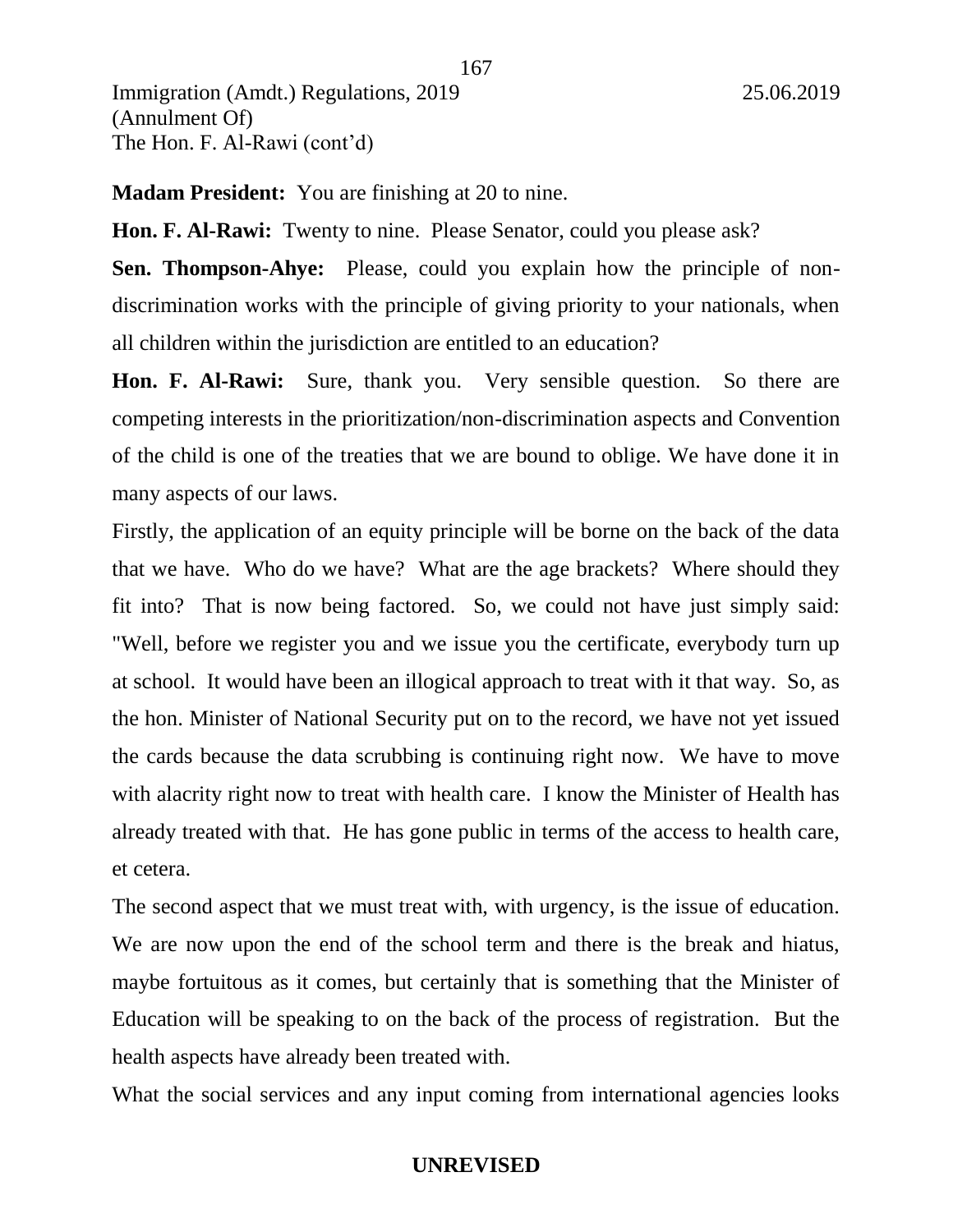like is also being worked out right now. Because the International Red Cross, the UNHCR, a number of entities, NGOs, et cetera, are approaching the Government and we are having discussions with them.

So, contrary to the exhortations of Sen. Sobers and Sen. Mark, this is— [*Interruption*]

**Sen. Thompson-Ahye:** Have you answered my question?

**Sen. Ameen:** No.

**Hon. F. Al-Rawi:** I have answered it as best as I can. Would you like me to answer it in a different way?

**Sen. Ameen:** The answer is no.

**Hon. F. Al-Rawi:** Sorry, I do not listen to Sen. Ameen at all. So do not be disturbed by that. You asked me a question: How do I treat with priority versus equality? And I said that our priority is the current position at present, because we had to treat with the point. I was making the point that it is in the last month in particular, two months in particular, that the waves have come at us. And I am saying that our registration exercise will treat us now with the data as to how we treat with equalizing that position from a Convention on the Rights of the Child perspective. We could not just do it without the data management. So we are working our way towards; that is the answer.

**Sen. Ameen:** So, the answer is no.

**Hon. F. Al-Rawi:** Okay? Madam President, perhaps Sen. Thompson-Ahye will join the debate and put the positions better so that we can actually have another speaker answer these positions. Let me put it this way. [*Interruption*] Please, Sen. Obika, Madam President.

**Madam President:** Sen. Obika. Members, I have repeatedly asked for silence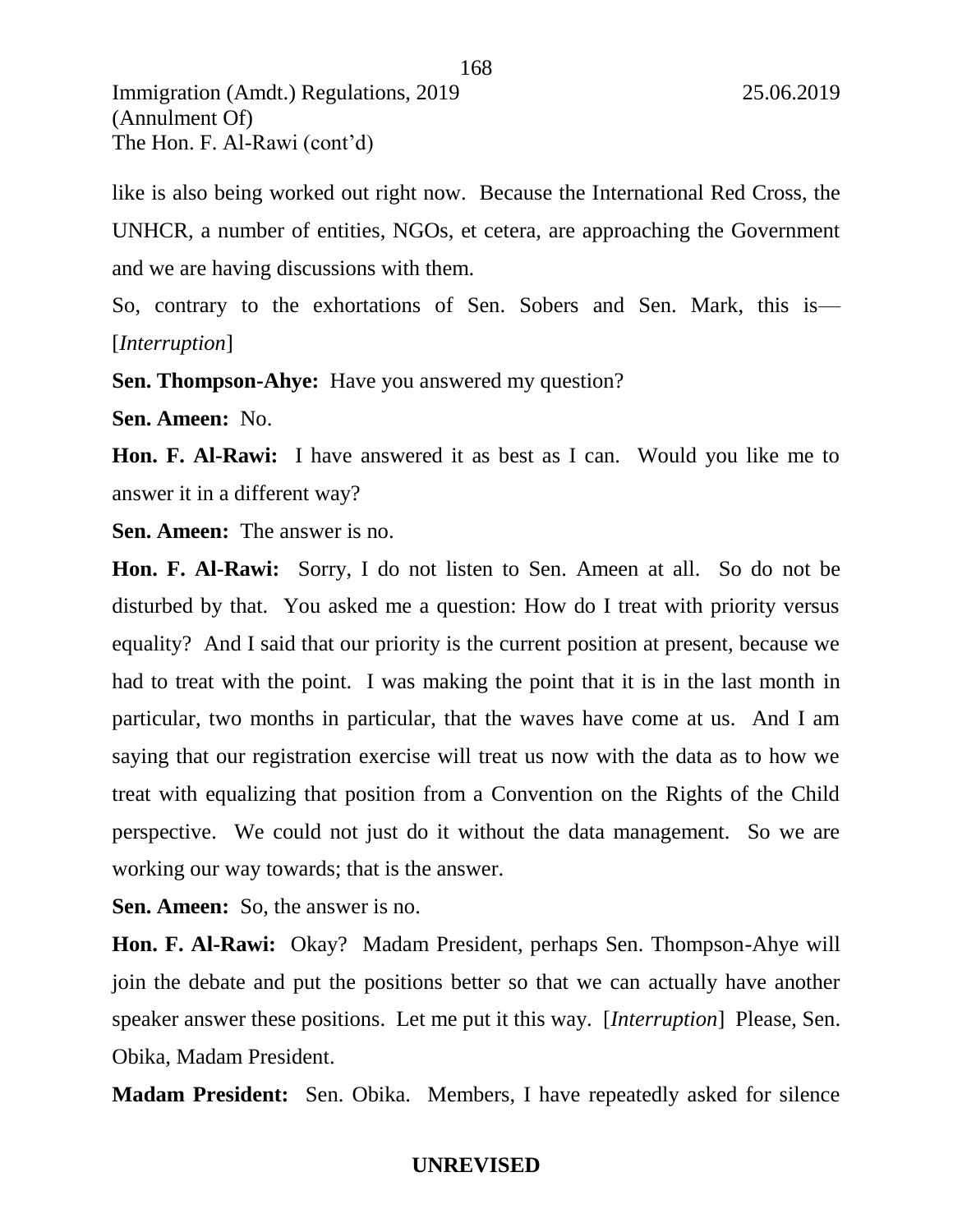while anyone is making their contribution. Attorney General.

**Hon. F. Al-Rawi:** Thank you. Madam President, I would like to say this to a very passionate Senator when it comes to issues of the child in particular, and Sen. Thompson-Ahye knows that I feel this way genuinely about it. There is no perfect answer to this question. We cannot, as of today, certainly I as Attorney General, speaking on behalf of the Government, cannot give a hard and fast answer immediately without the data construction and the Cabinet's decision. We do not make policy on the hoof and I am embargoed from speaking off the cuff as to immediate answers on certain issues.

What we do know is that the regulations before us now are borne on the back of section 44 of the immigration law. Section 44 allows for the subsidiary legislation to be promulgated. In the subsidiary legislation being promulgated in regulation 10, in regulation 10 we have saved law; the law, as it relates to the ability to make an order under subsidiary legislation. Because you are making an order for a variation under the regulation. That law is saved, because it was 1974 law, prior to the 1976 Constitution. And, therefore, we are properly intra vires in the manner in which we are making law.

What does the law say? The law says that we will allow for this category of people to do one thing in particular, be able to work, be able to work without a work permit. And contrary to the argument by Sen. Mark, that we were outside the parameters of section 8 of the Immigration Act, permit me to put on to the record that Sen. Mark has clearly avoided the recommendation that all lawyers and certainly legislators have, that the law must be read as a whole. Section 8 of the Immigration Act, Chap. 18:01, cannot be read in the vacuum of section 8 by itself. You must read it along with section 9. But section 8 allows us quite properly to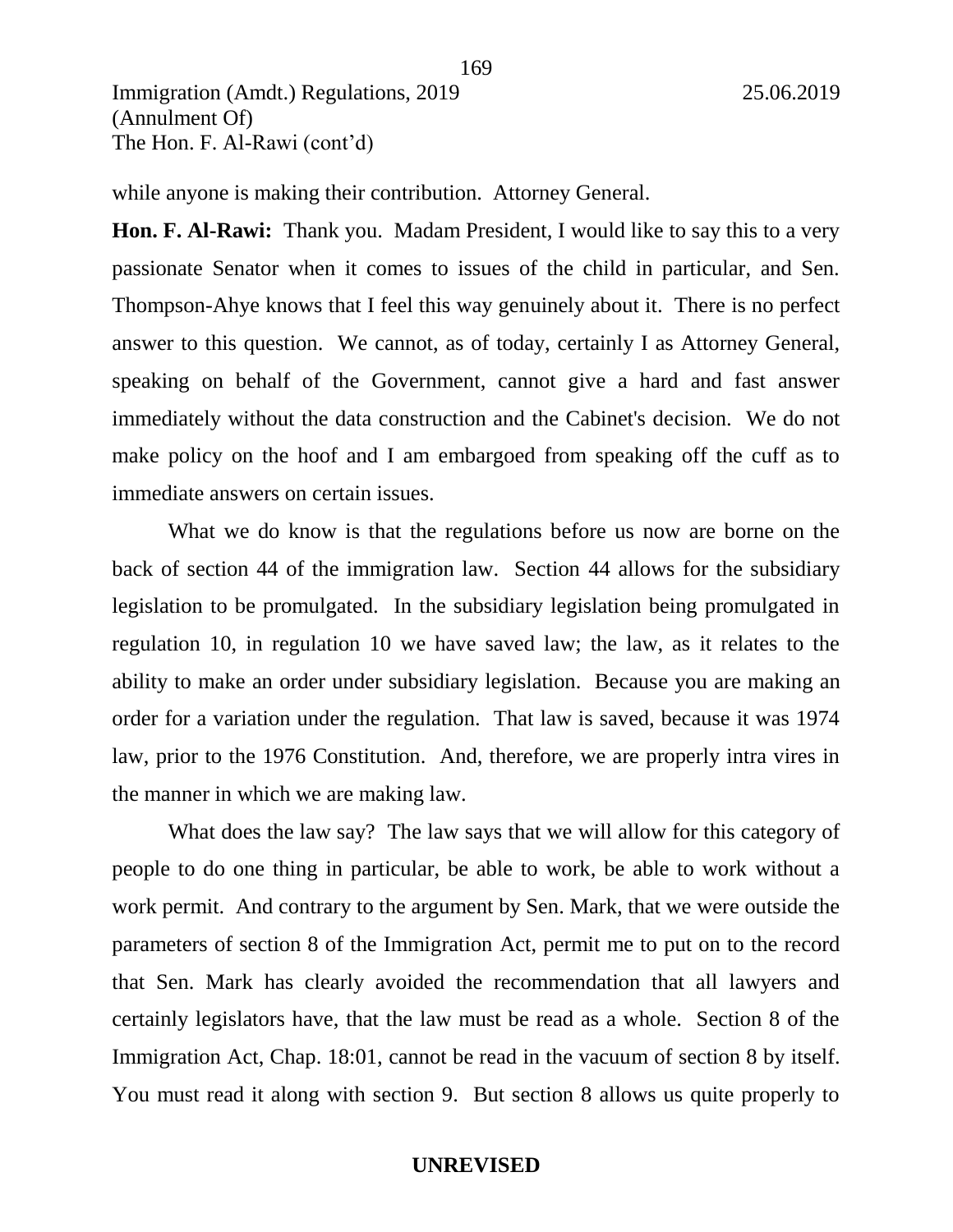allow for the Minister to have permitted entrance engaged in work, via an exception, which this regulation provides; so the production of the Order.

Now, why do we want to allow these economic migrants or migrants to work? Obviously, it is to make sure that there is some gainful participation and dignity that they may enjoy in having a job to at least help to afford accommodation, schooling, medicine, enjoinment, et cetera. That feeds into the rights of their children and their spouses. So what is before us is the recommendation of the UNC to scrap the regulation. Do not have the order stand in law, lock up the people, do not allow them to work, send them back home. Because effectively, to return the law to void ab initio is to do that. If you negative the regulations that is what you are doing. We say keep the regulations alive, keep the order alive.

**Madam President:** Attorney General, you have five more minutes.

**Hon. F. Al-Rawi:** Allow the Venezuelans who are the subject of this position, who have registered, the privilege of working on the back of a system of registration that is being monitored, so that the tangential data can be produced. How many are there? How many children? How many women? How many educational opportunities must be provided? How much social services and support must be provided?

And, therefore, we say that this particular recommendation coming from the UNC must be rejected out of hand. It is immoral in some senses, from a conscionable point of view, to engage in that particular course. It is certainly illogical. It will bear significant expense, in terms of operationalization. If we were to negative this, we would have to literally go and lock up 16,000 people immediately; leave them poor, penniless, broken and incarcerated; eventually find some mechanism to transport 16,000 people out of Trinidad and Tobago, having to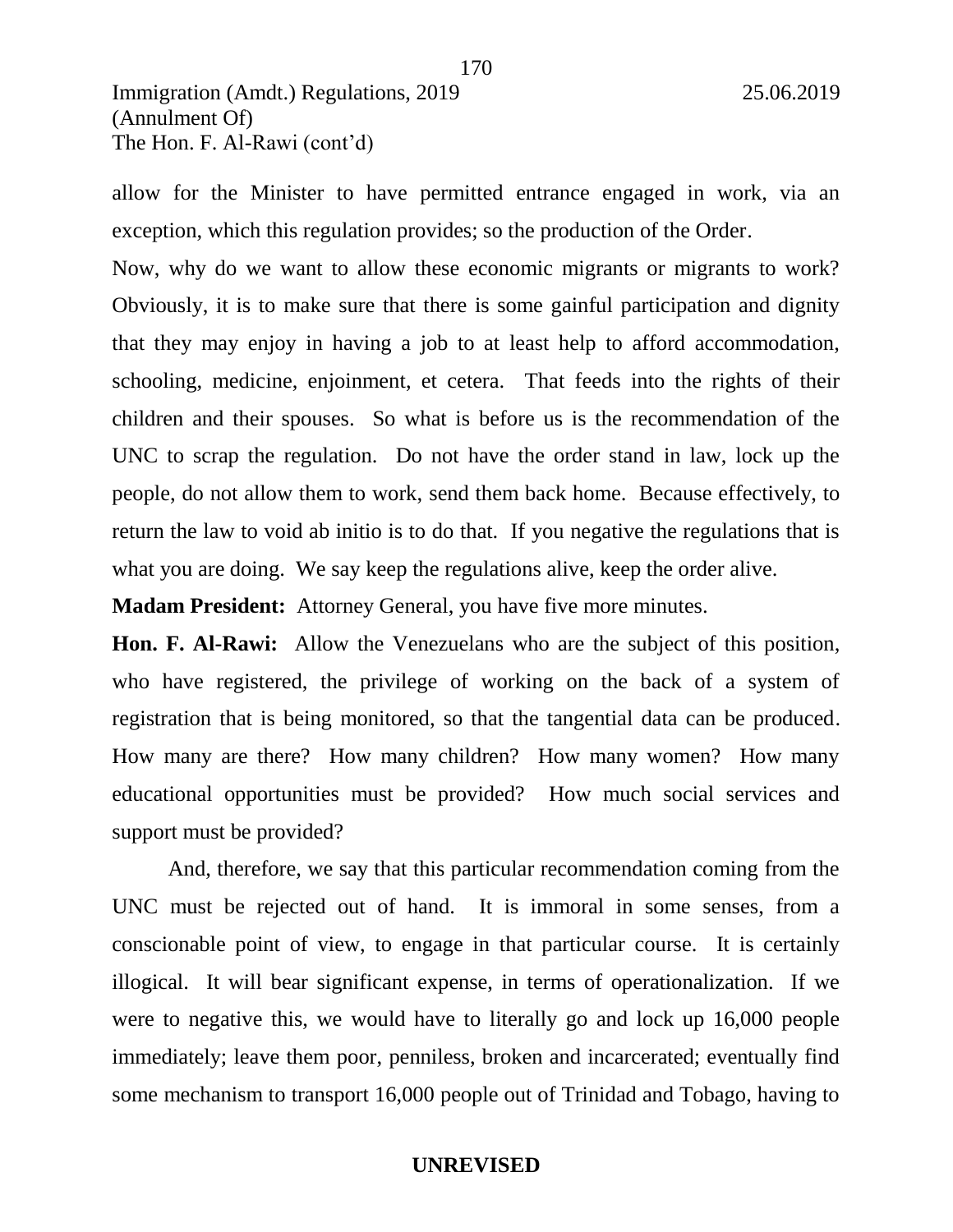get the Venezuelan Government to actually verify that they are Venezuelan, because you cannot repatriate someone unless you prove that they belong to the country that you want to repatriate them to. So it is an absolute absurdity to recommend what the UNC is recommending, and they do so with aplomb. They do so with a straight face. They do so with convincing tones. They do so by measured contributions, as Sen. Sobers gave us this afternoon.

171

So hon. Senators, the regulation, the order, as promulgated by the Government, is proportionate. It is rational. It is conscionable. It is moral. It is sensible. It is something to allow us to achieve an aspiration of what we used to be, or certainly of what we pride ourselves in being. And with those words, Madam President, I thank you. [*Desk thumping*]

**Sen. Saddam Hosein:** Thank you very much, Madam President. Madam President, thank you for allowing me the opportunity to contribute to this debate on the Immigration Regulations. And from the outset, Madam President, let me tell you, and I am telling the country as a whole, that this Government, it came in a surreptitious, clandestine manner in which to introduce this particular piece of legislation.

Imagine the Minister of National Security will find it fit to issue an entire press release when it comes to a Facebook post, but when it comes to setting up the legislative framework for the registration of Venezuelans you say nothing. If it was not for the vigilance of the Opposition, we would not be here tonight debating the policy of the Government with respect to the Venezuelan registration procedure [*Desk thumping*] at all. This came like "ah tief in de night", Madam President.

I think this was such an important matter that it required the ventilation of every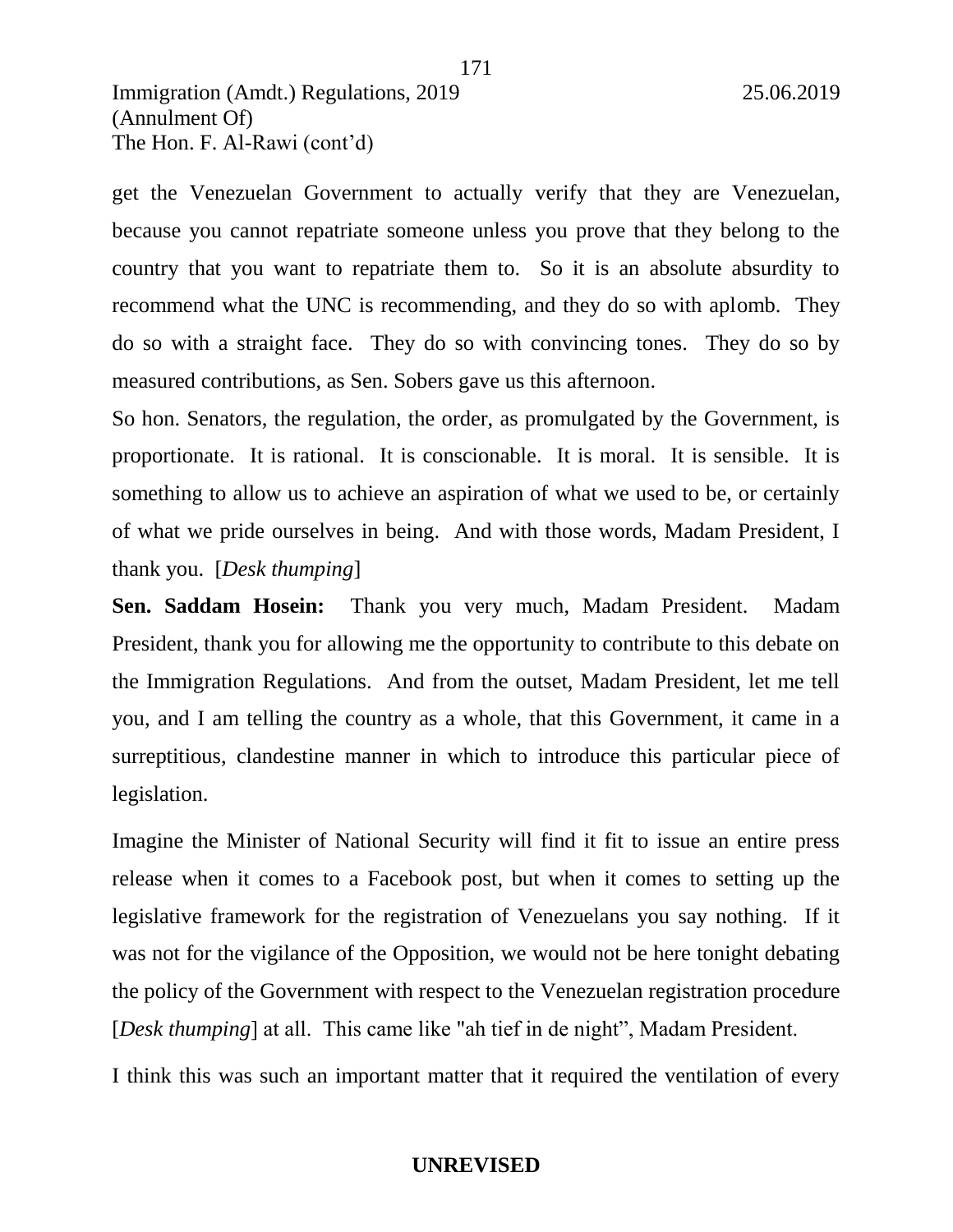single Member of the Senate and every single Member of Parliament in the other place, Madam President. And that is what the Opposition did. We gave the people a voice in this country. We are representing the views of the people of Trinidad and Tobago, with respect to the registration process for the Venezuelans. That is what we are doing this evening, Madam President.

And when this Government comes with this, "dey blowing hot and dey blowing cold and dey come with dey hypocrisy" and as Sen. Clarence Rambharat, the Minister of Agriculture, Land and Fisheries, said earlier on, "Dog eat yuh shame?" Well, "Dog eat all of all yuh shame tonight in de PNM. Dog eat all yuh shame." [*Desk thumping*] And let me tell you why, Madam President. Let me tell you why. "They accusing" persons opposed to them of being xenophobic. They are doing that. But they are the same Government who abstained in the OAS to the vote to give Venezuelan aid, Madam President, humanitarian aid. [*Desk thumping*] That is the hypocrisy of this Government. "Eat all yuh shame. Leh dog eat all yuh shame tonight." [*Desk thumping*]

Madam President, this is the same Government that took the position that there is no crisis in Venezuela. The Minister of Energy and Energy Industries told the country, Minister Stuart Young, the Minister of National Security, there is no crisis in Venezuela. "Overnight ah crisis happen, Madam President?"

#### **8.40 p.m.**

It was since 2016 that the UNC has been calling on this Government to introduce and tell the country their policy with respect to Venezuela. [*Desk thumping*] But you know what they did? They adopted a non-intervention policy, but at the same time they send the Minister of Foreign and Caricom Affairs to sit down in the inauguration of President Maduro. Hypocrisy, "Dog eat yuh shame.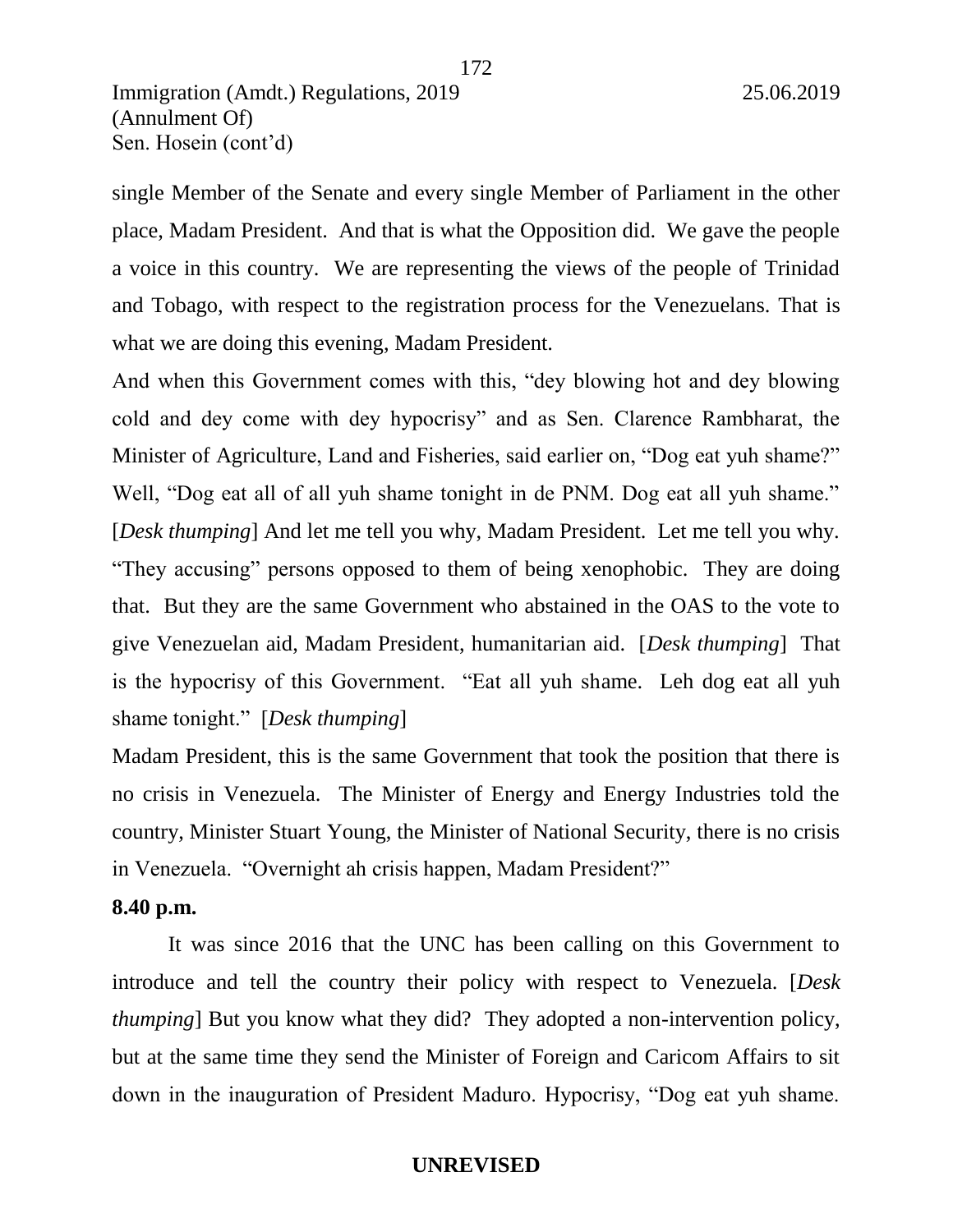[*Desk thumping*] Dog eat yuh shame."

You want to talk about humanitarian aid, you come here to talk about that the UNC being xenophobic when it is the same PNM Government that repatriated over 80 Venezuelan citizens to Venezuela, 82—[*Interruption*]—voluntary. I believe there are a few of them who went on that trip who had refugee status by UNHCR. [*Desk thumping*] Amnesty International came out and criticize this Government on that. "Dog eat yuh shame", that is all I have to tell "allyuh". [*Desk thumping*] Do not come here and talk about that.

173

Then, Madam President, the policy is we register all the Venezuelans for a year, we register—that is the policy, register everybody for a year. "Yuh" come, you are allowed to work, "yuh" come "yuh" children are allowed to go to school and also if you get sick, "yuh" getting to go to the hospital and seek health care.

Now, Sen. Thompson-Ahye, asked the Attorney General an interesting question with respect to the prioritization of students to be registered in schools, and I think it was an excellent question. Now, Sen. Thompson-Ahye was still confused with the answer given to her by the AG. So, I want to answer Sen. Thompson-Ahye, because the Minister of Education is the person who is in charge of the education system and would you know what he said, Madam President. He said that Trinidad and Tobago nationals will be given preference in schools and not the Venezuelans. And that is the simple answer. But I would like to know where the Government is going to put these Venezuelan students because if Reform Hindu School is closed and overgrown with weeds and you have Ramai Trace school still closed, where are you going to put these children? Chatham, Curepe, "it have" all of these schools closed, where are you going to put them?

Let me talk about the health care. Did this Government assess the healthcare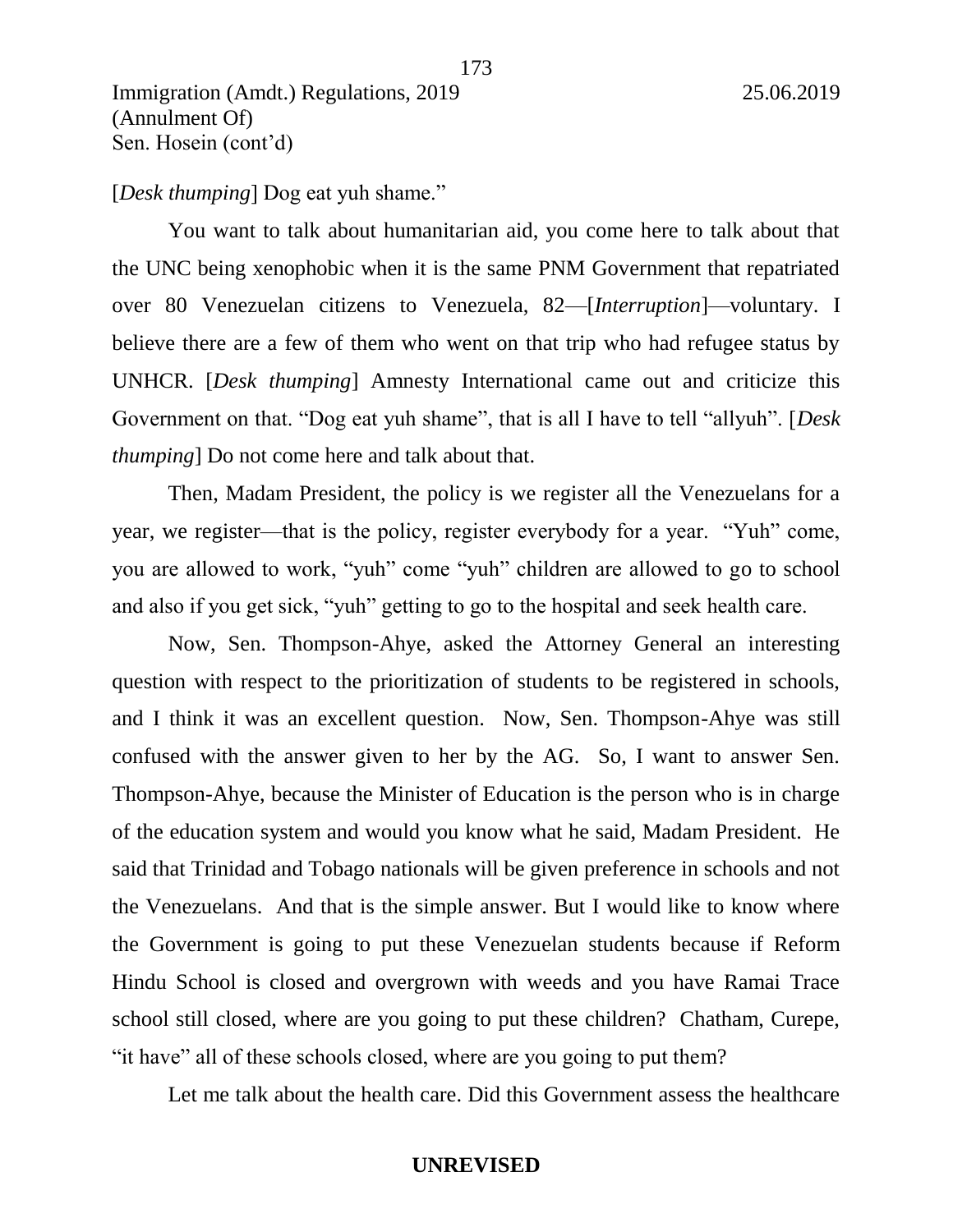system to see whether or not it could absorb the additional amount of persons who would be entering the system to access health care? Did you all do that? Because to my knowledge, if you look at San Fernando General Hospital on a regular you will see patients lying on the corridors of the wards. That is what you will see. But keep the Couva Hospital closed. That is what you want to do. You want to introduce health care to Venezuelans, but you have nowhere to put them. And that is the policy of this Government. This is an ad hoc, it is a half-baked, hodgepodge kind of overnight thing like vaille-que-vaille. [*Desk thumping*] Madam President, this policy is like if somebody went to bed, they dream about this and wake up in the morning and say they want to do this, you know. This is what it is, this is what it is. It lacks specifics, it lacks details and there is no set guidelines with respect to this Venezuelan policy, nothing whatsoever. [*Desk thumping*]

174

And, you know what is extremely amazing is that in Trinidad and Tobago we have signed some treaties, Madam President, one being the 1951 Convention relating to the Status of Refugees and the 1967 Protocol to that and also the UN Convention on the Protection of the Rights of all Migrant Workers and Members of Their Families. And the UN Convention with the status of refugees, you will have—Sen. Vieira gave all the definitions of asylum seekers, he gave the definition of refugees and those of migrant workers. So there are three categories, but hear what this Government is doing. They are saying that everybody who come and register under the system they are going to be called what? "Migrant workers". So imagine somebody had come into the country, UNHCR told them that they are a refugee but as soon as you register under this new process, you automatically change your status to a migrant worker. What is that, Madam President? What is that? That makes absolutely no sense, none whatsoever.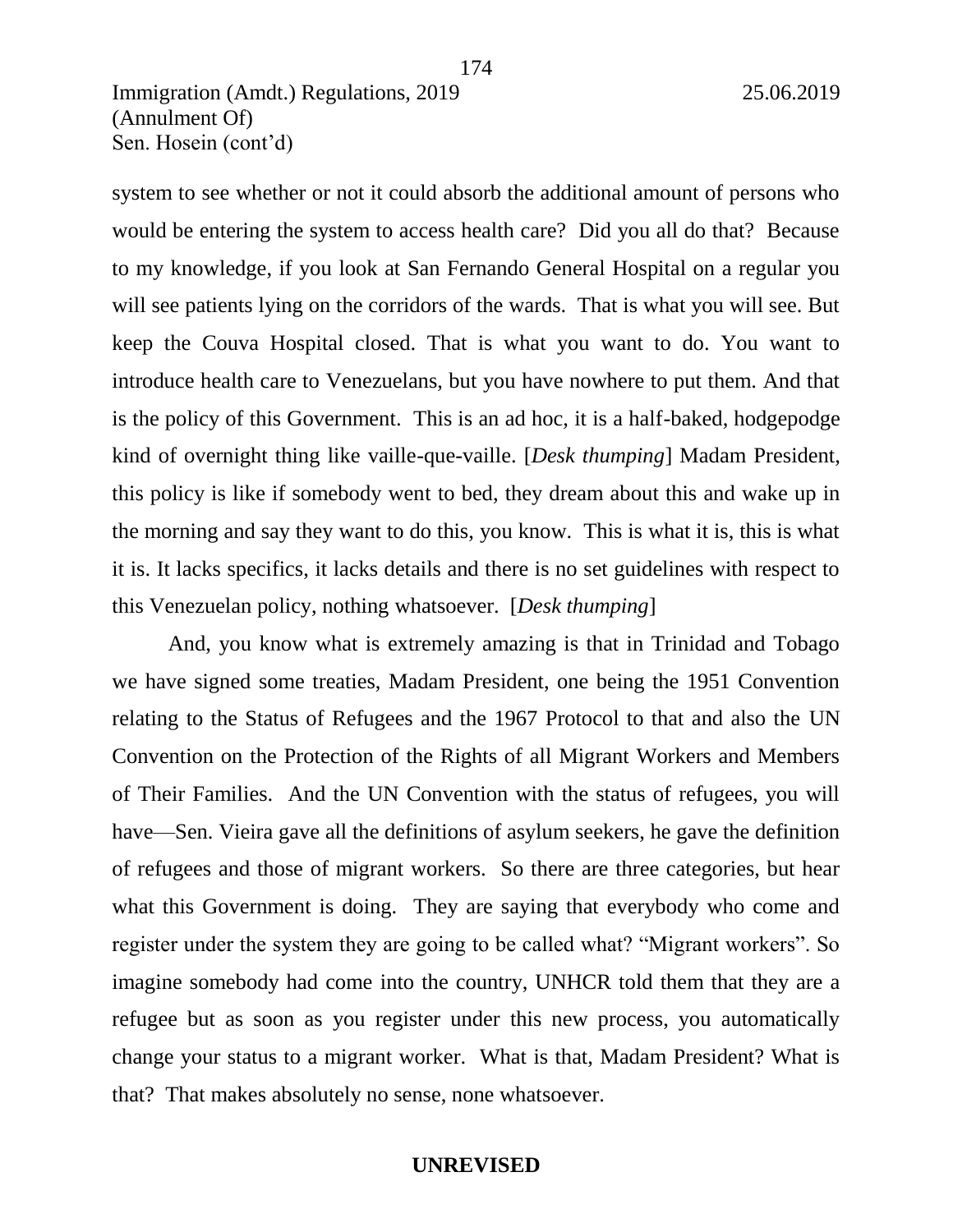But that has a lot of implications, it sounding simple, but it has implications. Because the convention says, that as long as someone who has attained the status of refugee, they cannot be repatriated to the country that they flee from. Secondly, if you enter the country illegally, you cannot be charged for an offence for illegal entry and that is the law as it relates—the international law as it relates to how we treat refugees. But then again, Sen. Seepersad—these Independent Senators ask some very pointed and pertinent questions—she asked the Attorney General, Madam President, you heard it: What will happen after the one year ends? What happens after the one year ends?

Well, I think I know, you know, because I found on the website of the Office of the Prime Minister and another website called news.gov.tt which I believe is government communication. Hear what it says, it asked a question: What happens after the one-year period expires? This is what is says: Sen. Seepersad, after this period of amnesty expires for Venezuelans to register, the law will revert and illegal persons may be subject—to what? Deportation. Deportation. That is currently on the website of the Office of the Prime Minister of Trinidad and Tobago, Madam President.

So imagine a person who holds a UNHCR card saying that they are a refugee and you register under this process, when that one year is done what are they going to do? Yes, you are going to be deported. You are going to be deported. So when the Attorney General gave an answer just now with respect to when the one year expires that they still have to think about it, and next six months we will get an answer. Well, the answer is right on the website of the Office of the Prime Minister, Madam President. [*Desk thumping*] That is why we cannot believe and we cannot trust this Government, we cannot believe and we cannot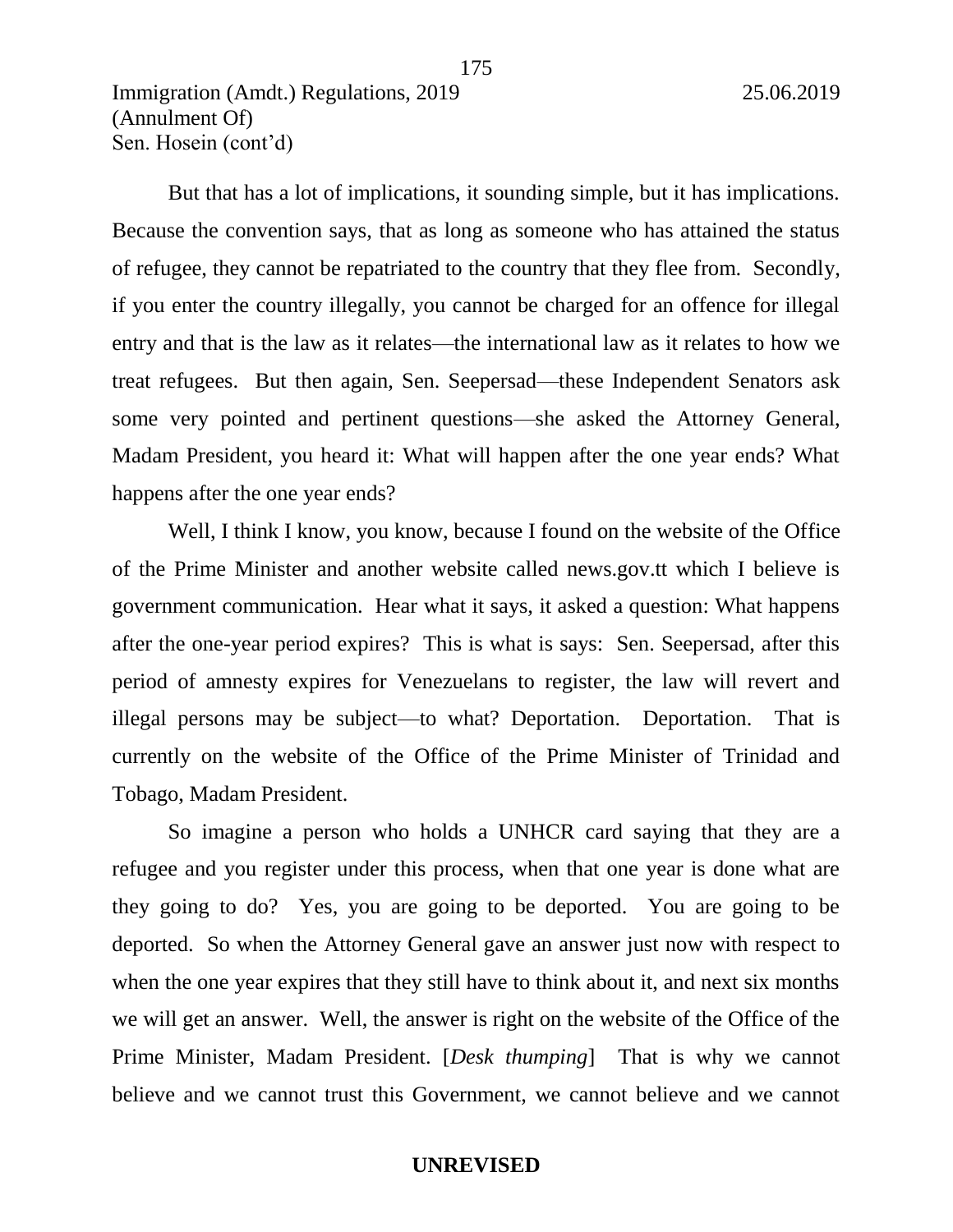trust this Government. They are making policy on the hoof. [*Desk thumping*]

**Hon. Senator:** Exactly.

**Sen. S. Hosein:** They are making policy on the hoof. Then I had the opportunity, Madam President, I wanted to go through the form, because when you look at the regulations that were gazetted and those before us. Well first of all, the form is in English. But I saw that they try to fix that by saying it could be in a bilingual version. Now, Madam President, I did not—[*Interruption*]—what is that.

**Hon. Senator:** You were asking if he wanted to give way.

**Sen. S. Hosein:** Yes, Madam President. So, the form that is gazetted I had the opportunity to look at the form that is online and clearly there are two—the versions of the forms differ from the online version to what is printed here. Now, when you look at the form you will see certain questions being asked of the persons who register, and the questions being asked of the persons who register are this. It says, it talks about whether or not you have a criminal record. So it is either you answer yes, or you answer no. It also asked, with respect to if you served in the military service? Yes or no.

"Have you…been arrested, charged, convicted or sentenced for a crime in Trinidad and Tobago?"—yes or no.

"…arrested, charged, convicted or sentenced for a crime in your country of origin…?"—yes or no.

Madam President, what background check? What information? Where is the Government going to rely or get information with respect to these persons who came into Trinidad and Tobago to register? So you may very well have persons with criminal records who have been registered. And, Madam President, I take your point and I will move on.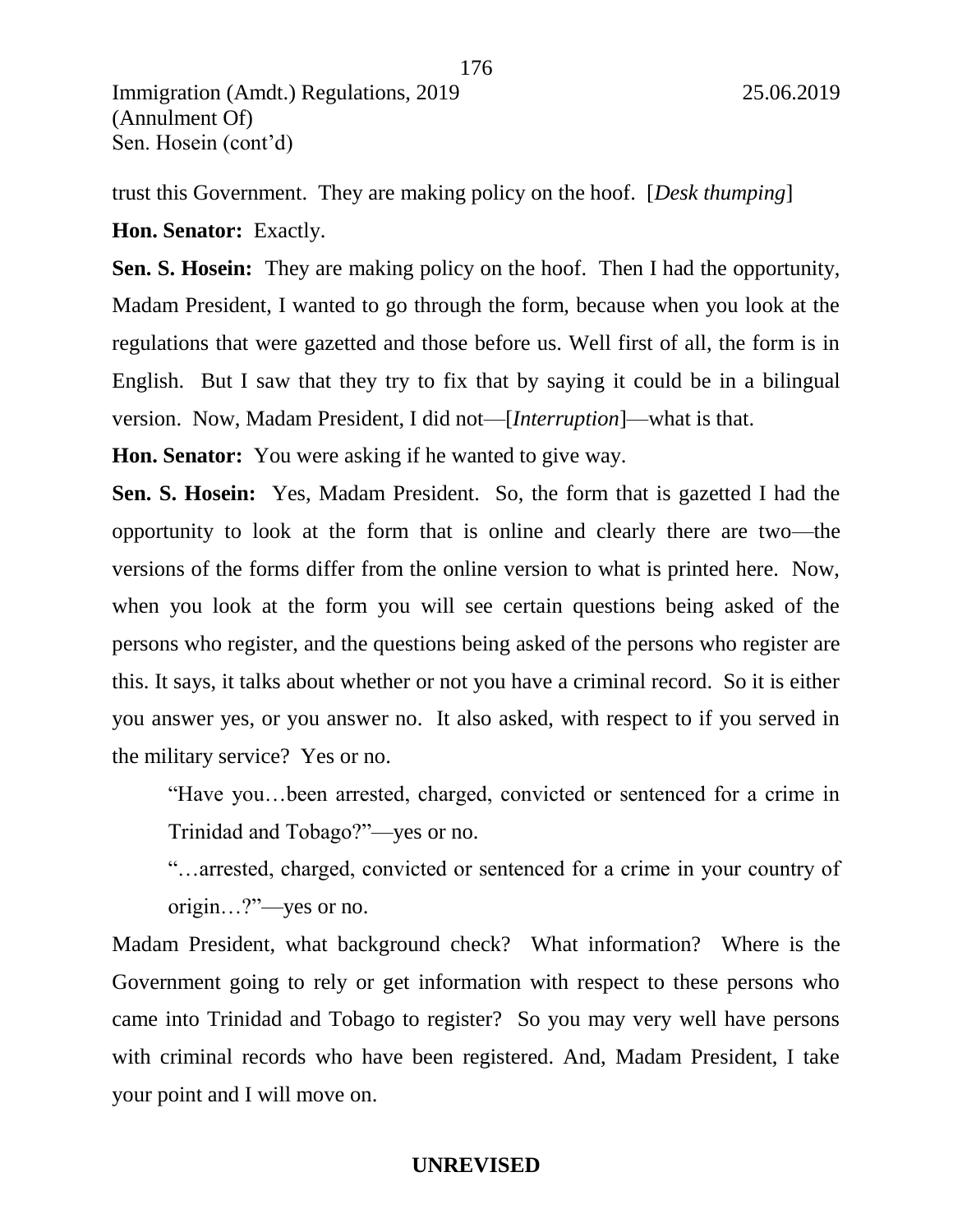**Madam President:** No, let me make the point, please. Sen. Sobers is quite audibly saying—nobody is taking me on when I say be quiet and let people make their contribution. He is quite audibly saying, "I made that point". So, may I just point out, tedious repetition.

**Sen. S. Hosein:** Thank you very much. And the thing is, there is a next form, it is an annex to the form and this talks about the medical history. So, these are the questions it asks.

"Please complete this form on behalf of yourself and your child/dependent

Are you suffering from any illness?"—yes or no.

"If yes, give details:

Have you ever suffered from the following:

- o Malaria
- o Yellow Fever
- o Tuberculosis"—

**Madam President:** Sen. Hosein, there is no need to read line by line of the form. Make your point about it please, just make your point.

**Sen. S. Hosein:** Madam President, thank you very much. I take your point, but I take your ruling, but these are very important matters that I think we need to ventilate with respect to these things being—

**Madam President:** All I am saying is you do not need to read through everything. Just say there are some questions on the form and make your comment. But, you do not have to read the whole form.

**Sen. S. Hosein:** Thank you very much. And, Madam President, when you look at the form and you look at the things that they ask in the form with respect to what you may have suffered from. Did the Government, when they introduced this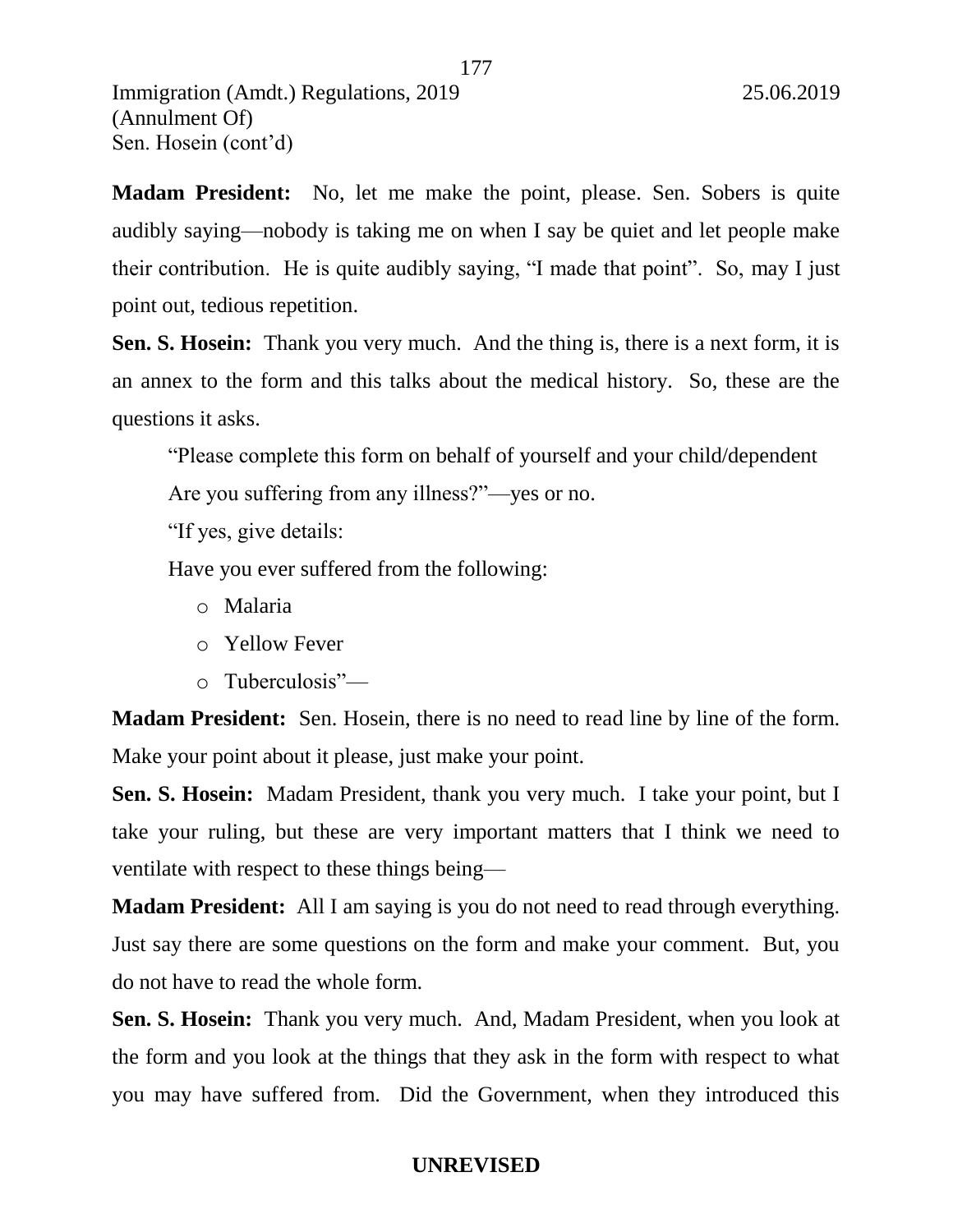policy, have medical officers stationed there to ensure that these persons were tested for these things? Tuberculosis, malaria, Madam President, was there any person there, any officials from the Ministry of Health, and any medical doctors at the point of registration to determine whether or not these persons have in fact suffered from these illnesses that are stated on the form?

So everybody, Madam President, because this is a vulnerable group. Do you think if any of them is suffering from anything here they would say yes? They would not. You have to understand the situation, and you have to understand the circumstances. You ask them. You ask them, but you do your work also to check whether or not it is true. [*Desk thumping*] You ask them, but you do the work, you do the work.

**Sen. Obika:** That is elementary.

**Sen. S. Hosein:** You do the work. No, you do the work. No, you do you work. [*Crosstalk*] No, you do the work. [*Crosstalk*] Now, Madam President—

**Madam President:** Sen. Obika, Members, please. I am asking once more and I keep asking, you know, and I keep saying the next time I am going to ask Members to leave the Chamber. Do not challenge me again on this Standing Order. Continue, Sen. Hosein.

**Sen. S. Hosein:** Thank you very much, Madam President. Now, the Government's policy is that this entire registration process will last for one year, will last for one year. So, I looked at section 10 of the Immigration Act which talks about "Entry under Permit" and the issuances of permits. And when you look at 10(5), Madam President, it says that the Minister, sorry let me start from here. At  $10(2)$  it says:

"A permit shall be expressed to be in force for a specified period not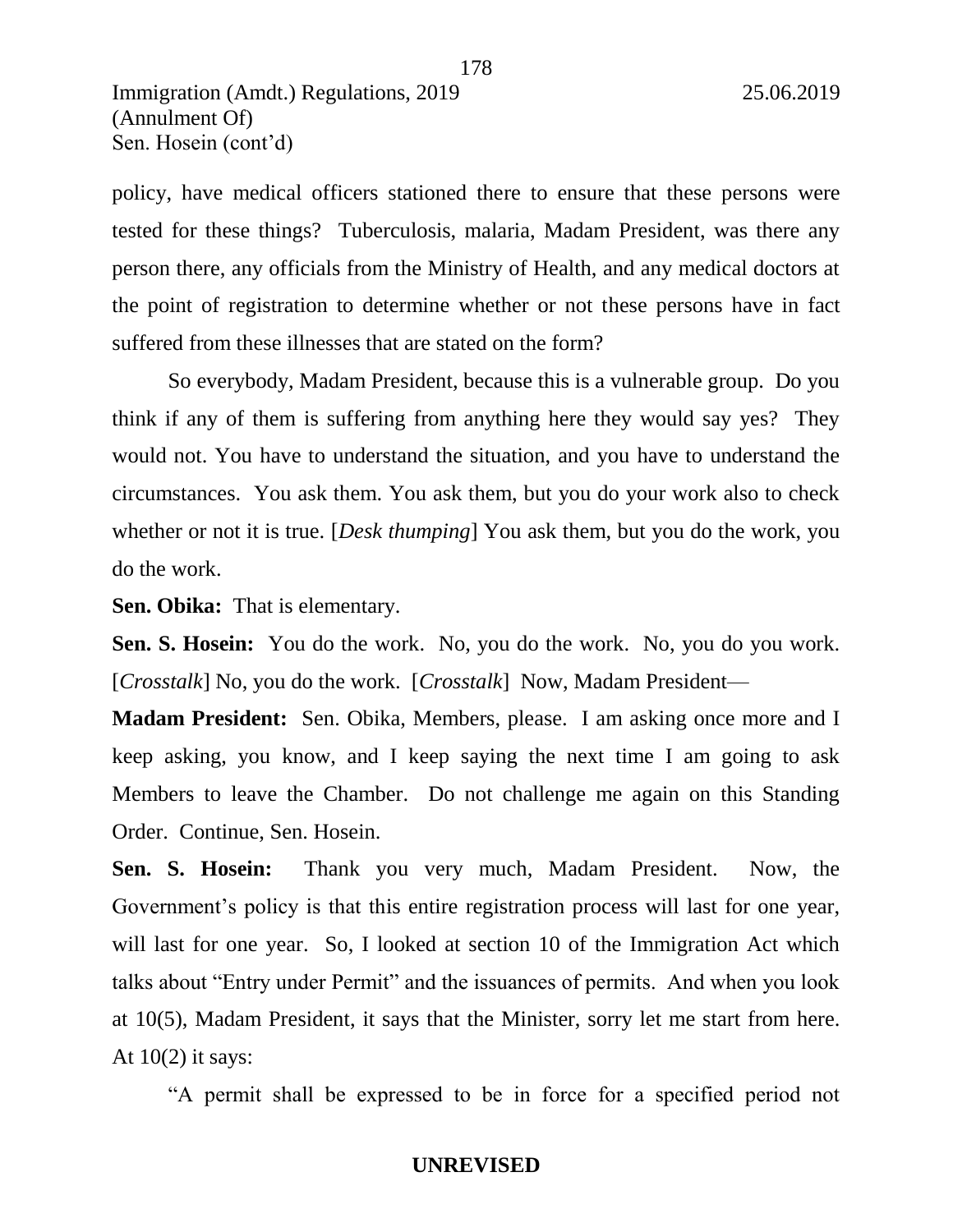exceeding twelve months, and during the time that it is in force such permit stays the execution of any deportation order that may have been made against the person concerned."

So, 12 months. Then when you read that subsection (5), you see that:

"The Minister may, at anytime in writing, extend, vary or cancel a permit."

Now the point here is, Madam President, the Government is saying that the policy is going to last for one year. But the Minister has the power under the Immigration Act to extend that period of one year. Now, if the Government is so confident about this period only lasting for one year, why did they now put a sunset clause in this regulation? To say it is going to only last for one year. Because, Madam President, if the Government feels that they want to start back registering persons next week or after the year is over they can still do that. Because this regulation forms part of the regulations of the Immigration Act until it is revoked. That is the status of it. So the Government has to explain whether or not the period is going to be extended or whether or not it will be for the one year.

Now I looked again at the form, Madam President, because the form is a very important document in this particular regulation. And the form, at the back of the form, if you would allow me to read it. Because, I think I have to read it to make my point. It says that any person—it says that I understand, so this is where the person signs.

"I understand that if I have given false or misleading information in this declaration or made a statement in this declaration which I know or believe to be false or do not believe to be true, I am liable to fine and imprisonment under section 40 of the Immigration Act, Chap. 18:01 and my application may be refused, or, if I have been granted a work permit, the permit may be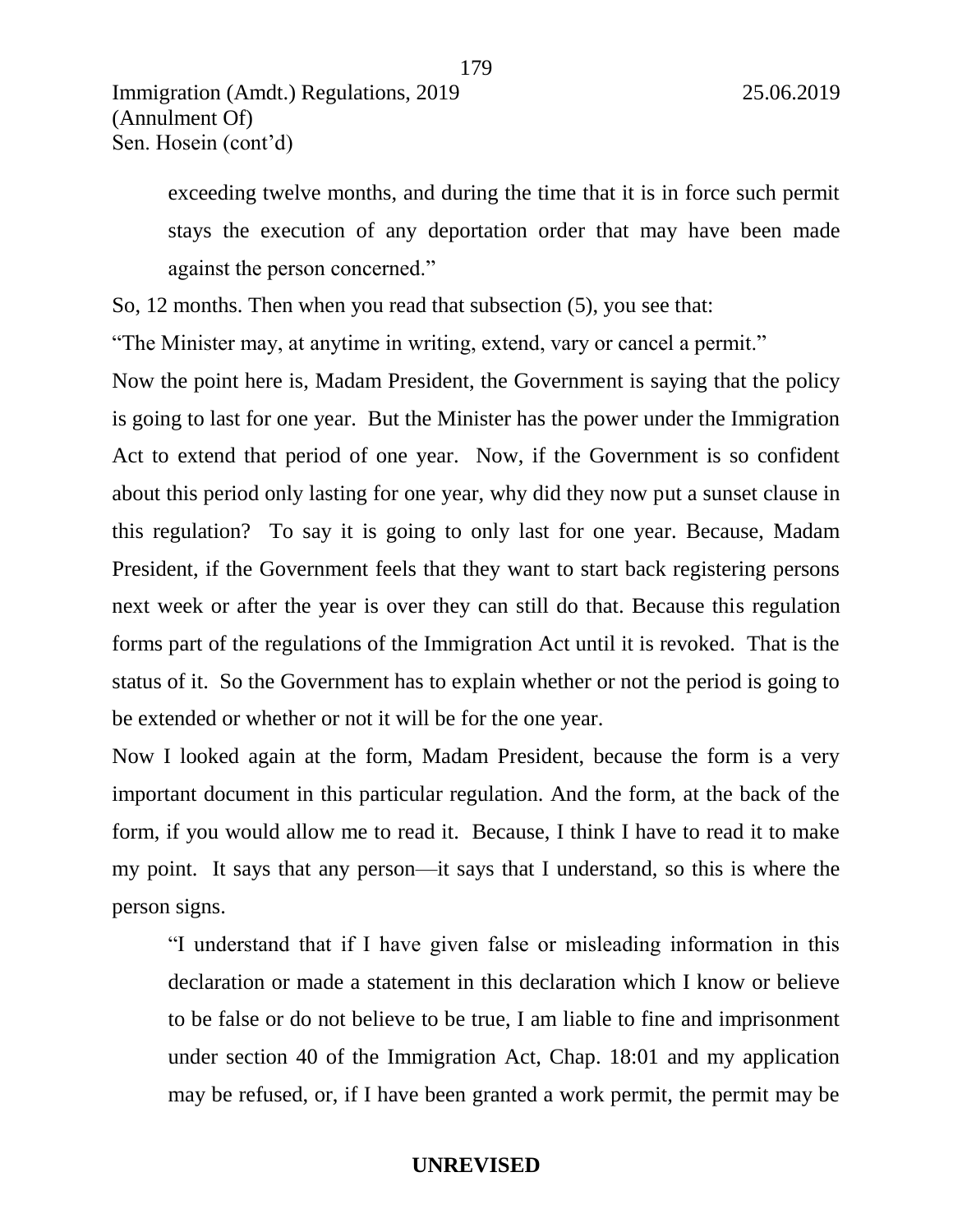cancelled."

Now, I am surprised to see the latter part of it, that if I have been granted a work permit it may be cancelled, because this is what—what we are discussing here, according to the Minister of National Security, is an exemption for a work permit, if I am right, and what the Minister is saying. So I do not understand, firstly, why they would have put, if it would have been granted for a work permit.

Now the second part, when you look at section 40 of the Act, Madam President, to show and the point I am making here is that, if somebody gives a false declaration on this form, section 40 does not apply, and this is what it says, section 40(f), a person who:

"knowingly and wilfully makes any false or misleading statement─

- (i) in a declaration required to be made by an applicant for the issue of a passport or other travel document; or
- (ii) at an examination or inquiry under this Act or in connection with the admission or application for admission of any person to Trinidad and Tobago."

Now, Madam President, this form is not an application for a passport, it is not an application for a travel document and it certainly is not in connection with the admission. Because when you look at the definition of admission under the Act. Admission means at section 2 of the Act:

"'admission' means the coming into Trinidad and Tobago from a port outside Trinidad and Tobago of citizens and residents of Trinidad and Tobago and includes entry of permitted entrants and other persons under this Act;"

These persons who are coming, they are already here, one. Two, they were not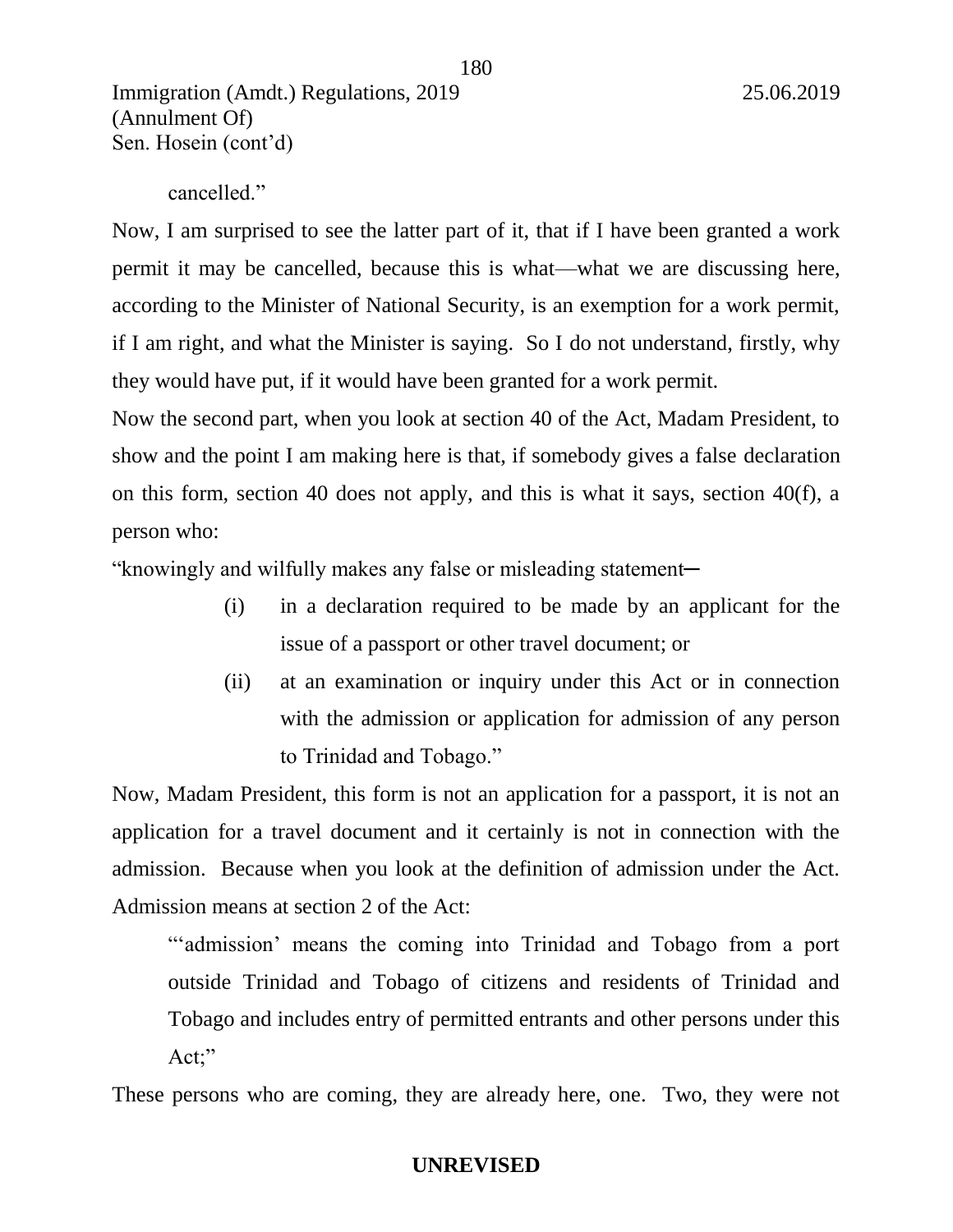permitted entrance, because most of them would have come through an illegal port of entry. So, clearly if anybody makes a false declaration under this particular form it does not apply. No fines, no imprisonment would apply or attach to it. And that is a simple issue, Madam President, and this is something that the Government may have overlooked.

181

Also when you look at section 22 of the Act. At section 22 of the Act it speaks of persons who would have come into Trinidad and Tobago:

"(i) any person other than a citizen of Trinidad and Tobago who either before or after the commencement of this Act came into Trinidad and Tobago at any place other than a port of entry or has eluded examination or inquiry under this Act."

A report has to be given to the Minister. Most of these persons that are going to be registered did not come from any legal port of entry. They did not. And, Madam President, once a person has come into Trinidad and Tobago illegally, a special enquiry is conducted to determine whether or not the person is a citizen of Trinidad and Tobago by birth or naturalization. As long as the special enquiry that is conducted—[*Interruption*]—Madam President, as long as the enquiry is conducted and the special enquiry officer determines that the person is not a citizen, a deportation order is made. When the deportation order is made, the only person who can stay the deportation order will be the Minister. And when the Minister does this, what he can do, he can regularize the illegality of that person by saying, "Okay, you entered illegally, but I will grant you something called a Minister's permit".

When you look at Form 17 of the Act, Madam President—at Form 17 of the Act you will see permit issued by Minister under section 10 of the Act. So the point is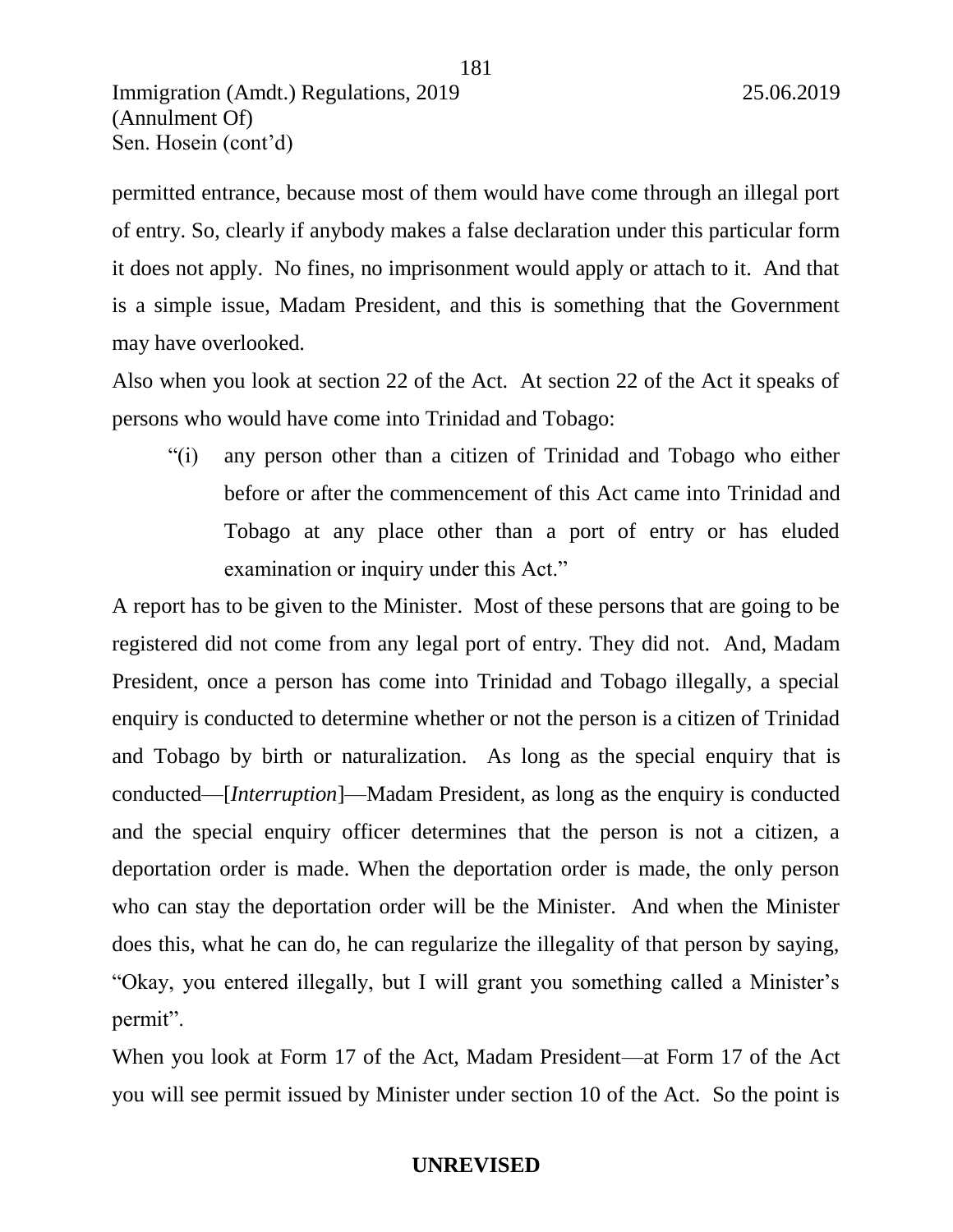that these persons enter Trinidad and Tobago illegally. So, therefore, the Minister has and must issue a Minister's permit to regularize their stay in Trinidad and Tobago. All this regulation does, Madam President, is exempt from work permit. So, therefore, if you fail to give these persons the Minister's permit then they are here illegally unless it is regularized by the Minister's power to issue a permit. And I know you may not understand that and I totally accept that, but it is my position that that is what will happen if the Minister fails to issue a Form 17 to these persons, Madam President, and that is a very important point. It is a very important point.

182

And what about—and I know this is a very touchy issue. They said that persons who were registered in Trinidad and Tobago, the children of these migrants would have also been registered. Madam President, what happens in a situation where two Venezuelans nationals or even one Venezuelan national has a child within this one-year period? What is going to happen after that? After the person—let us assume that the Government position as stated by the Office of the Prime Minister is to deport this person, Madam President. What will happen is that these persons will have their children and when they have to leave whether or not the children can stay or whether or not parents can stay with the child or whether or not the whole family has to be moved.

When you look at the Trinidad and Tobago Constitution you would realize that there is a constitutional right because the child now becomes a citizen of Trinidad and Tobago. And there is a constitutional right to a private life and a family life. And, Madam President, the court in Trinidad and Tobago had determined an issue similar to this and there is a case called Hafiz Mohammed Abdul Ghani Rashid against the Minister of National Security CV2017-01513 judicial review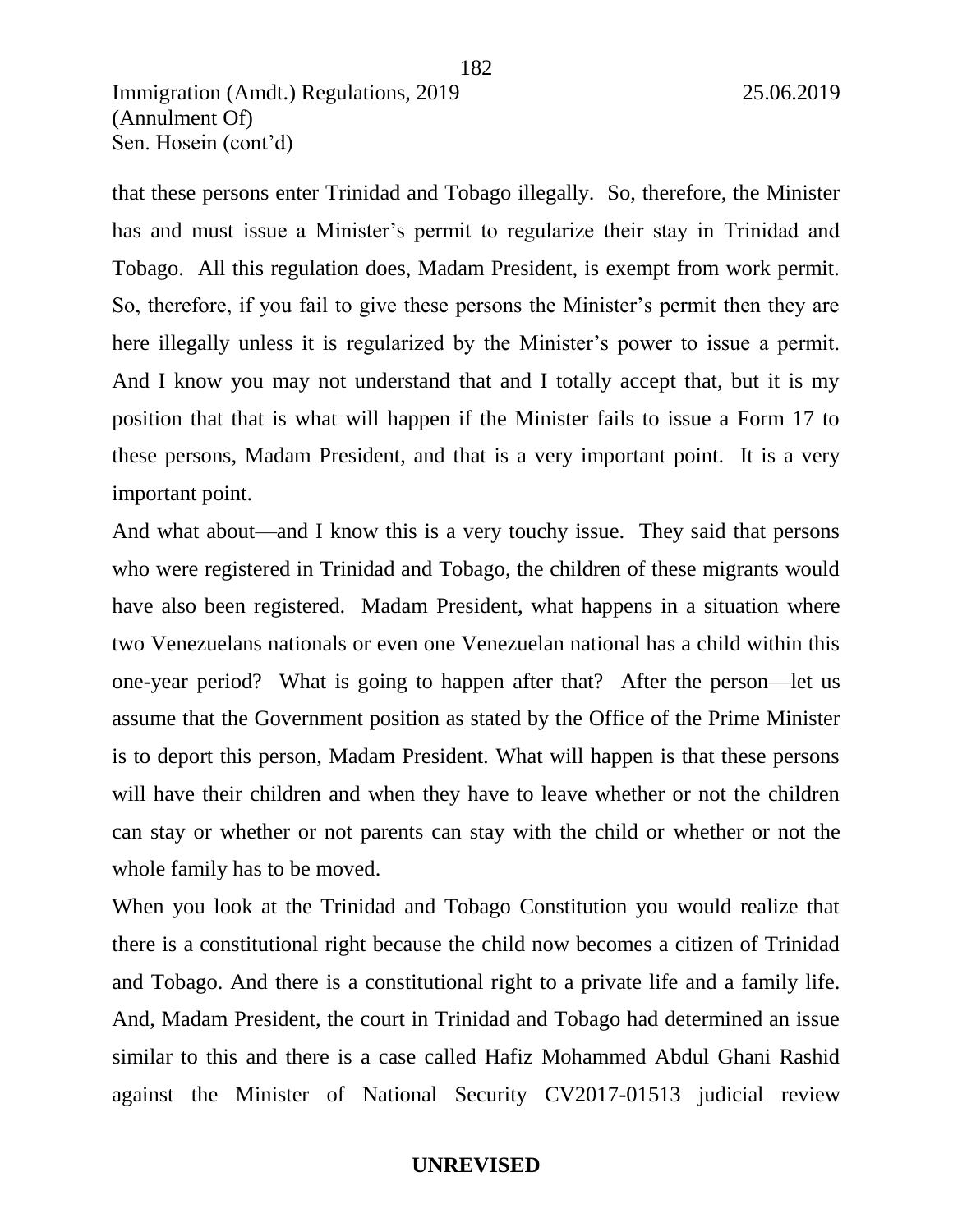proceedings. And what the court did in that case, it is whether or not—it is a similar case. The parents in this case were of Indian origin and a deportation order was made, but the child was a citizen of Trinidad and Tobago by birth. The court found, Madam President, that it would be very reluctant to uphold a deportation order for the parents because then you would have breached the child's right, constitutional right, to a family life. And, Madam President, this is a very interesting point because this point has been developed all over the world in terms of the jurisprudence coming out with respect to: How do we treat situations like these with respect to splitting families?

183

And I think the Government again, this entire policy with respect to Venezuelans lack all of those specifics, Madam President, because these are very probable situations that can happen right here in Trinidad and Tobago.

Now, when the Government was—when the Minister of National Security and even the Attorney General responded to Sen. Mark. When Sen. Mark made the allegation of whether or not this exercise would in fact encourage persons to be regularized or eligible to vote in any particular election. Madam President, Sen. Mark did not say that because he wanted to say that, you know. It is because of the utterances of the Government because when you look at the *Hansard* of the 12th of February, 2019, Sen. The Hon. Dennis Moses—I brought a matter on the adjournment asking about the registration process for Venezuelans and this is what the Minister had to say. He said—I am quoting:

"Madam President, the extension of the practice of registering and issuing documentation to refugees and asylum seekers in large-scale influx situations should be welcomed. It is hoped that the Republic of Trinidad and Tobago will undertake such documentation programmes where appropriate,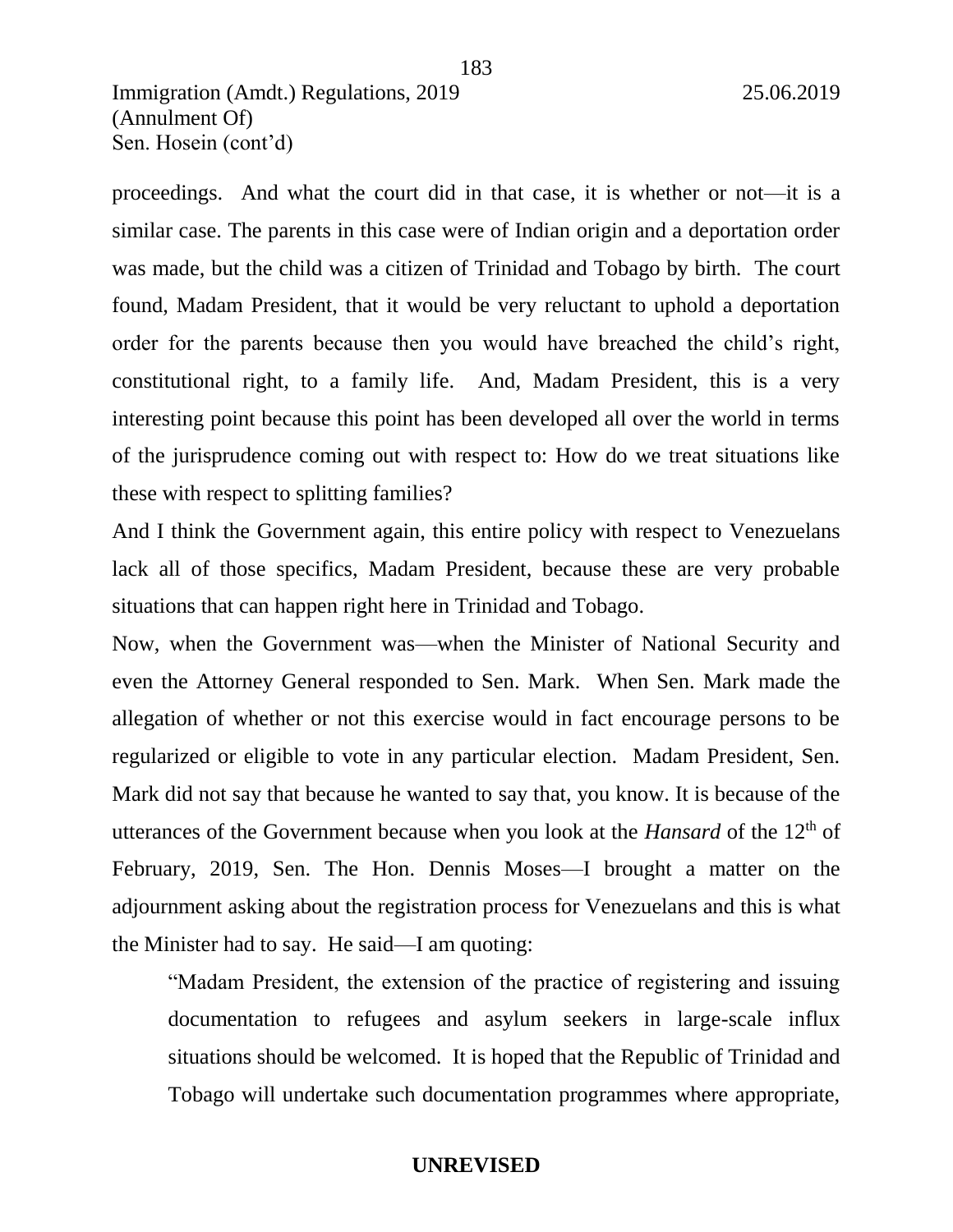in cooperation with the UNHCR and other stakeholders, such as the Ministry of Social Development and Family Services, the Ministry of Education" and you know who?—"…and the Elections and Boundaries Commission, which shall form part of the eligibility committee."

So then how can you come here and say that the Opposition is misleading when in fact Sen. The Hon. Dennis Moses said that the EBC would have been involved in the process with respect to the registration of Venezuelans in Trinidad and Tobago. Hypocrisy on the part of the Government. It is a total hypocrisy on the part of the Government.

And, Madam President, you would see that the Minister quoted statistics. The Minister of National Security quoted a lot of statistics and boasted, he boasted and at the top of his voice, he said that we granted hundreds of citizenship applications that we granted hundreds of residency applications. And condemned the previous government for doing that. But in the same breath saying that we are xenophobic. Madam President, you see the hypocrisy in that, you see the hypocrisy in that, "Yuh blowing hot and blowing cold at the same time". What is it really? [*Interruption*] No man, the Government cannot be so hypocritical one time. And Sen. The Hon. Rohan Sinanan spoke about, we were registering—that the registration process that was gone before—

**Sen. Sinanan:** I did not speak.

**Sen. S. Hosein:** I know, we would have had a conversation, but the nature of the conversation would have been in joking manner that we register so much people that we would have been able to win the election, right. [*Crosstalk*] Right. No, no, no. Madam President, it was a joke. I qualified it and said it was a joke, but Madam President, Madam President—[*Crosstalk*]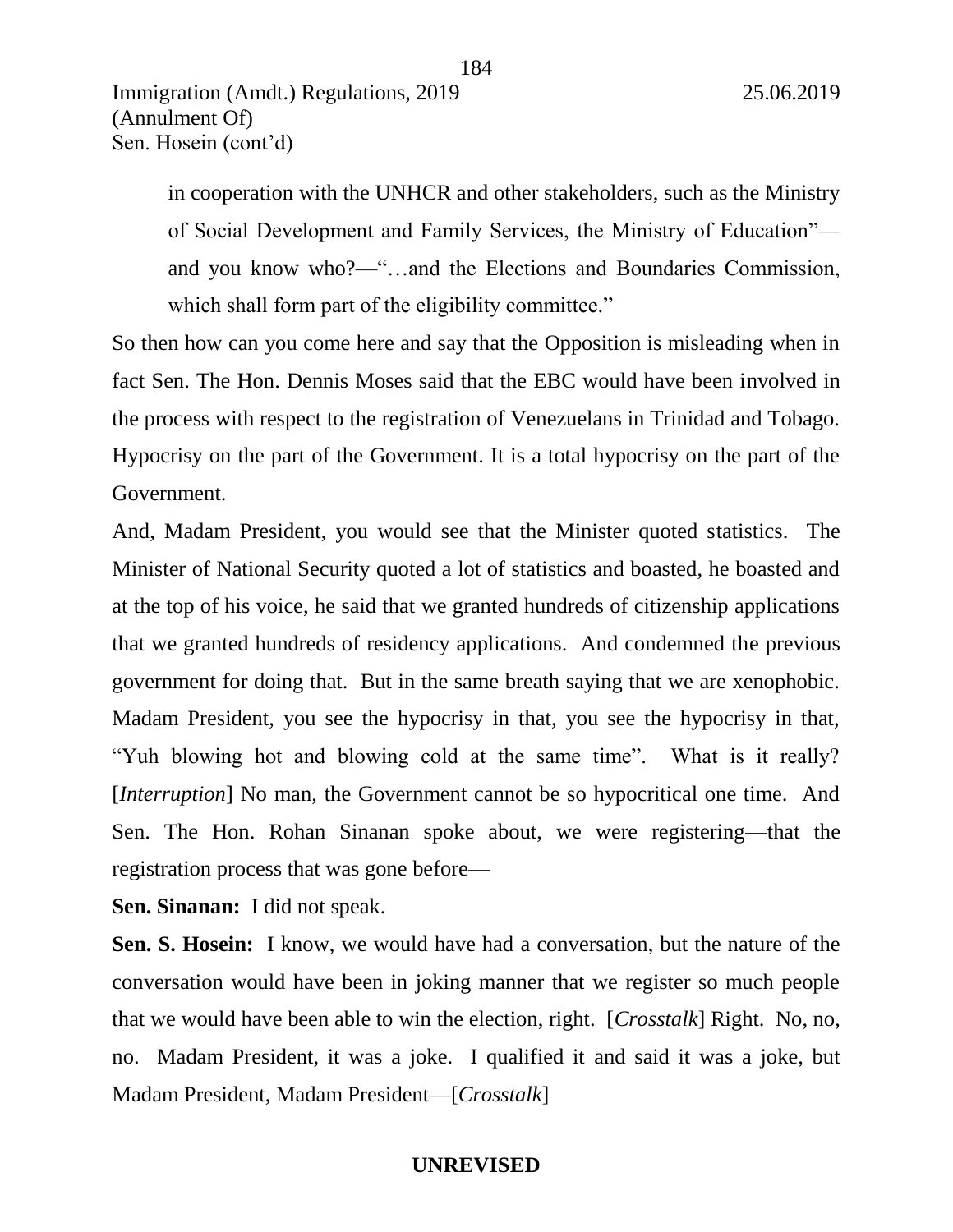**Madam President:** Sen. Hosein, please. When the Attorney General attempted in his view to make a joke with respect to Sen. Ameen, it was not accepted as a joke. So please, do not try to—[*Interruption*]—please, please, please, Sen. Ameen. So, Sen. Hosein, do not try to use any humour right now. Try and continue with your contribution. Let us finish what you have to say, okay.

**Sen. S. Hosein:** Thank you very much. But, Madam President, I will, I will—

**Madam President:** I do wish when I make an intervention that the next word out of a Senator's mouth is not "But". Say, "Thank you, yes". Move on.

**Sen. S. Hosein:** I wish, if I could continue, but what I would say is, I would put it in this way, is that when a government exercises its role and a power given to it under any statute it should not be for any political purpose and that is the position. And, Madam President, they may have laughed and said that we would have granted X amount of residency status and citizenship applications. But, Madam President, it was not for a political purpose and I think that must go on the record. [*Desk thumping*] It was not for a political purpose. It was not for a political purpose.

What that probably has shown is that the former Ministers of National Security was in their Ministry doing their work that they had to do instead of trolling persons on Facebook. [*Desk thumping*] That is what it meant, you know, that is what it meant. But the Attorney General, Madam President, in his usual style—the Attorney General in his usual style fearmongering. Fearmongering. He said, annul the regulations, we will arrest everybody, lock up everybody, right. Madam President, you remember in 2016 or 2015 thereabouts when the Opposition did not support the last bail amendment, the Attorney General told the country that everybody "go geh lock up, all the prisoners will be released from the prison will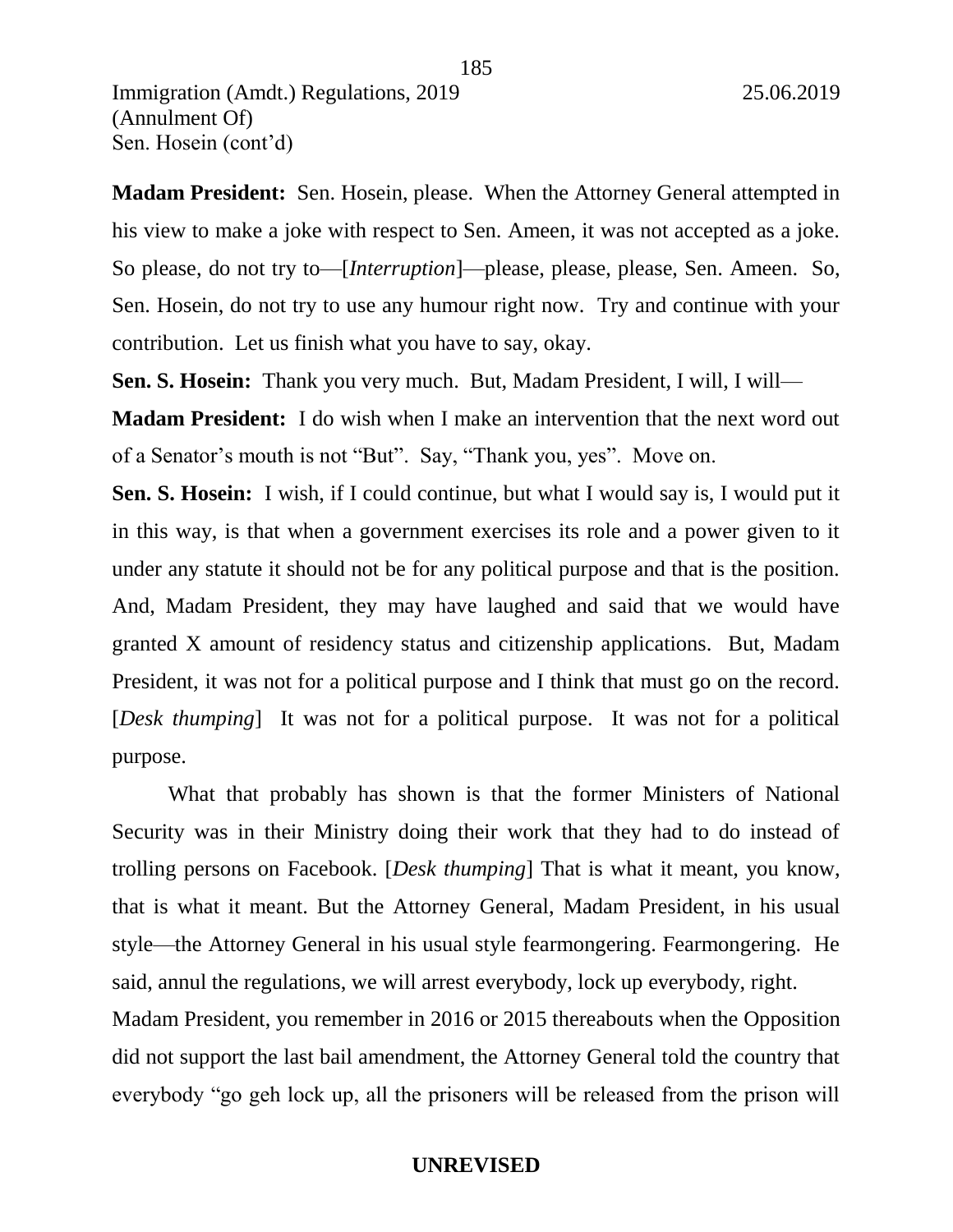be on the streets". Again fearmongering. What the Government needs to do is to be responsible in their messaging. [*Desk thumping*] Stop the fearmongering. And then you would remember the Attorney General said that this exercise of registration, they gathered so much intelligence; they know boat, they know every boat operator, they know every car, they know every home, they know everything. Madam President, déjà vu to the anti-gang legislation.

186

You remember they know where all the gang members were. Five arrests today. Madam President, that again is the hypocrisy and the irresponsibility of this PNM administration. [*Desk thumping*] That is what it is, that is what it is, that is what it is. But there are certain other issues in this entire process, Madam President, because what the Attorney General said also is that—Minister Young did it, he did all he can with respect to trafficking but there is no conviction. They did everything, everything, everything. He was with his bullhorn outside the—

**Madam President:** Sen. Hosein, please. You have a few more minutes in your presentation, I will ask you to be a little more relevant and not repeat what has been said before.

**Sen. S. Hosein:** Thank you. How much time again, Madam President?

**Hon. Al-Rawi:** One minute.

**Madam President:** You have until 9.17, if you continue to be relevant. [*Laughter*]

**9.10 p.m.** 

**Sen. S. Hosein:** Madam President, I will be relevant because I want to rebut to what the Attorney General had to say. [*Desk thumping*] I want to rebut to what he had to say [*Desk thumping*] because when he spoke about the Trafficking in Persons Report by the US State Department, he said that they did really well.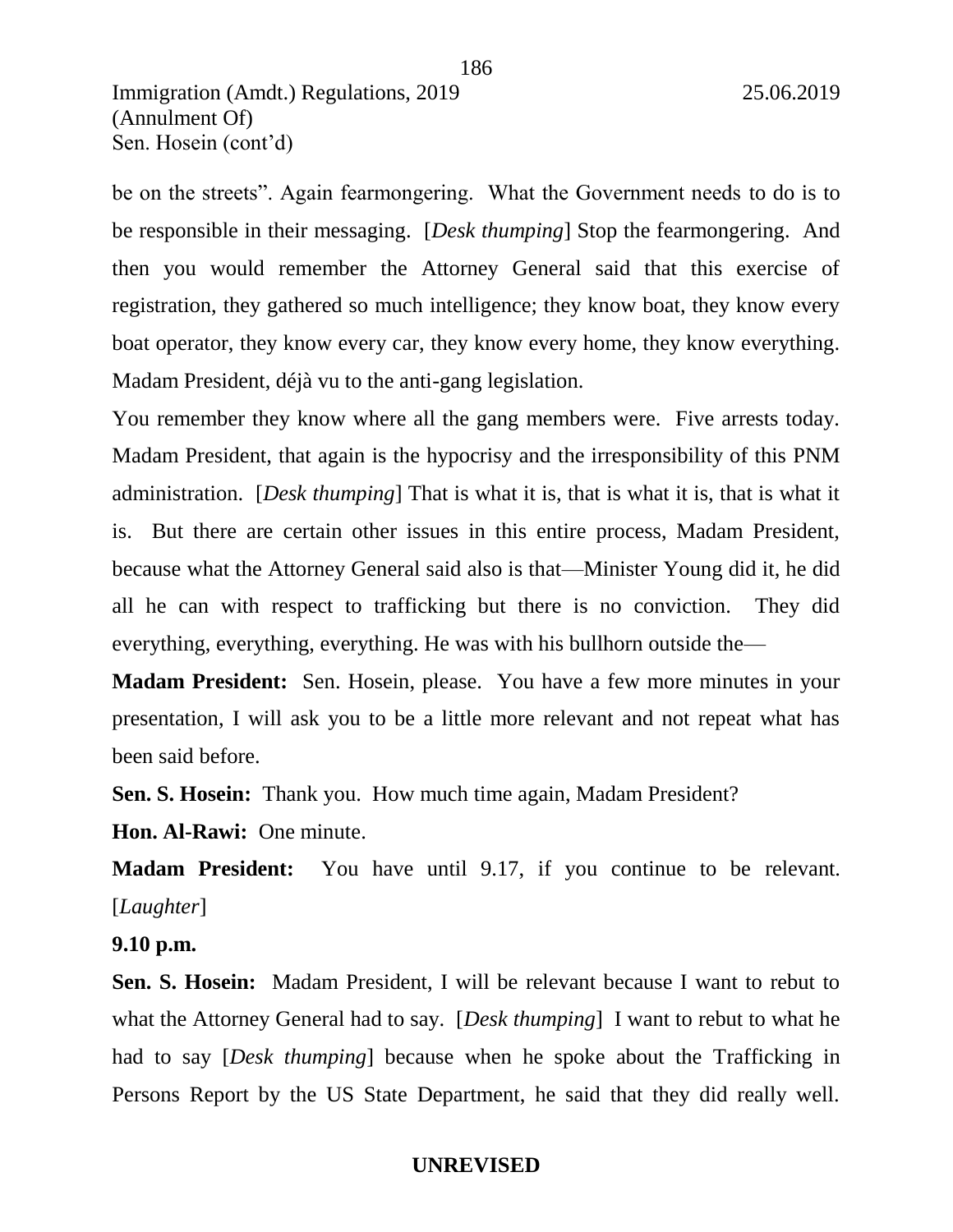Minister Young did everything. But you know what the end of it is? An F grade, F you know, F. [*Desk thumping*] That is like if you have a child, Madam President, "he say he do he exam real good, ah coming out first in class" and on report day he "geh ah F; he geh ah F". That is what is happening with this Government. They are denying—[*Crosstalk and laughter*] Madam President, what they are doing? Madam President, this Government has not accepted reality. [*Desk thumping*]

**Sen. Ameen:** They are burying their heads in the sand. [*Crosstalk*] Do not let them use up your time, you know.

**Sen. S. Hosein:** This Government, Madam President, it is a serious matter, you are telling me do not make jokes. [*Laughter*] So this, Madam President, what this is—[*Laughter*]

**Madam President:** Sen. Hosein, are you throwing words for me?

**Sen. S. Hosein:** No, no, no, no. [*Laughter*]

**Madam President:** It cannot be.

**Sen. S. Hosein:** I am throwing words for the Members of this Chamber.

**Sen. Ameen:** Who laughing aloud over there.

**Madam President:** So, Members please. I have heard a lot tonight. Let us—Sen. Hosein, you are finishing your contribution, please continue.

**Sen. S. Hosein:** But I have some more time. [*Crosstalk*] Minister of Labour, please, please. Madam President, what this shows, Madam President, is the Government is failing in every single regard when it comes to dealing withthis entire immigration crisis, Madam President. It is failing in every regard, and when the Government accepts the reality of the situation, then some real policies might take place, because they are in a mode of denial and a state of denial, Madam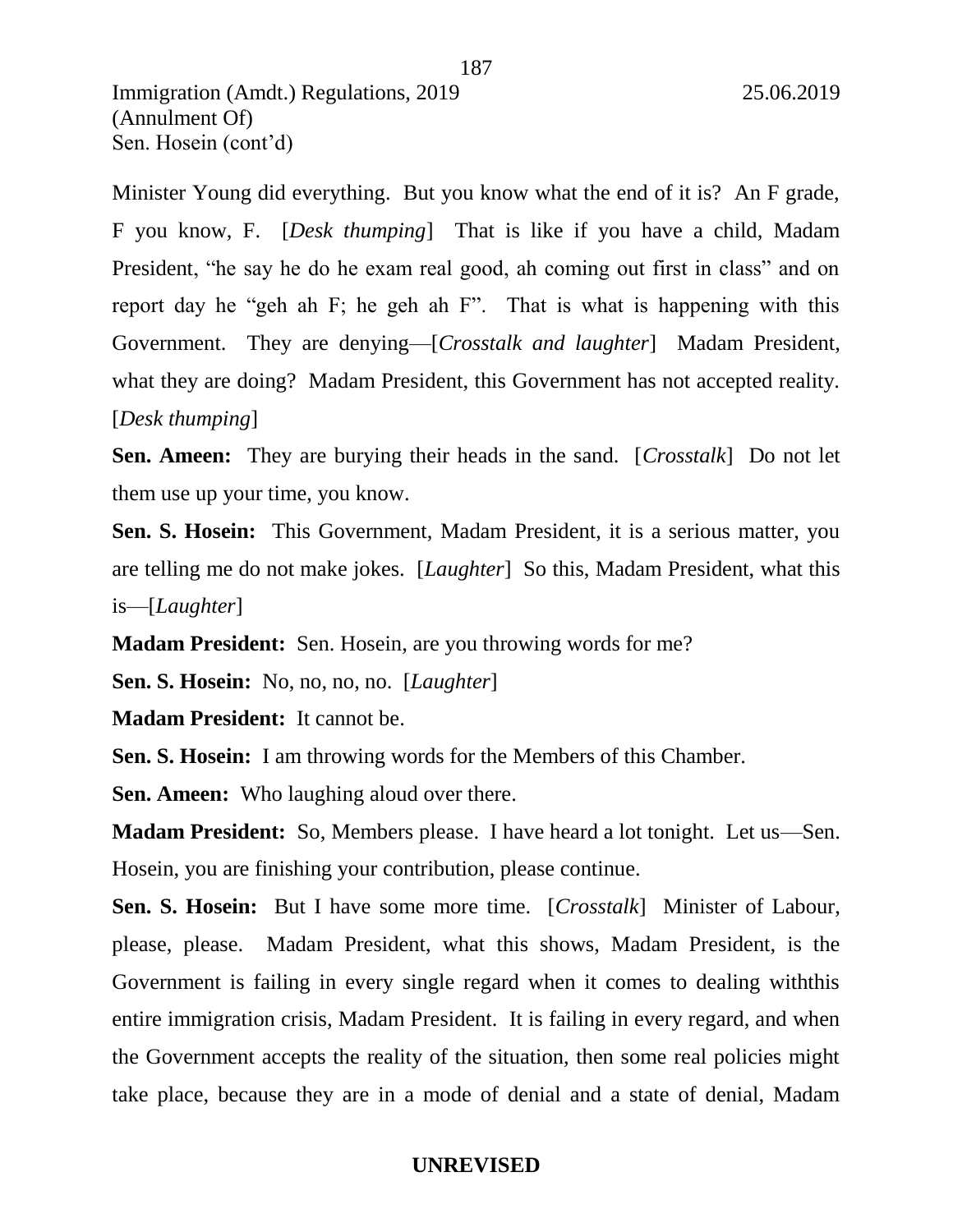President. But you will understand that this entire migration, this Venezuelan crisis, has caused certain issues in Trinidad and Tobago, and one of them, the Attorney General did quite mention, is human trafficking. There is also a high rise in terms of prostitution in Trinidad and Tobago, Madam President, and you would see—you would talk to people on the road and you would see the bars, Madam President, are filled with persons of Venezuelan nationals and God alone knows what happens there.

188

But, Madam President, what the issue is, is that you cannot bring these people here in Trinidad and Tobago where you have not set up a proper workforce assessment of Trinidad and Tobago and the Minister of Labour and Small Enterprise Development should now pay attention, because I am winding down, because you opened the employment industry for these Venezuelan nationals but, at the same time, Madam President, you have no jobs for the 9,000 Petrotrin workers. [*Desk thumping*] You have no jobs, Madam President, for the persons who were employed with ArcelorMittal. [*Desk thumping*] Madam President, you have no jobs for the 40,000 persons who have been laid off since this PNM Government has taken office, Madam President. [*Desk thumping*] So, therefore, this Government has failed in every regard and I say tonight, Madam President, that when you all have a proper policy—when your Government comes with a proper policy for dealing with this crisis, Madam President, then we on this side will support what you are doing. But for the rest of this debate "dog eat your shame". [*Desk thumping*]

**Sen. Wade Mark:** Thank you. Thank you very much, Madam President. Madam President, I have listened to all of my colleagues: the Attorney General, the Minister of National Security. I have listened to the Independent Senator, Sen.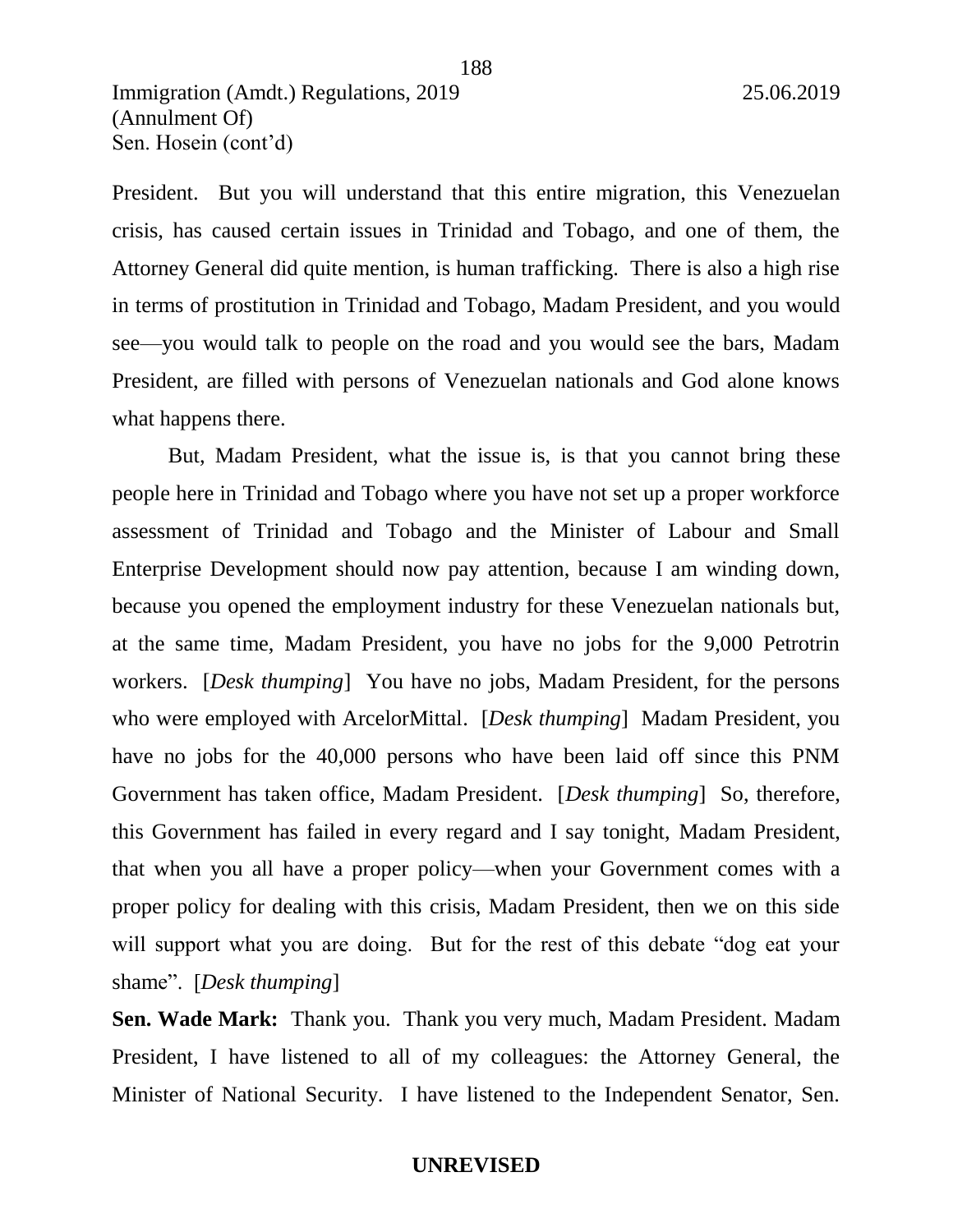Vieira; my colleagues here on the Front Bench and, Madam President, the objective of our Motion, apart from seeking to have it, as I said, the Immigration (Amdt.) Regulations, annulled, had to do with the fact that citizens of this country were not properly given the opportunity to appreciate and understand what was driving this Government in the direction that it was being driven, and we have heard from the Government today that they have a policy and they have indicated that their policy is not to have Venezuelans become residents of our country, far more citizens of our land and, therefore, there is no possibility of these Venezuelans being able to vote in any elections, whether local or general and, Madam President, only time will tell.

We are going to be extremely vigilant, very vigilant on this matter, because I want to tell Trinidad and Tobago that the reason why we have brought this Motion is because the citizens of this country, the ordinary people of this country are very, very concerned, very concerned about the policy and activities of this Government. And the truth be told, Madam President, this Government is not trusted. No one believes this Government, no one trusts this Government, and the citizens of this country, in particular—[*Crosstalk*] Elections? Well, we are waiting. [*Crosstalk*] No, you are talking about the upcoming or the last one?

**Hon. Senator:** The last one.

**Sen. W. Mark:** No, the last one, you got an extension of an hour from the EBC [*Desk thumping*] which was illegal and unconstitutional. That is why you won the election. But, anyway, Madam President, let me deal with the matter.

Madam President, I want to make it very clear—the Attorney General has said it, my colleague on the Independent Bench has said it indirectly and also the Minister of National Security. This is not about xenophobia. Let us make it very clear. It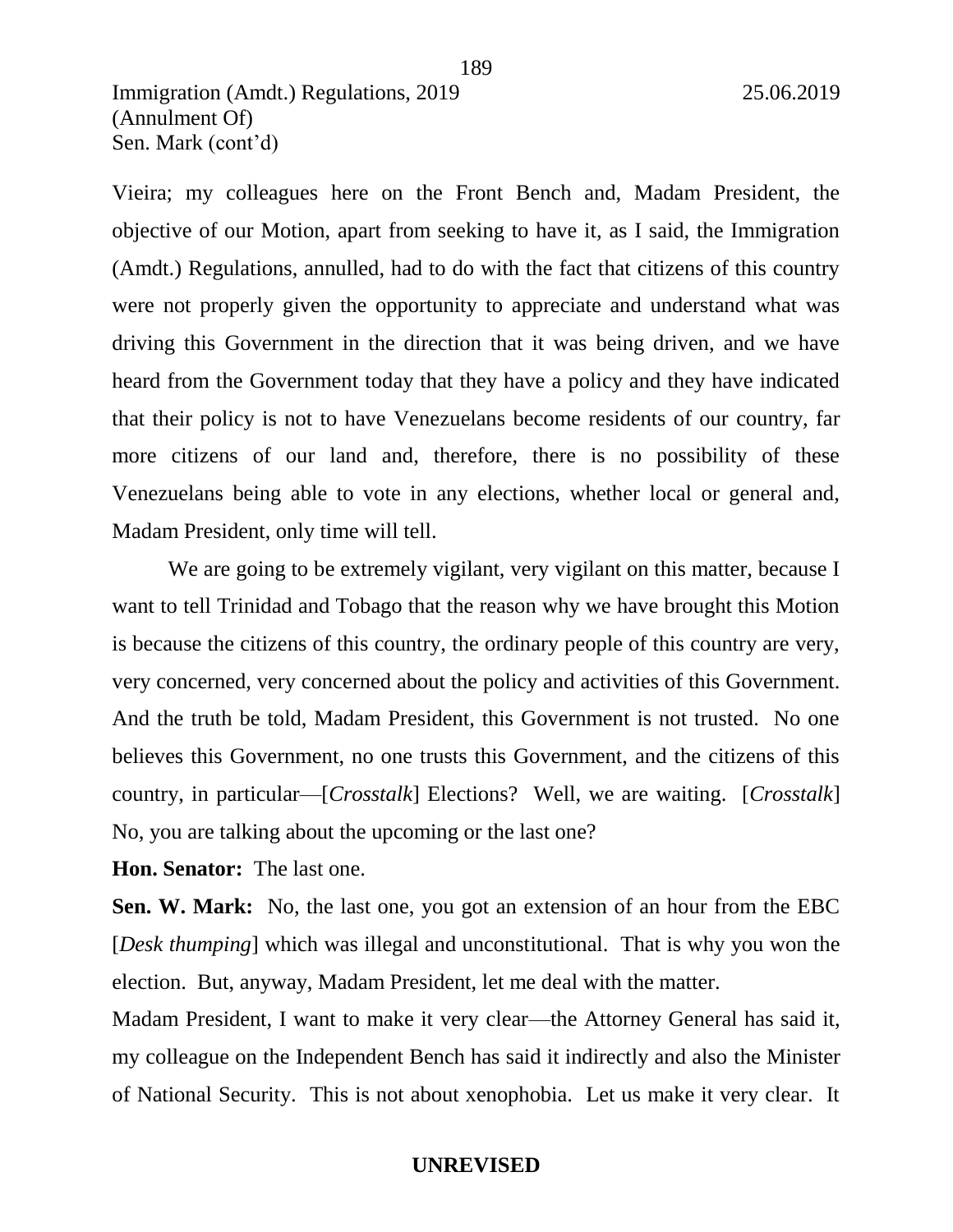reminds me of the attempt by this moribund Government, to tell us when we make statements in defence of the rights of the citizens of this land that we were unpatriotic. Whenever we defended the rights of the citizens and we criticized Government's policy, we were deemed as being unpatriotic. So they "come up" with a new claim tonight.

190

We have brought a matter, Madam President, to deal with a situation that obviously is of concern to the citizens of this country. And I always remind you all, Madam President, we represent close to 350,000 citizens in this country, and we are going to expand that to about 500,000 and we will win the next general election in this country. [*Desk thumping*] So, we want to make it clear that an assault, or the possibility of an assault on the rights of the citizens of this country cannot, by any stretch of the imagination, be cast or be deemed as being xenophobic. How can we be xenophobic?

We are a party that is all inclusive, all embracing, committed to a united Trinidad and Tobago [*Desk thumping*] where every race, class, creed, religion, anybody, Madam President, could be part of this movement called the United National Congress. So I reject totally and comprehensively, any attempt by the Attorney General and the Minister of National Security to tag us with a label that we are xenophobic. No, no, no, totally reject that, Madam President. [*Desk thumping*] Madam President, you would recall just a couple days ago, we debated a very important matter here and we were in the forefront. Some of my colleagues did not speak on that Motion, but we were in the forefront, Madam President, in defending the rights of migrant workers to be insured under the NIS scheme, because we believe that they are workers and, Madam President, I said a worker is a worker, is a worker—be it Venezuelan, Chinese or be it a Trinidad and Tobago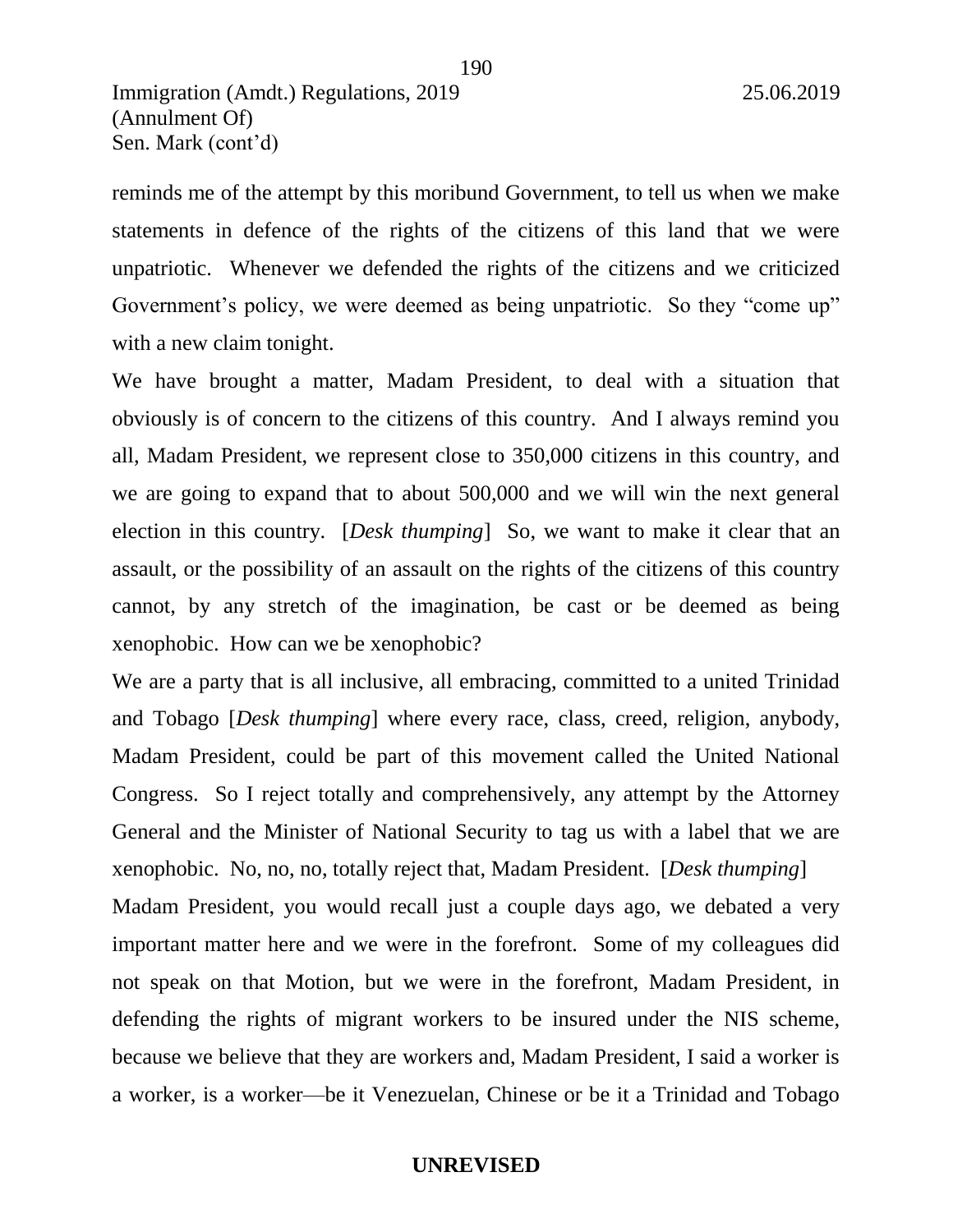worker. You must treat people with equity. And I am surprised that with all this policy that they are talking about, I was sorry that the hon. Minister of Labour and Small Enterprise Development was not in the country at the time when that debate took place, because I would have liked to hear the Minister's position on that matter, as it relates to migrant workers not being able to enjoy the right to have NIS and to pay NIS. Madam President, at the end of the day, we could jump high, jump low, we live in a capitalist society and we have, for instance, a Government that is in defence of that small elite group that will benefit from the exploitation of—

**Madam President:** Sen. Mark, I am sorry. You have to present, make that statement differently. I have to interrupt you.

**Sen. W. Mark:** I am saying—all right. Let me just recast it. Madam President, I am saying that the policy of the Government represented by what we have been told today, and what they have done in practice is designed, Madam President, not to provide what is called equal opportunity and equal treatment for all the workers of our country and, particularly, those who we call migrant workers.

So, what will happen, Madam President, what I am envisaging is that you will have a clique or a group of employers, who will employ those workers from Venezuela and they will be subjected to a lot of abuses because of the fact, Madam President, they will not be able to enjoy equal rights and there is no particular law in this country that deals with migrant labour. And I would have thought that by now we would have had a law via the Minister of Labour and Small Enterprise Development to deal with migrant workers in this country, but we do not have that. So, Madam President, what has happened to Trinidad and Tobago and what we have experienced over the last few years in this country and more so, the last few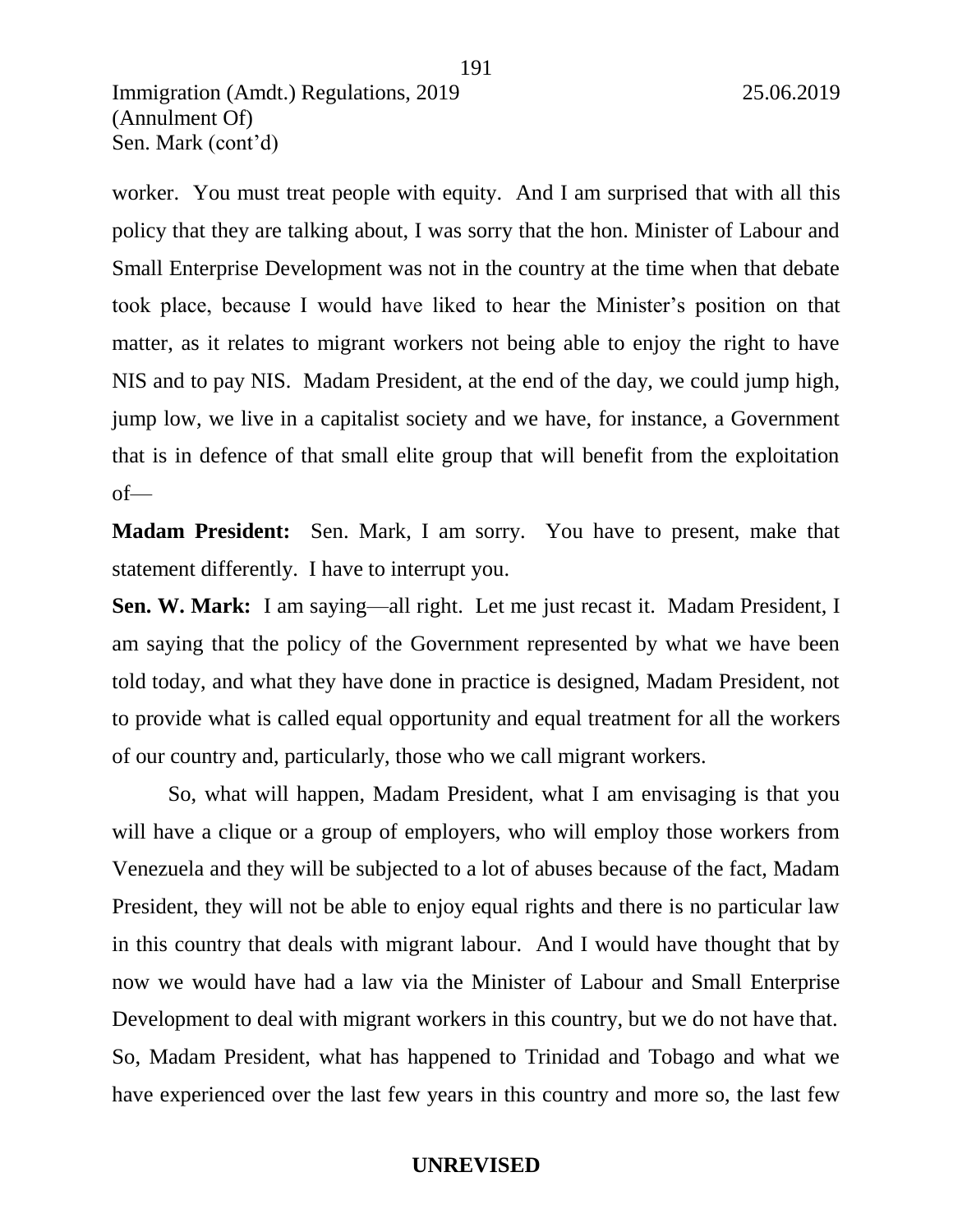months, is a Government that has demonstrated a high degree of incompetence, its inability to be coherent in policy, and you have a demonstration of hypocrisy on the part of this Government.

192

Madam President, when we hear from the Attorney General tonight that they have no horse in the race, they do not support anyone in Venezuela, when we know, Madam President, that the Attorney General is saying that in one breath, but when the inauguration took place of President Maduro, its foreign Minister was most present for the inauguration. [*Desk thumping*] So how can you say that you are not supporting any horse in the race when you were there supporting a particular horse. [*Desk thumping*] So that is hypocrisy of the highest order, Madam President. [*Crosstalk*] So we do not buy that kind of cheap talk from the Attorney General who is alarmist all the time in his language. Right? Talking about lock up this and lock up that and so on. Who, who, you know, he has ended up—anyway, Madam President, let me just—I will deal with the Attorney General on the platform.

Madam President, the question here is that the Government has brought a measure, and we are not convinced at this time that the Government is serious about what it is saying. If the Government was serious, Madam President, as my colleague has indicated, first of all, the Government should have brought legislation to deal with this matter. There is no legislation on the books of this country to deal with migrant labour or migrant workers or economic migrants. Nothing, Madam President. So what are we to go by? By cheap talk? By the words of the Attorney General who told this country—Madam President, I want to remind this Parliament, the Attorney General came here and told us he will not proclaim the non-governmental organization Bill until consultation takes place, and whilst he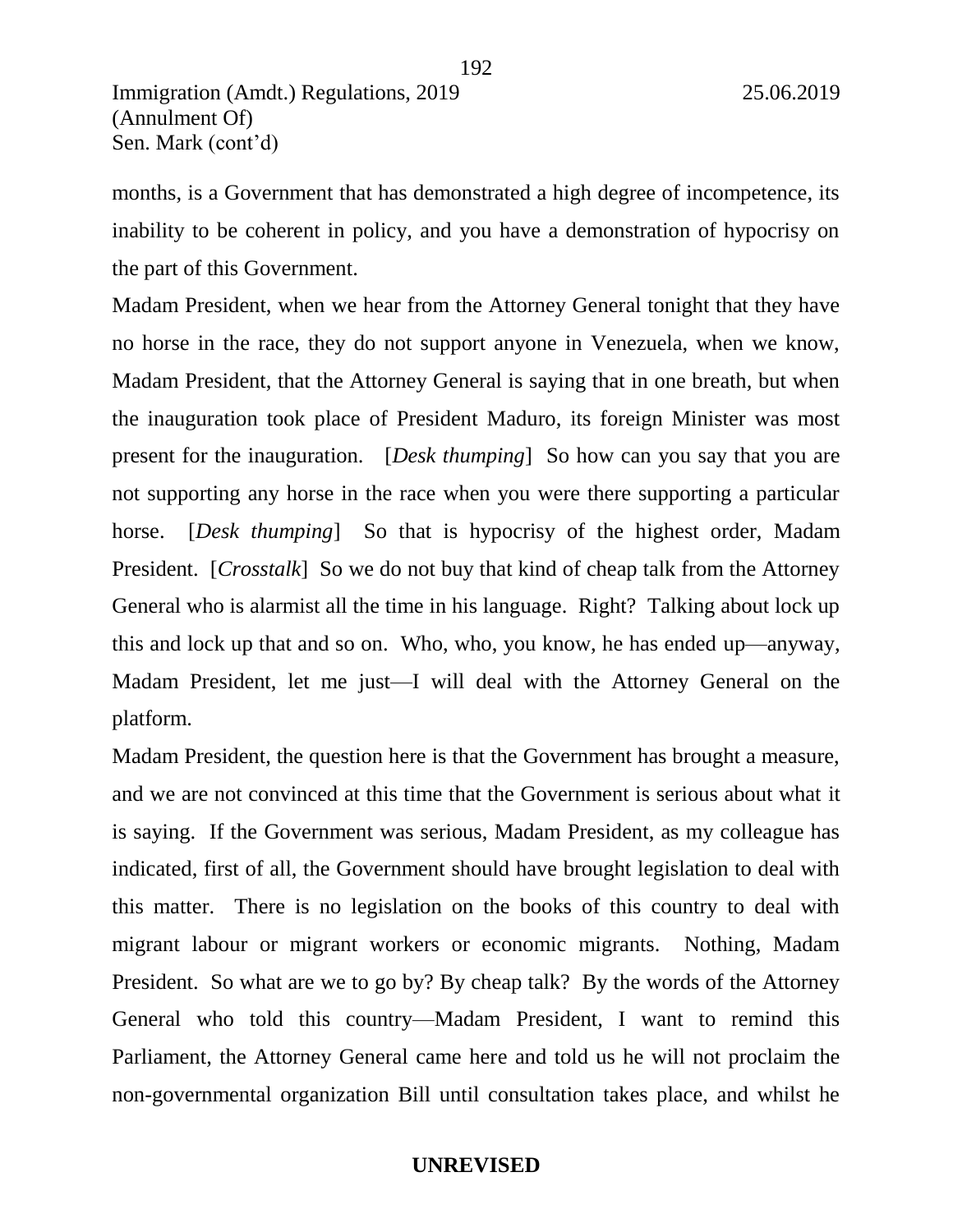was saying that to us, the Attorney General proceeded to proclaim the law before he went to Orlando. [*Desk thumping*] The law has been proclaimed. So how can we trust the Attorney General when he gave a commitment to this Parliament that he will not do and then he went on and he did it? So we cannot trust the Attorney General. Talks from one side of his mouth.

193

**Madam President:** No, Sen. Mark—

**Sen. W. Mark:** Sorry, I withdraw that, Madam President.

**Madam President:** Sen. Mark, please.

**Sen. W. Mark:** I withdraw.

**Hon. Al-Rawi:** Standing Order 46(6).

**Sen. W. Mark:** I withdraw. I withdraw.

**Hon. Al-Rawi:** Not on the last comment please, Madam Speaker, if you will hear me. The imputation coming that I have breached an undertaking of the Parliament is a gross one and I take serious exception. I ask you to consider it because the statement made as to the non-proclamation says that it was—

**Sen. W. Mark:** What Standing Order it is? Let him quote the Standing Order, Madam President.

**Madam President:** Please, Sen. Mark? Sen. Mark?

**Sen. W. Mark:** Let him quote the Standing Order.

**Madam President:** I do not know what is happening at this time. The Attorney General has invoked a Standing Order and he has quoted the Standing Order. Sen. Mark, may I just say to you that you have imputed improper motives to the Attorney General when you talked about the proclamation of the Bill.

**Sen. W. Mark:** That is a fact.

**Madam President:** Sen. Mark, the Attorney General has invoked the Standing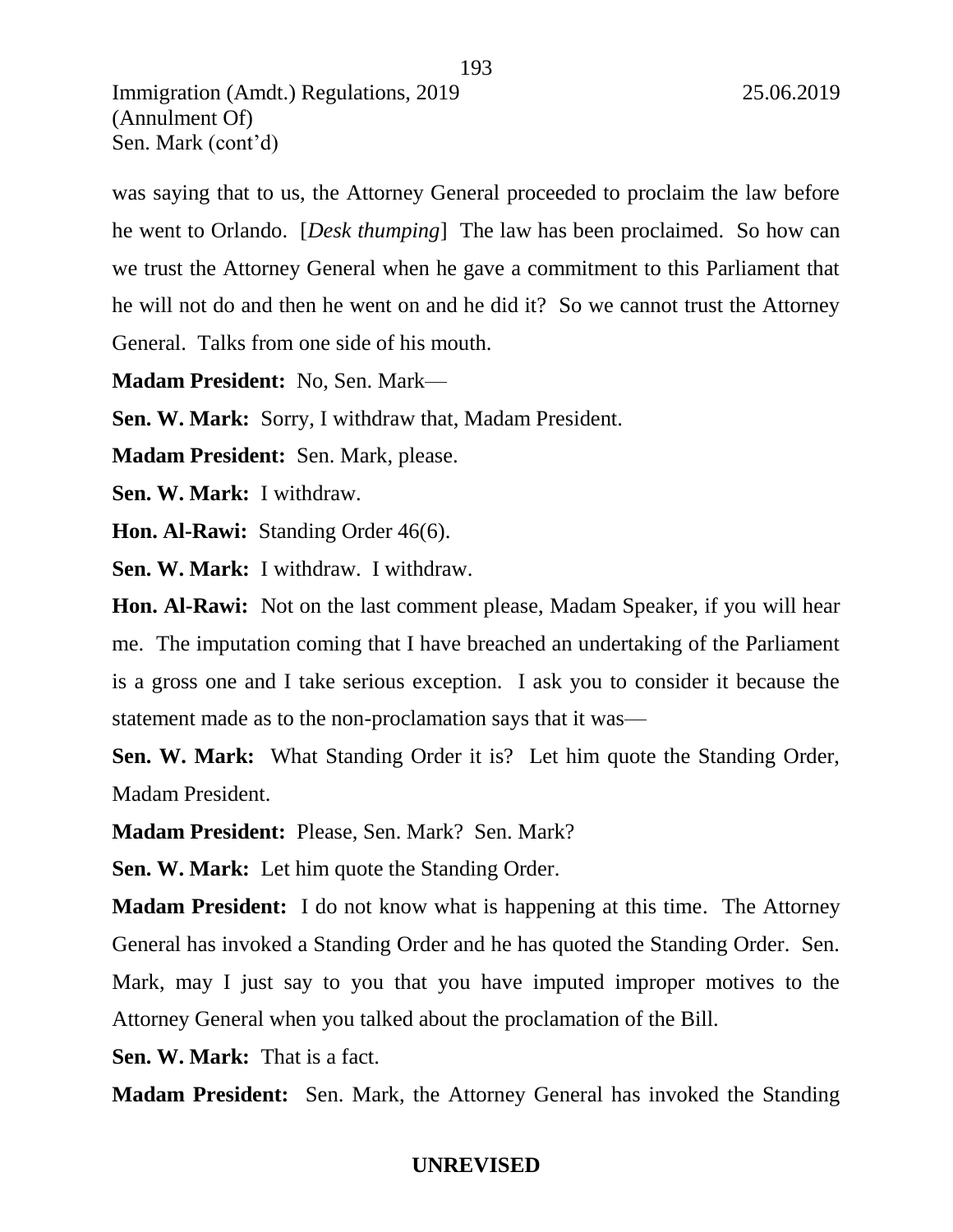Order and I agree with the comments of the Attorney General. I will ask you to withdraw that statement.

**Sen. W. Mark:** Why not bring a privilege Motion?

**Madam President:** Senator—

**Sen. W. Mark:** I withdraw it, Madam President, but I am asking you that the Attorney General is using the Standing Orders in a very, very abusive manner because he knows that he is guilty of that, but I will bring a Standing Order— [*Desk thumping*]

**Hon. Al-Rawi:** I rise on Standing Order 46(6).

**Madam President:** Sit. Sit. Sit.

**Sen. W. Mark:** I withdraw.

**Madam President:** Sen. Mark—

**Sen. W. Mark:** I withdraw.

**Madam President:** No.

**Sen. W. Mark:** I apologize.

**Madam President:** Thank you. That apology to me is definitely warranted, and I will ask us, Attorney General, the statements have been withdrawn. Continue, Sen. Mark. [*Desk thumping*]

**Sen. W. Mark:** Yeah. You are talking about pressure. "Yuh cyah take pressure, yuh cyar take pressure." [*Desk thumping and laughter*] "Yuh cyah take pressure." [*Desk thumping*] "Yuh cyah take". [*Desk thumping*] "Yuh cyah take pressure."

**Madam President:** Sen. Mark?

**Sen. W. Mark:** Yeah, Madam President. [*Crosstalk*]

**Madam President:** No, listen to me. I, quite frankly have had enough of this. You have to finish your contribution and if you continue in this vein, I am going to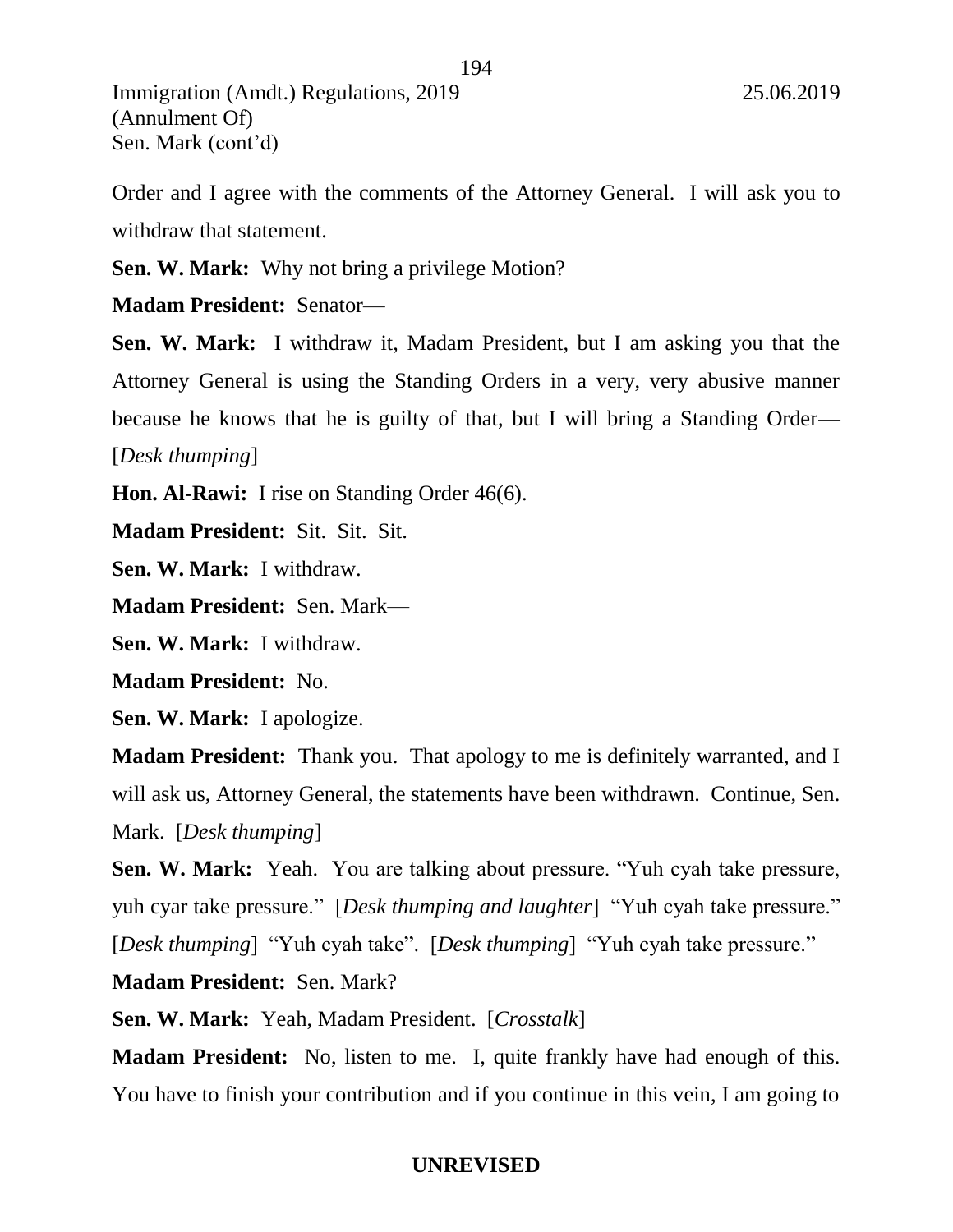ask you to finish right now with the words, "I beg to move", and with no more, because this is going too far. Please continue your contribution in a manner that is acceptable to this Chamber.

195

**Sen. W. Mark:** Yes. So, Madam President, I am saying that the Government of this country, in terms of policy, they talk one thing and they do something else. So, Madam President, in terms of education, in terms of employment opportunities, in terms of the non-payment of NIS by these workers, it is extremely regrettable that we have to be dealing with these matters and not giving the workers the kind of support required, Madam President.

Madam President, it is unconscionable for migrant workers, in the case of Venezuelans, to be working in this country and there is no equal treatment and equal opportunity given to them in relation to our own laws of this country, and there is a sense of discrimination in the law and the policy being practised and promoted by the Government. But we are hearing, Madam President, that the Government is committed to, you know, fair treatment on behalf of those workers and on behalf of the migrants, Madam President.

Madam President, I want to just indicate as well that the Government has not in this debate convinced the Opposition that its intention as it relates to the future of this country—that is the Venezuelans who are here whom we have the greatest respect for— Madam President, I want to tell you the founding father of this nation Dr. Eric Williams, and many of you who are youthful and do not understand what we are talking about, in 1975, at a special convention of the PNM had delivered a statement entitled, "The Threat to the Caribbean Community by Venezuela". You remember that? Eric Williams. So when fellas and thing accuse us of xenophobic behaviour, Eric Williams, at that time, was protecting the whole Caribbean. Right?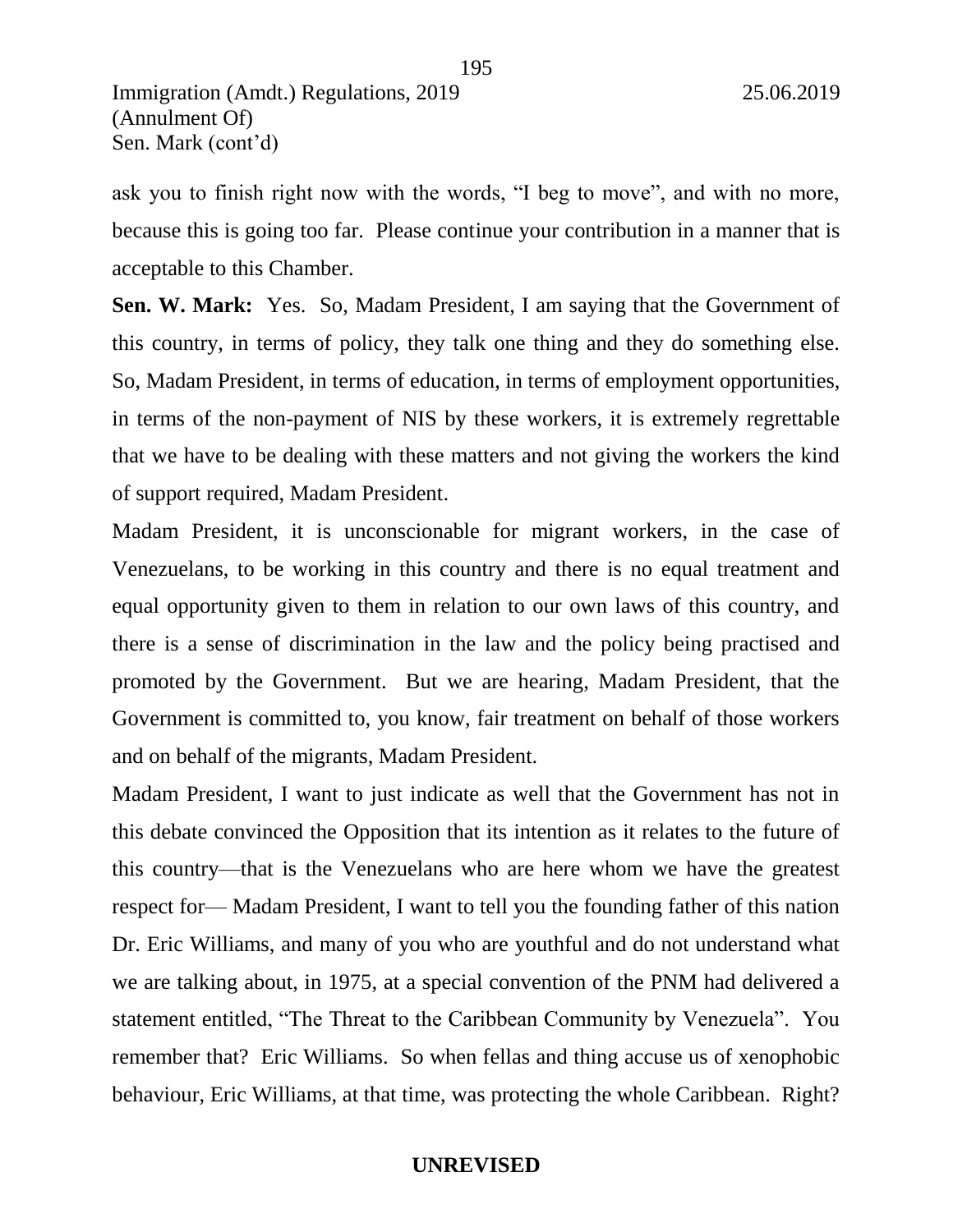And Eric Williams delivered a statement on the  $15<sup>th</sup>$  of June—it was Sunday 1975—"The Threat to Caribbean Community by Venezuela". So you are telling us, it was a detailed attack? Go back to the literature and go back to what Eric Williams had to say at that time about Venezuela. So I have nothing against Venezuela. So do not accuse us of being xenophobic at all.

So, Madam President, if the Government was serious about formulating a proper policy and not come with this kind of half-baked measure that they have delivered to us via the amendment to the Immigration Regulations, Madam President, there are examples that we can draw on in terms of what they have done in Canada when treating with migrants.

In Canada when you become a migrant in that country and you apply for what is called permanent residence, these are things that we could have learnt from, but you have to have a policy, you have to have a law. You must have a framework and you just cannot operate in the manner that the Government has operated. And, Madam President, when you become a permanent resident like in that place called Canada, people are entitled to most of the social benefits that Canadian citizens receive, including health care coverage. That is when you are serious about citizens who come to your country as how Venezuelans have come to our country seeking, Madam President, support. They are trying to improve their economic and their social conditions because of the kind of challenges the economy is facing in Venezuela today. And I am saying, Madam President, there are sufficient examples around the world for us to follow so that we could appreciate how to treat with citizens of countries like Venezuela and, therefore, I reject completely this talk about we being xenophobic. [*Desk thumping*] We love Venezuela. [*Desk thumping*] We love our Venezuelan brothers and sisters.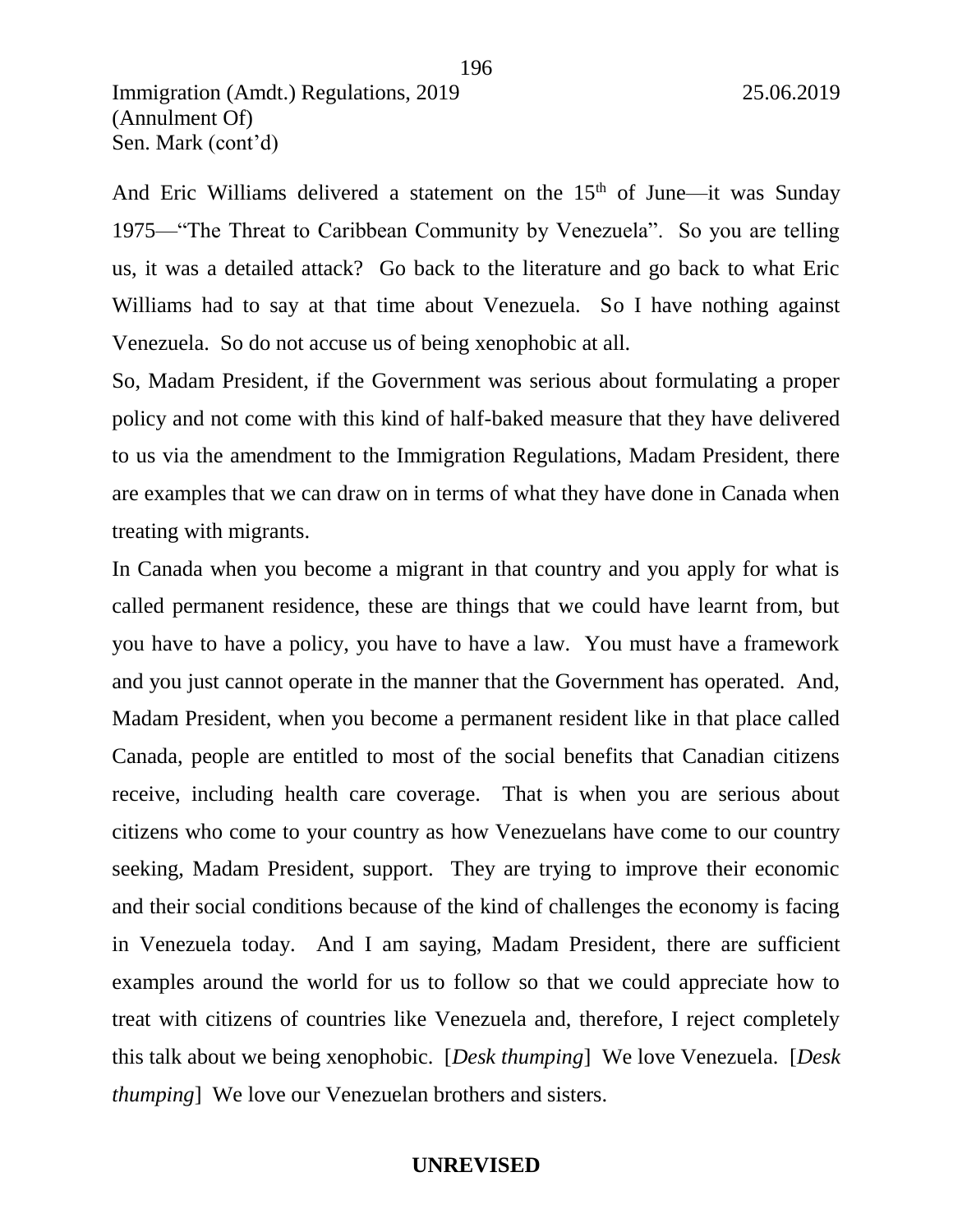#### **Madam President:** Sen. Mark—

**Sen. W. Mark:** Madam President.

**Madam President:**—you have made that point, xenophobia. You have made that point several times in your wrap-up. You need to make some other points or you can bring the matter to a conclusion.

**Sen. W. Mark:** Madam President, I do not want to bring my matter to a conclusion, so I will move on to new ones.

Madam President, I am saying that in a place called Canada, people who become permanent residents, which, if the Government come with appropriate legislation to deal with those migrants workers, of course the United National Congress will study those proposals and we will, in fact, give them serious consideration. But, Madam President, I am just indicating to you that these are benefits that people enjoy who are migrant workers.

But, Madam President, in Canada, what permanent residents are not allowed to do is to vote or to run for political office. "Cyar vote and yuh cyar run for political office." And, Madam President, even in Canada you cannot hold jobs as a migrant who has permanent residence that needs a high-level security clearance. These are provisions in the law of Canada, Madam President. And if you go to Australia, you will see examples of how the Australians have dealt with this whole question of migrant labour and those people called well, refugees, Madam President, in this instance, in Canada.

**Madam President:** Sen. Mark, really I am very sorry to disturb you and to interrupt, but it seems to me that you are raising new issues now when you really should be wrapping up and replying to issues that were raised, but you seem to be now representing your Motion. So I am going to ask you to please tie into what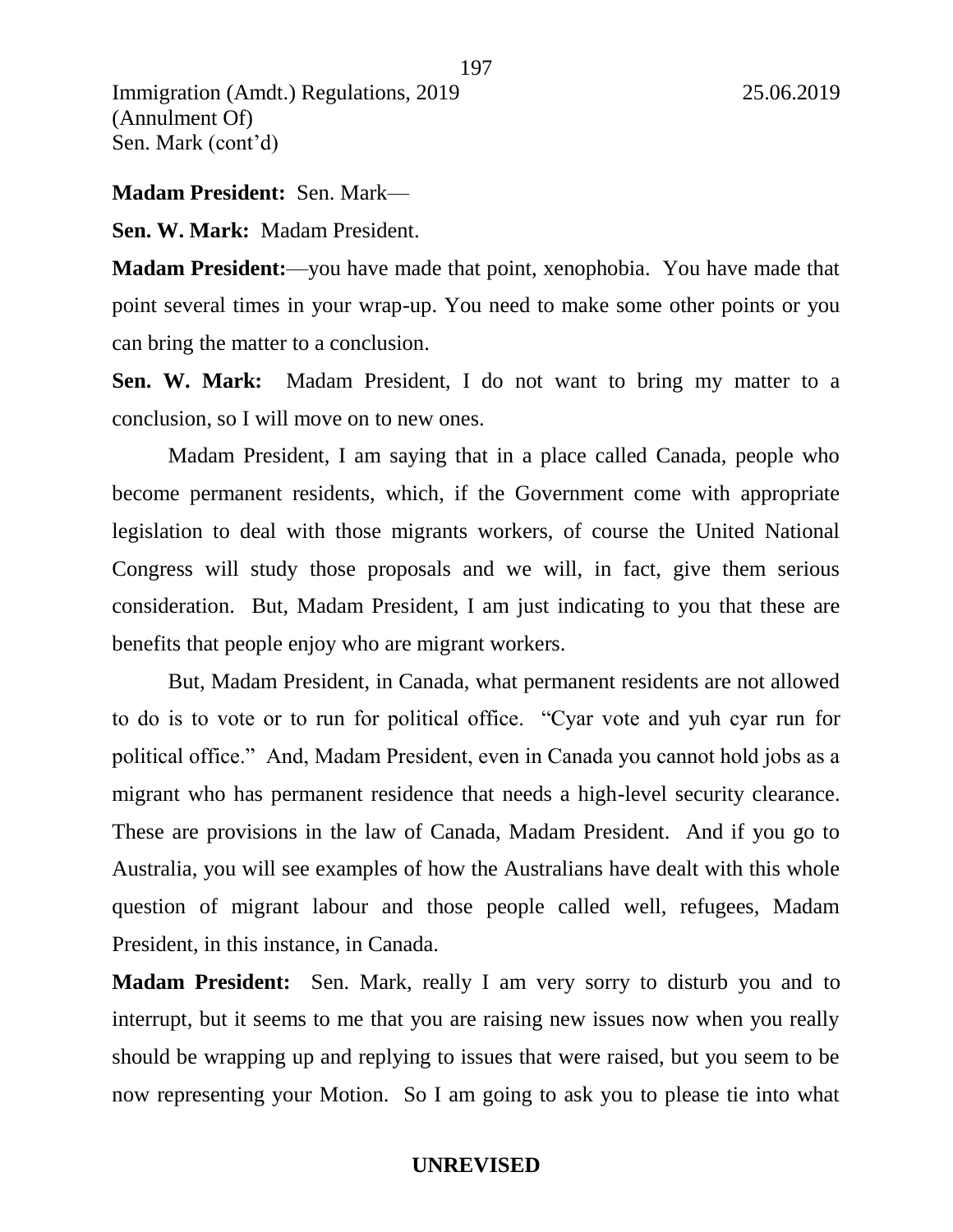has been said in the debate to bring the matter to a conclusion.

**Sen. W. Mark:** Yeah. So, Madam President, what I am saying is that one of things that we have not been able to get very clearly, have not been able to clarify sufficiently, that is the Government, one of the areas that I would like to raise here, Madam President, on the whole question of the form that the hon. Attorney General referred to and my other colleagues, I wanted to say, Madam President, to you and to this honourable House, there is a provision inthe form that is before us that deals with Form 17A. It talks about:

198

"A bilingual version under subregulation (1) shall be in English and such other language as the Minister thinks fit."

Madam President, one of the reasons why we are objecting to this provision has to do with the fact that there are other major languages, and why did the Government not put in that section of the form all other major languages in order for us to satisfy international standards, Madam President?

So, Madam President, we know in Trinidad and Tobago that you have a lot of persons who are seeking support and they want to have some kind of resident status in our country—be they from Caricom, be they from Africa, be they from China—and all I am saying, Madam President, instead of having a form—because reference was made to this matter during the debate—and I am just saying, Madam President, that it is an area that I would like to flag that we need to pay attention to, Madam President.

Madam President, I would like to say that we are not convinced that the Government has taken the necessary time to deal with this matter that is before us. I want to support my colleagues' view and position that the Government should, in fact, have incorporated into this form and the regulations, if they are serious and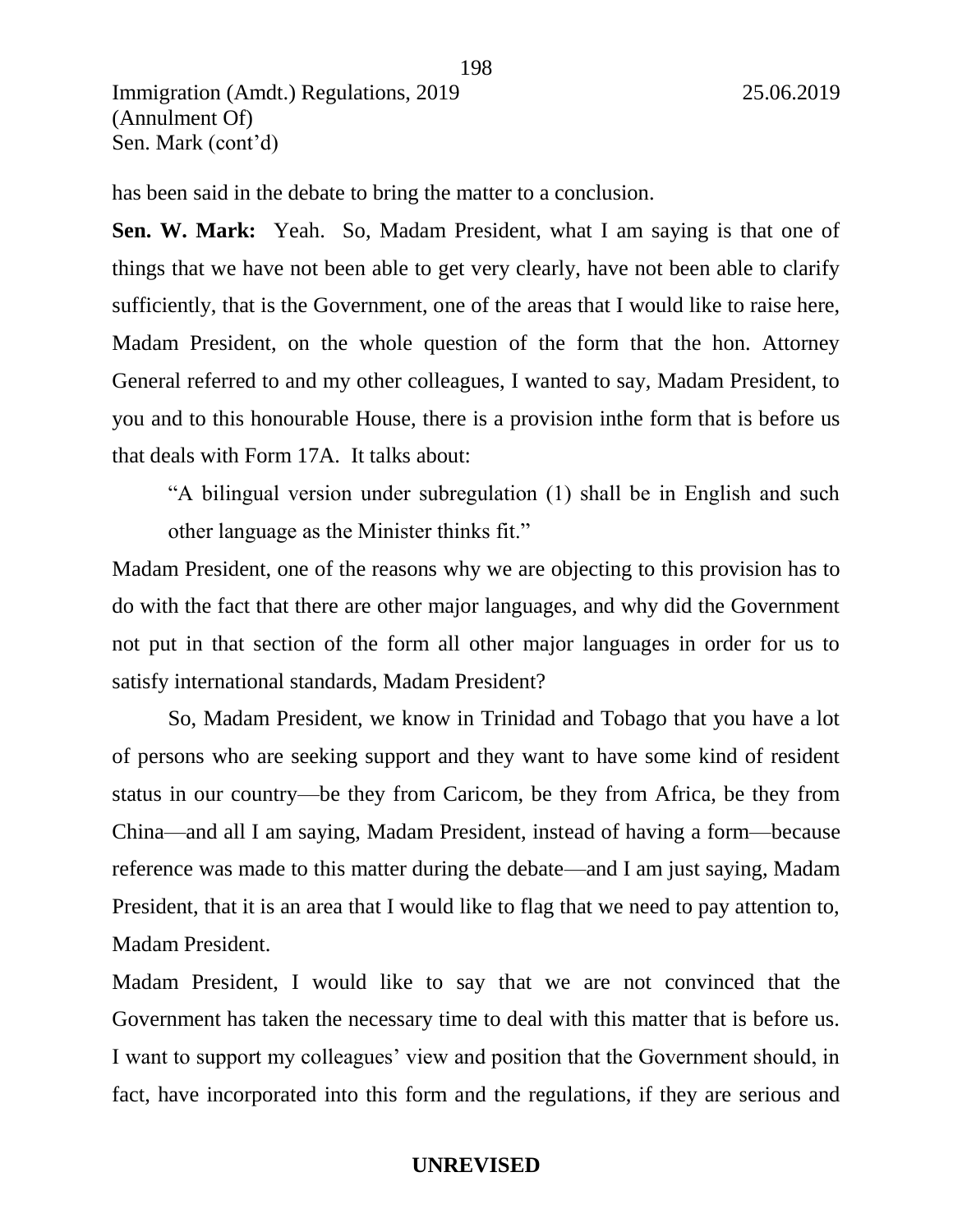they would like us to, at least, recognize that they are serious about the commitment that they have given here this evening, that after one year—in fact, six months we are told they are going to review and then one year it is going to be well, from what we have been told on the Prime Minister's website, they are going to have deportation of those workers. The question that we need to clarify from the Government this evening—and I would ask the Attorney General if he could guide us on this matter—we have read, Attorney General, that there is the question of deportation of these workers after one year. Can you clear for this honourable Parliament and for the country what will happen after the 12-month cycle to those workers who would have been given a chit as it relates to them being able to find employment opportunities in our country? But after 12 months—let us say  $31<sup>st</sup>$  of May next year—what is going to be the policy of the Government as it relates to the treatment of those workers? Can you help us on this?

**Hon. Al-Rawi:** I thank the hon. Senator for giving way and I am respectful of his time, so I will be quick. First of all, we have made no statement that there will be deportation after the end of the 12-month period. I specifically in my contribution gave the position that we are monitoring the situation and will come back with further policy decisions. That is something which is in the work based upon the data. So just out of an abundance of caution, there is no deportation. What the Minister of National Security said, people who have not registered or people who have come in illegally, post the amnesty period for registration, they will be deported.

**Sen. Gopee-Scoon:** And he knows that.

**Sen. W. Mark:** Madam President, I just want to indicate, as I come to the close to the end of my intervention, I would like to indicate to the hon. Attorney General,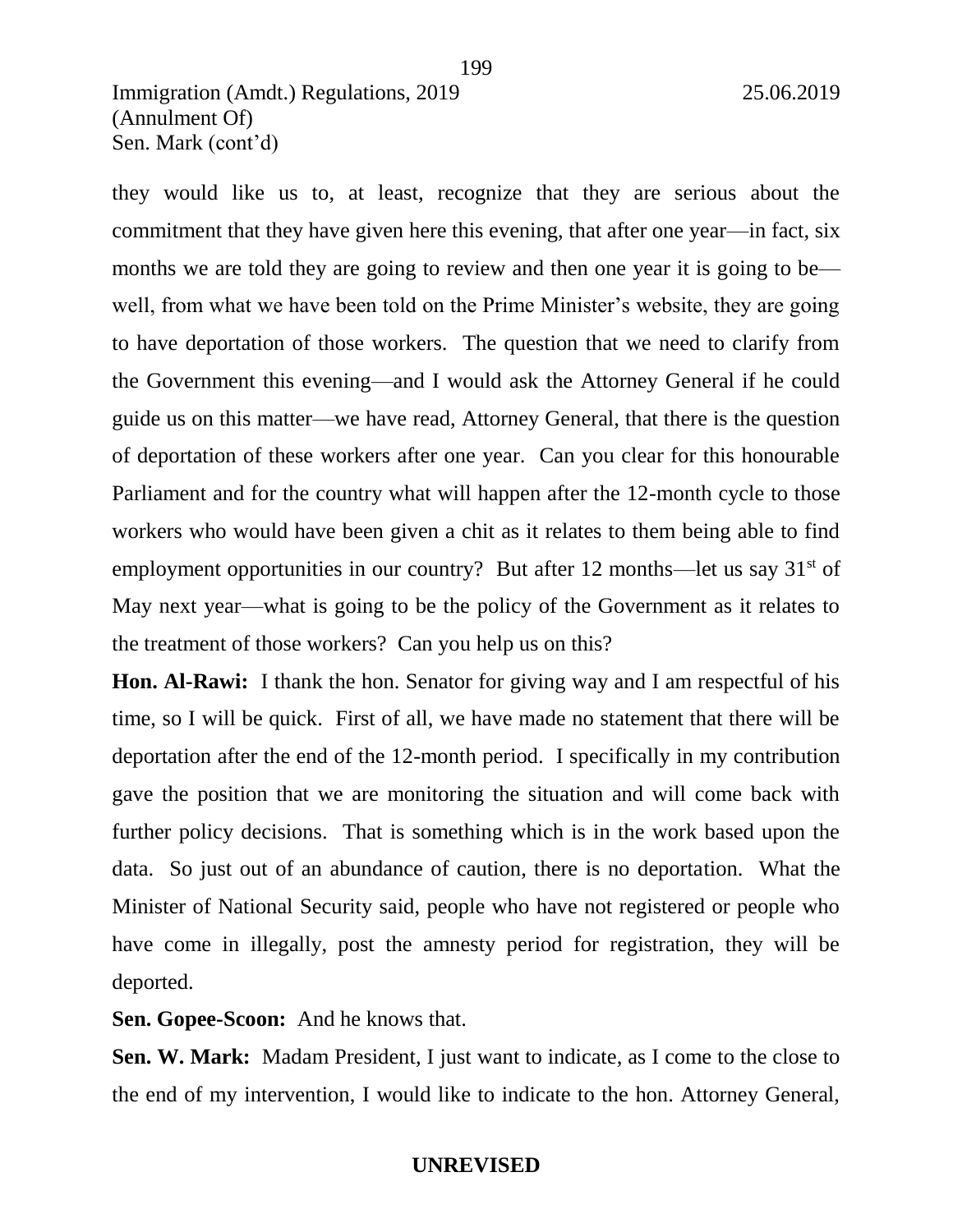that it is a matter that has appeared on the website of the Prime Minister's Office and it is something that you may need to really raise with the Prime Minister, because that is a public document and it is making a very clear statement that after one year there will be deportation.

Madam President, I think that we have made our point, we have made our case. We have indicated very clearly, Madam President, that the decision by the Government to introduce these regulations in a very surreptitious manner, and if it was not for the vigilance of the Opposition to have this matter brought before the Senate this evening for debate and annulment, Trinidad and Tobago would not have learnt this evening from the Attorney General, from the Minister of National Security and from the Senate as a whole, some of the critical areas that the Government is considering as it relates to this matter of these migrant workers, economic migrant workers and what would be done as it relates to the provision contained in those regulations which, Madam President, we do not support.

We believe that Government and so on, is not very serious on these matters. We believe that legislation is needed to concretize whatever the Government is saying. And even though the Government has said what it has said in the regulations, Madam President, primary legislation is needed and, therefore, we maintain the position that we came with initially, that we seek to have these Immigration (Amdt.) Regulations, 2019, annulled. I thank you very much, Madam President.

**Madam President:** No. I beg to?

**Sen. W. Mark:** I beg to move, Madam President.

*Question put.* 

*Motion negatived.* 

### **ADJOURNMENT**